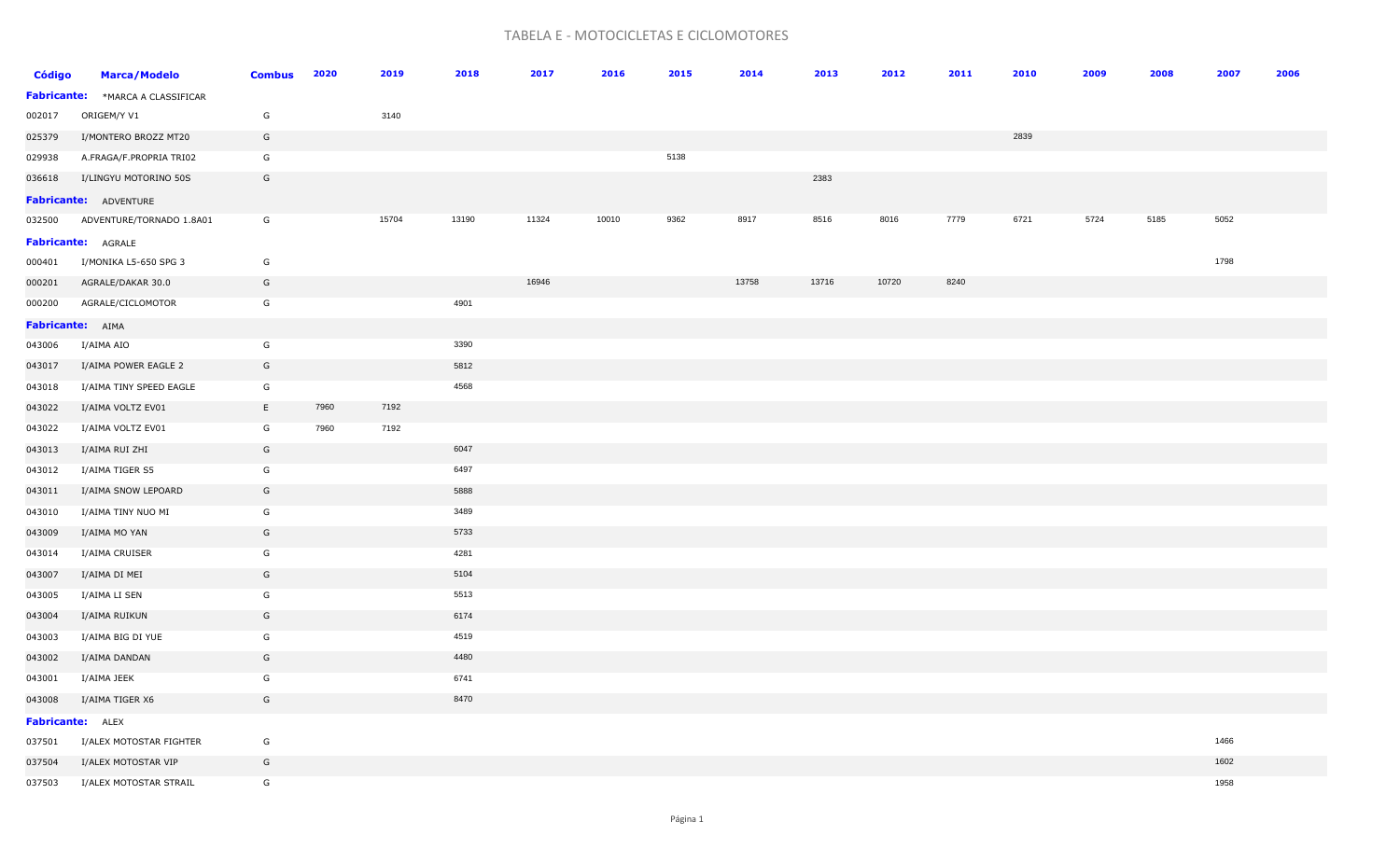| <b>Código</b>            | <b>Marca/Modelo</b>             | <b>Combus</b> | 2020  | 2019  | 2018  | 2017 | 2016 | 2015 | 2014 | 2013  | 2012 | 2011  | 2010  | 2009  | 2008  | 2007  | 2006 |
|--------------------------|---------------------------------|---------------|-------|-------|-------|------|------|------|------|-------|------|-------|-------|-------|-------|-------|------|
| 037502                   | I/ALEX MOTOSTAR FUEGO           | G             |       |       |       |      |      |      |      |       |      |       |       |       |       | 1408  |      |
| 037500                   | I/ALEX MOTOSTAR FIERA           | G             |       |       |       |      |      |      |      |       |      |       |       |       |       | 1802  |      |
| Fabricante: AME          |                                 |               |       |       |       |      |      |      |      |       |      |       |       |       |       |       |      |
| 000999                   | AME/CHOPPER                     | D             |       |       | 9204  |      | 8821 | 8642 | 8390 |       |      |       |       |       |       |       |      |
| 000999                   | AME/CHOPPER                     | G             |       |       |       |      |      |      |      | 6526  | 6414 | 5873  |       |       |       |       | 1669 |
|                          | <b>Fabricante:</b> AMERICAN     |               |       |       |       |      |      |      |      |       |      |       |       |       |       |       |      |
| 005305                   | I/AMERICAN CHOPPER R T          | G             |       |       |       |      |      |      |      |       |      |       |       |       |       | 20040 |      |
| 005306                   | I/AMERICAN CHOPPER              | G             |       |       |       |      |      |      |      |       |      |       |       |       |       | 20518 |      |
|                          | Fabricante: APOLLO              |               |       |       |       |      |      |      |      |       |      |       |       |       |       |       |      |
| 033601                   | I/APOLLO ORION AGB30 WR2        | G             |       |       |       |      |      |      |      |       |      |       |       |       | 14076 |       |      |
| 033603                   | I/APOLLO ORION AGB30 AR1        | G             |       |       |       |      |      |      |      |       |      |       |       |       | 10707 |       |      |
| 033602                   | I/APOLLO ORION AGB31 WR1        | G             |       |       |       |      |      |      |      |       |      |       |       |       | 10945 |       |      |
|                          | <b>Fabricante:</b> APRILIA      |               |       |       |       |      |      |      |      |       |      |       |       |       |       |       |      |
| 017927                   | I/APRILIA SCARABEO 150          | G             |       |       |       |      |      |      |      |       |      |       |       | 7703  |       |       |      |
| 017928                   | I/APRILIA SCARABEO 300 S        | G             |       |       |       |      |      |      |      |       |      |       |       | 15021 |       |       |      |
| 017929                   | I/APRILIA RSV 4                 | G             |       |       |       |      |      |      |      | 60888 |      |       |       | 59538 |       |       |      |
| 017935                   | I/APRILIA SR MOTARD 125         | G             |       |       |       |      |      |      | 9522 |       |      |       |       |       |       |       |      |
| 017903                   | I/APRILIA PEGASO 650            | G             |       |       |       |      |      |      |      |       |      |       |       | 16413 |       |       |      |
| 017923                   | I/APRILIA SCARABEO 200          | G             |       |       |       |      |      |      |      |       |      |       |       |       | 10638 |       |      |
| 017924                   | I/APRILIA MANA 850              | G             |       |       |       |      |      |      |      |       |      |       |       |       | 18545 |       |      |
| 017922                   | I/APRILIA SCARABEO 500          | G             |       |       |       |      |      |      |      |       |      |       |       |       |       | 10349 | 9932 |
| 017921                   | I/APRILIA RSV 1000 R            | G             |       |       |       |      |      |      |      |       |      |       |       |       | 27301 |       |      |
| 017936                   | I/APRILIA RSV 4 FACTORY         | G             |       |       |       |      |      |      |      |       |      |       | 41199 |       |       |       |      |
| 022420                   | COFAVE/APRILIA RALLY 50         | G             |       |       |       |      |      |      |      |       |      |       |       | 4417  |       |       |      |
| 017932                   | I/APRILIA RSV4R 1000CC          | G             |       |       |       |      |      |      |      |       |      |       | 52212 |       |       |       |      |
| Fabricante: ARD          |                                 |               |       |       |       |      |      |      |      |       |      |       |       |       |       |       |      |
| 039600                   | I/ARD EXIM TUCTUC VAN           | G             |       |       |       |      |      |      |      |       |      |       | 7363  |       |       |       |      |
| <b>Fabricante:</b> ARIEL |                                 |               |       |       |       |      |      |      |      |       |      |       |       |       |       |       |      |
| 001001 I/ARIEL           |                                 | D             | 29960 | 23749 | 13894 | 9939 |      | 6840 | 6160 |       |      |       |       |       |       |       |      |
| 001001 I/ARIEL           |                                 | G             |       |       |       |      |      |      |      |       |      | 40535 |       |       |       |       |      |
| Fabricante: ASA          |                                 |               |       |       |       |      |      |      |      |       |      |       |       |       |       |       |      |
|                          | 031900 I/ASA 150T2              | G             |       |       |       |      |      |      |      |       |      |       |       |       |       |       | 1294 |
| Fabricante: ASIA         |                                 |               |       |       |       |      |      |      |      |       |      |       |       |       |       |       |      |
|                          | 034204 ASIAMOTOS/CHALLENGER 250 | G             |       |       |       |      |      |      |      |       |      |       | 6274  | 5602  |       |       |      |
|                          | 034203 ASIAMOTOS/RS 125         | G             |       |       |       |      |      |      |      |       |      |       | 2716  | 2413  |       |       |      |
|                          | <b>Fabricante:</b> ATALA        |               |       |       |       |      |      |      |      |       |      |       |       |       |       |       |      |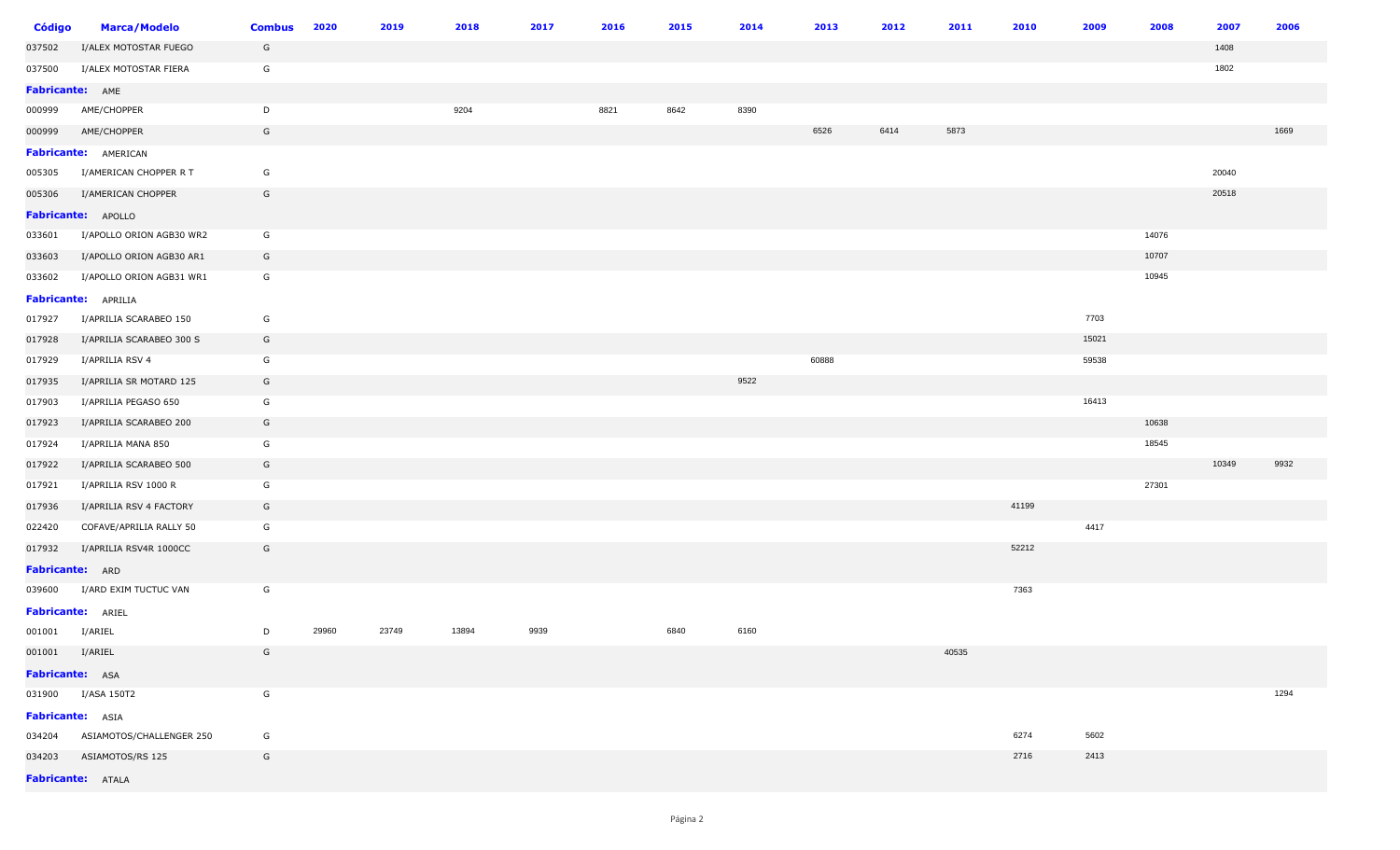| <b>Código</b> | <b>Marca/Modelo</b>      | <b>Combus</b> | 2020  | 2019  | 2018  | 2017  | 2016  | 2015  | 2014  | 2013  | 2012 | 2011 | 2010 | 2009 | 2008 | 2007 | 2006 |
|---------------|--------------------------|---------------|-------|-------|-------|-------|-------|-------|-------|-------|------|------|------|------|------|------|------|
| 025303        | ATALA/HACKER             | G             |       |       |       |       |       |       |       |       |      |      |      |      | 1576 |      |      |
|               | Fabricante: ATMAN        |               |       |       |       |       |       |       |       |       |      |      |      |      |      |      |      |
| 037401        | ATMAN/FALCON CHOPPERS 01 | G             | 22031 | 18884 | 16105 | 15098 |       |       |       |       |      |      |      |      |      |      |      |
| 037401        | ATMAN/FALCON CHOPPERS 01 | D             | 22031 |       |       |       |       |       |       |       |      |      |      |      |      |      |      |
| 037400        | ATMAN/FALCON 01          | G             | 19940 | 17607 | 15489 | 14941 | 12554 | 11904 | 11069 | 10158 | 9657 | 9553 | 7548 | 6125 | 5026 |      |      |
|               | Fabricante: BAODIAO      |               |       |       |       |       |       |       |       |       |      |      |      |      |      |      |      |
| 036900        | I/BAODIAO BD 125-11A     | G             |       |       |       |       |       |       |       |       |      |      |      |      | 2035 | 1945 |      |
| 036901        | I/BAODIAO BD 110-A       | G             |       |       |       |       |       |       |       |       |      |      |      | 1859 | 1582 | 1423 |      |
|               | Fabricante: BAOTIAN      |               |       |       |       |       |       |       |       |       |      |      |      |      |      |      |      |
| 037704        | I/BAOTIAN BT49QT 20C4    | G             |       |       |       |       |       |       | 3955  |       |      |      |      |      |      |      |      |
| 037700        | I/BAOTIAN BT125T 12      | G             |       |       |       |       |       |       |       |       |      |      |      |      |      | 1497 |      |
| 037701        | I/BAOTIAN BT49QT         | G             |       |       |       |       |       |       |       |       |      | 2047 |      |      |      |      | 1467 |
| 037702        | I/BAOTIAN ALANMOTORSCOLT | G             |       |       |       |       |       |       |       | 3152  |      |      |      |      |      |      |      |
|               | Fabricante: BASHAN       |               |       |       |       |       |       |       |       |       |      |      |      |      |      |      |      |
| 035203        | I/BASHAN DRIZ TOP 125    | G             |       |       |       |       |       |       |       |       |      |      |      |      |      | 2020 |      |
| 035204        | I/BASHAN DRIZ TOP 125 P  | G             |       |       |       |       |       |       |       |       |      |      |      |      |      | 2402 |      |
| 035206        | I/BASHAN GS 806          | G             |       |       |       |       |       |       |       |       |      |      |      |      |      | 4017 |      |
| 035207        | I/BASHAN GS 808          | G             |       |       |       |       |       |       |       |       |      |      |      |      |      | 4123 |      |
| 035208        | I/BASHAN KELT RUSH       | G             |       |       |       |       |       |       |       |       |      | 2676 |      |      | 2219 |      |      |
| 035209        | I/BASHAN KELT ZAZZ       | G             |       |       |       |       |       |       |       |       |      |      |      |      | 3542 |      |      |
| 035210        | I/BASHAN KELT QUASAR     | G             |       |       |       |       |       |       |       |       |      |      |      |      | 2954 |      |      |
| 040506        | I/BASHAN BULL LIV125 LX  | G             |       | 5074  |       |       |       |       |       |       |      |      |      |      |      |      |      |
| 040505        | I/BASHAN HYPE 125        | G             |       |       |       |       |       |       | 2828  |       |      |      |      |      |      |      |      |
| 035224        | I/BASHAN TB150           | G             |       |       |       |       |       |       |       |       |      |      | 2255 |      |      |      |      |
| 035202        | I/BASHAN MIRAGE SPORT 20 | G             |       |       |       |       |       |       |       |       |      |      |      |      | 5733 | 5304 |      |
| 040504        | I/BASHAM BULL BM-T 180   | G             |       | 5677  | 5443  |       |       |       |       |       |      |      |      |      |      |      |      |
| 035200        | I/BASHAN JONNY HYPE 110  | G             |       |       |       |       |       |       | 2047  | 1994  | 1752 | 1732 | 1715 | 1706 | 1523 | 1443 | 1313 |
| 035257        | I/BASHAN NAKED 150       | G             |       |       |       |       |       |       |       |       | 3856 | 3852 |      |      |      |      |      |
| 035225        | I/BASHAN QUICK 150       | G             |       |       |       |       |       |       | 3479  | 3316  | 3238 | 3218 | 3107 | 2751 |      |      |      |
| 035226        | I/BASHAN TB200           | G             |       |       |       |       |       |       |       | 5841  | 5693 | 5419 | 4881 |      |      |      |      |
| 035227        | I/BASHAN TB250           | G             |       |       |       |       |       |       |       | 7056  | 6721 | 6302 | 5582 |      |      |      |      |
| 035222        | I/BASHAN GSPB 008        | G             |       |       |       |       |       |       |       |       |      |      |      |      |      | 4639 |      |
| 035299        | I/BASHAN                 | G             |       |       |       |       |       |       |       | 3880  |      |      |      |      |      |      |      |
| 035262        | I/BASHAN NEW QUICK 150   | G             |       |       |       |       |       |       | 2957  | 2788  | 2639 | 2528 |      |      |      |      |      |
| 035295        | I/BASHAN BULL LIV125     | G             |       | 4511  |       | 4126  |       | 3667  |       |       |      |      |      |      |      |      |      |
| 035294        | I/BASHAN BULL BM-T200    | G             |       |       | 5486  |       |       | 3794  |       |       |      |      |      |      |      |      |      |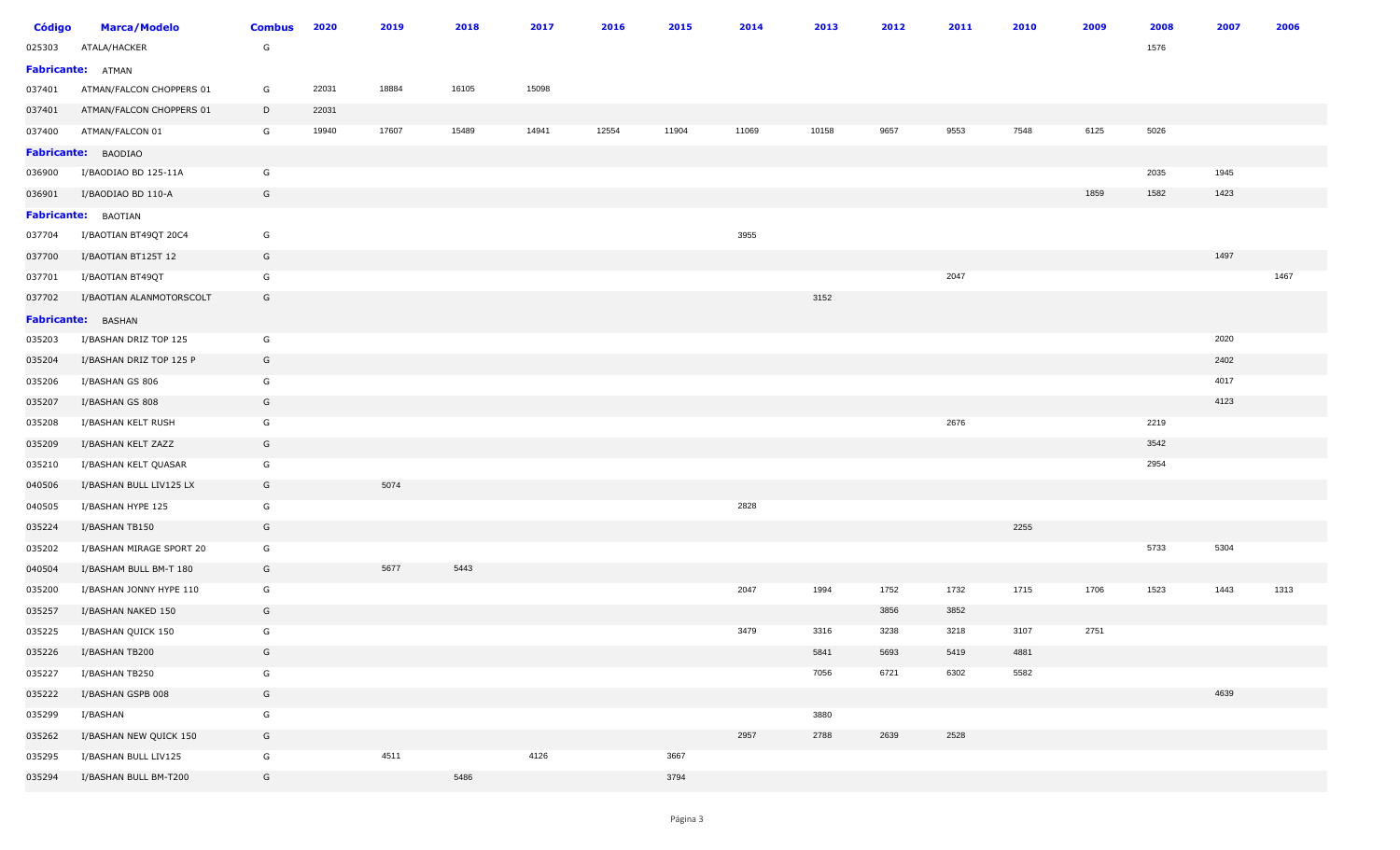| <b>Código</b> | <b>Marca/Modelo</b>           | <b>Combus</b> | 2020 | 2019 | 2018 | 2017 | 2016 | 2015 | 2014 | 2013 | 2012 | 2011  | 2010 | 2009 | 2008 | 2007 | 2006 |
|---------------|-------------------------------|---------------|------|------|------|------|------|------|------|------|------|-------|------|------|------|------|------|
| 035293        | I/BASHAN BULL BM-T250         | G             |      |      |      |      | 4562 | 3830 |      |      |      |       |      |      |      |      |      |
| 035223        | I/BASHAN JONNY HYPE 50        | G             |      |      |      |      |      |      | 2135 | 2036 | 1964 | 1631  | 1589 | 1432 |      |      |      |
| 035201        | I/BASHAN SV KC119 200         | G             |      |      |      |      |      |      |      |      |      |       |      |      | 6492 | 6119 |      |
| 035221        | I/BASHAN KELT BS150 8         | G             |      |      |      |      |      |      |      |      |      | 5041  |      |      | 3797 |      |      |
| 035214        | I/BASHAN KELT BS250 8         | G             |      |      |      |      |      |      |      |      |      |       |      |      | 5915 |      |      |
| 035215        | I/BASHAN KZUKI KZ-200         | G             |      |      |      |      |      |      |      |      |      |       |      |      | 2033 |      |      |
| 035230        | I/BASHAN JOY 50               | D             |      |      |      |      |      |      |      |      |      | 1811  |      |      |      |      |      |
| 035216        | I/BASHAN BS 150ZK-8           | G             |      |      |      |      |      |      |      |      |      |       |      |      | 5271 |      |      |
| 035217        | I/BASHAN BS 150ZH-C           | G             |      |      |      |      |      |      |      |      |      |       |      |      | 2476 |      |      |
| 035218        | I/BASHAN HE48Q 2B             | G             |      |      |      |      |      |      |      |      |      |       |      |      | 1326 |      |      |
| 035219        | I/BASHAN BRAZIL CG 150        | G             |      |      |      |      |      |      |      |      |      |       |      |      | 2944 |      |      |
| 035220        | I/BASHAN KELT BS125 WOLF      | G             |      |      |      |      |      |      |      |      |      |       |      |      | 1783 |      |      |
| 035230        | I/BASHAN JOY 50               | G             |      |      |      |      |      |      |      | 2075 |      | 1688  | 1662 |      |      |      |      |
| 035233        | I/BASHAN TEXAS 150            | G             |      |      |      |      |      |      |      | 3782 | 3723 | 3454  |      |      |      |      |      |
| 035234        | I/BASHAN ECO 50-3 50CC        | G             |      |      |      |      |      |      |      |      |      |       | 1585 |      |      |      |      |
| 035211        | I/BASHAN YOCHI YQ119 200      | G             |      |      |      |      |      |      |      |      |      |       |      |      | 1487 |      |      |
| 035245        | I/BASHAN RACER 150            | G             |      |      |      |      |      |      |      |      | 4099 | 3812  |      |      |      |      |      |
| 040503        | I/BASHAN BULL BM-S180S        | E.            |      | 5646 | 5419 | 4940 |      |      |      |      |      |       |      |      |      |      |      |
| 035260        | I/BASHAN TPGS 804             | G             |      |      |      |      |      |      |      |      |      |       |      | 2633 |      |      |      |
| 035258        | I/BASHAN TPGS 811             | G             |      |      |      |      |      |      |      |      |      |       |      | 2634 |      |      |      |
| 035250        | I/BASHAN BS-NYM               | G             |      |      |      |      |      |      |      |      |      | 1870  |      |      |      |      |      |
| 035246        | I/BASHAN MC-01 50             | G             |      |      |      |      |      |      |      |      |      |       |      |      | 1796 |      |      |
| 040503        | I/BASHAN BULL BM-S180S        | G             |      | 5646 | 5419 | 4940 |      |      |      |      |      |       |      |      |      |      |      |
| 035244        | I/BASHAN TC200                | G             |      |      |      |      |      |      |      |      | 5241 | 5079  |      |      |      |      |      |
| 035243        | I/BASHAN TC250                | G             |      |      |      |      |      |      |      |      | 8403 | 8167  |      |      |      |      |      |
| 035242        | I/BASHAN JP50-3 50CC          | G             |      |      |      |      |      |      |      |      |      |       | 1750 |      |      |      |      |
| 035278        | I/BASHAN MEET 50              | G             |      |      |      |      |      |      | 2209 | 2208 | 1952 | 1788  | 1693 | 1638 |      |      |      |
|               | Fabricante: BEILU             |               |      |      |      |      |      |      |      |      |      |       |      |      |      |      |      |
| 035254        | I/BEILU BL50-I                | G             |      |      |      |      |      |      |      |      | 2018 |       |      |      |      |      |      |
|               | 035255 I/BEILU BL50-2         | G             |      |      |      |      |      |      |      |      | 1999 |       |      |      |      |      |      |
|               | Fabricante: BENDA             |               |      |      |      |      |      |      |      |      |      |       |      |      |      |      |      |
|               | 036800 I/BENDA BD 150T-3B     | G             |      |      |      |      |      |      |      |      |      |       |      |      |      | 2215 |      |
|               | <b>Fabricante:</b> BENEDITO   |               |      |      |      |      |      |      |      |      |      |       |      |      |      |      |      |
|               | 029939 BENEDITO/F.PROPRIA TRI | G             |      |      |      |      |      | 2343 |      |      |      |       |      |      |      |      |      |
|               | <b>Fabricante: BENELLI</b>    |               |      |      |      |      |      |      |      |      |      |       |      |      |      |      |      |
|               | 004112 I/BENELLI SW600 R      | G             |      |      |      |      |      |      |      |      |      | 23456 |      |      |      |      |      |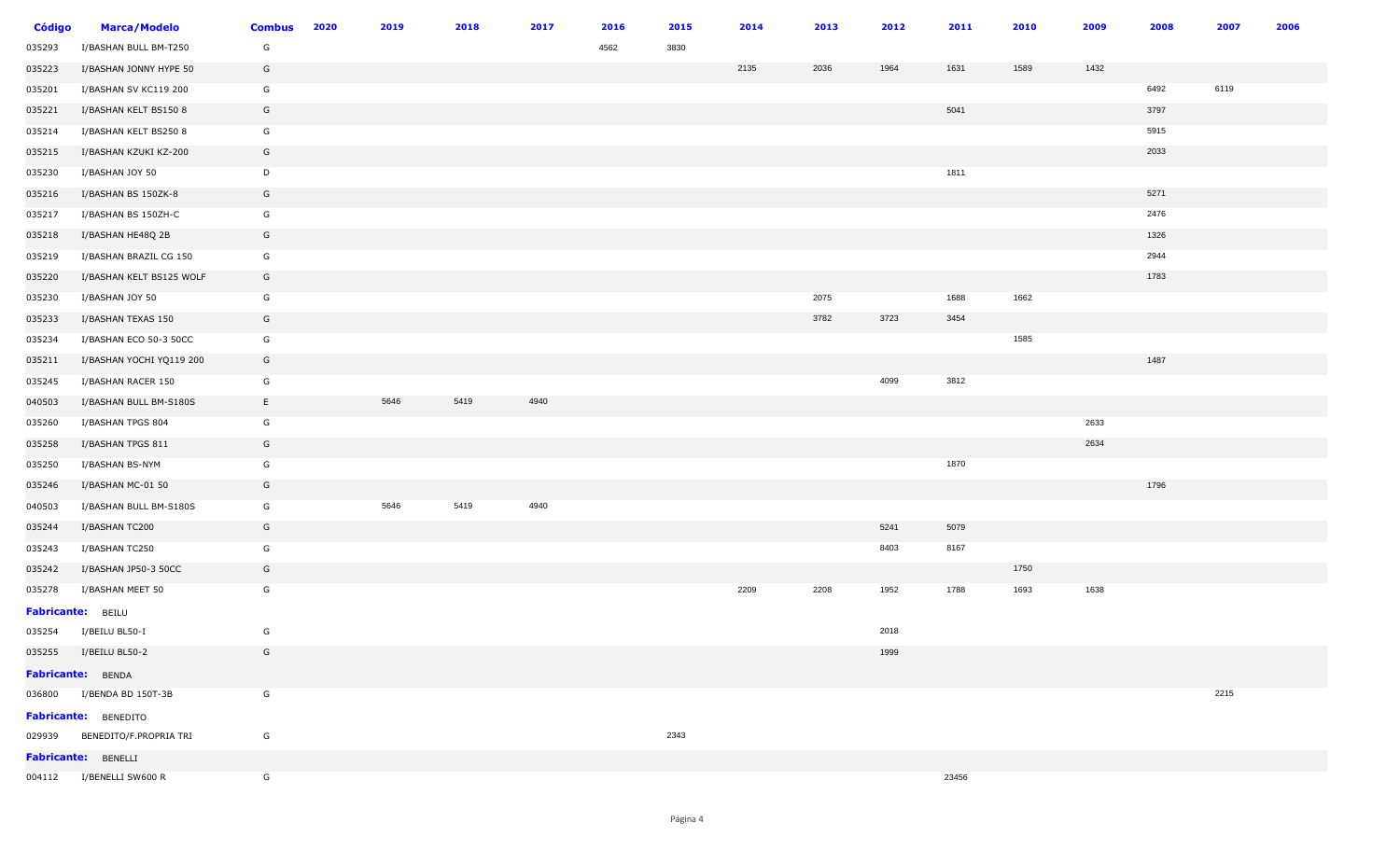| <b>Código</b>           | <b>Marca/Modelo</b>            | <b>Combus</b> | 2020 | 2019 | 2018 | 2017  | 2016  | 2015 | 2014 | 2013 | 2012  | 2011 | 2010 | 2009  | 2008  | 2007  | 2006 |
|-------------------------|--------------------------------|---------------|------|------|------|-------|-------|------|------|------|-------|------|------|-------|-------|-------|------|
| 004100                  | I/BENELLI CAFE 1130 RACE       | G             |      |      |      |       |       |      |      |      |       |      |      |       |       | 25499 |      |
| 004101                  | I/BENELLI TRE 1130K            | G             |      |      |      |       |       |      |      |      | 29632 |      |      |       | 23815 |       |      |
| 004102                  | I/BENELLI TRE 1130K AMAZ       | G             |      |      |      |       |       |      |      |      | 31753 |      |      |       | 24299 |       |      |
| 004103                  | I/BENELLI TORN N TRE899        | G             |      |      |      |       |       |      |      |      | 33461 |      |      |       | 21767 |       |      |
| 004104                  | I/BENELLI TNT1130 CAFE R       | G             |      |      |      |       |       |      |      |      |       |      |      |       | 28426 |       |      |
| 004105                  | I/BENELLI TORN N TRE899S       | G             |      |      |      |       |       |      |      |      |       |      |      |       | 21709 |       |      |
| 004106                  | I/BENELLI TNT 1130 SPORT       | G             |      |      |      |       |       |      |      |      |       |      |      |       | 25054 | 24850 |      |
| 004108                  | I/BENELLI TRE 899 K            | G             |      |      |      |       |       |      |      |      | 28838 |      |      |       |       |       |      |
|                         | Fabricante: BENZHOU            |               |      |      |      |       |       |      |      |      |       |      |      |       |       |       |      |
| 028328                  | I/BENZHOU YY125T 25            | G             |      |      |      |       |       |      |      |      | 2712  | 2563 | 2459 |       |       |       |      |
| 028314                  | I/BENZHOU GS 814-4             | G             |      |      |      |       |       |      |      |      |       |      |      |       |       | 3055  |      |
| 028336                  | I/BENZHOU YY50QT-32 50         | G             |      |      |      |       |       |      |      |      |       | 2461 | 2441 |       |       |       |      |
| 028322                  | I/BENZHOU JONNY PEG 150        | G             |      |      |      |       |       |      |      |      |       |      | 2541 |       |       |       |      |
| 028334                  | I/BENZHOU MAX50 YY50QT32       | G             |      |      |      |       |       |      |      | 3077 |       | 2466 |      |       |       |       |      |
| 028323                  | I/BENZHOU YYQT32 50CC          | G             |      |      |      |       |       |      |      |      |       |      | 2944 | 2828  |       |       |      |
| 028330                  | I/BENZHOU ALANMOTORS BEE       | G             |      |      |      |       |       | 4728 | 4592 | 4294 | 3920  | 3881 |      |       |       |       |      |
| 028320                  | I/BENZHOU JONNY 50             | G             |      |      |      |       |       |      | 1847 | 1760 | 1734  | 1652 | 1541 | 1451  | 1335  |       |      |
| 028345                  | I/BENZHOU YY150T 39            | G             |      |      |      |       |       |      | 3528 | 3263 |       |      |      |       |       |       |      |
| 028327                  | I/BENZHOU YY150T 25            | G             |      |      |      |       |       |      |      | 4071 | 3876  | 3692 | 3169 | 2725  |       |       |      |
| 028339                  | I/BENZHOU YY50QT-3B SMAX       | G             |      |      |      |       |       |      |      |      | 3137  | 2966 |      |       |       |       |      |
| 028342                  | I/BENZHOU YY150T-32 SMAX       | G             |      |      |      |       |       |      |      |      |       | 2658 |      |       |       |       |      |
| 028341                  | I/BENZHOU YY150T 31            | G             |      |      |      |       |       |      |      | 4118 | 3573  |      |      |       |       |       |      |
| 028343                  | I/BENZHOU SUNNY 50             | G             |      |      |      |       |       |      |      |      | 1997  |      |      |       |       |       |      |
| 028335                  | I/BENZHOU BZ50QT39 50          | G             |      |      |      |       |       |      |      |      |       | 3128 |      |       |       |       |      |
| 028324                  | I/BENZHOU PEGASSI SIMONE       | G             |      |      |      |       |       |      |      |      |       |      |      | 2741  |       |       |      |
| 028349                  | I/BENZHOU YY50QT 39            | G             |      |      |      |       |       |      | 2933 |      |       |      |      |       |       |       |      |
| 028325                  | I/BENZHOU NORTHS 250GTS        | G             |      |      |      |       |       |      |      |      |       |      |      | 3915  |       |       |      |
| 028326                  | I/BENZHOU YY7QTD 25            | G             |      |      |      |       |       |      |      |      |       |      |      | 3158  |       |       |      |
| 028319                  | I/BENZHOU JONNY TR150          | G             |      |      |      |       |       |      |      |      |       | 2515 |      | 2182  | 2044  |       |      |
| Fabricante: BIG         |                                |               |      |      |      |       |       |      |      |      |       |      |      |       |       |       |      |
| 011400                  | I/BIG BEAR CHOPP PARADOX       | G             |      |      |      |       |       |      |      |      |       |      |      | 59046 |       |       |      |
|                         | 011401 I/BIG BEAR CHOPP SLED   | G             |      |      |      |       |       |      |      |      |       |      |      | 32886 |       |       |      |
|                         | 011402 I/BIG BEAR CHOPP VENOM  | G             |      |      |      |       |       |      |      |      |       |      |      |       | 35273 |       |      |
| <b>Fabricante: BIGA</b> |                                |               |      |      |      |       |       |      |      |      |       |      |      |       |       |       |      |
|                         | 025500 BIGA/OEN TRICICLO ESPEC | G             |      |      |      | 12335 | 11733 |      | 9915 | 9107 | 8674  | 7678 | 6948 |       |       |       |      |
|                         | Fabricante: BIMOTA             |               |      |      |      |       |       |      |      |      |       |      |      |       |       |       |      |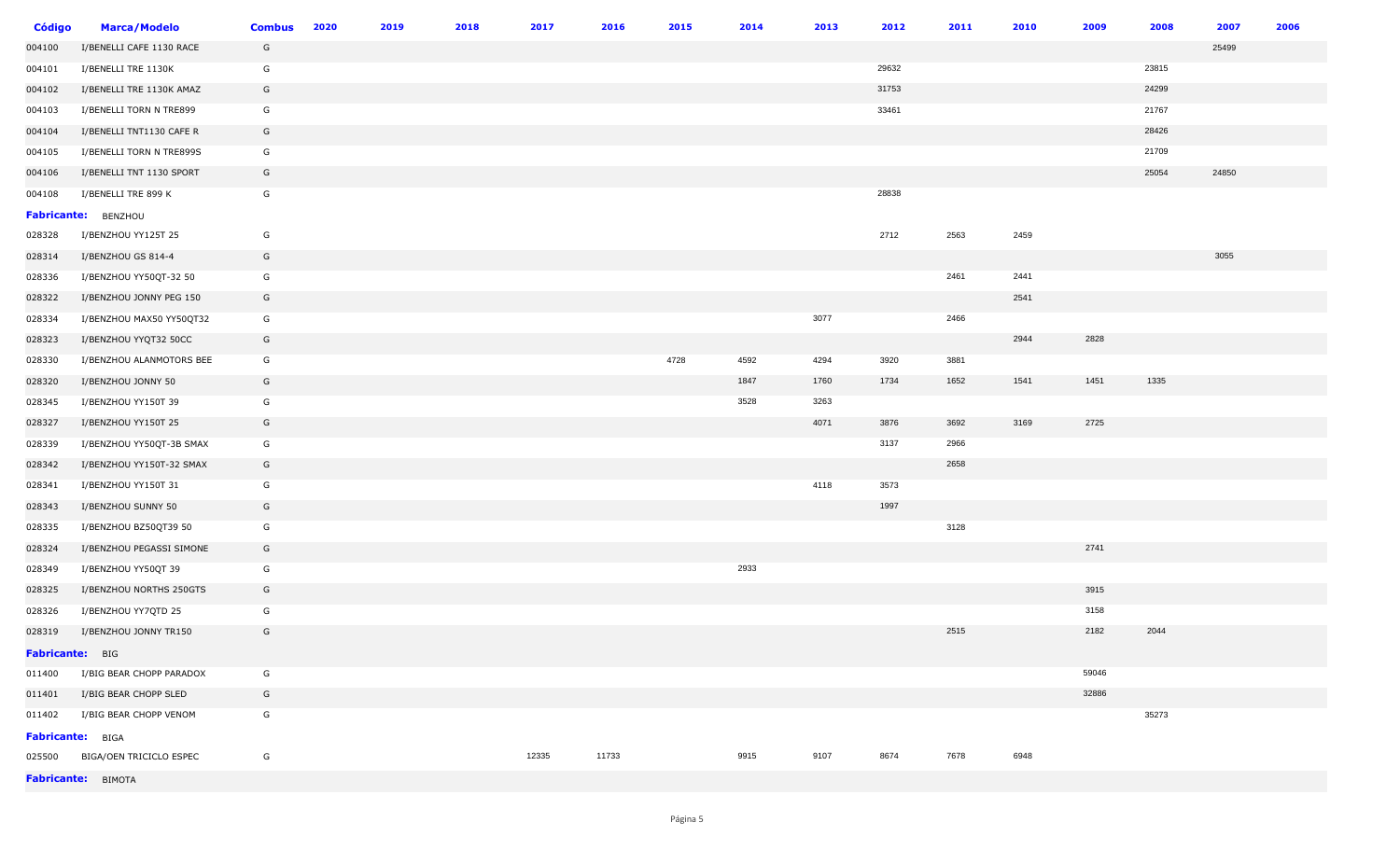| <b>Código</b>   | <b>Marca/Modelo</b>      | <b>Combus</b> | 2020  | 2019  | 2018  | 2017  | 2016  | 2015  | 2014  | 2013  | 2012  | 2011  | 2010  | 2009  | 2008  | 2007  | 2006  |
|-----------------|--------------------------|---------------|-------|-------|-------|-------|-------|-------|-------|-------|-------|-------|-------|-------|-------|-------|-------|
| 017210          | I/BIMOTA TESI 3D EVO     | G             |       |       |       |       |       |       |       |       | 51643 |       |       |       |       |       |       |
| 017202          | I/BIMOTA DB6 DELIRIO     | G             |       |       |       |       |       |       |       |       |       |       | 37891 |       | 30598 | 28835 |       |
| 017203          | I/BIMOTA DB6 DELIRIO R   | G             |       |       |       |       |       |       |       |       |       |       |       | 41103 | 38094 | 35696 |       |
| 017204          | I/BIMOTA DB5 DELIRIO R   | G             |       |       |       |       |       |       |       |       |       |       |       |       | 36066 |       |       |
| 017205          | I/BIMOTA DB 7            | G             |       |       |       |       |       |       |       |       |       |       | 53135 | 48102 |       |       |       |
| 017206          | I/BIMOTA TESI 3D         | G             |       |       |       |       |       |       |       |       |       |       | 44566 | 43422 |       |       |       |
| 017207          | I/BIMOTA DB7 ORONERO     | G             |       |       |       |       |       |       |       |       | 56652 |       |       | 45107 |       |       |       |
| 017209          | I/BIMOTA DB8 BIPOSTO     | G             |       |       |       |       |       |       |       |       | 64379 |       |       |       |       |       |       |
| 017201          | I/BIMOTA DB5S            | G             |       |       |       |       |       |       |       |       |       |       |       |       |       | 40302 |       |
| Fabricante: BMW |                          |               |       |       |       |       |       |       |       |       |       |       |       |       |       |       |       |
| 004236          | I/BMW R1200 GS ADVENTURE | G             |       |       |       |       |       |       | 45954 | 40952 | 37942 | 36938 | 34788 | 32207 | 28344 | 27364 | 24274 |
| 004237          | I/BMW F 800 S            | G             |       |       |       |       |       |       |       |       |       |       |       |       |       | 16725 | 15384 |
| 004238          | I/BMW G650 X CHALLENGE   | G             |       |       |       |       |       |       |       |       |       |       |       |       |       | 16287 | 15492 |
| 004239          | I/BMW G650 X MOTO        | G             |       |       |       |       |       |       |       |       |       |       |       |       |       | 15446 |       |
| 004240          | I/BMW K1200 R SPORT      | G             |       |       |       |       |       |       |       |       |       |       |       |       |       | 23000 |       |
| 004235          | I/BMW R1200 GS HP2       | G             |       |       |       |       |       |       |       |       |       |       |       |       |       |       | 27925 |
| 004242          | I/BMW F800 GS            | G             |       |       |       |       |       |       |       |       |       | 24445 | 22517 | 21945 | 20065 |       |       |
| 004229          | I/BMW F650 GS MU         | G             |       |       |       |       |       |       |       |       |       |       |       |       |       | 14355 | 13236 |
| 004243          | I/BMW R1200 R            | G             |       |       |       |       | 42798 |       |       | 32182 | 29933 | 29330 | 28588 | 27664 | 25915 |       |       |
| 004241          | I/BMW G650 X COUNTRY     | G             |       |       |       |       |       |       |       |       |       |       |       |       | 16159 | 14589 |       |
| 004234          | I/BMW HP2                | G             |       |       |       |       |       |       |       |       |       |       |       |       |       |       | 27927 |
| 004233          | I/BMW K1200 R            | G             |       |       |       |       |       |       |       |       |       |       |       |       | 24878 | 23251 | 21265 |
| 004232          | I/BMW K1200 S            | G             |       |       |       |       |       |       |       |       |       |       |       |       | 26754 | 22364 | 20358 |
| 004230          | I/BMW K1200 LTMU         | G             |       |       |       |       |       |       |       |       |       |       |       |       |       |       | 36345 |
| 004228          | I/BMW F650 GS DAKAR MU   | G             |       |       |       |       |       |       |       |       |       |       |       |       |       | 15086 | 13347 |
| 004226          | I/BMW R1200 GS           | G             |       |       |       |       |       | 46015 | 41661 | 38876 | 36166 | 34619 | 28420 | 27634 | 24345 | 24069 | 22259 |
| 004225          | I/BMW K1200 GT           | G             |       |       |       |       |       |       |       |       |       |       |       |       | 27980 | 24802 |       |
| 004214          | I/BMW F650 GS            | G             |       |       |       |       |       |       |       |       |       |       | 18141 | 17559 | 16186 |       | 14160 |
| 004244          | I/BMW G450 X             | G             |       |       |       |       |       |       |       |       |       |       | 15916 | 13493 | 13124 |       |       |
| 004231          | I/BMW R1200 RT           | G             |       |       |       |       |       |       | 50345 | 45990 |       | 43241 | 36127 | 34974 | 29851 | 28638 | 26187 |
| 004282          | BMW/F 800 GS ADVENTURE   | G             |       |       |       | 37545 | 34960 | 33816 | 31557 | 27741 |       |       |       |       |       |       |       |
| 004285          | I/BMW S1000 R            | G             |       |       |       |       |       |       | 38439 |       |       |       |       |       |       |       |       |
| 029907          | <b>BMW/S1000R</b>        | G             |       |       |       |       | 42955 | 38832 |       |       |       |       |       |       |       |       |       |
| 004298          | <b>BMW/G310 GS</b>       | G             | 22300 | 21213 | 20504 | 19680 |       |       |       |       |       |       |       |       |       |       |       |
| 004297          | <b>BMW/G310 R</b>        | G             | 20898 | 18417 | 17775 | 16612 |       |       |       |       |       |       |       |       |       |       |       |
| 004295          | BMW/F700 GS              | G             |       |       | 35514 | 32811 | 31042 |       |       |       |       |       |       |       |       |       |       |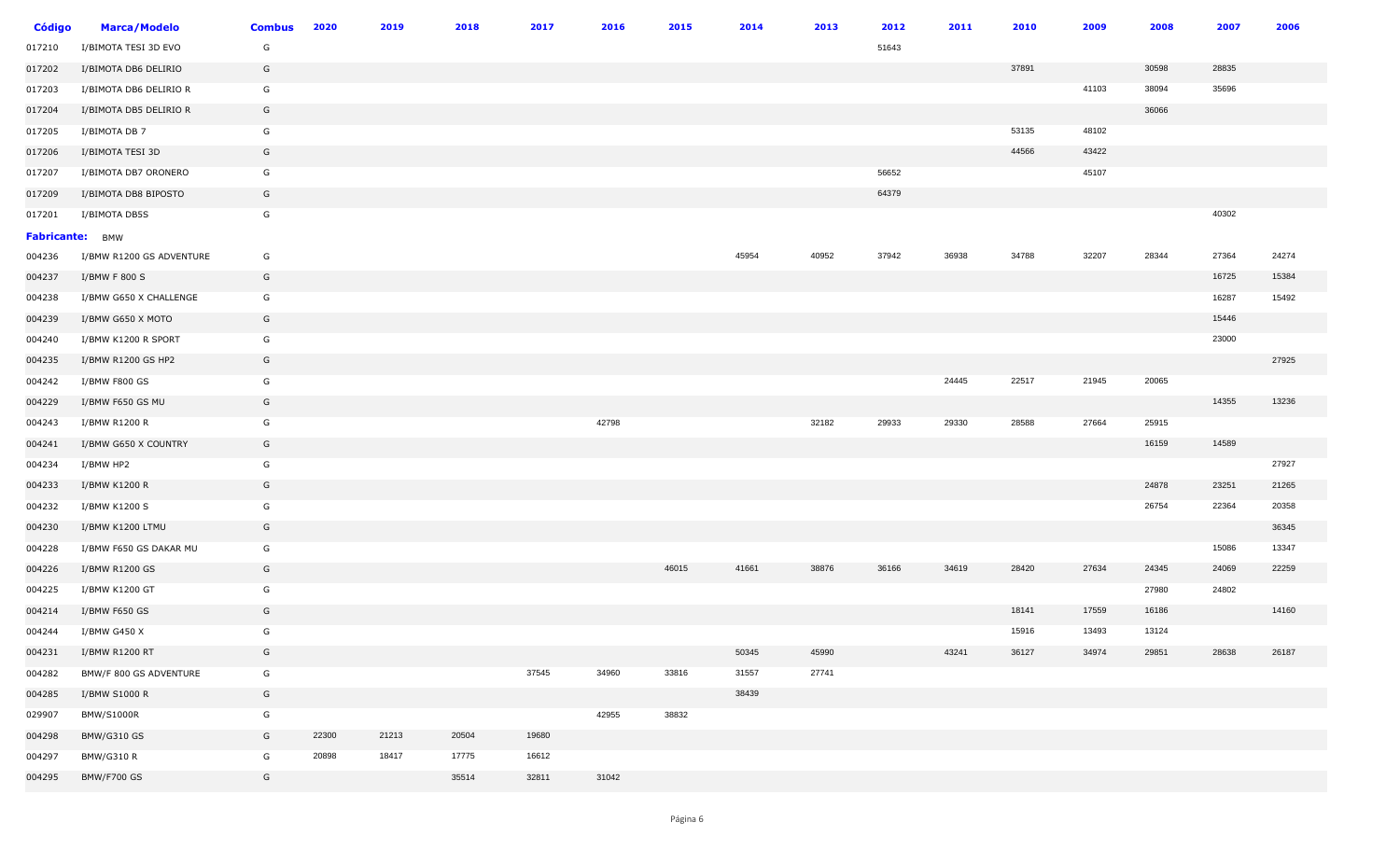| <b>Código</b> | <b>Marca/Modelo</b>      | <b>Combus</b> | 2020   | 2019   | 2018   | 2017   | 2016  | 2015  | 2014  | 2013  | 2012  | 2011  | 2010  | 2009  | 2008  | 2007  | 2006 |
|---------------|--------------------------|---------------|--------|--------|--------|--------|-------|-------|-------|-------|-------|-------|-------|-------|-------|-------|------|
| 004294        | BMW/F800 GS ADV          | G             |        |        | 40850  | 37866  | 34706 |       |       |       |       |       |       |       |       |       |      |
| 004293        | <b>BMW/S1000 R</b>       | G             | 58972  | 53149  | 51237  | 48474  | 42955 |       |       |       |       |       |       |       |       |       |      |
| 004292        | I/BMW FIREXPRESS 1200RT  | G             |        |        |        |        |       |       | 69455 |       |       |       |       |       |       |       |      |
| 004291        | I/BMW S1000 XR           | G             |        |        |        |        |       | 51360 |       |       |       |       |       |       |       |       |      |
| 004290        | BMW/S1000 XR             | G             | 67990  | 64172  | 56349  | 52058  | 49454 | 46048 |       |       |       |       |       |       |       |       |      |
| 004289        | I/BMW C650 GT            | G             |        |        |        |        |       | 41969 |       |       |       |       |       |       |       |       |      |
| 004288        | I/BMW R1200 R NINE T     | G             |        |        |        |        |       |       | 43181 |       |       |       |       |       |       |       |      |
| 004286        | I/BMW K1600 GTL EXCLUSIV | G             |        |        |        |        | 93440 | 92298 | 81567 | 80740 |       |       |       |       |       |       |      |
| 029908        | <b>BMW/S1000 RR</b>      | G             | 83461  | 69707  | 65457  | 60642  | 58796 | 56268 |       |       |       |       |       |       |       |       |      |
| 004257        | BMW/F800 R               | G             |        |        |        | 30144  | 25603 | 21893 | 20974 | 20631 | 19704 | 18622 |       |       |       |       |      |
| 004246        | I/BMW K 1300 R           | G             |        |        |        |        |       |       |       | 36717 | 36268 | 33458 | 31295 | 29112 | 25918 |       |      |
| 004247        | I/BMW K 1300 GT          | G             |        |        |        |        |       |       |       |       |       |       | 35470 | 33354 | 30540 |       |      |
| 004249        | I/BMW F800 R             | G             |        |        |        |        | 26454 |       |       |       |       | 18796 | 16876 | 16332 |       |       |      |
| 004251        | I/BMW S1000 RR           | G             |        | 67844  |        |        |       | 56268 | 53392 | 46188 | 43575 | 42377 | 33967 | 31681 |       |       |      |
| 004253        | I/BMW S1000RR ABS-TC     | G             |        |        |        |        |       |       |       |       | 44228 | 42419 | 40368 |       |       |       |      |
| 004284        | <b>BMW/R1200 GS</b>      | G             |        | 63939  | 63569  | 53970  | 48174 | 43672 | 41008 |       |       |       |       |       |       |       |      |
| 004256        | <b>BMW/F800 GS</b>       | G             |        |        | 37251  | 35056  | 30346 | 29195 | 26919 | 26779 | 25241 | 24452 |       |       |       |       |      |
| 004283        | BMW/R1200 GS ADVENTURE   | G             |        | 80260  | 70124  | 63163  | 58403 | 53672 | 46498 |       |       |       |       |       |       |       |      |
| 004258        | I/BMW K 1600 GT          | G             |        |        |        |        |       |       | 65931 | 55475 | 52943 | 50448 |       |       |       |       |      |
| 004259        | I/BMW K 1600 GTL         | G             |        |        |        |        | 84729 | 77872 | 71623 | 67580 | 60633 | 56533 |       |       |       |       |      |
| 004261        | I/BMW S1000RR HP4        | G             |        |        |        |        |       |       | 56630 | 51435 | 46915 |       |       |       |       |       |      |
| 004280        | BMW/G 650GS SERTAO       | G             |        |        |        |        |       |       |       | 17803 | 17212 |       |       |       |       |       |      |
| 004281        | I/BMW C 650 GT           | G             |        |        | 47790  |        |       |       | 28999 | 26317 |       |       |       |       |       |       |      |
| 004245        | I/BMW K 1300 S           | G             |        |        |        |        |       |       |       | 38276 | 37000 | 32198 | 30637 | 28660 | 25667 |       |      |
| 004255        | I/BMW S1000RR STREET     | G             |        |        |        |        |       |       |       |       |       |       | 39837 |       |       |       |      |
| 000423        | I/BMW G 650 XCHALLENGE   | G             |        |        |        |        |       |       |       |       |       |       |       |       |       | 16512 |      |
| 004287        | I/BMW C600 SPORT         | G             |        |        |        |        |       | 41021 | 34901 | 31092 |       |       |       |       |       |       |      |
| 036415        | <b>BMW/G650 GS</b>       | G             |        |        |        |        |       | 20912 | 19397 | 18228 | 16978 | 15704 | 14088 | 13588 | 13015 |       |      |
| 042005        | <b>BMW/R1250GS A</b>     | G             | 88851  | 83060  |        |        |       |       |       |       |       |       |       |       |       |       |      |
| 042006        | <b>BMW/R1250GS</b>       | G             | 63547  | 62660  |        |        |       |       |       |       |       |       |       |       |       |       |      |
| 042003        | BMW/F750 GS              | G             | 39115  | 38040  | 36146  |        |       |       |       |       |       |       |       |       |       |       |      |
| 042100        | I/BMW R NINE T URBAN GS  | G             |        |        |        | 57394  |       |       |       |       |       |       |       |       |       |       |      |
| 042004        | BMW/F850GS A             | G             | 44314  | 40590  |        |        |       |       |       |       |       |       |       |       |       |       |      |
| 042002        | BMW/F850 GS              | G             | 41150  | 37765  | 36327  |        |       |       |       |       |       |       |       |       |       |       |      |
| 042001        | I/BMW K1600 GTL          | G             | 132386 | 126938 | 114782 | 101345 |       |       |       |       |       |       |       |       |       |       |      |
| 042000        | I/BMW K1600 BAGGER       | G             |        |        | 114544 | 97711  |       |       |       |       |       |       |       |       |       |       |      |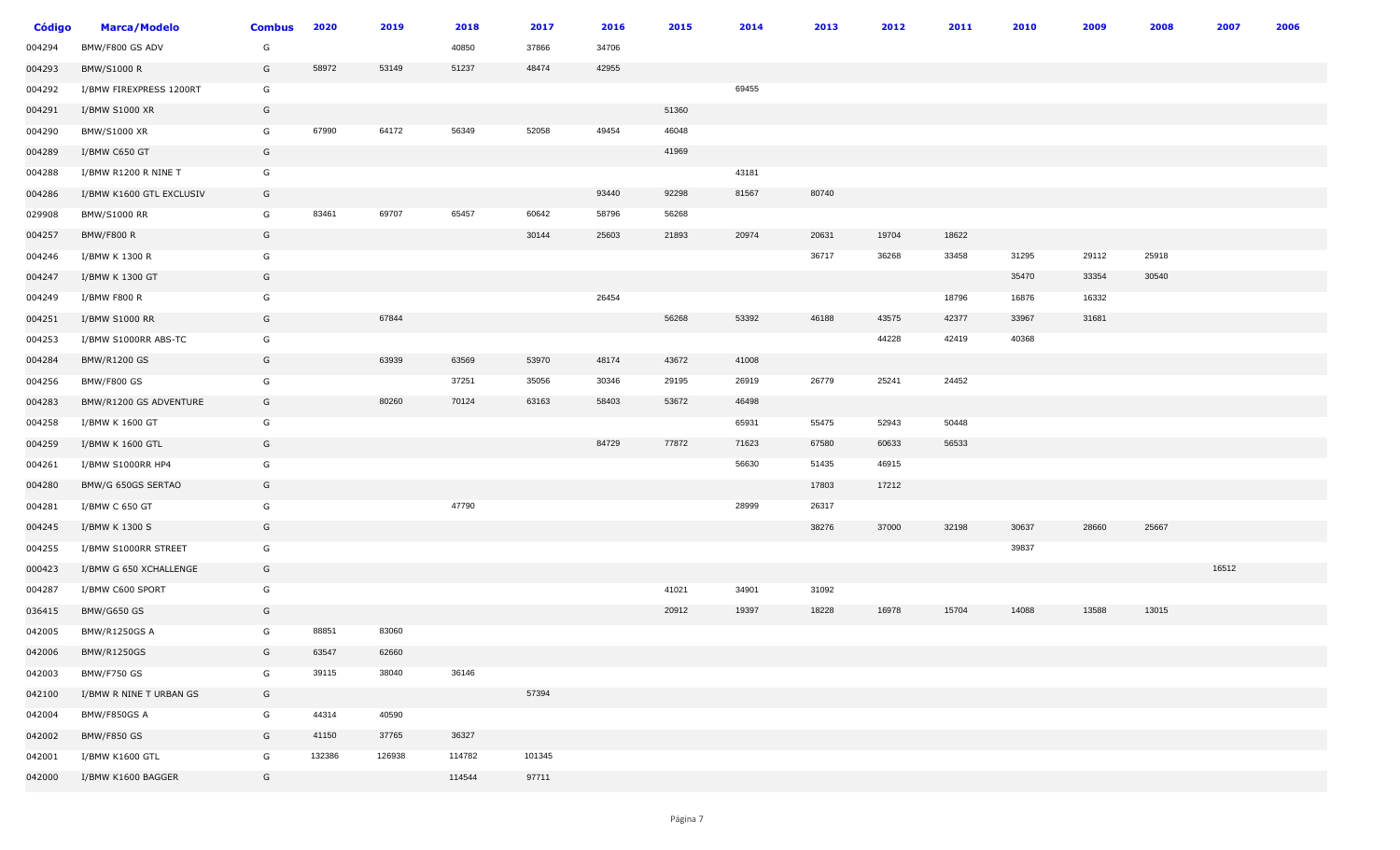| <b>Código</b>          | <b>Marca/Modelo</b>      | <b>Combus</b> | 2020 | 2019 | 2018 | 2017 | 2016 | 2015 | 2014  | 2013  | 2012 | 2011 | 2010 | 2009  | 2008  | 2007  | 2006 |
|------------------------|--------------------------|---------------|------|------|------|------|------|------|-------|-------|------|------|------|-------|-------|-------|------|
| Fabricante: BP         |                          |               |      |      |      |      |      |      |       |       |      |      |      |       |       |       |      |
| 001404                 | BP/TORK 3                | D             |      |      |      | 4390 |      |      |       |       |      |      |      |       |       |       |      |
| 001404                 | BP/TORK 3                | G             |      |      | 4768 |      |      |      |       |       |      |      |      |       |       |       |      |
| 001502                 | BP/TRICICLO BP           | G             |      |      |      |      |      |      |       |       |      | 2382 |      |       | 1886  |       | 1158 |
| <b>Fabricante:</b> BPS |                          |               |      |      |      |      |      |      |       |       |      |      |      |       |       |       |      |
| 000001                 | IMP/BPS                  | G             | 2828 | 2448 | 2346 | 2027 | 1839 | 1698 | 1590  | 1461  | 1402 | 1290 | 1213 | 1102  | 993   |       |      |
| 000001                 | IMP/BPS                  | D             |      |      |      |      |      | 1748 | 1590  | 1461  | 1376 | 1310 | 1209 |       |       |       |      |
|                        | Fabricante: BRAMONT      |               |      |      |      |      |      |      |       |       |      |      |      |       |       |       |      |
| 031002                 | BRAMONT/GARINI GR125 Z   | G             |      |      |      |      |      |      |       |       |      |      |      |       |       | 1578  | 1504 |
| 031017                 | BRAMONT/HUSQVARNA TE 610 | G             |      |      |      |      |      |      | 20395 |       |      |      |      |       | 12296 | 11754 |      |
| 031016                 | BRAMONT/HUSQVARNA TE 510 | G             |      |      |      |      |      |      |       |       |      |      |      |       | 10787 | 10205 |      |
| 031015                 | BRAMONT/TRIUMPH DAYT 675 | G             |      |      |      |      |      |      |       |       |      |      |      | 19880 | 18652 | 17138 |      |
| 031013                 | BRAMONT/MALAGUTI SPGT500 | G             |      |      |      |      |      |      |       |       |      |      |      |       | 10866 | 10563 |      |
| 031011                 | BRAMONT/MALAGUTI PASS250 | G             |      |      |      |      |      |      |       |       |      |      |      |       |       | 5771  |      |
| 031009                 | BRAMONT/EVADER EV 1000   | G             |      |      |      |      |      |      |       |       |      |      |      |       |       | 1995  |      |
| 031005                 | BRAMONT/EVADER EV100M    | G             |      |      |      |      |      |      |       |       |      |      |      |       |       | 1927  | 1786 |
| 031018                 | BRAMONT/HUSQVARNA SM 610 | G             |      |      |      |      |      |      |       |       |      |      |      |       | 13871 | 12004 |      |
| 031003                 | BRAMONT/GARINI GR08 T4   | G             |      |      |      |      |      |      |       |       |      |      |      |       |       | 1747  | 1568 |
| 031012                 | BRAMONT/MALAGUTI CKMA200 | G             |      |      |      |      |      |      |       |       |      |      |      |       |       | 5578  |      |
| 031001                 | BRAMONT/GARINI GR150 U   | G             |      |      |      |      |      |      |       |       |      |      |      |       |       | 2192  | 1944 |
| 031000                 | BRAMONT/GARINI GR150 T3  | G             |      |      |      |      |      |      |       |       |      |      |      |       |       | 2138  | 2013 |
| 030105                 | BRAMONT/GARINI GR125 T3  | G             |      |      |      |      |      |      |       |       |      |      |      | 2775  |       | 2221  | 1993 |
| 031004                 | BRAMONT/GARINI GR150 P   | G             |      |      |      |      |      |      |       |       |      |      |      |       |       | 2884  | 2828 |
| 031037                 | BRAMONT/TRIUMPH STREET T | G             |      |      |      |      |      |      |       |       |      |      |      | 15672 |       |       |      |
| 031010                 | BRAMONT/GARINI GR125 U   | G             |      |      |      |      |      |      |       |       |      |      | 2140 |       |       | 1465  |      |
| 031019                 | BRAMONT/HUSQVARNA SM510R | G             |      |      |      |      |      |      |       |       |      |      |      |       | 11768 | 10556 |      |
| 031050                 | BRAMONT/BENELLI TNT 899  | G             |      |      |      |      |      |      | 27021 | 25734 |      |      |      |       |       |       |      |
| 031048                 | BRAMONT/BENELLI TK 1130A | G             |      |      |      |      |      |      |       | 36624 |      |      |      |       |       |       |      |
| 031038                 | BRAMONT/KEEWAY RKS125    | G             |      |      |      |      |      |      |       |       | 2668 |      |      |       |       |       |      |
| 031031                 | BRAMONT/GARINI GR125 U2  | G             |      |      |      |      |      |      |       |       |      |      |      |       | 1770  | 1539  |      |
| 031023                 | BRAMONT/GARINI GR50 U    | G             |      |      |      |      |      |      |       |       |      |      |      |       |       | 945   |      |
| 031027                 | BRAMONT/DUCATI 1098      | G             |      |      |      |      |      |      |       |       |      |      |      |       | 32693 |       |      |
| 031024                 | BRAMONT/TRIUMPH SPTR1050 | G             |      |      |      |      |      |      |       |       |      |      |      | 20209 | 19643 | 18761 |      |
| 031031                 | BRAMONT/GARINI GR125 U2  | D             |      |      |      |      |      |      |       |       |      |      |      |       | 1912  |       |      |
| 031020                 | BRAMONT/TRIUMPH TIG1050X | G             |      |      |      |      |      |      |       |       |      |      |      |       |       | 18108 |      |
| 031045                 | BRAMONT/BENELLI TREK 899 | G             |      |      |      |      |      |      | 26110 | 25006 |      |      |      |       |       |       |      |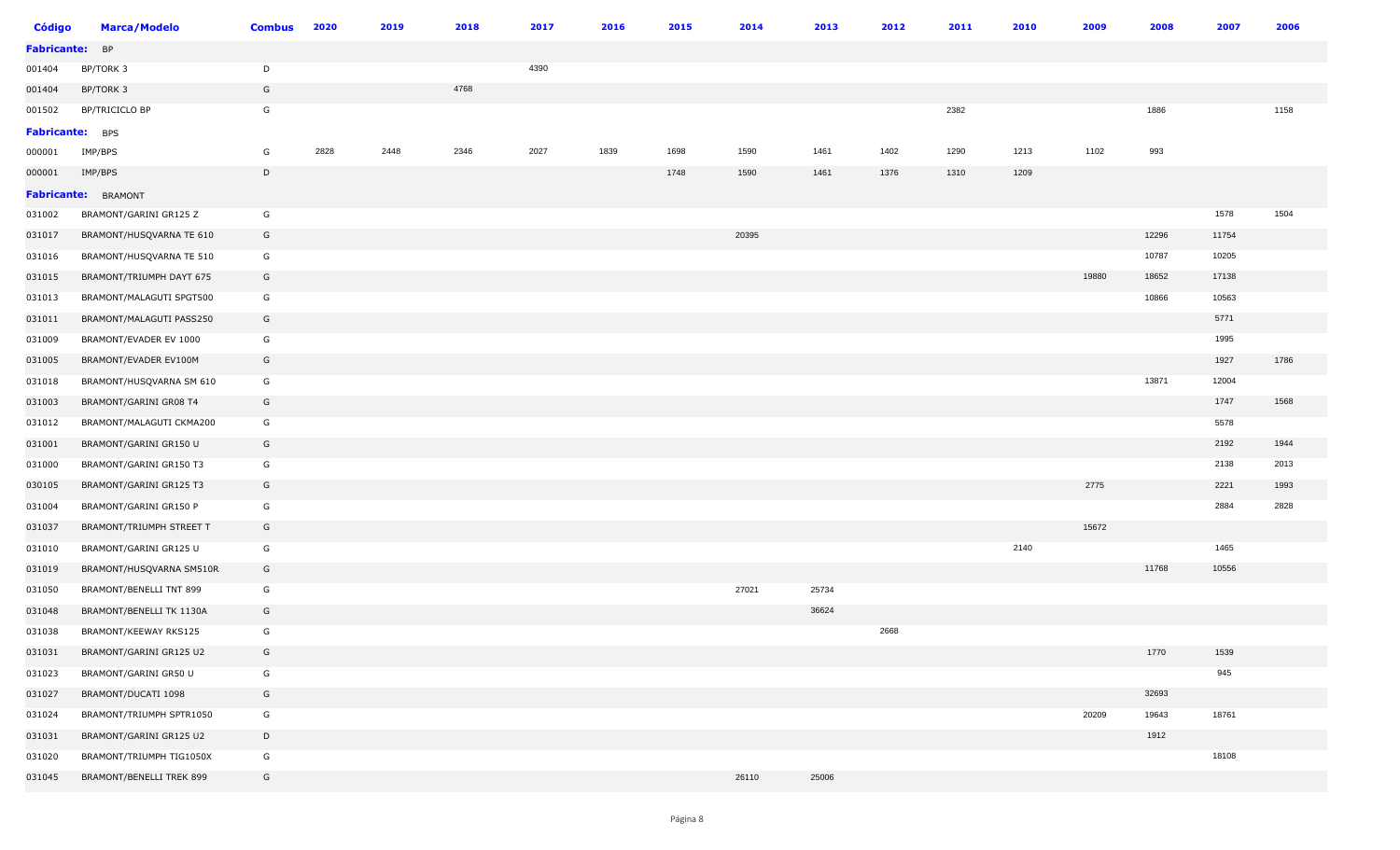| <b>Código</b>   | <b>Marca/Modelo</b>      | <b>Combus</b> | 2020 | 2019   | 2018  | 2017  | 2016  | 2015  | 2014  | 2013  | 2012  | 2011  | 2010  | 2009  | 2008  | 2007  | 2006  |
|-----------------|--------------------------|---------------|------|--------|-------|-------|-------|-------|-------|-------|-------|-------|-------|-------|-------|-------|-------|
| 031021          | BRAMONT/TRIUMPH TIG 1050 | G             |      |        |       |       |       |       |       |       |       |       |       | 18740 | 17535 | 17103 |       |
|                 | Fabricante: BRAVAX       |               |      |        |       |       |       |       |       |       |       |       |       |       |       |       |       |
| 030316          | I/YINXIANG BRAVAX BX150  | G             |      |        |       |       |       |       | 3056  | 2806  | 2644  |       |       |       |       |       |       |
| 030000          | I/SANDI BRAVAX BX250     | G             |      |        |       | 6939  | 6792  | 4978  |       |       |       |       |       |       |       |       |       |
| Fabricante: BRM |                          |               |      |        |       |       |       |       |       |       |       |       |       |       |       |       |       |
| 035279          | BR MOTOS/BR NOVA 150 XED | G             |      |        |       |       |       | 3441  | 3248  | 3002  |       |       |       |       |       |       |       |
| Fabricante: BRP |                          |               |      |        |       |       |       |       |       |       |       |       |       |       |       |       |       |
| 037002          | I/BRP CAN AM SPYDER RT S | G             |      |        |       |       |       |       |       |       | 46527 | 44303 | 38605 | 36515 |       |       |       |
| 037009          | I/BRP SPYDER RS          | G             |      |        |       |       |       |       | 40825 | 37947 |       |       |       |       |       |       |       |
| 037007          | I/BRP SPYDER RT-S        | G             |      |        |       |       |       | 58359 | 48370 | 47280 |       |       |       |       |       |       |       |
| 037006          | I/BRP SPYDER RS S        | G             |      |        |       |       |       |       | 41593 | 39926 |       |       |       |       |       |       |       |
| 037005          | I/BRP CAN AM SPYDER RT L | G             |      |        |       |       |       |       |       |       | 53093 |       |       |       |       |       |       |
| 037004          | I/BRP CAN AM SPYDER RT   | G             |      |        |       |       |       |       |       |       | 49477 | 40345 | 36760 |       |       |       |       |
| 037010          | I/BRP SPYDER ST S        | G             |      |        |       |       |       |       | 45535 | 43529 |       |       |       |       |       |       |       |
| 037011          | I/BRP SPYDER F3 S        | G             |      |        | 78478 | 69483 | 66328 | 60574 | 60022 |       |       |       |       |       |       |       |       |
| 037014          | I/BRP CAN AM RYKER 900   | G             |      | 35244  |       |       |       |       |       |       |       |       |       |       |       |       |       |
| 037003          | I/BRP CAN AM SPYDER RS S | G             |      |        |       |       |       |       |       |       | 35164 | 33276 | 32738 | 30127 |       |       |       |
| 037001          | I/BRP CAN AM SPYDER RS   | G             |      |        |       |       |       |       |       |       | 34663 | 33600 | 29856 | 28447 |       |       |       |
| 037008          | I/BRP SPYDER RT LTD      | G             |      | 103534 | 82472 | 79513 | 77839 | 69241 | 59687 | 57066 |       |       |       |       |       |       |       |
| 037000          | I/BRP CAN AM SPYDER      | G             |      |        |       |       |       |       |       |       |       | 33478 | 29862 | 28453 | 27280 |       |       |
|                 | Fabricante: BUELL        |               |      |        |       |       |       |       |       |       |       |       |       |       |       |       |       |
| 028805          | I/BUELL XB9SX            | G             |      |        |       |       |       |       |       |       |       |       |       |       | 15321 | 14379 | 13924 |
| 028806          | I/BUELL XB12SCG          | G             |      |        |       |       |       |       |       |       |       |       |       |       | 16845 | 15776 |       |
| 028808          | I/BUELL XB125TT          | G             |      |        |       |       |       |       |       |       |       |       |       |       |       | 14845 |       |
| 028810          | I/BUELL 1125CR           | G             |      |        |       |       |       |       |       |       |       |       |       |       | 16325 |       |       |
| 028804          | I/BUELL XB12R            | G             |      |        |       |       |       |       |       |       |       |       |       |       | 16511 | 15170 | 14810 |
| 028811          | I/BUELL XB12XP           | G             |      |        |       |       |       |       |       |       |       |       |       |       | 15757 |       |       |
| 028809          | I/BUELL 1125R            | G             |      |        |       |       |       |       |       |       |       |       |       |       | 18304 |       |       |
| 033700          | BUELL/XB12X              | G             |      |        |       |       |       |       |       |       |       |       |       |       | 14900 |       |       |
| 028803          | I/BUELL XB12S            | G             |      |        |       |       |       |       |       |       |       |       |       |       | 16554 | 14984 | 14322 |
| 028802          | I/BUELL XB12SS           | G             |      |        |       |       |       |       |       |       |       |       |       |       | 17485 | 15124 | 15025 |
| 033701          | BUELL/XB12SS             | G             |      |        |       |       |       |       |       |       |       |       |       |       | 17808 |       |       |
| 033702          | BUEL/XB9SX               | G             |      |        |       |       |       |       |       |       |       |       |       | 15759 | 15420 |       |       |
| 033705          | I/BUELL BLAST            | G             |      |        |       |       |       |       |       |       |       |       | 15831 |       |       |       |       |
| 028801          | I/BUELL XB12X            | G             |      |        |       |       |       |       |       |       |       |       |       |       | 14900 | 14822 | 13204 |
|                 | Fabricante: BUENO        |               |      |        |       |       |       |       |       |       |       |       |       |       |       |       |       |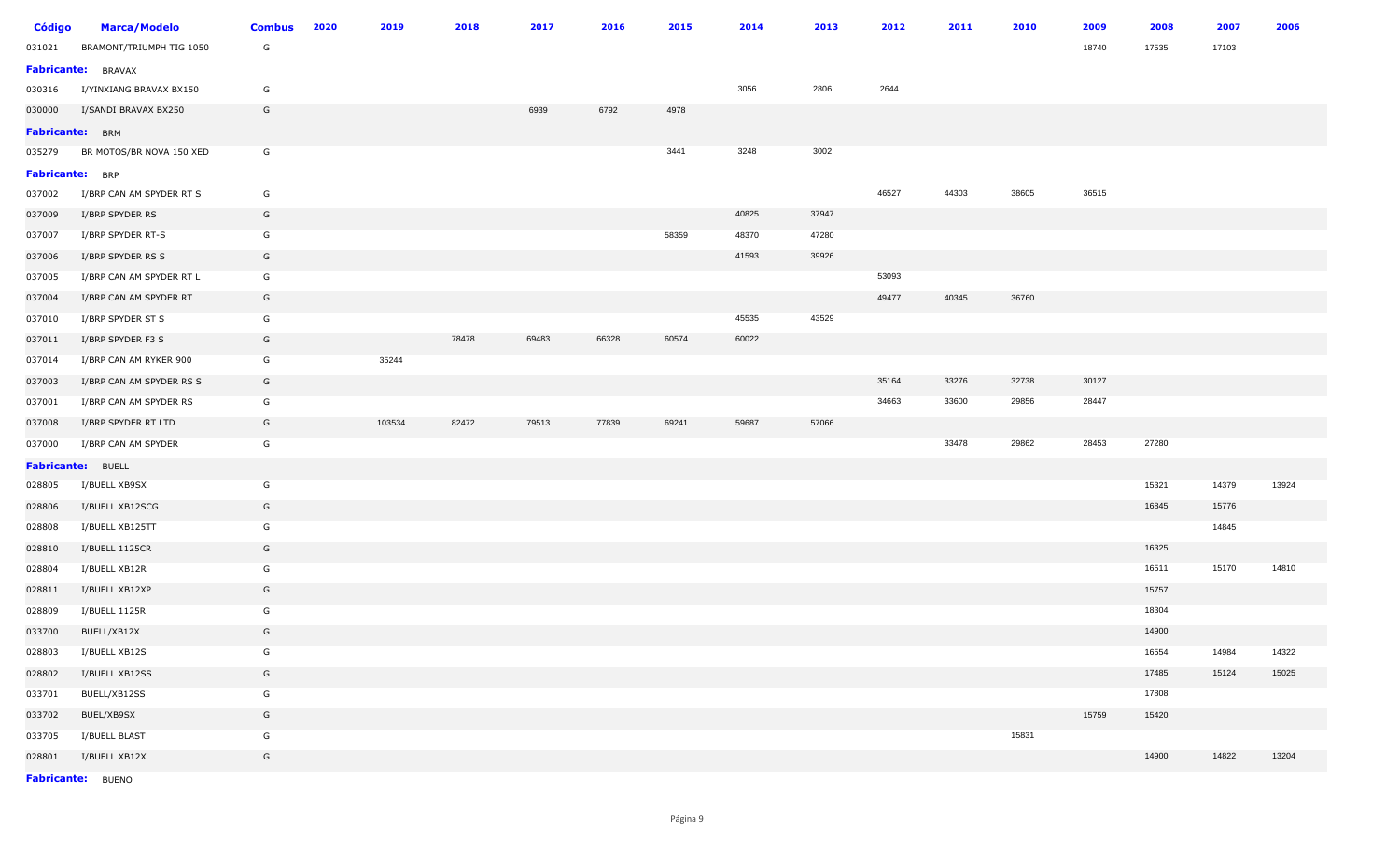| <b>Código</b> | <b>Marca/Modelo</b>               | <b>Combus</b> | 2020  | 2019  | 2018  | 2017  | 2016  | 2015  | 2014  | 2013  | 2012  | 2011  | 2010  | 2009  | 2008  | 2007  | 2006  |
|---------------|-----------------------------------|---------------|-------|-------|-------|-------|-------|-------|-------|-------|-------|-------|-------|-------|-------|-------|-------|
| 031800        | BUENO/TRICICAR CARGARC01          | G             |       |       |       |       | 14243 |       |       |       | 6942  | 6525  | 5955  | 4884  | 4365  | 3929  | 3519  |
| 031801        | BUENO/TRICICLO PAS RC 01          | G             | 31735 | 31720 |       |       | 28724 |       | 27083 | 23222 | 22201 | 18889 | 18294 | 17795 | 16952 | 15592 |       |
| 031803        | BUENO/MOTO MS JBR 125PAS          | G             | 4480  | 4412  | 4340  | 4034  | 3875  | 3778  | 3203  | 2943  | 2760  | 2672  | 2462  | 2197  | 1972  |       |       |
|               | <b>Fabricante: BYCRISTO</b>       |               |       |       |       |       |       |       |       |       |       |       |       |       |       |       |       |
| 026701        | BYCRISTO/STAR TRICICLO            | G             |       |       |       |       |       | 27734 | 26051 | 24812 | 24074 | 22982 | 19612 | 17730 | 16247 | 15391 | 12003 |
|               | <b>Fabricante:</b> CARVER         |               |       |       |       |       |       |       |       |       |       |       |       |       |       |       |       |
| 005200        | I/CARVER ONE                      | G             |       |       |       |       |       |       |       |       |       |       |       | 34401 |       |       |       |
| 005200        | I/CARVER ONE                      | D             |       |       |       | 40841 |       |       |       |       |       |       |       |       |       |       |       |
|               | <b>Fabricante:</b> CASADOTRICICLO |               |       |       |       |       |       |       |       |       |       |       |       |       |       |       |       |
| 037900        | CASADOTRICICLO/SPORT R3           | G             | 36262 | 34556 | 32193 | 30677 | 29283 | 27862 | 26249 | 25910 | 25726 | 25274 | 23325 | 19828 | 19581 | 19388 |       |
| 037900        | CASADOTRICICLO/SPORT R3           | $\mathsf{D}$  |       |       |       |       |       |       |       | 25568 |       |       |       |       |       |       |       |
|               | Fabricante: CFMOTO                |               |       |       |       |       |       |       |       |       |       |       |       |       |       |       |       |
| 025606        | I/CFMOTO CF650-3C MT              | G             |       |       | 25535 |       |       |       |       |       |       |       |       |       |       |       |       |
| 025607        | I/CFMOTO CF650-7B NK              | G             |       |       | 25255 |       |       |       |       |       |       |       |       |       |       |       |       |
| 025604        | I/CFMOTO 650 NK                   | G             |       |       |       |       |       |       |       |       |       | 20897 |       |       |       |       |       |
| 025602        | I/CFMOTO JETMAX CF250T 6          | G             |       |       |       |       |       |       |       |       |       | 7839  |       |       |       |       |       |
| 025601        | I/CFMOTO NORTHSTR 150T5I          | G             |       |       |       |       |       |       |       |       |       |       | 3146  |       |       |       |       |
| 025600        | I/CFMOTO NORTHSTR 150T6A          | G             |       |       |       |       |       |       |       |       |       |       | 3146  |       |       |       |       |
|               | <b>Fabricante:</b> CHARMING       |               |       |       |       |       |       |       |       |       |       |       |       |       |       |       |       |
| 039208        | I/CHARMING BRAVAX BVX125          | G             |       |       |       |       |       |       |       | 2910  | 2501  |       |       |       |       |       |       |
| 039206        | I/CHARMING BULL SPORT120          | G             |       |       |       |       |       |       |       | 2788  | 2704  |       |       |       |       |       |       |
| 039209        | I/CHARMING BRAVAX BX125           | G             |       |       |       |       |       | 2992  | 2870  | 2677  | 2458  |       |       | 1946  |       |       |       |
| 039212        | I/CHARMING HAYDEN RIO50           | G             |       |       |       |       | 2996  | 2943  | 2804  | 2589  | 2356  |       |       |       |       |       |       |
| 039211        | I/CHARMING BULL NOW 125           | G             |       |       | 5030  | 4656  |       | 4362  |       |       |       |       |       |       |       |       |       |
| 039210        | I/CHARMING CM110 9                | G             |       |       |       |       |       | 3388  | 3226  | 2925  | 2705  |       |       |       |       |       |       |
| 039207        | I/CHARMING CM200 GY               | G             |       |       |       |       |       |       |       |       | 3733  |       |       |       |       |       |       |
| 039202        | I/CHARMING DIELLI SB50            | G             |       |       |       |       |       |       |       |       | 2475  |       |       |       |       |       |       |
| 039201        | I/CHARMING SINKO SB50             | G             |       |       |       |       |       | 2871  |       |       |       |       |       |       |       |       |       |
| 039200        | I/CHARMING BULL KRC50             | G             |       | 3365  | 3205  | 2929  | 2598  | 2155  | 2087  | 2019  | 1902  | 1730  | 1639  | 1524  | 1306  |       |       |
| 039205        | I/CHARMING BULL MAXX KRC          | G             |       |       |       |       | 3092  | 2716  | 2579  | 2316  | 1956  | 1775  | 1761  |       |       |       |       |
| 039204        | I/CHARMING BRAVAX BX50CC          | G             |       |       |       |       | 3439  | 2947  | 2566  | 2552  | 2444  | 2321  | 2199  |       | 1793  |       |       |
|               | Fabricante: CHITUMA               |               |       |       |       |       |       |       |       |       |       |       |       |       |       |       |       |
| 032108        | I/CHITUMA 150ZH 4                 | G             |       |       |       |       |       |       |       |       |       |       |       |       |       | 2833  |       |
| 032109        | I/CHITUMA 150ZH 10                | G             |       |       |       |       |       |       |       |       |       |       |       |       |       | 2885  |       |
| 032107        | I/CHITUMA 150ZH 1                 | G             |       |       |       |       |       |       |       |       |       |       |       |       |       | 4031  |       |
| 032110        | I/CHITUMA DRESSER 150DB           | G             |       |       |       |       |       |       |       |       |       |       |       |       |       | 1868  |       |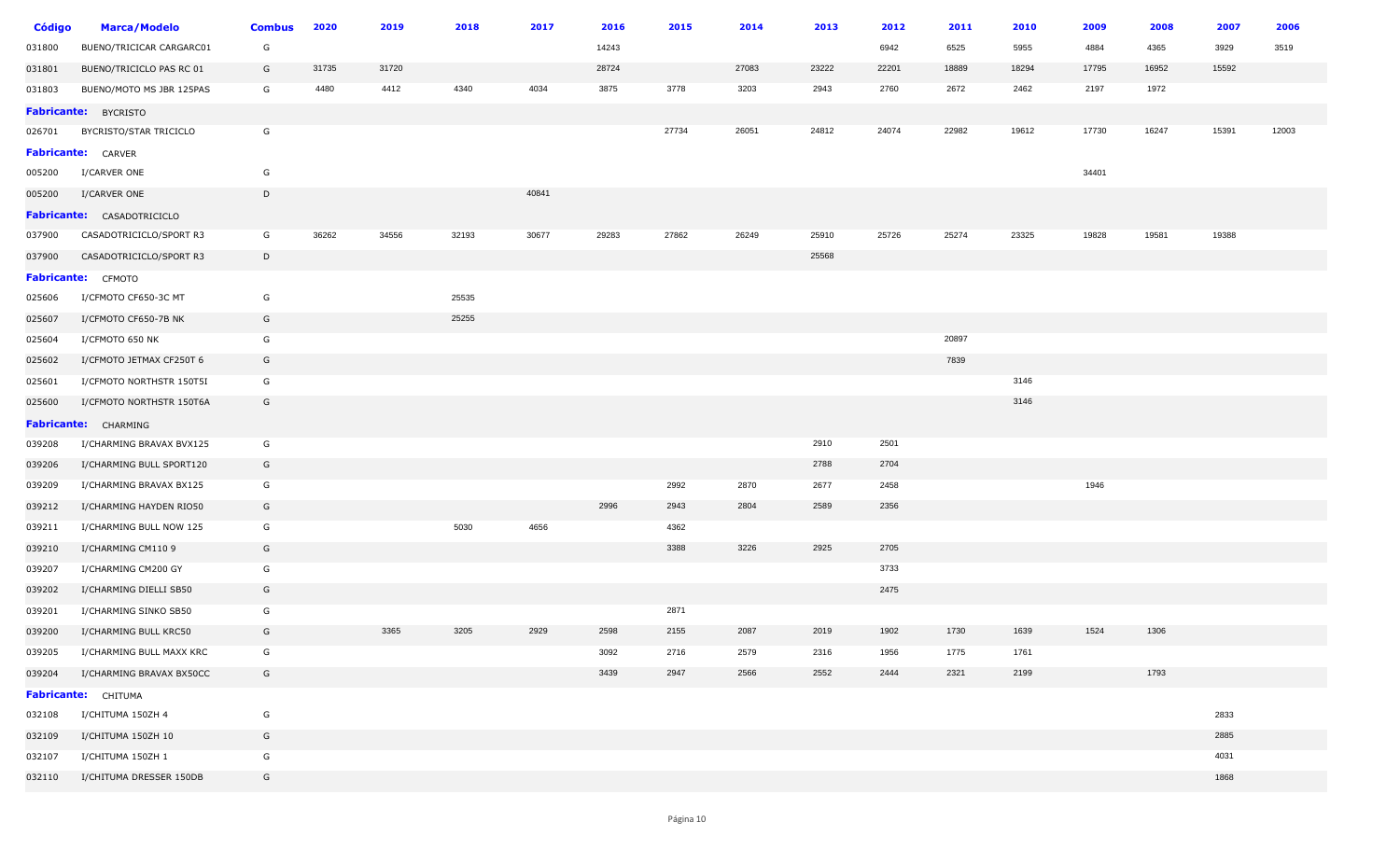| <b>Código</b>           | <b>Marca/Modelo</b>             | <b>Combus</b> | 2020 | 2019 | 2018 | 2017 | 2016  | 2015  | 2014  | 2013  | 2012  | 2011   | 2010  | 2009  | 2008 | 2007 | 2006 |
|-------------------------|---------------------------------|---------------|------|------|------|------|-------|-------|-------|-------|-------|--------|-------|-------|------|------|------|
| 032102                  | I/CHITUMA CTM 150               | G             |      |      |      |      |       |       |       |       |       |        |       |       | 3525 |      |      |
| 032111                  | I/CHITUMA DRESSER 200DB         | G             |      |      |      |      |       |       | 3887  |       |       |        |       |       |      | 2700 |      |
| 032112                  | I/CHITUMA DRESSER 200DC         | G             |      |      |      |      |       |       |       |       |       |        |       |       |      | 2250 |      |
| 032113                  | I/CHITUMA DRESSER 150DC         | D             |      |      |      |      |       |       |       |       |       |        |       |       |      | 2323 |      |
| 032113                  | I/CHITUMA DRESSER 150DC         | G             |      |      |      |      |       |       |       |       |       |        |       |       |      | 2238 |      |
|                         | Fabricante: CHONGQING           |               |      |      |      |      |       |       |       |       |       |        |       |       |      |      |      |
| 033114                  | I/CHONGQING GUANGYU 100         | G             |      |      |      |      |       | 3019  |       |       |       |        |       |       |      |      |      |
| 033113                  | I/CHONGQING GUANGGYU FLY        | G             |      |      |      |      |       | 4753  |       |       |       |        |       |       |      |      |      |
| 033110                  | I/CHONGQING MVK BLACKSTA        | G             |      |      |      |      |       |       |       |       |       |        |       |       | 2617 |      |      |
| 035267                  | I/CHONGQING MT 125              | G             |      |      |      |      |       |       |       |       |       | 2377   |       |       |      |      |      |
| 035266                  | I/CHONGQING MT 250              | G             |      |      |      |      |       |       |       |       |       | 2674   |       |       |      |      |      |
| 035205                  | I/CHONGQING PS200 SPORT         | G             |      |      |      |      |       |       |       |       |       |        |       |       |      | 2859 |      |
|                         | <b>Fabricante:</b> CHOPPER      |               |      |      |      |      |       |       |       |       |       |        |       |       |      |      |      |
| 005300                  | I/CHOPPER NATION EXCESSI        | G             |      |      |      |      |       |       |       |       |       |        |       | 36830 |      |      |      |
|                         | Fabricante: CHUNFENG            |               |      |      |      |      |       |       |       |       |       |        |       |       |      |      |      |
| 025605                  | I/CHUNFENG CF 650               | G             |      |      |      |      |       |       |       |       | 9524  |        |       |       |      |      |      |
|                         | <b>Fabricante:</b> CICLOMOTOR   |               |      |      |      |      |       |       |       |       |       |        |       |       |      |      |      |
|                         | 040400 CICLOMOTOR/L13154        | G             |      |      |      | 2780 | 2495  | 2331  | 2115  | 1961  | 1760  | 1666   | 1445  | 1325  | 1295 | 1277 | 1240 |
| <b>Fabricante:</b> CIXI |                                 |               |      |      |      |      |       |       |       |       |       |        |       |       |      |      |      |
| 034200                  | I/CIXI ASIAMOTOS RS125          | G             |      |      |      |      |       |       |       |       |       |        |       |       | 2094 |      |      |
| 034201                  | I/CIXI ASIAMOTOS SR200          | G             |      |      |      |      |       |       |       |       |       |        |       |       | 2400 |      |      |
| 034202                  | I/CIXI ASIAMOTOS C250V          | G             |      |      |      |      |       |       |       |       |       |        |       |       | 4113 |      |      |
| <b>Fabricante:</b> CNC  |                                 |               |      |      |      |      |       |       |       |       |       |        |       |       |      |      |      |
|                         | 039300 I/CNC MOTOCAR MTX-150    | G             |      |      |      |      |       |       |       |       |       |        | 5412  |       |      |      |      |
| Fabricante: CNS         |                                 |               |      |      |      |      |       |       |       |       |       |        |       |       |      |      |      |
|                         | 021900 CNS/STAR 1800            | G             |      |      |      |      | 23759 | 22257 | 20160 | 18997 | 17860 | 17774  | 15680 |       |      |      |      |
|                         | <b>Fabricante:</b> CONFEDERATE  |               |      |      |      |      |       |       |       |       |       |        |       |       |      |      |      |
|                         | 004107 I/CONFEDERATE 9120 FIGHT | G             |      |      |      |      |       |       |       |       |       | 124404 |       |       |      |      |      |
| Fabricante: CPI         |                                 |               |      |      |      |      |       |       |       |       |       |        |       |       |      |      |      |
|                         | 001008 I/CPI MOTOR CO ARAGON JR | G             |      |      |      |      |       |       |       |       |       |        |       |       |      | 1253 |      |
| <b>Fabricante:</b> CSR  |                                 |               |      |      |      |      |       |       |       |       |       |        |       |       |      |      |      |
|                         | 034700 I/CSR NKD 0              | G             |      |      |      |      |       |       |       |       |       |        |       |       | 5360 |      |      |
| Fabricante: CTM         |                                 |               |      |      |      |      |       |       |       |       |       |        |       |       |      |      |      |
|                         | 032106 I/CTM GREEN SAFARI       | G             |      |      |      |      |       |       |       |       |       |        |       |       | 2084 | 2049 |      |
|                         | 032105 I/CTM GREEN SPORT        | G             |      |      |      |      |       |       |       |       |       |        |       |       | 2126 | 1928 |      |
|                         | 032104 I/CTM GREEN RUNNER       | G             |      |      |      |      |       |       |       |       |       |        |       |       |      | 1612 |      |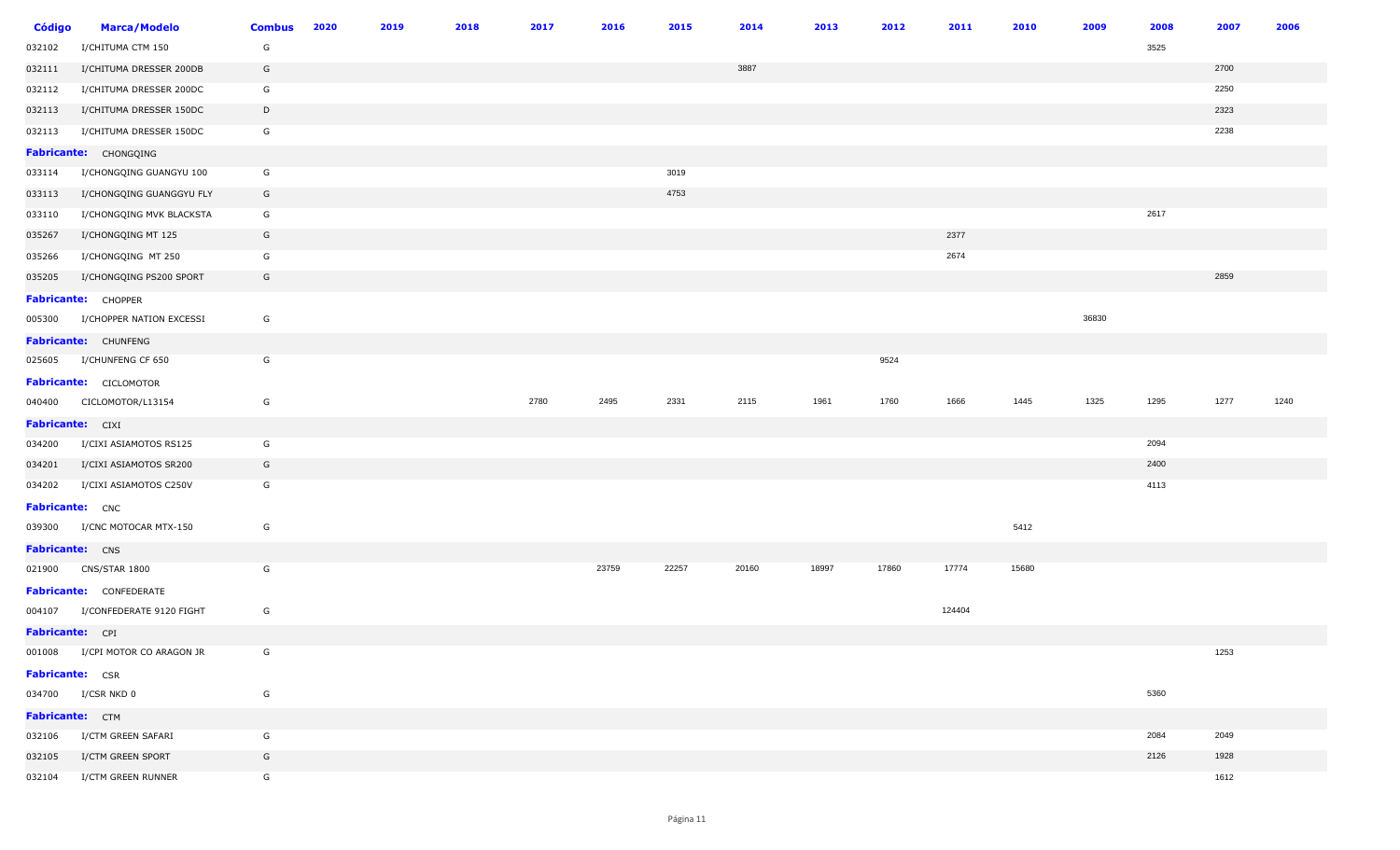| <b>Código</b> | <b>Marca/Modelo</b>       | <b>Combus</b> | 2020  | 2019  | 2018  | 2017  | 2016  | 2015  | 2014  | 2013  | 2012  | 2011  | 2010  | 2009 | 2008 | 2007 | 2006 |
|---------------|---------------------------|---------------|-------|-------|-------|-------|-------|-------|-------|-------|-------|-------|-------|------|------|------|------|
| 032103        | I/CTM GREEN EASY          | G             |       |       |       |       |       |       |       |       |       |       |       |      |      | 1301 |      |
|               | Fabricante: CZEPEL        |               |       |       |       |       |       |       |       |       |       |       |       |      |      |      |      |
| 000002        | IMP/CZEPEL                | D             |       |       |       |       |       |       |       |       | 12620 | 11659 |       |      |      |      |      |
| 000002        | IMP/CZEPEL                | G             |       |       |       |       |       |       |       | 15308 | 12620 |       | 10455 | 8942 |      |      |      |
|               | <b>Fabricante: DABLIU</b> |               |       |       |       |       |       |       |       |       |       |       |       |      |      |      |      |
| 035608        | I/DABLIU WT250            | G             |       |       |       |       |       |       |       |       |       | 6082  |       |      |      |      |      |
|               | Fabricante: DAELIM        |               |       |       |       |       |       |       |       |       |       |       |       |      |      |      |      |
| 021112        | I/DAELIM VJF 250          | G             |       |       |       |       |       |       |       |       |       |       | 6619  |      |      |      |      |
| 021102        | IMP/DAELIM VF ROADSPORTS  | G             |       |       |       |       |       |       |       |       |       |       |       |      | 1823 |      |      |
| 027800        | DAELIM/ALTINO             | G             |       |       |       |       |       |       |       |       |       |       |       |      | 2098 |      |      |
|               | Fabricante: DAFRA         |               |       |       |       |       |       |       |       |       |       |       |       |      |      |      |      |
| 026419        | DAFRA/ZIG PLUS            | G             |       |       |       |       |       |       |       |       |       | 2641  |       |      |      |      |      |
| 003641        | DAFRA/SUPER 50            | G             |       |       |       |       | 2816  | 2391  | 2177  | 2068  | 1909  | 1840  | 1424  |      |      |      |      |
| 036407        | DAFRA/KANSAS 250 SPECIAL  | G             |       |       |       |       |       |       |       |       |       |       |       | 4593 | 4058 |      |      |
| 036400        | DAFRA/SPEED 150           | G             |       |       |       |       |       |       | 2962  | 2712  | 2499  | 2401  | 2243  | 1916 | 1671 |      |      |
| 036412        | DAFRA/ZIG 100             | G             |       |       |       |       |       |       |       |       |       |       | 1443  | 1331 |      |      |      |
| 036406        | DAFRA/SUPER 100           | G             |       |       |       |       |       |       |       |       |       |       |       |      | 1254 |      |      |
| 036405        | DAFRA/SPEED 150 CARGO     | G             |       |       |       |       |       |       |       |       |       | 2309  |       | 1914 |      |      |      |
| 036402        | DAFRA/LASER 150           | G             |       |       |       |       |       |       |       |       |       |       |       | 2803 | 2353 | 2217 |      |
| 036446        | DAFRA/CITYCOM HD 300I     | G             | 17860 |       |       |       |       |       |       |       |       |       |       |      |      |      |      |
| 036404        | DAFRA/SUPER 100           | D             |       |       |       |       |       |       |       |       |       |       | 1813  |      |      |      |      |
| 036413        | DAFRA/ZIG                 | G             |       |       |       |       |       |       |       |       | 2250  | 2100  | 1909  | 1767 |      |      |      |
| 036414        | DAFRA/SMART 125 EFI       | G             |       |       |       |       |       |       | 3984  | 3692  | 3431  | 3220  | 2929  | 2832 |      |      |      |
| 036403        | DAFRA/KANSAS 150          | G             |       |       |       |       |       |       | 4108  | 3703  | 3231  | 3106  | 2666  | 2441 | 2330 | 1997 |      |
| 036401        | DAFRA/HORIZON 250         | G             |       |       |       |       | 11142 | 10598 | 10307 | 8949  |       |       |       |      | 4755 |      |      |
| 036404        | DAFRA/SUPER 100           | G             |       |       |       |       |       |       | 1979  | 1866  | 1695  | 1546  |       | 1440 | 1352 |      |      |
| 036430        | DAFRA/MAXSYM 400I         | G             | 24081 | 21591 | 20308 | 18741 | 16748 | 15240 | 14486 |       |       |       |       |      |      |      |      |
| 036444        | DAFRA/APACHE 200          | G             | 10542 | 9458  | 7081  |       |       |       |       |       |       |       |       |      |      |      |      |
| 036416        | DAFRA/TVS APACHE RTR 150  | G             |       |       |       |       |       |       | 3655  | 3477  | 3161  | 3074  | 2669  | 2513 |      |      |      |
| 036443        | DAFRA/CITYCOM 300I ABS    | G             | 16723 | 16079 | 15700 |       |       |       |       |       |       |       |       |      |      |      |      |
| 036499        | DAFRA/SPEED               | G             |       |       |       |       |       |       |       |       |       | 2401  |       |      |      |      |      |
| 036439        | DAFRA/FIDDLE III 125      | G             |       |       |       | 7285  | 6377  |       |       |       |       |       |       |      |      |      |      |
| 036437        | DAFRA/HUSQVARNA TE477I.E  | G             |       |       |       |       |       |       |       | 15417 |       |       |       |      |      |      |      |
| 036436        | DAFRA/HORIZON 150         | G             | 8648  | 7877  | 7206  | 6460  | 5969  | 5872  |       |       |       |       |       |      |      |      |      |
| 036434        | DAFRA/NEXT 300            | G             |       | 12098 | 11490 |       |       |       |       |       |       |       |       |      |      |      |      |
| 036432        | DAFRA/CITYCLASS 200I      | G             |       | 8319  | 7706  | 7150  | 7145  | 6664  | 6147  |       |       |       |       |      |      |      |      |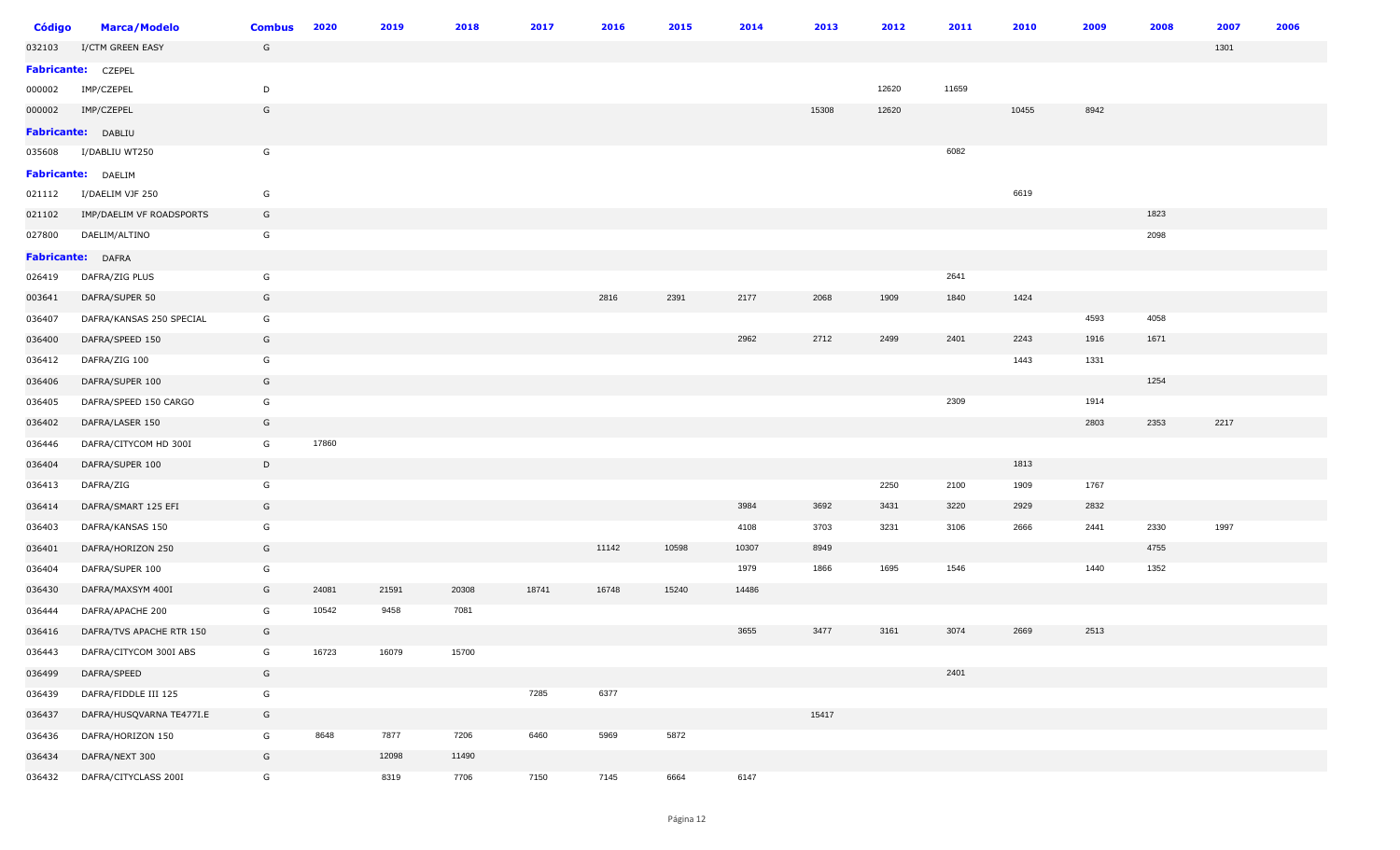| <b>Código</b> | <b>Marca/Modelo</b>      | <b>Combus</b> | 2020  | 2019  | 2018  | 2017  | 2016  | 2015  | 2014  | 2013 | 2012 | 2011 | 2010 | 2009 | 2008 | 2007 | 2006 |
|---------------|--------------------------|---------------|-------|-------|-------|-------|-------|-------|-------|------|------|------|------|------|------|------|------|
| 036445        | DAFRA/NH 190             | G             | 11250 | 10643 |       |       |       |       |       |      |      |      |      |      |      |      |      |
| 036422        | DAFRA/ZIG 50             | G             |       |       |       |       | 2873  | 1997  | 1835  | 1769 | 1637 | 1575 |      |      |      |      |      |
| 036426        | DAFRA/RIVA 150 CARGO     | G             |       |       |       |       |       | 3910  | 3361  | 3153 | 2985 |      |      |      |      |      |      |
| 036417        | DAFRA/SUPER 50           | G             |       |       |       |       | 2712  | 2419  | 2223  | 2101 | 1923 | 1856 | 1435 |      |      |      |      |
| 036425        | DAFRA/NEXT 250           | G             |       |       |       |       | 9280  | 7694  | 7565  | 7193 | 6482 |      |      |      |      |      |      |
| 036424        | DAFRA/ROADWIN 250R       | G             |       |       |       |       |       |       | 6303  | 5918 | 5736 | 5359 |      |      |      |      |      |
| 036423        | DAFRA/RIVA 150           | G             |       |       |       |       | 5152  | 3823  | 3474  | 3400 | 3195 | 2962 |      |      |      |      |      |
| 036427        | DAFRA/APACHE 150 CARGO   | G             |       |       |       |       |       |       |       | 3492 | 3440 |      |      |      |      |      |      |
| 036418        | DAFRA/CITYCOM 300I       | G             | 16415 | 15976 | 15416 | 14394 | 12472 | 10213 | 9789  | 9250 | 9061 | 8024 | 7602 |      |      |      |      |
| 036433        | DAFRA/CITYCOM CCC 300I   | G             |       |       |       |       |       |       | 10191 | 9766 |      |      |      |      |      |      |      |
| 036419        | DAFRA/ZIG PLUS           | G             |       |       |       |       |       | 2896  | 2731  | 2583 | 2386 | 2116 |      |      |      |      |      |
|               | Fabricante: DAJIANG      |               |       |       |       |       |       |       |       |      |      |      |      |      |      |      |      |
| 035236        | I/DAJIANG ELIOS SB150    | G             |       |       |       |       |       |       |       |      |      | 2777 |      |      |      |      |      |
| 035232        | I/DAJIANG DJ110-7        | G             |       |       |       |       |       |       |       |      | 2850 | 2611 |      |      |      |      |      |
| 035263        | I/DAJIANG BRAVAX BX260CF | G             |       |       |       |       |       |       |       | 5547 | 5410 |      |      |      |      |      |      |
| 035229        | I/DAJIANG DJ125-5        | G             |       |       |       |       |       |       | 2948  |      |      | 2689 | 2674 |      |      |      |      |
| 035231        | I/DAJIANG DJ150-5        | G             |       |       |       |       |       |       | 3405  | 3173 |      | 2861 | 2843 |      |      |      |      |
| 035268        | I/DAJIANG BX260 CF       | G             |       |       |       |       |       |       |       |      | 6190 |      |      |      |      |      |      |
| 035228        | I/DAJIANG DJ150ZH-3      | G             |       |       |       |       |       | 5351  | 5096  | 4991 | 4833 | 4743 | 4674 |      |      |      |      |
| 035235        | I/DAJIANG SLUNCE SB150   | G             |       |       |       |       |       |       |       |      |      |      | 3016 |      |      |      |      |
| 035237        | I/DAJIANG SOLE SB125     | G             |       |       |       |       |       |       |       |      |      |      | 2897 |      |      |      |      |
| 035238        | I/DAJIANG SOLEIL SB150   | G             |       |       |       |       |       |       |       |      |      | 2658 |      |      |      |      |      |
| 035239        | I/DAJIANG ZON SB125      | G             |       |       |       |       |       |       |       |      |      | 2294 |      |      |      |      |      |
| 040100        | I/DAJIANG AS507 A        | G             |       |       |       |       |       | 3121  |       |      |      |      |      |      |      |      |      |
| 035240        | I/DAJIANG SONNE SB150    | G             |       |       |       |       |       |       |       |      |      | 2684 |      |      |      |      |      |
|               | Fabricante: DAYANG       |               |       |       |       |       |       |       |       |      |      |      |      |      |      |      |      |
| 022606        | I/DAYANG DY 125 37       | G             |       |       |       |       |       |       |       |      |      |      |      |      | 1614 | 1449 |      |
| 022605        | I/DAYANG DY 200          | G             |       |       |       |       |       |       |       |      |      |      |      |      | 2700 | 2472 |      |
| 022604        | I/DAYANG DY 110 20       | G             |       |       |       |       |       |       |       |      |      |      |      |      | 1800 | 1622 |      |
| 022600        | I/DAYANG DY 150 12       | G             |       |       |       |       |       |       |       |      |      |      |      |      | 3127 | 2905 |      |
| 022620        | I/DAYANG DY50 WARRIOR    | G             |       |       |       |       |       |       |       |      | 2151 |      |      |      |      |      |      |
| 022625        | DAYANG/DY 125-52         | G             |       |       |       |       |       | 3873  | 3227  | 2950 | 2896 |      |      |      |      |      |      |
| 022627        | I/DAYANG DY 150-58       | G             |       |       |       |       |       |       |       | 2780 | 2630 |      |      |      |      |      |      |
| 022629        | I/DAYANG DY 125 SPRINT   | G             |       |       |       |       |       |       |       | 4004 |      |      |      |      |      |      |      |
| 022632        | I/DAYANG DY200 ZH        | G             |       |       |       |       |       |       |       |      |      | 5489 |      |      |      |      |      |
| 022633        | I/DAYANG ECOOTER E1S     | G             |       | 3530  | 3439  |       |       |       |       |      |      |      |      |      |      |      |      |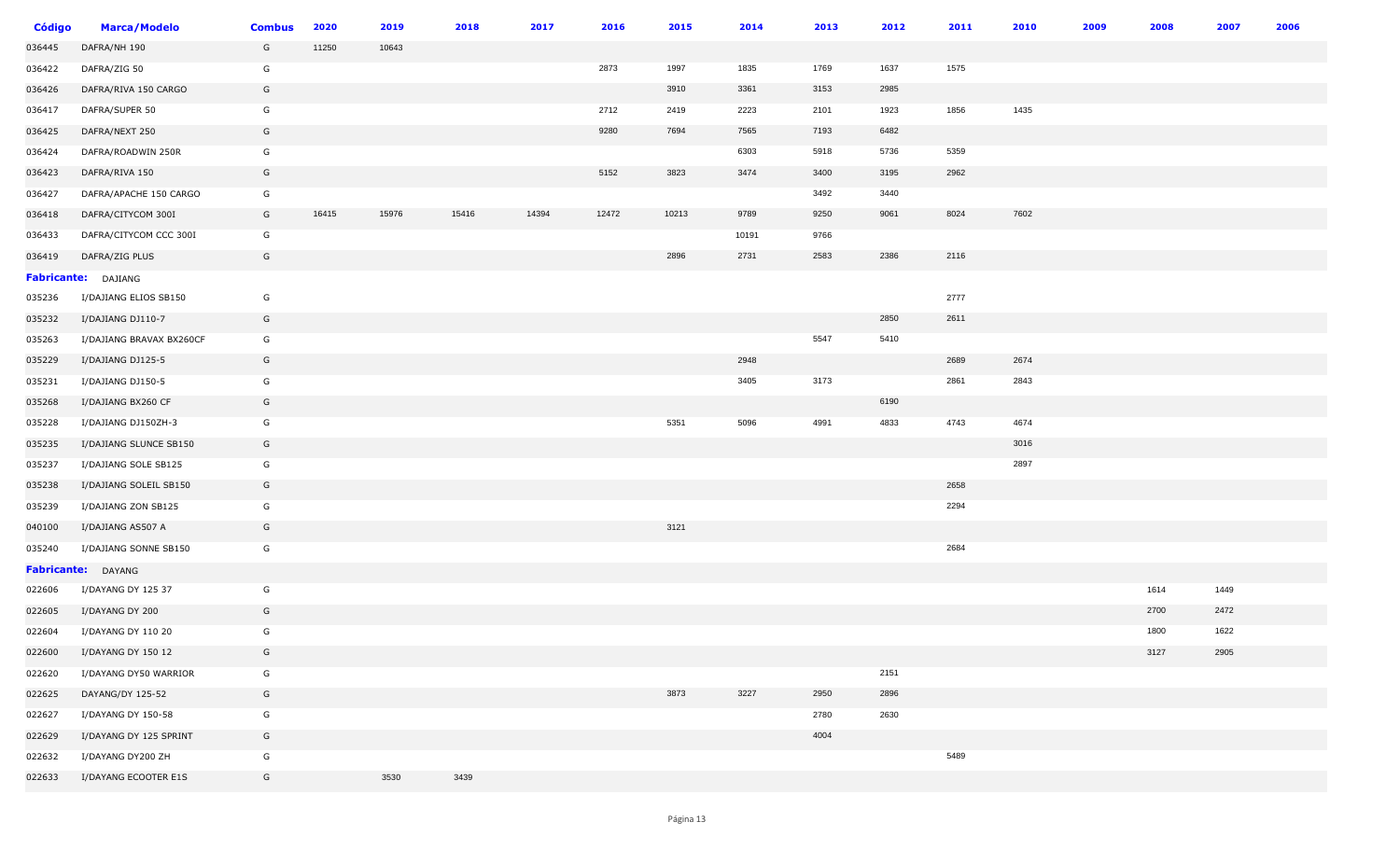| <b>Código</b>         | <b>Marca/Modelo</b>     | <b>Combus</b> | 2020 | 2019 | 2018 | 2017 | 2016 | 2015 | 2014 | 2013 | 2012 | 2011 | 2010 | 2009 | 2008 | 2007 | 2006 |
|-----------------------|-------------------------|---------------|------|------|------|------|------|------|------|------|------|------|------|------|------|------|------|
| 022634                | I/DAYANG ECOOTER E2S    | G             |      | 3619 |      |      |      |      |      |      |      |      |      |      |      |      |      |
| 022624                | DAYANG/DY 150-58        | G             |      |      |      |      | 4989 | 4044 | 3946 | 3236 | 3191 |      |      |      |      |      |      |
| 022613                | I/DAYANG DY150 GY       | G             |      |      |      |      |      |      |      |      |      |      |      |      |      | 3260 |      |
| 022621                | I/DAYANG DY50 JOB       | G             |      |      |      |      |      |      |      |      | 2107 |      |      |      |      |      |      |
| 022608                | I/DAYANG DY125 52       | G             |      |      |      |      |      |      |      | 2213 | 2143 |      |      |      | 1925 |      |      |
| 022619                | I/DAYANG LARUS ATLANTIS | G             |      |      |      |      |      |      |      |      |      |      |      |      | 2315 |      |      |
| 022618                | I/DAYANG LARUS KR125 S  | G             |      |      |      |      |      |      |      |      |      |      |      |      | 2209 |      |      |
| 022607                | I/DAYANG DY100 31       | G             |      |      |      |      |      |      |      |      |      |      |      |      | 1671 |      |      |
| 022614                | I/DAYANG DY125 5        | G             |      |      |      |      |      |      |      |      |      |      |      |      | 2547 |      |      |
| 022615                | I/DAYANG DY 110 26      | G             |      |      |      |      |      |      |      |      |      |      |      |      | 1967 |      |      |
| 022612                | I/DAYANG DY125 8        | G             |      |      |      |      |      |      |      |      |      |      |      |      |      | 1484 |      |
| 022611                | I/DAYANG DY 125T 7      | G             |      |      |      |      |      |      |      |      |      |      |      |      | 1715 |      |      |
| 022610                | I/DAYANG DY 125 36A     | G             |      |      |      |      |      |      |      |      |      |      |      |      | 1901 |      |      |
| 022622                | DAYANG/DY 150-28        | G             |      |      |      |      |      | 4741 | 4525 |      |      |      |      |      |      |      |      |
| 022609                | I/DAYANG DY125 18       | G             |      |      |      |      |      |      |      |      |      |      |      |      | 2008 |      |      |
|                       | Fabricante: DAYUN       |               |      |      |      |      |      |      |      |      |      |      |      |      |      |      |      |
| 032404                | I/DAYUN JK 150 ZH       | G             |      |      |      |      |      |      |      |      |      |      |      |      | 4312 | 4018 |      |
| 032414                | I/DAYUN DY 150GY 5      | G             |      |      |      |      |      |      |      | 4531 |      | 3696 | 3613 | 3344 |      |      |      |
| 032415                | I/DAYUN DY200 ZH        | G             |      |      |      |      |      |      |      |      | 7564 |      |      |      |      |      |      |
| 032416                | I/DAYUN DY 150          | G             |      |      |      |      |      |      |      | 3894 |      |      |      |      |      |      |      |
| 032412                | I/DAYUN DY150 ZH        | G             |      |      |      |      |      |      |      |      |      |      | 4759 | 4416 | 4356 | 3985 |      |
| 032411                | I/DAYUN DY125T 10       | G             |      |      |      |      |      |      |      |      |      |      |      | 2882 | 2770 |      |      |
| 032410                | I/DAYUN DY 250 2        | G             |      |      |      |      |      |      |      |      |      |      |      |      |      | 4271 |      |
| 032409                | I/DAYUN DY 150 9        | G             |      |      |      |      |      |      |      | 3672 |      | 3297 | 2908 | 2833 | 2551 | 2411 |      |
| 032408                | I/DAYUN DY 150 7        | G             |      |      |      |      |      |      |      | 4979 |      | 4801 | 4570 | 4023 | 3598 | 3232 |      |
| 032407                | I/DAYUN DY 110 6        | G             |      |      |      |      |      |      |      | 3089 |      | 2755 | 2556 | 2212 | 2019 | 1785 |      |
| 032405                | I/DAYUN DY 125 8        | G             |      |      |      |      |      |      |      |      |      |      |      |      | 2011 | 1838 |      |
| 032413                | I/DAYUN DY 200 ZH       | G             |      |      |      |      |      |      |      |      |      | 6681 | 5862 | 5704 |      |      |      |
| 032403                | I/DAYUN JK 150 GY       | G             |      |      |      |      |      |      |      |      |      |      |      |      |      | 3433 |      |
| 032406                | I/DAYUN DY 150 GY       | G             |      |      |      |      |      |      |      |      |      |      |      |      |      | 3026 |      |
| 032402                | I/DAYUN JK 110 6        | G             |      |      |      |      |      |      |      |      |      |      |      |      | 2001 | 1735 |      |
|                       | Fabricante: DHCLBC      |               |      |      |      |      |      |      |      |      |      |      |      |      |      |      |      |
|                       | 005400 I/DHCLBC LBCMCO  | G             |      |      |      |      |      |      |      |      |      |      |      |      | 1512 |      | 1456 |
| <b>Fabricante:</b> DI |                         |               |      |      |      |      |      |      |      |      |      |      |      |      |      |      |      |
|                       | 038400 I/DI BLASI R7E   | G             |      |      |      |      |      |      |      |      |      |      |      | 2474 |      |      |      |
|                       | 038401 I/DI BLASI R7E 2 | G             |      |      |      |      |      |      |      | 2896 |      |      |      |      |      |      |      |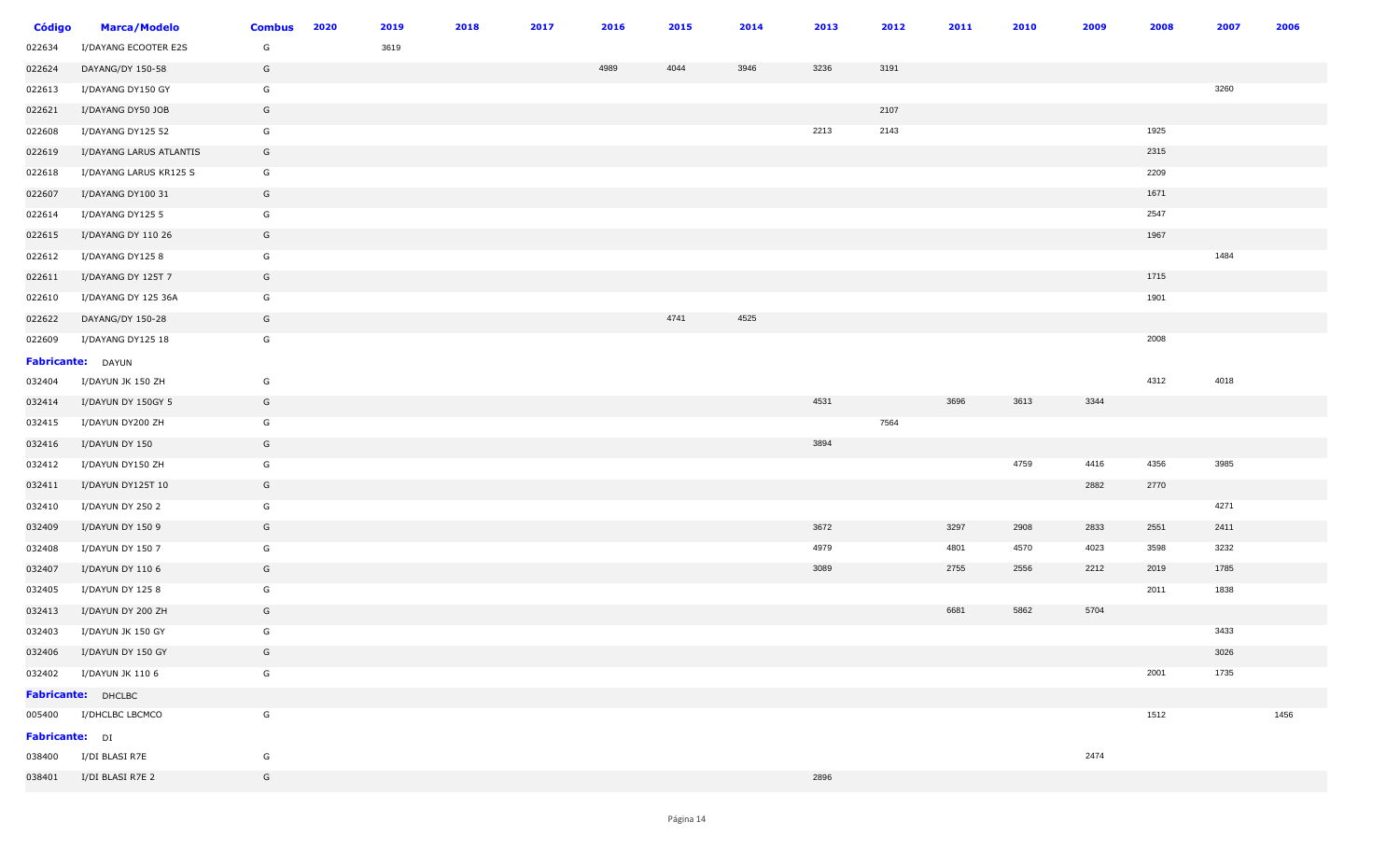| <b>Código</b> | <b>Marca/Modelo</b>      | <b>Combus</b> | 2020 | 2019 | 2018  | 2017  | 2016  | 2015  | 2014  | 2013  | 2012  | 2011  | 2010  | 2009  | 2008   | 2007  | 2006 |
|---------------|--------------------------|---------------|------|------|-------|-------|-------|-------|-------|-------|-------|-------|-------|-------|--------|-------|------|
|               | Fabricante: DONGGUAN     |               |      |      |       |       |       |       |       |       |       |       |       |       |        |       |      |
| 042800        | I/DONGGUAN TAILG TDWG65Z | G             |      |      | 4363  |       |       |       |       |       |       |       |       |       |        |       |      |
|               | Fabricante: DONGYANG     |               |      |      |       |       |       |       |       |       |       |       |       |       |        |       |      |
| 034600        | I/DONGYANG SY125 CUSTOM  | G             |      |      |       |       |       |       |       |       |       |       |       |       | 2020   |       |      |
| 034601        | I/DONGYANG SY200 THUNDER | G             |      |      |       |       |       |       |       |       |       |       |       |       | 2564   |       |      |
| 034603        | I/DONGYANG SY200 TRUST   | G             |      |      |       |       |       |       |       |       |       |       |       |       | 2516   |       |      |
| 034602        | I/DONGYANG SY110 SUPER   | G             |      |      |       |       |       |       |       |       |       |       |       |       | 1657   |       |      |
| 034604        | I/DONGYANG SY150 SHADOW  | G             |      |      |       |       |       |       |       |       |       |       |       |       | 2397   |       |      |
|               | Fabricante: DUCATI       |               |      |      |       |       |       |       |       |       |       |       |       |       |        |       |      |
| 022042        | DUCATI/DIAVEL CARBON ABS | G             |      |      |       |       |       |       | 44146 | 40132 | 37896 |       |       |       |        |       |      |
| 022059        | DUCATI/SCRAMBLER FT      | G             |      |      | 33423 | 30922 | 29752 | 29329 |       |       |       |       |       |       |        |       |      |
| 022052        | DUCATI/HYPERMOTARD       | G             |      |      |       |       | 34519 | 31413 | 29626 |       |       |       |       |       |        |       |      |
| 022051        | I/DUCATI HYPERMOTARD SP  | G             |      |      |       |       |       |       | 38388 | 33713 |       |       |       |       |        |       |      |
| 022044        | DUCATI/DIAVEL CARBON     | G             |      |      |       |       |       | 47322 | 45595 |       | 39381 |       |       |       |        |       |      |
| 022045        | DUCATI/DIAVEL CROMO ABS  | G             |      |      |       |       |       |       |       | 39300 |       |       |       |       |        |       |      |
| 022047        | I/DUCATI DIAVEL AMG S.E  | D             |      |      |       |       |       |       |       | 39793 |       |       |       |       |        |       |      |
| 022050        | I/DUCATI HYPERMOTARD HS  | G             |      |      |       |       |       |       | 28945 | 28781 |       |       |       |       |        |       |      |
| 004621        | I/DUCATI 848             | G             |      |      |       |       |       |       |       |       |       |       | 23985 | 22413 | 21756  |       |      |
| 004622        | I/DUCATI D16RR           | G             |      |      |       |       |       |       |       |       |       |       |       |       | 119119 |       |      |
| 004623        | I/DUCATI SUPERBIKE 1098  | G             |      |      |       |       |       |       |       |       |       |       |       |       | 25113  |       |      |
| 004624        | I/DUCATI 999 S           | G             |      |      |       |       |       |       |       |       |       |       |       |       | 38003  |       |      |
| 022041        | DUCATI/DIAVEL ABS        | G             |      |      |       |       |       |       | 37520 | 37419 | 36223 |       |       |       |        |       |      |
| 004625        | I/DUCATI DESMOSEDICI RR  | G             |      |      |       |       |       |       |       |       |       |       |       |       | 122547 |       |      |
| 004626        | I/DUCATI 848 NICHY H     | G             |      |      |       |       |       |       |       |       |       |       | 24928 | 24302 |        |       |      |
| 022048        | DUCATI/MONSTER 796 ABS   | G             |      |      |       |       |       |       | 22947 | 22751 |       |       |       |       |        |       |      |
| 022047        | I/DUCATI DIAVEL AMG S.E  | G             |      |      |       |       |       |       |       |       | 41246 |       |       |       |        |       |      |
| 022027        | I/DUCATI STREETFIGHTER   | G             |      |      |       |       |       |       |       |       |       | 31798 |       | 28049 |        |       |      |
| 022040        | DUCATI/DIAVEL            | G             |      |      | 55994 |       | 45675 | 40421 | 36463 |       |       |       |       |       |        |       |      |
| 022021        | I/DUCATI MULTSTRADA1100  | G             |      |      |       |       |       |       |       |       |       |       |       |       | 18382  | 15266 |      |
| 022022        | I/DUCATI MONSTER 696     | G             |      |      |       |       |       |       |       |       |       | 19002 | 18346 | 16726 | 16496  |       |      |
| 022023        | I/DUCATI 1198 S          | G             |      |      |       |       |       |       |       |       |       | 30951 | 30867 | 29624 |        |       |      |
| 022024        | I/DUCATI HYM 1100 S      | G             |      |      |       |       |       |       |       |       |       |       |       | 26157 | 22483  |       |      |
| 022019        | I/DUCATI HYPERMOTARD1100 | G             |      |      |       |       |       |       |       |       |       |       | 23420 | 21988 | 21372  |       |      |
| 022026        | I/DUCATI 1198            | G             |      |      |       |       |       |       |       |       |       | 31382 | 30714 | 29485 |        |       |      |
| 022016        | I/DUCATI 1098            | G             |      |      |       |       |       |       |       |       |       |       | 24894 |       | 23913  | 23332 |      |
| 022028        | I/DUCATI MONSTER 1100    | G             |      |      |       |       |       |       |       |       |       |       | 21911 | 20786 |        |       |      |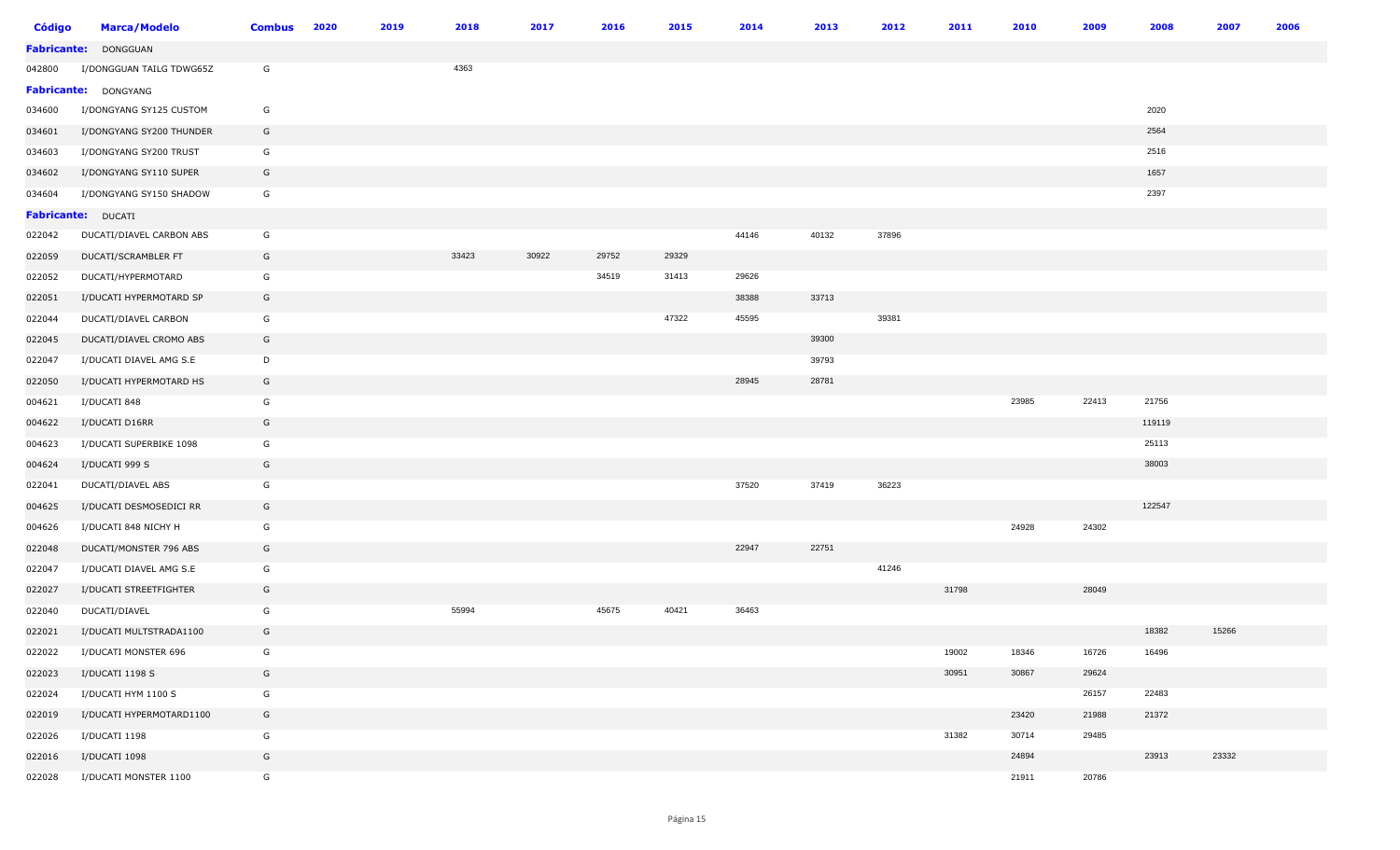| <b>Código</b> | <b>Marca/Modelo</b>      | <b>Combus</b> | 2020  | 2019 | 2018 | 2017  | 2016  | 2015  | 2014  | 2013  | 2012  | 2011  | 2010  | 2009  | 2008  | 2007  | 2006  |
|---------------|--------------------------|---------------|-------|------|------|-------|-------|-------|-------|-------|-------|-------|-------|-------|-------|-------|-------|
| 022030        | I/DUCATI MONSTER 696 ABS | G             |       |      |      |       |       |       |       |       |       | 18892 | 18295 |       |       |       |       |
| 022031        | I/DUCATI MONSTER 1100S   | G             |       |      |      |       |       |       |       |       |       |       | 23306 | 22827 |       |       |       |
| 022032        | I/DUCATI HYM 1100 EVO SP | G             |       |      |      |       |       |       |       |       |       | 27041 |       |       |       |       |       |
| 022033        | I/DUCATI HYM 796         | G             |       |      |      |       |       |       |       |       |       | 20197 | 19693 |       |       |       |       |
| 022034        | I/DUCATI STREETFIGHTER S | G             |       |      |      |       |       |       |       |       |       | 33257 |       |       |       |       |       |
| 022025        | I/DUCATI ST 1098 S       | G             |       |      |      |       |       |       |       |       |       |       |       | 30104 |       |       |       |
| 006440        | I/DUCATI 1199 PANIG A    | G             |       |      |      |       |       |       |       | 45828 |       |       |       |       |       |       |       |
| 022039        | I/DUCATI 1198 SP         | G             |       |      |      |       |       |       |       |       |       | 36886 |       |       |       |       |       |
| 004649        | DUCATI/MTS 1200 S T      | G             |       |      |      |       |       | 42300 | 38217 | 37274 |       |       |       |       |       |       |       |
| 004627        | I/DUCATI HYPERMOTARD 796 | G             |       |      |      |       |       |       |       |       |       | 19953 |       | 17555 |       |       |       |
| 004628        | I/DUCATI MTS 1200S TOUR  | G             |       |      |      |       |       |       |       |       |       | 33501 |       |       |       |       |       |
| 004629        | I/DUCATI MTS 1200S SPORT | G             |       |      |      |       |       |       |       |       |       |       | 31208 |       |       |       |       |
| 022020        | I/DUCATI HYPERMOTAR1100S | G             |       |      |      |       |       |       |       |       |       |       |       |       | 27023 | 25021 |       |
| 004631        | I/DUCATI MTS 1200 ABS    | G             |       |      |      |       |       |       |       |       |       | 32876 |       |       |       |       |       |
| 004650        | DUCATI/MTS 1200 S PP     | G             |       |      |      |       |       | 44884 | 43516 | 40175 |       |       |       |       |       |       |       |
| 004632        | I/DUCATI MULTISTRADA1200 | G             |       |      |      |       |       |       |       |       |       | 33904 | 31896 |       |       |       |       |
| 004634        | I/DUCATI DIAVEL          | G             |       |      |      |       |       |       |       |       |       | 33319 |       |       |       |       |       |
| 022011        | I/DUCATI MONSTER S4RS    | G             |       |      |      |       |       |       |       |       |       |       |       |       |       | 26988 | 25975 |
| 022012        | I/DUCATI MONSTER S2R1000 | G             |       |      |      |       |       |       |       |       |       |       |       |       | 19486 | 18869 | 16312 |
| 022013        | I/DUCATI MONSTER 695     | G             |       |      |      |       |       |       |       |       |       |       |       |       |       | 13883 | 12208 |
| 022015        | I/DUCATI 1098S           | G             |       |      |      |       |       |       |       |       |       |       |       |       | 34255 | 30019 |       |
| 004630        | I/DUCATI MTS 1200        | G             |       |      |      |       |       |       |       | 35455 |       | 33967 | 30378 |       |       |       |       |
| 004648        | I/DUCATI SBK 848 EVO     | G             |       |      |      |       |       |       |       | 34836 |       |       |       |       |       |       |       |
| 004612        | I/DUCATI 999             | G             |       |      |      |       |       |       |       |       |       |       |       |       |       |       | 26052 |
| 004642        | I/DUCATI 1199 PANIG S T  | G             |       |      |      |       |       |       |       |       | 56904 |       |       |       |       |       |       |
| 004643        | I/DUCATI 1199 PANIG S A  | G             |       |      |      |       |       |       |       | 47199 | 46109 |       |       |       |       |       |       |
| 004644        | I/DUCATI MTS 1200 S T    | G             |       |      |      |       |       |       |       | 37075 |       |       |       |       |       |       |       |
| 004645        | I/DUCATI MTS 1200 S PP   | G             |       |      |      |       |       |       |       | 40175 |       |       |       |       |       |       |       |
| 004640        | I/DUCATI 1199 PAN S TRI  | G             |       |      |      |       |       |       |       |       | 60503 |       |       |       |       |       |       |
| 004647        | DUCATI/MTS 1200          | G             |       |      |      | 54460 | 49336 | 40889 | 39292 | 35754 |       |       |       |       |       |       |       |
| 004639        | I/DUCATI 1199 PANIGALE S | G             |       |      |      |       |       |       |       | 53247 | 44839 |       |       |       |       |       |       |
| 004676        | DUCATI/MULTISTRADA 950 S | G             | 81825 |      |      |       |       |       |       |       |       |       |       |       |       |       |       |
| 022058        | DUCATI/MONSTER 821       | G             |       |      |      |       | 29778 | 29504 |       |       |       |       |       |       |       |       |       |
| 022057        | I/DUCATI MONSTER 1200S   | G             |       |      |      |       |       | 40151 |       |       |       |       |       |       |       |       |       |
| 004651        | I/DUCATI 1199 PANIG ST A | G             |       |      |      |       |       |       |       | 65188 | 56905 |       |       |       |       |       |       |
| 022055        | I/DUCATI SUPERLEGGERA    | G             |       |      |      |       |       |       | 61545 |       |       |       |       |       |       |       |       |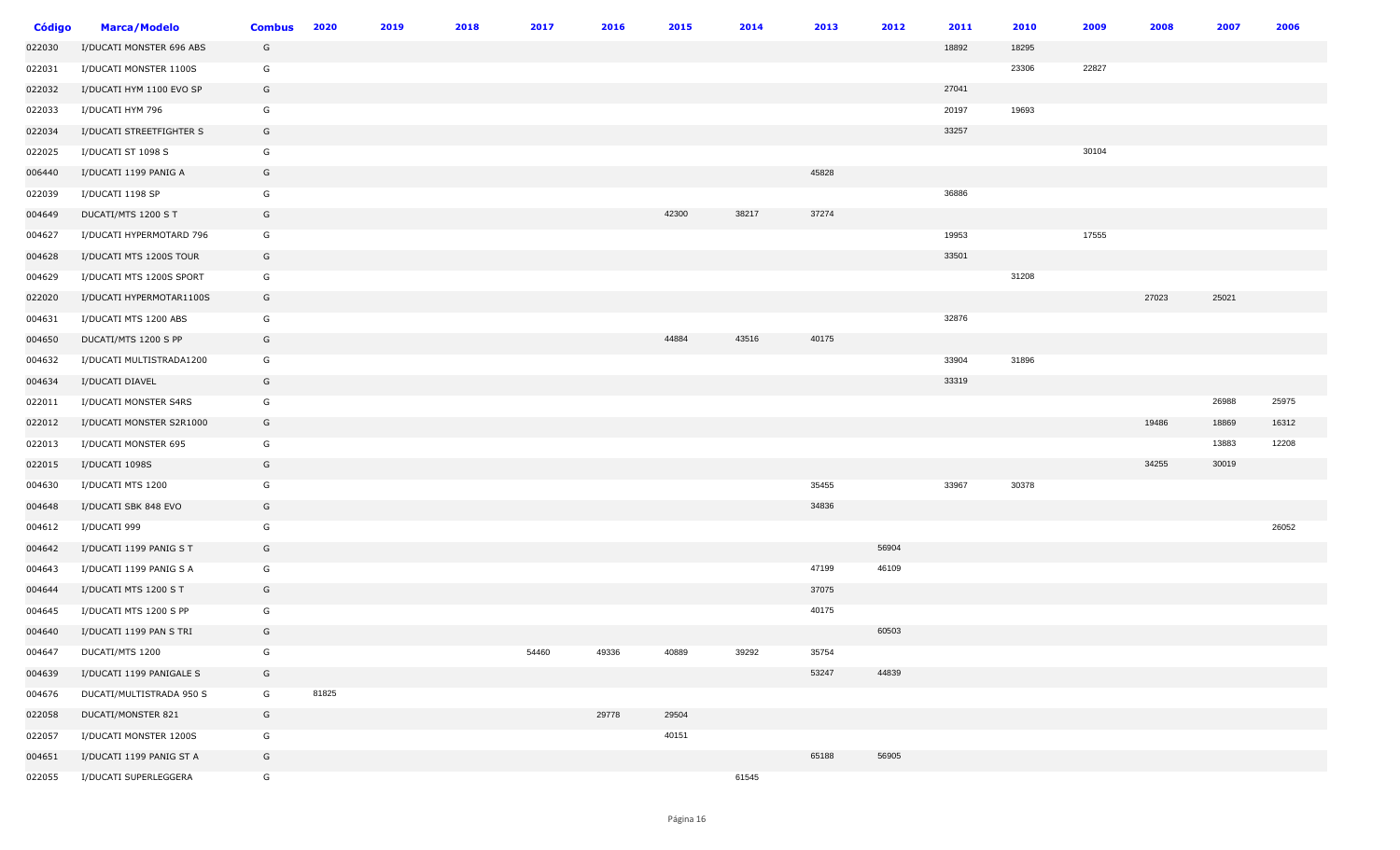| <b>Código</b> | <b>Marca/Modelo</b>      | <b>Combus</b> | 2020   | 2019   | 2018  | 2017   | 2016  | 2015  | 2014  | 2013  | 2012  | 2011  | 2010  | 2009 | 2008 | 2007 | 2006  |
|---------------|--------------------------|---------------|--------|--------|-------|--------|-------|-------|-------|-------|-------|-------|-------|------|------|------|-------|
| 022049        | I/DUCATI HYPERMOTARD     | G             |        |        |       |        |       |       | 29709 | 28407 |       |       |       |      |      |      |       |
| 004646        | I/DUCATI 1199 PANIGALE R | G             |        |        |       |        |       |       | 75356 | 65957 |       |       |       |      |      |      |       |
| 004636        | I/DUCATI DIAVEL CARBON   | G             |        |        |       |        |       |       |       |       |       | 35367 |       |      |      |      |       |
| 022060        | DUCATI/SCRAMBLER CLASSIC | G             |        |        | 32649 | 29168  | 28506 | 27605 |       |       |       |       |       |      |      |      |       |
| 022061        | DUCATI/SCRAMBLER ICON    | G             |        | 31924  | 29412 | 26655  | 25799 | 23687 |       |       |       |       |       |      |      |      |       |
| 022062        | DUCATI/SCRAMBLER UENDURO | G             |        |        |       | 29420  | 29259 | 28306 |       |       |       |       |       |      |      |      |       |
| 022063        | DUCATI/XDIAVEL           | G             |        | 68553  | 63039 | 57081  | 55655 |       |       |       |       |       |       |      |      |      |       |
| 022064        | DUCATI/XDIAVEL S         | G             | 87750  | 80672  | 79437 | 72286  | 63959 |       |       |       |       |       |       |      |      |      |       |
| 004641        | I/DUCATI ST FIGHTER 848  | G             |        |        |       |        |       |       |       | 30959 |       |       |       |      |      |      |       |
| 022065        | DUCATI/MONSTER 1200 S    | G             | 67949  | 53211  | 52826 | 47493  |       |       |       |       |       |       |       |      |      |      |       |
| 022056        | I/DUCATI MONSTER 1200    | G             |        |        |       |        |       | 39589 |       |       |       |       |       |      |      |      |       |
| 004637        | I/DUCATI MLTSTRAD 1200ST | G             |        |        |       |        |       |       |       |       |       | 35007 |       |      |      |      |       |
| 004638        | I/DUCATI 1199 PANIGALE   | G             |        |        |       |        |       |       |       | 45540 | 45032 |       |       |      |      |      |       |
| 022035        | I/DUCATI HYM 1100 EVO    | G             |        |        |       |        |       |       |       |       |       | 25313 | 23316 |      |      |      |       |
| 022067        | DUCATI/MONSTER 797       | G             | 42686  | 34457  | 31687 | 29728  |       |       |       |       |       |       |       |      |      |      |       |
| 022068        | DUCATI/DIAVEL 1260 S     | G             | 86000  | 79053  |       |        |       |       |       |       |       |       |       |      |      |      |       |
| 022069        | DUCATI/SCRAMBLER         | G             | 37205  |        |       |        |       |       |       |       |       |       |       |      |      |      |       |
| 004635        | I/DUCATI SUPERBIKE 1198S | G             |        |        |       |        |       |       |       |       |       | 38683 |       |      |      |      |       |
| 004669        | I/DUCATI PAN V4 SPECIALE | G             |        |        | 80348 |        |       |       |       |       |       |       |       |      |      |      |       |
| 004658        | DUCATI/MTS 1200 S        | G             |        |        |       | 54638  | 49861 | 41840 |       |       |       |       |       |      |      |      |       |
| 004660        | DUCATI/1299 PANIGALE S   | G             |        |        | 75836 | 67137  | 60113 | 57763 |       |       |       |       |       |      |      |      |       |
| 004661        | DUCATI/1299 PANIGALE     | G             |        |        | 66151 | 62930  | 58596 | 56342 |       |       |       |       |       |      |      |      |       |
| 004662        | I/DUCATI MTS 1200 ENDURO | G             |        |        |       |        | 56419 |       |       |       |       |       |       |      |      |      |       |
| 004663        | DUCATI/MTS 1200 E ENDURO | G             |        | 74192  | 69977 | 64931  | 58619 |       |       |       |       |       |       |      |      |      |       |
| 004657        | I/DUCATI PANIGALE R      | G             |        |        |       |        | 94326 | 73968 |       |       |       |       |       |      |      |      |       |
| 004654        | DUCATI/1199 PANIG SENNA  | G             |        |        |       |        |       |       | 76346 |       |       |       |       |      |      |      |       |
| 004633        | I/DUCATI 848 EVO         | G             |        |        |       |        |       |       |       |       |       | 26565 | 26084 |      |      |      |       |
| 004665        | I/DUCATI 1299 SUPERLEGGE | G             |        |        |       | 408518 |       |       |       |       |       |       |       |      |      |      |       |
| 004666        | DUCATI/MULTISTRADA 950   | G             |        | 49893  | 45999 | 39953  |       |       |       |       |       |       |       |      |      |      |       |
| 004653        | DUCATI/1199 PANIG        | G             |        |        |       |        |       | 53006 | 48799 |       |       |       |       |      |      |      |       |
| 004664        | DUCATI/959 PANIGALE      | G             |        | 56429  | 53249 | 48847  | 45686 |       |       |       |       |       |       |      |      |      |       |
| 004671        | DUCATI/MTS 1260          | G             |        |        | 60715 |        |       |       |       |       |       |       |       |      |      |      |       |
| 004672        | DUCATI/MTS 1260 S PT     | G             | 83766  | 76385  |       |        |       |       |       |       |       |       |       |      |      |      |       |
| 004613        | I/DUCATI 749             | G             |        |        |       |        |       |       |       |       |       |       |       |      |      |      | 18611 |
| 004673        | I/DUCATI PANIGALE V4 R   | G             |        | 183794 |       |        |       |       |       |       |       |       |       |      |      |      |       |
| 004674        | DUCATI/PANIGALE V4 S     | G             | 101208 | 94019  |       |        |       |       |       |       |       |       |       |      |      |      |       |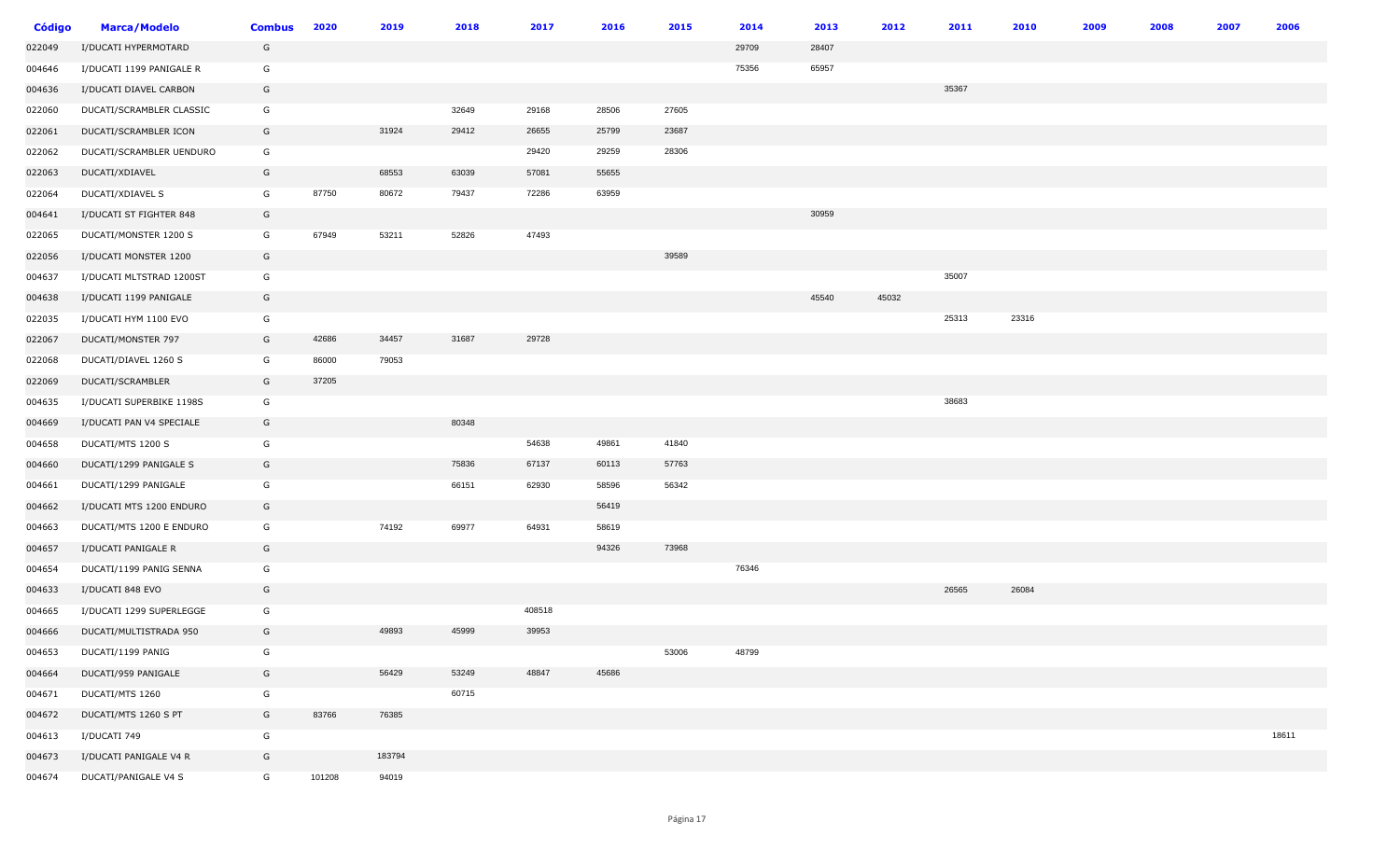| <b>Código</b> | <b>Marca/Modelo</b>            | <b>Combus</b> | 2020 | 2019  | 2018  | 2017  | 2016  | 2015  | 2014  | 2013  | 2012  | 2011  | 2010  | 2009  | 2008  | 2007  | 2006  |
|---------------|--------------------------------|---------------|------|-------|-------|-------|-------|-------|-------|-------|-------|-------|-------|-------|-------|-------|-------|
| 022053        | DUCATI/HYPERMOTARD HS          | G             |      |       |       |       | 32945 | 31014 | 28945 |       |       |       |       |       |       |       |       |
| 004670        | DUCATI/MTS 1260 S              | G             |      | 72808 | 67705 |       |       |       |       |       |       |       |       |       |       |       |       |
| 004615        | I/DUCATI SPORTCLASS 1000       | G             |      |       |       |       |       |       |       |       |       |       |       |       |       |       | 23254 |
| 004667        | DUCATI/SUPERSPORT S            | G             |      | 53371 | 52112 |       |       |       |       |       |       |       |       |       |       |       |       |
| 004619        | I/DUCATI SPORTC PS1000LE       | G             |      |       |       |       |       |       |       |       |       |       |       |       |       |       | 23357 |
| 004652        | DUCATI/1199 PANIG S            | G             |      |       |       |       |       | 53799 | 50496 |       |       |       |       |       |       |       |       |
| 004617        | I/DUCATI MULTISTRADA 620       | G             |      |       |       |       |       |       |       |       |       |       |       |       |       |       | 14636 |
| 004616        | I/DUCATI 999 R XEROX           | G             |      |       |       |       |       |       |       |       |       |       |       |       |       |       | 34799 |
|               | <b>Fabricante:</b> EAGLE       |               |      |       |       |       |       |       |       |       |       |       |       |       |       |       |       |
| 035100        | I/EAGLE YY250T                 | G             |      |       |       |       |       |       |       |       |       |       |       |       |       | 7195  |       |
|               | Fabricante: ENGECART           |               |      |       |       |       |       |       |       |       |       |       |       |       |       |       |       |
| 032700        | ENGECART/EXODO STRET           | G             |      | 44806 | 43878 | 42238 |       |       | 35922 | 32082 | 26885 | 24541 | 21470 | 19382 | 16963 | 14360 |       |
|               | Fabricante: FABRICAÇÃO PROPRIA |               |      |       |       |       |       |       |       |       |       |       |       |       |       |       |       |
| 029902        | I.SILVA/F.PROPRIA TRI          | G             |      |       |       |       |       |       |       |       | 2432  |       |       |       |       |       |       |
| 029904        | HECKMANN2/F.PROPRIA TRI        | G             |      |       |       |       |       |       | 2286  |       |       |       |       |       |       |       |       |
| 029903        | M.GONCALVES/F.PROPRIA TR       | G             |      |       |       |       |       |       | 2076  |       |       |       |       |       |       |       |       |
| 029905        | F.PAULA/F.PROPRIA TRI          | G             |      |       |       |       |       |       | 2220  |       |       |       |       |       |       |       |       |
| 005108        | PRI.BORGES/F.PROPRIA TRI       | G             |      |       |       |       |       |       |       |       |       |       |       |       | 1689  |       |       |
| 029265        | S.SANTOS/F.PROPRIA TRI         | G             |      |       |       |       |       |       | 2237  |       |       |       |       |       |       |       |       |
| 020104        | SCHWEDER/F.PROPRIA TRIC        | G             |      |       |       |       |       |       |       |       |       |       |       |       |       | 2578  |       |
| 020021        | NOVO/F.PROPRIA TRICICLO        | G             |      |       |       |       |       |       |       |       |       | 2866  |       |       |       |       |       |
| 020070        | IDALGO/F.PROPRIA TRIC          | G             |      |       |       |       |       |       |       |       |       |       |       |       | 2174  |       |       |
| 029906        | D.ZERBINI/F.PROPRIA TRI        | G             |      |       |       |       |       |       | 2286  |       |       |       |       |       |       |       |       |
| 020060        | CATINO/F.PROPRIA MOTO          | G             |      |       |       |       |       |       | 2604  |       |       |       |       |       | 1932  |       |       |
| 029900        | CR.VIEIRA/F.PROPRIA TRI        | G             |      |       |       |       |       |       |       | 6279  |       |       |       |       |       |       |       |
| 020079        | PICHORIM/F.PROPRIA TRIC        | G             |      |       |       |       |       |       |       |       |       |       |       | 1346  |       |       |       |
| 025961        | S.LAREDO/F.PROPRIA TRI         | G             |      |       |       |       |       |       |       |       |       |       |       |       | 2825  |       |       |
| 005106        | ANZILIEIRO/F.PROPRIA TRI       | G             |      |       |       |       |       |       |       |       |       |       |       | 1913  |       |       |       |
| 025972        | A.FRAGA/F.PROPRIA TRI 01       | G             |      |       |       |       |       |       |       | 3180  |       |       |       |       |       |       |       |
| 025971        | I.ALQUIERI/F.PROPRIA TRI       | G             |      |       |       |       |       |       |       | 2640  |       |       |       |       |       |       |       |
| 025970        | E.PINTO/F.PROPRIA TRI          | G             |      |       |       |       |       |       |       | 3139  |       |       |       |       |       |       |       |
| 025968        | VC.SILVA/F.PROPRIA TRI         | G             |      |       |       |       |       |       |       |       |       | 3151  |       |       |       |       |       |
| 025967        | C.BLANCO/F.PROPRIA TRI01       | G             |      |       |       |       |       |       |       | 3180  |       |       |       |       |       |       |       |
| 025965        | E.AGUIAR/F.PROPRIA TRIC        | G             |      |       |       |       |       |       |       | 3101  |       |       |       |       |       |       |       |
| 025964        | I.T.SILVA/F.PROPRIA TRIC       | G             |      |       |       |       |       |       |       |       |       |       |       |       |       | 2720  |       |
| 025976        | RGOMES.SILVA/F.PROPRIA T       | G             |      |       |       |       |       |       |       | 3052  |       |       |       |       |       |       |       |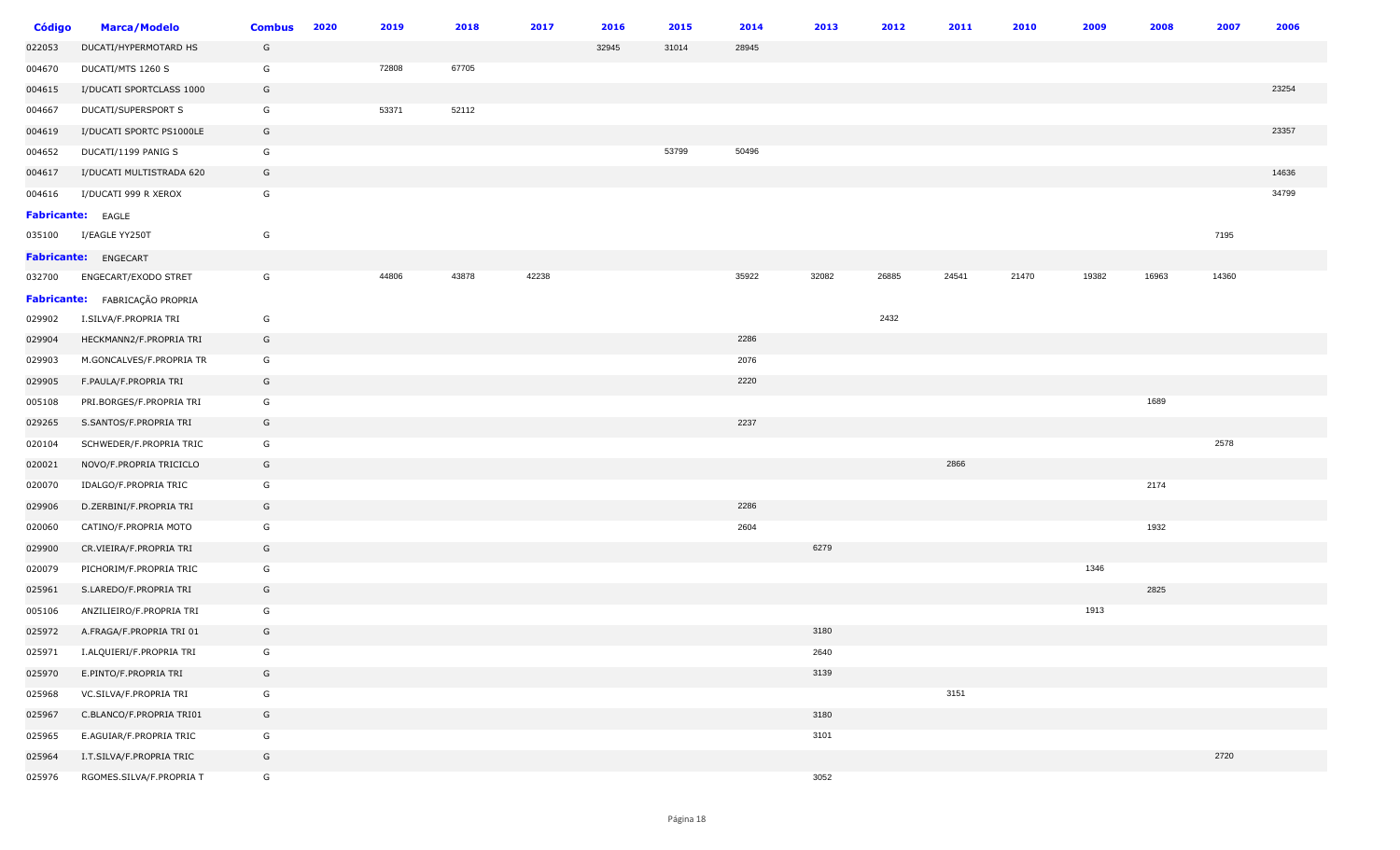| <b>Código</b> | <b>Marca/Modelo</b>      | <b>Combus</b> | 2020 | 2019 | 2018 | 2017 | 2016 | 2015 | 2014 | 2013 | 2012 | 2011 | 2010 | 2009 | 2008 | 2007 | 2006 |
|---------------|--------------------------|---------------|------|------|------|------|------|------|------|------|------|------|------|------|------|------|------|
| 025962        | D.NEVES/F.PROPRIA TRI    | G             |      |      |      |      |      |      |      |      | 2885 |      |      |      |      |      |      |
| 025977        | SR.SILVA/F.PROPRIA TRIC  | G             |      |      |      |      |      |      |      |      | 2851 |      |      |      |      |      |      |
| 025960        | AG.SILVA/F.PROPRIA TRI   | G             |      |      |      |      |      |      |      | 3100 |      |      |      |      |      |      |      |
| 025959        | M.MARTINS/F.PROPRIA TRI  | G             |      |      |      |      |      |      |      |      | 2985 |      |      |      |      |      |      |
| 025958        | C.BERTOLA/F.PROPRIA TRI  | G             |      |      |      |      |      |      |      |      | 2985 |      |      |      |      |      |      |
| 025957        | OL.SOUZA/F.PROPRIA TRI   | G             |      |      |      |      |      |      |      |      | 2633 |      |      |      |      |      |      |
| 025956        | S.SALES/F.PROPRIA TRI    | G             |      |      |      |      |      |      |      |      | 2832 |      |      |      |      |      |      |
| 025955        | L.TOLEDO/F.PROPRIA TRIC  | G             |      |      |      |      |      |      |      | 3223 |      |      |      |      |      |      |      |
| 025954        | A.MARQUES/F.PROPRIA TRIC | G             |      |      |      |      |      |      |      | 3100 |      |      |      |      |      |      |      |
| 025953        | M.SILVA/F.PROPRIA        | G             |      |      |      |      |      |      |      | 3019 |      |      |      |      |      |      |      |
| 025963        | J.PIRES/F.PROPRIA TRI    | G             |      |      |      |      |      |      |      |      |      | 2571 |      |      |      |      |      |
| 025987        | OTAVIO DIAS/F.PROPRIA TR | G             |      |      |      |      |      |      | 1942 |      |      |      |      |      |      |      |      |
| 025997        | P.TOLEDO/F.PROPRIA TRI   | G             |      |      |      |      |      |      | 2216 |      |      |      |      |      |      |      |      |
| 025996        | F.FERREIRA/F.PROPRIA TRI | G             |      |      |      |      |      |      | 2232 |      |      |      |      |      |      |      |      |
| 025995        | R.SILVA/F.PROPRIA TRI3   | G             |      |      |      |      |      |      | 2211 |      |      |      |      |      |      |      |      |
| 025994        | A.BARTON/F.PROPRIA TRI   | G             |      |      |      |      |      |      | 2352 |      |      |      |      |      |      |      |      |
| 025993        | E.SILVA/F.PROPRIA TRI    | G             |      |      |      |      |      |      | 2285 |      |      |      |      |      |      |      |      |
| 025992        | E.GIMENES/F.PROPRIA TRI  | G             |      |      |      |      |      |      | 2003 |      |      |      |      |      |      |      |      |
| 025991        | C.COSTA/F.PROPRIA TRI    | G             |      |      |      |      |      |      |      | 2941 |      |      |      |      |      |      |      |
| 025990        | M.RODRIGUES/F.PROPRIA TR | G             |      |      |      |      |      |      |      | 3008 |      |      |      |      |      |      |      |
| 025974        | N.CORREA/F.PROPRIA TRI   | G             |      |      |      |      |      |      |      | 3140 |      |      |      |      |      |      |      |
| 025988        | OSMAIR BORBA/F.PROPRIA T | G             |      |      |      |      |      |      |      | 3384 |      |      |      |      |      |      |      |
| 025950        | S.COELHO/F.PROPRIA TRI   | G             |      |      |      |      |      |      |      | 3368 |      |      |      |      |      |      |      |
| 025986        | W.NUNES/F.PROPRIA TRI    | G             |      |      |      |      |      |      | 2239 |      |      |      |      |      |      |      |      |
| 025985        | M.FUSCO/F.PROPRIA TRI01  | G             |      |      |      |      |      |      | 3156 |      |      |      |      |      |      |      |      |
| 025984        | A.RODRIGUES/F.PROPRIA TR | G             |      |      |      |      |      |      |      | 2974 |      |      |      |      |      |      |      |
| 025983        | AS.SANTOS/F.PROPRIA TRI  | G             |      |      |      |      |      |      |      | 3380 |      |      |      |      |      |      |      |
| 025981        | VB.SILVA/F.PROPRIA TRI   | G             |      |      |      |      |      |      |      | 2976 |      |      |      |      |      |      |      |
| 025980        | EJ SILVA/F.PROPRIA TRI   | G             |      |      |      |      |      |      |      | 3160 |      |      |      |      |      |      |      |
| 025979        | J.GOMES/F.PROPRIA TRIC   | G             |      |      |      |      |      |      |      | 3109 |      |      |      |      |      |      |      |
| 025978        | CAMPESTRINI/F.PROPRIA T  | G             |      |      |      |      |      |      |      |      | 3271 |      |      |      |      |      |      |
| 025989        | S.COELHO/F.PROPRIA TRI   | G             |      |      |      |      |      |      | 2213 |      |      |      |      |      |      |      |      |
| 025907        | A.AZEVEDO/F.PROPRIA TRI  | G             |      |      |      |      |      |      |      |      |      | 2839 |      |      |      |      |      |
| 025926        | E.FILHO/F.PROPRIA TRI    | G             |      |      |      |      |      |      |      |      |      | 3227 |      |      |      |      |      |
| 025925        | M.BORGES/F.PROPRIA TRI   | G             |      |      |      |      |      |      |      |      | 2985 |      |      |      |      |      |      |
| 025924        | D.ROSA/F.PROPRIA TRI     | G             |      |      |      |      |      |      |      |      |      | 3067 |      |      |      |      |      |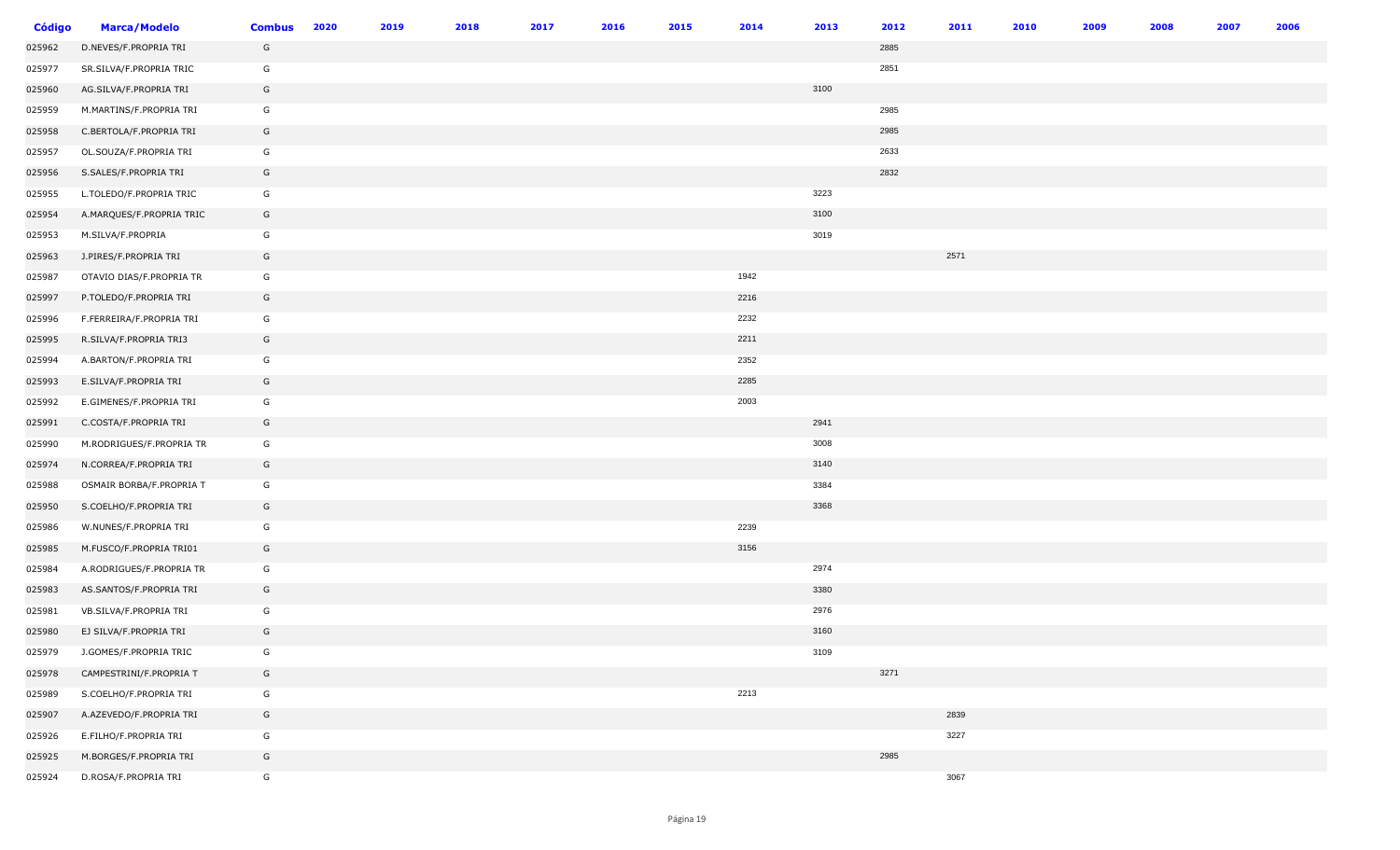| <b>Código</b> | <b>Marca/Modelo</b>      | <b>Combus</b> | 2020 | 2019 | 2018 | 2017 | 2016 | 2015 | 2014 | 2013  | 2012  | 2011 | 2010 | 2009 | 2008 | 2007 | 2006 |
|---------------|--------------------------|---------------|------|------|------|------|------|------|------|-------|-------|------|------|------|------|------|------|
| 025923        | M.MELO/F.PROPRIA TRI     | G             |      |      |      |      |      |      |      |       |       |      |      |      | 3072 |      |      |
| 025922        | A.GUIMARAES/F.PROPRIA TR | G             |      |      |      |      |      |      |      |       | 2942  |      |      |      |      |      |      |
| 025921        | AM PINHO/F.PROPRIA TRIC  | G             |      |      |      |      |      |      |      |       | 2702  |      |      |      |      |      |      |
| 025920        | L.ROCHA/F.PROPRIA TRI    | G             |      |      |      |      |      |      |      |       | 8725  |      |      |      |      |      |      |
| 025919        | NIEDZIEJKO/F.PROPRIA TRI | G             |      |      |      |      |      |      |      |       | 9384  |      |      |      |      |      |      |
| 025952        | J.SCHLEGER/F.PROPRIA TRI | G             |      |      |      |      |      |      |      |       | 2883  |      |      |      |      |      |      |
| 025917        | SA.ANDRADE/F.PROPRIA TRI | G             |      |      |      |      |      |      |      |       |       | 7392 |      |      |      |      |      |
| 025929        | MM.MUNGO/F.PROPRIA TRI   | G             |      |      |      |      |      |      |      |       | 2985  |      |      |      |      |      |      |
| 025906        | J.JUNIOR/F.PROPRIA MOTO  | G             |      |      |      |      |      |      |      |       |       | 3227 |      |      |      |      |      |
| 025905        | V. PEREIRA/F.PROPRIA TRI | G             |      |      |      |      |      |      |      |       |       | 3049 |      |      |      |      |      |
| 025904        | J.RESENDE/F.PROPRIA TRI  | G             |      |      |      |      |      |      |      |       |       | 7676 |      |      |      |      |      |
| 025903        | J.COSTA/F.PROPRIA TRI    | G             |      |      |      |      |      |      |      |       |       | 3022 |      |      |      |      |      |
| 025902        | AF.SILVA/F.PROPRIA TRI   | G             |      |      |      |      |      |      |      |       |       | 7513 |      |      |      |      |      |
| 025901        | S.COSTA/F.PROPRIA TRI    | G             |      |      |      |      |      |      |      |       |       | 7416 |      |      |      |      |      |
| 025900        | L.RIZZARDI/F.PROPRIA TRI | G             |      |      |      |      |      |      |      |       |       | 7391 |      |      |      |      |      |
| 006436        | I/KTM 690 R              | G             |      |      |      |      |      |      |      | 26536 | 24302 |      |      |      |      |      |      |
| 025918        | C.KOZAN/F.PROPRIA TRI    | G             |      |      |      |      |      |      |      |       | 2953  |      |      |      |      |      |      |
| 025940        | S.ZAPE/F.PROPRIA TRI     | G             |      |      |      |      |      |      |      |       | 2985  |      |      |      |      |      |      |
| 005197        | A.FREGONESE/F.PROPRIA T  | G             |      |      |      |      |      |      |      |       |       |      | 2889 |      |      |      |      |
| 025949        | D.CRUZ/F.PROPRIA TRI     | G             |      |      |      |      |      |      |      |       | 2789  |      |      |      |      |      |      |
| 025948        | J.LISOT/F.PROPRIA MOTO   | G             |      |      |      |      |      |      |      |       | 2560  |      |      |      |      |      |      |
| 025947        | C.SANTOS/F.PROPRIA TRI   | G             |      |      |      |      |      |      |      |       | 3124  |      |      |      |      |      |      |
| 025946        | R.DAHER/F.PROPRIA TRI    | G             |      |      |      |      |      |      |      |       |       |      |      |      |      | 1783 |      |
| 025945        | E.DUARTE/F.PROPRIA TRI   | G             |      |      |      |      |      |      |      |       | 2908  |      |      |      |      |      |      |
| 025944        | O.CORREIA/F.PROPRIA TRIC | G             |      |      |      |      |      |      |      |       | 2774  |      |      |      |      |      |      |
| 025943        | A.PRADO/F.PROPRIA TRIC   | G             |      |      |      |      |      |      |      |       | 2873  |      |      |      |      |      |      |
| 025927        | RS.OLIVEIRA/F.PROPRIA TR | G             |      |      |      |      |      |      |      |       | 3053  |      |      |      |      |      |      |
| 025941        | G.SANTOS/F.PROPRIA TRI   | G             |      |      |      |      |      |      |      |       | 2982  |      |      |      |      |      |      |
| 025928        | GG.BUCHER/F.PROPRIA TRI  | G             |      |      |      |      |      |      |      |       | 3029  |      |      |      |      |      |      |
| 025939        | WM.COSTA/F.PROPRIA TRI   | G             |      |      |      |      |      |      |      |       | 2984  |      |      |      |      |      |      |
| 025938        | D.RIBAS/F.PROPRIA TRI    | G             |      |      |      |      |      |      |      |       |       | 2949 |      |      |      |      |      |
| 025936        | R. GAZOLA/F.PROPRIA MOTO | G             |      |      |      |      |      |      |      |       | 3053  |      |      |      |      |      |      |
| 025934        | F.PROPRIA/F.PROPRIA TRI  | G             |      |      |      |      |      |      |      |       | 3017  |      |      |      |      |      |      |
| 025933        | L.ASSIS/F.PROPRIA TRI    | G             |      |      |      |      |      |      |      |       |       |      |      |      | 2408 |      |      |
| 025932        | R.SILVA/F.PROPRIA TR     | G             |      |      |      |      |      |      |      |       | 3200  |      |      |      |      |      |      |
| 025931        | J.MOURA/F.PROPRIA TRI    | G             |      |      |      |      |      |      |      |       | 3023  |      |      |      |      |      |      |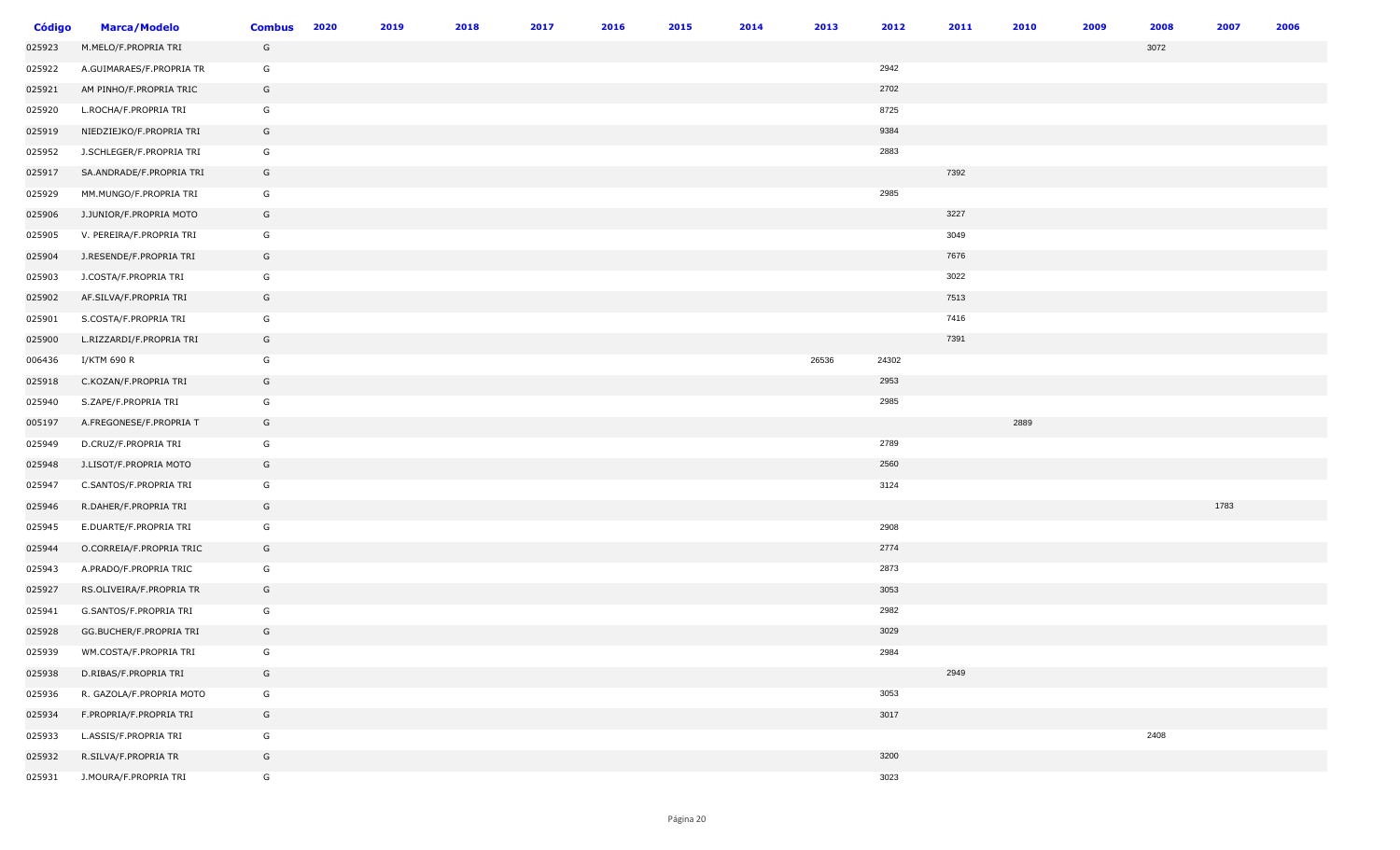| <b>Código</b> | <b>Marca/Modelo</b>      | <b>Combus</b> | 2020 | 2019 | 2018 | 2017 | 2016 | 2015 | 2014 | 2013 | 2012 | 2011 | 2010 | 2009 | 2008 | 2007 | 2006 |
|---------------|--------------------------|---------------|------|------|------|------|------|------|------|------|------|------|------|------|------|------|------|
| 025930        | RO.HECKMANN/F.PROPRIA TR | G             |      |      |      |      |      |      |      |      | 2953 |      |      |      |      |      |      |
| 025951        | J.B.SILVA/F.PROPRIA TRIC | G             |      |      |      |      |      |      |      |      | 2985 |      |      |      |      |      |      |
| 025942        | POMNITZ/F.PROPRIA TRI    | G             |      |      |      |      |      |      |      |      | 2953 |      |      |      |      |      |      |
| 005140        | R.CHARKOSKI/F.PROPRIA TR | G             |      |      |      |      |      |      |      |      |      |      |      | 2876 |      |      |      |
| 005127        | W.BARATTO/F.PROPRIA TRIC | G             |      |      |      |      |      |      |      |      |      |      |      | 2389 |      |      |      |
| 005128        | J.LEOCADIO/F.PROPRIA TRI | G             |      |      |      |      |      |      |      |      |      |      |      |      |      |      | 1680 |
| 005129        | S.JACONIAS/F.PROPRIA TRI | G             |      |      |      |      |      |      |      |      |      |      |      |      | 2409 |      |      |
| 005130        | R.FELICID/F.PROPRIA TRIC | G             |      |      |      |      |      |      |      |      |      |      |      | 2300 |      |      |      |
| 005131        | HAYASHIDA/F.PROPRIA MOTO | G             |      |      |      |      |      |      |      |      |      |      |      | 1988 |      |      |      |
| 005132        | W.MASSARO/F.PROPRIA MOTO | G             |      |      |      |      |      |      |      |      |      |      |      | 1980 |      |      |      |
| 005134        | P.VICENTE/F.PROPRIA TRIC | G             |      |      |      |      |      |      |      |      |      |      |      |      | 2288 |      |      |
| 005136        | J.TAVARES/F.PROPRIA TRIC | G             |      |      |      |      |      |      |      |      |      |      |      | 1825 |      |      |      |
| 005149        | M.MURARA/F.PROPRIA TRIC  | G             |      |      |      |      |      |      |      |      |      |      |      |      |      |      | 2080 |
| 005138        | RIC.BISOL/F.PROPRIA TRIC | G             |      |      |      |      |      |      |      |      |      |      |      | 3082 |      |      |      |
| 005123        | ALC.DORNER/F.PROPRIA TRI | G             |      |      |      |      |      |      |      |      |      |      |      | 1880 |      |      |      |
| 005141        | L.VASCON/F.PROPRIA TRIC  | G             |      |      |      |      |      |      |      |      |      |      |      | 2587 |      |      |      |
| 005142        | C.NEHRING/F.PROPRIA TRIC | G             |      |      |      |      |      |      |      |      |      |      |      | 2389 |      |      |      |
| 005143        | SER.ZAPE/F.PROPRIA TRIC  | G             |      |      |      |      |      |      |      |      |      |      |      | 2390 |      |      |      |
| 005144        | HER.ALVES/F.PROPRIA TRIC | G             |      |      |      |      |      |      |      |      |      |      |      | 2523 |      |      |      |
| 005145        | E.LONGARAY/F.PROPRIA TRI | G             |      |      |      |      |      |      |      |      |      |      |      | 2743 |      |      |      |
| 005147        | S.CLAUDIR/F.PROPRIA TRIC | G             |      |      |      |      |      |      |      |      |      |      |      | 2283 |      |      |      |
| 005148        | ED.OLSEN/F.PROPRIA TRIC  | D             |      |      |      |      |      |      | 2634 |      |      |      |      |      |      |      |      |
| 025998        | F.SILVA/F.PROPRIA MOTO   | G             |      |      |      |      |      |      | 2879 |      |      |      |      |      |      |      |      |
| 005137        | ABDALLAH/F.PROPRIA TRIC  | G             |      |      |      |      |      |      |      |      |      |      |      | 2920 |      |      |      |
| 005113        | FER.JAIR/F.PROPRIA TRIC  | G             |      |      |      |      |      |      |      |      |      |      |      | 2203 |      |      |      |
| 005101        | P.KLAUK/F.PROPRIA TRIC   | G             |      |      |      |      |      |      |      |      |      |      |      | 1798 |      |      |      |
| 005102        | ANT.ROSAL/F.PROPRIA TRIC | G             |      |      |      |      |      |      |      |      |      |      |      |      |      | 2619 |      |
| 005103        | LUIZ COSTA/F.PROPRIA TRI | G             |      |      |      |      |      |      |      |      |      |      |      | 1906 |      |      |      |
| 005104        | E.CASTELARI/F.PROPRIA TR | G             |      |      |      |      |      |      |      |      |      |      |      |      | 1806 |      |      |
| 005105        | BITTENCOURT/F.PROPRIA MT | G             |      |      |      |      |      |      |      |      |      |      |      |      |      | 2012 |      |
| 020109        | CLAUDETE/F.PROPRIA TRIC  | G             |      |      |      |      |      |      | 2661 | 2468 |      |      |      |      |      |      |      |
| 005107        | M.MENONCIN/F.PROPRIA TRI | G             |      |      |      |      |      | 3383 |      |      |      |      |      | 1920 |      |      |      |
| 029932        | E.COELHO/F.PROPRIA MT    | G             |      |      |      |      | 7792 |      |      |      |      |      |      |      |      |      |      |
| 005126        | RG.SILVA/F.PROPRIA TRIC  | G             |      |      |      |      |      |      |      |      |      |      |      | 1798 |      |      |      |
| 005111        | O.CARVALHO/F.PROPRIA TRI | G             |      |      |      |      |      |      |      |      |      |      |      | 2136 |      |      |      |
| 005125        | J.ACELINO/F.PROPRIA TRIC | G             |      |      |      |      |      |      |      |      |      |      |      | 3252 |      |      |      |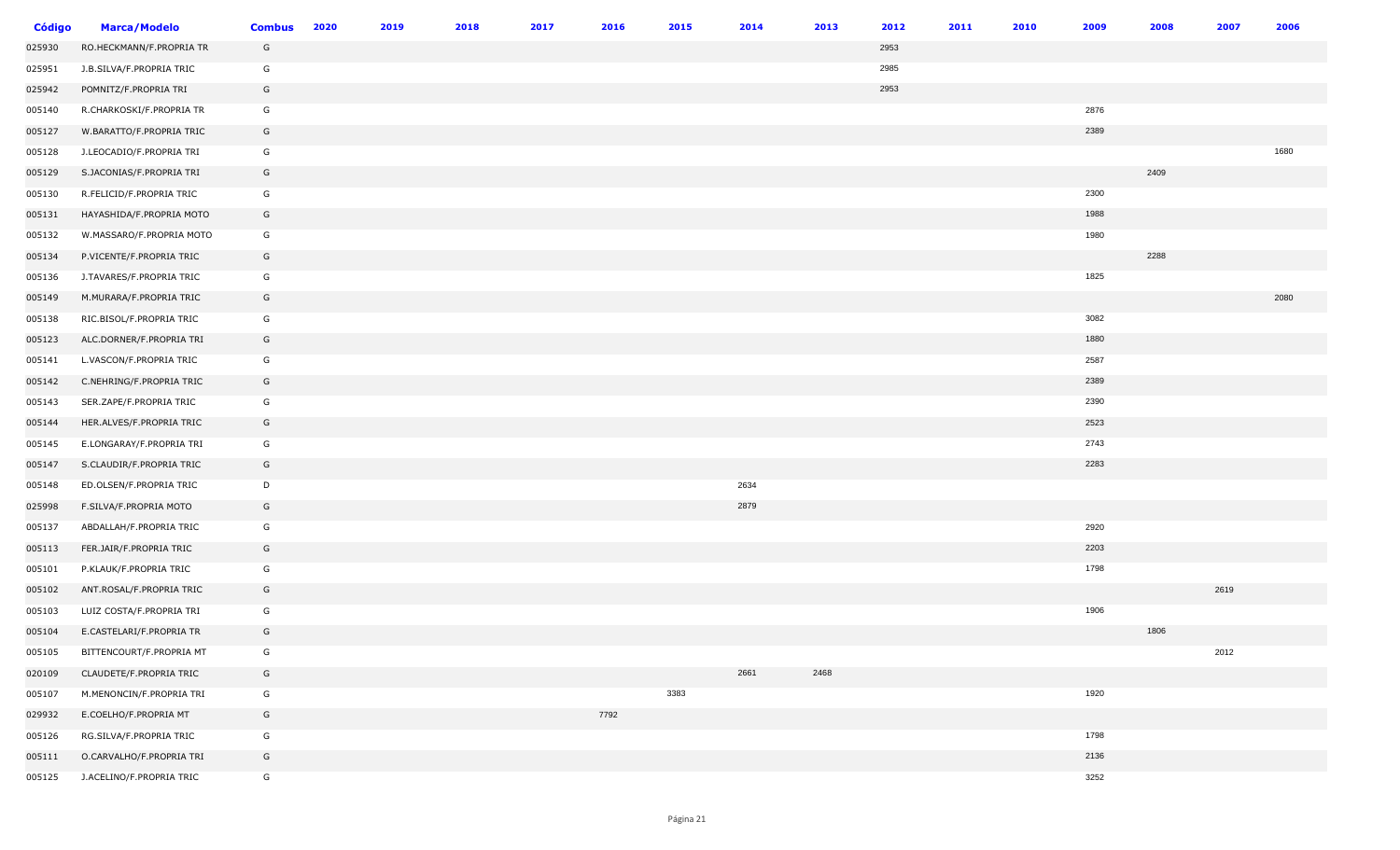| <b>Código</b> | <b>Marca/Modelo</b>      | <b>Combus</b> | 2020 | 2019 | 2018 | 2017 | 2016 | 2015 | 2014 | 2013 | 2012 | 2011 | 2010 | 2009 | 2008 | 2007 | 2006 |
|---------------|--------------------------|---------------|------|------|------|------|------|------|------|------|------|------|------|------|------|------|------|
| 005114        | BARCELLOS/F.PROPRIA MOTO | G             |      |      |      |      |      |      |      |      |      |      |      | 1976 |      |      |      |
| 005115        | P.ADELASIO/F.PROPRIA TRI | G             |      |      |      |      |      |      |      |      |      |      |      |      | 2527 |      |      |
| 005116        | GB.CORREA/F.PROPRIA TRIC | G             |      |      |      |      |      |      |      |      |      |      |      |      | 2223 |      |      |
| 005117        | P.OLIVEIRA/F.PROPRIA TRI | G             |      |      |      |      |      |      |      |      |      |      |      |      | 2099 |      |      |
| 005118        | AND.EDER/F.PROPRIA TRIC  | G             |      |      |      |      |      |      |      |      |      |      |      |      | 2151 |      |      |
| 005119        | FER.CESAR/F.PROPRIA TRIC | G             |      |      |      |      |      |      |      |      |      |      |      | 2115 |      |      |      |
| 005120        | GIL.BUSS/F.PROPRIA BUSS  | G             |      |      |      |      |      |      |      |      |      |      |      | 2536 |      |      |      |
| 005122        | J.HORACID/F.PROPRIA TRIC | G             |      |      |      |      |      |      |      |      |      |      |      |      |      | 2780 |      |
| 005150        | WOLLINGER/F.PROPRIA TRIC | G             |      |      |      |      |      |      |      |      |      |      |      |      | 2301 |      |      |
| 005110        | C.GARDIM/F.PROPRIA TRIC  | G             |      |      |      |      |      |      |      |      |      |      |      |      | 1754 |      |      |
| 005188        | DE.ULYSSEA/F.PROPRIA TRI | G             |      |      |      |      |      |      |      |      |      |      |      | 3209 |      |      |      |
| 005175        | WAL.JUSTO/F.PROPRIA TRIC | G             |      |      |      |      |      |      |      |      |      |      |      | 2877 |      |      |      |
| 005176        | PS.FERREIRA/F.PROPRIA MT | G             |      |      |      |      |      |      |      |      |      |      |      |      | 2404 |      |      |
| 005177        | DZ.MUZI/F.PROPRIA TRIC   | G             |      |      |      |      |      |      |      |      |      |      |      |      | 2431 |      |      |
| 005181        | ROBSON.P/F.PROPRIA TRIC  | G             |      |      |      |      |      |      |      |      |      |      |      | 2280 |      |      |      |
| 005183        | R.S.GOMES/F.PROPRIA TRIC | G             |      |      |      |      |      |      |      |      |      |      |      | 2715 |      |      |      |
| 027017        | G.MORTARI/F.PROPRIA TRI  | G             |      |      |      |      |      |      |      |      |      | 7162 |      |      |      |      |      |
| 005184        | ANAC.RIOS/F.PROPRIA TRIC | G             |      |      |      |      |      |      |      |      |      |      |      |      | 2315 |      |      |
| 005185        | D.CARVALHO/F.PROPRIA TRI | G             |      |      |      |      |      |      |      |      |      |      |      | 2876 |      |      |      |
| 005148        | ED.OLSEN/F.PROPRIA TRIC  | G             |      |      |      |      |      |      |      |      |      |      |      |      | 2456 |      |      |
| 005187        | MAG.CABRAL/F.PROPRIA TRI | G             |      |      |      |      |      |      |      |      |      |      |      | 2877 |      |      |      |
| 005172        | JC.FILHO/F.PROPRIA TRIC  | G             |      |      |      |      |      |      |      |      |      |      |      |      | 2246 |      |      |
| 005189        | JM.OLIVEIRA/F.PROPRIA TR | G             |      |      |      |      |      |      |      |      |      |      |      | 2879 |      |      |      |
| 005190        | A.MAGRIN/F.PROPRIA TRIC  | G             |      |      |      |      |      |      |      |      |      |      |      | 2719 |      |      |      |
| 005191        | LUC.AGUIAR/F.PROPRIA MOT | G             |      |      |      |      |      |      |      |      |      |      |      | 3685 |      |      |      |
| 005192        | ROG.MENDES/F.PROPRIA T   | G             |      |      |      |      |      |      |      |      |      |      |      | 3631 |      |      |      |
| 005193        | C.CHESSMAN/F.PROPRIA TRI | G             |      |      |      |      |      |      |      |      |      |      |      | 2799 |      |      |      |
| 005194        | ROB.PASSOS/F.PROPRIA TRI | G             |      |      |      |      |      |      |      |      |      |      |      | 2877 |      |      |      |
| 005195        | LMND.SILVA/F.PROPRIA TRI | G             |      |      |      |      |      |      |      |      |      |      | 3120 |      |      |      |      |
| 005100        | CL.LEITE/F.PROPRIA TRIC  | G             |      |      |      |      |      |      |      |      |      |      |      | 1838 |      |      |      |
| 005186        | CL.BRUZ/F.PROPRIA TRIC   | G             |      |      |      |      |      |      |      |      |      |      |      | 2876 |      |      |      |
| 005162        | QUINTIERE/F.PROPRIA TRIC | G             |      |      |      |      |      |      |      |      |      |      |      |      | 1951 |      |      |
| 005151        | VALDIR.SIL/F.PROPRIA TRI | G             |      |      |      |      |      |      |      |      |      |      |      | 2702 |      |      |      |
| 005152        | J.BISOGNIN/F.PROPRIA TRI | G             |      |      |      |      |      |      |      |      |      |      |      | 2784 |      |      |      |
| 005153        | M.CANTADOR/F.PROPRIA TRI | G             |      |      |      |      |      |      |      |      |      |      |      | 2700 |      |      |      |
| 005154        | SID.ROSA/F.PROPRIA TRIC  | G             |      |      |      |      |      |      |      |      |      |      |      |      | 2378 |      |      |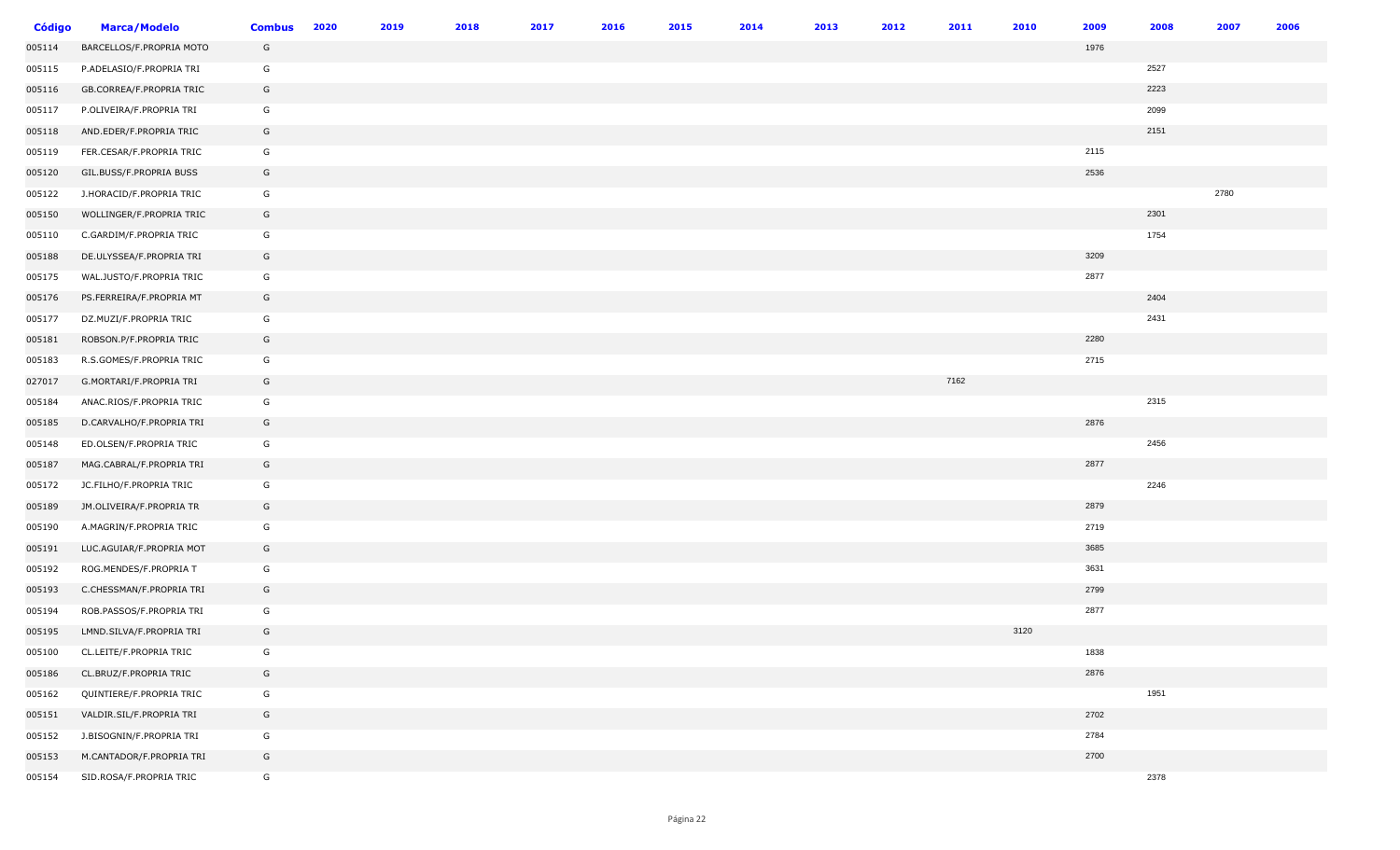| <b>Código</b> | <b>Marca/Modelo</b>      | <b>Combus</b> | 2020 | 2019 | 2018 | 2017 | 2016 | 2015 | 2014 | 2013 | 2012 | 2011 | 2010 | 2009 | 2008 | 2007 | 2006 |
|---------------|--------------------------|---------------|------|------|------|------|------|------|------|------|------|------|------|------|------|------|------|
| 005155        | LF.AMARAL/F.PROPRIA TRIC | G             |      |      |      |      |      |      |      |      |      |      |      |      | 3097 |      |      |
| 005156        | LC.OLIV/F.PROPRIA TRIC   | G             |      |      |      |      |      |      |      |      |      |      |      | 2799 |      |      |      |
| 005157        | EDER ANDR/F.PROPRIA TRIC | G             |      |      |      |      |      |      |      |      |      |      |      | 2876 |      |      |      |
| 005158        | D.PANISSON/F.PROPRIA TRI | G             |      |      |      |      |      |      |      |      |      |      |      | 2734 |      |      |      |
| 005174        | CLAMOROSKA/F.PROPRIA TRI | G             |      |      |      |      |      |      |      |      |      |      |      | 2705 |      |      |      |
| 005160        | E.MALLMANN/F.PROPRIA TRI | G             |      |      |      |      |      |      |      |      |      |      |      | 2957 |      |      |      |
| 005173        | P.FERREIRA/F.PROPRIA MT  | G             |      |      |      |      |      |      |      |      |      |      |      | 3226 |      |      |      |
| 005163        | RIC.ROCHA/F.PROPRIA TRIC | G             |      |      |      |      |      |      |      |      |      |      |      | 2825 |      |      |      |
| 005165        | PR.CASAL/F.PROPRIA TRIC  | G             |      |      |      |      |      |      |      |      |      |      |      | 2710 |      |      |      |
| 005166        | WAG.FARIA/F.PROPRIA TRIC | G             |      |      |      |      |      |      |      |      |      |      |      | 2876 |      |      |      |
| 005167        | J.CORREIA/F.PROPRIA TRIC | G             |      |      |      |      |      |      |      |      |      |      |      |      |      | 2807 |      |
| 005168        | RJ.CERON/F.PROPRIA TRIC  | G             |      |      |      |      |      |      |      |      |      |      |      | 2877 |      |      |      |
| 005169        | CL.DEPAULA/F.PROPRIA TRI | G             |      |      |      |      |      |      |      |      |      |      |      | 3088 |      |      |      |
| 005170        | C.PEIXOTO/F.PROPRIA TRIC | G             |      |      |      |      |      |      |      |      |      |      |      |      | 2430 |      |      |
| 005171        | L.PETRILLO/F.PROPRIA TRI | G             |      |      |      |      |      |      |      |      |      |      |      |      |      |      | 2228 |
| 005198        | ILY.PERUAYTE/F.PROPRIA T | G             |      |      |      |      |      |      |      |      |      |      | 3332 |      |      |      |      |
| 005159        | CL.AUGUSTO/F.PROPRIA TRI | G             |      |      |      |      |      |      |      |      |      |      |      | 2876 |      |      |      |
| 031494        | E.ALMEIDA/F.PROPRIA TRIC | G             |      |      |      |      |      |      |      |      |      |      |      |      |      |      | 1583 |
| 031485        | NELSON SILVA/F.PROPRIA T | G             |      |      |      |      |      |      |      |      |      |      |      |      |      |      | 2096 |
| 012305        | SN.CAMPOS/F.PROPRIA TRIC | G             |      |      |      |      |      |      |      |      |      |      |      | 5551 |      |      |      |
| 012304        | JC.FILHO/F.PROPRIA TRIC1 | G             |      |      |      |      |      |      |      |      |      |      |      | 2430 |      |      |      |
| 012303        | JS.DONIZ/F.PROPRIA TRIC  | G             |      |      |      |      |      |      |      |      |      |      | 3332 |      |      |      |      |
| 012301        | GC.ARANTES/F.PROPRIA TRI | G             |      |      |      |      |      |      |      |      |      |      | 3332 |      |      |      |      |
| 012300        | ROGERIO.G/F.PROPRIA TRI  | G             |      |      |      |      |      |      |      |      |      |      | 3370 |      |      |      |      |
| 031498        | S.LEONEL/F.PROPRIA TRIC  | G             |      |      |      |      |      |      |      |      |      |      |      |      |      |      | 1575 |
| 031497        | IVAN DIAS/F.PROPRIA TRIC | G             |      |      |      |      |      |      |      |      |      |      |      |      |      |      | 2099 |
| 012307        | J.PAZETTO/F.PROPRIA TRIC | G             |      |      |      |      |      |      |      |      |      |      | 3501 |      |      |      |      |
| 031495        | U.CHICRALA/F.PROPRIA TRI | G             |      |      |      |      |      |      |      |      |      |      |      |      |      |      | 1948 |
| 012308        | DORGIL/F.PROPRIA TRIC    | G             |      |      |      |      |      |      |      |      |      |      |      | 2877 |      |      |      |
| 031493        | MARILENE/F.PROPRIA TRIC  | G             |      |      |      |      |      |      |      |      |      |      |      |      |      |      | 2025 |
| 031492        | ELIAS MOTA/F.PROPRIA TRI | G             |      |      |      |      |      |      |      |      |      |      |      |      |      |      | 1986 |
| 031491        | J.FINATTO/F.PROPRIA TRIC | G             |      |      |      |      |      |      |      |      |      |      |      |      |      |      | 1935 |
| 031490        | A.TEIXEIRA/F.PROPRIA TRI | G             |      |      |      |      |      |      |      |      |      |      |      |      |      |      | 2092 |
| 031489        | VICTOR COHEN/F.PROPRIA T | G             |      |      |      |      |      |      |      |      |      |      |      |      |      |      | 2547 |
| 031488        | NEIMAR SENRA/F.PROPRIA T | G             |      |      |      |      |      |      |      |      |      |      |      |      |      |      | 2112 |
| 031487        | JOFRE ARALDI/F.PROPRIA T | G             |      |      |      |      |      |      |      |      |      |      |      |      |      |      | 1981 |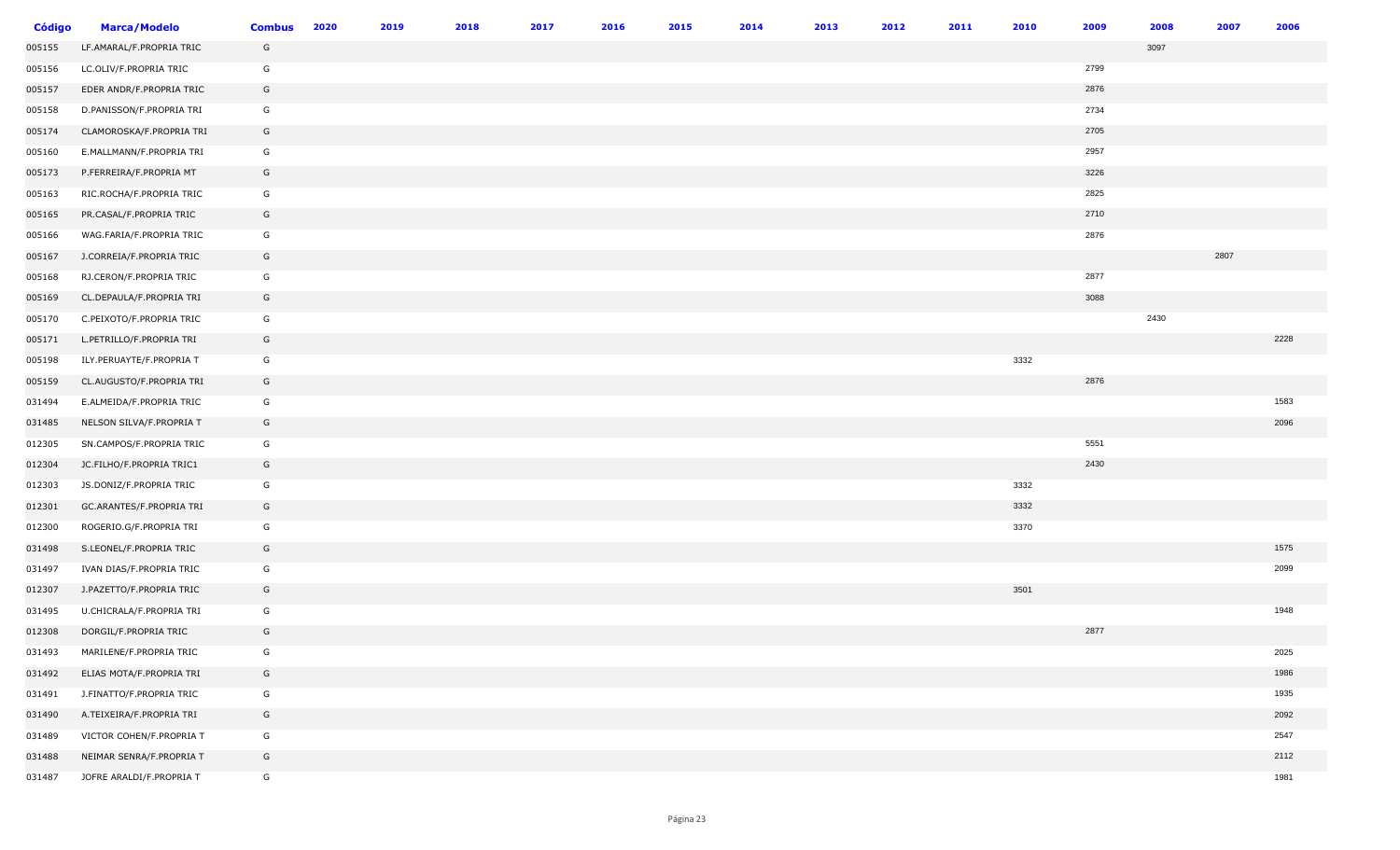| <b>Código</b> | <b>Marca/Modelo</b>      | <b>Combus</b> | 2020 | 2019 | 2018 | 2017 | 2016 | 2015 | 2014 | 2013 | 2012 | 2011 | 2010 | 2009 | 2008 | 2007 | 2006 |
|---------------|--------------------------|---------------|------|------|------|------|------|------|------|------|------|------|------|------|------|------|------|
| 012332        | A.CARDOSO/F.PROPRIA TRIC | G             |      |      |      |      |      |      |      |      |      |      | 3376 |      |      |      |      |
| 031496        | EDSON KANIG/F.PROPRIA TR | G             |      |      |      |      |      |      |      |      |      |      |      |      |      |      | 2001 |
| 012319        | APARECIDO/F.PROPRIA MOTO | G             |      |      |      |      |      |      |      |      |      |      |      | 2539 |      |      |      |
| 031422        | JOSMAR LIMA/F.PROPRIA TR | G             |      |      |      |      |      |      |      |      |      |      |      |      |      |      | 1902 |
| 012330        | RL.GOMES/F.PROPRIA TRIC  | G             |      |      |      |      |      |      |      |      |      |      | 3536 |      |      |      |      |
| 012329        | JANI.SENA/F.PROPRIA MOTO | G             |      |      |      |      |      |      |      |      |      |      | 2702 |      |      |      |      |
| 012328        | JARBAS JR/F.PROPRIA TRIC | G             |      |      |      |      |      |      |      |      |      |      |      | 3125 |      |      |      |
| 012327        | MW.MAZZON/F.PROPRIA TRIC | G             |      |      |      |      |      |      |      |      |      |      |      |      |      |      | 1527 |
| 012324        | PC.FELIPE/F.PROPRIA TRIC | G             |      |      |      |      |      |      |      |      |      |      | 6331 |      |      |      |      |
| 012323        | ANT.LINO/F.PROPRIA TRIC  | G             |      |      |      |      |      |      |      |      |      |      |      |      |      | 2959 |      |
| 012322        | RIC.CANAN/F.PROPRIA TRIC | G             |      |      |      |      |      |      |      |      |      |      | 3864 |      |      |      |      |
| 012306        | ENIO ROSA/F.PROPRIA TRIC | G             |      |      |      |      |      |      |      |      |      |      |      | 2453 |      |      |      |
| 012320        | DINAMICA/F.PROPRIA TRIC  | G             |      |      |      |      |      |      |      |      |      |      |      |      | 3492 |      |      |
| 031484        | LUIZ SILVA/F.PROPRIA MOT | G             |      |      |      |      |      |      |      |      |      |      |      |      |      |      | 2465 |
| 012318        | KW.MAIA/F.PROPRIA TRIC   | G             |      |      |      |      |      |      |      |      |      |      | 2703 |      |      |      |      |
| 012317        | C.FEDRE/F.PROPRIA TRIC   | G             |      |      |      |      |      |      |      |      |      |      | 3074 |      |      |      |      |
| 012316        | J.ALAIR/F.PROPRIA TRIC   | G             |      |      |      |      |      |      |      |      |      |      |      | 3253 |      |      |      |
| 012315        | BENACCHIO/F.PROPRIA MOTO | G             |      |      |      |      |      |      |      |      |      |      |      |      | 2524 |      |      |
| 012314        | GER.BORNIA/F.PROPRIA MOT | G             |      |      |      |      |      |      |      |      |      |      | 3318 |      |      |      |      |
| 012313        | MAT.HERZER/F.PROPRIA TRI | G             |      |      |      |      |      |      |      |      |      |      |      | 2829 |      |      |      |
| 012312        | R.MENDONCA/F.PROPRIA TRI | G             |      |      |      |      |      |      | 3026 | 2931 |      |      |      | 2756 |      |      |      |
| 012311        | AL.BARONIO/F.PROPRIA TRI | G             |      |      |      |      |      |      |      |      |      |      |      |      |      |      | 2482 |
| 012321        | AND.AILTIS/F.PROPRIA TRI | G             |      |      |      |      |      |      |      |      |      |      |      |      | 3287 |      |      |
| 031445        | F.FRANCA/F.PROPRIA TRIC  | G             |      |      |      |      |      |      |      |      |      |      |      |      |      |      | 1938 |
| 031486        | VILAS BOAS/F.PROPRIA TRI | G             |      |      |      |      |      |      |      |      |      |      |      |      |      |      | 1965 |
| 031455        | LUIZ RABELO/F.PROPRIA TR | G             |      |      |      |      |      |      |      |      |      |      |      |      |      |      | 2033 |
| 031454        | J.SCHWARTZ/F.PROPRIA TRI | G             |      |      |      |      |      |      |      |      |      |      |      |      |      |      | 2520 |
| 031453        | RINALDI REIS/F.PROPRIA T | G             |      |      |      |      |      |      |      |      |      |      |      |      |      |      | 1954 |
| 031452        | A.SANGALI/F.PROPRIA TRIC | G             |      |      |      |      |      |      |      |      |      |      |      |      |      |      | 1874 |
| 031451        | M.FONSECA/F.PROPRIA TRIC | G             |      |      |      |      |      |      |      |      |      |      |      |      |      |      | 1290 |
| 031450        | E.GOMES/F.PROPRIA TRIC   | G             |      |      |      |      |      |      |      |      |      |      |      |      |      |      | 2460 |
| 031449        | C.SCHERER/F.PROPRIA TRIC | G             |      |      |      |      |      |      |      |      |      |      |      |      |      |      | 1975 |
| 031458        | VOLNEI BUSS/F.PROPRIA TR | G             |      |      |      |      |      |      |      |      |      |      |      |      |      |      | 1954 |
| 031446        | O.VALVERDE/F.PROPRIA TRI | G             |      |      |      |      |      |      |      |      |      |      |      |      |      |      | 2566 |
| 029930        | L.FILIPE/F.PROPRIA TRI   | G             |      |      |      |      | 2668 |      |      |      |      |      |      |      |      |      |      |
| 031444        | OSVALDIR/F.PROPRIA TRIC  | G             |      |      |      |      |      |      |      |      |      |      |      |      |      |      | 1947 |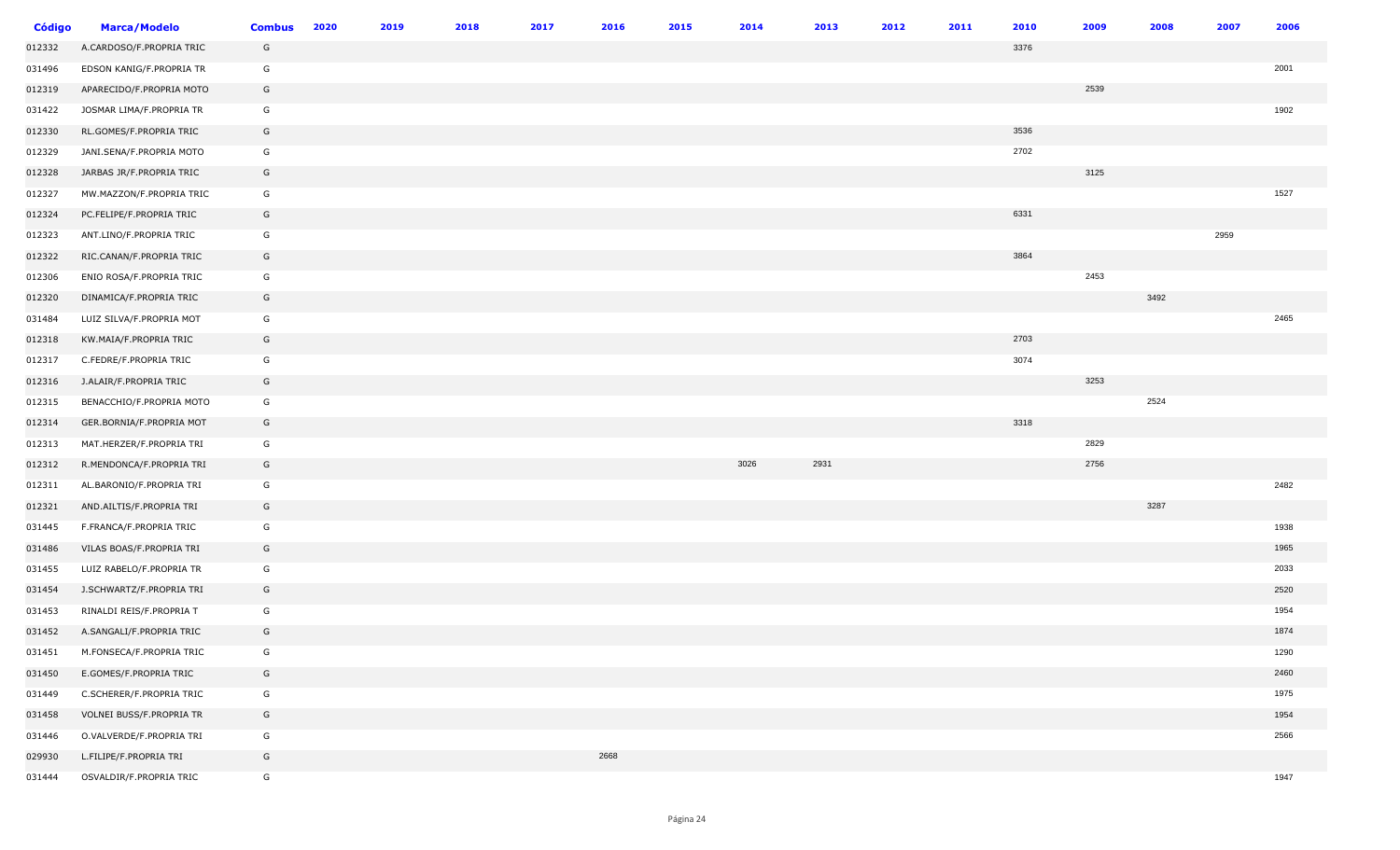| <b>Código</b> | <b>Marca/Modelo</b>      | <b>Combus</b> | 2020 | 2019 | 2018 | 2017 | 2016 | 2015 | 2014 | 2013 | 2012 | 2011 | 2010 | 2009 | 2008 | 2007 | 2006 |
|---------------|--------------------------|---------------|------|------|------|------|------|------|------|------|------|------|------|------|------|------|------|
| 031437        | H.PEREIRA/F.PROPRIA TRIC | G             |      |      |      |      |      |      |      |      |      |      |      |      |      |      | 1865 |
| 031435        | JAIR ELI/F.PROPRIA TRIC  | G             |      |      |      |      |      |      |      |      |      |      |      |      |      |      | 1602 |
| 031433        | R.HECKMANN/F.PROPRIA TRI | G             |      |      |      |      |      | 4262 |      |      |      |      |      |      |      |      | 2034 |
| 031429        | R.GARCIA/F.PROPRIA TRIC  | G             |      |      |      |      |      |      |      |      |      |      |      |      |      |      | 1619 |
| 031425        | L.NIEMEYER/F.PROPRIA TRI | G             |      |      |      |      |      |      |      |      |      |      |      |      |      |      | 2253 |
| 031424        | ROSIMERI/F.PROPRIA TRIC  | G             |      |      |      |      |      |      |      |      |      |      |      |      |      |      | 1923 |
| 031423        | WOSHINGTON/F.PROPRIA TRI | G             |      |      |      |      |      |      |      |      |      |      |      |      |      |      | 1941 |
| 031448        | G.CANUTO/F.PROPRIA TRI   | G             |      |      |      |      |      |      |      |      |      |      |      |      |      |      | 2557 |
| 031469        | O.RODELLA/F.PROPRIA TRIC | G             |      |      |      |      |      |      |      |      |      |      |      |      |      |      | 2567 |
| 031483        | F.MASSARO/F.PROPRIA MOTO | G             |      |      |      |      |      |      |      |      |      |      |      |      |      |      | 2467 |
| 031481        | M.TOCHETTO/F.PROPRIA TRI | G             |      |      |      |      |      |      |      |      |      |      |      |      |      |      | 1920 |
| 031480        | UELTON SILVA/F.PROPRIA T | G             |      |      |      |      |      |      |      |      |      |      |      |      |      |      | 1612 |
| 031479        | CLAUDINEI/F.PROPRIA TRIC | G             |      |      |      |      |      |      |      |      |      |      |      |      |      |      | 2535 |
| 031478        | ARISTIDES/F.PROPRIA TRIC | G             |      |      |      |      |      |      |      |      |      |      |      |      |      |      | 1619 |
| 031477        | A.FELISOLA/F.PROPRIA TRI | G             |      |      |      |      |      |      |      |      |      |      |      |      |      |      | 1926 |
| 031476        | A.FRAGA/F.PROPRIA TRICIC | G             |      |      |      |      |      |      |      |      |      |      |      |      |      |      | 1592 |
| 031475        | V.CORRADI/F.PROPRIA TRIC | G             |      |      |      |      |      |      |      |      |      |      |      |      |      |      | 1619 |
| 020111        | MENDES/F.PROPRIA TRIC    | D             |      |      |      |      |      |      |      | 2251 |      |      |      |      |      |      |      |
| 031470        | MAIONE/F.PROPRIA TRIC    | G             |      |      |      |      |      |      |      |      |      |      |      |      |      |      | 2022 |
| 012333        | CLAY.SILVA/F.PROPRIA TRI | G             |      |      |      |      |      |      |      |      |      |      | 5354 |      |      |      |      |
| 031467        | CASTIGLIONI/F.PROPRIA TR | G             |      |      |      |      |      |      |      |      |      |      |      |      |      |      | 1588 |
| 031466        | DAL PRA/F.PROPRIA TRIC   | G             |      |      |      |      |      |      |      |      |      |      |      |      |      |      | 2445 |
| 031465        | M.CHARKOSKI/F.PROPRIA TR | G             |      |      |      |      |      |      |      |      |      |      |      |      |      |      | 2625 |
| 031464        | BANAK WEISS/F.PROPRIA TR | G             |      |      |      |      |      |      |      |      |      |      |      |      |      |      | 2590 |
| 031463        | M.NOBREGA/F.PROPRIA TRIC | G             |      |      |      |      |      |      |      |      |      |      |      |      |      |      | 2241 |
| 031462        | M.DALDEGAN/F.PROPRIA TRI | G             |      |      |      |      |      |      |      |      |      |      |      |      |      |      | 1619 |
| 031461        | CLAUDEIR/F.PROPRIA TRIC  | G             |      |      |      |      |      |      |      |      |      |      |      |      |      |      | 2470 |
| 031460        | W.JUSTO/F.PROPRIA TRICIC | G             |      |      |      |      |      |      |      |      |      |      |      |      |      |      | 1919 |
| 031474        | A.EUSTAQUIO/F.PROPRIA TR | G             |      |      |      |      |      |      |      |      |      |      |      |      |      |      | 1946 |
| 012384        | RG.SILVA/F.PROPRIA TRI   | G             |      |      |      |      |      |      |      |      |      | 7146 |      |      |      |      |      |
| 012373        | CM.SILVA/F.PROPRIA TRIC  | G             |      |      |      |      |      |      |      |      |      | 2943 |      |      |      |      |      |
| 012398        | W.PEREIRA/F.PROPRIA TRI  | G             |      |      |      |      |      |      |      |      |      | 2919 |      |      |      |      |      |
| 012396        | M.ALECRIM/F.PROPRIA TRI  | G             |      |      |      |      |      |      |      |      |      | 7161 |      |      |      |      |      |
| 012395        | CF SILVA/F.PROPRIA TRIC  | G             |      |      |      |      |      |      |      |      |      | 7155 |      |      |      |      |      |
| 012394        | F.DALVI/F.PROPRIA MOTO   | G             |      |      |      |      |      |      |      |      |      | 7754 |      |      |      |      |      |
| 012390        | R.ATAIDE/F.PROPRIA MOTO  | G             |      |      |      |      |      |      |      |      |      | 7490 |      |      |      |      |      |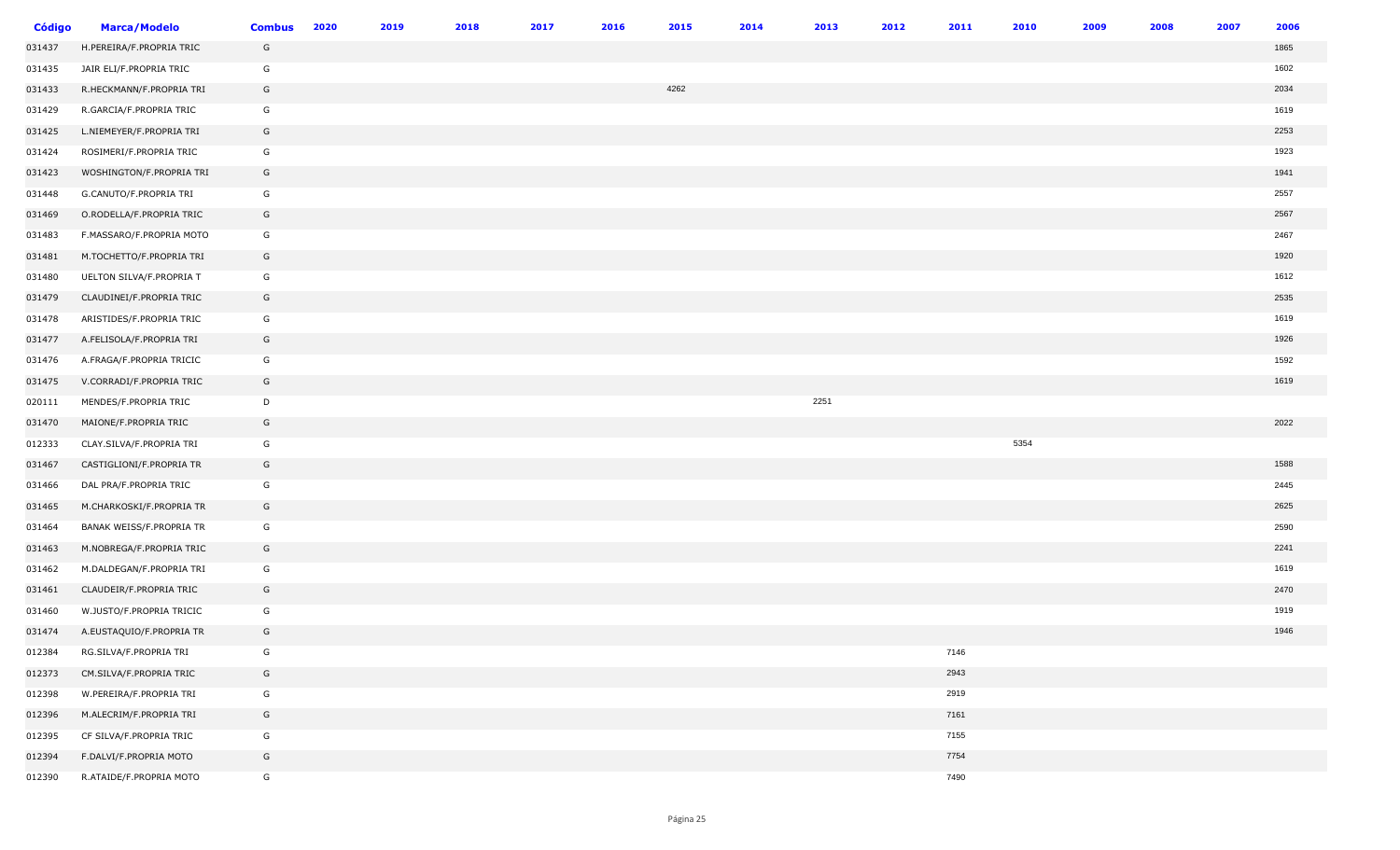| <b>Código</b> | <b>Marca/Modelo</b>      | <b>Combus</b> | 2020 | 2019 | 2018 | 2017 | 2016 | 2015 | 2014 | 2013 | 2012 | 2011 | 2010 | 2009 | 2008 | 2007 | 2006 |
|---------------|--------------------------|---------------|------|------|------|------|------|------|------|------|------|------|------|------|------|------|------|
| 012388        | VL.FRANCO/F.PROPRIA TRI  | G             |      |      |      |      |      |      |      |      |      | 7294 |      |      |      |      |      |
| 012387        | SE.NETO/F.PROPRIA TRI    | G             |      |      |      |      |      |      |      |      |      | 7524 |      |      |      |      |      |
| 020194        | IHLENFFELDT/F.PROPRIA TR | G             |      |      |      |      |      |      |      |      |      |      |      |      |      |      | 1863 |
| 012385        | J.MEDEIROS/F.PROPRIA TRI | G             |      |      |      |      |      |      |      |      |      | 7317 |      |      |      |      |      |
| 020186        | E.SARGON/F.PROPRIA MOTO  | G             |      |      |      |      |      |      |      |      |      |      |      |      |      |      | 1560 |
| 012383        | LEONTINO/F.PROPRIA TRIC  | G             |      |      |      |      |      |      |      |      |      |      | 5976 |      |      |      |      |
| 012382        | L.TERRA/F.PROPRIA TRIC   | G             |      |      |      |      |      |      |      |      |      | 2493 |      |      |      |      |      |
| 012381        | E.CESA/F.PROPRIA TRI     | G             |      |      |      |      |      |      |      |      |      |      |      | 2354 |      |      |      |
| 012380        | C.BLANCO/F. PROPRIA TRI  | G             |      |      |      |      |      |      |      |      |      | 7624 |      |      |      |      |      |
| 012379        | AA.OLIVEIRA/F.PROPRIA TR | G             |      |      |      |      |      |      |      |      |      | 3022 |      |      |      |      |      |
| 012377        | AC.PAULA/F.PROPRIA TRIC  | G             |      |      |      |      |      |      |      |      |      | 7293 |      |      |      |      |      |
| 012376        | PC CRUZ/F.PROPRIA TRIC   | G             |      |      |      |      |      |      |      |      |      | 7317 |      |      |      |      |      |
| 012331        | EJ.PINHEIRO/F.PROPRIA TR | G             |      |      |      |      |      |      |      |      |      |      | 3951 |      |      |      |      |
| 012386        | JA.FARIA/F.PROPRIA TRIC  | G             |      |      |      |      |      |      |      |      |      | 2801 |      |      |      |      |      |
| 032810        | L.BRUSTOLIN/F.PROPRIA TR | G             |      |      |      |      |      |      |      |      |      |      |      |      |      | 2334 |      |
| 032822        | ANTONIO DIAS/F.PROPRIA T | G             |      |      |      |      |      |      |      |      |      |      |      |      |      | 2268 |      |
| 032821        | A.CASTELLEN/F.PROPRIA TR | G             |      |      |      |      | 3345 |      |      |      |      |      |      |      |      |      | 2015 |
| 032819        | A.ALBUQUERQUE/F.PROPRIA  | G             |      |      |      |      |      |      |      |      |      |      |      |      |      | 2186 |      |
| 032818        | E.CZELUJINSKI/F.PROPRIA  | G             |      |      |      |      |      |      |      |      |      |      |      |      |      | 2671 |      |
| 032817        | C.GURAL/F.PROPRIA TRICIC | G             |      |      |      |      |      |      |      |      |      |      |      |      |      |      | 1947 |
| 032816        | J.RAMIRES/F.PROPRIA TRIC | G             |      |      |      |      |      |      |      |      |      |      |      |      |      |      | 2614 |
| 032815        | A.BONILHA/F.PROPRIA TRIC | G             |      |      |      |      |      |      |      |      |      |      |      |      |      | 2368 |      |
| 032814        | ALAN AFONSO/F.PROPRIA TR | G             |      |      |      |      |      |      |      |      |      |      |      |      |      |      | 1947 |
| 020196        | R.GOMES/F.PROPRIA MOTO   | G             |      |      |      |      |      |      |      |      |      |      |      |      |      |      | 2011 |
| 032811        | F.ZIEMER/F.PROPRIA TRIC  | G             |      |      |      |      |      |      |      |      |      |      |      |      |      |      | 1943 |
| 012372        | GARCIA/F.PROPRIA MOTO    | G             |      |      |      |      |      |      |      |      |      | 7137 |      |      |      |      |      |
| 032809        | DELLA SENTA/F.PROPRIA TR | G             |      |      |      |      |      |      |      |      |      |      |      |      |      |      | 2022 |
| 032808        | V.CABRINI/F.PROPRIA MOTO | G             |      |      |      |      |      |      |      |      |      |      |      |      |      |      | 1950 |
| 032807        | PEDRO FRAGA/F.PROPRIA TR | G             |      |      |      |      |      |      |      |      |      |      |      |      |      |      | 2094 |
| 032806        | B.MAYER/F.PROPRIA TRICIC | G             |      |      |      |      |      |      |      |      |      |      |      |      |      |      | 2551 |
| 032805        | E.TABORDA/F.PROPRIA TRIC | G             |      |      |      |      |      |      |      |      |      |      |      |      |      |      | 1944 |
| 032804        | CASELLAS/F.PROPRIA TRIC  | G             |      |      |      |      |      |      |      |      |      |      |      |      |      |      | 1939 |
| 032802        | S.DOBELIN/F.PROPRIA TRIC | G             |      |      |      |      |      |      |      |      |      |      |      |      |      |      | 1936 |
| 032800        | VILMAR/F.PROPRIA TRIC    | G             |      |      |      |      |      |      |      |      |      |      |      |      |      |      | 1934 |
| 032813        | RAMAO BETIM/F.PROPRIA TR | G             |      |      |      |      |      |      |      |      |      |      |      |      |      |      | 2464 |
| 012341        | L.ANDRIOLLI/F.PROPRIA TR | G             |      |      |      |      |      |      |      |      |      |      | 3386 |      |      |      |      |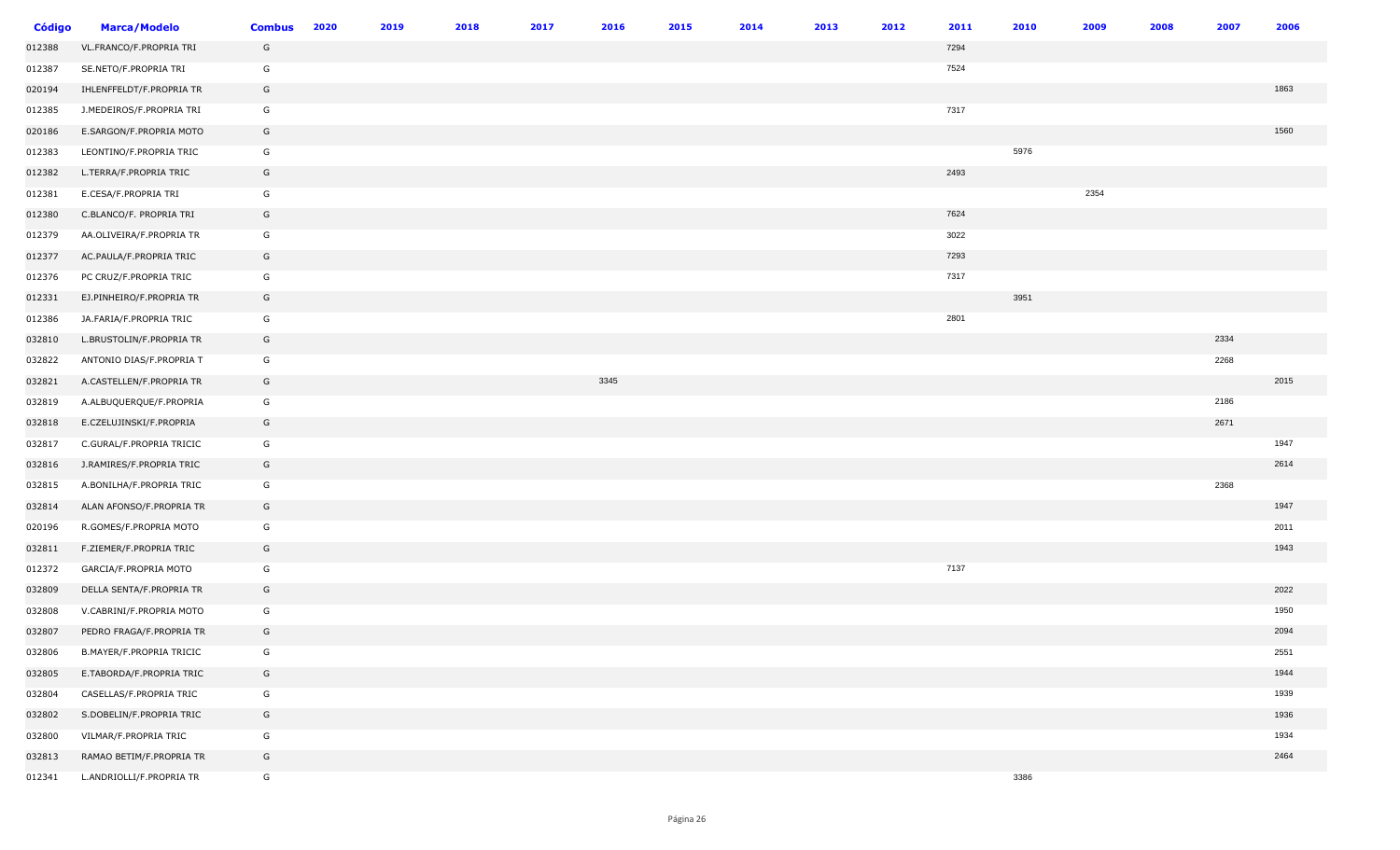| <b>Código</b> | <b>Marca/Modelo</b>      | <b>Combus</b> | 2020 | 2019 | 2018 | 2017 | 2016 | 2015 | 2014 | 2013 | 2012 | 2011 | 2010 | 2009 | 2008 | 2007 | 2006 |
|---------------|--------------------------|---------------|------|------|------|------|------|------|------|------|------|------|------|------|------|------|------|
| 012374        | CC.NETO/F.PROPRIA TRIC   | G             |      |      |      |      |      |      |      |      |      | 7676 |      |      |      |      |      |
| 012349        | AP.CARDOSO/F.PROPRIA TRI | G             |      |      |      |      |      |      |      |      |      | 3332 |      |      |      |      |      |
| 012348        | TAVOLA/F.PROPRIA TRIC    | G             |      |      |      |      |      |      |      |      |      |      | 2940 |      |      |      |      |
| 012347        | CLAUDIR/F.PROPRIA TRIC   | G             |      |      |      |      |      |      |      |      |      |      | 2577 |      |      |      |      |
| 012346        | JL.BASTOS/F.PROPRIA TRIC | G             |      |      |      |      |      |      |      |      |      |      | 3307 |      |      |      |      |
| 012345        | OD.BONANI/F.PROPRIA TRIC | G             |      |      |      |      |      | 6300 | 5142 | 4710 | 4332 |      | 3602 |      |      |      |      |
| 012345        | OD.BONANI/F.PROPRIA TRIC | D             |      |      |      |      |      | 2828 | 2770 |      | 2364 |      |      |      |      |      |      |
| 012344        | ALD.CERON/F.PROPRIA TRIC | G             |      |      |      |      |      | 3258 |      |      |      |      |      | 2697 |      |      |      |
| 012351        | HEULER.RIB/F.PROPRIA TRI | G             |      |      |      |      |      |      |      |      |      |      | 3135 |      |      |      |      |
| 012342        | ROG.SILVA/F.PROPRIA TRIC | G             |      |      |      |      |      |      |      |      |      |      | 3384 |      |      |      |      |
| 032824        | S.CARNEIRO/F.PROPRIA TRI | G             |      |      |      |      |      |      |      |      |      |      |      |      |      | 2833 |      |
| 012340        | Q.LAREDO/F.PROPRIA TRI   | G             |      |      |      |      |      |      |      |      |      |      |      |      | 2937 |      |      |
| 012339        | C.LEON/F.PROPRIA TRIC    | G             |      |      |      |      |      |      |      |      |      |      | 3323 |      |      |      |      |
| 012338        | LP.SANTOS/F.PROPRIA TRIC | G             |      |      |      |      |      |      |      |      |      |      |      | 2355 |      |      |      |
| 012337        | FLC.MALUF/F.PROPRIA MOTO | G             |      |      |      |      |      |      |      |      |      |      |      | 3285 |      |      |      |
| 012336        | PC.FARIAS/F.PROPRIA TRIC | G             |      |      |      |      |      |      |      |      |      |      | 3277 |      |      |      |      |
| 012335        | ADA.SANTOS/F.PROPRIA TRI | G             |      |      |      |      |      |      |      |      |      |      |      | 3969 |      |      |      |
| 032825        | ILDEFONSO/F.PROPRIA TRIC | G             |      |      |      |      |      |      |      |      |      |      |      |      |      | 2710 |      |
| 012334        | S.A.ANDRA/F.PROPRIA TRIC | G             |      |      |      |      |      |      |      |      |      |      | 3285 |      |      |      |      |
| 012343        | MARC.ADRI/F.PROPRIA TRIC | G             |      |      |      |      |      |      |      |      |      |      | 3407 |      |      |      |      |
| 012360        | C.BAZZI/F.PROPRIA TRIC   | G             |      |      |      |      |      |      |      |      |      | 3115 |      |      |      |      |      |
| 012371        | M.LOPES/F.PROPRIA TRI    | G             |      |      |      |      |      |      |      |      |      |      |      | 2064 |      |      |      |
| 012370        | AC OLIVEIRA/F.PROPRIA TR | G             |      |      |      |      |      |      |      |      |      | 7662 |      |      |      |      |      |
| 012369        | O.SOUZA/F.PROPRIA TRIC   | G             |      |      |      |      |      |      |      |      |      |      | 6923 |      |      |      |      |
| 012368        | AP.SOBRINHO/F.PROPRIA TR | G             |      |      |      |      |      |      |      |      |      | 7146 |      |      |      |      |      |
| 012367        | A.OLIVEIRA/F.PROPRIA TRI | G             |      |      |      |      |      |      |      |      |      | 7229 |      |      |      |      |      |
| 012365        | J.LIMA/F.PROPRIA TRIC    | G             |      |      |      |      |      |      |      |      |      |      | 7095 |      |      |      |      |
| 012364        | P.CASAL/F.PROPRIA TRIC   | G             |      |      |      |      |      |      |      |      |      |      | 2932 |      |      |      |      |
| 012363        | M.HERZER/F.PROPRIA TRIC  | G             |      |      |      |      |      |      |      |      |      |      |      | 2499 |      |      |      |
| 012350        | V.DORNELLAS/F.PROPRIA TR | G             |      |      |      |      |      |      |      |      |      | 3155 |      |      |      |      |      |
| 012361        | JRODRIGUES/F.PROPRIA TRI | G             |      |      |      |      |      |      |      |      |      |      | 2727 |      |      |      |      |
| 031457        | A.COLLARINO/F.PROPRIA TR | G             |      |      |      |      |      |      |      |      |      |      |      |      |      |      | 2460 |
| 012359        | O.GACHET/F.PROPRIA TRIC  | G             |      |      |      |      |      |      |      |      |      |      |      | 2044 |      |      |      |
| 012358        | M.FUKUDA/F.PROPRIA TRIC  | G             |      |      |      |      |      |      |      |      |      | 2990 |      |      |      |      |      |
| 012357        | V.BEUTER/F.PROPRIA TRIC  | G             |      |      |      |      |      |      |      |      |      | 2782 |      |      |      |      |      |
| 012356        | U.RIBAS/F.PROPRIA TRIC   | G             |      |      |      |      |      |      |      |      |      |      | 2588 |      |      |      |      |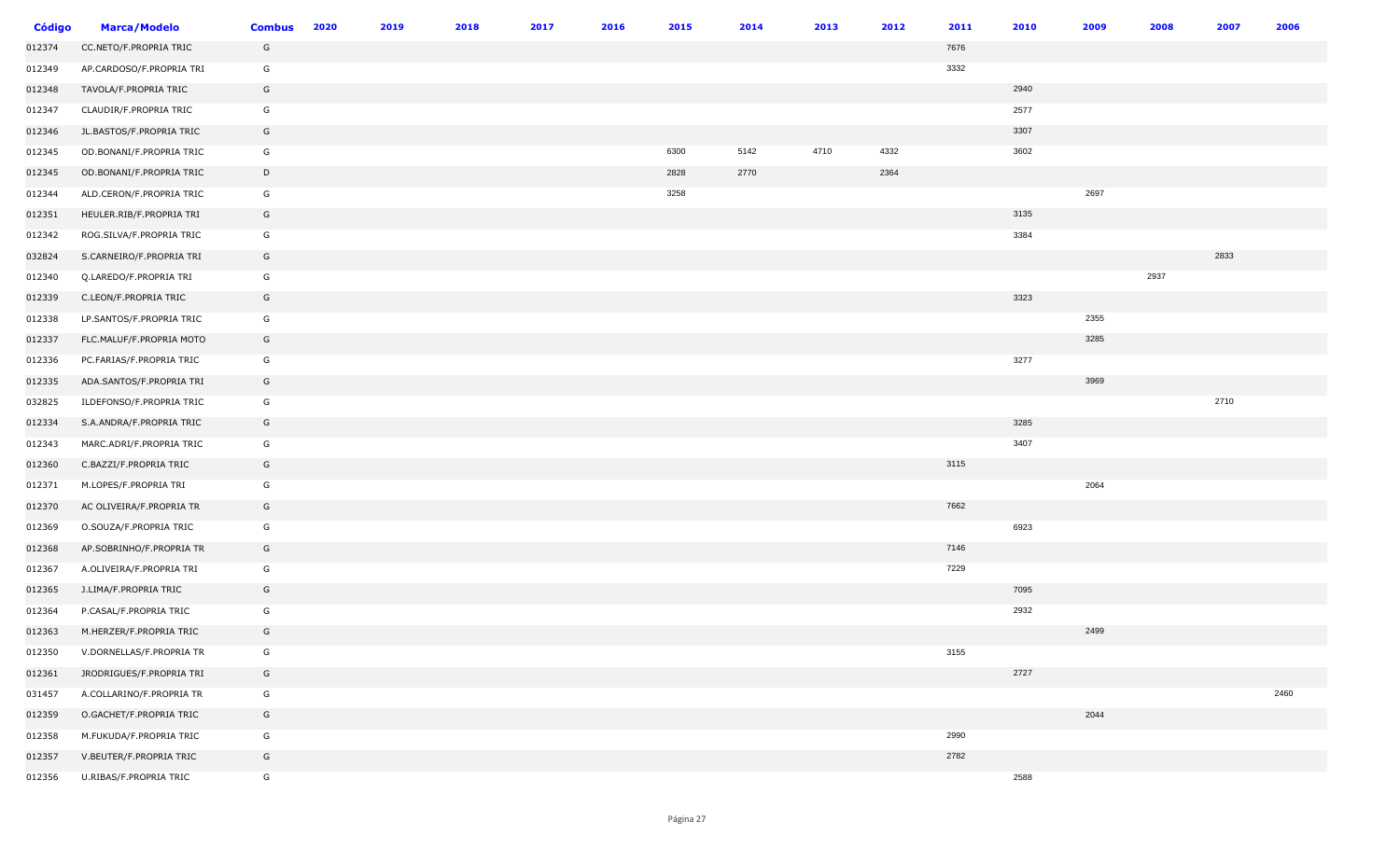| <b>Código</b> | <b>Marca/Modelo</b>      | <b>Combus</b> | 2020 | 2019 | 2018 | 2017 | 2016 | 2015 | 2014 | 2013 | 2012 | 2011 | 2010 | 2009 | 2008 | 2007 | 2006 |
|---------------|--------------------------|---------------|------|------|------|------|------|------|------|------|------|------|------|------|------|------|------|
| 012355        | U.LOFFREDO/F.PROPRIA TRI | G             |      |      |      |      |      |      |      |      |      |      | 6123 |      |      |      |      |
| 012354        | L.LACERDA/F.PROPRIA TRIC | G             |      |      |      |      |      |      |      |      |      |      | 3234 |      |      |      |      |
| 012353        | FR.ASSIS/F.PROPRIA TRIC  | G             |      |      |      |      |      |      |      |      |      |      | 3396 |      |      |      |      |
| 012352        | ADAO REIS/F.PROPRIA TRIC | G             |      |      |      |      |      |      |      |      |      |      |      |      |      |      | 2458 |
| 012362        | F.CORDEIRO/F.PROPRIA TRI | G             |      |      |      |      |      |      |      |      |      |      | 2570 |      |      |      |      |
| 032843        | J.JACINTHO/F.PROPRIA TRI | G             |      |      |      |      |      |      |      |      |      |      |      |      |      | 2340 |      |
| 031421        | DEANGELLIS/F.PROPRIA TRI | G             |      |      |      |      |      |      |      |      |      |      |      |      |      |      | 1954 |
| 032857        | L.FRANCO/F.PROPRIA TRIC  | G             |      |      |      |      |      |      |      |      |      |      |      |      |      | 2718 |      |
| 032856        | R.COELHO/F.PROPRIA TRIC  | G             |      |      |      |      |      |      |      |      |      |      |      |      |      |      | 1935 |
| 032855        | M.CHAVES/F.PROPRIA MOTO  | G             |      |      |      |      |      |      |      |      |      |      |      |      |      | 2710 |      |
| 032853        | J.OLIVEIRA/F.PROPRIA TR  | G             |      |      |      |      |      |      |      |      |      |      |      |      |      |      | 2514 |
| 032850        | J.WESLEI/F.PROPRIA TRIC  | G             |      |      |      |      |      |      |      |      |      |      |      |      |      | 2563 |      |
| 032849        | J.FERREIRA/F.PROPRIA TRI | G             |      |      |      |      |      |      |      |      |      |      |      |      |      |      | 2482 |
| 032848        | LECINO/F.PROPRIA TRICIC  | G             |      |      |      |      |      |      |      |      |      |      |      |      |      |      | 2020 |
| 032847        | C. DA SILVA/F.PROPRIA TR | G             |      |      |      |      |      |      |      |      |      |      |      |      |      | 2362 |      |
| 032846        | F.FRANCA/F.PROPRIA TRICI | G             |      |      |      |      |      |      |      |      |      |      |      |      |      | 2754 |      |
| 032859        | L.ZENATTO/F.PROPRIA TRIC | G             |      |      |      |      |      |      |      |      |      |      |      |      |      | 2710 |      |
| 032844        | ADAIR FARIA/F.PROPRIA TR | G             |      |      |      |      |      |      |      |      |      |      |      |      |      | 2609 |      |
| 032878        | A.MACHADO/F.PROPRIA TRIC | G             |      |      |      |      |      |      |      |      |      |      |      |      |      | 2961 |      |
| 032842        | M.CASTILHO/F.PROPRIA TRI | G             |      |      |      |      |      |      |      |      |      |      |      |      |      | 2564 |      |
| 032841        | SILMAR SOUZA/F.PROPRIA T | G             |      |      |      |      |      |      |      |      |      |      |      |      |      | 2581 |      |
| 032879        | E.QUINI/ F.PROPRIA TRI   | G             |      |      |      |      |      |      |      |      |      |      |      |      |      | 2110 |      |
| 032880        | HUPALOVSKI/F.PROPRIA TRI | G             |      |      |      |      |      |      |      |      |      |      |      |      |      | 2733 |      |
| 032881        | CARAVELO/ F.PROPRIA TRIC | G             |      |      |      |      |      |      |      |      |      |      |      |      |      | 2684 |      |
| 032882        | ANESIO.F/ F.PROPRIA TRIC | G             |      |      |      |      |      |      |      |      |      |      |      |      |      | 2973 |      |
| 032840        | LUCIA RETKA/F.PROPRIA TR | G             |      |      |      |      |      |      |      |      |      |      |      |      |      | 2528 |      |
| 032838        | J.VARDIRON/F.PROPRIA TR  | G             |      |      |      |      |      |      |      |      |      |      |      |      |      | 2270 |      |
| 032837        | ALCIVIO/F.PROPRIA TRICIC | G             |      |      |      |      |      |      |      |      |      |      |      |      |      |      | 2146 |
| 032836        | JADILSON/F.PROPRIA TRIC  | G             |      |      |      |      |      |      |      |      |      |      |      |      |      | 2411 |      |
| 032835        | M.FREITAS/F.PROPRIA TRIC | G             |      |      |      |      |      |      |      |      |      |      |      |      |      | 2800 |      |
| 032845        | AIRO SILVA/F.PROPRIA TRI | G             |      |      |      |      |      |      |      |      |      |      |      |      |      |      | 1600 |
| 032867        | M.TANZAWA/F.PROPRIA MOTO | G             |      |      |      |      |      |      |      |      |      |      |      |      |      | 2213 |      |
| 029924        | J.SANTOS/F.PROPRIA TRI   | G             |      |      |      |      | 3238 |      |      |      |      |      |      |      |      |      |      |
| 029923        | C.PACHECO/F.PROPRIA TRI  | G             |      |      |      |      |      | 2965 |      |      |      |      |      |      |      |      |      |
| 029922        | A.ANGELO/F.PROPRIA TRI   | G             |      |      |      |      |      |      | 2939 |      |      |      |      |      |      |      |      |
| 029921        | L.CORREA/F.PROPRIA TRI   | G             |      |      |      |      |      | 6945 |      |      |      |      |      |      |      |      |      |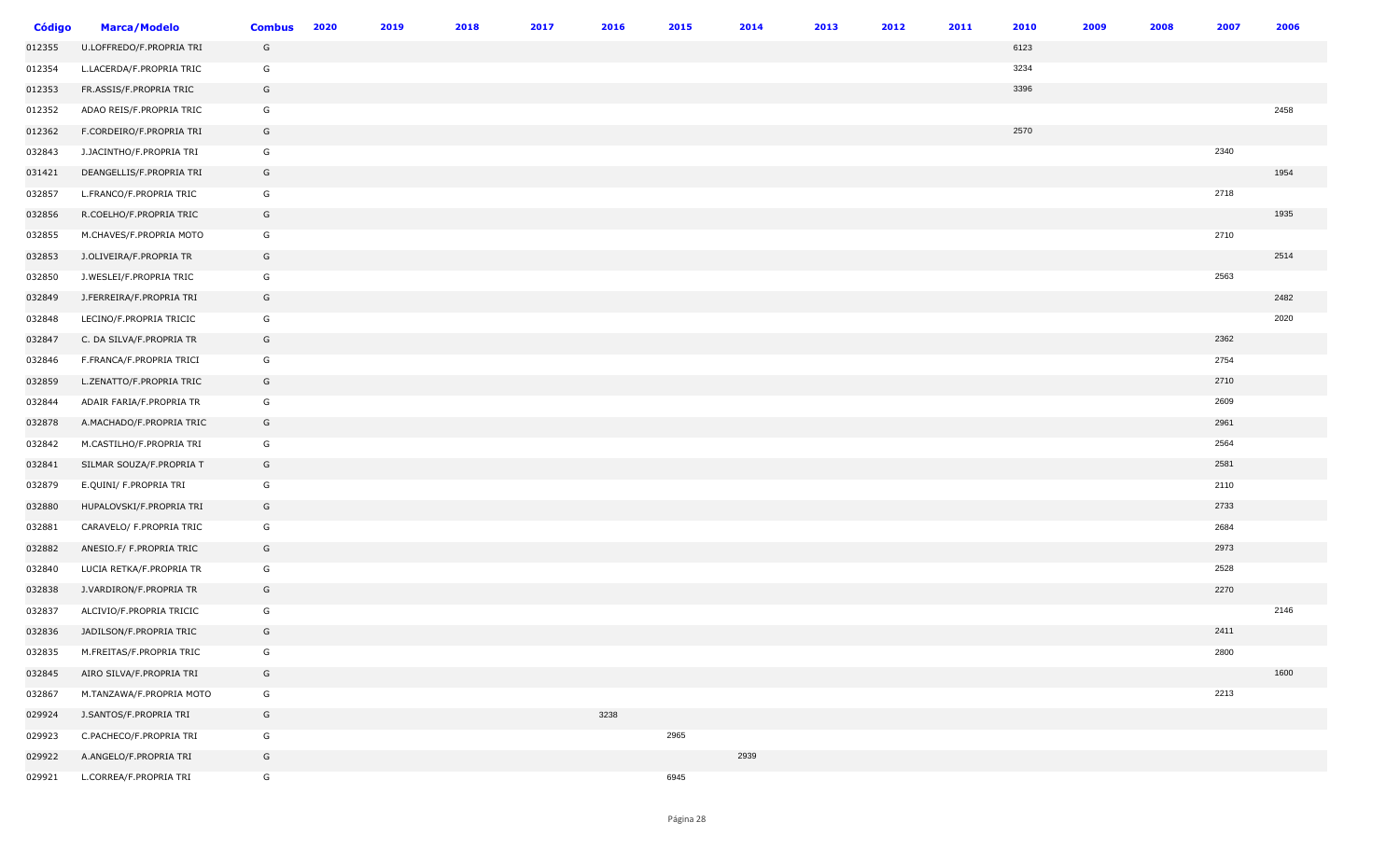| <b>Código</b> | <b>Marca/Modelo</b>      | <b>Combus</b> | 2020 | 2019 | 2018 | 2017 | 2016 | 2015 | 2014 | 2013 | 2012 | 2011 | 2010 | 2009 | 2008 | 2007 | 2006 |
|---------------|--------------------------|---------------|------|------|------|------|------|------|------|------|------|------|------|------|------|------|------|
| 029920        | M.AIRES/F.PROPRIA TRI    | G             |      |      |      |      |      |      | 2879 |      |      |      |      |      |      |      |      |
| 029925        | R.HECKMANN/F.PROPRIA TRI | G             |      |      |      |      |      | 2965 |      |      |      |      |      |      |      |      |      |
| 031459        | COPRUCHINSKI/F.PROPRIA T | G             |      |      |      |      |      |      |      |      |      |      |      |      |      |      | 1908 |
| 032860        | A.SILVA/F.PROPRIA TRIC   | G             |      |      |      |      |      |      |      |      |      |      |      |      |      | 2724 |      |
| 032861        | A.PAULA/F.PROPRIA TRIC   | G             |      |      |      |      |      |      |      |      |      |      |      |      |      | 2730 |      |
| 032862        | G.BONIFACIO/F.PROPRIA M  | G             |      |      |      |      |      |      |      |      |      |      |      |      |      | 2710 |      |
| 032858        | AMORELINO/F.PROPRIA TRIC | G             |      |      |      |      |      |      |      |      |      |      |      |      |      |      | 1943 |
| 029919        | R.OLIVEIRA/F.PROPRIA MT  | G             |      |      |      |      |      | 2965 |      |      |      |      |      |      |      |      |      |
| 032832        | OJUARA LTDA/F.PROPRIA TR | G             |      |      |      |      |      |      |      |      |      |      |      |      |      | 2352 |      |
| 029918        | A.LOPES/F.PROPRIA TRI    | G             |      |      |      |      |      | 2965 |      |      |      |      |      |      |      |      |      |
| 032870        | S.LEITE/F.PROPRIA TRIC   | G             |      |      |      |      |      |      |      |      |      |      |      |      |      | 2217 |      |
| 032871        | S.SILVA/F.PROPRIA TRIC   | G             |      |      |      |      |      |      |      |      |      |      |      |      |      | 2168 |      |
| 032872        | N.CASTRO/F.PROPRIA TRIC  | G             |      |      |      |      |      |      |      |      |      |      |      |      |      |      | 2575 |
| 032873        | R.SANTANA/F.PROPRIA TRIC | G             |      |      |      |      |      |      |      |      |      |      |      |      |      | 2246 |      |
| 029928        | L.CARLOS/F.PROPRIA TRI   | G             |      |      |      |      |      | 3016 |      |      |      |      |      |      |      |      |      |
| 032874        | A.BIAZUS/F.PROPRIA TRIC  | G             |      |      |      |      |      |      |      |      |      |      |      |      |      | 2309 |      |
| 032876        | E.ARONIS/ F.PROPRIA TRIC | G             |      |      |      |      |      |      |      |      |      |      |      |      |      | 2280 |      |
| 032877        | A.GLITZ/ F.PROPRIA TRIC  | G             |      |      |      |      |      |      |      |      |      |      |      |      |      | 2743 |      |
| 029916        | J.BUENO/F.PROPRIA TRI    | G             |      |      |      |      |      |      | 2877 |      |      |      |      |      |      |      |      |
| 029915        | J.FERNANDES/F.PROPRIA TR | G             |      |      |      |      |      |      | 2769 |      |      |      |      |      |      |      |      |
| 032865        | C.VALENTINO/F.PROPRIA T  | G             |      |      |      |      |      |      |      |      |      |      |      |      |      |      | 1888 |
| 032898        | J.BERNAR/ F.PROPRIA TRIC | G             |      |      |      |      |      |      |      |      |      |      |      |      |      | 2413 |      |
| 032834        | R.ALEM/F.PROPRIA TRICIC  | G             |      |      |      |      |      |      |      |      |      |      |      |      |      | 2622 |      |
| 032893        | NAISINGER/ F.PROPRIA TRI | G             |      |      | 3390 | 3199 |      |      |      |      |      |      |      |      |      | 2697 |      |
| 029910        | M.ANTONIO/F.PROPRIA TRI  | G             |      |      |      |      |      |      | 2264 |      |      |      |      |      |      |      |      |
| 032894        | J.MATULA/ F.PROPRIA MOTO | G             |      |      |      |      |      |      |      |      |      |      |      |      |      | 2720 |      |
| 032895        | P.COELHO/ F.PROPRIA TRIC | G             |      |      |      |      |      |      |      |      |      |      |      |      |      | 2765 |      |
| 032896        | J.JENSEN/ F.PROPRIA TRIC | G             |      |      |      |      |      |      |      |      |      |      |      |      |      | 2528 |      |
| 029909        | E.MACHADO/F.PROPRIA TRI  | G             |      |      |      |      |      |      | 1964 |      |      |      |      |      |      |      |      |
| 032897        | R.ABREU/ F.PROPRIA TRIC  | G             |      |      |      |      |      |      |      |      |      |      |      |      |      | 2647 |      |
| 030597        | CHALUSNHAK/F.PROPRIA TRI | G             |      |      |      |      |      |      |      |      |      |      |      |      |      |      | 1871 |
| 030595        | PEREIRA/F.PROPRIA TRIC   | G             |      |      |      |      |      |      |      |      |      |      |      |      |      |      | 1937 |
| 029912        | C.MIGUEL/F.PROPIA TRI    | G             |      |      |      |      |      | 2955 |      |      |      |      |      |      |      |      |      |
| 030525        | FARIAS/F.PROPRIA TRIC    | G             |      |      |      |      |      |      |      |      |      | 4500 |      |      |      |      |      |
| 029914        | I.DA SILVA/F.PROPRIA TRI | G             |      |      |      |      |      | 2965 |      |      |      |      |      |      |      |      |      |
| 020147        | GELMO/F.PROPRIA TRICICLO | G             |      |      |      |      |      |      |      | 3047 |      |      |      |      |      |      |      |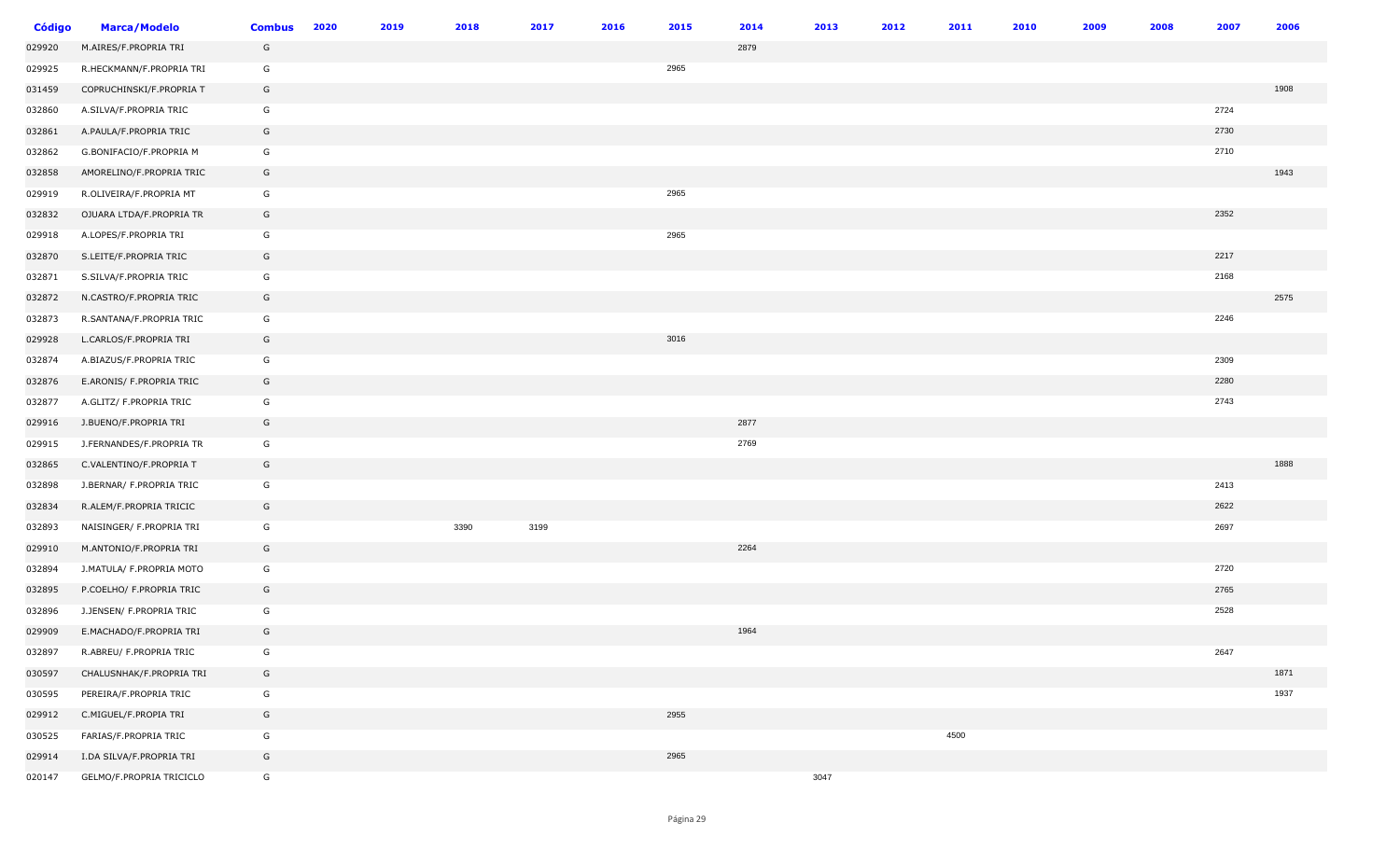| <b>Código</b> | <b>Marca/Modelo</b>      | <b>Combus</b> | 2020 | 2019 | 2018 | 2017 | 2016 | 2015 | 2014 | 2013 | 2012 | 2011 | 2010 | 2009 | 2008 | 2007 | 2006 |
|---------------|--------------------------|---------------|------|------|------|------|------|------|------|------|------|------|------|------|------|------|------|
| 029937        | A.JOSE/F.PROPRIA TRI     | G             |      |      |      | 3507 |      |      |      |      |      |      |      |      |      |      |      |
| 029936        | C.FRAGOSO/F.PROPRIA TRI  | G             |      |      |      | 2773 |      |      |      |      |      |      |      |      |      |      |      |
| 029935        | M.POPIOSKI/F.PROPRIA MOT | G             |      |      |      | 8126 |      |      |      |      |      |      |      |      |      |      |      |
| 029934        | J.NUNES/F.PROPRIA TRI    | G             |      |      |      |      |      |      | 2275 |      |      |      |      |      |      |      |      |
| 029933        | D.ANTONIO/F.PROPRIA TRI  | G             |      |      |      |      |      | 2127 |      |      |      |      |      |      |      |      |      |
| 032823        | C.GUADAGNIN/F.PROPRIA TR | G             |      |      |      |      |      |      |      |      |      |      |      |      |      |      | 1613 |
| 029931        | J.LEONARDO/F.PROPRIA MT  | G             |      |      |      |      | 7792 |      |      |      |      |      |      |      |      |      |      |
| 029929        | A.SOARES/F.PROPRIA TRI   | G             |      |      |      |      |      |      |      |      | 1904 |      |      |      |      |      |      |
| 031417        | D.DAYRELL/F.PROPRIA TRIC | G             |      |      |      |      |      |      |      |      |      |      |      |      |      |      | 1617 |
| 031420        | D.GUALBERTO/F.PROPRIA TR | G             |      |      |      |      |      |      |      |      |      |      |      |      |      |      | 1552 |
| 030591        | EVALDO/F.PROPRIA TRIC    | G             |      |      |      |      |      |      |      |      |      |      |      |      |      |      | 1862 |
| 031403        | BEZERRA/F.PROPRIA TRIC   | G             |      |      |      |      |      |      |      |      |      |      |      |      |      |      | 1940 |
| 029917        | J.LISBOA/F.PROPRIA TRI   | G             |      |      |      |      |      | 2965 |      |      |      |      |      |      |      |      |      |
| 032831        | C.ZEQUIM/F.PROPRIA TRIC  | G             |      |      |      |      |      |      |      |      |      |      |      |      |      |      | 1898 |
| 032830        | J. DE LIMA/F.PROPRIA TRI | G             |      |      |      |      |      |      |      |      |      |      |      |      |      |      | 2454 |
| 032829        | ADELI ASSIS/F.PROPRIA TR | G             |      |      |      |      |      |      |      |      |      |      |      |      |      | 2584 |      |
| 029926        | A.GUZ/F.PROPRIA TRI      | G             |      |      |      |      | 2521 |      |      |      |      |      |      |      |      |      |      |
| 032828        | A.SILVEIRA/F.PROPRIA TRI | G             |      |      |      |      |      |      |      |      |      |      |      |      |      |      | 1923 |
| 032883        | CHAPISCA/ F.PROPRIA TRIC | G             |      |      |      |      |      |      |      |      |      |      |      |      |      |      | 2523 |
| 029927        | C.EDUARDO/F.PROPRIA MT   | G             |      |      |      |      |      | 6909 |      |      |      |      |      |      |      |      |      |
| 032827        | NICOMEDES/F.PROPRIA TRIC | G             |      |      |      |      |      |      |      |      |      |      |      |      |      |      | 2084 |
| 032884        | A.LASS/ F.PROPRIA TRIC   | G             |      |      |      |      |      |      |      |      |      |      |      |      |      | 2356 |      |
| 029911        | A.FILHO/F.PROPRIA TRI    | G             |      |      |      |      |      |      |      |      | 3233 |      |      |      |      |      |      |
| 031402        | TERRA/F.PROPROA TRIC     | G             |      |      |      |      |      |      |      |      |      |      |      |      |      |      | 2249 |
| 032833        | P.MACHADO/F.PROPRIA TRIC | G             |      |      |      |      |      |      |      |      |      |      |      |      |      | 2655 |      |
| 031404        | CAVALCANTE/F.PROPRIA TRI | G             |      |      |      |      |      |      |      |      |      |      |      |      |      |      | 1918 |
| 031407        | C.STIVAL/F.PROPRIA TRIC  | G             |      |      |      |      |      |      |      |      |      |      |      |      |      |      | 1546 |
| 032886        | E.VINHAES/ F.PROPRIA TRI | G             |      |      |      |      |      |      |      |      |      |      |      |      |      | 2289 |      |
| 032888        | G.VIEIRA/ F.PROPRIA TRIC | G             |      |      |      |      |      |      |      |      |      |      |      |      |      | 2887 |      |
| 031408        | DAL PONT/F.PROPRIA TRIC  | G             |      |      |      |      |      |      |      |      |      |      |      |      |      |      | 2022 |
| 031410        | A.PEREIRA/F.PROPRIA TRIC | G             |      |      |      |      |      |      |      |      |      |      |      |      |      |      | 1858 |
| 031411        | GILNEI VEIGA/F.PROPRIA T | G             |      |      |      |      |      |      |      |      |      |      |      |      |      |      | 1553 |
| 031412        | V.SCHWARTZ/F.PROPRIA TRI | G             |      |      |      |      |      |      |      |      |      |      |      |      |      |      | 1549 |
| 032889        | I.ELOI/ F.PROPRIA TRIC   | G             |      |      |      |      |      |      |      |      |      |      |      |      |      | 2723 |      |
| 031413        | LUIZ ADUR/F.PROPRIA TRIC | G             |      |      |      |      |      |      |      |      |      |      |      |      |      |      | 1545 |
| 031414        | RULIANA/F.PROPRIA TRIC   | G             |      |      |      |      |      |      |      |      |      |      |      |      |      |      | 3728 |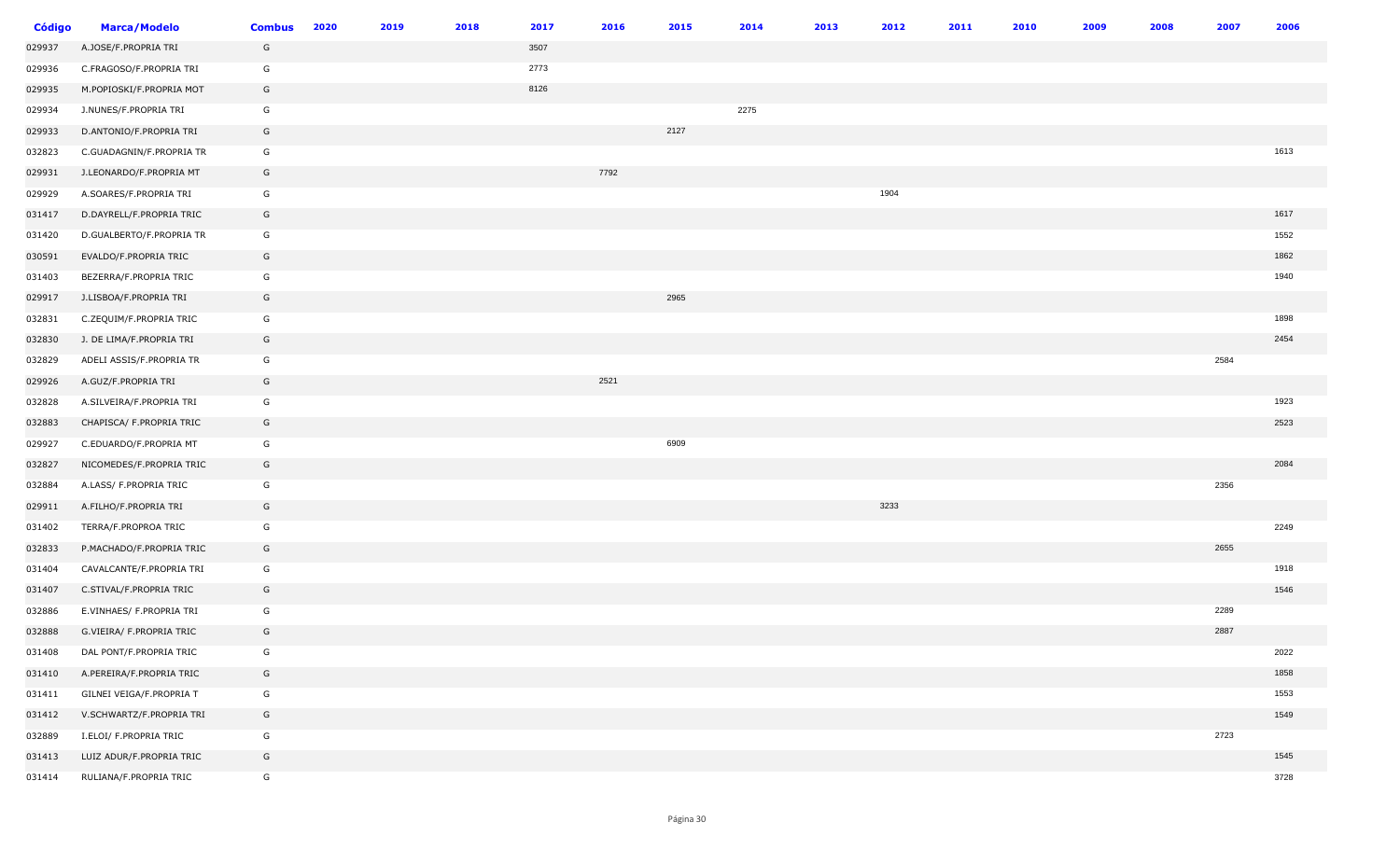| <b>Código</b> | <b>Marca/Modelo</b>       | <b>Combus</b> | 2020 | 2019 | 2018 | 2017 | 2016 | 2015 | 2014 | 2013 | 2012 | 2011 | 2010 | 2009 | 2008 | 2007  | 2006 |
|---------------|---------------------------|---------------|------|------|------|------|------|------|------|------|------|------|------|------|------|-------|------|
| 032885        | F.ALBERS/ F.PROPRIA TRIC  | G             |      |      |      |      |      |      |      |      |      |      |      |      |      | 2702  |      |
| 037805        | SALUSTIANO/F.PROPRIA TRI  | G             |      |      |      |      |      |      |      |      |      |      |      |      | 1948 |       |      |
| 037804        | VALNEMER/F.PROPRIA TRIC   | G             |      |      |      |      |      |      |      |      |      |      |      |      |      | 2547  |      |
| 037801        | M.RIBAS/F.PROPRIA TRIC    | G             |      |      |      |      |      |      |      |      |      |      |      |      | 2159 |       |      |
| 037800        | ODAIR.S/F.PROPRIA TRIC    | G             |      |      |      |      |      |      |      |      |      |      |      |      |      | 2625  |      |
| 037802        | A.FONSECA/F.PROPRIA TRIC  | G             |      |      |      |      |      |      |      |      |      |      |      |      | 2246 |       |      |
| 035832        | A.BIAZUS/F.PROPRIA TRIC2  | G             |      |      |      |      |      |      |      |      |      |      |      |      |      | 2478  |      |
| 035885        | D.PANCOTTI/F.PROPRIA TRI  | G             |      |      |      |      |      |      |      |      |      |      |      |      |      | 2847  |      |
| 035823        | W.PASSOS/ F.PROPRIA TRIC  | G             |      |      |      |      |      |      |      |      |      |      |      |      |      | 2688  |      |
| 035824        | E.SASSO/ F.PROPRIA TRIC   | G             |      |      |      |      |      |      |      |      |      |      |      |      |      |       | 1923 |
| 035825        | RIC.ANT/ F.PROPRIA TRIC   | G             |      |      |      |      |      |      |      |      |      |      |      |      |      | 2973  |      |
| 035826        | PEDR.ANT/ F.PROPRIA TRIC  | G             |      |      |      |      |      |      |      |      |      |      |      |      |      | 2701  |      |
| 035827        | PRESTUPA/ F.PROPRIA TRIC  | G             |      |      |      |      |      |      |      |      |      |      |      |      |      | 2937  |      |
| 035828        | A.PUGIOLI/ F.PROPRIA TRI  | G             |      |      |      |      |      |      |      |      |      |      |      |      |      | 2326  |      |
| 035829        | LAZZARI/ F.PROPRIA TRIC   | G             |      |      |      |      |      |      |      |      |      |      |      |      |      | 25529 |      |
| 035821        | HIROYUKI/ F.PROPRIA MOTO  | G             |      |      |      |      |      |      |      |      |      |      |      |      |      | 2723  |      |
| 035831        | CAPPELARO/ F.PROPRIA TRI  | G             |      |      |      |      |      |      |      |      |      |      |      |      |      | 2964  |      |
| 035820        | P.CRUZ/ F.PROPRIA TRIC    | G             |      |      |      |      |      |      |      |      |      |      |      |      |      | 2749  |      |
| 035833        | J.TUROLA/ F.PROPRIA TRIC  | G             |      |      |      |      |      |      |      |      |      |      |      |      |      | 2595  |      |
| 035834        | E.BOECHEL/ F.PROPRIA TRI  | G             |      |      |      |      |      |      |      |      |      |      |      |      |      | 2284  |      |
| 035835        | R.CESIUK/ F.PROPRIA TRIC  | G             |      |      |      |      |      |      |      |      |      |      |      |      |      | 2880  |      |
| 035836        | E.GUEDES/ F.PROPRIA TRIC  | G             |      |      |      |      |      |      |      |      |      |      |      |      |      | 2792  |      |
| 035837        | A.BEAL/ F.PROPRIA TRIC    | G             |      |      |      |      |      |      |      |      |      |      |      |      |      | 1971  |      |
| 035838        | J.SEBOLD/ F.PROPRIA MOTO  | G             |      |      |      |      |      |      |      |      |      |      |      |      |      | 2806  |      |
| 035839        | J.MOELLER/ F.PROPRIA MOT  | G             |      |      |      |      |      |      |      |      |      |      |      |      |      | 2825  |      |
| 035841        | CLA.SOUZA/ F.PROPRIA TRI  | G             |      |      |      |      |      |      |      |      |      |      |      |      |      | 3236  |      |
| 035842        | SOLDATELI/F.PROPRIA MOTO  | G             |      |      |      |      |      |      |      |      |      |      |      |      |      | 2678  |      |
| 035830        | J.BIAZUS/ F.PROPRIA TRIC  | G             |      |      |      |      |      |      |      |      |      |      |      |      |      | 2704  |      |
| 035810        | L.SANTOS/ F.PROPRIA TRIC  | G             |      |      |      |      |      |      |      |      |      |      |      |      |      | 3149  |      |
| 035800        | F.MESSIAS/ F.PROPRIA MOT  | G             |      |      |      |      |      |      |      |      |      |      |      |      |      | 2710  |      |
| 035801        | A.BALSANI/ F.PROPRIA MOT  | G             |      |      |      |      |      |      |      |      |      |      |      |      |      | 2323  |      |
| 035802        | J.BRENNER/ F.PROPRIA TRI  | G             |      |      |      |      |      |      |      |      |      |      |      |      |      |       | 1621 |
| 035803        | L.VARGAS/ F.PROPRIA TRIC  | G             |      |      |      |      |      |      |      |      |      |      |      |      |      | 2979  |      |
| 035804        | W, COSTA/ F. PROPRIA TRIC | G             |      |      |      |      |      |      |      |      |      |      |      |      |      | 2973  |      |
| 035805        | D.SANTOS/ F.PROPRIA TRIC  | G             |      |      |      |      |      |      |      |      |      |      |      |      |      | 2251  |      |
| 035806        | G.ROMAO/ F.PROPRIA TRIC   | G             |      |      |      |      |      |      |      |      |      |      |      |      |      | 2871  |      |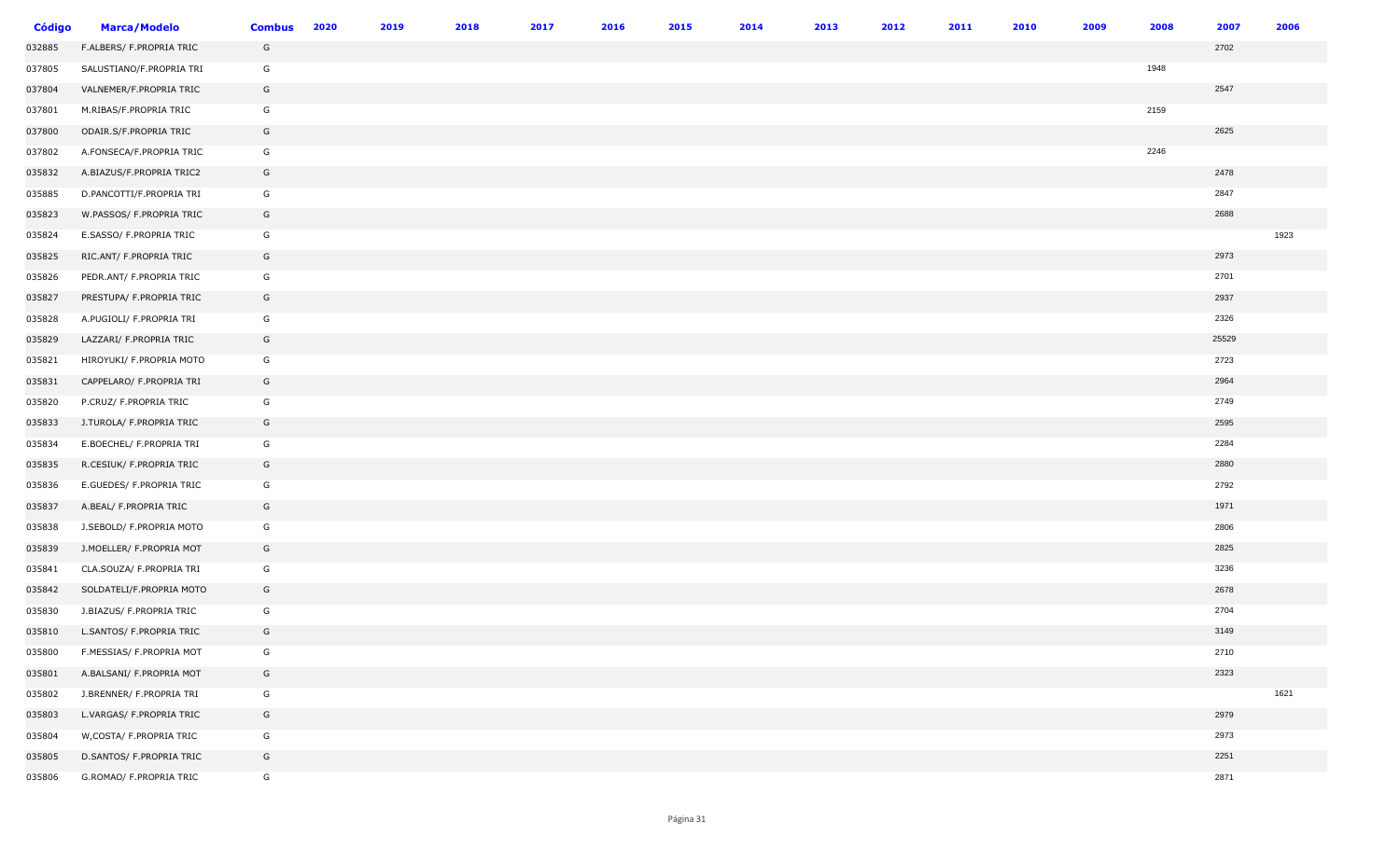| <b>Código</b> | <b>Marca/Modelo</b>      | <b>Combus</b> | 2020 | 2019 | 2018 | 2017 | 2016 | 2015 | 2014 | 2013 | 2012 | 2011 | 2010 | 2009 | 2008 | 2007 | 2006 |
|---------------|--------------------------|---------------|------|------|------|------|------|------|------|------|------|------|------|------|------|------|------|
| 035807        | S.BETES/ F.PROPRIA TRIC  | G             |      |      |      |      |      |      |      |      |      |      |      |      |      | 2841 |      |
| 035822        | P.HANDA2/ F.PROPRIA TRIC | G             |      |      |      |      |      |      |      |      |      |      |      |      |      | 2663 |      |
| 035809        | CHIQUINATO/ F.PROPRIA TR | G             |      |      |      |      |      |      |      |      |      |      |      |      |      | 2631 |      |
| 035845        | A.DALLA/ F.PROPRIA TRIC  | G             |      |      |      |      |      |      |      |      |      |      |      |      |      | 2138 |      |
| 035811        | J.DUARTE/ F.PROPRIA TRIC | G             |      |      |      |      |      |      |      |      |      |      |      |      |      | 2719 |      |
| 035812        | A.CLERIS/ F.PROPRIA TRIC | G             |      |      |      |      |      |      |      |      |      |      |      |      |      | 2848 |      |
| 035813        | CL.LIMA/ F.PROPRIA TRIC  | G             |      |      |      |      |      |      |      |      |      |      |      |      |      | 2507 |      |
| 035814        | R.DOSREIS/ F.PROPRIA TRI | G             |      |      |      |      |      |      |      |      |      |      |      |      |      | 2613 |      |
| 035815        | J.BARROS/ F.PROPRIA TRIC | G             |      |      |      |      |      |      |      |      |      |      |      |      |      | 2716 |      |
| 035816        | V.FRANCO/ F.PROPRIA TRIC | G             |      |      |      |      |      |      |      |      |      |      |      |      |      | 2633 |      |
| 035817        | S.ARAUJO/ F.PROPRIA TRIC | G             |      |      |      |      |      |      |      |      |      |      |      |      |      | 2833 |      |
| 035818        | BORINELLI/ F.PROPRIA TRI | G             |      |      |      |      |      |      |      |      |      |      |      |      |      | 2334 |      |
| 035819        | G.FREITAS/ F.PROPRIA TRI | G             |      |      |      |      |      |      |      |      |      |      |      |      |      | 2963 |      |
| 035808        | J.SILVA/ F.PROPRIA TRIC  | G             |      |      |      |      |      |      |      |      |      |      |      |      |      | 2984 |      |
| 035887        | GILEADE B./F.PROPRIA TRI | G             |      |      |      |      |      |      |      |      |      |      |      |      |      |      | 1640 |
| 035876        | PARREIRAS/ F.PROPRIA TRI | G             |      |      |      |      |      |      |      |      |      |      |      |      |      |      | 1944 |
| 035878        | LADISLAU/F.PROPRIA TRIC  | G             |      |      |      |      |      |      |      |      |      |      |      |      |      | 2905 |      |
| 035879        | E.GASPAR/F.PROPRIA TRIC  | G             |      |      |      |      |      |      |      |      |      |      |      |      |      | 2874 |      |
| 035880        | OSMAR SAN/F.PROPRIA TRIC | G             |      |      |      |      |      |      |      |      |      |      |      |      |      | 2552 |      |
| 035881        | A.ATAIDES/F.PROPRIA TRIC | G             |      |      |      |      |      |      |      |      |      |      |      |      |      | 2556 |      |
| 035883        | E.A.GOMES/F.PROPRIA TRIC | G             |      |      |      |      |      |      |      |      |      |      |      |      |      | 2289 |      |
| 037826        | VALTUR/F.PROPRIA TRIC    | G             |      |      |      |      |      |      |      |      |      |      |      |      | 2430 |      |      |
| 035884        | HERMES.L/F.PROPRIA TRIC  | G             |      |      |      |      |      |      |      |      |      |      |      |      |      | 2564 |      |
| 035843        | ROVILSON/ F.PROPRIA TRIC | G             |      |      |      |      |      |      |      |      |      |      |      |      |      | 2386 |      |
| 035886        | C.REY/F.PROPRIA TRIC     | G             |      |      |      |      |      |      |      |      |      |      |      |      |      | 2295 |      |
| 035871        | J.GOIS/ F.PROPRIA TRIC   | G             |      |      |      |      |      |      |      |      |      |      |      |      |      | 2602 |      |
| 035889        | HIL GOMES/F.PROPRIA TRIC | G             |      |      |      |      |      |      |      |      |      |      |      |      |      | 2968 |      |
| 035890        | M.AURELIO/F.PROPRIA TRIC | G             |      |      |      |      |      |      |      |      |      |      |      |      |      | 2893 |      |
| 035891        | NAIR PAES/F.PROPRIA TRIC | G             |      |      |      |      |      |      |      |      |      |      |      |      |      | 2933 |      |
| 035892        | C.R.KUGLER/F.PROPRIA TRI | G             |      |      |      |      |      |      |      |      |      |      |      |      |      | 2293 |      |
| 035893        | E.ANDRADE/F.PROPRIA TRIC | G             |      |      |      |      |      |      |      |      |      |      |      |      |      | 2378 |      |
| 035894        | M.DOMINGOS/F.PROPRIA TRI | G             |      |      |      |      |      |      |      |      |      |      |      |      |      | 2686 |      |
| 035895        | ADRALTO/F.PROPRIA TRIC   | G             |      |      |      |      |      |      |      |      |      |      |      |      | 2030 |      |      |
| 035896        | JOSE SOUZA/F.PROPRIA TRI | G             |      |      |      |      |      |      |      |      |      |      |      |      |      | 2688 |      |
| 035897        | M.CRESTANI/F.PROPRIA TRI | G             |      |      |      |      |      |      |      |      |      |      |      |      |      | 2686 |      |
| 037806        | DIVINO R./F.PROPRIA TRIC | G             |      |      |      |      |      |      |      |      |      |      |      |      | 2008 |      |      |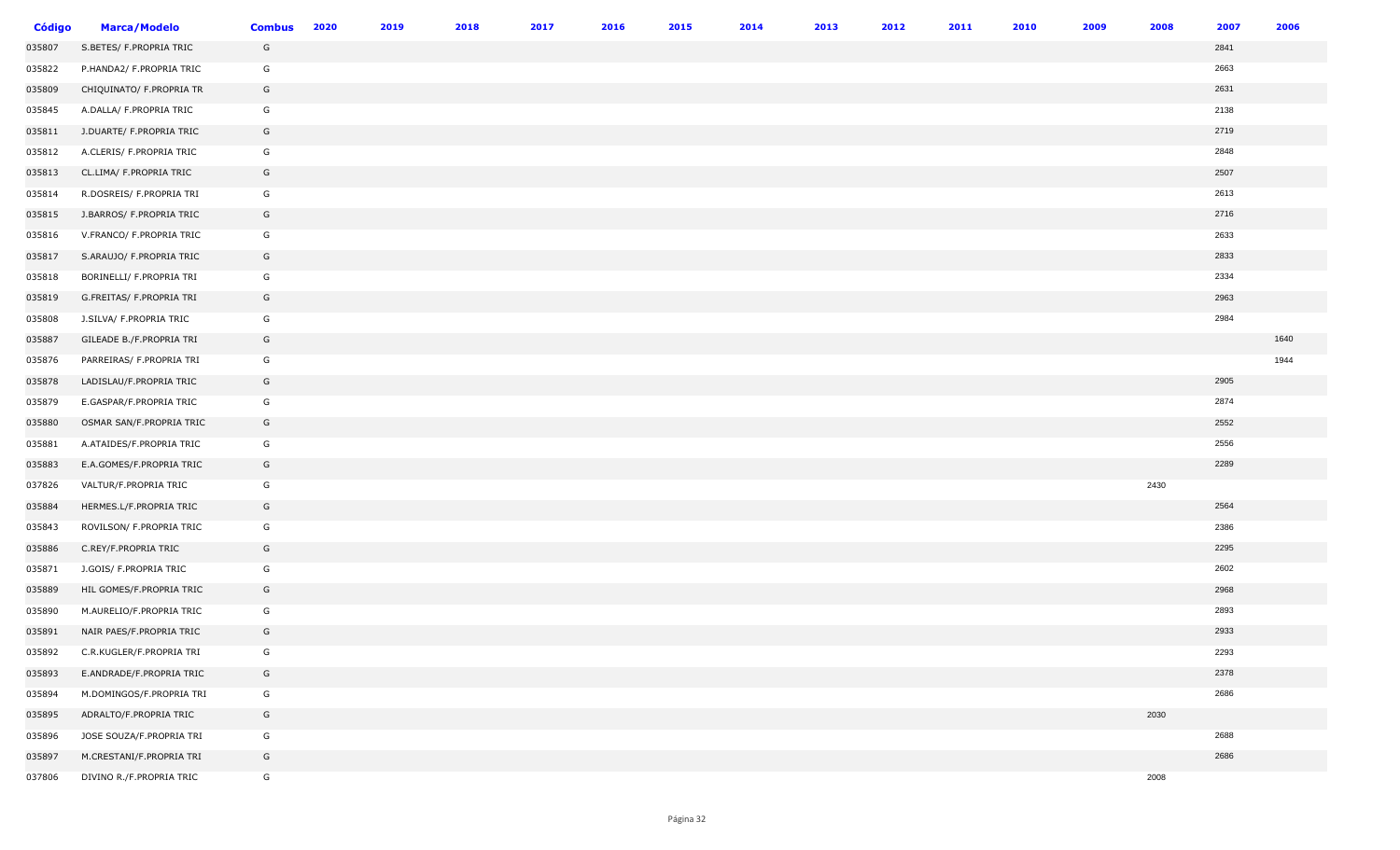| <b>Código</b> | <b>Marca/Modelo</b>      | <b>Combus</b> | 2020 | 2019 | 2018 | 2017 | 2016 | 2015 | 2014 | 2013 | 2012 | 2011 | 2010 | 2009 | 2008 | 2007 | 2006 |
|---------------|--------------------------|---------------|------|------|------|------|------|------|------|------|------|------|------|------|------|------|------|
| 035860        | GET.MELO/ F.PROPRIA TRIC | G             |      |      |      |      |      |      |      |      |      |      |      |      |      | 2940 |      |
| 035898        | HERLON.R/F.PROPRIA TRIC  | G             |      |      |      |      |      |      |      |      |      |      |      |      |      | 2688 |      |
| 035846        | MJ.SOUZA/ F.PROPRIA TRIC | G             |      |      |      |      |      |      |      |      |      |      |      |      |      |      | 1929 |
| 035847        | A.BOSCO/ F.PROPRIA TRIC  | G             |      |      |      |      |      |      |      |      |      |      |      |      |      | 3355 |      |
| 035848        | J.FREIRES/ F.PROPRIA MOT | G             |      |      |      |      |      |      |      |      |      |      |      |      |      | 1527 |      |
| 035849        | A.NERY/ F.PROPRIA MOTO   | G             |      |      |      |      |      |      |      |      |      |      |      |      |      | 2429 |      |
| 035850        | W.FRANCO/ F.PROPRIA TRIC | G             |      |      |      |      |      |      |      |      |      |      |      |      |      | 2973 |      |
| 035851        | M.HELMANN/ F.PROPRIA TRI | G             |      |      |      |      |      |      |      |      |      |      |      |      |      | 2862 |      |
| 035852        | H.RENZ/ F.PROPRIA MOTO   | G             |      |      |      |      |      |      |      |      |      |      |      |      |      | 2268 |      |
| 035853        | PINZON.N/ F.PROPRIA TRIC | G             |      |      |      |      |      |      |      |      |      |      |      |      |      | 2893 |      |
| 035875        | HECKMANN/ F.PROPRIA TRIC | G             |      |      |      |      |      |      |      |      |      |      |      |      |      | 2546 |      |
| 035859        | R.SALOMAO/ F.PROPRIA TRI | G             |      |      |      |      |      |      |      |      |      |      |      |      |      | 2700 |      |
| 035874        | I.TEODORO/ F.PROPRIA TRI | G             |      |      |      |      |      |      | 7987 |      |      |      |      |      |      |      |      |
| 035861        | J.MAZETI/ F.PROPRIA MOTO | G             |      |      |      |      |      |      |      |      |      |      |      |      |      | 2617 |      |
| 035862        | W.POMNITZ/ F.PROPRIA TRI | G             |      |      |      |      |      |      |      |      |      |      |      |      |      | 2563 |      |
| 035863        | CASTELARI/ F.PROPRIA TRI | G             |      |      |      |      |      |      |      |      |      |      |      |      |      | 2341 |      |
| 035866        | I.BAUELS/ F.PROPRIA TRIC | G             |      |      |      |      |      |      |      |      |      |      |      |      |      | 2971 |      |
| 035867        | CLAUDINO/F.PROPRIA TRIC  | G             |      |      |      |      |      |      |      |      |      |      |      |      |      | 2627 |      |
| 035868        | A.GUICO/ F.PROPRIA TRIC  | G             |      |      |      |      |      |      |      |      |      |      |      |      |      | 3044 |      |
| 035869        | E.BELLEMO/ F.PROPRIA TRI | G             |      |      |      |      |      |      |      |      |      |      |      |      |      | 2352 |      |
| 035870        | G.BARAN/ F.PROPRIA TRIC  | G             |      |      |      |      |      |      |      |      |      |      |      |      |      | 2964 |      |
| 035844        | R.QUADROS/ F.PROPRIA TRI | G             |      |      |      |      |      |      |      |      |      |      |      |      |      |      | 2265 |
| 035858        | J.MARTINI/ F.PROPRIA TRI | G             |      |      |      |      |      |      |      |      |      |      |      |      |      | 2869 |      |
| 037888        | ED.THEISS/F.PROPRIA TRIC | G             |      |      |      |      |      |      |      |      |      |      |      |      | 2064 |      |      |
| 037885        | MAR.COSTA/F.PROPRIA TRIC | G             |      |      |      |      |      |      |      |      |      |      |      |      | 2059 |      |      |
| 037886        | FRANCISMAR/F.PROPRIA TRI | G             |      |      |      |      |      |      |      |      |      |      |      |      |      |      | 1603 |
| 037865        | I.BRANDT/F.PROPRIA TRIC  | G             |      |      |      |      |      |      |      |      |      |      |      |      |      | 2711 |      |
| 037863        | C.MORAES/F.PROPRIA TRIC  | G             |      |      |      |      |      |      |      |      |      |      |      |      | 2151 |      |      |
| 037862        | MAXIMILIO/F.PROPRIA TRIC | G             |      |      |      |      |      |      |      |      |      |      |      |      | 2654 |      |      |
| 037861        | S.AILTIS/F.PROPRIA TRIC  | G             |      |      |      |      |      |      |      |      |      |      |      |      |      | 2612 |      |
| 039601        | J.RODRIGO/F.PROPRIA TRI  | G             |      |      |      |      |      |      | 2988 |      |      |      |      |      |      |      |      |
| 039602        | H.ROSSI/F.PROPRIA TRI    | G             |      |      |      |      |      |      | 2879 |      |      |      |      |      |      |      |      |
| 037847        | M.FUSCO/F.PROPRIA TRIC   | G             |      |      |      |      |      |      |      |      |      |      |      |      | 2644 |      |      |
| 037887        | PA.ARAUJO/F.PROPRIA TRIC | G             |      |      |      |      |      |      |      |      |      |      |      |      | 1978 |      |      |
| 037882        | ADROALDO/F.PROPRIA TRIC  | G             |      |      |      |      |      |      |      |      |      |      |      |      | 1805 |      |      |
| 037859        | O.WALMOR/F.PROPRIA TRIC  | G             |      |      |      |      |      |      |      |      |      |      |      |      | 3254 |      |      |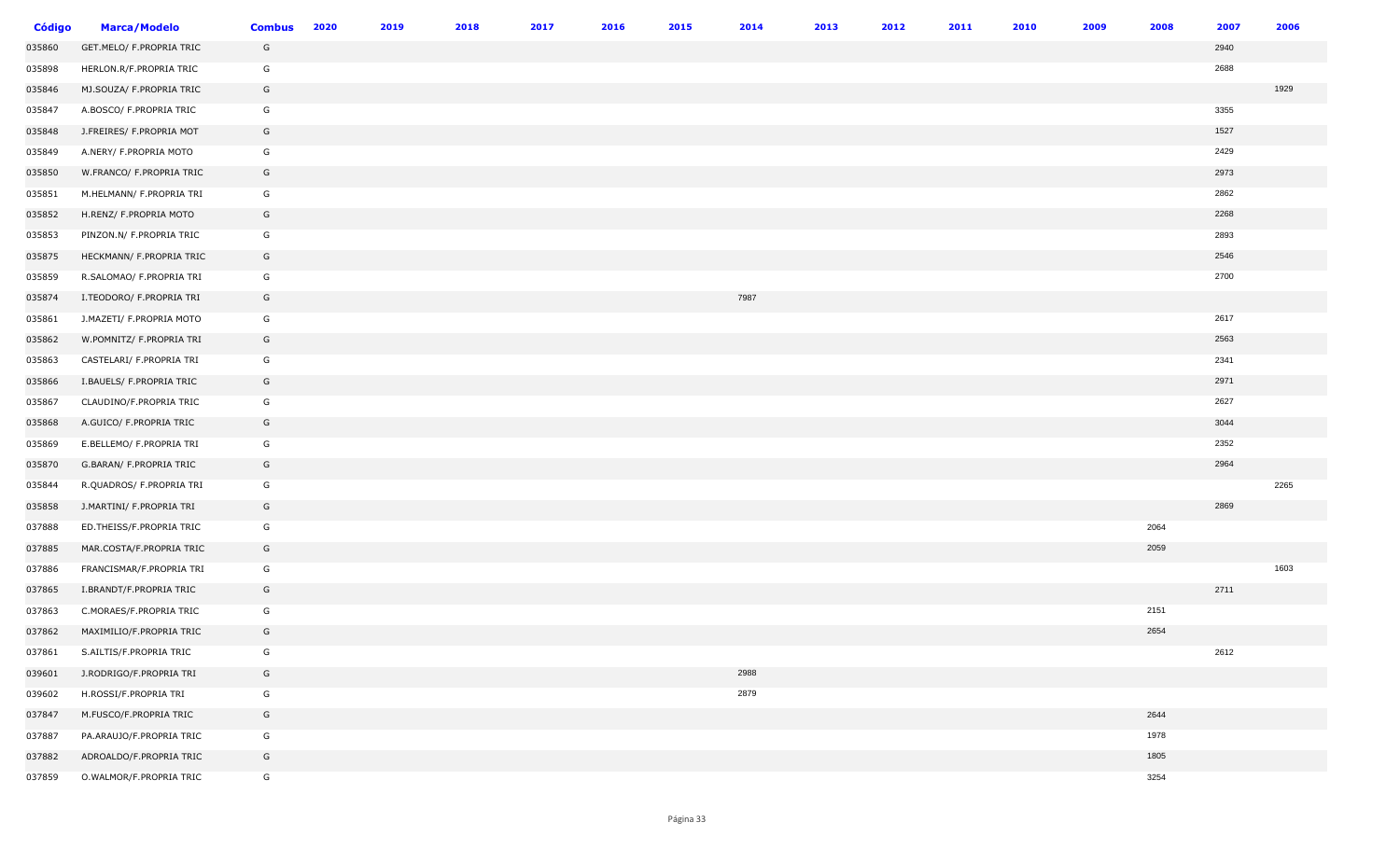| <b>Código</b> | <b>Marca/Modelo</b>      | <b>Combus</b> | 2020 | 2019 | 2018 | 2017 | 2016 | 2015 | 2014 | 2013 | 2012 | 2011 | 2010 | 2009 | 2008 | 2007 | 2006 |
|---------------|--------------------------|---------------|------|------|------|------|------|------|------|------|------|------|------|------|------|------|------|
| 037858        | S.EZIO/F.PROPRIA TRIC    | G             |      |      |      |      |      |      |      |      |      |      |      |      | 1986 |      |      |
| 037857        | T.LOURIVAL/F.PROPRIA TRI | G             |      |      |      |      |      |      |      |      |      |      |      |      | 1897 |      |      |
| 037856        | M.HENRIQUE/F.PROPRIA MOT | G             |      |      |      |      |      |      |      |      |      |      |      |      | 2622 |      |      |
| 037880        | C.ARI/F.PROPRIA TRIC     | G             |      |      |      |      |      |      |      |      |      |      |      |      | 1848 |      |      |
| 037854        | JS.MENDES/F.PROPRIA TRIC | G             |      |      |      |      |      |      |      |      |      |      |      |      |      | 2596 |      |
| 037860        | C.CARLINI/F.PROPRIA TRIC | G             |      |      |      |      |      |      |      |      |      |      |      |      |      | 2315 |      |
| 037851        | A.VALOES/F.PROPRIA TRIC  | G             |      |      |      |      |      |      |      |      |      |      |      |      | 2680 |      |      |
| 037849        | WESTPHALEN/F.PROPRIA TRI | G             |      |      |      |      |      |      |      |      |      |      |      |      | 3334 |      |      |
| 037892        | S.ANIBAL/F.PROPRIA TRIC  | G             |      |      |      |      |      |      |      |      |      |      |      |      |      |      | 1617 |
| 037868        | HECKMANN1/F.PROPRIA TRIC | G             |      |      |      |      |      |      |      |      |      |      |      |      | 2115 |      |      |
| 037878        | HG.ARAUJO/F.PROPRIA TRIC | G             |      |      |      |      |      |      |      |      |      |      |      |      | 1849 |      |      |
| 037877        | R.IVAIR/F.PROPRIA TRIC   | G             |      |      |      |      |      |      |      |      |      |      |      |      | 1769 |      |      |
| 037876        | DIO.FUCHS/F.PROPRIA TRIC | G             |      |      |      |      |      |      |      |      |      |      |      |      | 1859 |      |      |
| 037896        | L.V.FILHO/F.PROPRIA TRIC | G             |      |      |      |      |      |      |      |      |      |      |      |      | 2130 |      |      |
| 037897        | A.AILTIS/F.PROPRIA TRIC  | G             |      |      |      |      |      |      |      |      |      |      |      |      |      | 2315 |      |
| 037898        | V.FANTINEL/F.PROPRIA TRI | G             |      |      |      |      |      |      |      |      |      |      |      |      | 2099 |      |      |
| 037875        | EL.SOUZA/F.PROPRIA TRIC  | G             |      |      |      |      |      |      |      |      |      |      |      |      |      | 2137 |      |
| 037873        | JUL.SOUZA/F.PROPRIA TRIC | G             |      |      |      |      |      |      |      |      |      |      |      |      |      | 2135 |      |
| 037871        | RIC.ARAUJO/F.PROPRIA MOT | G             |      |      |      |      |      |      |      |      |      |      |      |      | 1186 |      |      |
| 037884        | J.FURTADO/F.PROPRIA TRIC | G             |      |      |      |      |      |      |      |      |      |      |      |      |      | 2580 |      |
| 037869        | S.FABRI/F.PROPRIA TRIC   | G             |      |      |      |      |      |      |      |      |      |      |      |      | 1796 |      |      |
| 037883        | PALKOWSKI/F.PROPRIA TRIC | G             |      |      |      |      |      |      |      |      |      |      |      |      | 2029 |      |      |
| 037807        | S.GISMAIR/F.PROPRIA TRIC | G             |      |      |      |      |      |      |      |      |      |      |      |      | 2826 |      |      |
| 037867        | INIVALDO/F.PROPRIA TRIC  | G             |      |      |      |      |      |      |      |      |      |      |      |      |      |      | 1952 |
| 037823        | S.ELENO/F.PROPRIA TRIC   | G             |      |      |      |      |      |      |      |      |      |      |      |      | 2156 |      |      |
| 037881        | LC.ANTUNES/F.PROPRIA TRI | G             |      |      |      |      |      |      |      |      |      |      |      |      | 1817 |      |      |
| 037866        | A.MARCON/F.PROPRIA TRIC  | G             |      |      |      |      |      |      |      |      |      |      |      |      | 5481 |      |      |
| 037895        | FRAN.SOUZA/F.PROPRIA TRI | G             |      |      |      |      |      |      |      |      |      |      |      |      |      | 2017 |      |
| 037894        | ROB.LEITE/F.PROPRIA TRIC | G             |      |      |      |      |      |      |      |      |      |      |      |      | 2198 |      |      |
| 037893        | SF.MORAIS/F.PROPRIA TRIC | G             |      |      |      |      |      |      |      |      |      |      |      |      | 2123 |      |      |
| 037852        | M.R.SILVA/F.PROPRIA TRIC | G             |      |      |      |      |      |      |      |      |      |      |      |      | 2642 |      |      |
| 037870        | ADR.SILVA/F.PROPRIA TRIC | G             |      |      |      |      |      |      |      |      |      |      |      |      | 2131 |      |      |
| 037817        | CLA.BORGES/F.PROPRIA TRI | G             |      |      |      |      |      |      |      |      |      |      |      |      |      |      | 2085 |
| 037827        | WERETYCKI/F.PROPRIA TRIC | G             |      |      |      |      |      |      |      |      |      |      |      |      | 3191 |      |      |
| 041400        | A.TEODORO/F.PROPRIA TRI  | G             |      |      |      |      |      |      | 2035 |      |      |      |      |      |      |      |      |
| 037846        | A.CAIXETA/F.PROPRIA TRIC | G             |      |      |      |      |      |      |      |      |      |      |      |      |      | 3125 |      |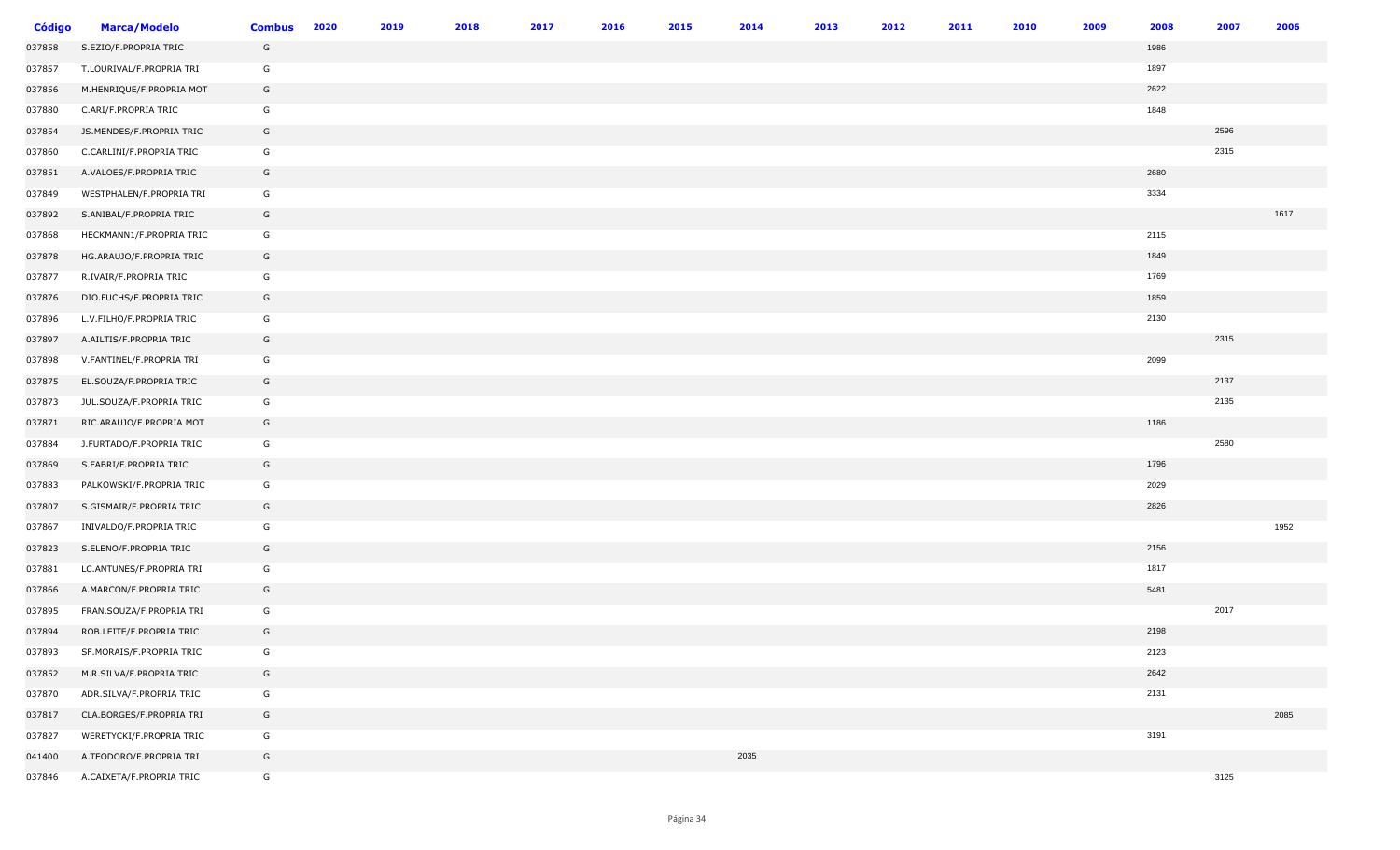| <b>Código</b> | <b>Marca/Modelo</b>      | <b>Combus</b> | 2020 | 2019 | 2018 | 2017 | 2016 | 2015 | 2014 | 2013 | 2012 | 2011 | 2010 | 2009 | 2008 | 2007 | 2006 |
|---------------|--------------------------|---------------|------|------|------|------|------|------|------|------|------|------|------|------|------|------|------|
| 037891        | ME.GOMES/F.PROPRIA TRIC  | G             |      |      |      |      |      |      |      |      |      |      |      |      | 1852 |      |      |
| 037855        | GL.LACERDA/F.PROPRIA TRI | G             |      |      |      |      |      |      |      |      |      |      |      |      | 2049 |      |      |
| 037821        | C.RIZZON/F.PROPRIA TRIC  | G             |      |      |      |      |      |      |      |      |      |      |      |      | 2377 |      |      |
| 037820        | VALTERSON/F.PROPRIA TRIC | G             |      |      |      |      |      |      |      |      |      |      |      |      | 2005 |      |      |
| 037828        | S.NALVA/F.PROPRIA TRIC   | G             |      |      |      |      |      |      |      |      |      |      |      |      | 2545 |      |      |
| 037818        | V.MALARDO/F.PROPRIA TRIC | G             |      |      |      |      |      |      |      |      |      |      |      |      |      |      | 2237 |
| 037824        | H.MADER/F.PROPRIA TRIC   | G             |      |      |      |      |      |      |      |      |      |      |      |      |      | 2593 |      |
| 037816        | LIMA.F/F.PROPRIA TRIC    | G             |      |      |      |      |      |      |      |      |      |      |      |      | 1856 |      |      |
| 037815        | BLENISMAR/F.PROPRIA TRIC | G             |      |      |      |      |      |      |      |      |      |      |      |      |      | 2866 |      |
| 037814        | L.SELOIR/F.PROPRIA TRIC  | G             |      |      |      |      |      |      |      |      |      |      |      |      | 3306 |      |      |
| 037813        | SEBA.NETO/F.PROPRIA TRIC | G             |      |      |      |      |      |      |      |      |      |      |      |      |      | 2262 |      |
| 037812        | A.QUEIROZ/F.PROPRIA TRIC | G             |      |      |      |      |      |      |      |      |      |      |      |      | 1905 |      |      |
| 037811        | JOSE TEX/F.PROPRIA TRI   | G             |      |      |      |      |      |      |      |      |      |      |      |      |      | 2166 |      |
| 037810        | ROB.HECK/F.PROPRIA TRIC  | G             |      |      |      |      |      |      |      |      |      |      |      |      |      | 2554 |      |
| 037808        | C.ELISIO/F.PROPRIA TRIC  | G             |      |      |      |      |      |      |      |      |      |      | 2416 |      | 2195 |      |      |
| 037819        | CLO.LIMA/F.PROPRIA TRIC  | G             |      |      |      |      |      |      |      |      |      |      |      |      | 2627 |      |      |
| 037845        | PAULO CRUZ/F.PROPRIA TRI | G             |      |      |      |      |      |      |      |      |      |      |      |      | 2668 |      |      |
| 037840        | M.ANTES/F.PROPRIA TRIC   | G             |      |      |      |      |      |      |      |      |      |      |      |      | 2340 |      |      |
| 037839        | MARANGONI/F.PROPRIA TRIC | G             |      |      |      |      |      |      |      |      |      |      |      |      | 2602 |      |      |
| 037889        | JCN.PANAO/F.PROPRIA TRIC | G             |      |      |      |      |      |      |      |      |      |      |      |      | 2068 |      |      |
| 037890        | C.ZELITO/F.PROPRIA TRIC  | G             |      |      |      |      |      |      |      |      |      |      |      |      | 1866 |      |      |
| 037841        | J.ARRAES/F.PROPRIA TRIC  | G             |      |      |      |      |      |      |      |      |      |      |      |      |      |      | 2425 |
| 037822        | SANTONINO/F.PROPRIA TRIC | G             |      |      |      |      |      |      |      |      |      |      |      |      |      | 2841 |      |
| 037842        | CR.ALMEIDA/F.PROPRIA TRI | G             |      |      |      |      |      |      |      |      |      |      |      |      |      | 2854 |      |
| 037829        | FR.COSTA/F.PROPRIA TRIC  | G             |      |      |      |      |      |      |      |      |      |      |      |      | 2189 |      |      |
| 041100        | I.OLIVEIRA/F.PROPRIA TRI | G             |      |      |      |      | 3550 |      |      |      |      |      |      |      |      |      |      |
| 037844        | VOL.BUSS/F.PROPRIA TRIC  | G             |      |      |      |      |      |      |      |      |      |      |      |      | 2706 |      |      |
| 037831        | J.ROSA/F.PROPRIA TRIC    | G             |      |      |      |      |      |      |      |      |      |      |      |      | 3341 |      |      |
| 037843        | FR.CAMPOS/F.PROPRIA TRIC | G             |      |      |      |      |      |      |      |      |      |      |      |      | 3069 |      |      |
| 037830        | G.VALMIR/F.PROPRIA TRIC  | G             |      |      |      |      |      |      |      |      |      |      |      |      |      | 2372 |      |
| 041200        | V.FLOR/F.PROPRIA TRI     | G             |      |      |      |      |      | 2965 |      |      |      |      |      |      |      |      |      |
| 037832        | J.GONCA/F.PROPRIA MOTO   | G             |      |      |      |      |      |      |      |      |      |      |      |      | 2629 |      |      |
| 037833        | L.BRISOLA/F.PROPRIA TRIC | G             |      |      |      |      |      |      |      |      |      |      |      |      | 3079 |      |      |
| 037834        | C.FEDRIGO/F.PROPRIA TRIC | G             |      |      |      |      |      |      |      |      |      |      |      |      |      |      | 2250 |
| 037835        | A.GIRARDI/F.PROPRIA TRIC | G             |      |      |      |      |      |      |      |      |      |      |      |      | 2136 |      |      |
|               | Fabricante: FASPIDER     |               |      |      |      |      |      |      |      |      |      |      |      |      |      |      |      |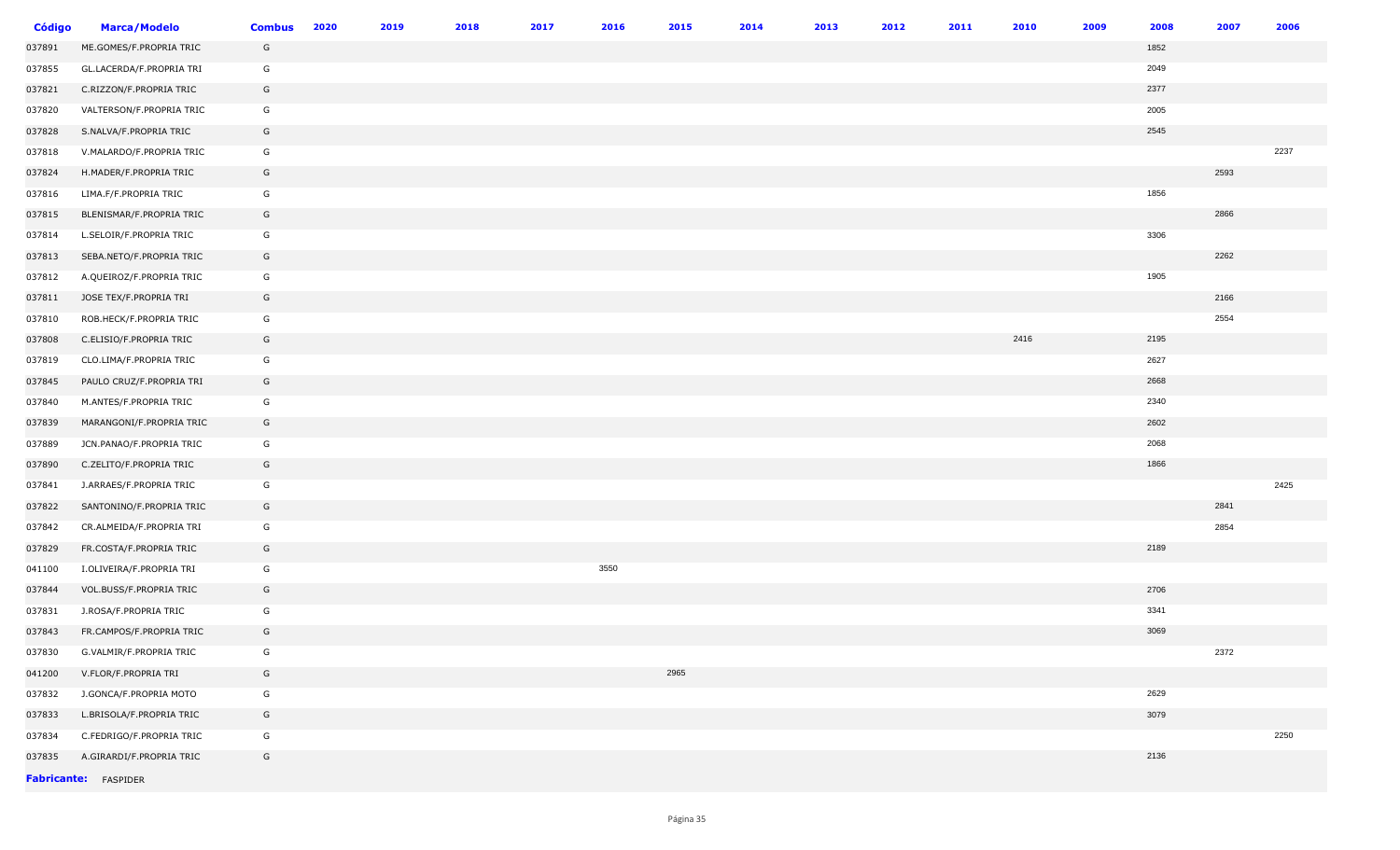| <b>Código</b>            | <b>Marca/Modelo</b>             | <b>Combus</b> | 2020 | 2019 | 2018 | 2017 | 2016 | 2015 | 2014  | 2013  | 2012  | 2011  | 2010  | 2009  | 2008  | 2007 | 2006 |
|--------------------------|---------------------------------|---------------|------|------|------|------|------|------|-------|-------|-------|-------|-------|-------|-------|------|------|
| 038102                   | I/FASPIDER KYNRO KN50 S         | G             |      |      |      |      |      |      |       |       | 1788  |       | 1677  |       | 1479  |      |      |
|                          | 038101 I/FASPIDER KYNRO KN125 S | G             |      |      |      |      |      |      |       |       | 2173  |       | 1927  |       | 1575  |      |      |
| <b>Fabricante:</b> FELZA |                                 |               |      |      |      |      |      |      |       |       |       |       |       |       |       |      |      |
|                          | 036100 FELZA/LUG 2.0            | G             |      |      |      |      |      |      | 23497 | 22079 | 21303 | 20750 | 18167 | 15982 | 14882 |      |      |
| <b>Fabricante:</b> FENIX |                                 |               |      |      |      |      |      |      |       |       |       |       |       |       |       |      |      |
|                          | 012900 FENIX/TRICICLO TURISMO   | G             |      |      |      |      |      | 6469 |       |       |       |       | 4528  |       |       |      |      |
| Fabricante: FLASH        |                                 |               |      |      |      |      |      |      |       |       |       |       |       |       |       |      |      |
| 022458                   | FLASH/MV CITY 150               | G             |      |      |      |      |      |      |       | 3531  | 3290  | 3123  |       |       |       |      |      |
| 022457                   | FLASH/MV TEEN 50                | G             |      |      |      |      |      |      |       |       | 2123  | 1957  |       |       |       |      |      |
| 022463                   | FLASH/MV ING ELETRIC            | G             |      |      |      |      |      |      |       | 3921  | 3736  | 3511  |       |       |       |      |      |
| 022461                   | FLASH/MV ING 110                | G             |      |      |      |      |      |      |       |       | 2233  | 2057  |       |       |       |      |      |
| 022459                   | FLASH/MV ACTION 150             | G             |      |      |      |      |      |      |       |       | 2975  | 2811  |       |       |       |      |      |
| 022460                   | FLASH/MV POWER 2000             | G             |      |      |      |      |      |      |       |       |       | 2336  |       |       |       |      |      |
|                          | Fabricante: FLIGHT              |               |      |      |      |      |      |      |       |       |       |       |       |       |       |      |      |
| 038600                   | I/FLIGHT JS200ZH                | G             |      |      |      |      |      |      |       |       |       |       |       |       | 4902  |      |      |
| 038601                   | I/FLIGHT JS200ZH A              | G             |      |      |      |      |      |      |       |       |       |       |       |       | 5089  |      |      |
| Fabricante: FONTA        |                                 |               |      |      |      |      |      |      |       |       |       |       |       |       |       |      |      |
|                          | 034002 I/FONTA FT125T 3         | G             |      |      |      |      |      |      |       |       |       |       |       |       |       | 2180 |      |
|                          | 034003 I/FONTA FT125T 10        | G             |      |      |      |      |      |      |       |       |       |       |       |       |       | 1406 |      |
|                          | Fabricante: FOSHAN              |               |      |      |      |      |      |      |       |       |       |       |       |       |       |      |      |
|                          | 014520 I/FOSHAN FT50QT-32 50    | G             |      |      |      |      |      |      |       |       |       |       | 1801  |       |       |      |      |
|                          | Fabricante: FOTON               |               |      |      |      |      |      |      |       |       |       |       |       |       |       |      |      |
|                          | 039500 I/FOTON FT200ZH-6        | G             |      |      |      |      |      |      |       |       |       |       | 7365  |       |       |      |      |
|                          | Fabricante: FUTONG              |               |      |      |      |      |      |      |       |       |       |       |       |       |       |      |      |
| 033900                   | I/FUTONG FT125 2                | G             |      |      |      |      |      |      |       |       |       |       |       |       | 1660  |      |      |
| 033901                   | I/FUTONG FT150 2                | G             |      |      |      |      |      |      |       |       |       |       |       |       | 1972  |      |      |
| 033903                   | I/FUTONG FT200GY 2              | G             |      |      |      |      |      |      |       |       |       |       |       |       | 2885  |      |      |
| 033902                   | I/FUTONG FT150T 4               | G             |      |      |      |      |      |      |       |       |       |       |       |       | 2908  |      |      |
|                          | Fabricante: FUXING              |               |      |      |      |      |      |      |       |       |       |       |       |       |       |      |      |
| 035901                   | I/FUXING HAOBAO HB 150T         | G             |      |      |      |      |      |      |       |       |       |       |       |       |       | 2206 |      |
| 035900                   | I/FUXING HAOBAO HB 110-3        | G             |      |      |      |      |      |      |       |       |       |       |       |       |       | 1483 |      |
| Fabricante: FYM          |                                 |               |      |      |      |      |      |      |       |       |       |       |       |       |       |      |      |
| 032308                   | I/FYM FY150T 18                 | G             |      |      |      |      |      |      |       |       |       |       |       |       | 2411  | 2213 |      |
| 032300                   | I/FYM FY150 3                   | G             |      |      |      |      |      |      |       |       |       |       |       |       | 1834  | 1756 | 1581 |
| 032305                   | I/FYM FY100 10A                 | G             |      |      |      |      |      |      |       |       |       |       |       | 1506  | 1305  | 1239 | 1211 |
| 032304                   | I/FYM FY125 19                  | G             |      |      |      |      |      |      |       |       |       |       |       |       | 1694  | 1595 | 1522 |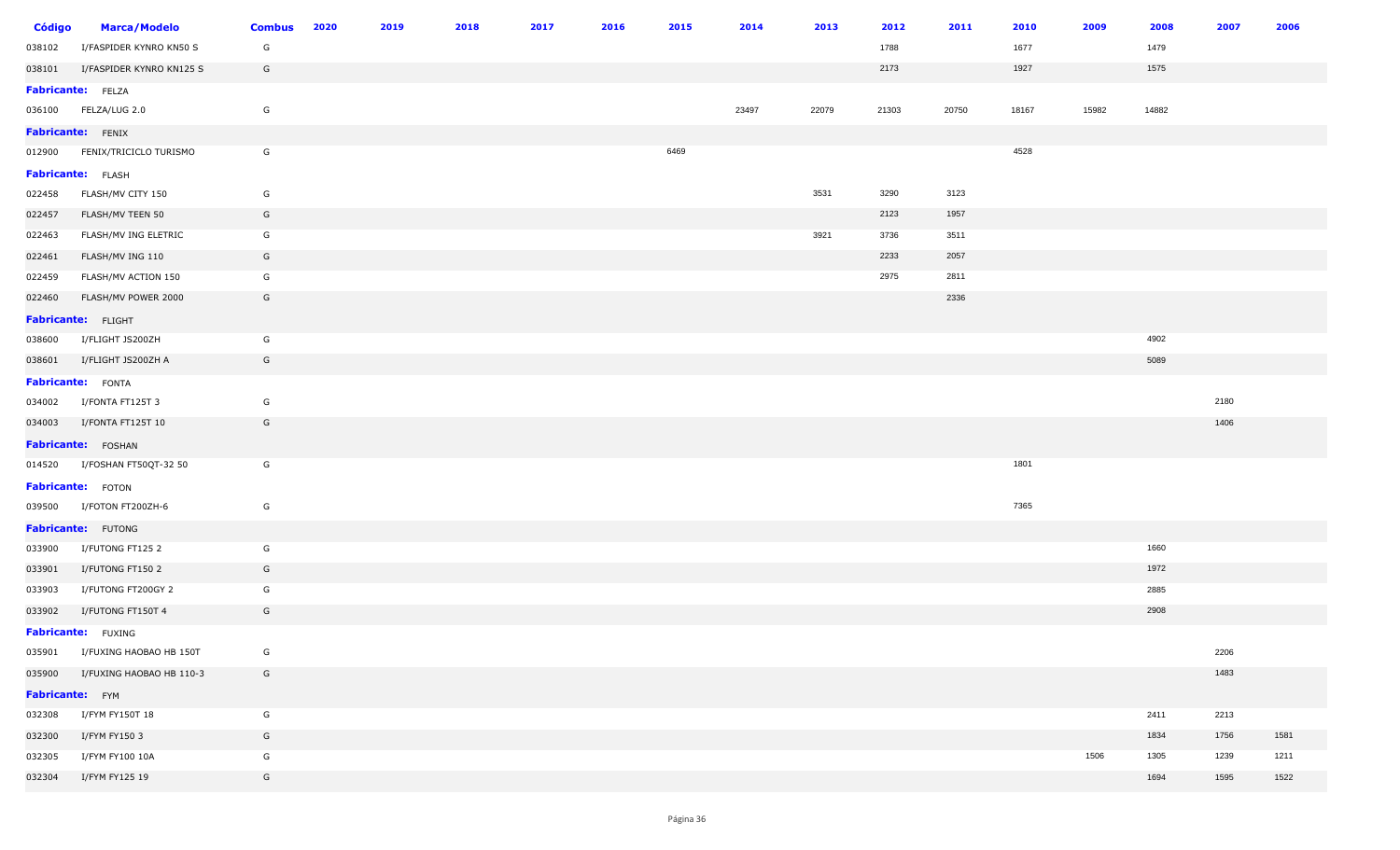| Código                  | <b>Marca/Modelo</b>        | <b>Combus</b> | 2020 | 2019  | 2018  | 2017  | 2016 | 2015 | 2014 | 2013 | 2012 | 2011 | 2010 | 2009 | 2008 | 2007  | 2006  |
|-------------------------|----------------------------|---------------|------|-------|-------|-------|------|------|------|------|------|------|------|------|------|-------|-------|
| 032303                  | I/FYM FY125T 15            | G             |      |       |       |       |      |      |      |      |      |      |      |      |      |       | 1519  |
| 032302                  | I/FYM FY125 20             | G             |      |       |       |       |      |      |      |      |      |      |      |      |      | 3344  | 3035  |
| 032301                  | I/FYM FY250                | G             |      |       |       |       |      |      |      |      |      |      | 5907 | 5555 | 4810 | 4485  | 3902  |
| 032307                  | I/FYM FY125Y 3             | G             |      |       |       |       |      |      |      |      |      |      |      |      |      | 3562  |       |
| 032310                  | I/FYM FY125T-13A           | G             |      |       |       |       |      |      |      |      |      | 3521 |      |      |      |       |       |
| <b>Fabricante:</b> GAIA |                            |               |      |       |       |       |      |      |      |      |      |      |      |      |      |       |       |
| 043600                  | GAIA/ZERO PRO              | G             |      | 44806 |       |       |      |      |      |      |      |      |      |      |      |       |       |
|                         | Fabricante: GARINNI        |               |      |       |       |       |      |      |      |      |      |      |      |      |      |       |       |
| 037603                  | GARINNI/GR250 T3           | G             |      |       |       |       |      |      |      |      |      |      |      | 6778 | 6203 |       |       |
| 037606                  | GARINNI/GR150 TI           | G             |      |       |       |       |      |      |      |      |      |      |      | 2816 | 2567 |       |       |
| 037604                  | GARINNI/GR125 ST           | G             |      |       |       |       |      |      |      |      | 2235 | 2022 |      | 1965 | 1766 |       |       |
| 037602                  | GARINNI/GR125 S            | G             |      |       |       |       |      |      |      |      |      |      |      | 1722 | 1652 |       |       |
| 037601                  | GARINNI/GR125 Z            | G             |      |       |       |       |      |      |      |      |      |      |      | 1978 | 1764 |       |       |
| 037600                  | GARINNI/GR125 T3           | G             |      |       |       |       |      |      |      |      |      |      |      | 2524 | 2375 |       |       |
| 037605                  | GARINNI/GR150 ST           | G             |      |       |       |       |      |      |      |      | 2626 | 2518 | 2323 | 2263 | 2055 | 2020  |       |
|                         | <b>Fabricante:</b> GAS GAS |               |      |       |       |       |      |      |      |      |      |      |      |      |      |       |       |
| 027500                  | GAS GAS/ENDUCROSS 250      | G             |      |       |       |       |      |      |      |      |      |      |      |      |      | 10930 | 10238 |
| 027502                  | GAS GAS/ENDUCROSS EC 450   | G             |      |       |       |       |      |      |      |      |      |      |      |      |      | 12443 | 10843 |
|                         | Fabricante: GEELY          |               |      |       |       |       |      |      |      |      |      |      |      |      |      |       |       |
| 025830                  | I/GEELY RETRO CLASSIC      | G             |      |       |       |       |      |      |      | 6354 | 5657 |      |      |      |      |       |       |
| 025805                  | I/GEELY MOTORINO 150T67    | G             |      |       |       |       |      |      |      | 3591 |      |      |      |      |      |       |       |
| 025806                  | I/GEELY MOTORINO 150T36    | G             |      |       | 11932 | 10617 | 9703 | 8153 | 7114 |      |      |      |      |      |      |       |       |
|                         | <b>Fabricante:</b> GENATA  |               |      |       |       |       |      |      |      |      |      |      |      |      |      |       |       |
| 028006                  | I/GENATA GM250 YZF-R       | G             |      |       |       |       |      |      |      |      | 5615 | 5450 |      |      |      |       |       |
|                         | <b>Fabricante:</b> GENERIC |               |      |       |       |       |      |      |      |      |      |      |      |      |      |       |       |
|                         | 026117 I/GENERIC SOHO 150  | G             |      |       |       |       |      |      |      |      |      |      | 2279 |      |      |       |       |
|                         | <b>Fabricante:</b> GILERA  |               |      |       |       |       |      |      |      |      |      |      |      |      |      |       |       |
| 005002                  | I/GILERA NEXUS 500         | G             |      |       |       |       |      |      |      |      |      |      |      |      |      | 12633 |       |
|                         | Fabricante: GLOBALSTRONG   |               |      |       |       |       |      |      |      |      |      |      |      |      |      |       |       |
| 034501                  | I/GLOBALSTRONG GSC03 CHP   | G             |      |       |       |       |      |      |      |      |      |      |      |      |      | 2156  |       |
| 035212                  | I/GLOBALSTRONG BP200 WC    | G             |      |       |       |       |      |      |      |      |      |      |      |      |      | 6593  |       |
| 035213                  | I/GLOBALSTRONG KC119 WC    | G             |      |       |       |       |      |      |      |      |      |      |      |      |      | 5421  |       |
|                         | Fabricante: GOVECS         |               |      |       |       |       |      |      |      |      |      |      |      |      |      |       |       |
| 041800                  | I/GOVECS GO S2.4           | G             |      |       |       |       |      | 3540 |      |      |      |      |      |      |      |       |       |
|                         | Fabricante: GSLAND         |               |      |       |       |       |      |      |      |      |      |      |      |      |      |       |       |
| 043401                  | I/GSLAND ELF 01            | G             |      | 3531  |       |       |      |      |      |      |      |      |      |      |      |       |       |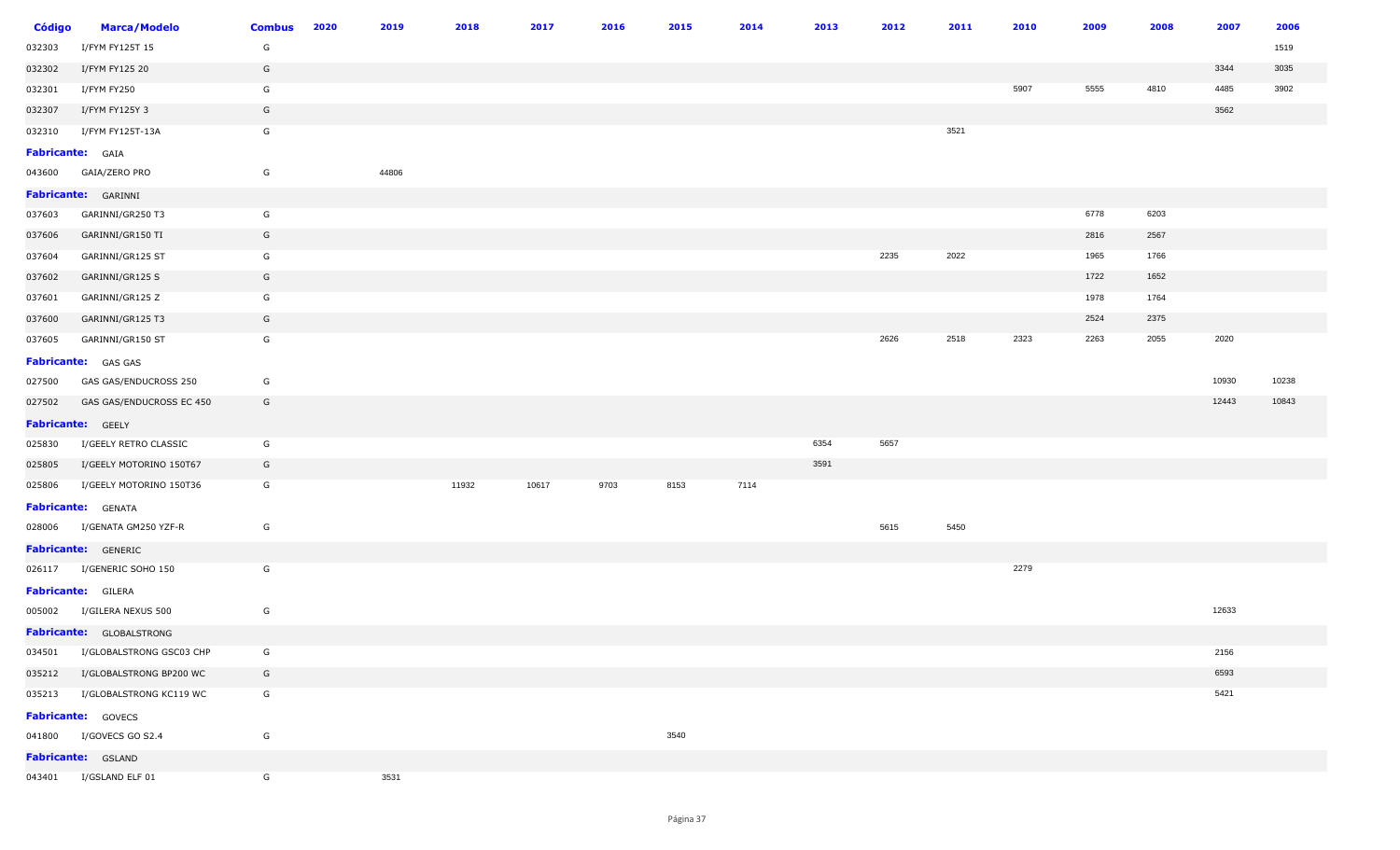| <b>Código</b> | <b>Marca/Modelo</b>       | <b>Combus</b> | 2020 | 2019 | 2018 | 2017 | 2016 | 2015 | 2014 | 2013  | 2012  | 2011 | 2010 | 2009 | 2008 | 2007 | 2006 |
|---------------|---------------------------|---------------|------|------|------|------|------|------|------|-------|-------|------|------|------|------|------|------|
|               | Fabricante: GUANGYU       |               |      |      |      |      |      |      |      |       |       |      |      |      |      |      |      |
| 011907        | I/GUANGYU KN110 5         | G             |      |      |      |      |      | 3152 |      |       |       |      |      |      |      |      |      |
| 011908        | I/GUANGYU KN110 3D        | G             |      |      |      |      |      | 3146 |      |       |       |      |      |      |      |      |      |
| 011910        | I/GUANGYU AVELLOZ FREE    | G             |      |      |      |      |      | 2511 |      |       |       |      |      |      |      |      |      |
| 011912        | I/GUANGYU GB50 POPINHAK   | G             |      |      |      | 2828 |      |      |      |       |       |      |      |      |      |      |      |
| 011906        | I/GUANGYU X150 150CC      | G             |      |      |      |      |      |      | 2937 |       |       |      |      |      |      |      |      |
| 011904        | I/GUANGYU DY 200 DAYANG   | G             |      |      |      |      |      |      |      | 7055  |       |      |      |      |      |      |      |
| 011911        | I/GUANGYU AVELLOZ FAST    | G             |      |      |      |      |      | 2513 |      |       |       |      |      |      |      |      |      |
| 011903        | I/GUANGYU DY 250 DAYANG   | G             |      |      |      |      |      |      |      | 7283  |       |      |      |      |      |      |      |
| 011902        | I/GUANGYU KAMAX 150CC     | G             |      |      |      |      |      |      |      |       | 5246  | 5186 | 4876 |      |      |      |      |
| 011901        | I/GUANGYU KAMAX 150       | G             |      |      |      |      |      |      |      |       | 4694  | 4456 | 4427 |      |      |      |      |
| 033116        | I/GUANGYU GOL50 POPINHAK  | G             |      |      |      | 3090 |      |      |      |       |       |      |      |      |      |      |      |
| 011909        | I/GUANGYU WOLF 48CC       | G             |      |      |      |      |      |      | 2087 |       |       |      |      |      |      |      |      |
|               | Fabricante: GUANGZHOU     |               |      |      |      |      |      |      |      |       |       |      |      |      |      |      |      |
| 034001        | I/GUANGZHOU FONTAFTT125T3 | G             |      |      |      |      |      |      |      |       |       |      |      |      |      |      | 1473 |
| 034000        | I/GUANGZHOU FONTAF125T10  | G             |      |      |      |      |      |      |      |       |       |      |      |      |      |      | 1404 |
| 036202        | I/GUANGZHOU FMM125T 28    | G             |      |      |      |      |      |      |      |       |       |      |      |      |      | 1521 |      |
| 036201        | I/GUANGZHOU FMM110 2EEC   | G             |      |      |      |      |      |      |      |       |       |      |      |      |      | 1335 |      |
| 036200        | I/GUANGZHOU FMM125T 26A   | G             |      |      |      |      |      |      |      | 2082  | 2059  |      |      |      |      | 1540 |      |
|               | Fabricante: GUOJI         |               |      |      |      |      |      |      |      |       |       |      |      |      |      |      |      |
| 035256        | I/GUOJI SK250 SPORT N     | G             |      |      |      |      |      |      |      |       |       | 6765 |      |      |      |      |      |
| 035256        | I/GUOJI SK250 SPORT N     | D             |      |      |      |      |      | 4331 |      |       |       |      |      |      |      |      |      |
|               | Fabricante: GUOWEI        |               |      |      |      |      |      |      |      |       |       |      |      |      |      |      |      |
| 035703        | I/GUOWEI M3 LITHIUM       | G             |      |      |      |      |      | 4725 |      |       |       |      |      |      |      |      |      |
| 035701        | I/GUOWEI OMOTO HT150 R    | G             |      |      |      |      |      |      |      |       |       |      |      |      |      | 2445 |      |
| 035700        | I/GUOWEI OMOTO HTR150     | G             |      |      |      |      |      |      |      |       |       |      |      |      |      | 4314 |      |
|               | Fabricante: GUZZI         |               |      |      |      |      |      |      |      |       |       |      |      |      |      |      |      |
| 028209        | I/GUZZI CALIFORNIA 1400C  | G             |      |      |      |      |      |      |      | 48284 |       |      |      |      |      |      |      |
|               | Fabricante: HANGZHOU      |               |      |      |      |      |      |      |      |       |       |      |      |      |      |      |      |
| 025603        | I/HANGZHOU NK 650         | G             |      |      |      |      |      |      |      |       | 14487 |      |      |      |      |      |      |
|               | Fabricante: HAOBAO        |               |      |      |      |      |      |      |      |       |       |      |      |      |      |      |      |
| 035306        | HAOBAO/HB50 JUST          | G             |      |      |      |      | 2624 | 2482 |      |       |       |      |      |      |      |      |      |
| 035301        | HAOBAO/HB 125-9           | G             |      |      |      |      |      |      | 2837 | 2833  | 2761  | 2610 | 2442 | 2252 | 1952 | 1821 |      |
| 035304        | HAOBAO/HB50Q              | G             |      |      |      |      |      |      |      | 1882  | 1829  | 1678 | 1614 |      |      |      |      |
| 035302        | HAOBAO/HB 150-T           | G             |      |      |      |      |      |      |      |       |       | 2956 | 2539 | 2424 | 2207 |      |      |
| 035300        | HAOBAO/HB 110-3           | G             |      |      |      |      |      |      |      | 2514  | 2189  | 2008 | 1873 | 1779 | 1620 |      |      |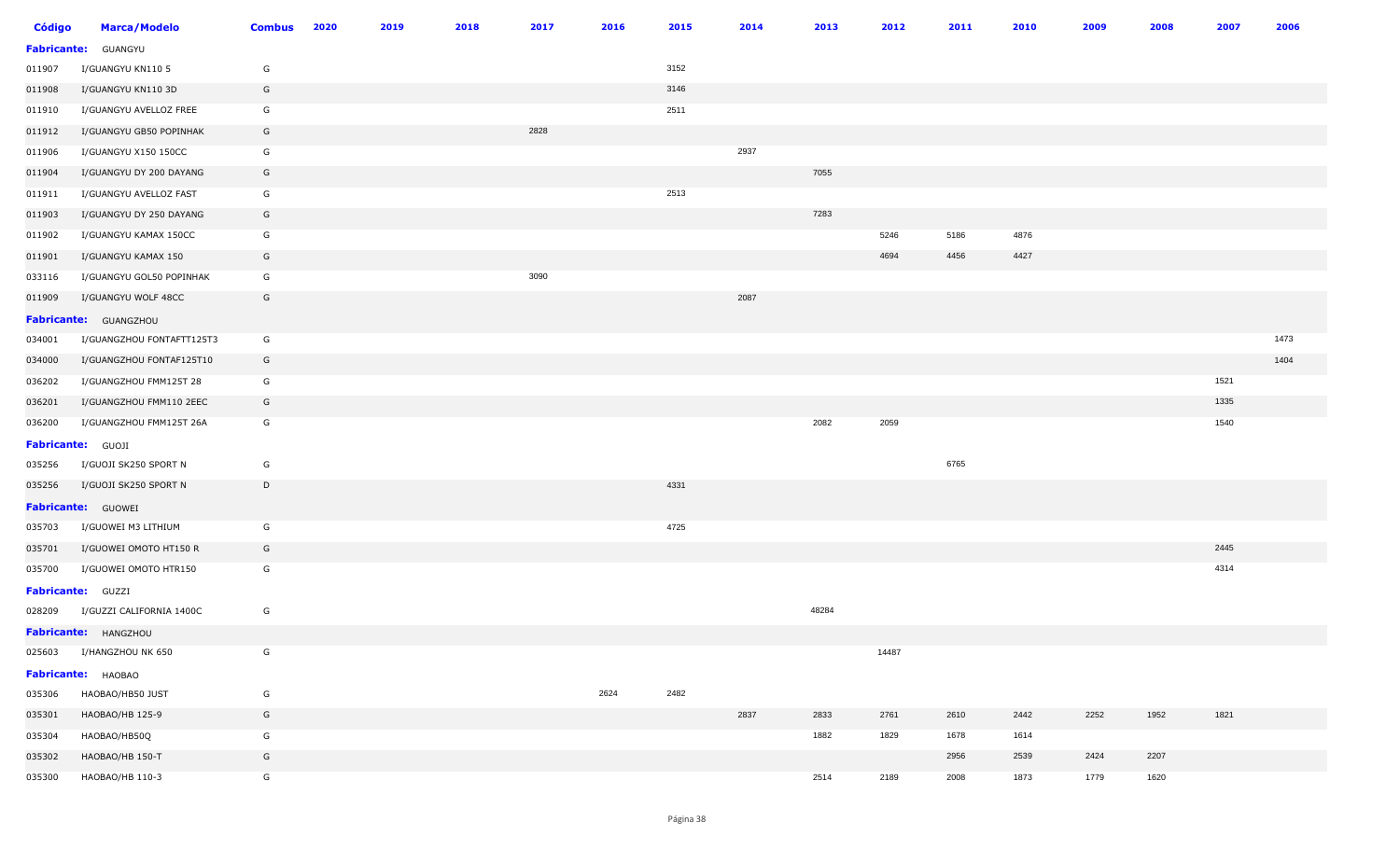| Código | <b>Marca/Modelo</b>         | <b>Combus</b> | 2020   | 2019  | 2018  | 2017  | 2016  | 2015  | 2014  | 2013  | 2012  | 2011  | 2010  | 2009  | 2008  | 2007  | 2006  |
|--------|-----------------------------|---------------|--------|-------|-------|-------|-------|-------|-------|-------|-------|-------|-------|-------|-------|-------|-------|
| 035303 | HAOBAO/HB 150               | G             |        |       |       |       |       | 3250  | 3065  |       | 2932  | 2638  | 2480  | 2430  | 2219  |       |       |
| 035300 | HAOBAO/HB 110-3             | D             |        |       |       |       |       |       |       |       |       |       |       | 1927  |       |       |       |
|        | Fabricante: HAOJIN          |               |        |       |       |       |       |       |       |       |       |       |       |       |       |       |       |
| 035500 | I/HAOJIN HJ125 9            | G             |        |       |       |       |       |       |       |       |       |       |       |       |       | 2279  |       |
| 035503 | I/HAOJIN HJ125 7B           | G             |        |       |       |       |       |       |       |       |       |       |       |       | 1919  | 1799  |       |
| 036717 | I/HAOJIAN AZ 50CC V1        | G             |        |       |       |       |       |       |       |       | 1826  |       |       |       |       |       |       |
| 035502 | I/HAOJIN HJ100T A           | G             |        |       |       |       |       |       |       |       |       |       |       |       |       | 1535  |       |
| 036720 | I/HAOJIAN AVELLOZ AZ1       | G             | 4162   | 4098  | 3877  | 3821  |       | 3690  | 3414  | 3032  | 2985  |       |       |       |       |       |       |
| 036711 | I/HAOJIAN BRAVAX BX125      | G             |        |       |       |       |       |       |       | 3123  | 3050  | 2536  |       |       |       |       |       |
| 036710 | I/HAOJIAN BRAVAX BX150      | G             |        |       |       |       |       |       |       |       | 3113  | 2657  |       |       |       |       |       |
| 035501 | I/HAOJIN HJ110 8            | G             |        |       |       |       |       |       |       |       |       |       |       |       |       | 1579  |       |
|        | Fabricante: HAOJUE          |               |        |       |       |       |       |       |       |       |       |       |       |       |       |       |       |
| 041716 | JTZ/NEX 115                 | G             | 6473   | 6395  |       |       |       |       |       |       |       |       |       |       |       |       |       |
| 036441 | I/HAOJUE HJ1106             | G             |        |       |       |       |       | 3400  |       |       |       |       |       |       |       |       |       |
| 036442 | I/HAOJUE HJ1105             | G             |        |       |       |       |       | 3270  |       |       |       |       |       |       |       |       |       |
| 036440 | I/HAOJUE TZ150              | G             |        |       |       |       |       | 2937  |       |       |       |       |       |       |       |       |       |
|        | <b>Fabricante:</b> HAORIZI  |               |        |       |       |       |       |       |       |       |       |       |       |       |       |       |       |
| 029500 | I/HAORIZI BULL SAVAGE150    | G             |        |       |       |       |       |       |       |       | 2587  |       |       |       |       |       |       |
|        | Fabricante: HARLEY-DAVIDSON |               |        |       |       |       |       |       |       |       |       |       |       |       |       |       |       |
| 011232 | HARLEY DAVIDSON/FLST        | G             |        |       |       |       |       |       |       |       |       |       | 28497 | 25664 | 25255 | 23138 |       |
| 011244 | HARLEY DAVIDSON/XL883N      | G             | 38984  | 36115 | 34685 | 31063 | 30031 | 28170 | 25992 | 24131 | 22718 | 21738 | 18808 |       |       |       |       |
| 011293 | HARLEY-DAVIDSON/FXLRS       | G             | 68974  | 62886 |       |       |       |       |       |       |       |       |       |       |       |       |       |
| 011229 | HARLEY DAVIDSON/FLHRC       | G             |        |       | 63397 | 61285 | 53984 | 46083 | 42235 | 41219 | 39006 | 36356 | 30277 | 29556 | 29418 | 27999 | 27035 |
| 011230 | HARLEY DAVIDSON/FXST        | G             |        |       |       |       |       |       |       |       |       |       |       |       | 24036 | 22873 | 21569 |
| 011231 | HARLEY DAVIDSON/FLSTN       | G             |        |       |       |       |       |       | 40814 | 36805 | 36653 | 35246 | 32010 | 29978 | 29369 | 27448 | 25270 |
| 011228 | HARLEY DAVIDSON/FLHRS       | G             |        |       |       |       |       |       |       |       |       |       |       |       |       | 30133 | 29871 |
| 011233 | HARLEY DAVIDSON/FXDC        | G             |        |       |       |       |       |       | 32008 | 29299 | 27867 | 26196 | 24832 | 22236 | 21667 |       |       |
| 011234 | HARLEY DAVIDSON/FXD         | G             |        |       |       |       |       |       |       |       |       |       | 23240 | 21445 | 21099 |       |       |
| 011235 | HARLEY DAVIDSON/FXDB        | G             |        |       |       | 42344 | 36002 | 34220 | 31279 |       |       |       |       |       |       |       |       |
| 011236 | HARLEY DAVIDSON/FXCW        | G             |        |       |       |       |       |       |       |       |       |       |       | 29224 | 28306 |       |       |
| 011238 | HARLEY DAVIDSON/VRSCAW      | G             |        |       |       |       |       |       |       |       |       | 32672 |       | 28592 |       |       |       |
| 011239 | HARLEY DAVIDSON/XR 1200     | G             |        |       |       |       |       |       |       |       |       |       |       | 18114 | 17694 |       |       |
| 011240 | HARLEY DAVIDSON/XR 1200X    | G             |        |       |       |       |       |       |       | 24959 | 23580 | 22437 | 20444 |       |       |       |       |
| 011242 | HARLEY DAVIDSON/FLHTK       | G             | 101208 | 85428 | 76459 | 73672 | 63330 | 54138 | 53335 | 48527 | 45523 | 44449 |       |       |       |       |       |
| 011237 | HARLEY DAVIDSON/XL 1200N    | G             |        |       |       |       |       |       |       |       |       | 25026 |       | 23192 | 20766 |       |       |
| 011253 | I/H.DAVIDSON FLHTK          | G             |        |       |       |       |       |       |       |       |       | 48363 |       |       |       |       |       |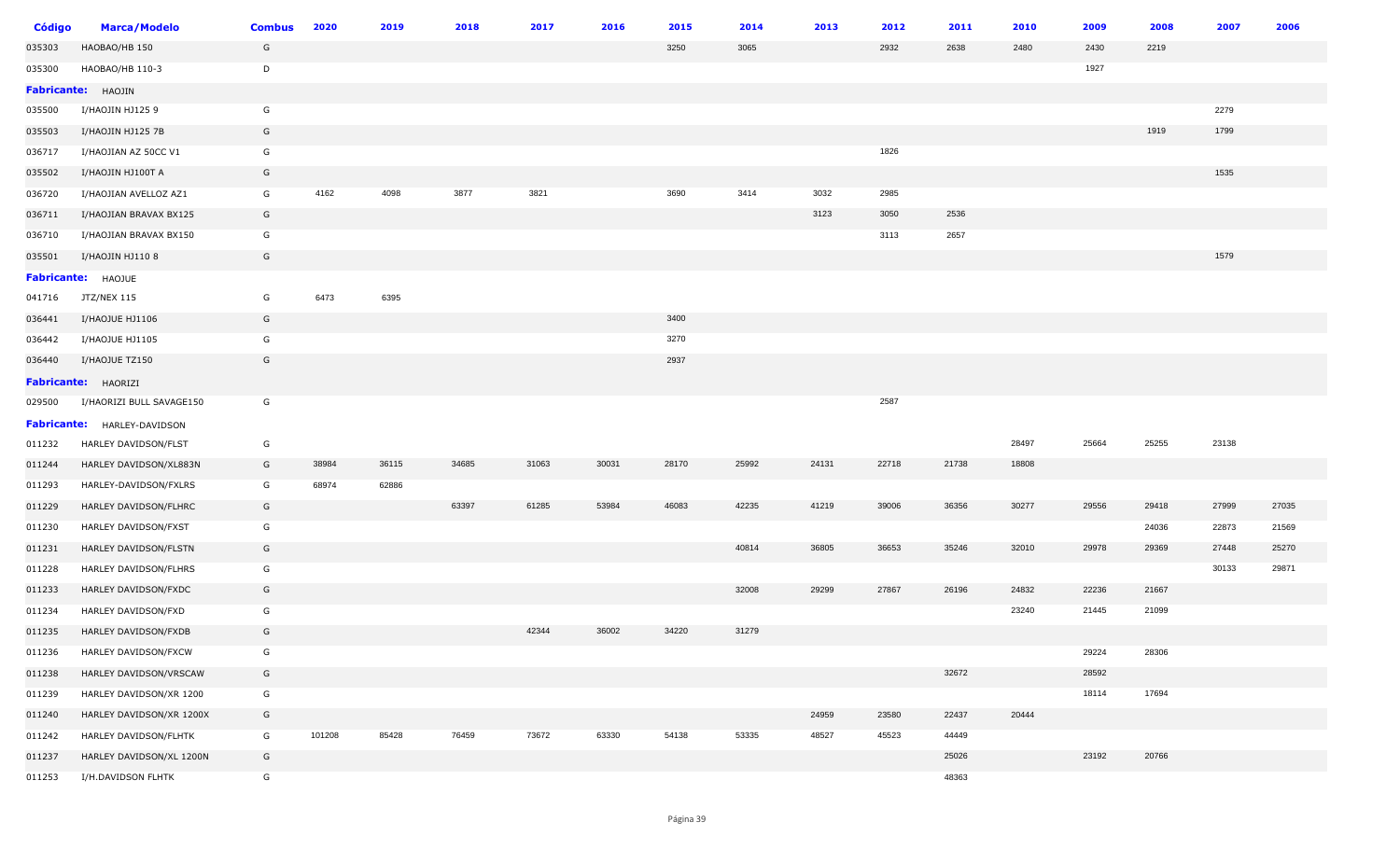| <b>Código</b> | <b>Marca/Modelo</b>      | <b>Combus</b> | 2020   | 2019   | 2018   | 2017  | 2016  | 2015  | 2014  | 2013  | 2012  | 2011  | 2010  | 2009  | 2008  | 2007  | 2006  |
|---------------|--------------------------|---------------|--------|--------|--------|-------|-------|-------|-------|-------|-------|-------|-------|-------|-------|-------|-------|
| 011266        | HARLEY DAVIDSON/FXSB     | G             |        |        |        | 53894 | 47459 | 43977 | 39900 |       |       |       |       |       |       |       |       |
| 011265        | I/HARLEY-DAVIDSON FXSB   | G             |        |        |        |       |       |       |       | 24127 |       |       |       |       |       |       |       |
| 011263        | I/H.DAVIDSON XL1200 X    | G             |        |        |        |       |       |       |       | 24502 |       |       |       |       |       |       |       |
| 011262        | I/H.DAVIDSON TRIGLIDE UC | G             |        |        |        |       |       |       |       |       | 48367 |       |       |       |       |       |       |
| 011261        | H.DAVIDSON/XL 1200CA     | G             |        |        |        |       |       |       |       | 24100 | 23615 |       |       |       |       |       |       |
| 011260        | H.DAVIDSON/FXDC ANV      | G             |        |        |        |       |       |       |       | 29743 | 28859 |       |       |       |       |       |       |
| 011259        | H.DAVIDSON/XL 1200CB     | G             |        |        |        |       |       |       |       | 23656 | 22832 |       |       |       |       |       |       |
| 011258        | H.DAVIDSON/FLHTK ANV     | G             |        |        | 80308  | 75778 |       |       | 53959 | 49337 | 45541 |       |       |       |       |       |       |
| 011295        | HARLEY-DAVIDSON/FLHCS    | G             | 71475  | 67117  |        |       |       |       |       |       |       |       |       |       |       |       |       |
| 011255        | H.DAVIDSON/FLSTC ANV     | G             |        |        |        |       |       |       |       | 36591 | 34269 |       |       |       |       |       |       |
| 011269        | HARLEY DAVIDSON/XL1200CA | G             |        |        |        |       | 34983 | 31256 | 29403 | 28128 |       |       |       |       |       |       |       |
| 011252        | I/H.DAVIDSON FLSTC       | G             |        |        |        |       |       |       |       |       |       | 35062 |       |       |       |       |       |
| 011251        | I/H.DAVIDSON VRSCDX ANV  | G             |        |        |        |       |       |       |       |       |       | 40364 |       |       |       |       |       |
| 011250        | I/H.DAVIDSON FXDF        | G             |        |        |        |       |       |       | 32319 | 31034 |       | 27428 |       |       |       |       |       |
| 011249        | I/H.DAVIDSON FLHX        | G             |        |        |        |       |       |       |       |       |       | 44625 |       |       |       |       |       |
| 011248        | HARLEY DAVIDSON/FLD      | G             |        |        |        |       |       |       | 31296 | 29446 | 27732 | 26327 |       |       |       |       |       |
| 011247        | HARLEY DAVIDSON/XL 1200C | G             |        |        |        |       |       |       |       | 23949 | 23194 | 21692 |       |       |       |       |       |
| 011246        | HARLEY DAVIDSON/FLHX     | G             |        |        | 77587  | 74769 |       |       | 45415 | 40318 | 39208 | 37961 |       |       |       |       |       |
| 011245        | HARLEY DAVIDSON/FXCWC    | G             |        |        |        |       |       |       |       |       |       | 42227 | 35349 |       |       |       |       |
| 011256        | H.DAVIDSON/FLSTFB ANV    | G             |        |        |        |       |       |       |       | 39546 | 32125 |       |       |       |       |       |       |
| 011278        | HARLEY DAVIDSON/FLHTKSE  | G             | 150184 | 136389 |        | 68147 | 66063 | 56476 | 55200 |       |       |       |       |       |       |       |       |
| 004771        | I/H.DAVIDSON FLHXSE      | G             |        |        |        |       |       |       |       |       |       |       |       | 18008 |       |       |       |
| 011294        | HARLEY-DAVIDSON/FL TRK   | G             | 99003  | 91737  |        |       |       |       |       |       |       |       |       |       |       |       |       |
| 011291        | HARLEY-DAVIDSON/FX DRS   | G             | 77158  | 72803  | 63317  |       |       |       |       |       |       |       |       |       |       |       |       |
| 011290        | H.DAVIDSON/XL1200NS      | G             | 42869  | 39774  | 38911  |       |       |       |       |       |       |       |       |       |       |       |       |
| 011289        | HARLEY DAVIDSON FLHT TRI | G             |        |        |        | 38497 |       | 32933 | 31720 | 30641 |       |       |       |       | 19327 |       |       |
| 011288        | H.DAVIDSON/XL1200X ANX   | G             |        |        | 38171  |       |       |       |       |       |       |       |       |       |       |       |       |
| 011287        | HARLEY-DAVIDSON FL HC    | G             |        | 64032  | 61322  | 55279 |       |       |       |       |       |       |       |       |       |       |       |
| 011285        | HARLEY DAVIDSON/XL1200CX | G             |        |        | 40714  | 37813 | 36682 |       |       |       |       |       |       |       |       |       |       |
| 011267        | HARLEY DAVIDSON/XL1200X  | G             |        | 39796  | 37437  | 35937 | 35178 | 28578 | 27124 | 24763 |       |       |       |       |       |       |       |
| 011279        | HARLEY DAVIDSON/FLHXSE   | G             | 138005 | 114181 | 110653 | 86118 | 76752 | 55477 | 53767 |       |       |       |       |       |       |       |       |
| 011268        | HARLEY DAVIDSON/XL1200C  | G             |        |        | 41367  | 38676 |       | 28226 | 27301 | 25897 |       |       |       |       |       |       |       |
| 011277        | HARLEY DAVIDSON/FXDL     | G             |        |        |        | 46056 | 43103 | 37362 | 35229 |       |       |       |       |       |       |       |       |
| 011276        | HARLEY DAVIDSON/FLHX S   | G             | 86940  | 79892  | 72126  | 65809 | 63469 | 52993 | 51680 |       |       |       |       |       |       |       |       |
| 011275        | I/H.DAVIDSON FLHTKSE     | G             |        |        |        |       |       |       | 76008 | 74740 |       |       |       |       |       |       |       |
| 011274        | HARLEY D/FLHTC IEE 11 A  | G             |        |        |        | 58357 | 55180 | 52610 | 46235 | 38980 | 36485 | 36398 |       | 34885 |       | 32538 | 31113 |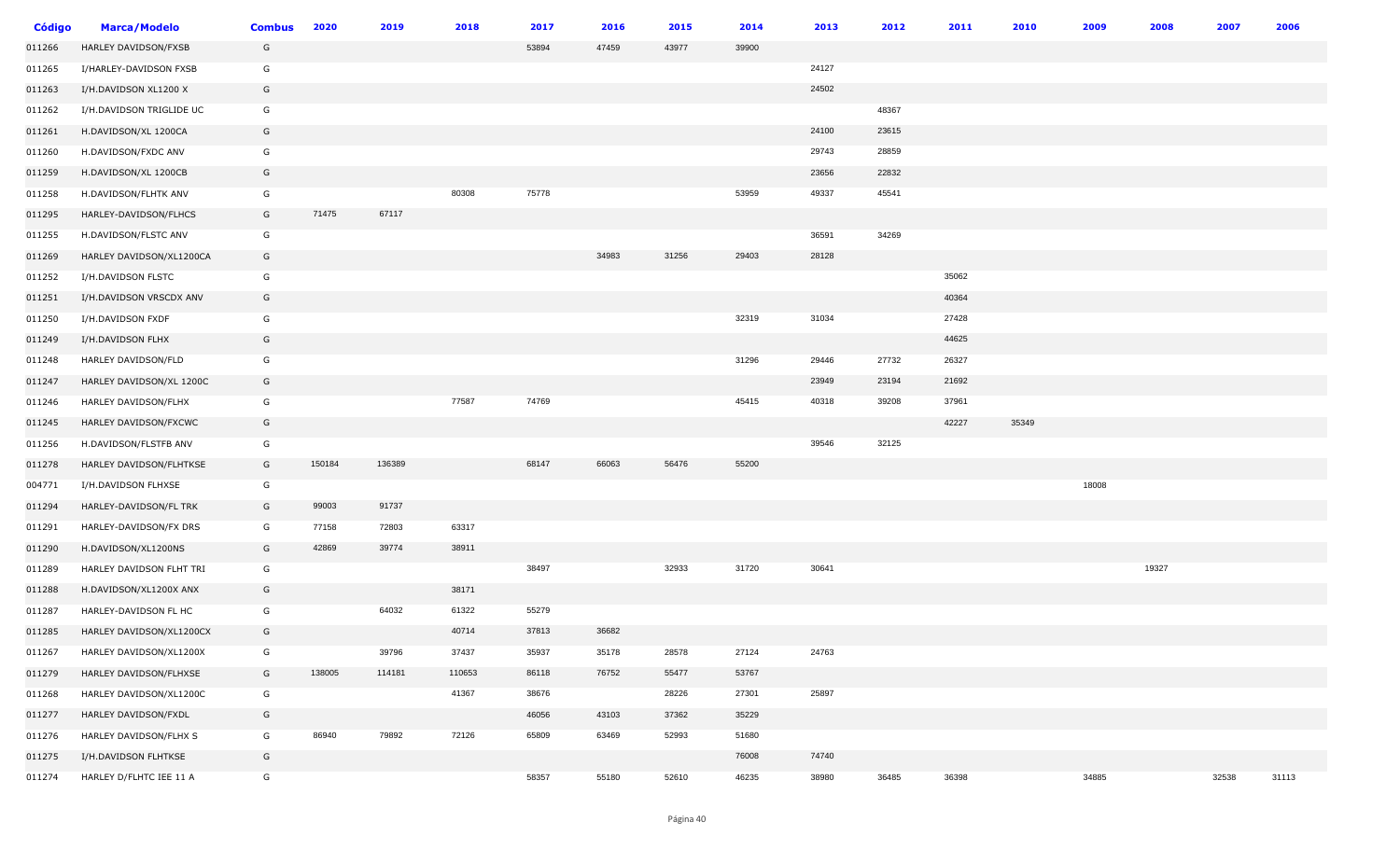| <b>Código</b> | <b>Marca/Modelo</b>      | <b>Combus</b> | 2020 | 2019 | 2018  | 2017  | 2016  | 2015  | 2014  | 2013  | 2012  | 2011  | 2010  | 2009  | 2008  | 2007  | 2006  |
|---------------|--------------------------|---------------|------|------|-------|-------|-------|-------|-------|-------|-------|-------|-------|-------|-------|-------|-------|
| 011273        | I/H.DAVISDON FLHTKSE     | G             |      |      |       |       |       |       |       | 90146 |       |       |       |       |       |       |       |
| 011272        | I/H.DAVIDSON FXSBSE      | G             |      |      |       |       |       |       | 51009 | 45946 |       |       |       |       |       |       |       |
| 011271        | HARLEY DAVIDSON/XL883R   | G             |      |      |       |       |       |       | 24837 | 23965 |       |       |       |       |       |       |       |
| 011270        | HARLEY DAVIDSON/XL1200CB | G             |      |      |       | 36353 | 34983 | 31256 | 29403 | 28128 |       |       |       |       |       |       |       |
| 011227        | HARLEY DAVIDSON/FLHTCU   | G             |      |      |       |       |       |       |       |       |       | 45437 | 38703 | 37469 | 36257 | 31275 | 28070 |
| 011282        | I/HARLEY DAVIDSON TG ULT | G             |      |      |       |       |       |       | 47560 |       |       |       |       |       |       |       |       |
| 004782        | I/H DAVIDSON HD DYNA     | G             |      |      |       |       |       |       |       |       |       |       |       | 23496 |       |       |       |
| 004763        | I/H.DAVIDSON VRSCF       | G             |      |      |       |       |       |       |       |       |       | 36100 | 33270 | 32412 | 30664 |       |       |
| 004764        | I/H.DAVIDSON XL1200N     | G             |      |      |       |       |       |       |       |       |       |       |       |       |       | 18944 |       |
| 004766        | I/H.DAVIDSON VRSC V-ROD  | G             |      |      |       |       |       |       |       |       |       |       | 42911 | 39411 |       |       |       |
| 004767        | I/H.DAVIDSON FXCWC       | G             |      |      |       |       |       |       |       |       |       |       | 35731 | 33603 |       |       |       |
| 004768        | I/H.DAVIDSON XL883N      | G             |      |      |       |       |       |       |       |       |       |       |       | 18723 |       |       |       |
| 004769        | I/H.DAVIDSON FLSTFB      | G             |      |      |       |       |       |       |       | 38778 |       |       |       | 28984 |       |       |       |
| 004770        | I/H.DAVIDSON XR 1200X    | G             |      |      |       |       |       |       |       |       |       |       |       | 19942 |       |       |       |
| 004774        | HARLEY DAVIDSON/FLSTN    | G             |      |      |       | 50885 | 48000 | 41977 | 40156 |       |       |       |       |       | 29673 |       |       |
| 004777        | I/H.DAVIDSON FLHTCUSE5   | G             |      |      |       |       |       |       |       |       |       |       |       | 39700 |       |       |       |
| 004778        | I/H.DAVIDSON FLSTSE      | G             |      |      |       |       |       |       |       |       |       |       |       | 30999 |       |       |       |
| 004779        | HARLEY DAVIDSON/VRSCF    | G             |      |      |       |       | 48494 | 44070 | 40246 | 37238 | 36668 | 33506 | 32252 |       |       |       |       |
| 004798        | I/H.DAVIDSON FLHTCUTG    | G             |      |      |       |       |       |       |       |       |       | 53452 |       |       |       |       |       |
| 004781        | HARLEY DAVIDSON/FLSTFB   | G             |      |      |       | 49108 | 46822 | 41337 | 40270 | 37478 | 36836 | 35324 | 31166 |       |       |       |       |
| 004759        | I/H.DAVIDSON FLHRSE4     | G             |      |      |       |       |       |       |       |       |       |       |       |       |       | 46825 |       |
| 004784        | I/H.DAVIDSON SOFTAIL     | G             |      |      |       |       |       |       |       |       |       |       | 34379 |       |       |       |       |
| 004785        | I/H.DAVIDSON IRON 883    | G             |      |      |       |       |       |       |       |       |       |       | 18319 |       |       |       |       |
| 004786        | HARLEY DAVIDSON/FLHP     | G             |      |      | 64606 | 62273 |       | 47441 | 46676 | 45654 | 41551 |       |       |       |       |       |       |
| 004788        | I/H.DAVIDSON SPORTSTERFE | G             |      |      |       |       |       |       |       |       |       | 23079 |       |       |       |       |       |
| 004789        | I/H.DAVIDSON FLHTP       | G             |      |      |       |       |       |       |       |       |       | 34884 |       |       |       |       |       |
| 004792        | HARLEY DAVIDSON/VRSCDX A | G             |      |      |       |       |       |       | 34433 |       | 31995 | 31125 |       |       |       |       |       |
| 004793        | I/H.DAVIDSON FLHTCUSE7   | G             |      |      |       |       |       |       |       |       | 39307 | 38217 |       |       |       |       |       |
| 004794        | I/H.DAVIDSON FLSTF       | G             |      |      |       |       |       |       | 40808 |       |       | 32433 |       |       |       |       |       |
| 004795        | I/H.DAVIDSON FXS         | G             |      |      |       |       |       |       |       |       |       | 32257 |       |       |       |       |       |
| 004796        | I/H.DAVIDSON FLD         | G             |      |      |       |       |       |       |       |       |       | 35383 |       |       |       |       |       |
| 004797        | I/H.DAVIDSON FLSTN       | G             |      |      |       |       |       |       | 40814 |       |       | 36243 |       |       |       |       |       |
| 004780        | HARLEY DAVIDSON/VRSCDX   | G             |      |      |       |       | 53684 | 45531 | 41374 | 39397 | 36862 | 35355 | 33278 |       |       |       |       |
| 004740        | I/H.DAVIDSON XL 883R     | G             |      |      |       |       |       |       |       | 24478 |       |       |       |       |       | 16446 | 16339 |
| 004776        | HARLEY DAVIDSON/FLSTF    | G             |      |      |       | 47788 | 44756 | 40389 | 40182 | 37217 | 35511 | 33438 |       |       |       | 26179 |       |
| 011226        | HARLEY DAVIDSON/FLSTC    | G             |      |      |       | 51713 | 51399 | 42568 | 41323 | 38372 | 35011 | 34802 | 29469 | 28086 | 27599 | 26651 | 24839 |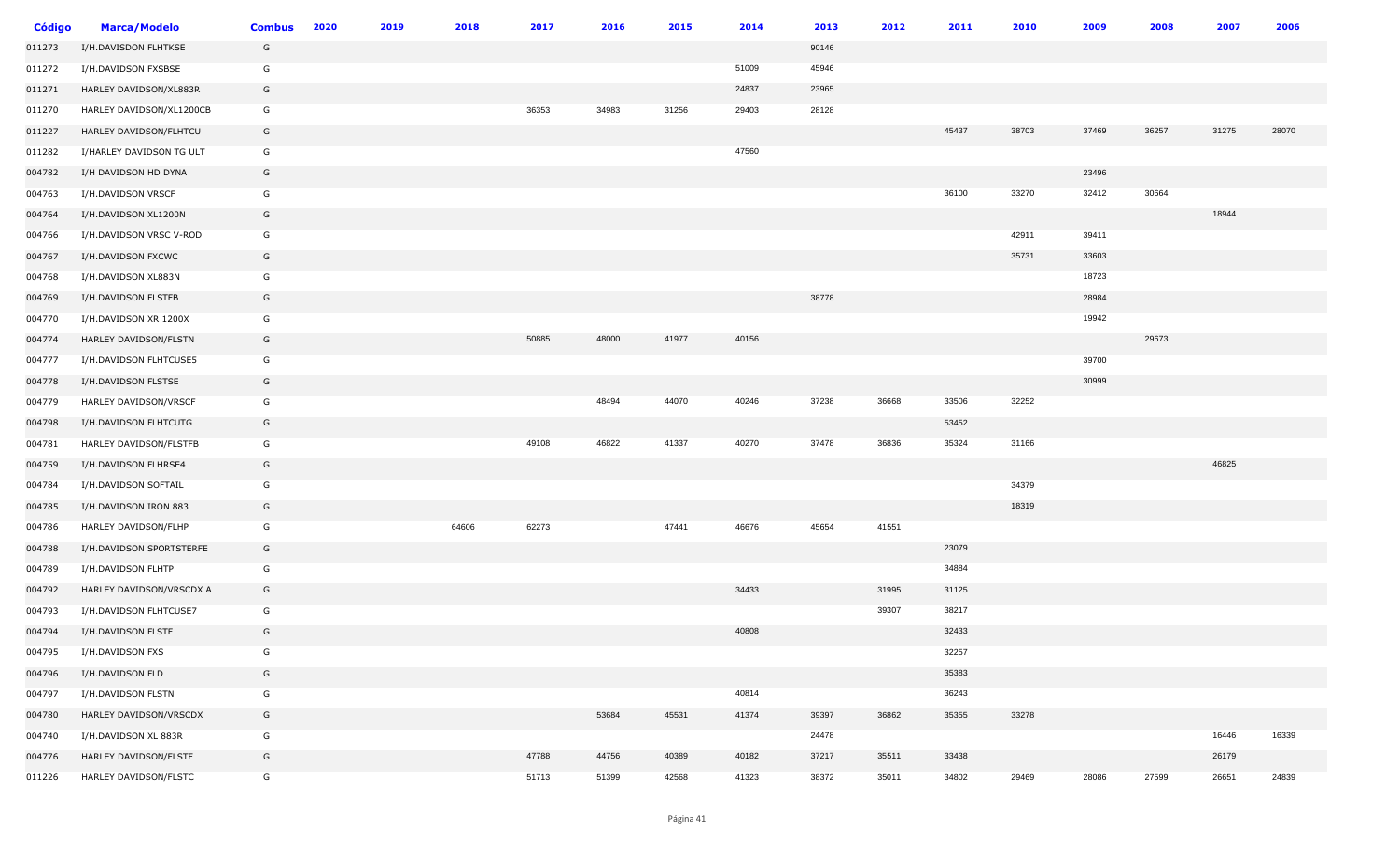| <b>Código</b> | <b>Marca/Modelo</b>      | <b>Combus</b> | 2020 | 2019 | 2018 | 2017 | 2016  | 2015  | 2014  | 2013  | 2012  | 2011  | 2010  | 2009  | 2008  | 2007  | 2006  |
|---------------|--------------------------|---------------|------|------|------|------|-------|-------|-------|-------|-------|-------|-------|-------|-------|-------|-------|
| 004700        | I/H.DAVIDSON MRE CGPI    | G             |      |      |      |      |       |       |       |       |       |       |       |       | 13881 |       |       |
| 004720        | I/H.DAVIDSON FLHP        | G             |      |      |      |      |       |       |       |       |       | 32946 | 31253 |       | 31018 | 29273 |       |
| 004722        | I/H.DAVIDSON XL 1200 C   | G             |      |      |      |      |       |       |       |       |       |       |       |       |       |       | 19346 |
| 004723        | I/H.DAVIDSON FXSTB       | G             |      |      |      |      |       |       |       |       |       |       |       |       | 31597 |       |       |
| 004731        | I/H.DAVIDSON VRSCA       | G             |      |      |      |      |       |       |       |       |       |       |       |       |       |       | 25123 |
| 004732        | I/H.DAVIDSON XL 883 C    | G             |      |      |      |      |       |       |       |       |       |       |       |       |       | 16726 | 16314 |
| 004733        | I/H.DAVIDSON XL 883      | G             |      |      |      |      |       |       |       |       |       |       |       |       |       | 15949 | 15439 |
| 004735        | I/H.DAVIDSON XL 883L     | G             |      |      |      |      |       |       |       |       |       |       |       |       |       |       | 12659 |
| 029254        | I/H.DAVIDSON XG750       | G             |      |      |      |      |       |       | 26328 |       |       |       |       |       |       |       |       |
| 004761        | I/H.DAVIDSON FXCWC ROCKE | G             |      |      |      |      |       |       |       |       |       |       |       |       | 28954 |       |       |
| 004739        | I/H.DAVIDSON VRSCR       | G             |      |      |      |      |       |       |       |       |       |       |       |       |       | 23620 | 22948 |
| 004760        | I/H.DAVIDSON VRSCDXA     | G             |      |      |      |      |       |       |       |       |       |       |       |       | 30062 | 28150 |       |
| 004744        | I/H.DAVIDSON FLHRSE3     | G             |      |      |      |      |       |       |       |       |       |       |       |       |       |       | 45096 |
| 004746        | I/H.DAVIDSON VRSCAW      | G             |      |      |      |      |       |       |       |       |       |       |       | 23583 | 22883 | 20949 | 19873 |
| 004747        | I/H.DAVIDSON VRSCDX      | G             |      |      |      |      |       |       |       | 39756 | 39098 | 36376 |       | 30500 | 30183 | 27668 |       |
| 004749        | I/H.DAVIDSON VRSCX       | G             |      |      |      |      |       |       |       |       |       |       |       |       |       | 31233 |       |
| 004751        | I/H.DAVIDSON XL883C      | G             |      |      |      |      |       |       |       |       |       |       |       | 21156 |       |       |       |
| 004752        | I/H.DAVIDSON XL883L      | G             |      |      |      |      |       |       |       | 23975 |       |       |       |       |       |       |       |
| 004754        | I/H.DAVIDSON VRSCAWA     | G             |      |      |      |      |       |       |       |       |       |       |       |       | 30869 | 27386 |       |
| 004755        | I/H.DAVIDSON FXSTSSE2    | G             |      |      |      |      |       |       |       |       |       |       |       |       |       | 20045 |       |
| 004756        | I/H.DAVIDSON FXDC        | G             |      |      |      |      |       |       |       |       |       | 25376 |       |       |       | 18840 |       |
| 004757        | I/H.DAVIDSON FXD         | G             |      |      |      |      |       |       |       |       |       |       |       |       |       | 20291 |       |
| 004758        | I/H.DAVIDSON FLHTCUSE3   | G             |      |      |      |      |       |       |       |       |       |       |       | 39797 | 37922 | 35028 |       |
| 004750        | I/H.DAVIDSON FXST        | G             |      |      |      |      |       |       |       |       |       |       |       |       |       |       | 23484 |
| 004738        | I/H.DAVIDSON VRSCSE      | G             |      |      |      |      |       |       |       |       |       |       |       |       |       |       | 29791 |
| 011208        | HARLEY DAVIDSON/FLHRCI   | G             |      |      |      |      |       |       |       |       |       |       |       |       |       |       | 28999 |
| 011220        | HARLEY DAVIDSON/XL 883   | G             |      |      |      |      |       |       |       |       |       |       |       |       | 17654 | 16959 |       |
| 011217        | HARLEY DAVIDSON/FLHRSI   | G             |      |      |      |      |       |       |       |       |       |       |       |       |       |       | 29677 |
| 011216        | HARLEY DAVIDSON/FXSTBI   | G             |      |      |      |      |       |       |       |       |       |       |       |       |       |       | 25878 |
| 011215        | HARLEY DAVIDSON/FLHTCUI  | G             |      |      |      |      |       |       |       |       |       |       |       |       |       |       | 30266 |
| 011212        | HARLEY DAVIDSON/FLSTCI   | G             |      |      |      |      |       |       |       |       |       |       |       |       |       |       | 24374 |
| 004902        | I/H.DAVIDSON XL 1200C    | G             |      |      |      |      |       |       |       | 26877 |       |       |       |       |       |       |       |
| 011210        | HARLEY DAVIDSON/FLSTFI   | G             |      |      |      |      |       |       |       |       |       |       |       |       |       |       | 25653 |
| 011223        | HARLEY DAVIDSON/FLSTNI   | G             |      |      |      |      |       |       |       |       |       |       | 33383 | 30171 |       |       | 25295 |
| 011202        | HARLEY DAVIDSON/FLSTF    | G             |      |      |      |      | 42548 | 40744 | 40334 | 37466 | 35686 | 34345 | 28187 | 27007 | 26426 | 25694 | 24936 |
| 011201        | HARLEY DAVIDSON/FXSTB    | G             |      |      |      |      |       |       |       |       | 34220 |       |       |       | 26792 | 26029 | 25788 |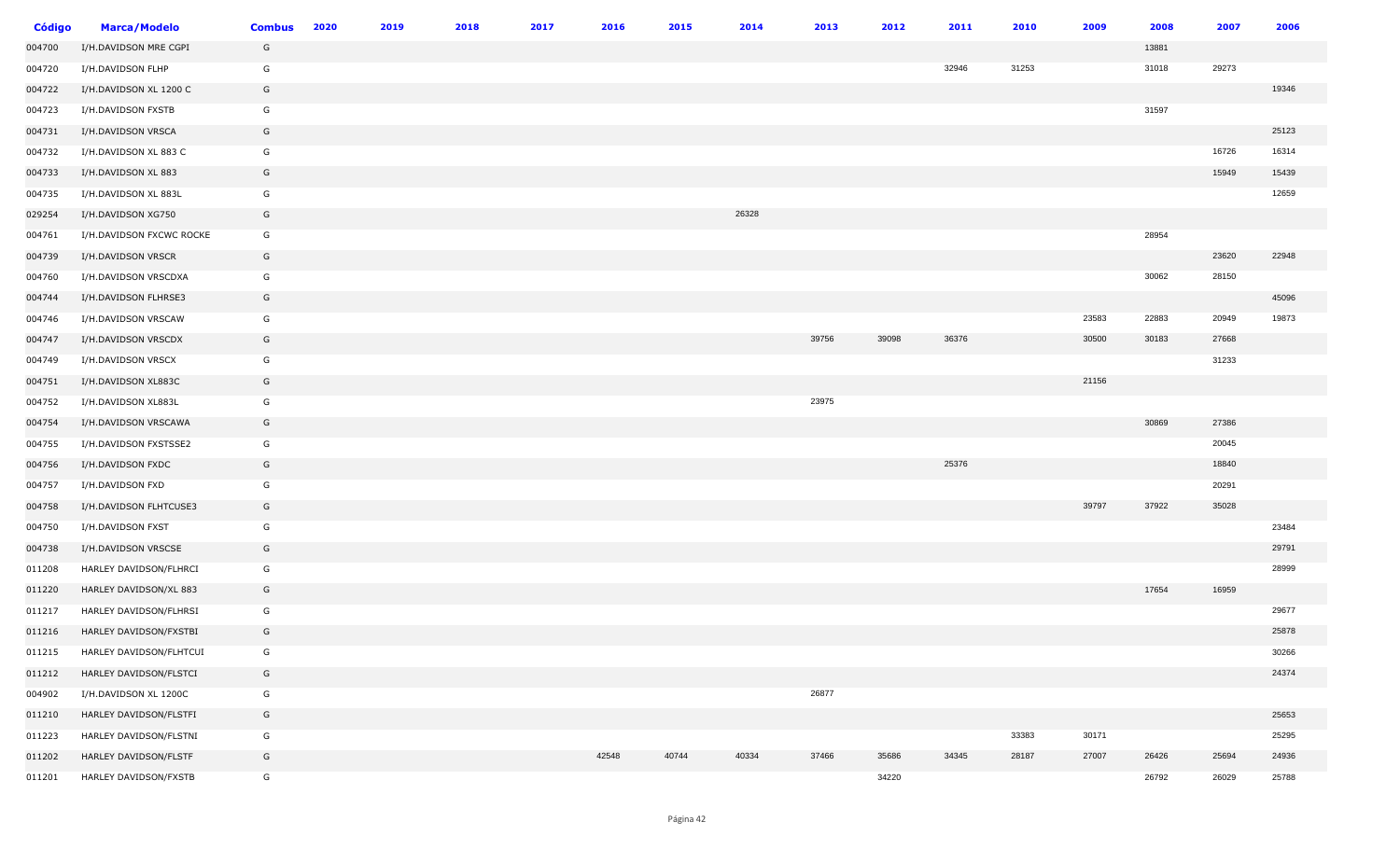| Código | <b>Marca/Modelo</b>         | <b>Combus</b> | 2020  | 2019   | 2018   | 2017   | 2016  | 2015  | 2014  | 2013  | 2012  | 2011  | 2010  | 2009  | 2008  | 2007  | 2006  |
|--------|-----------------------------|---------------|-------|--------|--------|--------|-------|-------|-------|-------|-------|-------|-------|-------|-------|-------|-------|
| 011225 | HARLEY DAVIDSON/FLSTI       | G             |       |        |        |        |       |       |       |       |       |       |       |       |       |       | 19734 |
| 011224 | HARLEY DAVIDSON/XL883 R     | G             |       |        |        |        |       |       |       | 23966 | 22747 | 21260 | 19207 | 18795 | 17962 | 16880 |       |
| 004994 | HARLEY DAVIDSON/FXS         | G             |       |        |        |        |       |       | 37495 | 36359 | 33519 | 31387 |       |       |       |       |       |
| 004993 | HARLEY DAVIDSON/FXDF        | G             |       |        |        |        | 38897 | 33419 | 33133 | 30075 | 29357 | 26332 |       |       |       |       |       |
| 011211 | HARLEY DAVIDSON/FLHTC       | G             |       |        |        |        |       |       |       |       |       |       |       | 30163 | 28965 | 26395 | 24481 |
| 004748 | I/H.DAVIDSON VRSCD          | G             |       |        |        |        |       |       |       |       |       |       |       |       |       | 34221 |       |
| 011219 | HARLEYDAVIDSON/FLHTCI       | G             |       |        |        |        |       |       |       |       |       |       |       |       |       |       | 24977 |
| 042207 | HARLEY DAVIDSON/FL TRXSE    | G             |       | 123105 | 110835 | 91821  |       |       |       |       |       |       |       |       |       |       |       |
| 042202 | HARLEY-DAVIDSON/FL FB       | G             | 65680 | 55903  | 54255  | 49637  |       |       |       |       |       |       |       |       |       |       |       |
| 042201 | H.DAVIDSON/FL FBS ANX       | G             |       |        | 65156  |        |       |       |       |       |       |       |       |       |       |       |       |
| 042200 | HARLEY-DAVIDSON/FL DE       | G             | 65296 | 59983  | 57981  | 57252  |       |       |       |       |       |       |       |       |       |       |       |
| 042204 | H.DAVIDSON/FX BRS           | G             | 71512 | 64838  | 60428  | 57593  |       |       |       |       |       |       |       |       |       |       |       |
| 042205 | HARLEY DAVIDSON/FX BB       | G             |       | 49058  | 46418  | 41735  |       |       |       |       |       |       |       |       |       |       |       |
| 042203 | HARLEY-DAVIDSON/FX FB       | G             | 59748 | 53631  | 48202  | 45809  |       |       |       |       |       |       |       |       |       |       |       |
| 042206 | H.DAVIDSON/FL FBS           | G             | 74014 | 63355  | 60666  | 52419  |       |       |       |       |       |       |       |       |       |       |       |
| 042208 | HARLEY DAVIDSON/FLH RXS     | G             | 78241 | 70692  | 66340  | 61543  |       |       |       |       |       |       |       |       |       |       |       |
| 042213 | H.DAVIDSON/FL HTKSE ANV     | G             |       | 133790 | 130263 | 128710 |       |       |       |       |       |       |       |       |       |       |       |
| 042210 | HARLEY DAVIDSON/FX FBS      | G             | 65718 | 56084  | 53063  | 48662  |       |       |       |       |       |       |       |       |       |       |       |
| 042211 | H.DAVIDSON/FLT RXS          | G             | 89530 | 81863  | 74274  | 61465  |       |       |       |       |       |       |       |       |       |       |       |
| 042212 | H.DAVIDSON/FLT RU           | G             |       | 84116  | 78422  | 71168  |       |       |       |       |       |       |       |       |       |       |       |
| 042216 | HARLEY-DAVIDSON/FL SB       | G             | 66827 | 61601  | 57681  |        |       |       |       |       |       |       |       |       |       |       |       |
| 042215 | H.DAVIDSON/FX BRS ANX       | G             |       |        | 65698  |        |       |       |       |       |       |       |       |       |       |       |       |
| 042209 | H.DAVIDSON/FLH XS ANX       | G             |       | 80645  | 76804  |        |       |       |       |       |       |       |       |       |       |       |       |
| 042214 | HARLEY DAVIDSON/FL SL       | G             |       | 55297  | 50706  | 47773  |       |       |       |       |       |       |       |       |       |       |       |
|        | <b>Fabricante:</b> HARTFORD |               |       |        |        |        |       |       |       |       |       |       |       |       |       |       |       |
| 024901 | IROS/MOVING125 ESD          | G             |       |        |        |        |       |       |       | 2726  | 2503  | 2389  |       |       |       |       |       |
|        | Fabricante: HELLCAT         |               |       |        |        |        |       |       |       |       |       |       |       |       |       |       |       |
| 004111 | I/HELLCAT SPEEDSTER X132    | G             |       |        |        |        |       |       | 84809 |       |       |       |       |       |       |       |       |
|        | Fabricante: HIGHWAY         |               |       |        |        |        |       |       |       |       |       |       |       |       |       |       |       |
| 033800 | I/HIGHWAY SEVEN CUST 113    | G             |       |        |        |        |       |       |       |       |       |       |       |       |       | 32215 |       |
| 033801 | I/HIGHWAY SEVEN CUST 96     | G             |       |        |        |        |       |       |       |       |       |       |       |       |       | 31780 |       |
|        | Fabricante: HONDA           |               |       |        |        |        |       |       |       |       |       |       |       |       |       |       |       |
| 014911 | HONDA/NXR150BROS CARGO E    | G             |       |        |        |        |       |       |       |       |       |       |       |       |       |       | 4710  |
| 002717 | HONDA/CG160START FUSCO S    | G             | 8486  | 7838   | 7538   | 7288   | 6685  |       |       |       |       |       |       |       |       |       |       |
| 014910 | HONDA/NXR150 BROS ES        | G             |       |        |        |        |       |       | 6592  | 6056  | 5934  | 5710  | 5458  | 4817  | 4481  | 4217  | 3736  |
| 014909 | HONDA/NXR150 BROS KS        | G             |       |        |        |        |       | 6584  | 6173  | 5445  | 5231  | 4981  | 4447  | 4067  | 3655  | 3412  | 2840  |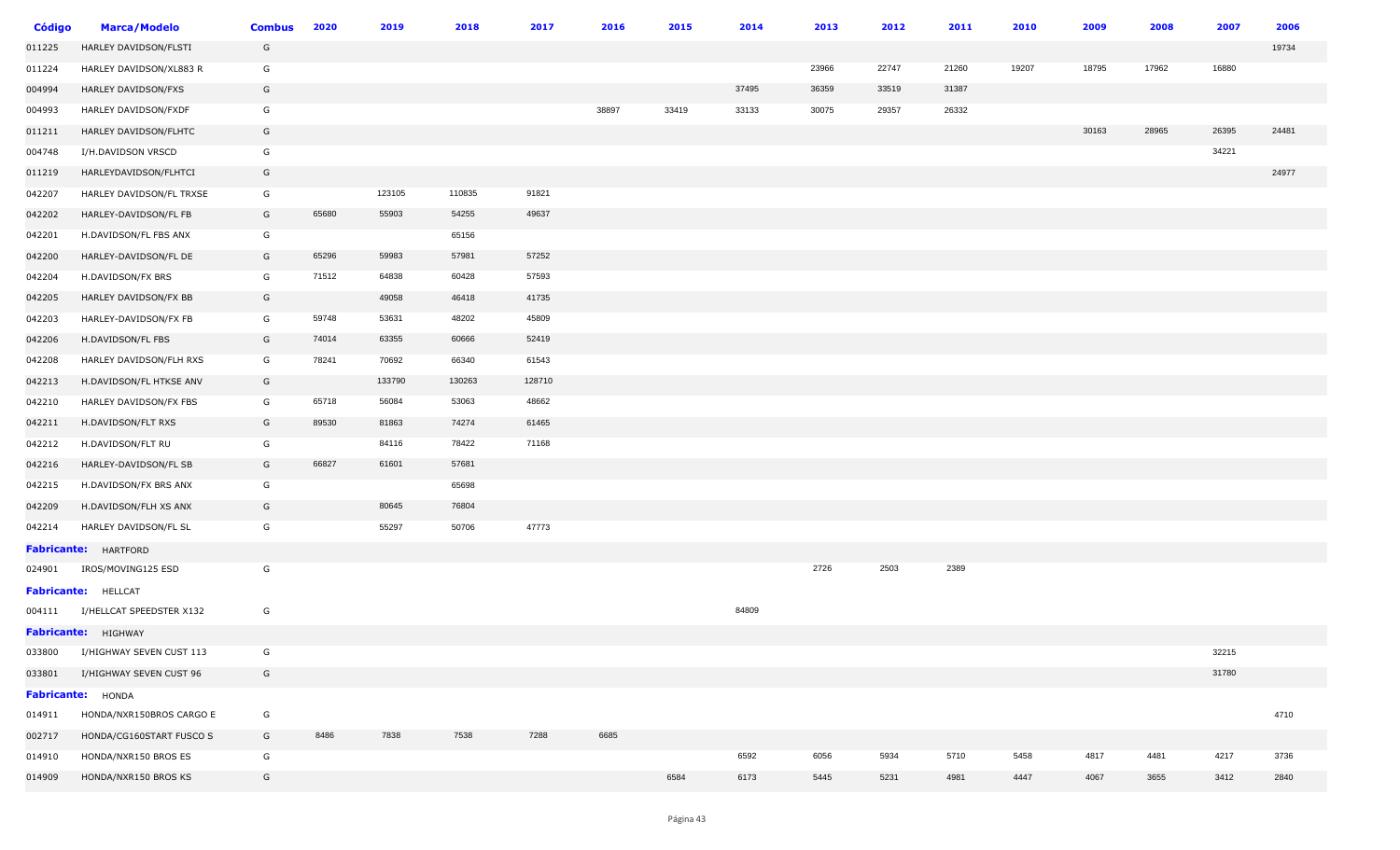| <b>Código</b> | <b>Marca/Modelo</b>      | <b>Combus</b> | 2020  | 2019  | 2018  | 2017  | 2016  | 2015  | 2014  | 2013  | 2012  | 2011  | 2010  | 2009  | 2008  | 2007  | 2006  |
|---------------|--------------------------|---------------|-------|-------|-------|-------|-------|-------|-------|-------|-------|-------|-------|-------|-------|-------|-------|
| 002716        | HONDA/CG160START FUSCO U | G             | 7893  | 7622  | 7453  | 7212  |       |       |       |       |       |       |       |       |       |       |       |
| 014908        | HONDA/NXR150 BROS ESD    | G             |       | 9951  | 9643  | 8905  | 8418  | 7960  | 7509  | 6890  | 6417  | 5601  | 5037  | 4790  | 4404  | 4279  | 3992  |
| 014907        | HONDA/NXR125 BROS ES     | G             |       |       |       |       | 7426  | 6462  | 6240  | 5913  | 5752  |       |       |       |       |       | 3340  |
| 014905        | HONDA/NX-4 FALCON        | G             |       |       |       |       |       |       |       |       |       |       |       |       | 8806  | 8128  | 7733  |
| 014103        | HONDA/CBX 250 TWISTER    | G             |       |       | 11531 |       |       |       |       |       |       |       |       |       | 5014  | 4940  | 4767  |
| 014903        | HONDA/NX 200             | G             |       |       |       |       |       |       | 7546  |       |       |       |       |       |       |       |       |
| 002713        | HONDA/CB 300R TRITECNO F | G             |       |       |       |       |       |       |       |       | 9601  |       |       |       |       |       |       |
| 014108        | HONDA/CB250F TWISTER C S | G             | 14102 |       |       |       |       |       |       |       |       |       |       |       |       |       |       |
| 014107        | HONDA/CB250F TWISTER A S | G             | 14102 |       |       |       |       |       |       |       |       |       |       |       |       |       |       |
| 014106        | HONDA/CB250F TWISTER CBS | G             | 14102 | 13604 | 12730 |       |       |       |       |       |       |       |       |       |       |       |       |
| 002712        | I/HONDA FURY VT 13CX     | G             |       |       | 51774 | 48819 |       |       |       |       |       | 29612 | 28765 |       |       |       |       |
| 014105        | HONDA/CB250F TWISTER ABS | G             | 14102 | 13796 | 12771 |       |       |       |       |       |       |       |       |       |       |       |       |
| 014104        | HONDA/CB 250F TWISTER    | G             | 14102 | 13613 | 12498 | 11853 | 11076 | 10509 |       |       |       |       |       |       |       |       |       |
| 002715        | HONDA/SH 300I            | G             | 20671 | 18398 | 17218 | 16297 | 15617 | 15380 |       |       |       |       |       |       |       |       |       |
| 002714        | HONDA/CB 650F            | G             |       | 32327 | 30305 | 27997 | 26166 | 23788 | 22318 |       |       |       |       |       |       |       |       |
| 014906        | HONDA/NXR125 BROS KS     | G             |       |       |       |       |       |       | 4754  | 4341  | 4231  |       |       |       |       |       |       |
| 002820        | HONDA/CG150 SPECIAL EDIT | G             |       |       |       |       |       |       |       |       |       |       |       |       |       |       | 3279  |
| 002718        | HONDA/CG160START FUSCO F | G             | 10449 | 7901  | 7337  | 6799  | 6427  |       |       |       |       |       |       |       |       |       |       |
| 002810        | HONDA/CG 150 JOB         | G             |       |       |       |       |       |       |       |       |       |       | 4086  | 3886  | 3336  | 3235  | 2989  |
| 002811        | HONDA/CG 125 FAN         | G             |       |       |       |       |       |       |       | 3929  |       | 3369  | 3271  | 3043  | 2711  | 2529  | 2401  |
| 002812        | HONDA/CG 150 SPORT       | G             |       |       | 8372  | 7768  | 7135  |       |       |       |       |       |       | 4441  | 3993  | 3786  | 3588  |
| 002814        | HONDA/CG 125 FAN JOB KS  | G             |       |       |       |       |       |       |       |       |       |       |       |       | 2752  | 2574  | 2444  |
| 002815        | HONDA/NXR150BROS CARGO K | G             |       |       |       |       |       |       |       |       | 4683  | 4484  |       | 4069  | 3711  |       | 2895  |
| 002816        | HONDA/SHADOW 750         | G             |       |       |       |       |       |       | 22446 | 22083 | 20902 | 19292 | 17251 | 16970 | 15104 | 14610 | 13721 |
| 002808        | HONDA/CG 150 TITAN ES    | G             |       |       |       |       |       |       | 4872  | 4750  | 4662  | 4544  | 4482  | 4301  | 3664  | 3385  | 3058  |
| 002819        | HONDA/BRAZCAR CARGO 150  | G             |       |       |       |       | 10519 | 10227 | 10109 | 10044 | 9685  | 8940  | 7687  | 6775  | 6095  | 5718  | 5399  |
| 002808        | HONDA/CG 150 TITAN ES    | D             |       |       |       |       |       |       |       |       |       |       |       |       |       |       | 3095  |
| 002821        | HONDA/150 NISSEI T-CARGO | G             |       |       |       |       |       |       |       |       |       |       |       |       | 6352  | 5882  | 5398  |
| 002822        | HONDA/125 NISSEI T-CARGO | G             |       |       |       |       |       |       |       |       |       |       |       | 6211  | 5812  | 5518  | 5053  |
| 002823        | HONDA/METAINOX KATUNY MS | G             |       |       |       |       |       |       |       |       |       |       |       | 6559  | 6496  | 6095  | 5929  |
| 002824        | HONDA/POP100             | G             |       |       | 5349  | 4922  | 4406  | 3623  | 3406  | 3127  | 3092  | 2677  | 2517  | 2333  | 2193  | 1943  | 1816  |
| 002825        | HONDA/ENGECART TRICAR    | G             |       |       | 10442 | 9390  | 8942  |       | 7310  | 6379  | 5748  | 5285  | 5163  | 4895  | 4657  | 4348  | 4220  |
| 002826        | HONDA/SOLMAK CG 150 CFF  | G             |       |       |       |       | 14747 | 13102 | 12150 | 11170 | 10780 | 10266 | 9024  | 8150  | 6987  | 6373  | 5956  |
| 002827        | HONDA/SOLMAK CG 150 CFT  | G             |       |       |       |       | 14055 | 12692 | 11656 | 10706 | 10199 | 9712  | 8505  | 7698  | 6242  | 5957  | 5532  |
| 002828        | HONDA/SOLMAK CG 150 CA   | G             |       |       |       |       | 10373 | 9466  | 7180  | 6934  | 6756  | 6253  | 5292  | 4653  | 4149  | 3816  | 3565  |
| 002817        | HONDA/JPC TRICICLO       | G             |       |       |       |       |       |       |       |       |       | 6485  | 5785  | 5320  | 4877  | 4701  | 4346  |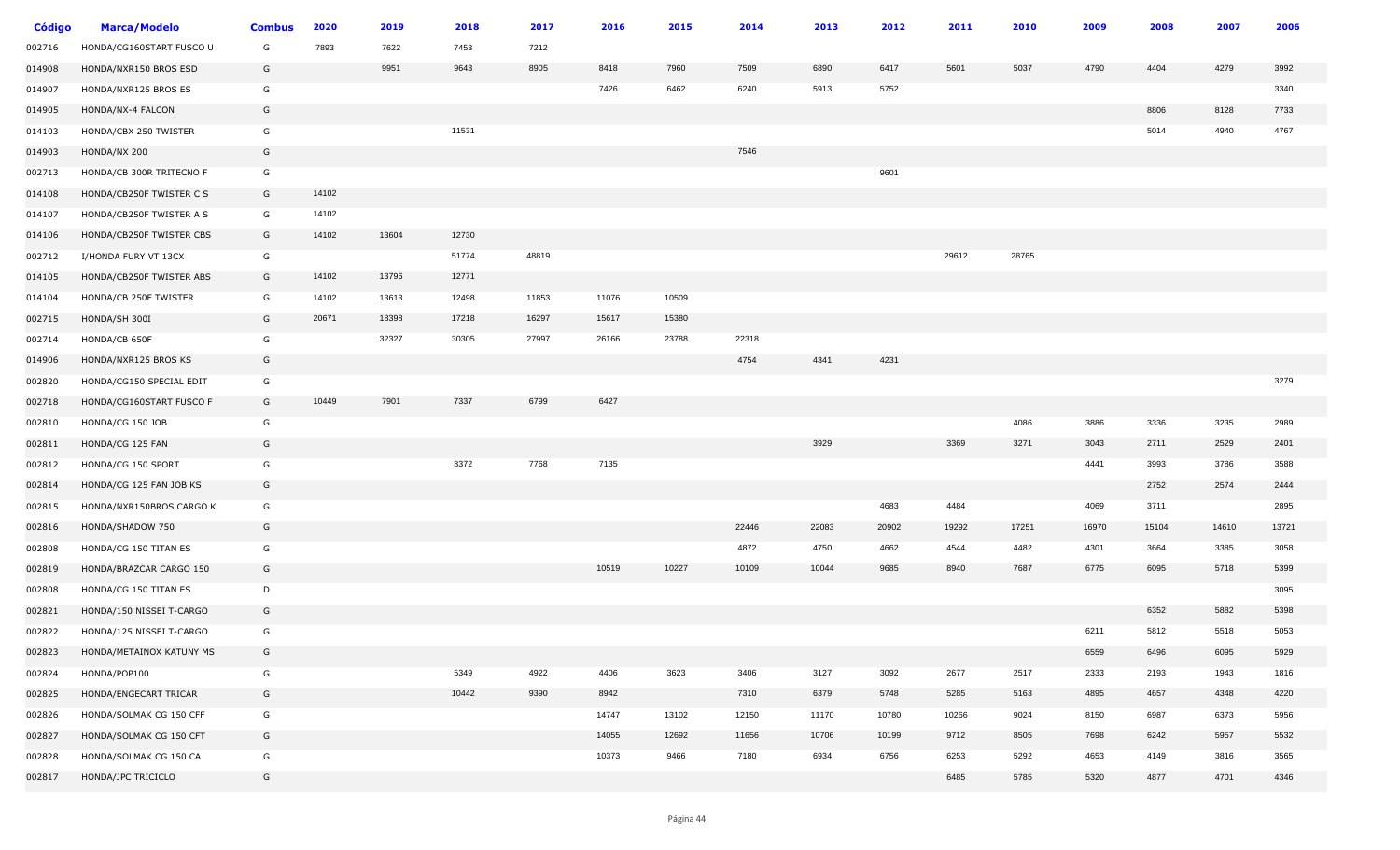| <b>Código</b> | <b>Marca/Modelo</b>      | <b>Combus</b> | 2020  | 2019  | 2018  | 2017  | 2016  | 2015  | 2014  | 2013  | 2012  | 2011  | 2010 | 2009  | 2008  | 2007 | 2006 |
|---------------|--------------------------|---------------|-------|-------|-------|-------|-------|-------|-------|-------|-------|-------|------|-------|-------|------|------|
| 002776        | HONDA/CG160 START DS     | G             | 9697  | 8403  | 8020  | 7546  | 7262  | 6999  |       |       |       |       |      |       |       |      |      |
| 014913        | HONDA/NXR150BROS MIX ESD | G             |       |       |       |       |       |       |       |       |       | 5218  | 5074 | 4914  |       |      |      |
| 002720        | HONDA/CG160START FUSCO 8 | G             | 10747 | 9191  | 7735  | 7170  | 6811  | 6732  |       |       |       |       |      |       |       |      |      |
| 002721        | HONDA/CG160START FUSCO C | G             | 10559 | 8038  | 7347  | 6859  | 6311  |       |       |       |       |       |      |       |       |      |      |
| 002722        | HONDA/CG160START FUSCO 6 | G             | 12739 | 12087 | 11248 | 10651 | 8848  |       |       |       |       |       |      |       |       |      |      |
| 002724        | HONDA/SH 300I SPORT      | G             | 21658 | 20293 | 19529 |       |       |       |       |       |       |       |      |       |       |      |      |
| 002772        | I/HONDA DN-01 NSA700A    | G             |       |       |       |       |       |       |       |       |       |       |      | 38007 |       |      |      |
| 002773        | HONDA/CB 500F            | G             | 24840 | 24394 | 22211 | 19940 | 19201 | 17685 | 16999 | 14542 |       |       |      |       |       |      |      |
| 002809        | HONDA/CG 150 TITAN ESD   | G             |       | 8127  | 7707  |       |       | 5225  | 5030  | 4626  | 4498  | 4367  | 3971 | 3369  | 3288  | 3129 | 2925 |
| 002775        | HONDA/CB 300R LIMITED    | G             |       |       |       |       |       |       | 9348  |       |       |       |      |       |       |      |      |
| 002719        | HONDA/CG160START FUSCO 4 | G             |       | 11699 | 10865 | 10059 | 8793  |       |       |       |       |       |      |       |       |      |      |
| 002777        | HONDA/CB 640R            | G             | 34212 | 31734 |       |       |       |       |       |       |       |       |      |       |       |      |      |
| 002801        | HONDA/CG 125 CARGO       | G             |       |       | 7022  | 6761  | 5987  |       | 4625  |       |       |       |      |       | 3264  | 2962 | 2734 |
| 002803        | HONDA/CG 125 TITAN       | G             |       |       |       |       |       |       |       |       |       |       |      | 3995  | 3858  | 3510 | 3108 |
| 002804        | HONDA/CG 125 TITAN ES    | G             |       |       |       |       |       |       |       |       |       |       |      |       |       | 3280 | 3207 |
| 002805        | HONDA/CG 125 TITAN KS    | G             |       |       |       |       |       |       |       |       |       |       | 3184 | 2914  |       | 2747 |      |
| 002806        | HONDA/CG 125 TITAN KSE   | G             |       |       |       |       |       |       |       |       |       |       |      |       |       |      | 3184 |
| 002807        | HONDA/CG 150 TITAN KS    | D             |       |       |       |       |       |       |       |       |       |       |      |       |       |      | 2533 |
| 002807        | HONDA/CG 150 TITAN KS    | G             |       |       |       |       |       |       |       |       | 4483  |       |      | 3309  | 2926  | 2705 | 2595 |
| 002774        | HONDA/CB 500X            | G             | 26686 | 24943 | 23993 | 21844 | 20582 | 19836 | 17827 |       |       |       |      |       |       |      |      |
| 015124        | HONDA/CBR 650F           | G             |       | 33133 | 31813 | 29099 | 25936 | 24582 | 22942 |       |       |       |      |       |       |      |      |
| 002006        | HONDA/BIZ 125 ES         | G             |       |       |       |       | 6855  | 6342  | 5759  | 5164  | 5008  | 4652  | 4232 | 4170  | 3498  | 3179 | 2931 |
| 002007        | HONDA/BIZ 125 MAIS       | G             |       |       | 8562  | 8191  | 7848  | 7652  | 7235  |       | 5689  |       | 4313 | 4172  | 3919  | 3636 | 2996 |
| 002008        | HONDA/LEAD 110           | G             |       |       |       |       | 6379  | 5487  | 5351  | 5093  | 4497  | 4271  | 3805 | 3671  |       |      |      |
| 014925        | HONDA/NXR 160 BROS SE    | G             | 11748 |       |       |       |       |       |       |       |       |       |      |       |       |      |      |
| 002009        | HONDA/BIZ 125 EX         | G             |       |       | 8506  | 8135  | 7822  | 7371  | 6845  | 6351  | 5524  | 5056  | 4842 | 4681  |       |      |      |
| 002010        | HONDA/BIZ 100 ES         | D             |       |       |       |       |       |       |       |       |       |       | 3122 |       |       |      |      |
| 002010        | HONDA/BIZ 100 ES         | G             |       |       | 6363  | 5513  | 5295  | 5054  | 4535  | 4328  | 3822  |       | 3175 | 3019  |       |      |      |
| 015199        | IMP/HONDA CBR 1000       | D             |       |       |       | 56692 |       |       |       |       |       |       |      |       |       |      |      |
| 015131        | HONDA/CBR 650R           | G             | 34806 | 32933 |       |       |       |       |       |       |       |       |      |       |       |      |      |
| 015130        | I/HONDA X-ADV 750        | G             |       |       |       | 43794 |       |       |       |       |       |       |      |       |       |      |      |
| 015129        | I/HONDA X-ADV            | G             |       | 48535 | 47016 | 45584 |       |       |       |       |       |       |      |       |       |      |      |
| 015128        | I/HONDA CBR 1000RR       | G             |       | 64170 | 61713 | 59005 |       |       |       |       |       |       |      |       |       |      |      |
| 015127        | I/HONDA CBR 1000RR FIRE  | G             |       |       |       |       |       |       |       |       |       |       |      |       | 29600 |      |      |
| 002012        | HONDA/BIZ 125            | G             | 9809  | 8971  | 8575  | 8042  | 7556  | 6906  |       |       | 4849  | 4574  |      |       |       |      |      |
| 015117        | HONDA/CBR 600F           | G             |       |       |       |       |       |       | 23973 | 23160 | 22215 | 21329 |      |       |       |      |      |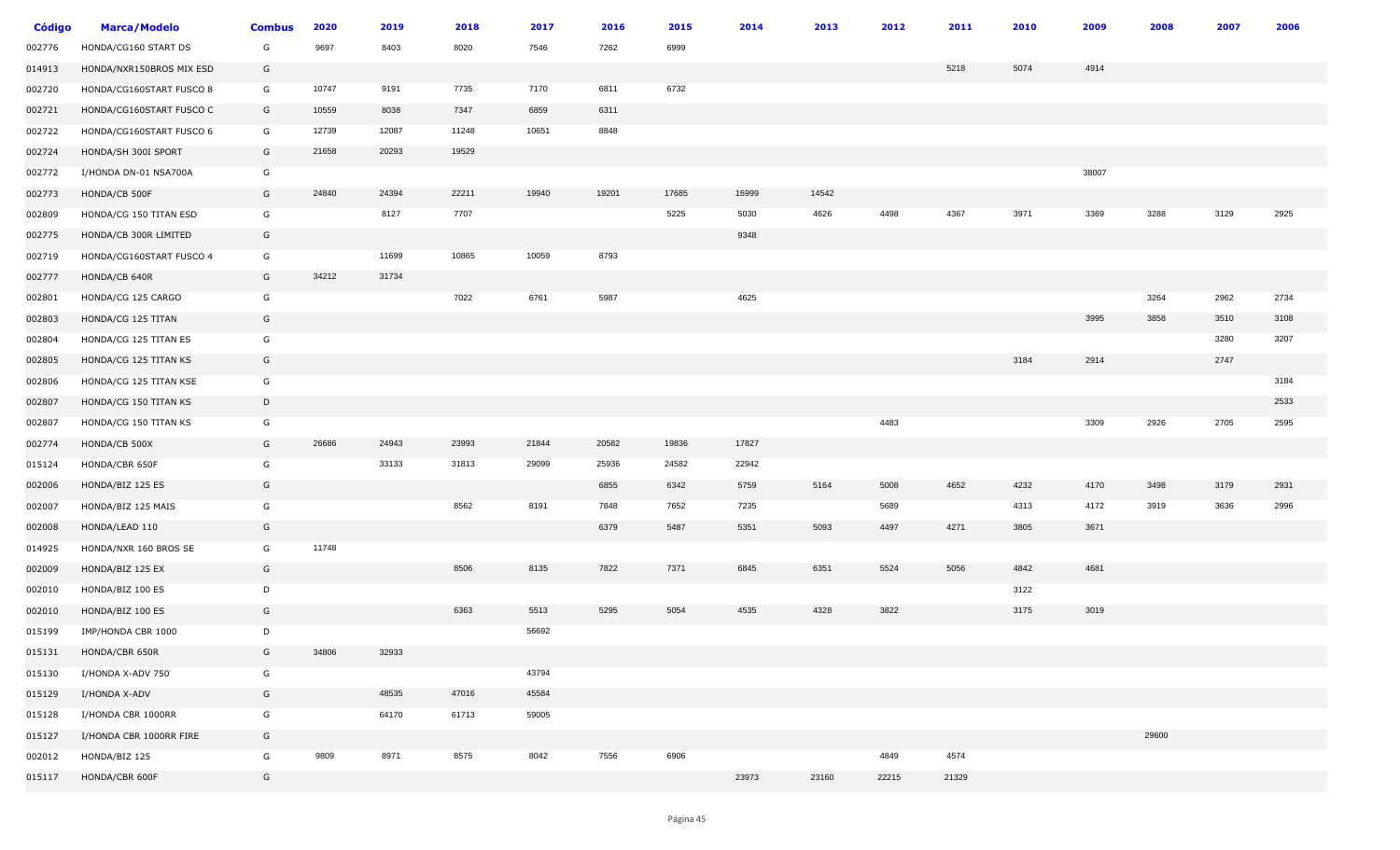| <b>Código</b> | <b>Marca/Modelo</b>      | <b>Combus</b> | 2020  | 2019  | 2018  | 2017  | 2016  | 2015  | 2014  | 2013  | 2012  | 2011  | 2010  | 2009  | 2008  | 2007  | 2006  |
|---------------|--------------------------|---------------|-------|-------|-------|-------|-------|-------|-------|-------|-------|-------|-------|-------|-------|-------|-------|
| 015113        | I/HONDA CBR 1000RA       | G             |       |       |       |       |       |       |       |       |       |       |       | 32083 |       |       |       |
| 015112        | I/HONDA CBR1000RR REPSOL | G             |       |       |       |       |       |       |       | 43632 |       | 37351 |       | 30291 |       | 25278 |       |
| 015110        | I/HONDA CBR 1000 RR      | G             |       |       |       |       |       | 51153 | 46611 | 43004 | 40904 | 37083 | 33346 | 29629 | 28390 | 25394 | 22795 |
| 015109        | I/HONDA CBR 600RR        | G             |       |       |       |       |       |       | 34870 | 32549 | 31308 | 31300 | 27178 | 25350 | 23332 | 22360 | 21236 |
| 015108        | I/HONDA CBR 1000R        | G             |       |       |       |       |       |       |       |       |       | 37182 | 35090 |       |       |       | 25592 |
| 015126        | HONDA/CB 1000R E         | G             |       |       |       |       |       | 36389 |       |       |       |       |       |       |       |       |       |
| 015116        | I/HONDA CBR 250R         | G             |       |       | 11943 |       |       | 11100 | 9899  |       | 9366  | 8960  |       |       |       |       |       |
| 015125        | I/HONDA CBR 1000RR SP    | G             |       | 70653 | 69018 | 62987 |       |       |       |       |       |       |       |       |       |       |       |
| 015118        | HONDA/CB 1000R           | G             | 52846 | 50501 | 48782 |       | 36385 | 32696 | 32546 | 28274 | 27342 | 25027 |       |       |       |       | 20615 |
| 015120        | I/HONDA CBR600RR REPSOL  | G             |       |       |       |       |       |       |       | 34533 |       |       |       |       |       |       |       |
| 015121        | I/HONDA CB 500 X         | G             |       |       |       |       |       |       |       | 16607 |       |       |       |       |       |       |       |
| 015122        | I/HONDA CBR 500 R        | G             |       |       |       |       |       |       |       | 17665 |       |       |       |       |       |       |       |
| 015123        | HONDA/CBR 500R           | G             |       |       | 23041 | 21719 | 20071 | 18804 | 17963 | 16291 |       |       |       |       |       |       |       |
| 002005        | HONDA/BIZ 125 KS         | D             |       |       |       |       |       |       |       |       |       |       |       |       |       |       | 3039  |
| 015101        | I/HONDA CBR 600F         | G             |       |       |       |       |       |       |       |       |       |       |       |       | 20312 |       |       |
| 002099        | HONDA                    | G             |       |       |       |       |       |       |       |       |       |       | 3394  |       |       |       |       |
| 002006        | HONDA/BIZ 125 ES         | D             |       |       |       |       |       |       |       |       |       |       |       |       | 3539  | 3203  |       |
| 014918        | HONDA/NXR125BROS CARGO K | G             |       |       |       |       |       |       |       | 4179  |       |       |       |       |       |       |       |
| 014916        | HONDA/NX 400I FALCON     | G             |       |       |       |       |       |       | 13461 | 12345 | 12071 |       |       |       |       |       |       |
| 014914        | HONDA/NXR150 BROS MIX ES | G             |       |       |       |       |       |       |       | 5929  | 5772  | 5707  | 5387  | 4812  |       |       |       |
| 015114        | I/HONDA CBR 1000RR FB    | G             |       |       |       |       |       |       |       |       |       |       | 35369 |       | 29817 |       |       |
| 014920        | HONDA/NXR160 BROS ESDD   | G             | 12241 | 11967 | 10427 | 10208 | 8897  | 8327  | 8028  |       |       |       |       |       |       |       |       |
| 002013        | HONDA/BIZ 110I           | G             | 8351  | 8014  | 7546  | 6854  | 6490  | 6119  |       |       | 4554  |       |       |       |       |       |       |
| 014921        | HONDA/NXR160 BROS ESD    | G             | 11913 |       | 9640  | 9359  | 8851  | 7949  | 7591  |       |       |       |       |       |       |       |       |
| 002602        | HONDA/CB600F HORNET      | G             |       |       |       |       |       |       | 25382 | 24391 | 22075 | 21275 | 20627 | 20131 | 19229 | 16124 | 15139 |
| 002606        | HONDA/CG 160 SOLMAK TRCF | G             | 12670 | 12194 | 11068 |       |       |       |       |       |       |       |       |       |       |       |       |
| 002607        | HONDA/CG 160 SOLMAK TRCA | G             | 12539 | 12105 | 10950 | 9970  | 8806  |       |       |       |       |       |       |       |       |       |       |
| 002608        | HONDA/CG 160 MOTOPIT TRC | G             |       |       |       | 10059 |       |       |       |       |       |       |       |       |       |       |       |
| 014912        | HONDA/NXR150 BROS MIX KS | G             |       |       |       |       |       | 6655  |       |       | 5657  | 5202  | 4178  | 4098  |       |       |       |
| 002710        | HONDA/CB 300R            | G             |       |       | 11649 |       |       | 9215  | 9067  | 7991  | 7122  | 6701  | 6127  | 5667  |       |       |       |
| 002011        | HONDA/BIZ 100 KS         | G             |       |       |       |       |       |       | 4065  | 3470  | 3379  | 3183  | 2896  |       |       | 2734  |       |
| 000020        | H/HONDA CB125 S          | D             |       |       |       |       |       |       |       | 4261  |       | 3912  |       |       |       |       |       |
| 002711        | I/HONDA FURY             | G             |       |       |       |       |       |       |       |       |       | 35669 | 30146 |       |       |       |       |
| 002003        | HONDA/C100 BIZ ES        | G             |       |       | 6008  | 5586  | 5415  | 5264  | 4574  | 4412  | 3821  |       |       |       |       |       |       |
| 002003        | HONDA/C100 BIZ ES        | D             |       |       |       |       |       |       |       | 4550  |       |       |       |       |       |       |       |
| 002002        | HONDA/C100 BIZ           | G             |       |       |       |       |       | 4711  | 4328  |       | 3797  |       |       |       | 3102  | 2522  |       |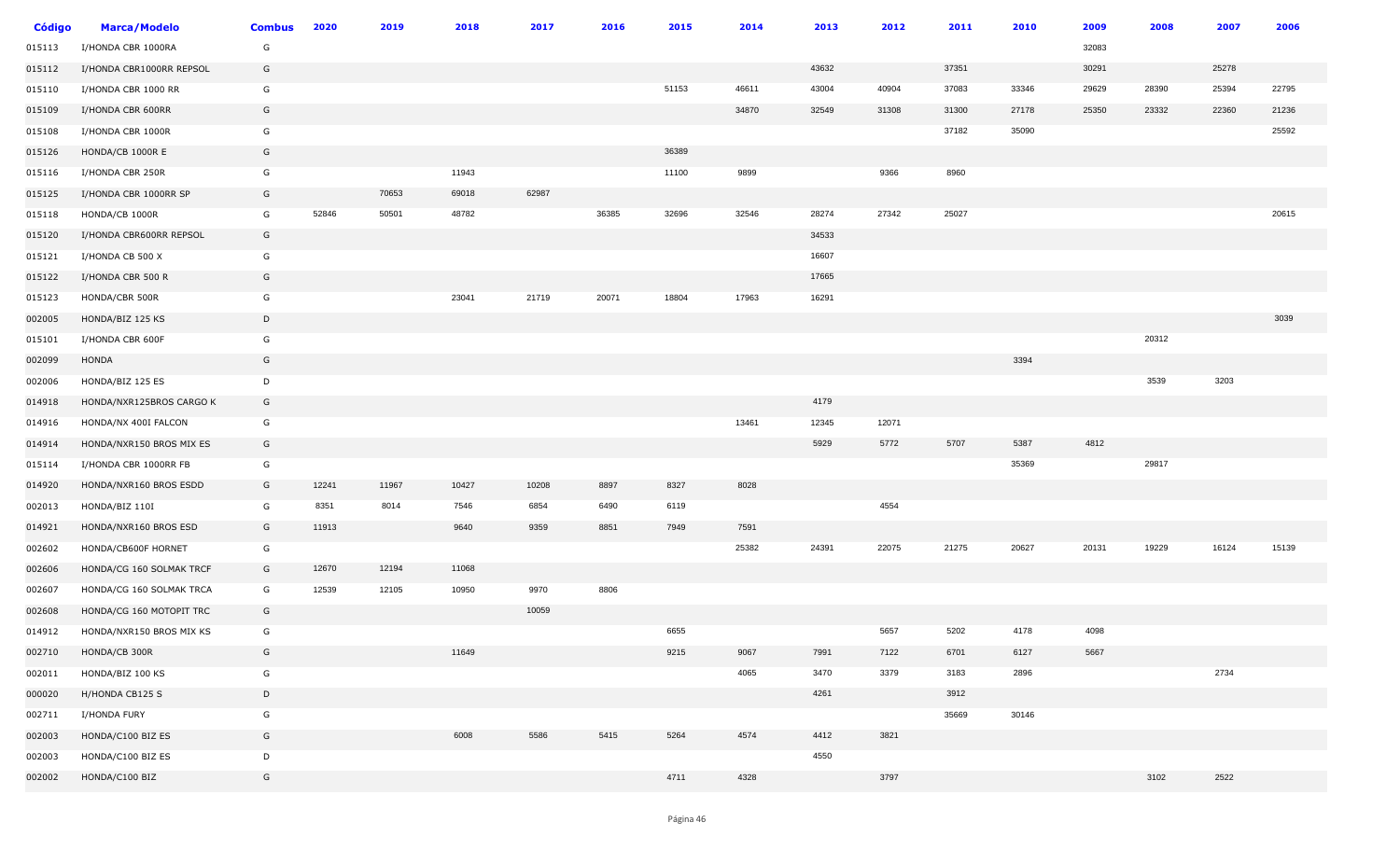| Código | <b>Marca/Modelo</b>      | <b>Combus</b> | 2020  | 2019  | 2018   | 2017  | 2016  | 2015  | 2014  | 2013  | 2012  | 2011  | 2010  | 2009  | 2008  | 2007  | 2006  |
|--------|--------------------------|---------------|-------|-------|--------|-------|-------|-------|-------|-------|-------|-------|-------|-------|-------|-------|-------|
| 002002 | HONDA/C100 BIZ           | D             |       | 7713  | 6832   | 5354  | 4741  |       |       |       |       |       |       |       |       |       |       |
| 014919 | HONDA/NXR 150 BROS CARGO | G             |       |       |        |       |       |       | 6008  |       |       |       |       |       |       |       |       |
| 001002 | I/HONDA CB 350           | D             | 17684 | 14175 | 12071  |       | 11358 |       | 9486  |       |       |       |       |       |       |       |       |
| 002005 | HONDA/BIZ 125 KS         | G             |       |       |        |       |       |       |       |       | 4369  | 4228  | 3821  | 3618  | 3471  | 3147  | 3059  |
| 000020 | H/HONDA CB125 S          | G             |       |       |        |       |       |       |       | 4255  | 4051  | 3636  |       |       |       |       |       |
| 000009 | IMP/HONDA SCOOTER HE LIX | G             |       |       |        |       |       |       |       | 16576 | 13606 |       |       |       |       |       |       |
| 002868 | HONDA/CG 125 SOLMAK TRCA | G             |       |       | 6964   | 6779  | 5890  | 5439  | 4994  | 4940  | 4501  | 4337  | 4178  | 4017  | 3873  | 3743  | 3649  |
| 002829 | HONDA/FUSCO CARGO 125A   | G             |       |       | 10692  | 10411 | 9147  | 9019  | 8658  | 8002  | 7859  | 7001  | 6041  | 5117  | 4877  | 4558  | 4304  |
| 014924 | HONDA/NXR160 BROS ESDD C | G             | 12241 | 11777 |        |       |       |       |       |       |       |       |       |       |       |       |       |
| 014923 | HONDA/NXR 160 BROS       | G             |       |       | 9852   | 9459  | 8656  | 8416  |       |       |       |       |       |       |       |       |       |
| 002001 | HONDA/C100 DREAM         | D             |       | 4911  | 4793   | 4580  | 4185  |       | 3761  |       |       |       |       |       |       |       |       |
| 003512 | HONDA/PCX 150 SPORT ABS  | G             | 12612 | 12209 | 11239  |       |       |       |       |       |       |       |       |       |       |       |       |
| 004848 | I/HONDA CB1300F          | G             |       |       |        |       |       |       |       |       |       |       |       |       | 20915 | 20257 | 19747 |
| 004846 | I/HONDA ST 1300          | G             |       |       |        |       |       |       |       |       |       |       |       |       |       |       | 36422 |
| 004844 | I/HONDA SILVER WING      | G             |       |       |        |       |       |       |       |       |       |       |       |       |       |       | 11305 |
| 004843 | I/HONDA PAN-EUROPEAN     | G             |       |       |        |       |       |       |       |       |       |       |       |       |       |       | 34148 |
| 004839 | I/HONDA GL1800 GOLD WING | G             |       |       | 125728 |       |       | 75036 | 73320 | 71915 | 71377 | 61725 | 56371 | 53465 | 51387 | 49527 | 42718 |
| 004835 | I/HONDA VTX 1300         | G             |       |       |        |       |       |       |       |       |       |       | 27402 |       | 24581 |       | 20166 |
| 004831 | I/HONDA GOLDWING GL1800A | G             |       |       |        |       |       |       |       |       |       | 62562 |       |       |       |       |       |
| 004824 | I/HONDA VTX 1800C        | G             |       |       |        |       |       |       |       |       |       |       |       |       |       | 26515 | 24518 |
| 004820 | I/HONDA GOLDWING GL 1800 | G             |       |       |        |       |       |       |       |       |       |       |       |       | 51826 |       | 43593 |
| 004818 | I/HONDA XL1000V VARADERO | G             |       |       |        |       |       |       |       |       |       |       |       | 22087 | 21537 | 21332 |       |
| 004810 | I/HONDA SHADOW 750       | G             |       |       |        |       |       |       |       |       |       |       |       |       | 17235 | 16570 |       |
| 019102 | HONDA/XR 250 TORNADO     | G             |       |       |        |       |       |       | 8967  | 8626  | 8411  |       |       | 6010  | 5759  | 5467  | 5058  |
| 004469 | I/HONDA HUCKUS NPS50G    | G             |       |       |        |       | 4136  |       |       |       |       |       |       |       |       |       |       |
| 002898 | HONDA/CG 160 START       | G             | 9269  | 8361  | 7709   | 7145  | 6518  |       |       |       |       |       |       |       |       |       |       |
| 003506 | HONDA/XRE 300 P          | G             | 18464 |       |        |       |       | 12165 | 11217 | 10283 |       |       |       |       |       |       |       |
| 002866 | HONDA/CG150 AGAR THOR CF | G             |       |       |        |       |       |       |       | 5765  | 5400  | 4993  |       | 4300  | 4161  | 4000  | 3783  |
| 003203 | HONDA/XLS 125            | G             |       |       |        |       |       |       |       |       |       |       | 3646  |       |       |       |       |
| 003206 | HONDA/XL 700V TRANSALP   | G             |       |       |        | 27725 | 26016 |       | 23203 | 21724 | 19705 | 18702 | 18246 |       |       |       |       |
| 003207 | HONDA/XL 700V TRANSALP E | G             |       |       |        |       |       |       | 23947 |       |       |       |       |       |       |       |       |
| 003503 | HONDA/XRE 300            | G             |       | 16769 | 15795  | 14497 | 13334 | 11750 | 11066 | 10075 | 9686  | 8731  | 7825  | 7604  |       |       |       |
| 003514 | HONDA/XRE 190 SE         | G             | 13053 |       |        |       |       |       |       |       |       |       |       |       |       |       |       |
| 003505 | HONDA/PCX 150            | G             | 12339 | 10808 | 9951   | 9158  | 8668  | 7522  | 7353  | 6948  |       |       |       |       |       |       |       |
| 003513 | HONDA/PCX 150 ABS        | G             | 12739 | 11166 |        |       |       |       |       |       |       |       |       |       |       |       |       |
| 003507 | HONDA/PCX 150 DLX        | G             | 12339 |       | 10219  | 9310  | 9108  | 7422  |       |       |       |       |       |       |       |       |       |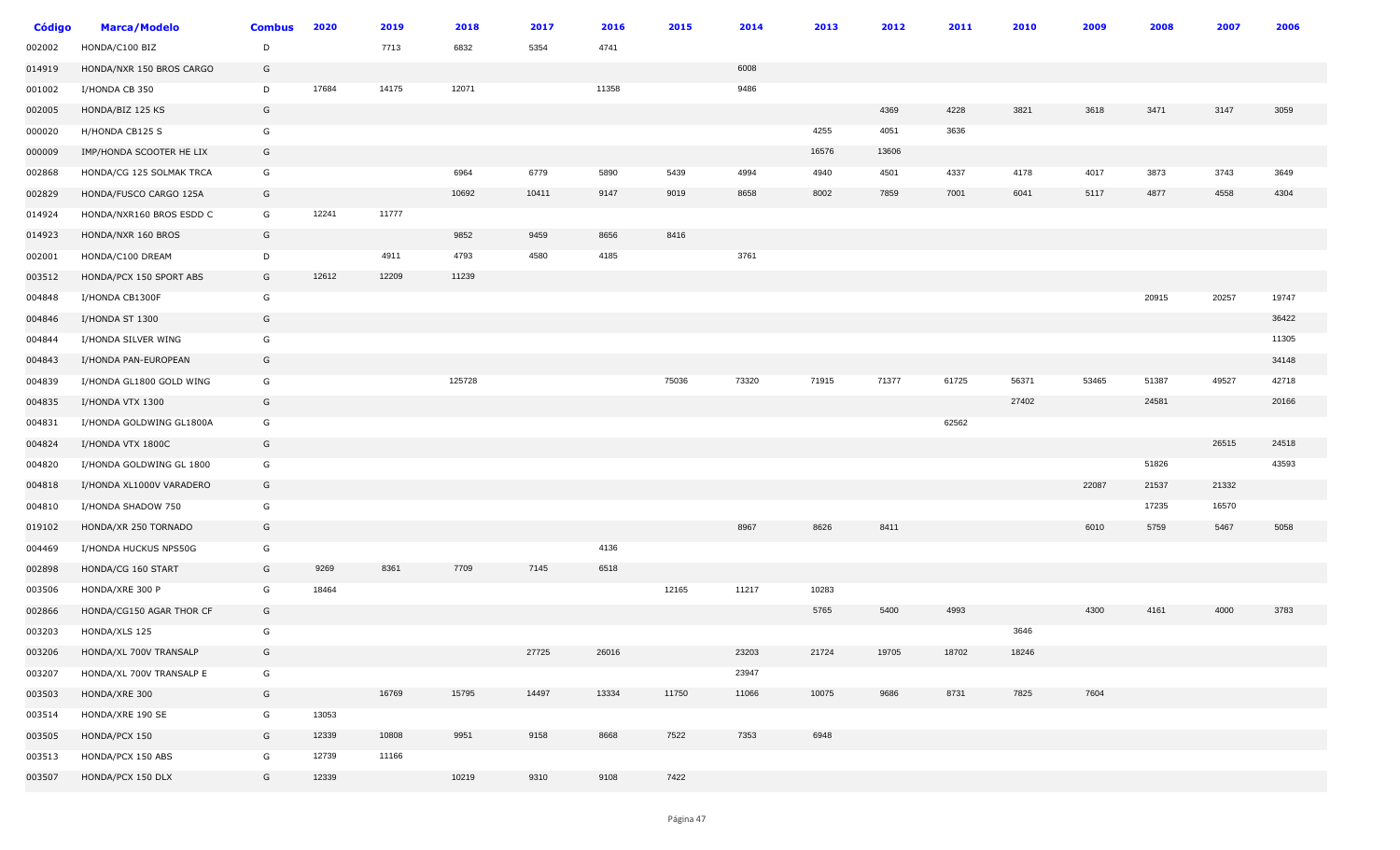| <b>Código</b> | <b>Marca/Modelo</b>      | <b>Combus</b> | 2020  | 2019   | 2018   | 2017  | 2016  | 2015  | 2014  | 2013  | 2012  | 2011  | 2010 | 2009  | 2008  | 2007  | 2006 |
|---------------|--------------------------|---------------|-------|--------|--------|-------|-------|-------|-------|-------|-------|-------|------|-------|-------|-------|------|
| 003508        | HONDA/XRE 190            | G             | 14220 | 13142  | 12694  | 11952 | 11120 | 10434 |       |       |       |       |      |       |       |       |      |
| 003509        | HONDA/PCX 150 SPORT      | G             |       | 11198  | 10186  | 9310  |       |       |       |       |       |       |      |       |       |       |      |
| 003510        | HONDA/XRE 300 ABS        | G             | 18375 | 16846  | 16089  |       |       |       |       |       |       |       |      |       |       |       |      |
| 003511        | HONDA/PCX 150 DLX ABS    | G             | 12339 | 11003  | 10358  |       |       |       |       |       |       |       |      |       |       |       |      |
| 004851        | I/HONDA HELIX CN 250     | G             |       |        |        |       |       |       |       |       |       |       |      |       |       | 9135  |      |
| 003504        | HONDA/XRE 300 SITNEI AMB | G             |       |        | 17449  |       |       |       |       |       | 9371  |       | 7827 |       |       |       |      |
| 004889        | HONDA/ELITE 125          | G             | 8393  | 8338   | 7751   |       |       |       |       |       |       |       |      |       |       |       |      |
| 004850        | I/HONDA SILVER WING ABS  | D             |       |        |        |       |       |       |       |       |       | 14868 |      |       |       |       |      |
| 004881        | HONDA/CRF 1000L TE       | G             | 56343 | 53695  | 52292  | 48895 | 48151 |       |       |       |       |       |      |       |       |       |      |
| 004882        | HONDA/SH 150I            | G             | 11967 | 11379  | 10901  | 10441 |       |       |       |       |       |       |      |       |       |       |      |
| 004884        | HONDA/SH 150I DLX        | G             | 11967 | 11567  | 11418  |       |       |       |       |       |       |       |      |       |       |       |      |
| 004885        | HONDA/CG 160 CARGO       | G             | 10345 | 9196   | 8596   |       |       |       |       |       |       |       |      |       |       |       |      |
| 004879        | I/HONDA CB1100           | G             |       |        |        |       |       |       | 34082 |       |       |       |      |       |       |       |      |
| 004888        | I/HONDA GL1800GOLDWING T | G             |       | 135434 | 129195 |       |       |       |       |       |       |       |      |       |       |       |      |
| 004877        | I/HONDA CB1100 DLX       | G             |       |        |        |       |       |       | 34396 |       |       |       |      |       |       |       |      |
| 004890        | I/HONDA GL1800C VALKYRIE | G             |       |        |        |       |       |       | 74658 |       |       |       |      |       |       |       |      |
| 004891        | HONDA/CRF 1000L AS       | G             | 62004 | 58039  |        |       |       |       |       |       |       |       |      |       |       |       |      |
| 004892        | HONDA/CRF 1000L AS TE    | G             | 59692 | 55876  |        |       |       |       |       |       |       |       |      |       |       |       |      |
| 004894        | I/HONDA MONKEY Z 125     | G             |       | 8464   |        |       |       |       |       |       |       |       |      |       |       |       |      |
| 005099        | IMP/HONDA CB 200         | G             |       |        |        |       |       |       |       |       |       |       | 6099 |       |       |       |      |
| 005903        | I/HONDA XR 650 L         | G             |       |        |        |       |       |       |       |       |       | 17393 |      | 15123 | 14660 |       |      |
| 004887        | HONDA/CG 160 CARGO C     | G             | 10327 | 9124   |        |       |       |       |       |       |       |       |      |       |       |       |      |
| 004862        | I/HONDA CB 1000 HORNET   | G             |       |        |        |       |       |       |       |       |       | 28947 |      |       |       |       |      |
| 002897        | HONDA/CG 125I CARGO      | G             |       |        | 7091   | 6681  | 6029  |       |       |       |       |       |      |       |       |       |      |
| 004853        | I/HONDA SHADOW AERO      | G             |       |        |        |       |       |       |       |       |       |       |      |       | 16970 |       |      |
| 004854        | I/HONDA INTERCEPTOR VFR  | G             |       |        |        |       |       |       |       |       |       |       |      |       | 24110 |       |      |
| 004858        | I/HONDA GOLDWING GL18BM  | G             |       |        |        |       |       |       |       |       |       |       |      | 50987 |       |       |      |
| 004859        | I/HONDA GOLDWING ACN XM  | G             |       |        |        |       |       |       |       |       |       |       |      | 54934 |       |       |      |
| 004880        | HONDA/CRF 1000L          | G             | 51986 | 48884  | 48109  | 47026 | 46255 |       |       |       |       |       |      |       |       |       |      |
| 004861        | I/HONDA RUCKUS           | G             |       |        |        |       |       |       |       |       |       |       | 3489 |       |       |       |      |
| 004850        | I/HONDA SILVER WING ABS  | G             |       |        |        |       |       |       |       |       |       |       |      |       |       | 17002 |      |
| 004864        | I/HONDA CB 1000RB        | G             |       |        |        |       |       |       |       |       |       | 26098 |      |       |       |       |      |
| 004865        | I/HONDA VFR 1200X        | G             |       |        |        |       |       |       |       | 47091 | 43132 | 42182 |      |       |       |       |      |
| 004869        | I/HONDA CRF 250L         | G             |       |        | 22863  |       | 19191 |       | 16867 | 14151 | 13746 |       |      |       |       |       |      |
| 004870        | I/HONDA GOLDWING F6B DEL | G             |       |        |        |       |       |       |       |       | 70258 |       |      |       |       |       |      |
| 004871        | I/HONDA CB1100A          | G             |       |        |        |       |       |       |       | 30359 |       |       |      |       |       |       |      |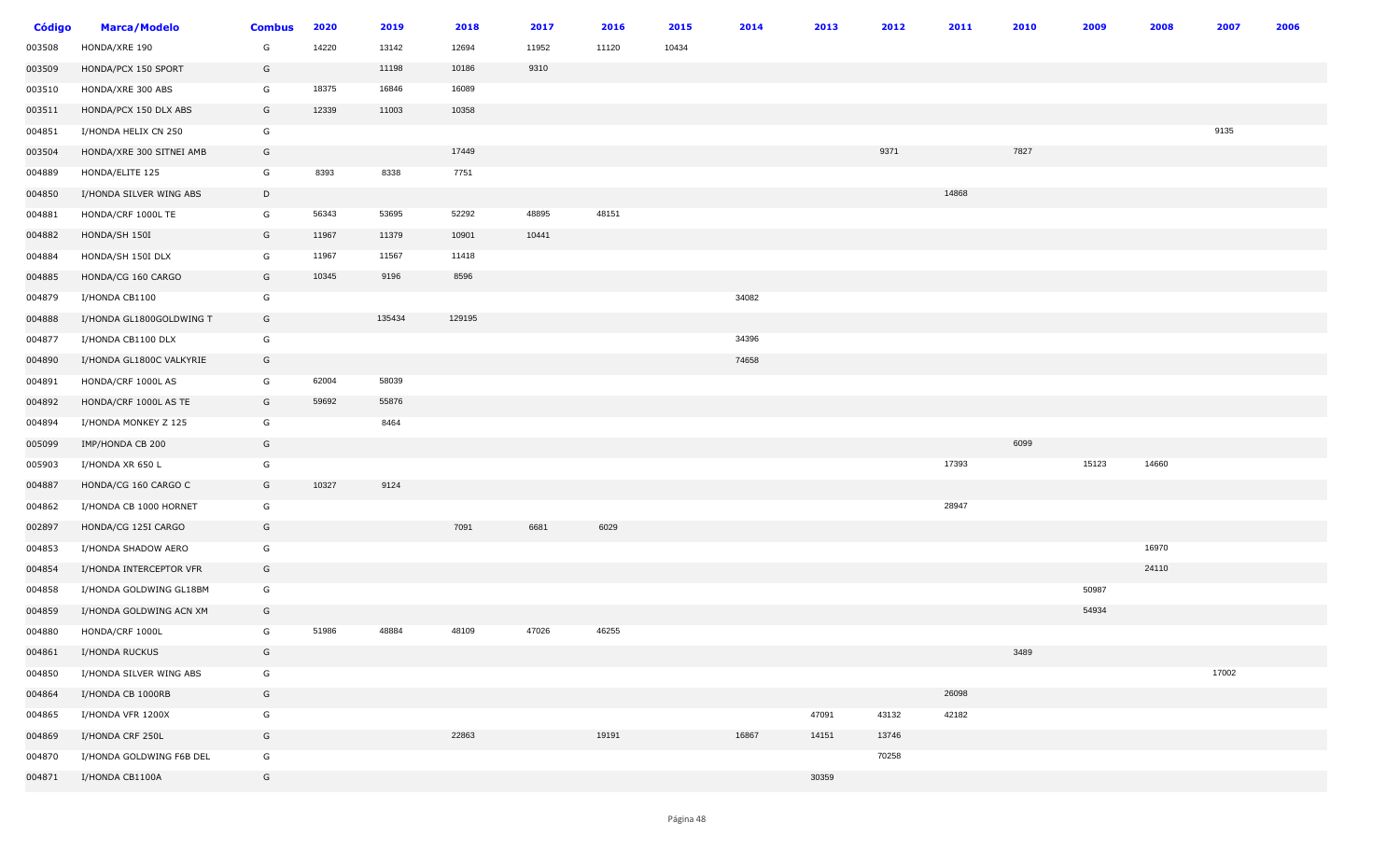| Código | <b>Marca/Modelo</b>      | <b>Combus</b> | 2020  | 2019  | 2018  | 2017  | 2016  | 2015  | 2014  | 2013  | 2012  | 2011  | 2010  | 2009 | 2008 | 2007 | 2006 |
|--------|--------------------------|---------------|-------|-------|-------|-------|-------|-------|-------|-------|-------|-------|-------|------|------|------|------|
| 004876 | I/HONDA GOLDWING F6B     | G             |       |       |       |       |       |       | 85078 |       |       |       |       |      |      |      |      |
| 004860 | I/HONDA VFR 1200F        | G             |       |       |       |       |       |       |       | 37207 | 35548 | 29870 | 26485 |      |      |      |      |
| 002844 | HONDA/CG 125 FAN KS      | G             |       |       | 6956  | 6519  | 5776  | 5275  | 4627  | 4028  | 3783  | 3504  | 3283  | 3137 | 2868 |      |      |
| 002858 | HONDA/MDF CG150 MAXXI CF | G             |       |       |       |       |       |       |       | 11537 | 11264 | 9815  | 8697  | 7560 | 7098 |      | 6726 |
| 002857 | HONDA/MDF CG150 MAXXI CA | G             |       |       |       |       |       |       | 12015 | 11417 | 10590 | 9713  | 8606  | 7825 | 7656 | 7018 | 6803 |
| 002856 | HONDA/BRAZCAR CG150 WIND | G             |       |       |       |       |       | 10966 | 10921 |       |       | 9425  | 8335  | 7249 | 7201 |      |      |
| 002855 | HONDA/CG 150 FAN ESI     | G             |       |       | 6932  | 6583  | 6330  | 6271  | 5977  | 5459  | 4967  | 4521  | 3949  | 3920 |      |      |      |
| 002854 | HONDA/CG150 TITAN MIX EX | G             |       |       | 8832  | 8241  | 7340  | 6811  | 6433  | 6193  | 5585  | 4944  | 4596  | 4267 |      |      |      |
| 002853 | HONDA/CG 150 TITAN EX    | G             |       |       | 8114  | 7454  | 6952  | 6240  | 5737  | 5376  | 5034  | 4726  | 4610  |      |      |      |      |
| 002852 | HONDA/KATUNY CHITA CP    | G             |       |       |       |       |       |       |       | 7745  |       | 7340  |       |      |      |      |      |
| 002851 | HONDA/DALCAR150 ABERTA   | G             | 16417 | 14710 | 14683 | 13919 | 12889 | 12224 | 11960 | 11307 | 11044 | 9368  | 8759  | 7730 | 7249 | 6982 |      |
| 002850 | HONDA/DALCAR 150 FECHADA | G             |       |       |       |       |       | 12443 | 12117 | 11501 |       | 9493  |       |      | 7616 |      |      |
| 002849 | HONDA/CG150 TITAN MIX KS | G             |       |       |       |       |       |       |       |       |       |       | 4017  | 3588 | 3459 |      |      |
| 002848 | HONDA/CG150 TITAN MIX ES | G             |       |       |       |       |       |       | 7144  |       |       |       | 4277  | 3852 | 3777 |      |      |
| 002847 | HONDA/CG150 TITAN MIXESD | G             |       |       |       |       |       |       | 6234  | 5720  | 5458  | 4537  | 4288  | 3849 | 3765 |      |      |
| 002846 | HONDA/CG 125 CARGO ES    | G             |       |       |       |       | 5374  |       | 4229  | 4114  | 3701  | 3304  | 3103  | 2940 |      |      |      |
| 002899 | HONDA/CG 125             | G             |       |       |       |       |       |       |       |       |       | 3902  | 3630  | 3521 |      |      |      |
| 002838 | HONDA/KATUNY COIOTE CA   | G             | 13441 | 12752 | 12296 | 10584 | 10073 | 9207  | 9044  | 8300  | 8106  | 7435  | 6584  | 5542 | 5274 | 5059 | 4739 |
| 002831 | HONDA/FUSCO CARGO 125F   | G             |       |       |       | 10333 | 9247  | 8939  | 8793  | 8067  | 7817  | 7310  | 6690  | 5925 | 5298 | 4950 | 4677 |
| 002832 | HONDA/FUSCO CARGO 150F   | G             |       |       |       | 12201 | 11620 | 10877 | 10657 | 10366 | 10124 | 8821  | 8029  | 7104 | 6403 | 6066 | 5651 |
| 002833 | HONDA/CG DJC TRIDEAL F12 | G             |       |       |       |       |       |       |       |       |       |       |       | 7706 | 7496 | 6998 | 6479 |
| 002834 | HONDA/CG DJC TRIDEAL A12 | G             |       |       |       |       |       |       |       |       |       |       |       |      |      | 6275 |      |
| 002835 | HONDA/CG DJC TRIDEAL F15 | G             |       |       |       |       |       |       |       |       |       |       |       |      |      | 6898 | 6656 |
| 002845 | HONDA/CG 125 CARGO KS    | G             |       |       | 6759  |       | 5499  | 4685  | 4444  | 4063  | 3752  | 3552  | 3173  | 2976 |      |      |      |
| 002837 | HONDA/KATUNY GUARA CF    | G             | 12739 | 12071 | 11530 | 10102 | 9452  | 8904  | 8176  | 7508  | 7150  | 6722  | 6128  | 5499 | 5333 | 4751 |      |
| 002845 | HONDA/CG 125 CARGO KS    | D             |       |       |       |       |       |       |       |       | 3730  |       |       |      |      |      |      |
| 002839 | HONDA/BRAZCAR CARGO 160  | G             | 14984 | 13782 | 13089 | 12344 | 11691 | 10490 | 9633  | 8847  | 8427  | 8135  | 7197  | 6765 | 6458 | 6004 |      |
| 002841 | HONDA/BRAZCAR 125 CA     | G             |       |       | 12670 | 12124 | 11511 |       | 10510 | 9769  | 8844  | 8039  | 7424  | 6699 | 6163 | 5498 |      |
| 002842 | HONDA/BRAZCAR 125 CF     | G             |       |       |       |       | 10943 |       | 9224  |       | 8493  | 7588  | 7016  |      | 6490 | 6016 | 5899 |
| 002843 | HONDA/CG 125 FAN ES      | G             |       |       | 6772  | 6496  | 5845  | 5238  | 4695  | 4479  | 4108  | 3911  | 3528  | 3377 | 3091 |      |      |
| 002844 | HONDA/CG 125 FAN KS      | D             |       |       |       |       |       |       |       |       |       |       | 3370  |      |      |      |      |
| 002861 | HONDA/CG125-TRITECNO     | G             |       |       |       |       |       |       |       |       |       |       | 3297  | 2816 |      |      |      |
| 002836 | HONDA/CG DJC TRIDEAL A15 | G             |       |       |       |       |       |       |       |       |       |       |       |      |      |      | 6149 |
| 002889 | HONDA/CG150 RPC TOP      | G             |       |       |       |       |       |       |       | 5542  |       |       |       |      |      |      |      |
| 002859 | HONDA/MDF CG125 MAXXI CF | G             |       |       |       |       |       |       |       | 9525  | 8689  | 8217  | 7389  | 6679 |      |      |      |
| 002881 | HONDA/CG 150 TRITECNO A  | G             |       |       |       |       |       |       |       | 4669  | 4521  | 4374  |       |      |      |      |      |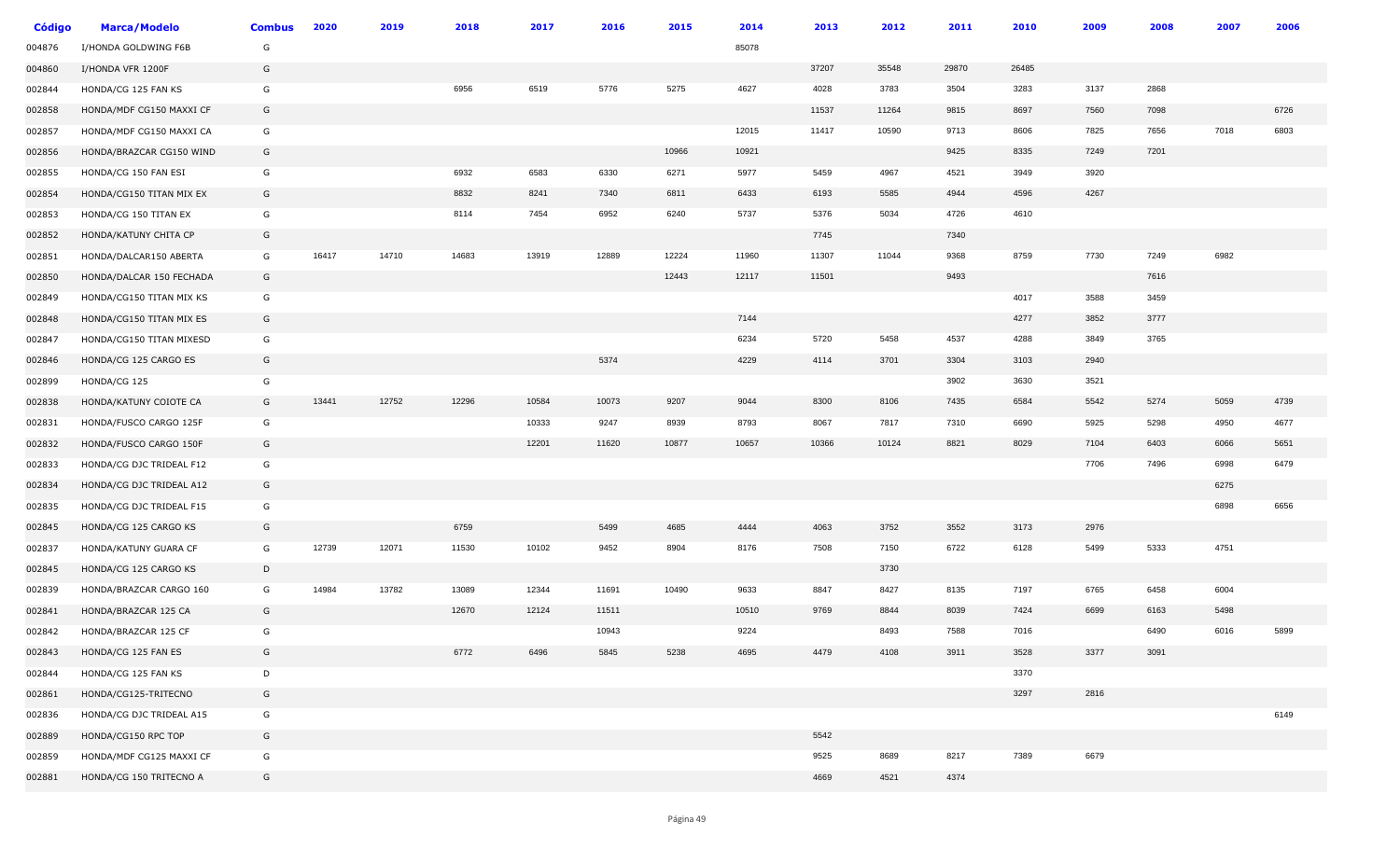| <b>Código</b> | <b>Marca/Modelo</b>      | <b>Combus</b> | 2020  | 2019  | 2018  | 2017  | 2016  | 2015  | 2014  | 2013  | 2012  | 2011 | 2010 | 2009 | 2008 | 2007 | 2006 |
|---------------|--------------------------|---------------|-------|-------|-------|-------|-------|-------|-------|-------|-------|------|------|------|------|------|------|
| 002883        | HONDA/CG 125 FAN ESD     | G             |       |       |       |       | 5842  |       | 5304  | 5115  | 4604  |      |      |      |      |      |      |
| 002885        | I/HONDA CTX 700N         | G             |       |       |       |       |       |       |       | 24420 |       |      |      |      |      |      |      |
| 002886        | HONDA/CG150 START        | G             |       |       |       | 7386  | 6389  | 5667  | 5283  | 5140  |       |      |      |      |      |      |      |
| 002879        | HONDA/CG150FANCARGO ESDI | G             |       |       |       |       |       |       | 5550  | 5307  | 4837  |      |      |      |      |      |      |
| 002888        | HONDA/CG 125 CARGO ESD   | G             |       |       |       |       |       |       | 4583  |       |       |      |      |      |      |      |      |
| 002878        | HONDA/CG150 FUSCO TPF    | G             | 9455  | 8464  |       |       | 6532  | 5890  | 5805  | 5286  | 5022  |      |      | 4255 |      |      |      |
| 002890        | HONDA/NC 750X            | G             | 31305 | 30201 | 28814 | 27001 | 26171 | 25304 | 21115 |       |       |      |      |      |      |      |      |
| 002891        | HONDA/POP 110I           | G             | 6133  | 5600  | 5308  | 4992  | 4155  | 3630  |       |       |       |      |      |      |      |      |      |
| 002892        | HONDA/CG 160 FAN ESDI    | G             |       | 9656  | 8856  | 8616  | 7700  | 6746  |       |       |       |      |      |      |      |      |      |
| 002893        | HONDA/CG 160 TITAN EX    | G             |       | 10013 | 9750  | 8546  | 8364  | 7660  |       |       |       |      |      |      |      |      |      |
| 002895        | HONDA/CG 125I FAN        | G             |       |       | 6841  | 6585  | 6107  | 5342  |       |       |       |      |      |      |      |      |      |
| 002896        | HONDA/CG 160 CARGO ESDI  | G             |       | 9568  | 8615  | 8238  | 7121  |       |       |       |       |      |      |      |      |      |      |
| 002887        | HONDA/CG150 CARGO ESD    | G             |       |       | 7422  | 6965  | 6670  | 6042  | 5622  |       |       |      |      |      |      |      |      |
| 002871        | HONDA/CG150 TRICARGO CF  | G             |       |       |       |       |       |       |       |       | 8921  | 8369 |      |      |      |      |      |
| 002830        | HONDA/FUSCO CARGO 150A   | G             | 13201 |       |       | 12213 | 11086 | 10036 | 9920  | 9524  | 9296  | 8102 | 7376 | 6505 | 5849 | 5488 | 5181 |
| 002862        | HONDA/CG150-TRITECNO     | G             |       |       |       |       |       |       |       |       |       |      |      | 7502 |      |      |      |
| 002863        | HONDA/CG150 FAN ESDI     | G             |       |       | 8470  | 7929  | 7734  | 6630  | 5949  | 5427  | 5080  | 4882 | 4854 |      |      |      |      |
| 002865        | HONDA/CG150 AGAR THOR CA | G             |       |       |       |       |       |       | 5333  | 5237  | 4904  | 4532 | 4391 | 4098 | 3853 | 3608 | 3397 |
| 002867        | HONDA/CG 125 SOLMAK TRCF | G             |       |       | 7138  | 7008  | 5984  |       | 5341  | 5004  | 4590  | 4339 |      |      |      | 3675 |      |
| 002880        | HONDA/CG 150 TRITECNO F  | G             |       |       |       |       |       |       |       |       |       |      | 3502 |      |      |      |      |
| 002870        | HONDA/CGPR 150FAN ESI    | G             |       |       |       | 7296  | 6387  | 5978  | 5597  | 5413  | 5266  | 4929 | 4610 |      | 4516 | 4453 | 4398 |
| 002860        | HONDA/MDF CG125 MAXXI CA | G             |       |       |       |       |       |       |       | 7652  | 6925  | 6549 | 6196 | 5808 | 5518 |      | 5269 |
| 002872        | HONDA/CG150 BRASTECHNO A | G             |       |       |       |       |       |       |       |       |       | 5152 |      |      |      |      |      |
| 002873        | HONDA/CG150 TRICARGO CA  | G             |       |       |       |       |       |       |       | 9247  | 8855  | 8221 | 7774 | 7169 |      | 6570 |      |
| 002874        | HONDA/CG 150ESTRUTURAL A | G             |       |       |       |       |       | 5726  | 5083  | 4668  | 4521  | 4291 | 4108 | 3946 | 3819 | 3515 | 3310 |
| 002875        | HONDA/NC 700X            | G             |       |       |       |       |       |       | 21355 | 19480 | 19127 |      |      |      |      |      |      |
| 002876        | HONDA/CG ESTRUTURAL 125A | G             |       |       |       |       |       |       |       |       | 3780  | 3514 | 3281 | 3135 | 3026 | 2802 | 2768 |
| 002877        | HONDA/CG ESTRUTURAL 150F | G             |       |       |       |       |       |       |       | 5886  | 5407  |      | 4940 | 4389 | 4021 |      |      |
| 002869        | HONDA/CG150 ROPERCAN GR  | G             |       |       |       |       | 8280  | 5887  | 5783  | 5355  | 5119  | 4605 | 4213 | 4004 | 3983 | 3792 | 3583 |
| 029226        | I/HONDA MINITRAIL Z50    | G             |       |       |       |       |       |       |       |       |       |      |      |      |      |      | 3857 |
| 019101        | HONDA/XR 200R            | G             |       |       |       |       |       |       |       | 8795  |       | 8245 |      |      |      |      |      |
| 029211        | I/HONDA GOLDWING         | G             |       |       |       | 94757 |       |       |       |       |       |      |      |      |      |      |      |
| 030800        | HONDA/CG FUCAM ADVENTURE | G             |       |       |       |       |       |       |       |       |       |      | 3758 | 3034 | 2835 | 2634 | 2481 |
| 030802        | HONDA/CG FUCAM ADVT 126  | G             |       |       |       |       |       |       |       |       |       |      |      | 7490 | 7066 | 6920 | 6133 |
| 031802        | HONDA/BUENO TRIC C MOTO  | G             |       |       |       |       |       |       |       | 9212  |       |      |      |      |      |      |      |
| 028530        | I/ZONGSHEN REV 200 POPIN | G             |       |       |       |       |       |       |       | 5032  |       |      |      |      |      |      |      |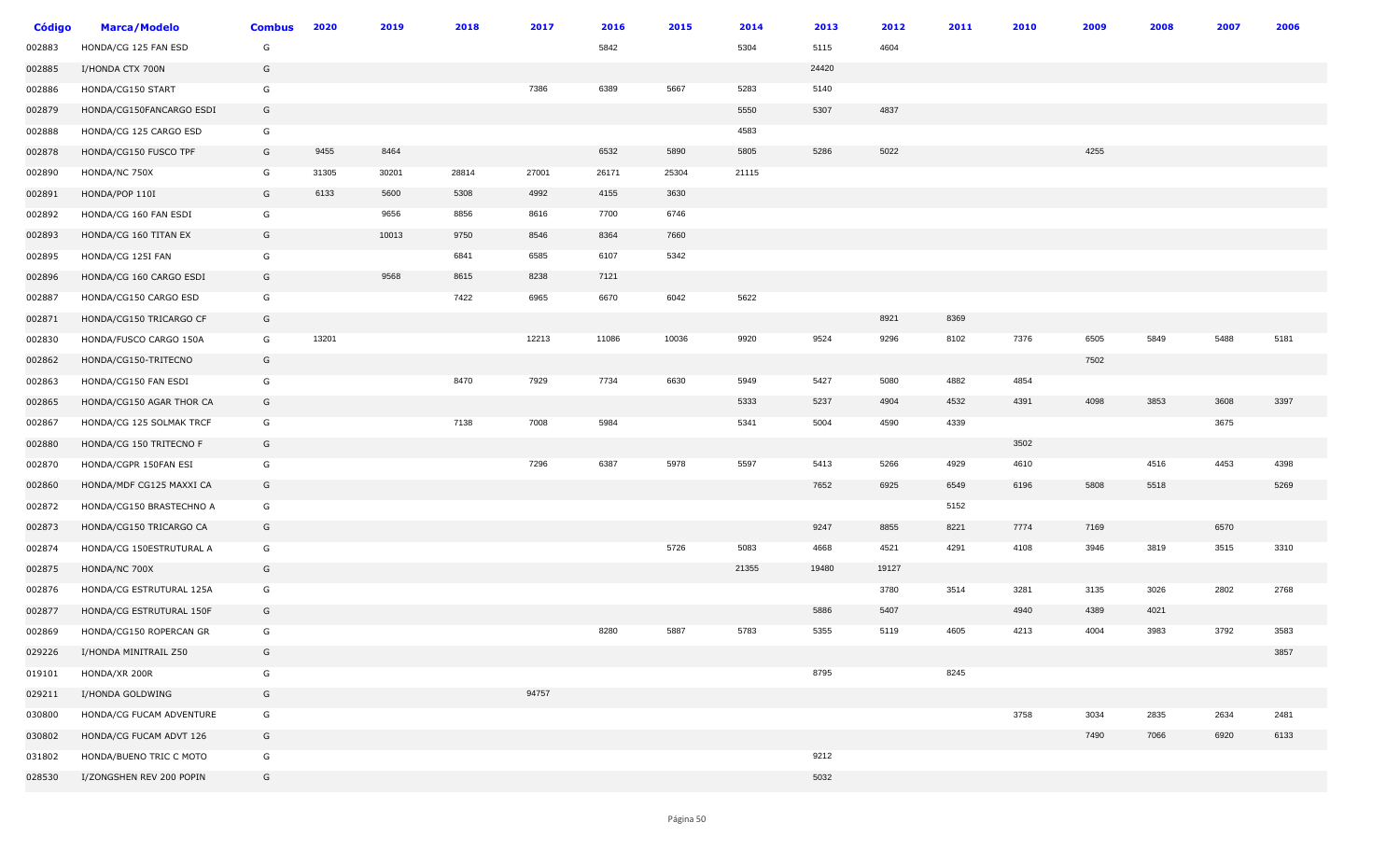| <b>Código</b> | <b>Marca/Modelo</b>      | <b>Combus</b> | 2020  | 2019  | 2018 | 2017  | 2016  | 2015 | 2014  | 2013  | 2012 | 2011 | 2010 | 2009 | 2008 | 2007 | 2006 |
|---------------|--------------------------|---------------|-------|-------|------|-------|-------|------|-------|-------|------|------|------|------|------|------|------|
| 041900        | HONDA/CG 160 FAN         | G             | 9975  | 9477  | 8443 | 8340  |       |      |       |       |      |      |      |      |      |      |      |
| 041904        | HONDA/CG 160 TITAN S     | G             | 10029 | 9764  |      |       |       |      |       |       |      |      |      |      |      |      |      |
| 038000        | HONDA/IBDT TRI PRATIC    | G             |       |       |      |       | 13002 |      |       |       | 8465 | 7377 | 6549 | 5980 | 5747 | 5601 | 5238 |
| 040900        | HONDA/BIZ KELLE 125 TRI  | G             |       |       |      |       |       |      | 10545 |       | 6616 |      | 5893 |      |      |      |      |
| 041902        | HONDA/CG 160 TITAN C     | G             |       |       |      | 9721  |       |      |       |       |      |      |      |      |      |      |      |
| 041901        | HONDA/CG 160 TITAN       | G             | 10765 | 10090 | 9551 | 9335  |       |      |       |       |      |      |      |      |      |      |      |
| 040717        | I/HONDA CB 1100F         | G             |       |       |      |       |       |      |       | 38513 |      |      |      |      |      |      |      |
| 040721        | I/HONDA CB 1100          | G             |       |       |      | 45382 |       |      |       |       |      |      |      |      |      |      |      |
| 041903        | HONDA/CG 160/TITAN 25A   | G             |       | 10543 | 9802 |       |       |      |       |       |      |      |      |      |      |      |      |
|               | Fabricante: HONGDU       |               |       |       |      |       |       |      |       |       |      |      |      |      |      |      |      |
| 039103        | I/HONGDU CJ750 SOLO      | G             |       |       |      |       |       |      |       | 22570 |      |      |      |      |      |      |      |
|               | Fabricante: HONGYAN      |               |       |       |      |       |       |      |       |       |      |      |      |      |      |      |      |
| 039101        | I/HONGYAN TDR 8677Z      | G             |       |       |      |       |       |      |       |       |      |      |      | 2949 |      |      |      |
| 039100        | I/HONGYAN DRAGON         | G             |       |       |      |       |       |      |       |       |      |      | 1927 | 1837 |      |      |      |
| 039102        | I/HONGYAN PRINCESS 1500W | G             |       |       |      |       |       |      |       |       |      |      | 2470 |      |      |      |      |
|               | Fabricante: HONLING      |               |       |       |      |       |       |      |       |       |      |      |      |      |      |      |      |
| 014201        | I/HONLING HL50QT-11B     | G             |       |       |      |       |       |      |       |       |      |      |      |      |      | 1517 |      |
| 014200        | I/HONLING HL125T-5       | G             |       |       |      |       |       |      |       |       |      |      |      |      |      | 2060 |      |
|               | Fabricante: HUANSONG     |               |       |       |      |       |       |      |       |       |      |      |      |      |      |      |      |
| 025801        | I/HUANSONG 250M          | G             |       |       |      |       |       |      |       |       |      | 7948 |      |      |      |      |      |
| 025800        | I/HUANSONG 250S          | G             |       |       |      |       |       |      |       |       |      | 7617 |      |      |      |      |      |
| 025802        | I/HUANSONG 250R          | G             |       |       |      |       |       |      |       |       |      | 8172 |      |      |      |      |      |
|               | Fabricante: HUARI        |               |       |       |      |       |       |      |       |       |      |      |      |      |      |      |      |
| 027311        | I/HUARI HS250ZH          | G             |       |       |      |       |       |      |       |       |      | 3911 |      |      |      |      |      |
| 027315        | I/HUARI BRAVAX BV200     | G             |       |       |      |       |       |      |       | 4133  | 3510 |      |      |      |      |      |      |
| 027319        | I/HUARI MARVA 50 VIP     | G             |       |       |      |       |       | 2246 | 2227  | 2146  |      | 1654 | 1594 |      |      |      |      |
| 027318        | I/HUARI MARVA UFO 50MAIS | G             |       |       |      |       |       |      | 1655  |       |      |      |      |      |      |      |      |
| 027317        | I/HUARI MARVA ONIX 50R   | G             |       |       |      |       |       | 3038 | 2951  | 2858  |      |      |      |      |      |      |      |
| 027316        | I/HUARI MARVA ONIX 50    | G             |       |       |      |       |       | 2430 | 2363  | 2286  | 2080 |      |      |      |      |      |      |
| 027314        | I/HUARI MARVA VR150 WIND | G             |       |       |      |       |       |      |       |       | 1795 |      |      |      |      |      |      |
| 027312        | I/HUARI BRAVAX BVX200    | G             |       |       |      | 3622  |       |      |       |       | 3153 |      |      |      |      |      |      |
| 027310        | I/HUARI FOX 150R         | G             |       |       |      |       |       |      |       |       |      | 3440 |      |      |      |      |      |
| 027309        | I/HUARI FOX 150X         | G             |       |       |      |       |       | 4099 | 3592  |       | 3534 | 3444 |      |      |      |      |      |
| 027308        | I/HUARI HS150TR 3        | G             |       |       |      |       |       |      |       |       |      | 2401 | 2245 |      |      |      |      |
| 027307        | I/HUARI MARVA HS150 FIRE | G             |       |       |      |       |       | 3225 |       |       | 2509 | 2389 | 2243 |      |      |      |      |
| 027306        | I/HUARI MARVA HERC HS200 | G             |       |       |      |       |       |      |       |       |      |      |      | 3067 |      |      |      |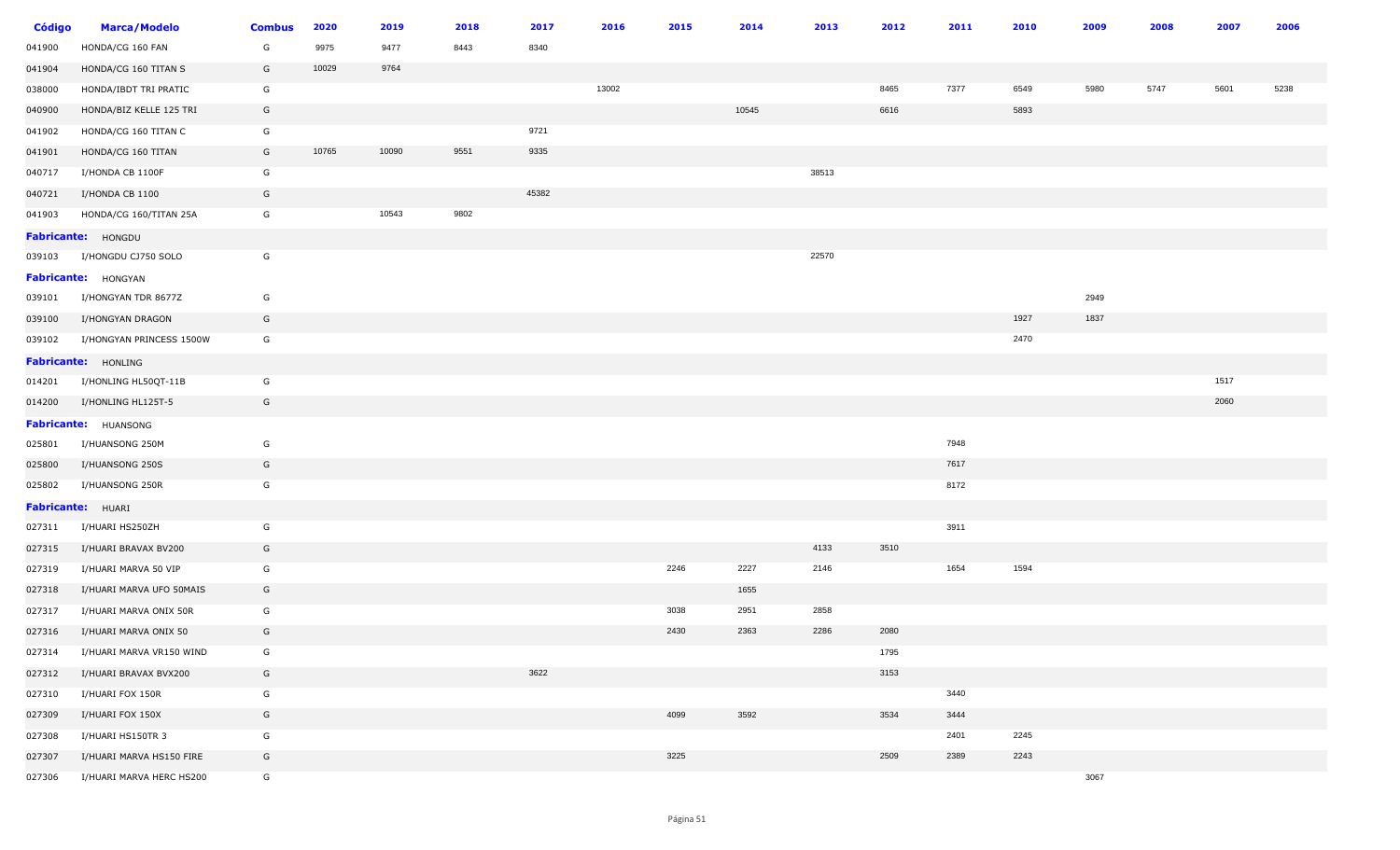| <b>Código</b>   | <b>Marca/Modelo</b>      | <b>Combus</b> | 2020  | 2019  | 2018  | 2017  | 2016 | 2015  | 2014  | 2013 | 2012 | 2011  | 2010  | 2009  | 2008  | 2007  | 2006  |
|-----------------|--------------------------|---------------|-------|-------|-------|-------|------|-------|-------|------|------|-------|-------|-------|-------|-------|-------|
| 027305          | I/HUARI MARVA UFO50      | G             |       |       |       |       |      | 1788  |       | 1508 | 1369 | 1314  | 1297  | 1102  |       |       |       |
| 027304          | I/HUARI HS200ZH          | G             |       |       |       |       |      | 4282  |       |      | 3720 | 3421  | 3343  | 3306  |       |       |       |
| 027303          | I/HUARI HS200ZH AUTO     | G             |       |       |       |       |      |       |       |      |      |       |       | 4110  |       |       |       |
| 027302          | I/HUARI CH200TR C S3     | G             |       |       |       |       |      |       |       |      |      |       |       |       | 3980  |       |       |
| 027313          | I/HUARI MARVA FOX150R    | G             |       |       |       |       |      |       | 3706  |      | 3588 | 3408  |       |       |       |       |       |
|                 | Fabricante: HUAWIN       |               |       |       |       |       |      |       |       |      |      |       |       |       |       |       |       |
| 015700          | I/HUAWIN GS HY150T-5     | G             |       |       |       |       |      |       |       |      |      |       |       |       |       | 1913  |       |
| 015701          | I/HUAWIN HY150T-8        | G             |       |       |       |       |      |       |       |      |      |       |       |       |       | 1884  |       |
|                 | Fabricante: HUSABERG     |               |       |       |       |       |      |       |       |      |      |       |       |       |       |       |       |
| 006432          | I/HUSABERG FS 570        | G             |       |       |       |       |      |       |       |      |      | 22533 |       |       |       |       |       |
| 006412          | I/HUSABERG F550 E        | G             |       |       |       |       |      |       |       |      |      |       |       |       | 13718 | 11981 |       |
|                 | Fabricante: HUSQVARNA    |               |       |       |       |       |      |       |       |      |      |       |       |       |       |       |       |
| 020242          | I/HUSQVARNA TE 310 IE    | G             |       |       |       |       |      |       |       |      |      |       |       |       | 10430 |       |       |
| 020243          | I/HUSQVARNA TE 510 IE    | G             |       |       |       |       |      |       |       |      |      |       |       |       | 11672 |       |       |
| 020244          | I/HUSQVARNA TE 250 IE    | G             |       |       |       |       |      |       |       |      |      |       |       |       | 9919  |       |       |
| 020245          | I/HUSQVARNA TE 450 IE    | G             |       |       |       |       |      |       |       |      |      |       |       |       | 10833 |       |       |
| 020254          | I/HUSQVARNA SM 450 R     | G             |       |       |       |       |      |       |       |      |      |       |       | 11575 |       |       |       |
| 020260          | I/HUSQVARNA TE449        | G             |       |       |       |       |      |       | 21856 |      |      |       |       |       |       |       |       |
| 020261          | I/HUSQVARNA 701SUPERMOTO | G             |       |       | 65572 |       |      |       |       |      |      |       |       |       |       |       |       |
| 020263          | I/HUSQVARNA 701 ENDUROLR | G             | 72929 |       |       |       |      |       |       |      |      |       |       |       |       |       |       |
| 020262          | I/HUSQVARNA 701 ENDURO   | G             | 72906 | 69493 | 65572 |       |      |       |       |      |      |       |       |       |       |       |       |
| 020223          | I/HUSQVARNA SM 610       | G             |       |       |       |       |      |       |       |      |      |       |       |       |       |       | 11061 |
| 041712          | I/HUSQVARNA SVARTPILEN 4 | G             |       |       | 44698 |       |      |       |       |      |      |       |       |       |       |       |       |
| 041711          | I/HUSQVARNA VITPILEN 701 | G             |       |       | 70041 |       |      |       |       |      |      |       |       |       |       |       |       |
|                 | Fabricante: HYOSUNG      |               |       |       |       |       |      |       |       |      |      |       |       |       |       |       |       |
| 020919          | I/HYOSUNG GT250RC        | G             |       |       |       |       |      |       | 7273  |      |      |       |       |       |       |       |       |
| 020913          | I/HYOSUNG AQUILA GV650   | G             |       |       |       |       |      |       |       |      |      |       | 14903 | 13059 |       | 12501 | 11956 |
| 020917          | I/HYOSUNG GD250N         | G             |       |       |       |       |      |       | 7108  |      |      |       |       |       |       |       |       |
| 022462          | I/HYOSUNG ST7            | G             |       |       |       |       |      |       |       |      |      | 15581 |       |       |       |       |       |
| 020918          | I/HYOSUNG GV250N         | G             |       |       |       |       |      | 10292 | 9778  |      |      |       |       |       |       |       |       |
| 020915          | I/HYOSUNG COMET GT650R   | G             |       |       |       |       |      |       |       |      |      |       |       | 10209 | 8801  | 8552  | 8376  |
| Fabricante: IMZ |                          |               |       |       |       |       |      |       |       |      |      |       |       |       |       |       |       |
| 090002          | I/IMZ URAL GEAR UP 2WD   | G             |       |       |       |       |      |       |       |      |      |       | 34492 |       |       |       |       |
|                 | Fabricante: INDIAN       |               |       |       |       |       |      |       |       |      |      |       |       |       |       |       |       |
| 029413          | I/INDIAN CHIEF CHIEFTAIN | G             |       |       |       | 71847 |      |       |       |      |      |       |       |       |       |       |       |
| 029714          | I/INDIAN CHIEF SPRINGFLD | G             |       |       |       | 71114 |      |       |       |      |      |       |       |       |       |       |       |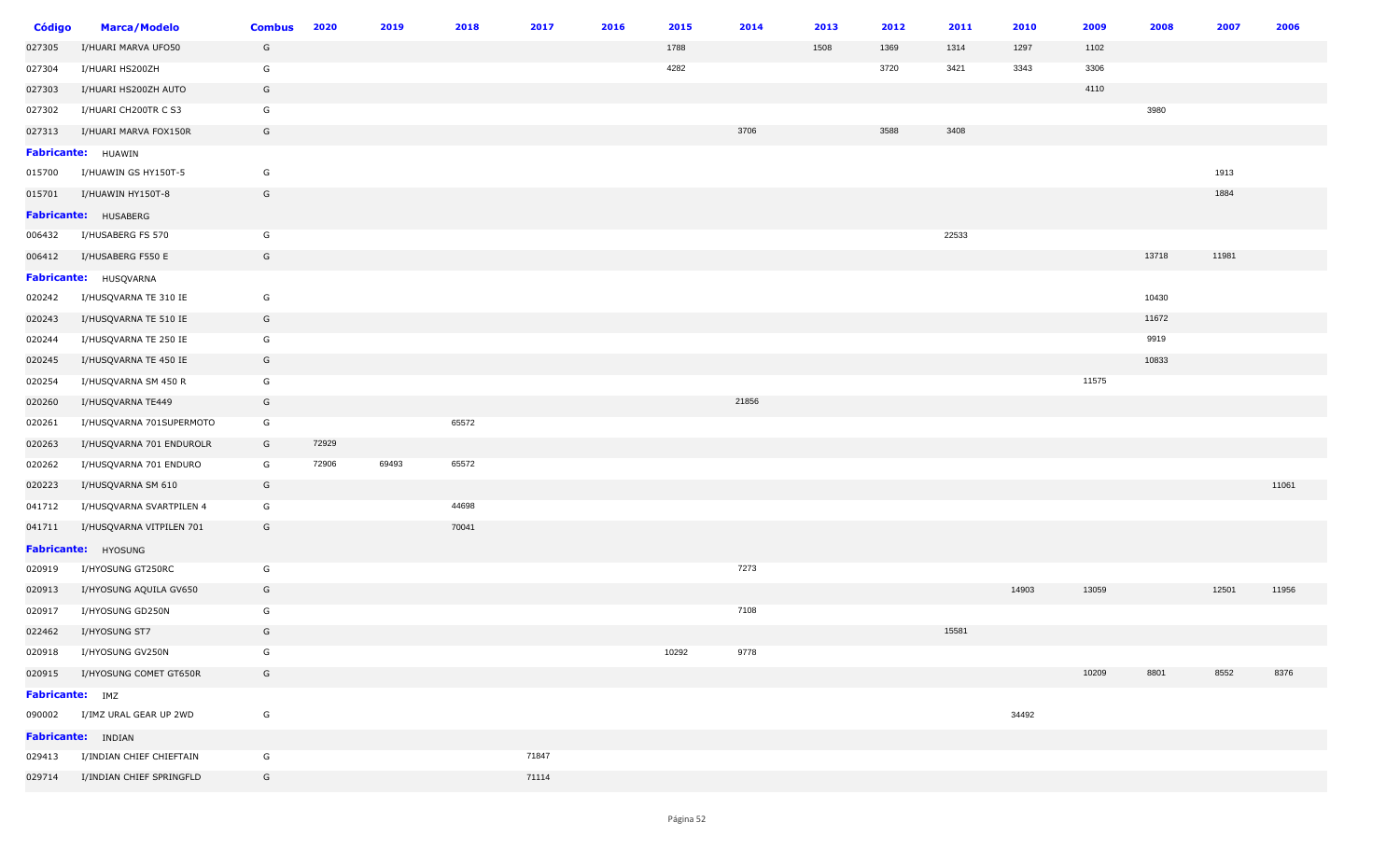| <b>Código</b>           | <b>Marca/Modelo</b>      | <b>Combus</b> | 2020 | 2019 | 2018  | 2017  | 2016  | 2015  | 2014 | 2013  | 2012  | 2011  | 2010  | 2009 | 2008 | 2007 | 2006 |
|-------------------------|--------------------------|---------------|------|------|-------|-------|-------|-------|------|-------|-------|-------|-------|------|------|------|------|
| 029707                  | I/INDIAN CHIEF           | G             |      |      |       | 58201 |       |       |      |       |       |       |       |      |      |      |      |
| 029709                  | I/INDIAN SCOUT           | G             |      |      | 38352 | 35385 |       |       |      |       |       |       |       |      |      |      |      |
| 029712                  | I/INDIAN CHIEF CHIEFT DH | G             |      |      | 58083 | 57309 |       |       |      |       |       |       |       |      |      |      |      |
| 029409                  | INDIAN/SCOUT             | G             |      |      |       | 36401 | 35358 | 34081 |      |       |       |       |       |      |      |      |      |
| 029713                  | I/INDIAN CHIEF ROADMASTR | G             |      |      | 87931 | 81270 |       |       |      |       |       |       |       |      |      |      |      |
| 029711                  | I/INDIAN CHIEF DARKHORSE | G             |      |      |       | 57309 |       |       |      |       |       |       |       |      |      |      |      |
| 029403                  | I/INDIAN VINTAGE LE      | G             |      |      |       |       |       |       |      | 58408 |       |       |       |      |      |      |      |
| 029412                  | INDIAN/CHIEF SPRINGFIELD | G             |      |      |       | 63928 | 57430 |       |      |       |       |       |       |      |      |      |      |
| 029710                  | I/INDIAN SCOUT BOBBER    | G             |      |      | 42624 | 34911 |       |       |      |       |       |       |       |      |      |      |      |
| 029407                  | INDIAN/CHIEF CLASSIC     | G             |      |      |       | 51387 | 49485 | 47776 |      |       |       |       |       |      |      |      |      |
| 029411                  | INDIAN/CHIEF CHIEFTAIN   | G             |      |      |       | 66969 | 54956 |       |      |       |       |       |       |      |      |      |      |
| 029408                  | INDIAN/CHIEF VINTAGE     | G             |      |      |       | 61922 | 55176 | 52364 |      |       |       |       |       |      |      |      |      |
| 029410                  | INDIAN/CHIEF ROADMASTER  | G             |      |      |       | 78250 | 73052 |       |      |       |       |       |       |      |      |      |      |
| 029400                  | I/INDIAN CHIEF VINTAGE   | G             |      |      |       |       |       |       |      |       |       | 72369 | 61606 |      |      |      |      |
| <b>Fabricante:</b> IROS |                          |               |      |      |       |       |       |       |      |       |       |       |       |      |      |      |      |
| 030313                  | IROS/ONE125 ES           | G             |      |      |       |       |       |       |      | 2885  | 2531  | 2501  | 2339  |      |      |      |      |
| 024900                  | IROS/ONE 125             | G             |      |      |       |       |       |       |      | 2854  | 2615  | 2460  | 2301  |      | 2168 |      |      |
| 030314                  | IROS/MOVING125 ES        | G             |      |      |       |       |       |       |      | 2540  | 2386  |       |       |      | 2111 |      |      |
| 024903                  | IROS/IZY50               | G             |      |      |       |       |       |       |      | 2455  | 2338  |       |       |      |      |      |      |
| Fabricante: ITB         |                          |               |      |      |       |       |       |       |      |       |       |       |       |      |      |      |      |
| 025400                  | ITB/TRANSPOR CA          | G             |      |      |       |       |       |       |      |       |       |       | 7969  |      |      |      |      |
| Fabricante: JCC         |                          |               |      |      |       |       |       |       |      |       |       |       |       |      |      |      |      |
| 039800                  | JCC/SPORT V01            | G             | 5404 | 4986 | 4923  | 4739  | 3289  | 3250  | 3131 |       |       |       |       |      |      |      |      |
|                         | Fabricante: JIAJUE       |               |      |      |       |       |       |       |      |       |       |       |       |      |      |      |      |
| 035606                  | I/JIAJUE ARDOUR JJ150T23 | G             |      |      |       |       |       |       |      |       | 3546  | 3419  |       |      |      |      |      |
| 035614                  | I/JIAJUE NAZAXX NZX      | G             |      |      |       |       | 3678  | 2943  | 2760 | 2588  |       |       |       |      |      |      |      |
| 035613                  | I/JIAJUE ARDOUR JJ150T   | G             |      |      |       |       |       |       |      |       | 3674  |       |       |      |      |      |      |
| 035615                  | I/JIAJUE JJ50QT22 50CC   | G             |      |      |       |       |       |       |      | 2193  |       |       |       |      |      |      |      |
|                         | Fabricante: JIALING      |               |      |      |       |       |       |       |      |       |       |       |       |      |      |      |      |
| 019443                  | I/JIALING TRAXX/JH600    | G             |      |      |       |       |       |       |      |       | 10053 |       | 9409  |      |      |      |      |
| 019440                  | I/JIALING TRAXX JL125-9  | G             |      |      |       |       |       |       |      |       | 2914  | 2639  | 2586  |      |      |      |      |
| 019429                  | I/JIALING TRAXX JH250E5  | G             |      |      |       |       |       |       |      |       |       |       |       | 3402 | 3369 |      |      |
| 019435                  | I/JIALING TR TDP051Z-HTY | G             |      |      |       |       |       |       |      |       |       |       |       | 1963 |      |      |      |
| 019434                  | I/JIALING TRAXX JL50Q 2  | G             |      |      |       |       |       |       |      |       | 1964  |       | 1671  | 1582 | 1538 |      |      |
| 019433                  | I/JIALING JL 125 GY2     | G             |      |      |       |       |       |       |      |       |       |       |       |      | 2145 |      |      |
| 019423                  | I/JIALING TRAXXJH125 35A | G             |      |      |       |       |       |       |      |       |       |       |       |      | 1791 |      |      |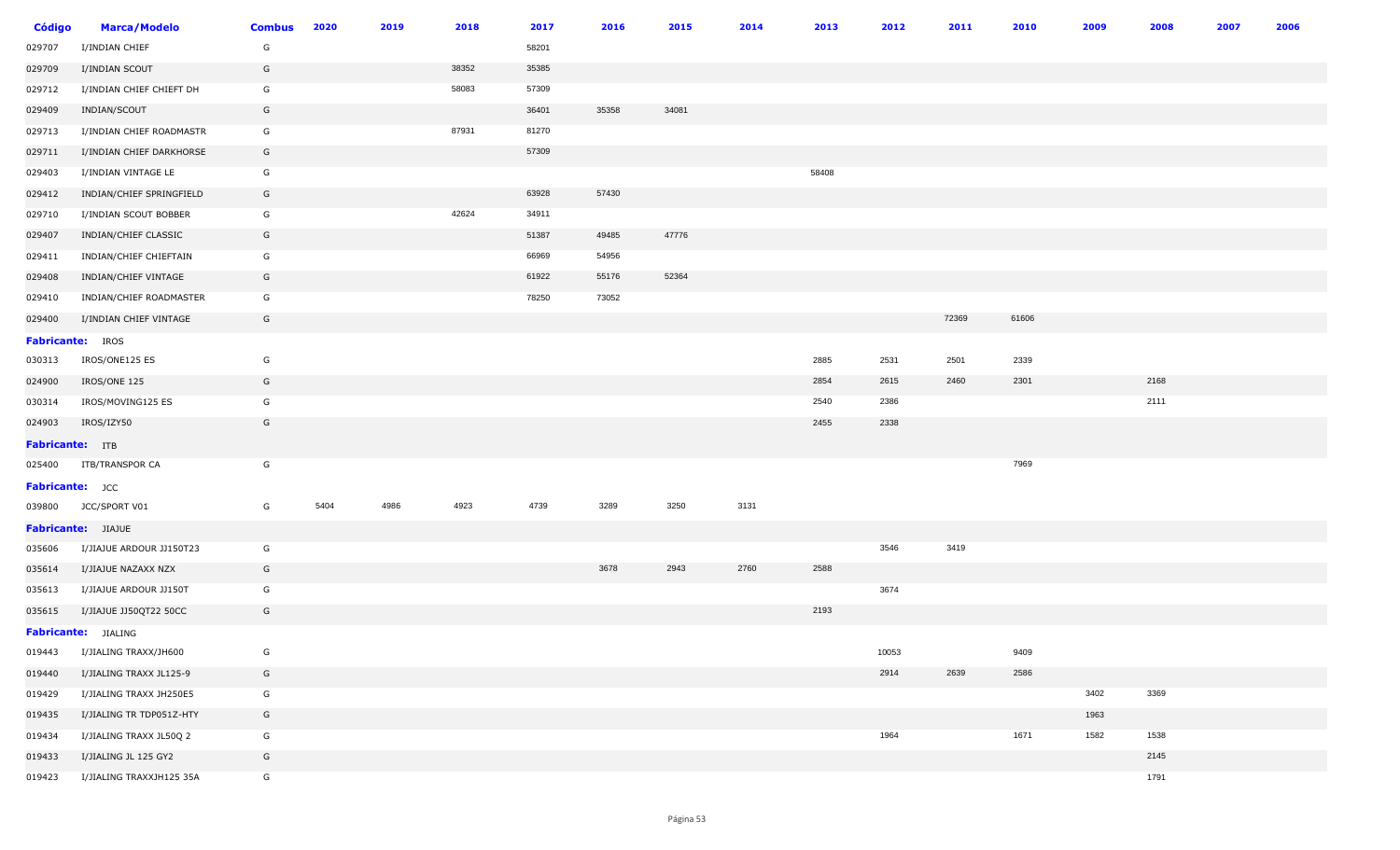| Código | <b>Marca/Modelo</b>        | <b>Combus</b> | 2020 | 2019  | 2018  | 2017  | 2016  | 2015 | 2014 | 2013 | 2012 | 2011 | 2010 | 2009 | 2008 | 2007 | 2006 |
|--------|----------------------------|---------------|------|-------|-------|-------|-------|------|------|------|------|------|------|------|------|------|------|
| 019438 | I/JIALING TRAXX JH125F     | G             |      |       |       |       |       |      |      | 3827 | 3270 | 3110 | 2670 | 2663 | 2582 |      |      |
|        | Fabricante: JIANGSU        |               |      |       |       |       |       |      |      |      |      |      |      |      |      |      |      |
| 031602 | I/JIANGSU DM 500 W XGW     | G             |      |       |       |       |       |      |      |      |      |      |      |      |      | 1466 | 1422 |
| 031605 | I/JIANGSU DM 1000 W P09    | G             |      |       |       |       |       |      |      |      |      |      |      | 1996 | 1913 | 1755 |      |
| 031600 | I/JIANGSU DM 800 W XSG     | G             |      |       |       |       |       |      |      |      |      |      |      |      |      | 1476 | 1383 |
| 031601 | I/JIANGSU DM 500 W GY      | G             |      |       |       |       |       |      |      |      |      |      |      |      |      | 1324 | 1280 |
| 031604 | I/JIANGSU DM 500 W P10     | G             |      |       |       |       |       |      |      |      |      |      |      |      |      | 1496 |      |
| 031627 | I/JIANGSU XINRI YB-ET03    | G             |      |       |       |       | 2734  |      |      |      |      |      |      |      |      |      |      |
| 031628 | I/JIANGSU ZHONGXING 105Y   | G             |      |       |       |       | 2890  |      |      |      |      |      |      |      |      |      |      |
| 031629 | I/JIANGSU XINLING FST UM   | G             |      |       |       |       | 2858  |      |      |      |      |      |      |      |      |      |      |
| 031631 | I/JIANGSU SUNHOU FSTBK     | G             |      |       |       |       | 2540  |      |      |      |      |      |      |      |      |      |      |
| 031603 | I/JIANGSU WINER STREET     | G             |      |       |       |       |       |      |      |      |      |      |      |      |      | 1761 |      |
|        | <b>Fabricante:</b> JIANSHE |               |      |       |       |       |       |      |      |      |      |      |      |      |      |      |      |
| 020302 | IMP/JIANSHE JS50Q 4E       | G             |      |       |       |       |       |      |      |      |      |      |      |      | 1237 |      |      |
| 020310 | I/JIANSHE P TORK FLY125P   | G             |      |       |       |       |       |      |      |      | 2611 |      |      |      |      |      |      |
| 020309 | I/JIANSHE P TORK FLY125    | G             |      |       |       |       |       |      |      |      | 2572 |      |      |      |      |      |      |
| 020308 | I/JIANSHE PROTORK F100     | G             |      |       |       |       |       |      |      |      |      | 1875 |      |      |      |      |      |
| 020307 | I/JIANSHE PROTORK F100PR   | G             |      |       |       |       |       |      |      |      |      | 1875 |      |      |      |      |      |
| 020306 | I/JIANSHE HOUSTON 110-B    | G             |      |       |       |       |       |      |      |      |      |      |      |      | 1845 |      |      |
| 020305 | I/JIANSHE HOUSTON 110-J    | G             |      |       |       |       |       |      |      |      |      |      |      |      | 1743 |      |      |
| 020304 | I/JIANSHE HOUSTON 125-28   | G             |      |       |       |       |       |      |      |      |      |      |      |      | 1908 |      |      |
| 020303 | I/JIANSHE HOUSTON 125-6A   | G             |      |       |       |       |       |      |      |      |      |      |      |      | 2872 |      |      |
|        | Fabricante: JIAPENG        |               |      |       |       |       |       |      |      |      |      |      |      |      |      |      |      |
| 019418 | I/JIAPENG VOLCANO JP1104   | G             |      |       |       |       |       |      |      |      |      |      |      |      |      | 1356 |      |
| 019417 | I/JIAPENG VOLCANO JP150B   | G             |      |       |       |       |       |      |      |      |      |      |      |      | 1711 | 1707 |      |
|        | Fabricante: JINBAWANG      |               |      |       |       |       |       |      |      |      |      |      |      |      |      |      |      |
| 029303 | I/JINBAWANG JBW125T 4A     | G             |      |       |       |       |       |      |      |      |      |      |      |      | 2328 |      |      |
| 029300 | I/JINBAWANG JBW250         | G             |      |       |       |       |       |      |      |      |      |      |      |      | 4335 |      |      |
| 029302 | I/JINBAWANG JBW200 GY      | G             |      |       |       |       |       |      |      |      |      |      |      |      | 2590 |      |      |
| 029301 | I/JINBAWANG JBW200 6A      | G             |      |       |       |       |       |      |      |      |      |      |      |      | 2932 |      |      |
|        | <b>Fabricante:</b> JINBEI  |               |      |       |       |       |       |      |      |      |      |      |      |      |      |      |      |
| 042302 | I/AOXIN HITECH ECOTRUCK    | G             |      | 69622 | 67928 | 64623 |       |      |      |      |      |      |      |      |      |      |      |
| 042303 | I/AOXIN HITECH ECOCARGO    | G             |      | 72609 |       | 69886 |       |      |      |      |      |      |      |      |      |      |      |
| 042301 | I/AOXIN HITECH ECOTECH 4   | G             |      | 66151 | 64480 | 59562 |       |      |      |      |      |      |      |      |      |      |      |
| 042301 | I/AOXIN HITECH ECOTECH 4   | E             |      | 66151 | 64480 | 59562 |       |      |      |      |      |      |      |      |      |      |      |
| 042300 | I/AOXIN HITECH ECOTECH 2   | E             |      | 48385 | 46859 |       | 46283 |      |      |      |      |      |      |      |      |      |      |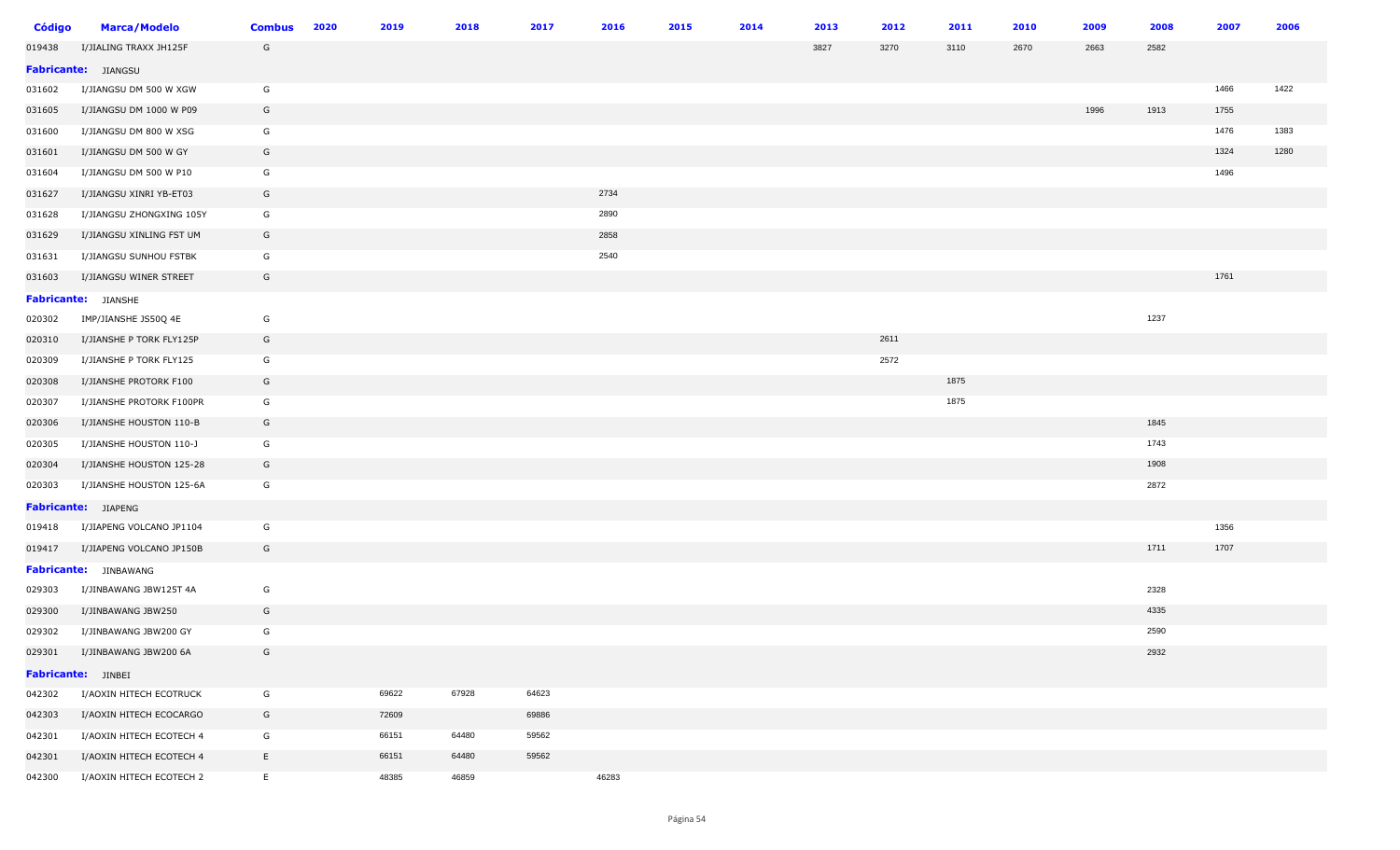| Código | <b>Marca/Modelo</b>            | <b>Combus</b> | 2020 | 2019  | 2018  | 2017  | 2016  | 2015 | 2014 | 2013 | 2012  | 2011  | 2010 | 2009 | 2008 | 2007 | 2006 |
|--------|--------------------------------|---------------|------|-------|-------|-------|-------|------|------|------|-------|-------|------|------|------|------|------|
| 042303 | I/AOXIN HITECH ECOCARGO        | E.            |      | 72609 |       | 69886 |       |      |      |      |       |       |      |      |      |      |      |
| 042302 | I/AOXIN HITECH ECOTRUCK        | E             |      | 69622 | 67928 | 64623 |       |      |      |      |       |       |      |      |      |      |      |
| 042300 | I/AOXIN HITECH ECOTECH 2       | G             |      | 48385 | 46859 |       | 46283 |      |      |      |       |       |      |      |      |      |      |
|        | Fabricante: JINCHENG           |               |      |       |       |       |       |      |      |      |       |       |      |      |      |      |      |
| 023112 | I/JINCHENG BEE GT              | G             |      |       | 10028 |       |       |      |      |      |       |       |      |      |      |      |      |
| 023111 | I/JINCHENG BEE 50              | G             |      | 6794  |       | 4251  | 4163  |      |      |      |       |       |      |      |      |      |      |
| 023110 | I/JINCHENG BEE ROYALE          | G             |      | 12583 |       | 7635  | 5174  | 4825 | 4594 |      |       |       |      |      |      |      |      |
|        | Fabricante: JINJIE             |               |      |       |       |       |       |      |      |      |       |       |      |      |      |      |      |
| 038502 | I/JINJIE ZQTD 388-2            | G             |      |       |       |       |       |      |      |      |       |       |      | 2807 |      |      |      |
|        | <b>Fabricante:</b> JINLING     |               |      |       |       |       |       |      |      |      |       |       |      |      |      |      |      |
| 035259 | I/JINLING JLA 923E-1           | G             |      |       |       |       |       |      |      |      | 12350 |       |      |      |      |      |      |
|        | Fabricante: JINYNG             |               |      |       |       |       |       |      |      |      |       |       |      |      |      |      |      |
| 028538 | I/JINYNG SUPER SOCO TC         | G             |      | 14984 |       |       |       |      |      |      |       |       |      |      |      |      |      |
| 028535 | I/JINYNG SUPER SOCO CUX        | G             |      | 12780 |       |       |       |      |      |      |       |       |      |      |      |      |      |
| 028536 | I/JINYNG SUPER SOCO TS         | G             |      | 13993 |       |       |       |      |      |      |       |       |      |      |      |      |      |
| 028537 | I/JINYNG SUPERSOCO TCMAX       | G             |      | 25334 |       |       |       |      |      |      |       |       |      |      |      |      |      |
|        | Fabricante: JMSTAR             |               |      |       |       |       |       |      |      |      |       |       |      |      |      |      |      |
| 031910 | I/JMSTAR JSD2000 DQT           | G             |      |       |       |       |       |      |      |      |       |       | 4630 |      |      |      |      |
| 031901 | I/JMSTAR JS150T 19             | G             |      |       |       |       |       |      |      |      |       |       |      |      |      | 3783 |      |
| 031903 | I/JMSTAR JSD150T 19            | G             |      |       |       |       |       |      |      |      |       |       |      |      | 3289 |      |      |
| 031909 | I/JMSTAR NORTHSTAR 250T        | G             |      |       |       |       |       |      |      |      |       |       |      | 7565 |      |      |      |
| 031906 | I/JMSTAR YY50QT10 50CC         | G             |      |       |       |       |       |      |      |      |       |       |      | 3982 |      |      |      |
| 031902 | I/JMSTAR 150T-3D               | G             |      |       |       |       |       |      |      |      |       |       |      |      |      | 2244 |      |
| 031907 | I/JMSTAR YY 150T-12            | G             |      |       |       |       |       |      |      |      |       |       |      |      | 2160 |      |      |
| 031908 | I/JMSTAR YY 250T-2             | G             |      |       |       |       |       |      |      |      |       |       |      |      | 4118 |      |      |
| 031904 | I/JMSTAR JSD50QT 20            | G             |      |       |       |       |       |      |      |      |       |       |      |      | 1491 |      |      |
| 031905 | I/JMSTAR JSD250T 2             | G             |      |       |       |       |       |      |      |      |       |       |      |      | 5197 |      |      |
|        | Fabricante: JOHNNY             |               |      |       |       |       |       |      |      |      |       |       |      |      |      |      |      |
| 013900 | I/JOHNNY PAG SPYDER            | G             |      |       |       |       |       |      |      |      |       | 10465 | 9639 |      | 9473 |      |      |
|        | 013901 I/JOHNNY PAG PRO STREET | G             |      |       |       |       |       |      |      |      |       |       |      | 8097 |      |      |      |
| 013903 | I/JOHNNY PAG BARHOG            | G             |      |       |       |       |       |      |      |      |       |       | 8746 |      |      |      |      |
|        | Fabricante: JONNY              |               |      |       |       |       |       |      |      |      |       |       |      |      |      |      |      |
|        | 033024 I/JONNY HYPE 125        | G             |      |       |       |       |       |      | 2388 |      |       |       |      |      |      |      |      |
|        | Fabricante: JONWAY             |               |      |       |       |       |       |      |      |      |       |       |      |      |      |      |      |
| 033018 | I/JONWAY YY125 T12             | G             |      |       |       |       |       |      |      |      |       |       |      |      |      | 4199 |      |
|        | 033011 I/JONWAY YY50 QT30      | G             |      |       |       |       |       |      | 2359 | 2153 | 2007  | 1820  | 1725 | 1637 |      |      |      |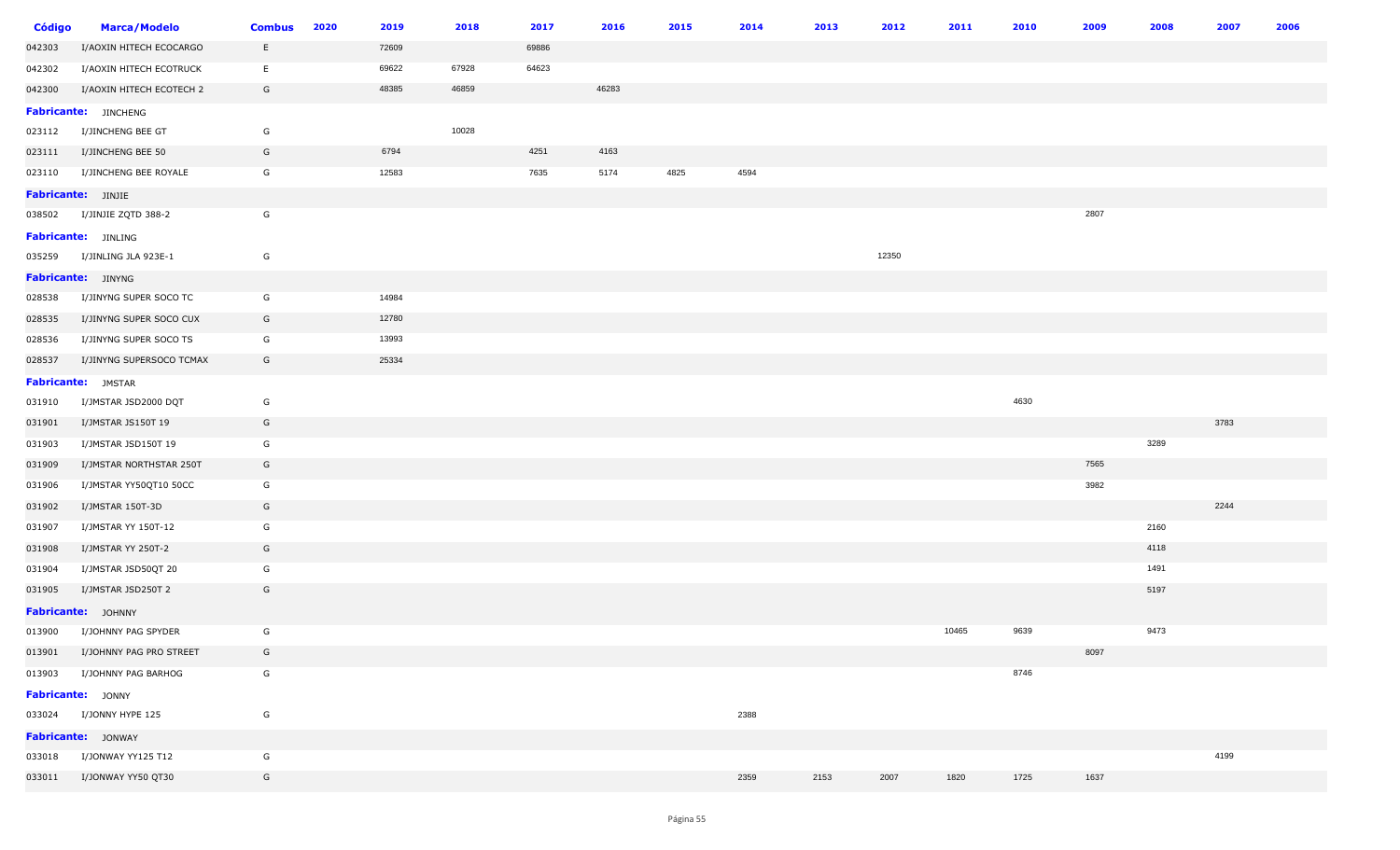| <b>Código</b>          | <b>Marca/Modelo</b>      | <b>Combus</b> | 2020 | 2019 | 2018 | 2017 | 2016 | 2015  | 2014  | 2013  | 2012  | 2011  | 2010  | 2009  | 2008  | 2007  | 2006  |
|------------------------|--------------------------|---------------|------|------|------|------|------|-------|-------|-------|-------|-------|-------|-------|-------|-------|-------|
| 033023                 | I/JONWAY YY250T MAXXI    | G             |      |      |      |      |      | 10013 |       |       |       |       |       |       |       |       |       |
| 033022                 | I/JONWAY YY300T6 INFINI  | G             |      |      |      |      |      | 11223 |       |       |       |       |       |       |       |       |       |
| 033019                 | I/JONWAY YY50 QT6D       | G             |      |      |      |      |      |       |       | 2207  |       |       |       |       |       |       |       |
| 033021                 | I/JONWAY YY150T19 URBAN  | G             |      |      |      |      |      | 3355  |       |       |       |       |       |       |       |       |       |
| 033020                 | I/JONWAY YY50QT 6A       | G             |      |      |      |      |      |       | 2928  |       |       |       |       |       |       |       |       |
| 033017                 | I/JONWAY YY50 QT6C       | G             |      |      |      |      |      |       |       | 2289  | 1999  | 1905  | 1896  |       |       |       |       |
| 033010                 | I/JONWAY YY50 QT28       | G             |      |      |      |      |      |       |       |       |       | 1662  | 1535  |       |       |       |       |
| 033009                 | I/JONWAY YY50 QT29       | G             |      |      |      |      |      |       |       |       |       |       |       |       | 1569  |       |       |
| 033015                 | I/JONWAY DPCTX MJS 5000W | G             |      |      |      |      |      |       |       |       |       | 6593  |       |       |       |       |       |
| 033004                 | I/JONWAY YY150T 4A       | G             |      |      |      |      |      |       |       |       |       |       |       |       |       |       | 4883  |
| 033001                 | I/JONWAY YY150 T2        | G             |      |      |      |      |      |       |       |       |       |       |       |       |       | 3298  | 2975  |
| 033002                 | I/JONWAY NEW ADV 150CC   | G             |      |      |      |      |      |       |       |       |       |       |       |       |       | 2892  | 2707  |
| 033003                 | I/JONWAY NEW RALLY 150CC | G             |      |      |      |      |      |       |       |       |       |       |       |       |       | 2334  | 2297  |
| 033008                 | I/JONWAY YY250I          | G             |      |      |      |      |      |       |       |       |       |       |       |       | 5489  |       |       |
| 033007                 | I/JONWAY JONNY ATLAN 250 | G             |      |      |      |      |      |       |       |       |       |       |       |       | 4971  | 4730  |       |
| 033012                 | I/JONWAY DPCTX MJB 5000W | G             |      |      |      |      |      |       |       |       |       |       |       | 7103  |       |       |       |
| 033006                 | I/JONWAY JONNY ATLAN 150 | G             |      |      |      |      |      |       |       |       |       |       |       |       | 3397  | 3334  |       |
| 033000                 | I/JONWAY RALLY 150CC     | G             |      |      |      |      |      |       |       |       |       |       |       |       | 2578  | 2334  | 2323  |
| 033005                 | I/JONWAY YY50 QT6        | G             |      |      |      |      |      |       |       |       |       |       |       |       |       | 1732  | 1517  |
| <b>Fabricante:</b> JTA |                          |               |      |      |      |      |      |       |       |       |       |       |       |       |       |       |       |
| 018201                 | JTA/SUZUKI GS500E        | G             |      |      |      |      |      |       |       |       |       |       |       | 9752  | 9244  | 8983  | 8709  |
| 020608                 | JTA/SUZUKI GSR125 SCARGO | G             |      |      |      |      |      |       |       | 4096  | 3676  |       |       |       |       |       |       |
| 020607                 | JTA/SUZUKI GSR125 CARGO  | G             |      |      |      |      |      |       |       |       | 3744  |       |       |       |       |       |       |
| 020606                 | JTA/SUZUKI GSR125        | G             |      |      |      |      |      | 3955  | 3686  | 3586  | 3345  | 3173  |       |       |       |       |       |
| 020605                 | JTA/SUZUKI GSR125 S      | G             |      |      |      |      |      | 4466  | 4249  | 4116  | 3872  |       |       |       |       |       |       |
| 020604                 | JTA-SUZUKI/GSR150I CARGO | G             |      |      |      |      |      |       |       |       | 4059  |       |       |       |       |       |       |
| 020603                 | JTA/SUZUKI DR-Z400E      | G             |      |      |      |      |      |       |       |       |       | 12395 |       | 11672 | 11049 | 9509  | 8888  |
| 018604                 | JTA/SUZUKI GSXR1000      | G             |      |      |      |      |      | 41308 | 37548 | 35724 | 33769 | 32429 | 29636 | 27084 | 25696 | 22746 | 21655 |
| 018802                 | JTA/SUZUKI KATANA 125    | G             |      |      |      |      |      |       |       |       |       |       |       |       | 3029  |       |       |
| 018305                 | JTA/SUZUKI BANDIT N1200  | G             |      |      |      |      |      |       |       |       |       |       |       |       | 14613 | 14161 | 13619 |
| 020714                 | JTA-SUZUKI/GSR150I       | G             |      |      |      |      | 5407 | 4832  | 4571  | 4197  | 4058  | 3838  | 3813  |       |       |       |       |
| 018807                 | JTA/SUZUKI INTRUDER 125C | G             |      |      |      |      |      |       |       | 3536  | 3275  | 3123  | 2993  | 2856  | 2677  | 2416  | 2260  |
| 020610                 | JTA/SUZUKI CCC BURGMAN I | G             |      |      |      | 6861 | 6002 | 5565  | 5276  | 4715  | 4616  |       |       |       |       |       | 3216  |
| 018808                 | JTA/SUZUKI INTRUDER125CE | G             |      |      |      |      |      |       |       |       | 3741  |       |       |       |       |       |       |
| 018402                 | JTA/SUZUKI GSXR750       | G             |      |      |      |      |      | 37140 | 34879 | 32448 | 31879 | 30724 | 28087 | 25522 | 23700 | 21086 | 19842 |
| 018804                 | JTA/SUZUKI KATANA 125 C  | G             |      |      |      |      |      |       |       |       |       |       |       |       | 3018  | 2832  |       |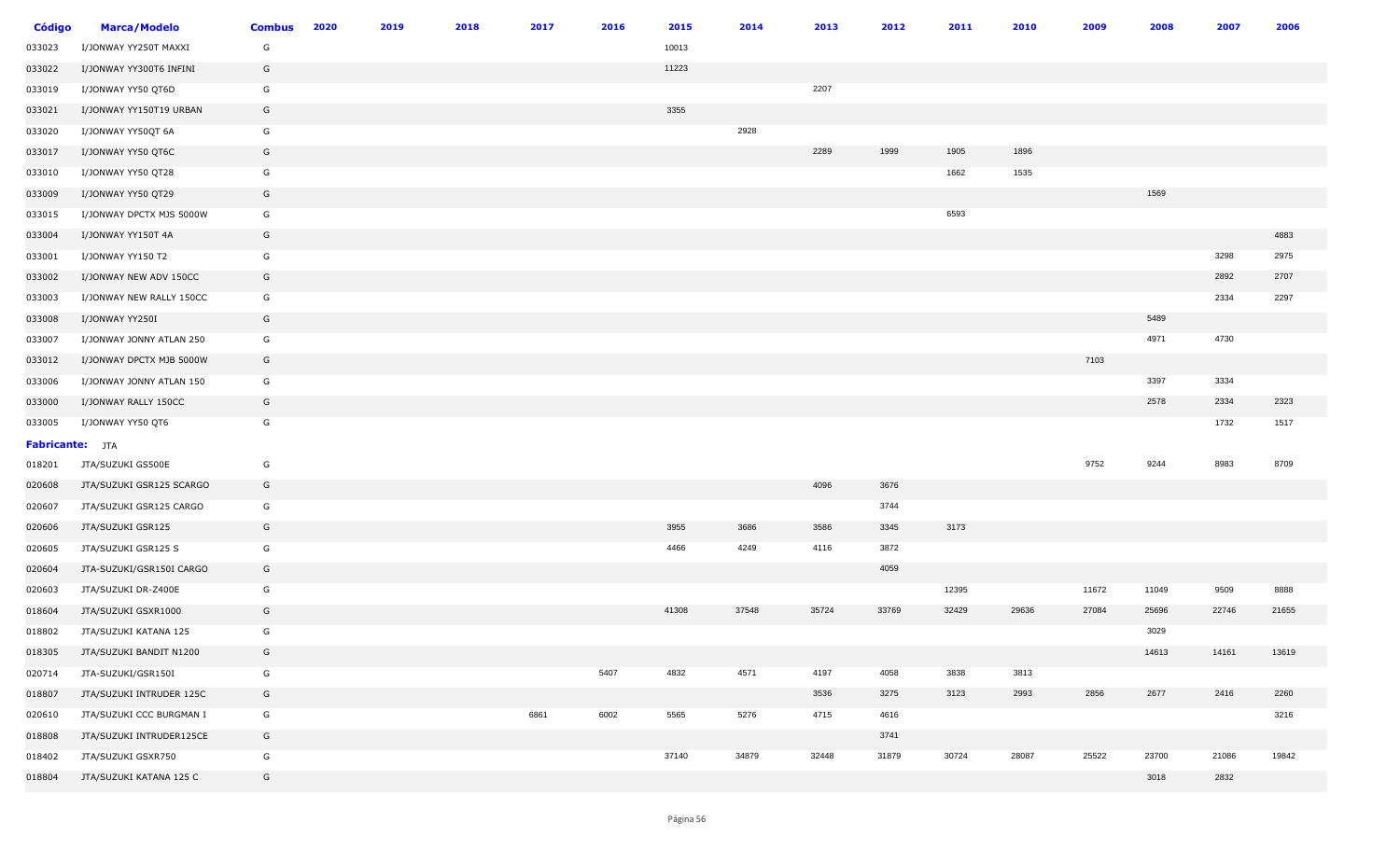| <b>Código</b>          | <b>Marca/Modelo</b>       | <b>Combus</b> | 2020  | 2019  | 2018  | 2017  | 2016 | 2015  | 2014  | 2013  | 2012  | 2011  | 2010  | 2009  | 2008  | 2007  | 2006  |
|------------------------|---------------------------|---------------|-------|-------|-------|-------|------|-------|-------|-------|-------|-------|-------|-------|-------|-------|-------|
| 018413                 | JTA/SUZUKI GSX-S750 A     | G             | 35412 | 34089 | 31063 | 29305 |      |       |       |       |       |       |       |       |       |       |       |
| 018806                 | JTA/SUZUKI INTRUDER 125   | G             |       |       |       |       |      | 4924  | 4525  | 4183  | 3741  | 3527  | 3143  | 2819  | 2598  | 2365  | 2214  |
| 018803                 | JTA/SUZUKI INTRUDER 250   | G             |       |       |       |       |      |       |       |       |       |       |       |       | 6167  | 5616  |       |
| 020708                 | JTA/SUZUKI BANDIT 1250    | G             |       |       |       |       |      | 25282 | 23616 | 22279 | 21416 | 18640 | 17084 | 16118 | 14871 |       |       |
| 018404                 | JTA/SUZUKI GSX650F        | G             |       |       |       |       |      | 22345 | 21057 | 20316 | 19282 | 18459 | 16344 | 15570 | 14000 |       |       |
| 018401                 | JTA/SUZUKI GSX750F        | G             |       |       |       |       |      |       |       |       |       |       |       | 15298 | 14588 | 14102 | 13776 |
| 020712                 | JTA/SUZUKI AN125 TRIKE    | G             |       |       |       |       |      |       |       | 4676  | 4529  | 3993  |       | 3043  | 2851  | 2528  | 2404  |
| 018323                 | JTA/SUZUKI CCC BURGMAN 4  | G             |       |       |       |       |      |       | 18195 |       |       |       | 13102 |       |       | 10502 |       |
| 020713                 | JTA/SUZUKI EN125 YES SE   | G             |       |       |       |       |      | 4052  | 3968  | 3590  | 3284  | 3023  | 2879  |       |       |       |       |
| 018321                 | JTA/SUZUKI BURGMAN 650    | G             |       |       |       |       |      | 25861 | 25410 | 23026 |       | 20720 | 19993 | 19615 |       |       |       |
| 018320                 | JTA/SUZUKI BURGMAN I      | G             |       |       |       |       | 5675 | 5526  | 5157  | 4565  | 4391  | 4127  | 3867  |       |       |       |       |
| 018319                 | JTA/SUZUKI BOULEV M1500   | G             |       |       |       |       |      | 32027 | 30432 | 28185 | 25861 | 25524 | 22251 | 22031 |       |       |       |
| 018318                 | JTA/SUZUKI B-KING         | G             |       |       |       |       |      | 31583 | 31414 | 28418 | 27309 | 26464 | 24226 | 22898 |       |       |       |
| 020710                 | JTA/BRAZCAR SUZUKI CF     | G             |       |       |       |       |      |       |       |       |       | 7738  | 7088  | 6296  | 5903  |       |       |
| 020609                 | JTA/SUZUKI GLADIUS        | G             |       |       |       |       |      | 17252 | 16980 | 16723 | 16056 |       |       |       |       |       |       |
| 020709                 | JTA/BRAZCAR SUZUKI CA     | G             |       |       |       |       |      |       |       |       |       | 3693  | 3334  | 3127  |       |       |       |
| 018307                 | JTA/SUZUKI BURGMAN 400    | G             |       |       |       |       |      | 20489 | 18607 | 16358 | 14523 | 13652 | 11984 | 10698 | 9734  | 8969  | 8499  |
| 018316                 | JTA/SUZUKI DL650          | G             |       |       |       |       |      |       |       | 21069 | 19778 | 19276 | 15453 | 14895 | 14222 |       |       |
| 018312                 | JTA/SUZUKI BOULEV C1500   | G             |       |       |       |       |      |       |       |       |       |       |       | 21723 | 19565 | 18732 | 16683 |
| 018315                 | JTA/SUZUKI BANDIT 650     | G             |       |       |       |       |      | 22212 | 21211 | 20579 | 19773 | 19262 | 17101 | 14643 | 14071 | 13732 | 13351 |
| 020706                 | JTA/SUZUKIBOULEVARD M800  | G             |       |       |       |       |      | 25311 | 24577 | 22252 | 21687 | 20904 | 19351 | 17950 | 16788 | 14991 | 14389 |
| 018309                 | JTA/SUZUKI DL1000         | G             |       |       |       |       |      |       |       |       |       |       |       | 19570 | 18722 | 16773 | 16303 |
| 007322                 | JTA/SUZUKI GSX 1300 R     | G             |       |       |       |       |      | 38066 | 37596 | 32391 | 32222 | 31414 | 28449 | 27886 | 22609 | 21770 | 20645 |
| 018314                 | JTA/SUZUKI BANDIT 650S    | G             |       |       |       |       |      | 22149 |       | 20980 |       | 18722 | 16876 | 15786 | 14559 | 13703 | 12232 |
| 020702                 | JTA/SUZUKI ADDRESS V100   | G             |       |       |       |       |      |       |       |       |       |       |       |       |       | 3833  |       |
| 020707                 | JTA/SUZUKI BANDIT 1250 S  | G             |       |       |       |       |      |       |       | 22356 | 21231 | 19466 | 17752 | 16512 | 15822 |       |       |
| 020704                 | JTA/SUZUKI EN125 YES      | G             |       |       |       |       |      |       |       |       |       | 3112  | 2903  | 2533  | 2357  | 2270  | 2099  |
| 018311                 | JTA/SUZUKI EN125 YES CAR  | G             |       |       |       |       |      |       |       |       |       | 3137  | 2939  | 2563  | 2387  | 2274  | 2124  |
| 018310                 | JTA/SUZUKI BANDIT 1200S   | G             |       |       |       |       |      |       |       |       |       |       |       |       | 16201 | 15560 | 14742 |
|                        | 020705 JTA/SUZUKI AN125   | G             |       |       |       |       |      |       |       |       |       |       |       | 3187  | 2988  | 2580  | 2508  |
| <b>Fabricante:</b> JTZ |                           |               |       |       |       |       |      |       |       |       |       |       |       |       |       |       |       |
|                        | 041718 JTZ/VR 150         | G             | 8464  |       |       |       |      |       |       |       |       |       |       |       |       |       |       |
|                        | 041717 JTZ/DR160          | G             | 11020 |       |       |       |      |       |       |       |       |       |       |       |       |       |       |
|                        | <b>Fabricante:</b> KAHENA |               |       |       |       |       |      |       |       |       |       |       |       |       |       |       |       |
|                        | 032200 I/KAHENA 125 TOP   | G             |       |       |       |       |      |       |       |       |       |       |       |       |       |       | 1800  |
|                        | Fabricante: KAITONG       |               |       |       |       |       |      |       |       |       |       |       |       |       |       |       |       |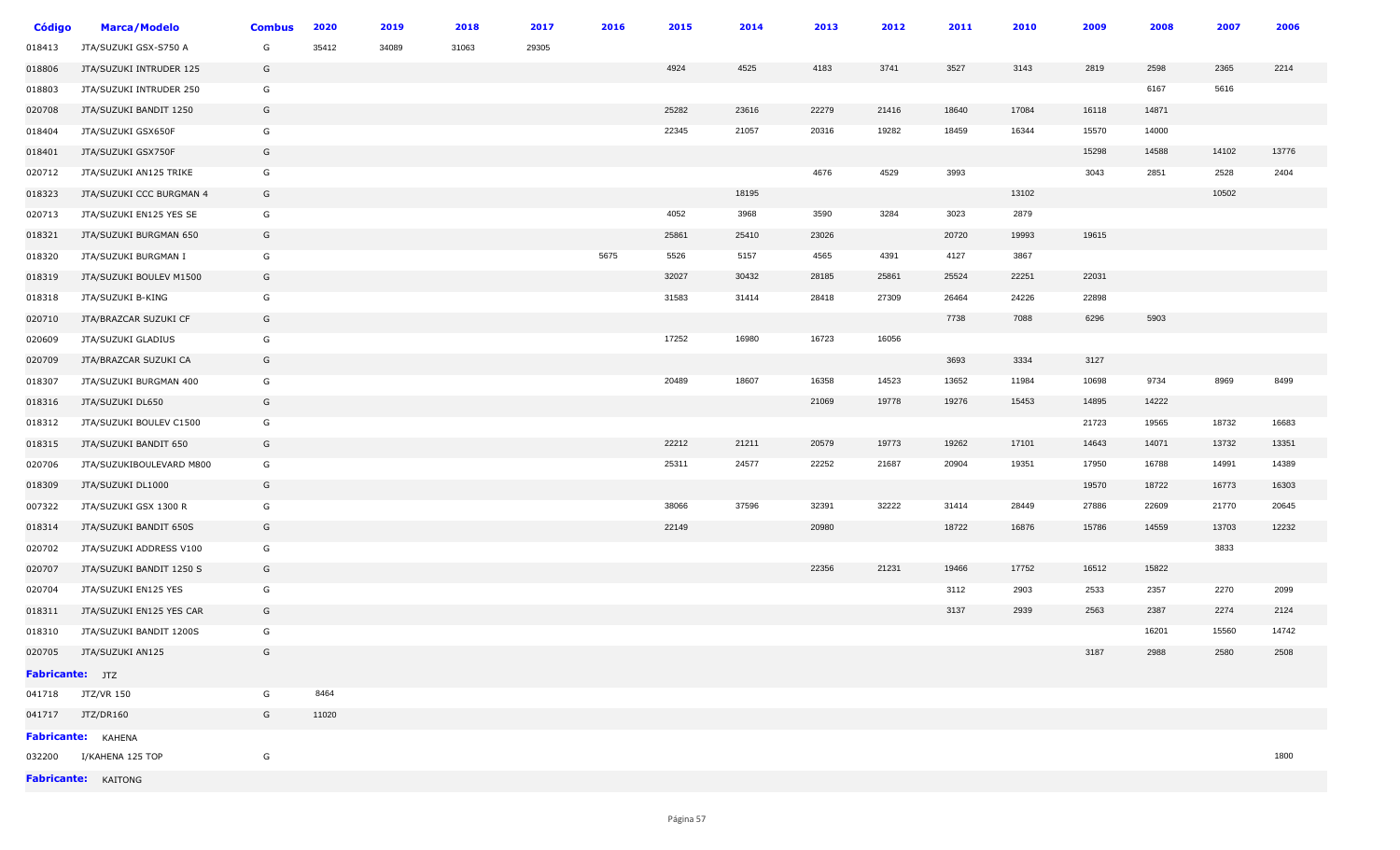| <b>Código</b> | <b>Marca/Modelo</b>         | <b>Combus</b> | 2020 | 2019 | 2018 | 2017 | 2016 | 2015 | 2014 | 2013  | 2012  | 2011  | 2010  | 2009 | 2008 | 2007 | 2006 |
|---------------|-----------------------------|---------------|------|------|------|------|------|------|------|-------|-------|-------|-------|------|------|------|------|
| 035610        | I/KAITONG YB 50QT-15J       | G             |      |      |      |      |      |      |      |       | 1881  |       |       |      |      |      |      |
| 035611        | I/KAITONG YB 250ZKT         | G             |      |      |      |      |      |      |      |       | 10893 |       |       |      |      |      |      |
| 035609        | I/KAITONG YB 150T-11 C      | G             |      |      |      |      |      |      |      |       | 2828  |       |       |      |      |      |      |
|               | <b>Fabricante:</b> KAMAX    |               |      |      |      |      |      |      |      |       |       |       |       |      |      |      |      |
| 011905        | I/KAMAX KA250W G            | G             |      |      |      |      |      |      |      |       | 7701  |       |       |      |      |      |      |
|               | <b>Fabricante:</b> KANDI    |               |      |      |      |      |      |      |      |       |       |       |       |      |      |      |      |
| 038800        | I/KANDI KD250MB2 2009       | G             |      |      |      |      |      |      |      |       |       |       |       | 5180 |      |      |      |
| 038804        | I/KANDI KD250MB             | G             |      |      |      |      |      |      |      |       |       |       |       | 8060 |      |      |      |
|               | <b>Fabricante:</b> KANGCHAO |               |      |      |      |      |      |      |      |       |       |       |       |      |      |      |      |
| 005310        | I/KANGCHAO SONIC 50 PLUS    | G             |      |      |      |      |      | 2656 | 2308 |       |       |       |       |      |      |      |      |
| 005314        | I/KANGCHAO JOY SONIC        | G             |      |      |      |      |      | 2748 |      |       |       |       |       |      |      |      |      |
| 005304        | I/KANGCHAO D OUTCROS 150    | G             |      |      |      |      |      |      |      |       |       | 2980  |       |      |      |      |      |
| 005308        | I/KANGCHAO DJOYPLUS50       | G             |      |      |      |      |      |      |      | 1904  |       | 1700  | 1592  |      |      |      |      |
|               | Fabricante: KASINSKI        |               |      |      |      |      |      |      |      |       |       |       |       |      |      |      |      |
| 022438        | KASINSKI/COMET 650R         | G             |      |      |      |      |      |      |      | 13650 | 12832 | 11525 | 10503 | 9307 |      |      |      |
| 022454        | KASINSKI/COMET 650          | G             |      |      |      |      |      |      |      |       | 11648 | 10481 |       |      |      |      |      |
| 022437        | KASINSKI/SETA 150           | D             |      |      |      |      |      |      |      |       |       |       |       |      | 1962 |      |      |
| 022441        | KASINSKI/COMET 150 70       | G             |      |      |      |      |      |      |      | 3222  | 2490  | 2349  | 2026  |      |      |      |      |
| 022442        | KASINSKI/CRZ 150 10         | G             |      |      |      |      |      |      |      |       | 3288  | 3203  | 2639  |      |      |      |      |
| 022443        | KASINSKI/CRZ 150 10 SM      | G             |      |      |      |      |      |      |      | 3755  | 3549  | 3469  | 2924  |      |      |      |      |
| 022444        | KASINSKI/PRIMA 150          | G             |      |      |      |      |      |      |      | 3615  | 3055  | 3035  |       |      |      |      |      |
| 022445        | KASINSKI/MIRAGE 650         | G             |      |      |      |      |      |      |      |       | 14739 | 13256 | 11789 |      |      |      |      |
| 022446        | KASINSKI/PRIMA E 2000       | E             |      |      |      |      |      |      |      | 2583  |       | 2468  | 2199  |      |      |      |      |
| 022446        | KASINSKI/PRIMA E 2000       | G             |      |      |      |      |      |      |      | 2583  |       | 2468  | 2199  |      |      |      |      |
| 022440        | KASINSKI/MIRAGE 150 50      | G             |      |      |      |      |      |      |      | 3650  | 3489  | 3080  | 2830  | 2636 |      |      |      |
| 022453        | KASINSKI/SOFT               | G             |      |      |      |      |      |      |      | 1935  | 1894  | 1839  | 1779  |      |      |      |      |
| 022439        | KASINSKI/WIN 110 60         | G             |      |      |      |      |      |      |      | 3031  | 2621  | 2318  | 2078  | 1921 |      |      |      |
| 022464        | KASINSKI/WIN ELEKTRA        | E             |      |      |      |      |      |      |      | 2905  | 2596  |       |       |      |      |      |      |
| 022464        | KASINSKI/WIN ELEKTRA        | G             |      |      |      |      |      |      |      | 2905  | 2596  |       |       |      |      |      |      |
| 022468        | KASINSKI/COMET 650GTR J     | G             |      |      |      |      |      |      |      | 13142 |       |       |       |      |      |      |      |
| 022432        | KASINSKI/PRIMA RALLY 50     | G             |      |      |      |      |      |      |      |       |       |       |       |      |      |      | 2471 |
| 022425        | KASINSKI/MOTOKAR PICK UP    | G             |      |      |      |      |      |      |      |       |       |       |       |      |      | 4880 |      |
| 022422        | KASINSKI/MIRAGE 250         | G             |      |      |      |      |      |      |      | 8952  | 8573  | 8078  | 7485  | 6950 | 6786 | 6525 | 6394 |
| 022412        | KASINSKI/PRIMA              | G             |      |      |      |      |      | 4425 |      |       |       |       |       |      |      |      |      |
| 022409        | KASINSKI/CRUISE 125         | G             |      |      |      |      |      |      |      |       |       |       |       |      |      |      | 2996 |
| 022447        | KASINSKI/PRIMA E 500        | G             |      |      |      |      |      |      |      |       | 1602  | 1532  | 1343  |      |      |      |      |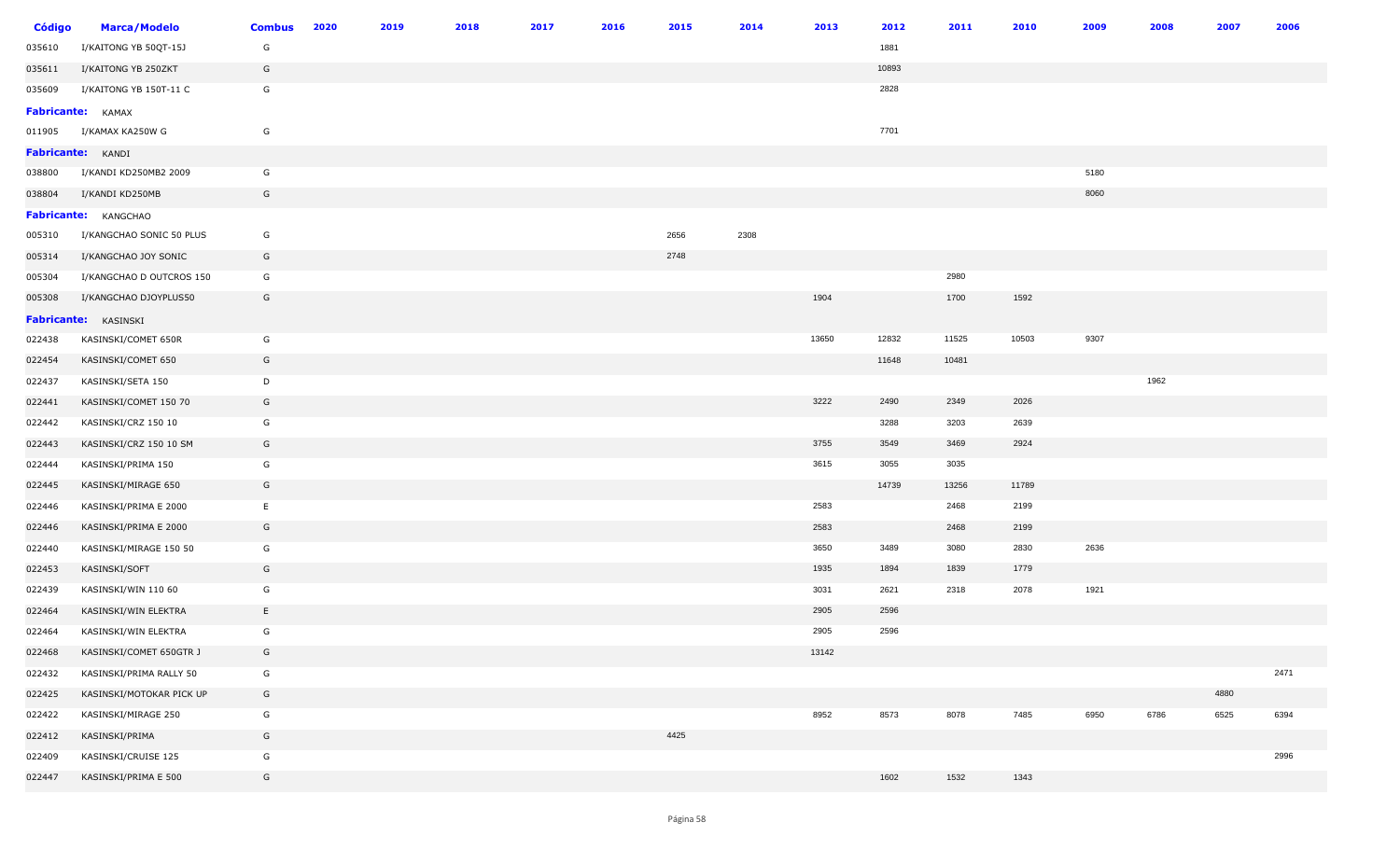| <b>Código</b> | <b>Marca/Modelo</b>         | <b>Combus</b> | 2020  | 2019   | 2018  | 2017  | 2016  | 2015  | 2014  | 2013  | 2012  | 2011  | 2010  | 2009  | 2008  | 2007  | 2006  |
|---------------|-----------------------------|---------------|-------|--------|-------|-------|-------|-------|-------|-------|-------|-------|-------|-------|-------|-------|-------|
| 022437        | KASINSKI/SETA 150           | G             |       |        |       |       |       |       |       |       |       |       |       | 2270  | 1874  | 1839  |       |
| 022436        | KASINSKI/COMET 250R         | G             |       |        |       |       |       |       |       | 8260  | 6979  | 6751  | 6379  | 5680  | 5069  | 4393  |       |
| 022435        | KASINSKI/SETA 125           | G             |       |        |       |       |       |       |       |       | 2885  |       |       | 1996  | 1811  | 1714  | 1575  |
| 022434        | KASINSKI/FLASH K 150        | G             |       |        |       |       |       |       |       |       |       |       |       |       | 1854  | 1580  | 1459  |
| 022433        | KASINSKI/COMET 250          | G             |       |        |       |       |       |       |       |       | 6353  | 6032  | 5536  | 5151  | 5138  | 4418  | 4123  |
|               | <b>Fabricante:</b> KAWASAKI |               |       |        |       |       |       |       |       |       |       |       |       |       |       |       |       |
| 011604        | KAWASAKI/ER-6N ABS          | G             |       |        |       | 24126 | 23788 | 20813 | 19364 | 18120 | 16005 | 15179 | 14502 |       |       |       |       |
| 023940        | I/KAWASAKI NINJA1000 ABS    | G             |       |        |       |       |       |       |       | 31910 |       |       |       |       |       |       |       |
| 011611        | KAWASAKI/NINJA1000 TR       | G             |       | 49246  | 47256 | 43575 |       |       |       |       |       |       |       |       |       |       |       |
| 011610        | KAWASAKI/NINJA 650          | G             | 29719 | 28693  | 26202 | 23528 |       |       |       |       |       |       |       |       |       |       |       |
| 011609        | KAWASAKI/Z650               | G             | 27991 | 27302  | 26113 | 24643 |       |       |       |       |       |       |       |       |       |       |       |
| 011608        | I/KAWASAKI Z900             | G             |       |        |       | 34141 | 32158 |       |       |       |       |       |       |       |       |       |       |
| 011607        | KAWASAKI/NINJA ZX10R ABS    | G             | 65510 | 64123  | 61551 | 58607 | 54880 |       |       |       |       |       |       |       |       |       |       |
| 011614        | KAWASAKI/NINJA ZX-10R SE    | G             |       | 77483  | 76848 |       |       |       |       |       |       |       |       |       |       |       |       |
| 011615        | I/KAWASAKI Z400             | G             |       |        | 18830 |       |       |       |       |       |       |       |       |       |       |       |       |
| 023962        | KAWASAKI/VERSYS 1000 GT     | G             | 58581 | 55912  |       |       |       |       |       |       |       |       |       |       |       |       |       |
| 011605        | KAWASAKI/VULCAN S ABS       | G             | 28573 | 28098  | 27605 | 25279 | 23572 | 21128 |       |       |       |       |       |       |       |       |       |
| 011613        | I/KAWASAKI NINJA H2 SX      | G             |       | 104883 | 99889 |       |       |       |       |       |       |       |       |       |       |       |       |
| 011616        | KAWASAKI/Z400               | G             | 20568 | 19345  |       |       |       |       |       |       |       |       |       |       |       |       |       |
| 023959        | KAWASAKI/Z900 RS            | G             | 42182 | 40947  | 40251 |       |       |       |       |       |       |       |       |       |       |       |       |
| 023960        | KAWASAKI/NINJA 400          | G             | 21825 | 21294  | 20700 |       |       |       |       |       |       |       |       |       |       |       |       |
| 023961        | KAWASAKI/VERSYS 1000        | G             |       | 47269  |       |       |       |       |       |       |       |       |       |       |       |       |       |
| 011606        | KAWASAKI/VULCAN S           | G             |       |        |       | 23421 | 23190 | 20618 |       |       |       |       |       |       |       |       |       |
| 023929        | I/KAWASAKI NINJA ZX 6R      | G             |       |        | 43649 |       |       |       |       | 31174 | 29316 | 27057 | 24858 | 22793 | 21919 | 20170 | 19985 |
| 023944        | KAWASAKI/VERSYS ABS TR      | G             | 36235 | 34947  | 34452 | 32474 | 30576 | 29120 |       |       |       |       |       |       |       |       |       |
| 023942        | KAWASAKI/NINJA1000 ABSTR    | G             |       |        |       |       |       |       | 42145 |       |       |       |       |       |       |       |       |
| 023939        | I/KAWASAKI KSR 110          | G             |       |        |       |       |       |       |       |       |       | 11394 |       |       |       |       |       |
| 023938        | KAWASAKI/NINJA 1000         | G             |       |        |       |       |       |       |       |       | 30109 | 29293 |       |       |       |       |       |
| 023937        | KAWASAKI/NINJA 1000 ABS     | G             |       |        |       |       |       |       |       | 32920 | 30628 | 30341 |       |       |       |       |       |
| 023913        | I/KAWASAKI NINJA ZX 10      | G             |       |        |       |       |       |       |       |       |       |       |       |       | 26224 |       |       |
| 023943        | I/KAWASAKI NINJAZX10ABS     | G             |       |        |       |       |       | 48746 |       |       |       |       |       |       |       |       |       |
| 023928        | I/KAWASAKI ZX 6R            | G             |       |        |       |       |       |       |       |       |       |       |       |       |       |       | 20024 |
| 023946        | I/KAWASAKI NINJA 650 ABS    | G             |       |        |       |       |       | 22390 |       |       |       |       |       |       |       |       |       |
| 006376        | KAWASAKI/VERSYS CITY ABS    | G             |       |        |       |       |       |       |       |       | 20279 |       |       |       |       |       |       |
| 023930        | I/KAWASAKI NINJA ZX1000     | G             |       |        |       |       |       |       |       |       |       |       |       |       |       |       | 22697 |
| 023931        | I/KAWASAKI NINJA EX 650     | G             |       |        |       |       |       |       |       |       |       |       |       |       |       | 20048 |       |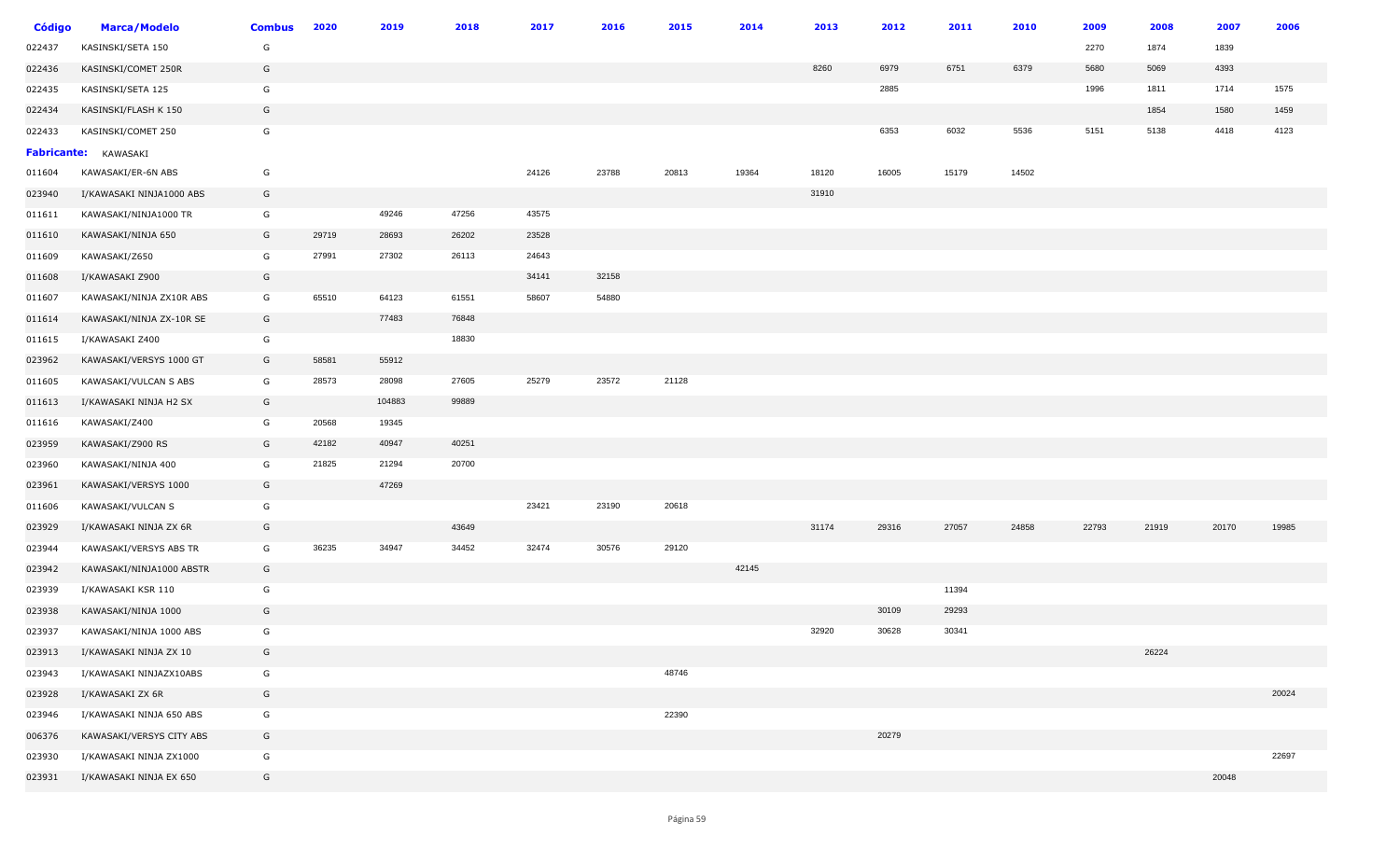| <b>Código</b> | <b>Marca/Modelo</b>      | <b>Combus</b> | 2020  | 2019  | 2018  | 2017  | 2016  | 2015  | 2014  | 2013  | 2012  | 2011  | 2010  | 2009  | 2008  | 2007  | 2006 |
|---------------|--------------------------|---------------|-------|-------|-------|-------|-------|-------|-------|-------|-------|-------|-------|-------|-------|-------|------|
| 023932        | I/KAWASAKI D-TRACKER X   | G             |       |       |       |       |       |       |       |       |       |       | 7220  | 6942  |       |       |      |
| 023933        | KAWASAKI/NINJA ZX-10RABS | G             |       |       |       | 61228 | 55275 | 47857 | 42231 | 40122 | 38138 | 36368 |       |       |       |       |      |
| 023934        | I/KAWASAKI NINJA ZX-10RA | G             |       |       |       |       |       |       |       |       | 36994 |       |       |       |       |       |      |
| 023914        | AVA/KAWASAKI POLICE 1000 | G             |       |       |       |       |       |       |       |       |       |       |       |       | 20166 | 19475 |      |
| 023953        | KAWASAKI/NINJA ZX-10R R  | G             |       |       |       | 62526 |       |       |       |       |       |       |       |       |       |       |      |
| 011602        | KAWASAKI/Z750            | G             |       |       |       |       |       |       |       |       | 23731 | 22705 | 19451 | 17773 |       |       |      |
| 011601        | KAWASAKI/ER-6N           | G             |       |       |       |       |       | 20802 | 19359 | 18117 | 16029 | 15178 | 14501 |       |       |       |      |
| 011600        | KAWASAKI/NINJA 250R      | G             |       |       |       |       |       |       |       |       | 10314 | 9613  | 8678  | 7920  |       |       |      |
| 023958        | I/KAWASAKI NINJA400      | G             |       |       |       | 19327 |       |       |       |       |       |       |       |       |       |       |      |
| 023957        | KAWASAKI/VERSYS-X 300    | G             |       |       | 19336 | 16831 |       |       |       |       |       |       |       |       |       |       |      |
| 023956        | KAWASAKI/Z900            | G             | 38166 | 36483 | 34731 | 32261 |       |       |       |       |       |       |       |       |       |       |      |
| 023945        | I/KAWASAKI ER-6N ABS     | G             |       |       |       |       |       | 20927 |       |       |       |       |       |       |       |       |      |
| 023954        | KAWASAKI/VERSYS-X 300 TR | G             | 23359 | 23234 | 21371 | 18820 |       |       |       |       |       |       |       |       |       |       |      |
| 023935        | KAWASAKI/NINJA ZX-6R     | G             | 45324 | 44981 |       |       |       | 35555 | 34915 | 31645 | 31607 | 28686 |       |       |       |       |      |
| 023952        | KAWASAKI/Z1000 R ABS     | G             | 49682 | 49120 | 48924 | 42511 |       |       |       |       |       |       |       |       |       |       |      |
| 023951        | KAWASAKI/NINJA1000       | G             |       | 45302 | 44278 | 43458 |       |       |       |       |       |       |       |       |       |       |      |
| 023950        | I/KAWASAKI NINJA1000     | G             |       |       |       |       | 41713 |       |       |       |       |       |       |       |       |       |      |
| 023949        | I/KAWASAKI NINJA 650     | G             |       |       |       |       | 23556 |       |       |       |       |       |       |       |       |       |      |
| 023948        | I/KAWASAKI Z650          | G             |       |       |       |       | 24603 |       |       |       |       |       |       |       |       |       |      |
| 023947        | I/KAWASAKI ZX-10R ABS    | G             |       |       |       |       |       | 50241 |       |       |       |       |       |       |       |       |      |
| 011603        | KAWASAKI/Z750 ABS        | G             |       |       |       |       |       |       |       |       | 24053 | 22748 | 20219 |       |       |       |      |
| 023955        | KAWASAKI/VERSYS-X 300 A  | G             | 22022 | 20930 | 19815 | 17849 |       |       |       |       |       |       |       |       |       |       |      |
| 006371        | KAWASAKI/VERSYS TR       | G             |       |       |       |       |       |       |       |       |       | 17897 |       |       |       |       |      |
| 006389        | KAWASAKI/Z800            | G             |       |       |       |       | 30595 | 29502 | 28623 | 27510 |       |       |       |       |       |       |      |
| 006358        | I/KAWASAKI Z1000 ABS     | G             |       |       |       |       |       | 40287 |       | 33402 |       |       | 24989 |       |       |       |      |
| 006359        | KAWASAKI/VULCAN 900 CT   | G             |       |       |       |       |       |       | 25231 | 22037 | 21386 | 19750 | 19388 |       |       |       |      |
| 006360        | KAWASAKI/NINJA 650R ABS  | G             |       |       |       |       | 22660 | 21798 | 19242 | 17803 | 16510 | 16246 | 14785 |       |       |       |      |
| 006361        | I/KAWASAKI NINJA ZX14ABS | G             |       |       |       |       |       |       |       |       |       | 30122 | 26984 |       | 24522 |       |      |
| 006362        | KAWASAKI/VULCAN 900 LT   | G             |       |       |       |       |       |       | 23932 | 21326 | 20499 | 19971 | 18213 |       |       |       |      |
| 006363        | KAWASAKI/VULCAN 900 CL   | G             |       |       |       |       |       |       | 25611 | 22699 | 21935 | 20708 | 19623 |       |       |       |      |
| 006364        | KAWASAKI/NINJA 650R      | G             |       |       |       |       |       | 20234 | 18429 | 17555 | 16280 | 16093 | 14968 |       |       |       |      |
| 006367        | KAWASAKI/Z1000 ABS       | G             | 51617 | 50642 | 47379 | 44669 | 41556 | 40562 | 37829 | 33402 | 30286 | 30179 |       |       |       |       |      |
| 006368        | KAWASAKI/VERSYS          | G             |       |       |       |       | 24488 | 21759 | 21242 | 20257 | 19859 | 18783 |       |       |       |       |      |
| 006356        | I/KAWASAKI VERSYS        | G             |       |       |       |       |       |       |       |       |       |       | 15634 | 15331 |       |       |      |
| 006370        | KAWASAKI/Z1000           | G             |       |       |       |       |       | 39940 | 38686 | 33402 | 30198 | 29940 |       |       |       |       |      |
| 006355        | I/KAWASAKI VERSYS ABS    | G             |       |       |       |       | 24866 |       | 22146 |       |       |       | 16376 | 15671 |       |       |      |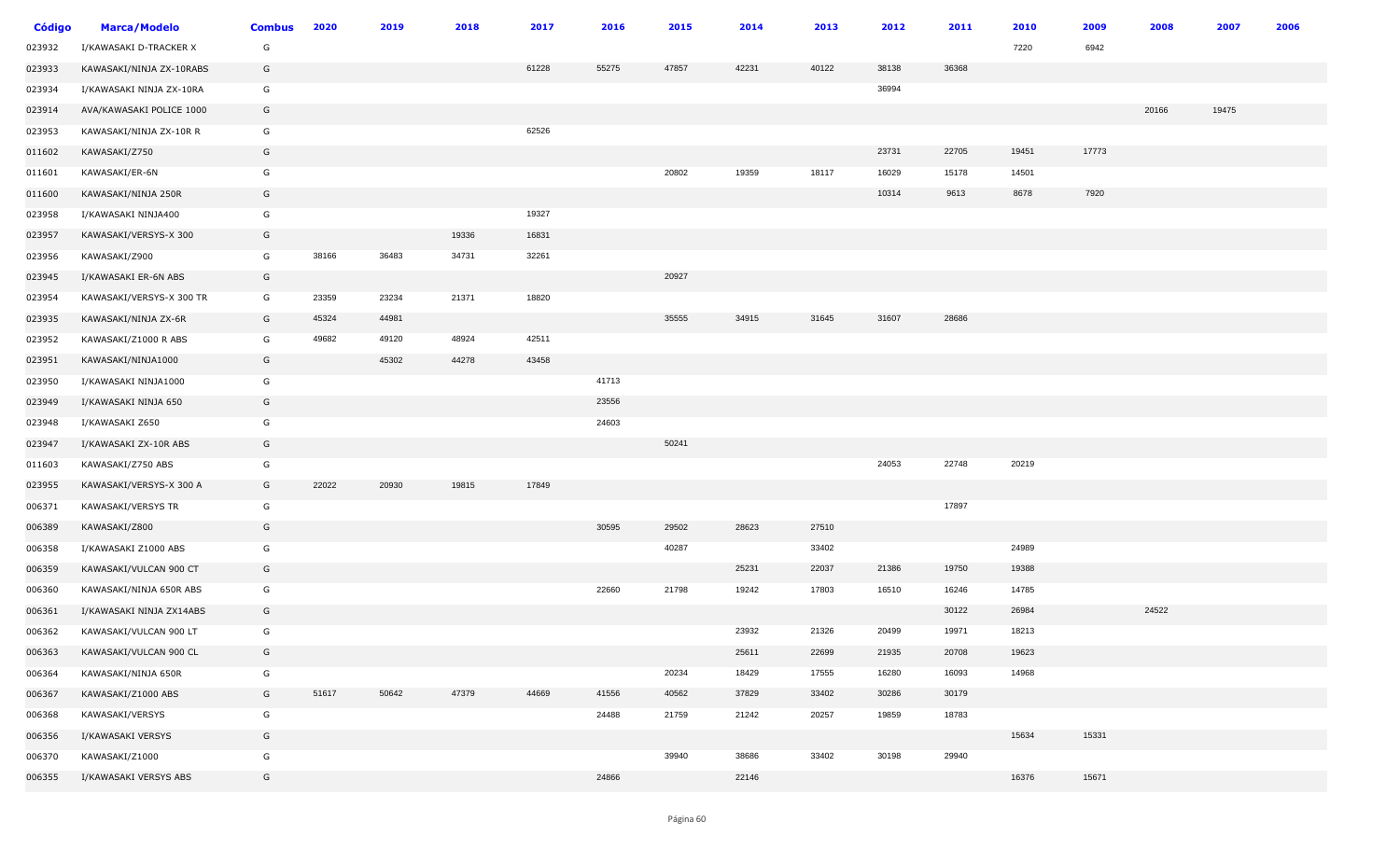| <b>Código</b> | <b>Marca/Modelo</b>      | <b>Combus</b> | 2020  | 2019  | 2018  | 2017  | 2016  | 2015  | 2014  | 2013  | 2012  | 2011  | 2010  | 2009  | 2008  | 2007  | 2006  |
|---------------|--------------------------|---------------|-------|-------|-------|-------|-------|-------|-------|-------|-------|-------|-------|-------|-------|-------|-------|
| 006372        | KAWASAKI/VERSYS TR ABS   | G             |       |       |       |       |       |       |       | 21785 | 20249 | 18178 |       |       |       |       |       |
| 006378        | KAWASAKI/NINJA ZX14R     | G             |       |       |       |       |       |       | 39186 | 36418 | 33740 |       |       |       |       |       |       |
| 023936        | I/KAWASAKI NINJA 1000    | G             |       |       |       |       |       |       |       |       |       |       | 28615 |       |       |       |       |
| 006379        | KAWASAKI/NINJA ZX14R ABS | G             |       |       |       |       |       |       | 36624 | 34802 | 31795 |       |       |       |       |       |       |
| 006380        | KAWASAKI/VERSYS 1000 TRA | G             |       |       | 47989 | 45783 | 42988 | 40748 | 36792 | 31446 | 28911 |       |       |       |       |       |       |
| 006381        | KAWASAKI/VERSYS 1000 ABS | G             |       |       | 46948 | 42738 | 39176 | 33627 | 33535 | 30293 | 27572 |       |       |       |       |       |       |
| 006382        | I/KAWASAKI VERSYS 1000 A | G             |       |       |       |       | 40811 |       |       |       |       | 24775 |       |       |       |       |       |
| 006384        | I/KAWASAKI NINJA 300     | G             |       |       |       |       |       |       |       |       | 12857 |       |       |       |       |       |       |
| 006385        | I/KAWASAKI ZR 800 B      | G             |       |       |       |       |       |       |       |       | 26005 |       |       |       |       |       |       |
| 006387        | KAWASAKI/NINJA 300 ABS   | G             |       |       | 18395 | 17188 | 16260 | 15060 | 13965 | 13529 | 12273 |       |       |       |       |       |       |
| 006369        | KAWASAKI/VERSYS ABS      | G             | 30397 | 29261 | 27985 | 26298 | 23993 | 22918 | 21677 | 20329 | 19541 | 17805 |       |       |       |       |       |
| 006340        | I/KAWASAKI Z1000         | G             |       |       |       |       | 41621 |       |       |       |       | 29940 | 26363 | 22663 | 20877 | 19535 | 18764 |
| 000010        | IMP/KAWASAKI KDX 200     | G             |       |       | 26036 |       |       |       | 21391 | 19648 | 18480 | 16586 |       |       |       |       |       |
| 002393        | KAWASAKI/NINJA ZX-10R    | G             |       |       |       |       | 53687 | 45176 | 40796 | 38714 | 37246 | 35918 |       |       |       |       |       |
| 003947        | I/KAWASAKI NINJA300 ABS  | G             |       |       |       |       |       | 15325 |       |       |       |       |       |       |       |       |       |
| 003948        | I/KAWASAKI Z800 ABS      | G             |       |       |       |       |       | 30668 |       |       |       |       |       |       |       |       |       |
| 029200        | I/KAWASAKI KZ 1300       | G             |       |       |       |       |       |       |       | 36999 | 36842 |       |       |       |       |       |       |
| 006330        | I/KAWASAKI ZR750         | D             |       |       |       |       |       | 38190 |       |       |       |       |       |       |       |       |       |
| 006334        | I/KAWASAKI NINJA ZX 10R  | G             |       |       |       |       |       |       | 35580 | 33641 | 32369 | 31212 | 27613 | 26514 | 25793 | 23568 | 21646 |
| 006335        | I/KAWASAKI ZX 10R        | G             |       |       |       |       |       |       |       |       |       | 35893 | 28124 | 27075 | 25947 | 25013 | 22467 |
| 006336        | I/KAWASAKI ZX 6R         | G             |       |       |       |       |       |       |       |       |       | 27056 |       | 23544 | 21803 | 20180 | 19062 |
| 006337        | I/KAWASAKI VULCAN 2000   | G             |       |       |       |       |       |       |       |       |       |       | 42517 |       |       | 33061 |       |
| 006357        | I/KAWASAKI ER-6N         | G             |       |       |       |       |       |       |       |       |       |       |       | 12843 |       |       |       |
| 006339        | I/KAWASAKI NINJA ZX 14   | G             |       |       |       |       |       |       |       |       |       | 30902 |       |       | 25180 |       | 22480 |
| 006388        | KAWASAKI/NINJA ZX-6R ABS | G             |       |       |       |       |       | 36416 | 36400 | 32901 |       |       |       |       |       |       |       |
| 006341        | I/KAWASAKI KLR 650       | G             |       |       |       |       |       |       |       |       |       |       | 17071 |       |       |       |       |
| 006345        | I/KAWASAKI Z 750         | G             |       |       |       |       |       |       |       |       |       |       | 20625 | 19373 |       | 14982 |       |
| 006346        | I/KAWASAKI VN 900        | G             |       |       |       |       |       |       |       |       |       |       |       |       |       | 11674 |       |
| 006347        | I/KAWASAKI ZG1400        | G             |       |       |       |       |       |       |       |       |       |       |       |       |       | 22181 |       |
| 006348        | I/KAWASAKI ZZR 1400      | G             |       |       |       |       |       |       |       |       |       |       |       |       |       | 23389 |       |
| 006349        | I/KAWASAKI CONCOURS 14   | G             |       |       |       |       |       |       |       |       |       |       |       | 34226 |       | 28879 |       |
| 006350        | I/KAWASAKI NINJA 250R    | G             |       |       |       |       |       |       |       |       |       |       |       | 8065  | 7254  | 6878  |       |
| 006351        | I/KAWASAKI VULCAN 900 CL | G             |       |       |       |       |       |       |       |       |       |       |       | 17497 | 16762 |       |       |
| 006353        | I/KAWASAKI VULCAN 900 CT | G             |       |       |       |       |       |       |       |       |       | 19635 |       | 18070 |       |       |       |
| 006354        | I/KAWASAKI CONCOURS14ABS | G             |       |       |       |       |       |       |       |       | 39022 | 36017 |       | 31137 |       |       |       |
| 006338        | I/KAWASAKI ZX 14         | G             |       |       |       |       |       |       |       |       |       |       |       |       | 25492 | 23584 | 21866 |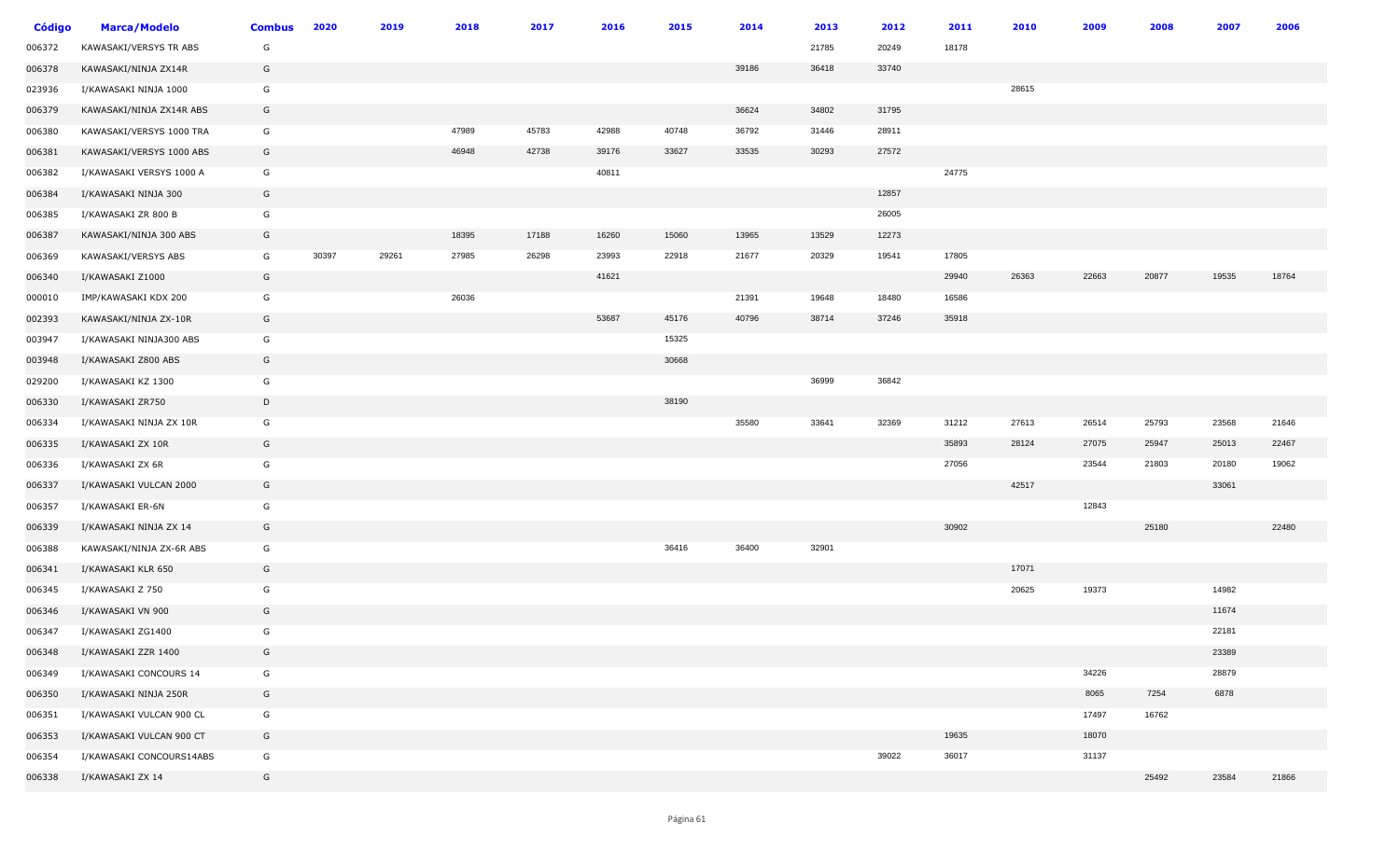| <b>Código</b>          | <b>Marca/Modelo</b>             | <b>Combus</b> | 2020  | 2019  | 2018  | 2017   | 2016   | 2015  | 2014  | 2013  | 2012  | 2011  | 2010  | 2009  | 2008 | 2007 | 2006 |
|------------------------|---------------------------------|---------------|-------|-------|-------|--------|--------|-------|-------|-------|-------|-------|-------|-------|------|------|------|
| 006397                 | KAWASAKI/Z300                   | G             |       |       | 17392 | 14773  | 14394  | 12352 |       |       |       |       |       |       |      |      |      |
| 006390                 | KAWASAKI/Z800 ABS               | G             |       |       |       | 32885  | 31999  | 30670 | 29610 | 27544 |       |       |       |       |      |      |      |
| 006398                 | I/KAWASAKI NINJA H2             | G             |       |       |       | 109867 | 102580 | 85350 |       |       |       |       |       |       |      |      |      |
| 006396                 | KAWASAKI/Z300 ABS               | G             |       | 18308 | 17521 | 16236  | 15369  | 14038 |       |       |       |       |       |       |      |      |      |
| 006395                 | I/KAWASAKI Z300 ABS             | G             |       |       |       |        |        |       | 14086 |       |       |       |       |       |      |      |      |
| 006394                 | I/KAWASAKI VULCAN S ABS         | G             |       |       |       |        | 23806  |       | 19585 |       |       |       |       |       |      |      |      |
| 006392                 | I/KAWASAKI VERSYS 1000          | G             |       |       | 46483 |        |        |       | 35945 |       |       |       |       |       |      |      |      |
| 006386                 | KAWASAKI/NINJA 300              | G             |       |       | 18033 | 17268  | 15669  | 14698 | 13578 | 13400 | 12793 |       |       |       |      |      |      |
| 006391                 | I/KAWASAKI NINJA ZX6R636        | G             |       |       |       |        |        |       |       |       | 35182 |       |       |       |      |      |      |
| 041500                 | I/KAWASAKI VERSYS 300 TR        | G             |       |       |       |        | 19410  |       |       |       |       |       |       |       |      |      |      |
| 041501                 | I/KAWASAKI VERSYS1000 GT        | G             |       |       | 51279 |        |        |       |       |       |       |       |       |       |      |      |      |
|                        | Fabricante: KEEWAY              |               |       |       |       |        |        |       |       |       |       |       |       |       |      |      |      |
| 038811                 | I/KEEWAY RKS150                 | G             |       |       |       |        |        |       |       |       | 2993  |       |       |       |      |      |      |
| 038807                 | I/KEEWAY RKV200-2S              | G             |       |       |       |        |        |       |       |       |       | 5991  |       |       |      |      |      |
| 038810                 | I/KEEWAY TX150                  | G             |       |       |       |        |        |       |       |       |       | 4359  |       |       |      |      |      |
| 038812                 | I/KEEWAY INDEX 350              | G             |       |       |       |        |        |       |       |       | 9561  |       |       |       |      |      |      |
| 038808                 | I/KEEWAY TARGET 125             | G             |       |       |       |        |        |       |       |       | 2900  |       |       |       |      |      |      |
|                        | <b>Fabricante:</b> KIN MOTORS   |               |       |       |       |        |        |       |       |       |       |       |       |       |      |      |      |
|                        | 032000 KIN MOTORS/EL 350 ST     | G             |       |       |       |        |        |       |       |       | 1444  | 1316  |       |       | 1114 | 1063 |      |
|                        | <b>Fabricante: KINGRING</b>     |               |       |       |       |        |        |       |       |       |       |       |       |       |      |      |      |
|                        | 034205 I/KINGRING JINLUN JL250V | G             |       |       |       |        |        |       |       |       |       |       | 5727  |       |      |      |      |
|                        | Fabricante: KINROAD             |               |       |       |       |        |        |       |       |       |       |       |       |       |      |      |      |
|                        | 040000 I/KINROAD XINTIAN        | G             |       |       |       |        |        |       |       |       |       |       |       |       | 5550 |      |      |
|                        | Fabricante: KOAYENG             |               |       |       |       |        |        |       |       |       |       |       |       |       |      |      |      |
| 037200                 | I/KOAYENG WINNER PRO            | G             |       |       |       |        |        |       |       |       |       |       |       | 1873  | 1781 | 1696 |      |
| <b>Fabricante:</b> KTM |                                 |               |       |       |       |        |        |       |       |       |       |       |       |       |      |      |      |
| 006447                 | I/KTM 300 XC-W                  | G             |       |       |       |        |        |       | 25425 |       |       |       |       |       |      |      |      |
| 006454                 | I/KTM 1290 SUPER DUKE GT        | G             |       |       |       | 62450  | 61674  |       |       |       |       |       |       |       |      |      |      |
| 006433                 | I/KTM 990 SM T ABS              | G             |       |       |       |        |        |       |       |       |       | 28126 |       |       |      |      |      |
| 006430                 | I/KTM 990 SUPERMOTO R           | G             |       |       |       |        |        |       |       |       |       |       | 26806 |       |      |      |      |
| 006435                 | I/KTM 1190 RC8 R REDBULL        | G             |       |       |       |        |        |       |       |       |       |       |       | 42307 |      |      |      |
| 006437                 | I/KTM 200 DUKE                  | G             |       |       |       |        |        |       |       |       | 8785  |       |       |       |      |      |      |
| 006438                 | I/KTM 450 RALLY                 | G             |       |       |       |        |        |       |       |       | 26039 |       |       |       |      |      |      |
| 006456                 | KTM/200 DUKE ABS                | G             | 14432 | 13535 |       |        |        |       |       |       |       |       |       |       |      |      |      |
| 006439                 | I/KTM EXC 350                   | G             |       |       |       |        |        |       | 27478 |       | 25367 |       |       |       |      |      |      |
| 006452                 | I/KTM 1290 SUPER ADV T          | G             |       |       |       | 69098  |        |       |       |       |       |       |       |       |      |      |      |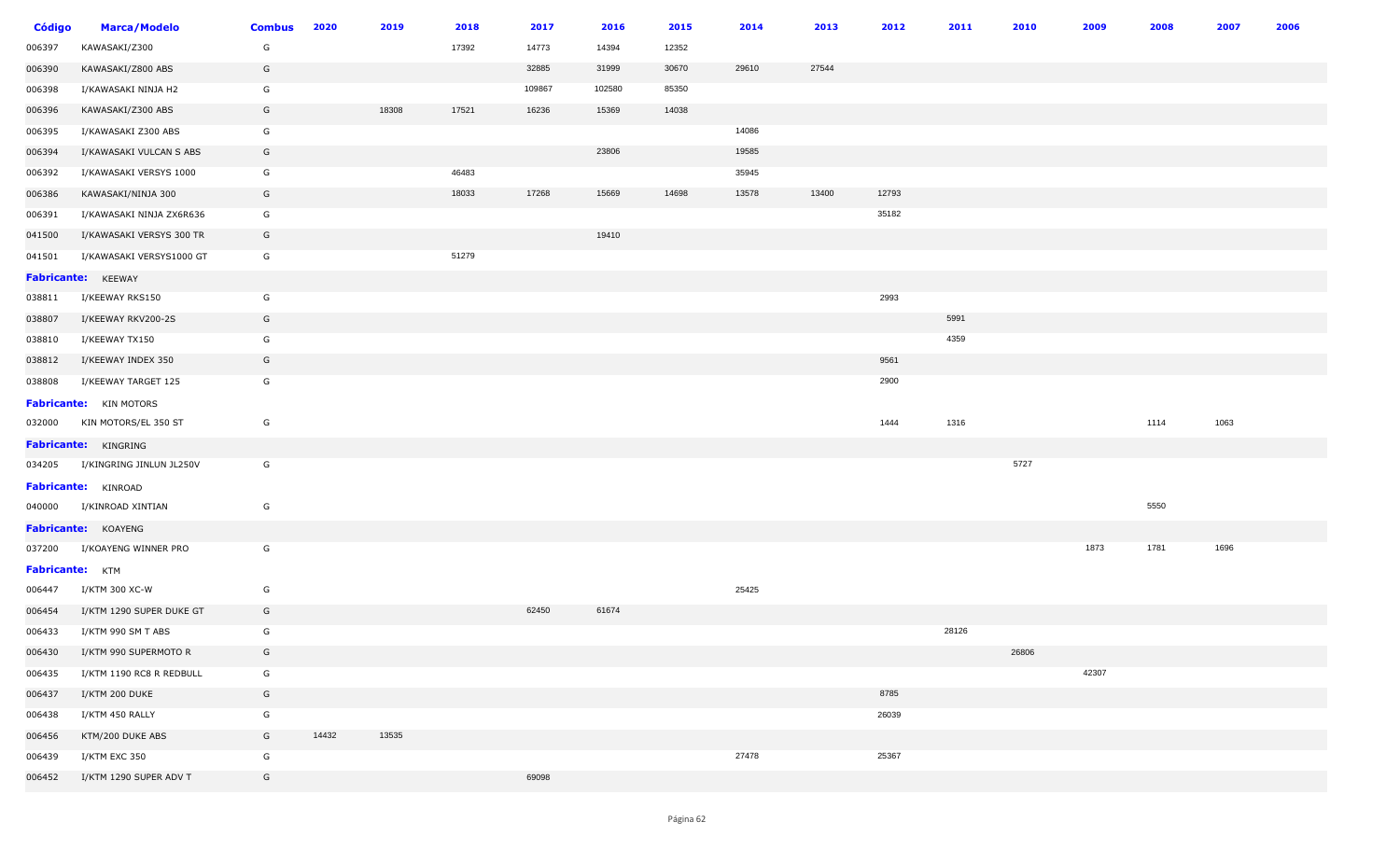| <b>Código</b> | <b>Marca/Modelo</b>      | <b>Combus</b> | 2020  | 2019  | 2018  | 2017  | 2016  | 2015  | 2014  | 2013  | 2012  | 2011  | 2010  | 2009  | 2008  | 2007  | 2006  |
|---------------|--------------------------|---------------|-------|-------|-------|-------|-------|-------|-------|-------|-------|-------|-------|-------|-------|-------|-------|
| 006451        | I/KTM 1290 SUPER ADV S   | G             |       | 74699 | 73855 | 66751 |       |       |       |       |       |       |       |       |       |       |       |
| 006450        | I/KTM 1290 SUPER ADVENTU | G             |       |       |       |       | 59865 | 55147 |       |       |       |       |       |       |       |       |       |
| 006428        | I/KTM 990 ADV ABS        | G             |       |       |       |       |       |       |       |       |       | 33658 | 30786 |       |       |       |       |
| 006448        | KTM/200 DUKE             | G             |       |       | 13092 | 12456 | 11869 | 10409 |       |       |       |       |       |       |       |       |       |
| 006425        | I/KTM 990 ADVENTURE R    | G             |       |       |       |       |       |       |       |       |       | 34272 | 30502 |       |       |       |       |
| 006446        | I/KTM 1190 ADVENTURE R   | G             |       |       |       |       | 58395 |       | 51324 |       |       |       |       |       |       |       |       |
| 006445        | I/KTM 1190 ADVENTURE     | G             |       |       |       |       |       | 55312 | 51284 |       |       |       |       |       |       |       |       |
| 006444        | I/KTM 1290 SUPERDUKE R   | G             |       |       |       | 60201 |       |       | 57522 |       |       |       |       |       |       |       |       |
| 006443        | I/KTM 390 DUKE           | G             |       |       |       |       |       |       | 14325 |       |       |       |       |       |       |       |       |
| 006441        | I/KTM 990 SMT            | G             |       |       |       |       |       |       |       |       | 30012 |       |       |       |       |       |       |
| 006449        | KTM/390 DUKE             | G             | 22363 | 19941 | 18589 | 16081 | 15136 | 14286 |       |       |       |       |       |       |       |       |       |
| 006418        | I/KTM 690 ENDURO         | G             |       |       |       |       |       |       |       |       |       |       | 25295 | 21380 | 21120 |       |       |
| 006442        | I/KTM ADVENTURE 1190R    | G             |       |       |       |       |       |       |       | 61235 |       |       |       |       |       |       |       |
| 006375        | I/KTM 990 ADV DAKAR ED   | G             |       |       |       |       |       |       |       |       |       | 36319 |       |       |       |       |       |
| 006406        | I/KTM ADVENTURE R 640    | G             |       |       |       |       |       |       |       |       |       |       |       |       |       | 16335 | 15937 |
| 006410        | I/KTM 625 SC             | G             |       |       |       |       |       |       |       |       |       |       |       |       |       |       | 16352 |
| 006455        | KTM/250 DUKE             | G             |       |       |       | 14075 |       |       |       |       |       |       |       |       |       |       |       |
| 006411        | I/KTM EXC 450            | G             |       |       |       |       |       |       |       |       |       |       |       | 18134 |       |       | 13192 |
| 006413        | I/KTM 990 SUPER DUKE     | G             |       |       |       |       |       |       |       |       |       |       | 23055 |       | 20943 | 19761 | 18261 |
| 006414        | I/KTM 990 ADVENTURE LC8  | G             |       |       |       |       |       |       |       |       |       |       | 30528 | 28910 | 26003 | 23835 | 22189 |
| 006415        | I/KTM 950 SUPER ENDURO R | G             |       |       |       |       |       |       |       |       |       |       |       |       | 21909 | 20137 |       |
| 006427        | I/KTM 1190 RC8 R         | G             |       |       |       |       |       |       | 54720 |       |       | 42629 | 41743 |       |       |       |       |
| 006417        | I/KTM 990 ADVENTURE LC8  | G             |       |       |       |       |       |       |       |       |       |       |       |       | 28507 |       |       |
| 006457        | I/KTM ADVENTURE R 790    | G             |       | 47120 |       |       |       |       |       |       |       |       |       |       |       |       |       |
| 006419        | I/KTM 950 SUPERMOTO R    | G             |       |       |       |       |       |       |       |       |       |       |       |       |       | 25642 |       |
| 006420        | I/KTM 1190 RC8           | G             |       |       |       |       |       |       |       |       |       |       | 41213 | 39220 | 37727 |       |       |
| 006421        | I/KTM SMC 690            | G             |       |       |       |       |       |       |       |       |       |       |       |       | 21841 |       |       |
| 006422        | I/KTM 990 SUPERMOTO T    | G             |       |       |       |       |       |       |       |       |       | 28670 | 25858 | 23206 |       |       |       |
| 006423        | I/KTM ADVENTURE 990      | G             |       |       |       |       |       |       |       |       | 32961 | 32128 | 30887 | 28685 |       |       |       |
| 006424        | I/KTM 690 DUKE           | G             |       |       |       |       |       |       |       |       |       | 24886 | 24175 | 19338 |       |       |       |
| 006426        | I/KTM 690 ENDURO R       | G             |       |       |       | 50037 |       |       |       |       |       | 25978 | 24007 |       |       |       |       |
| 006499        | IMP/KTM                  | G             |       |       |       |       |       |       |       |       |       |       |       |       |       | 5240  |       |
| 006458        | I/KTM XCF -W 350         | G             |       |       |       |       |       |       | 27615 |       |       |       |       |       |       |       |       |
| 006416        | I/KTM 690 SUPERMOTO      | G             |       |       |       |       |       |       |       |       |       |       |       |       | 17625 | 15485 |       |
| 006453        | I/KTM 1290 SUPER ADV R   | G             |       |       | 82614 | 76416 |       |       |       |       |       |       |       |       |       |       |       |
|               | Fabricante: KYMCO        |               |       |       |       |       |       |       |       |       |       |       |       |       |       |       |       |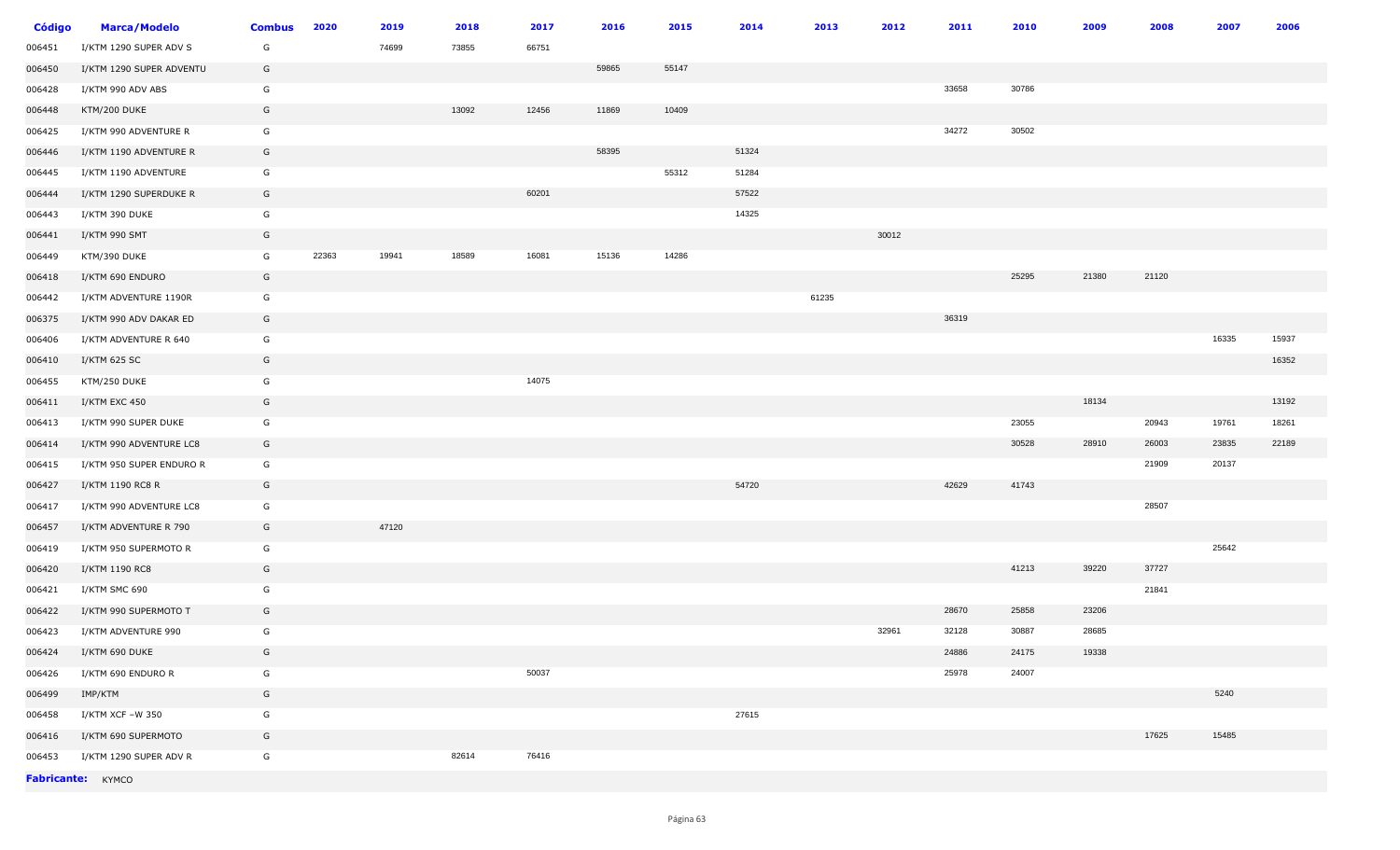| <b>Código</b>            | <b>Marca/Modelo</b>          | <b>Combus</b> | 2020 | 2019  | 2018  | 2017  | 2016 | 2015 | 2014 | 2013 | 2012 | 2011 | 2010 | 2009 | 2008 | 2007 | 2006 |
|--------------------------|------------------------------|---------------|------|-------|-------|-------|------|------|------|------|------|------|------|------|------|------|------|
| 023014                   | I/KYMCO AK550I               | G             |      |       |       | 31614 |      |      |      |      |      |      |      |      |      |      |      |
|                          | <b>Fabricante:</b> LAMBRETTA |               |      |       |       |       |      |      |      |      |      |      |      |      |      |      |      |
| 001106                   | I/LAMBRETA V200 SPECIAL      | G             |      | 20531 | 19837 |       |      |      |      |      |      |      |      |      |      |      |      |
|                          | <b>Fabricante:</b> LANDUN    |               |      |       |       |       |      |      |      |      |      |      |      |      |      |      |      |
| 035400                   | I/LANDUN LD 150ZH            | G             |      |       |       |       |      |      |      |      |      |      |      |      | 3594 | 3357 |      |
| 035401                   | I/LANDUN LD 150ZH            | G             |      |       |       |       |      |      |      |      |      |      |      |      |      | 2426 |      |
|                          | Fabricante: LEOPARD          |               |      |       |       |       |      |      |      |      |      |      |      |      |      |      |      |
| 029101                   | I/LEOPARD MD 150 TRADIC      | G             |      |       |       |       |      |      |      |      |      |      | 2384 |      | 2245 | 2105 |      |
| 029102                   | I/LEOPARD MD 150 SPORTS      | G             |      |       |       |       |      |      |      |      |      |      | 2733 | 2569 | 2320 | 2207 |      |
| 029103                   | I/LEOPARD MD 125             | G             |      |       |       |       |      |      |      |      |      |      |      |      |      | 1998 |      |
| 029104                   | I/LEOPARD ML 200 CHOPPER     | G             |      |       |       |       |      |      |      |      |      |      | 6469 |      | 5360 | 5167 |      |
| 029105                   | I/LEOPARD ML 200 SNJA        | G             |      |       |       |       |      |      |      |      |      |      |      |      | 5608 |      |      |
| 029106                   | I/LEOPARD MC 110 EVO         | G             |      |       |       |       |      |      |      |      |      |      | 3136 |      |      |      |      |
| 029108                   | I/LEOPARD GT 150 R           | G             |      |       |       |       |      |      |      |      |      |      | 3827 |      |      |      |      |
| 029109                   | I/LEOPARD GY200              | G             |      |       |       |       |      |      |      |      |      |      | 4732 |      |      |      |      |
| 029111                   | I/LEOPARD HT150 SPORT        | G             |      |       |       |       |      |      |      |      |      |      |      |      | 3545 |      |      |
| 029113                   | I/LEOPARD HT 250RR           | G             |      |       |       |       |      |      |      | 7317 |      |      |      |      |      |      |      |
| 029114                   | I/LEOPARD HB 125             | G             |      |       |       |       |      |      |      |      |      |      |      |      | 3146 |      |      |
| 029107                   | I/LEOPARD HA 125 ITALY       | G             |      |       |       |       |      |      |      |      |      |      | 4524 |      |      |      |      |
| 029100                   | I/LEOPARD MC 110 1 EVO       | G             |      |       |       |       |      |      |      |      |      |      |      |      |      | 1881 |      |
| 029199                   | I/LEOPARD                    | G             |      |       |       |       |      |      |      |      |      |      |      |      | 1760 |      |      |
| <b>Fabricante:</b> LIFAN |                              |               |      |       |       |       |      |      |      |      |      |      |      |      |      |      |      |
| 027737                   | I/LIFAN ROCKET 150           | G             |      |       |       |       |      |      |      | 3693 |      |      |      |      |      |      |      |
| 027728                   | I/LIFAN SHM 250 ZHA SHM      | G             |      |       |       |       |      |      |      |      |      |      | 7697 |      |      |      |      |
| 027729                   | I/LIFAN EASY FRETE 125CC     | G             |      |       |       |       |      |      |      |      |      |      | 2497 |      |      |      |      |
| 027730                   | I/LIFAN BR NOVA 150 XED      | G             |      |       |       |       |      |      |      |      | 3853 |      |      |      |      |      |      |
| 027731                   | I/LIFAN MTM CARGO ET 200     | G             |      |       |       |       |      |      |      |      |      | 5562 |      |      |      |      |      |
| 002770                   | I/LIFAN LF110 2G             | G             |      |       |       |       |      |      |      |      |      |      |      | 2129 | 2011 | 1980 | 1839 |
| 002771                   | I/LIFAN LF110 11H            | G             |      |       |       |       |      |      |      |      |      |      |      |      |      | 1688 |      |
| 027732                   | I/LIFAN MTM CARGO C 200      | G             |      |       |       |       |      |      |      |      |      | 5593 |      |      |      |      |      |
| 027734                   | I/LIFAN LF150ZH2 A           | G             |      |       |       |       |      |      |      |      |      | 4478 |      |      |      |      |      |
| 027739                   | I/LIFAN LF50Q26H A1          | G             |      |       |       |       |      |      | 3690 |      |      |      |      |      |      |      |      |
| 027740                   | I/LIFAN LF 150-2             | G             |      |       |       |       |      |      |      |      | 2992 |      |      |      |      |      |      |
| 027727                   | I/LIFAN CARGO C200           | G             |      |       |       |       |      |      |      |      |      | 7411 | 7371 |      |      |      |      |
| 027736                   | I/LIFAN NOVA KP 150          | G             |      |       |       |       |      |      |      | 4172 |      |      |      |      |      |      |      |
| 027733                   | I/LIFAN LF125T 16            | G             |      |       |       |       |      |      |      |      |      |      |      |      |      | 1573 |      |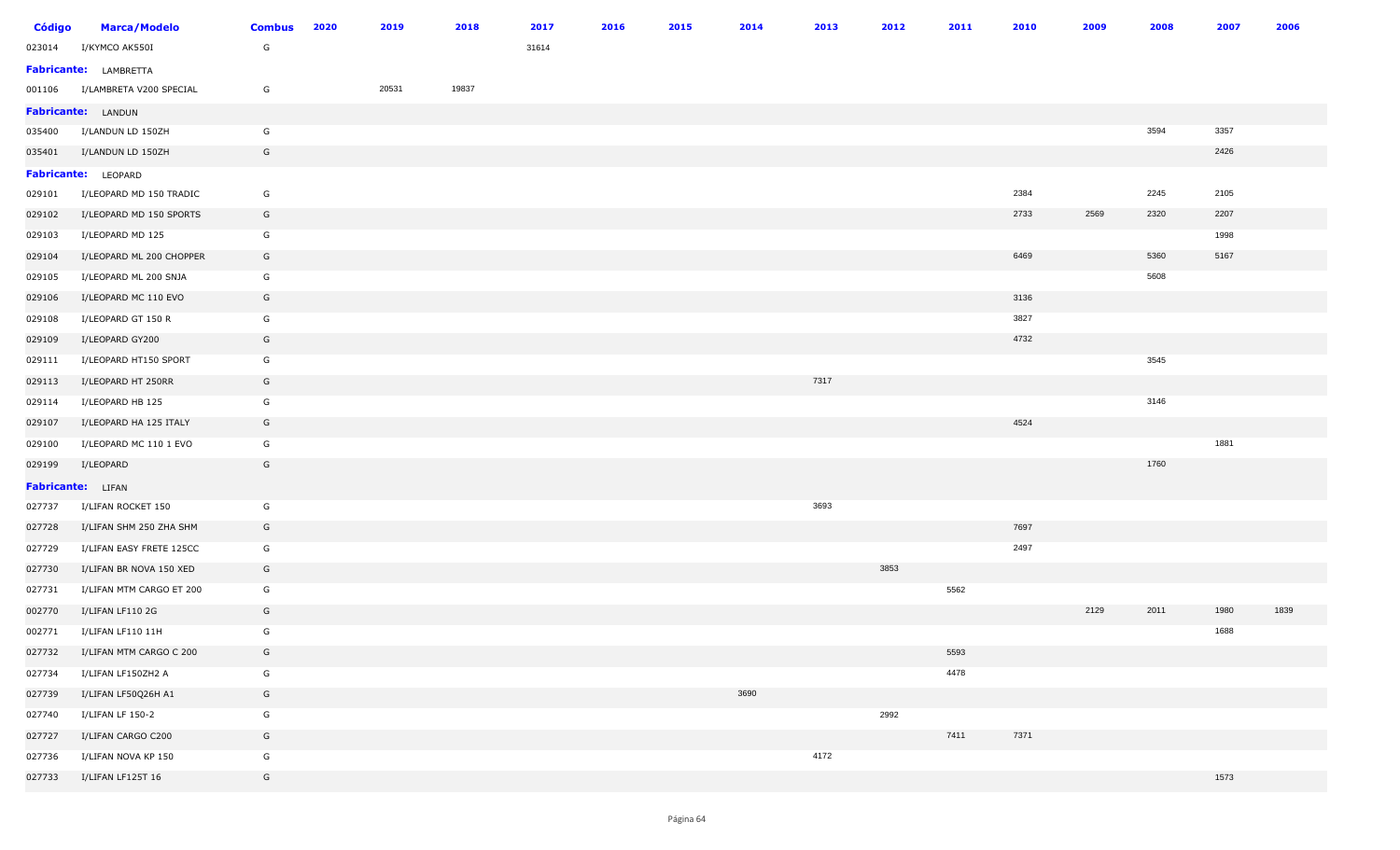| <b>Código</b> | <b>Marca/Modelo</b>       | <b>Combus</b> | 2020 | 2019 | 2018 | 2017 | 2016 | 2015 | 2014 | 2013  | 2012 | 2011 | 2010 | 2009 | 2008 | 2007 | 2006 |
|---------------|---------------------------|---------------|------|------|------|------|------|------|------|-------|------|------|------|------|------|------|------|
| 027716        | I/LIFAN MEGA LF110 2G     | G             |      |      |      |      |      |      |      |       |      |      |      |      |      |      | 1814 |
| 027701        | I/LIFAN LF100 9           | G             |      |      |      |      |      |      |      |       |      |      |      |      |      | 1565 |      |
| 027704        | I/LIFAN LF110 2G          | G             |      |      |      |      |      |      |      |       |      |      |      | 1961 | 1916 | 1873 | 1759 |
| 027707        | I/LIFAN LF125 ST6         | G             |      |      |      |      |      |      |      |       |      |      |      |      | 1664 |      | 1306 |
| 027708        | I/LIFAN LF125 5           | G             |      |      |      |      |      |      |      |       |      |      | 2090 |      |      |      |      |
| 027711        | I/LIFAN LF125 T6          | G             |      |      |      |      |      |      |      |       |      |      |      |      |      |      | 1449 |
| 027726        | I/LIFAN CARGO C200ZH      | G             |      |      |      |      |      |      |      |       |      | 5877 | 5667 |      |      |      |      |
| 027712        | I/LIFAN LF150 T6          | G             |      |      |      |      |      |      |      |       |      |      |      |      |      |      | 1763 |
| 027738        | I/LIFAN LF150GY3B A       | G             |      |      |      |      |      |      | 3638 | 3489  |      |      |      |      |      |      |      |
| 027714        | I/LIFAN LF200 III         | G             |      |      |      |      |      |      |      |       |      |      |      |      |      |      | 6551 |
| 027723        | I/LIFAN LF250 1           | G             |      |      |      |      |      |      |      |       |      |      |      | 5553 |      |      |      |
| 027724        | I/LIFAN LF250 4           | G             |      |      |      |      |      |      |      |       |      |      |      | 4607 |      |      |      |
| 027717        | I/LIFAN MEGA LF150 13     | G             |      |      |      |      |      |      |      |       |      |      |      |      |      |      | 1944 |
| 027721        | I/LIFAN KASINSKI LF125-5  | G             |      |      |      |      |      |      |      |       |      |      |      | 1791 | 1427 | 1290 |      |
| 027725        | I/LIFAN HL200ZH A MEILUN  | G             |      |      |      |      |      |      |      |       |      |      |      | 5142 |      |      |      |
| 027713        | I/LIFAN LF150 T5          | G             |      |      |      |      |      |      |      |       |      |      |      |      |      |      | 1673 |
|               | <b>Fabricante:</b> LIFENG |               |      |      |      |      |      |      |      |       |      |      |      |      |      |      |      |
| 033108        | I/LIFENG DD300E-6         | G             |      |      |      |      |      |      |      |       |      |      |      |      | 6628 |      |      |
| 033109        | I/LIFENG MVK FU320 6      | G             |      |      |      |      |      |      |      |       |      |      | 8150 |      |      |      |      |
| 033117        | I/LIFENG MVK FU320I       | G             |      |      |      |      |      |      |      |       |      |      | 7974 |      |      |      |      |
| 033112        | I/LIFENG MVK SPYDER       | G             |      |      |      |      |      |      |      |       |      |      | 9192 |      |      |      |      |
| 033111        | I/LIFENG MVK 350I         | G             |      |      |      |      |      |      | 8751 |       | 8531 |      | 7548 |      |      |      |      |
| 033104        | I/LIFENG MVK FU 320 1     | G             |      |      |      |      |      |      |      | 10975 |      |      | 8939 | 7971 |      |      |      |
| 033100        | I/LIFENG MVK FU 300 1     | G             |      |      |      |      |      |      |      |       |      |      |      | 6443 | 5424 |      |      |
| 033101        | I/LIFENG MVK FU 240 2     | G             |      |      |      |      |      |      |      |       |      | 6108 | 5916 | 5397 | 4920 |      |      |
| 033102        | I/LIFENG MVK FU 240 1     | G             |      |      |      |      |      |      |      |       |      |      |      | 5590 | 5107 |      |      |
| 033103        | I/LIFENG MVK FU 320 2     | G             |      |      |      |      |      |      |      |       |      |      | 7437 | 6986 |      |      |      |
| 033105        | I/LIFENG MVK FU 320 3     | G             |      |      |      |      |      |      |      | 10678 |      |      | 8331 | 7611 |      |      |      |
| 033106        | I/LIFENG MVK FU 320 4     | G             |      |      |      |      |      |      |      |       |      | 9327 | 8333 | 7613 |      |      |      |
| 033107        | I/LIFENG MVK FU 320 5     | G             |      |      |      |      |      |      |      |       |      |      | 8333 | 7613 |      |      |      |
|               | Fabricante: LINGTIAN      |               |      |      |      |      |      |      |      |       |      |      |      |      |      |      |      |
| 035004        | I/LINGTIAN LB 250T        | G             |      |      |      |      |      |      |      |       |      |      |      |      |      | 4683 |      |
| 035000        | I/LINGTIAN LB 150T-9      | G             |      |      |      |      |      |      |      |       |      |      |      |      |      | 1777 |      |
| 035001        | I/LINGTIAN LB 125T-21     | G             |      |      |      |      |      |      |      |       |      |      |      |      |      | 2005 |      |
| 035002        | I/LINGTIAN LB 150T-15     | G             |      |      |      |      |      |      |      |       |      |      |      |      |      | 2423 |      |
| 035003        | I/LINGTIAN LB 150T-13     | G             |      |      |      |      |      |      |      |       |      |      |      |      |      | 2281 |      |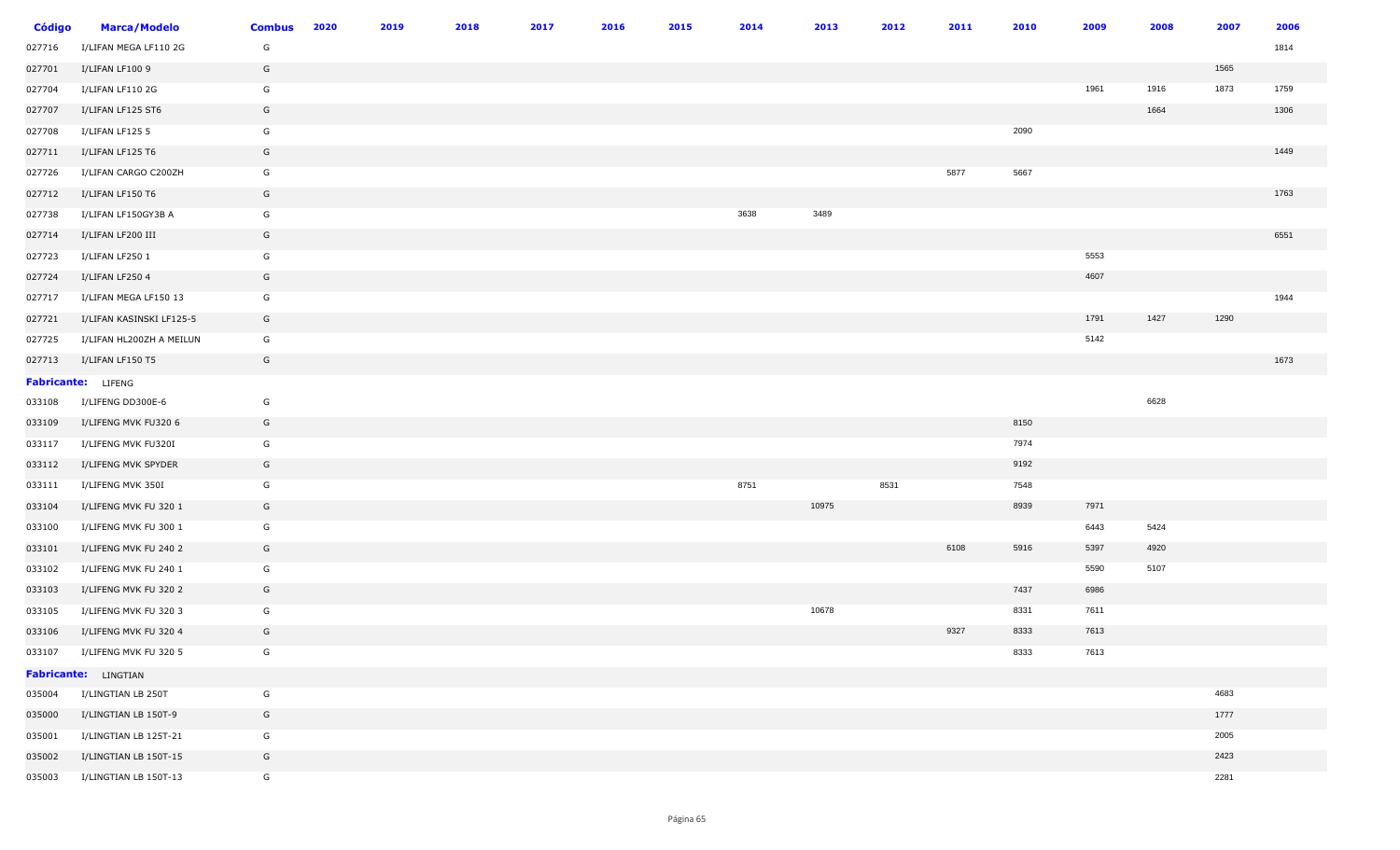| <b>Código</b>      | <b>Marca/Modelo</b>             | <b>Combus</b> | 2020 | 2019 | 2018 | 2017 | 2016 | 2015 | 2014 | 2013 | 2012 | 2011 | 2010 | 2009 | 2008 | 2007 | 2006 |
|--------------------|---------------------------------|---------------|------|------|------|------|------|------|------|------|------|------|------|------|------|------|------|
| <b>Fabricante:</b> | LINGYUN                         |               |      |      |      |      |      |      |      |      |      |      |      |      |      |      |      |
| 036302             | I/LINGYUN LY150T 5              | G             |      |      |      |      |      |      |      |      |      |      |      | 2952 | 2437 | 2380 |      |
| 036307             | I/LINGYU MOTORINO 150T11        | G             |      |      |      |      |      |      |      | 4731 |      |      |      |      |      |      |      |
| 036306             | I/LINGYU ZUNDAPP 150-T24        | G             |      |      |      |      |      |      |      |      | 3798 |      |      |      |      |      |      |
| 036616             | I/LINGYU MOTORINO 50T           | G             |      |      |      |      |      |      |      | 2137 |      |      |      |      |      |      |      |
| 036305             | I/LINGYU HT150T-25              | G             |      |      |      |      |      |      |      |      |      | 3766 |      |      |      |      |      |
| 036303             | I/LINGYUN LY125T 5              | G             |      |      |      |      |      |      |      |      |      |      |      |      | 2192 |      |      |
| 036308             | I/LINGYU MOTORINO T27           | G             |      |      |      |      |      |      |      | 5520 |      |      |      |      |      |      |      |
| 036301             | I/LINGYUN LY150T 6A             | G             |      |      |      |      |      |      |      |      |      |      |      |      |      | 3055 |      |
| 036300             | I/LINGYUN LY150T 7A             | G             |      |      |      |      |      |      |      |      |      |      |      |      | 1975 | 1881 |      |
| 036617             | I/LINGYU MOTORINO 150T24        | G             |      |      |      |      |      |      |      | 4722 |      |      |      |      |      |      |      |
| 036304             | I/LINGYU NORTHSTAR T27          | G             |      |      |      |      |      |      |      |      | 3553 | 3506 |      |      |      |      |      |
| Fabricante: LINYE  |                                 |               |      |      |      |      |      |      |      |      |      |      |      |      |      |      |      |
| 032628             | I/LINYE BL-DGZ 48CC             | G             |      |      |      |      |      |      |      | 1637 |      | 1494 |      |      |      |      |      |
| 032642             | I/LINYE BL DGZ48CC              | G             |      |      |      |      |      |      |      | 3742 |      |      |      |      |      |      |      |
| 032641             | I/LINYE BL XGW48CC              | G             |      |      |      |      |      |      |      | 3691 |      |      |      |      |      |      |      |
| 032632             | I/LINYE BL-QG 48CC              | G             |      |      |      |      |      |      |      | 2335 |      | 2200 |      |      |      |      |      |
| 032627             | I/LINYE BL-TS 48CC              | G             |      |      |      |      |      |      |      |      |      | 1545 |      |      |      |      |      |
|                    | Fabricante: LINZHI              |               |      |      |      |      |      |      |      |      |      |      |      |      |      |      |      |
| 034809             | I/LINZHI CARGO C-200            | G             |      |      |      |      |      |      |      |      |      |      | 5750 |      |      |      |      |
| 034804             | I/LINZHI XB 150ZH-B             | G             |      |      |      |      |      |      |      |      |      |      |      |      | 2088 |      |      |
| 034800             | I/LINZHI OMOTO HTC250-4         | G             |      |      |      |      |      |      |      |      |      |      |      |      | 4150 |      |      |
| 034805             | I/LINZHI XB 150 ZHC             | G             |      |      |      |      |      |      |      |      |      |      | 4444 |      | 4077 |      |      |
| 034807             | I/LINZHI XB 200 ZHC             | G             |      |      |      |      |      |      |      |      |      |      |      |      | 3552 |      |      |
| 034801             | I/LINZHI OMOTO HTB110-4         | G             |      |      |      |      |      |      |      |      |      |      |      |      | 2449 |      |      |
| 034810             | I/LINZHI CARGO 200              | G             |      |      |      |      |      |      |      |      | 7990 | 6995 | 6971 |      |      |      |      |
| 034802             | I/LINZHI OMOTO RACING200        | G             |      |      |      |      |      |      |      |      |      |      |      |      | 4118 |      |      |
| 034803             | I/LINZHI OMOTO HTR150           | G             |      |      |      |      |      |      |      |      |      |      |      |      | 2255 |      |      |
| 034806             | I/LINZHI XB 125 5B              | G             |      |      |      |      |      |      |      |      |      |      |      |      | 2677 |      |      |
| 034808             | I/LINZHI CARGO C-200ZH          | G             |      |      |      |      |      |      |      |      | 7774 | 7347 | 5957 | 5615 |      |      |      |
|                    | Fabricante: LIYANG              |               |      |      |      |      |      |      |      |      |      |      |      |      |      |      |      |
| 007700             | I/LIYANG KZUKI KN150-4          | G             |      |      |      |      |      |      |      |      |      |      |      | 3003 |      |      |      |
| 007701             | I/LIYANG KZUKI KN150T-12        | G             |      |      |      |      |      |      |      |      |      |      |      | 2740 |      |      |      |
|                    | 007702 I/LIYANG KZUKI KN250-A   | G             |      |      |      |      |      |      |      |      |      |      |      | 4165 |      |      |      |
| Fabricante: LMF    |                                 |               |      |      |      |      |      |      |      |      |      |      |      |      |      |      |      |
|                    | 018901 I/LMF DPCTX ZQTD690 1500 | G             |      |      |      |      |      |      |      |      |      |      | 1749 |      |      |      |      |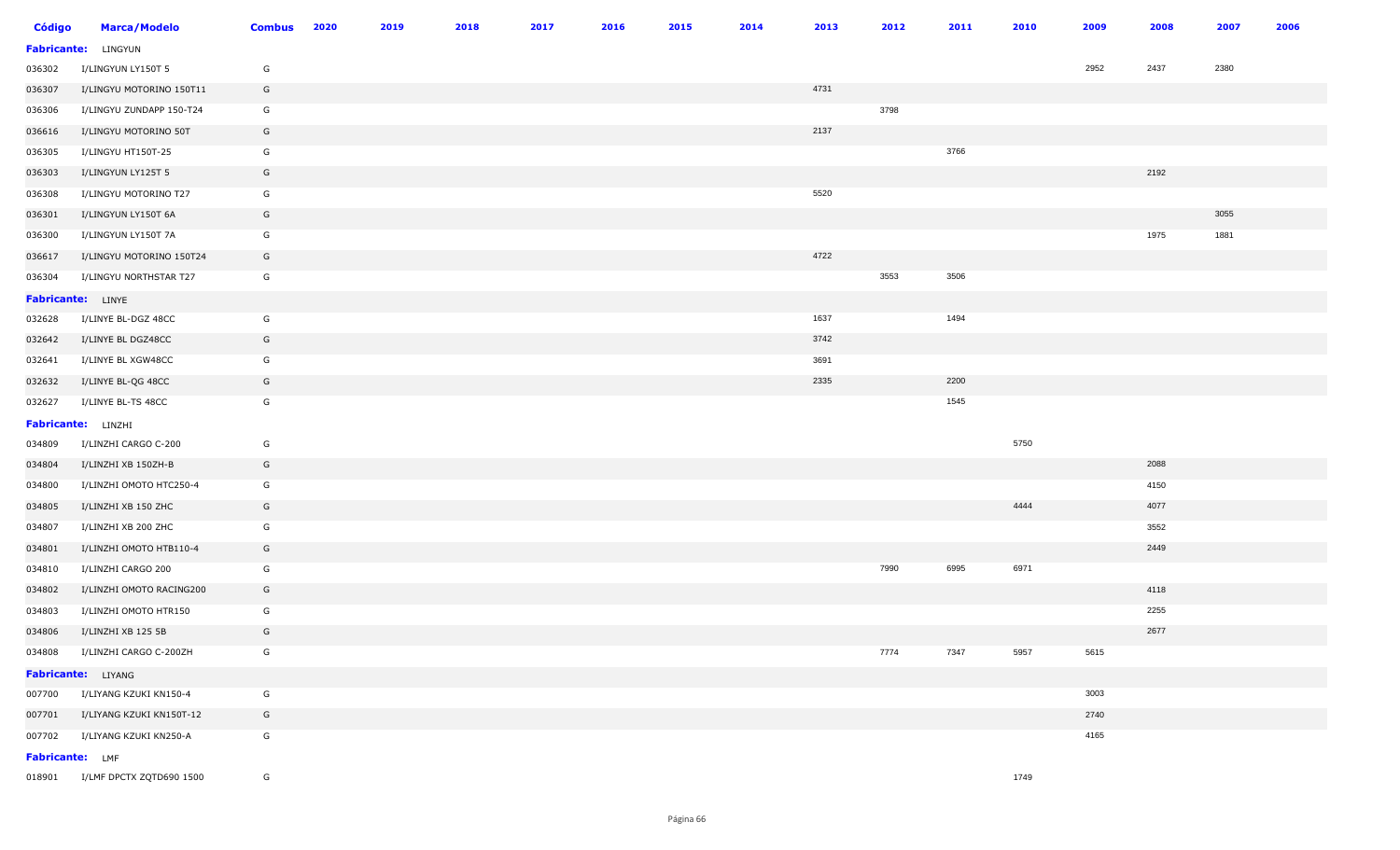| <b>Código</b>   | <b>Marca/Modelo</b>      | <b>Combus</b> | 2020 | 2019 | 2018 | 2017 | 2016 | 2015 | 2014 | 2013 | 2012 | 2011 | 2010 | 2009 | 2008 | 2007 | 2006 |
|-----------------|--------------------------|---------------|------|------|------|------|------|------|------|------|------|------|------|------|------|------|------|
| 018900          | I/LMF DPCTX ZQTD388 500W | G             |      |      |      |      |      |      |      |      |      |      | 1973 |      |      |      |      |
| Fabricante: LML |                          |               |      |      |      |      |      |      |      |      |      |      |      |      |      |      |      |
| 029405          | I/LML STAR 200-4S        | G             |      |      |      |      |      |      |      |      | 6270 |      |      |      |      |      |      |
| 029402          | I/LML STAR DELUXE 200-4S | G             |      |      |      |      |      |      |      |      | 6380 |      |      |      |      |      |      |
| 029404          | I/LML STAR 125 4S CVT    | G             |      |      |      |      |      |      | 8101 | 7635 |      |      |      | 2791 |      |      |      |
| 029401          | I/LML STAR DELUXE 150-4S | G             |      |      |      |      |      |      |      |      |      | 8633 |      |      |      |      |      |
|                 | Fabricante: LONCIN       |               |      |      |      |      |      |      |      |      |      |      |      |      |      |      |      |
| 028318          | I/LONCIN ITALIKA AT110   | G             |      |      |      |      |      |      |      | 2950 | 2636 | 2461 | 2157 | 2078 | 2044 |      |      |
| 028356          | I/LONCIN SCOOTER LX125   | G             |      |      |      |      |      |      |      |      |      |      |      |      | 4184 |      |      |
| 028329          | I/LONCIN ITALIKA ST50    | G             |      |      |      |      |      |      |      | 2726 | 2530 | 2460 |      |      |      |      |      |
| 028347          | I/LONCIN LX150 30A       | G             |      |      |      |      |      |      |      |      |      | 4461 |      |      |      |      |      |
| 028302          | I/LONCIN LX250 8         | G             |      |      |      |      |      |      |      |      |      |      |      | 6082 | 5746 | 5102 | 4931 |
| 028303          | I/LONCIN LX110 3DI       | G             |      |      |      |      |      |      |      |      |      |      |      | 1917 | 1802 | 1784 | 1688 |
| 028305          | I/LONCIN LX250 8J        | G             |      |      |      |      |      |      |      |      |      |      |      |      | 6604 | 6124 | 5997 |
| 028306          | I/LONCIN LX150 6 II      | G             |      |      |      |      |      |      |      |      |      |      |      |      |      |      | 2237 |
| 028307          | I/LONCIN LX125 26        | G             |      |      |      |      |      |      |      |      |      |      |      | 1913 | 1787 | 1635 | 1547 |
| 028308          | I/LONCIN LX200 2I        | G             |      |      |      |      |      |      |      |      |      |      |      |      | 3159 | 2996 | 2887 |
| 028309          | I/LONCIN LX150 T C       | G             |      |      |      |      |      |      |      |      |      |      |      | 3190 | 2618 | 2511 | 2260 |
| 028315          | I/LONCIN ITALIKA FT150   | G             |      |      |      |      |      |      | 5236 | 4918 | 4596 | 4453 | 3986 | 3452 | 3378 |      |      |
| 028331          | I/LONCIN DANK DC50       | G             |      |      |      |      |      |      |      |      | 2085 | 1853 |      |      |      |      |      |
| 028317          | I/LONCIN ITALIKA DS150   | G             |      |      |      |      |      |      |      |      |      |      | 3873 | 3555 | 3277 |      |      |
| 028355          | I/LONCIN ITALIKA 150 Z   | G             |      |      |      |      |      |      | 4941 |      |      |      |      |      |      |      |      |
| 028332          | I/LONCIN DANK DT150      | G             |      |      |      |      |      |      |      |      | 3997 | 3802 |      |      |      |      |      |
| 028337          | I/LONCIN DANK DS150      | G             |      |      |      |      |      |      |      |      |      | 3554 |      |      |      |      |      |
| 028338          | I/LONCIN DANK DC110      | G             |      |      |      |      |      |      |      |      | 2420 | 2378 |      |      |      |      |      |
| 028346          | I/LONCIN ITALIKA XT50    | G             |      |      |      |      |      |      | 2517 | 2458 | 2281 |      |      |      |      |      |      |
| 028350          | I/LONCIN LX110 13A       | G             |      |      |      |      |      |      |      |      |      | 2354 |      |      |      |      |      |
| 028351          | I/LONCIN HG50 JL150-23   | G             |      |      |      |      |      |      |      |      |      | 3145 |      |      |      |      |      |
| 028352          | I/LONCIN LX150 30A SPITZ | G             |      |      |      |      |      |      |      |      |      | 3574 |      |      |      |      |      |
| 028353          | I/LONCIN ITALIKA 250 Z   | G             |      |      |      |      |      |      | 9008 |      |      |      |      |      |      |      |      |
| 028354          | I/LONCIN ITALIKA XTS 50  | G             |      |      |      |      |      | 3990 | 3860 |      |      |      |      |      |      |      |      |
| 028316          | I/LONCIN ITALIKA FT125   | G             |      |      |      |      |      |      |      | 2484 | 2367 | 2253 | 2195 | 1825 | 1629 |      |      |
| 028340          | I/LONCIN US1 BLITZ       | G             |      |      |      |      |      |      |      |      | 2261 |      |      |      |      |      |      |
|                 | Fabricante: LONGJIA      |               |      |      |      |      |      |      |      |      |      |      |      |      |      |      |      |
| 000424          | I/LONGJIA LJ125T A B88   | G             |      |      |      |      |      |      |      |      |      | 1947 |      |      |      |      |      |
| 000425          | I/LONGJIA BEE MONACO     | G             |      | 7679 | 6720 | 6155 |      | 3251 |      |      |      |      |      |      |      |      |      |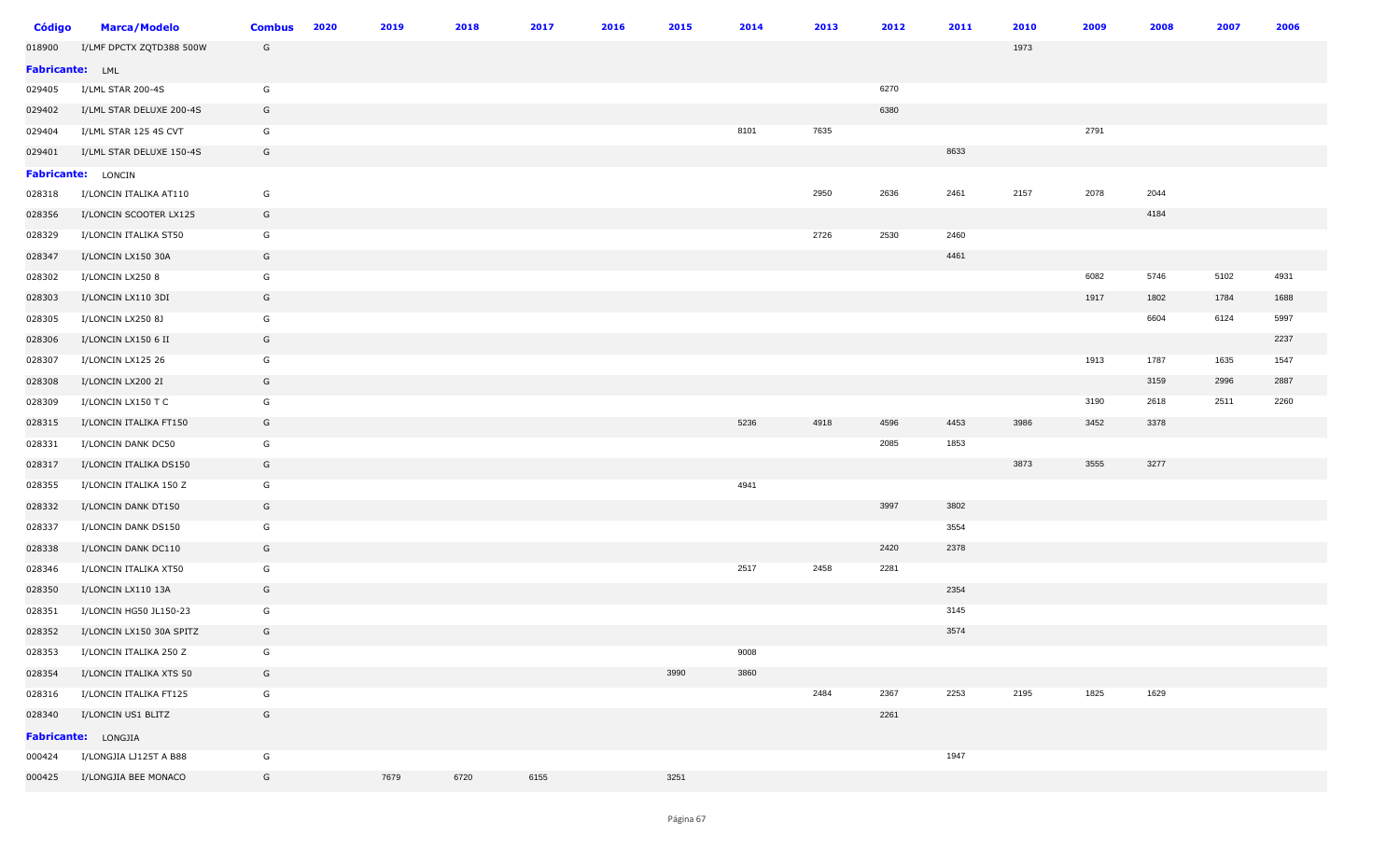| <b>Código</b> | <b>Marca/Modelo</b>             | <b>Combus</b> | 2020 | 2019 | 2018  | 2017 | 2016  | 2015  | 2014  | 2013  | 2012  | 2011  | 2010  | 2009 | 2008 | 2007 | 2006 |
|---------------|---------------------------------|---------------|------|------|-------|------|-------|-------|-------|-------|-------|-------|-------|------|------|------|------|
|               | Fabricante: LUOJIA              |               |      |      |       |      |       |       |       |       |       |       |       |      |      |      |      |
| 031305        | I/LUOJIA LJ125 MIZA EASY        | G             |      |      |       |      |       |       |       |       |       | 2137  | 2093  | 1987 | 1867 | 1553 | 1540 |
| 031300        | I/LUOJIA LJ110 10               | G             |      |      |       |      |       |       |       |       |       |       |       |      | 1711 | 1568 | 1461 |
| 031301        | I/LUOJIA LJ125-6                | G             |      |      |       |      |       |       |       |       |       |       |       |      | 1712 | 1492 | 1377 |
| 001503        | I/MIZA BEE LJ50Q                | G             |      |      |       |      |       |       |       | 2285  | 2081  | 2026  |       |      |      |      |      |
| 031302        | I/LUOJIA LJ150T-7 MIZA          | G             |      |      |       |      |       |       |       |       |       |       |       |      |      | 1958 | 1933 |
| 031303        | I/LUOJIA LJ150-2MI ZAFAS        | G             |      |      |       |      |       |       |       |       |       |       |       | 2303 | 2067 | 1859 |      |
| 031304        | I/LUOJIA LJ150-7MIZADRAG        | G             |      |      |       |      |       |       |       |       |       |       |       |      | 3550 | 3254 | 3097 |
| 031308        | I/LUOJIA 125 SOLMAK TRCF        | G             |      |      |       |      |       |       |       |       |       |       |       |      | 1589 |      |      |
| 031309        | I/LUOJIA 125 SOLMAK TRCA        | G             |      |      |       |      |       |       |       |       |       |       |       |      | 1698 |      |      |
|               | <b>Fabricante:</b> LUOYAN       |               |      |      |       |      |       |       |       |       |       |       |       |      |      |      |      |
| 031307        | I/LUOYAN XF-250ZH               | G             |      |      |       |      |       |       |       |       |       |       |       |      | 6092 |      |      |
|               | <b>Fabricante:</b> MAGRAO       |               |      |      |       |      |       |       |       |       |       |       |       |      |      |      |      |
| 038900        | MAGRAO/MT7 CHOPPER              | G             |      |      | 39073 |      | 30152 | 28837 | 24457 | 23285 | 22280 | 19728 | 18634 |      |      |      |      |
|               | Fabricante: MALAGUTI            |               |      |      |       |      |       |       |       |       |       |       |       |      |      |      |      |
| 023711        | I/MALAGUTI CENTRO 160           | G             |      |      |       |      |       |       |       |       |       |       |       |      | 4640 |      |      |
| 023710        | I/MALAGUTI MADISON 250          | G             |      |      |       |      |       |       |       |       |       |       |       |      | 9897 |      |      |
| 023707        | I/MALAGUTI CIAK MAST 200        | G             |      |      |       |      |       |       |       |       |       |       |       |      |      |      | 4785 |
|               | Fabricante: MEITIAN MOTOCAR     |               |      |      |       |      |       |       |       |       |       |       |       |      |      |      |      |
| 034900        | I/MEITIAN MT150T 6B             | G             |      |      |       |      |       |       |       |       |       |       |       |      | 2415 |      |      |
| 034902        | I/MEITIAN MOTOCAR MCF150        | G             |      |      |       |      |       |       |       |       |       | 6315  | 5774  |      |      |      |      |
| 034901        | I/MEITIAN MOTOCAR MCA150        | G             |      |      |       |      |       |       |       |       |       | 5737  | 5530  |      |      |      |      |
|               | Fabricante: MENGDELI            |               |      |      |       |      |       |       |       |       |       |       |       |      |      |      |      |
| 011801        | I/MENGDELI AP1000               | G             |      |      |       |      |       |       |       |       |       |       | 3194  |      |      |      |      |
| 011800        | I/MENGDELI KD 250MB2            | G             |      |      |       |      |       |       |       |       |       |       | 6665  | 6596 |      |      |      |
|               | Fabricante: MICROUSI            |               |      |      |       |      |       |       |       |       |       |       |       |      |      |      |      |
| 036500        | MICROUSI/BRABEZA STRET          | G             |      |      | 4062  | 3845 | 3588  | 3579  |       | 3251  |       | 3046  |       | 2732 | 2373 |      |      |
|               | Fabricante: MODEN               |               |      |      |       |      |       |       |       |       |       |       |       |      |      |      |      |
|               | 008919 I/MODEN SA MDSAD         | G             |      | 3534 |       |      |       |       |       |       |       |       |       |      |      |      |      |
|               | 008918 I/MODEN AP MDAPA         | G             |      | 3530 |       |      |       |       |       |       |       |       |       |      |      |      |      |
|               | Fabricante: MON                 |               |      |      |       |      |       |       |       |       |       |       |       |      |      |      |      |
|               | 099999 MON/PROTOTIPO            | G             |      |      |       |      |       |       | 3219  |       |       |       |       | 1888 | 1791 |      |      |
|               | Fabricante: MOTIVE              |               |      |      |       |      |       |       |       |       |       |       |       |      |      |      |      |
|               | 029800 I/MOTIVE ALANMOTORSPGO O | G             |      |      |       |      |       |       |       |       | 5994  |       |       |      |      |      |      |
|               | Fabricante: MOTO GUZZI          |               |      |      |       |      |       |       |       |       |       |       |       |      |      |      |      |
|               | 028206 I/MOTO GUZZI V7 RACE     | G             |      |      |       |      |       |       |       |       |       | 31658 |       |      |      |      |      |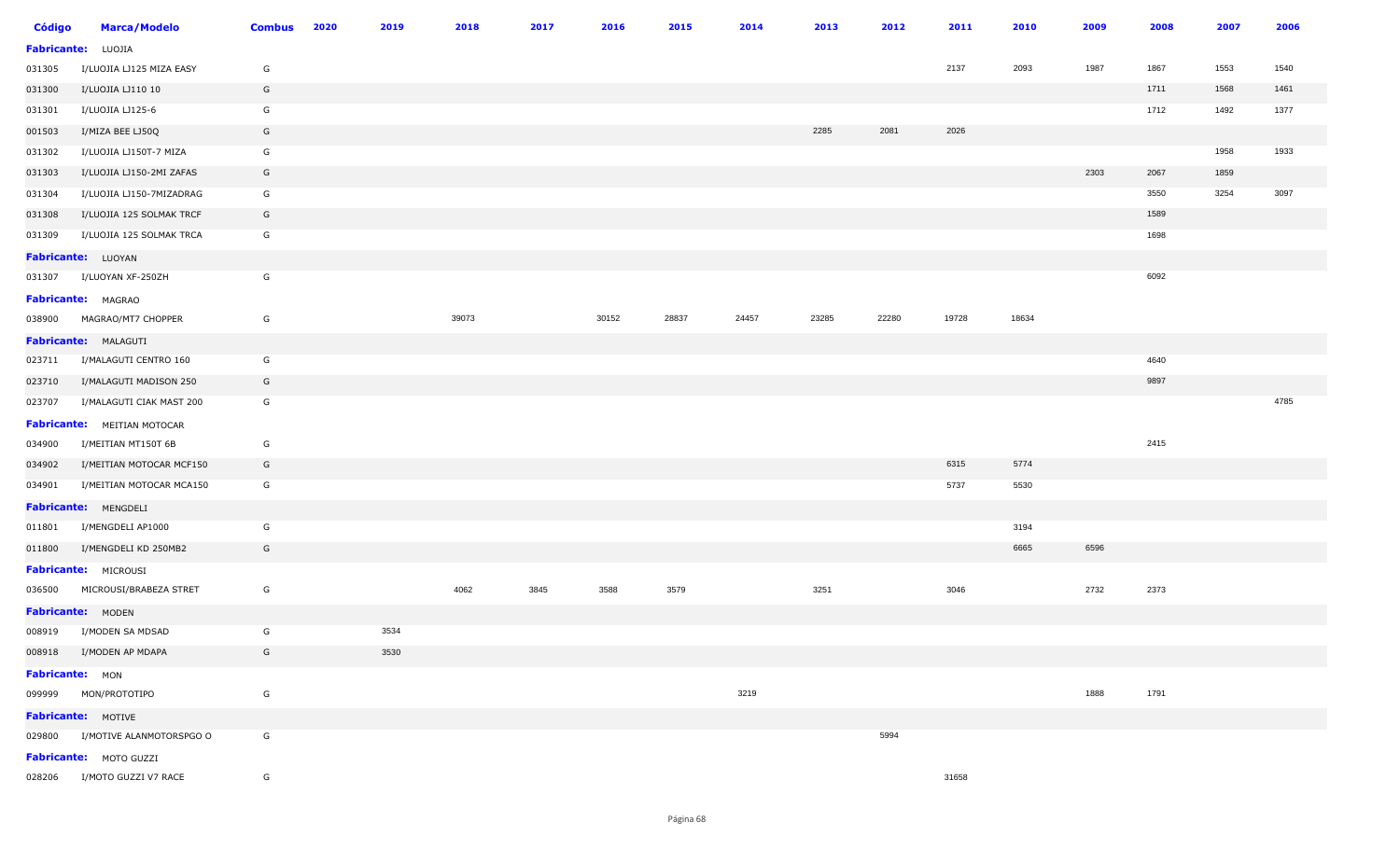| <b>Código</b>          | <b>Marca/Modelo</b>             | <b>Combus</b> | 2020  | 2019 | 2018 | 2017  | 2016  | 2015  | 2014  | 2013  | 2012 | 2011 | 2010  | 2009  | 2008  | 2007  | 2006  |
|------------------------|---------------------------------|---------------|-------|------|------|-------|-------|-------|-------|-------|------|------|-------|-------|-------|-------|-------|
| 028201                 | I/MOTO GUZZI V7                 | G             |       |      |      |       |       |       |       |       |      |      |       |       | 29766 |       |       |
| 028202                 | I/MOTO GUZZI STELVIO            | G             |       |      |      |       |       |       |       |       |      |      |       |       | 17369 |       |       |
| 006806                 | I/MGUZZI GRISO 8V               | G             |       |      |      |       |       |       |       |       |      |      |       | 28540 |       |       |       |
| 006807                 | I/MOTOGUZZI V7 RACER            | G             |       |      |      |       |       |       | 39196 |       |      |      |       |       |       |       |       |
| 006808                 | I/MOTOGUZZI V7 SCRAMBLER        | G             |       |      |      |       |       | 48553 |       |       |      |      |       |       |       |       |       |
|                        | Fabricante: MOTOCAR             |               |       |      |      |       |       |       |       |       |      |      |       |       |       |       |       |
| 039305                 | MOTOCAR/MCA250                  | G             |       |      |      | 14017 | 12922 |       |       |       |      |      |       |       |       |       |       |
| 039301                 | MOTOCAR/MTX-150                 | G             |       |      |      | 11494 | 9953  | 8473  | 7435  | 7144  | 7085 |      |       |       |       |       |       |
| 039302                 | MOTOCAR/MCF200                  | G             |       |      |      |       | 11922 | 11748 | 9543  | 7518  |      |      |       |       |       |       |       |
| 039303                 | MOTOCAR/MCA200                  | G             |       |      |      |       | 10326 | 9073  | 7785  | 7013  |      |      |       |       |       |       |       |
| 039304                 | MOTOCAR/MCF250                  | G             |       |      |      | 14493 | 13769 | 11919 |       |       |      |      |       |       |       |       |       |
|                        | Fabricante: MOTOLIFE            |               |       |      |      |       |       |       |       |       |      |      |       |       |       |       |       |
|                        | 039900 I/MOTOLIFE MOTORINO 150S | G             |       |      |      |       | 9413  |       |       | 6053  |      |      |       |       |       |       |       |
|                        | Fabricante: MOTOVI              |               |       |      |      |       |       |       |       |       |      |      |       |       |       |       |       |
|                        | 008499 MOTOVI/50                | G             |       |      |      | 5676  |       |       |       |       |      |      |       |       |       |       | 1849  |
|                        | <b>Fabricante: MOTTUS</b>       |               |       |      |      |       |       |       |       |       |      |      |       |       |       |       |       |
|                        | 028700 MOTTUS/MOTTOCA SX        | G             |       |      |      |       |       |       |       |       | 1785 |      |       | 1265  | 1215  | 1022  | 975   |
| <b>Fabricante:</b> MTL |                                 |               |       |      |      |       |       |       |       |       |      |      |       |       |       |       |       |
|                        | 016600 I/MTL DPCTX EB023 1500W  | G             |       |      |      |       |       |       |       |       |      |      | 3011  | 2870  |       |       |       |
|                        | <b>Fabricante: MULLER</b>       |               |       |      |      |       |       |       |       |       |      |      |       |       |       |       |       |
|                        | 030100 MULLER/TR 18             | G             | 10029 | 9470 | 7723 | 4954  | 3238  | 2433  | 2262  | 2077  | 1952 | 1942 | 1575  | 1397  | 1232  | 1228  | 1179  |
|                        | <b>Fabricante: MUODOU</b>       |               |       |      |      |       |       |       |       |       |      |      |       |       |       |       |       |
|                        | 039104 I/MUODOU E-SC CHEMPER 01 | G             |       | 2540 |      |       |       |       |       |       |      |      |       |       |       |       |       |
|                        | Fabricante: MV AGUSTA           |               |       |      |      |       |       |       |       |       |      |      |       |       |       |       |       |
| 020233                 | I/MV AGUSTA F4 1000R            | G             |       |      |      |       |       |       |       |       |      |      | 31722 |       |       | 29842 |       |
| 020241                 | I/MV AGUSTA F4 1078RR1 1        | G             |       |      |      |       |       |       |       |       |      |      |       | 31073 |       |       |       |
| 020234                 | I/MV AGUSTA F4 1000SENNA        | G             |       |      |      |       |       |       |       |       |      |      |       |       |       | 45919 | 43018 |
| 020239                 | I/MV AGUSTA BRUT 1078 RR        | G             |       |      |      |       |       |       |       |       |      |      |       | 31003 |       |       |       |
| 020240                 | I/MV AGUSTA BRUTALE 989R        | G             |       |      |      |       |       |       |       |       |      |      |       | 29226 |       |       |       |
| 020238                 | I/MV AGUSTA F4 R 312 11         | G             |       |      |      |       |       |       |       |       |      |      |       |       | 33099 |       |       |
| 020232                 | I/MV AGUSTA BRUTALE 910S        | G             |       |      |      |       |       |       |       |       |      |      |       |       | 22129 | 20412 | 19903 |
| 020235                 | I/MV AGUSTA BRUTALE 910R        | G             |       |      |      |       |       |       |       |       |      |      |       |       | 24515 | 21847 |       |
| 031054                 | MV AGUSTA/RIVALE 800            | G             |       |      |      |       |       | 32344 | 29384 |       |      |      |       |       |       |       |       |
| 031036                 | I/MV AGUSTA F4 312R             | G             |       |      |      |       |       |       |       |       |      |      |       |       | 32862 | 28867 |       |
| 031043                 | I/MV AGUSTA F4 RR               | G             |       |      |      |       |       |       |       | 41743 |      |      |       |       |       |       |       |
| 031055                 | MV AGUSTA/F3 800                | G             |       |      |      |       |       | 39312 | 36132 |       |      |      |       |       |       |       |       |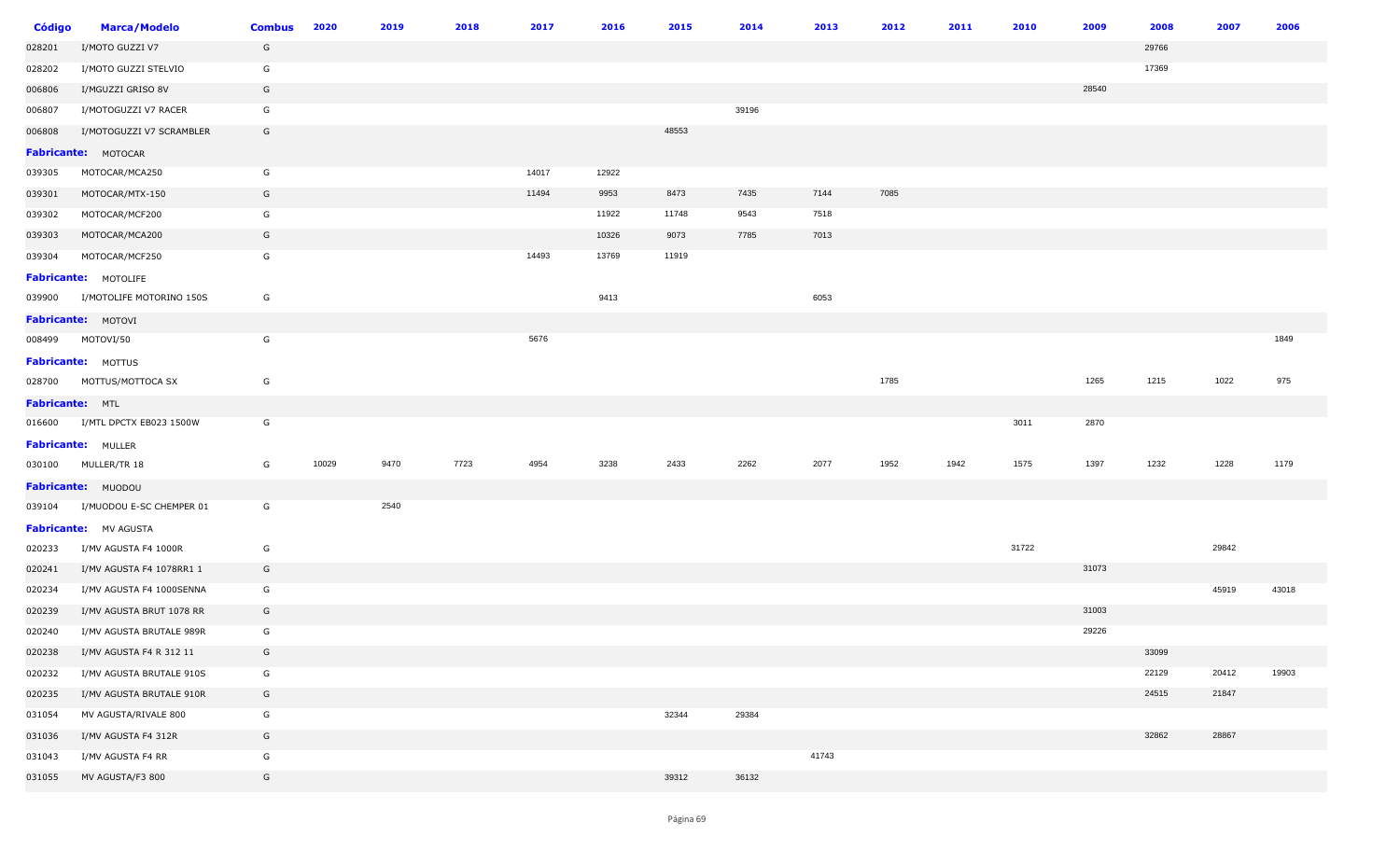| <b>Código</b>   | <b>Marca/Modelo</b>             | <b>Combus</b> | 2020 | 2019 | 2018 | 2017 | 2016 | 2015  | 2014  | 2013  | 2012  | 2011  | 2010  | 2009 | 2008 | 2007  | 2006  |
|-----------------|---------------------------------|---------------|------|------|------|------|------|-------|-------|-------|-------|-------|-------|------|------|-------|-------|
| 031052          | MV AGUSTA/F4 RR                 | G             |      |      |      |      |      | 49242 | 48061 |       |       |       |       |      |      |       |       |
| 031053          | MV AGUSTA/F4                    | G             |      |      |      |      |      | 38002 | 34236 |       |       |       |       |      |      |       |       |
| 020231          | I/MV AGUSTA F4 1000R 1 1        | G             |      |      |      |      |      |       |       |       |       |       |       |      |      | 22912 | 22201 |
| 020252          | I/MV AGUSTA F3                  | G             |      |      |      |      |      |       |       |       | 35852 |       |       |      |      |       |       |
| 020246          | I/MV AGUS BRUTALE 1090RR        | G             |      |      |      |      |      |       |       |       |       |       | 34046 |      |      |       |       |
| 020247          | I/MV AGUSTA F4                  | G             |      |      |      |      |      |       |       | 36995 |       |       | 34192 |      |      |       |       |
| 020248          | I/MV AGUSTA BRUT 1090RR         | G             |      |      |      |      |      |       |       |       |       |       | 31257 |      |      |       |       |
| 020249          | MV AGUSTA/BRUTALE 1090RR        | G             |      |      |      |      |      |       |       | 26451 | 26281 | 24233 |       |      |      |       |       |
| 020250          | MV AGUSTA/BRUTALE 1090R         | G             |      |      |      |      |      |       |       | 22394 | 22046 | 20986 |       |      |      |       |       |
| 020237          | I/MV AGUSTA F4 1000 RR          | G             |      |      |      |      |      |       |       |       |       |       |       |      |      | 33727 |       |
| 020251          | MV AGUSTA/F4 1000R              | G             |      |      |      |      |      |       | 37144 | 34317 | 33157 | 29719 |       |      |      |       |       |
| 020253          | I/MV AGUSTA F3 SERIE ORO        | G             |      |      |      |      |      |       |       |       | 94312 |       |       |      |      |       |       |
| 020256          | MV AGUSTA/BRUTALE RR ABS        | G             |      |      |      |      |      | 29739 | 28961 | 26451 |       |       |       |      |      |       |       |
| 020257          | MV AGUSTA/BRUTALE 800           | G             |      |      |      |      |      | 29470 | 26786 |       |       |       |       |      |      |       |       |
| 020258          | I/MV AGUSTA DRAGSTER ABS        | G             |      |      |      |      |      | 36401 |       |       |       |       |       |      |      |       |       |
| 020259          | I/MV AGUSTA RIVALE ABS          | G             |      |      |      |      |      |       | 32663 |       |       |       |       |      |      |       |       |
| Fabricante: MVK |                                 |               |      |      |      |      |      |       |       |       |       |       |       |      |      |       |       |
| 027702          | I/MVK HALLEY 150                | G             |      |      |      |      |      |       |       |       |       |       |       |      |      |       | 3026  |
| 028407          | I/MVK BLACKSTAR XY150           | G             |      |      |      |      |      |       |       |       |       |       |       |      | 2755 |       |       |
| 028403          | I/MVK MA 100 3                  | G             |      |      |      |      |      |       |       |       |       |       |       |      |      |       | 1590  |
| 028402          | I/MVK MA 100 3B                 | G             |      |      |      |      |      |       |       |       |       |       |       |      |      |       | 1369  |
| 028401          | I/MVK MA 125 7                  | G             |      |      |      |      |      |       |       |       |       |       |       |      |      |       | 1894  |
| 028400          | I/MVK MA 125 GY                 | G             |      |      |      |      |      |       |       |       |       |       |       |      |      |       | 1702  |
| 028408          | I/MVK FOX 110                   | G             |      |      |      |      |      |       |       |       |       |       | 2349  |      |      |       |       |
| Fabricante: MZ  |                                 |               |      |      |      |      |      |       |       |       |       |       |       |      |      |       |       |
| 042400          | I/MZ ZSCHOPAU SILVER            | G             |      |      |      |      |      |       |       |       |       |       |       |      |      |       | 2001  |
|                 | Fabricante: NAZAXX              |               |      |      |      |      |      |       |       |       |       |       |       |      |      |       |       |
| 032626          | I/NAZAXX SPORT 48CC             | G             |      |      |      |      |      |       |       |       | 2085  |       |       |      |      |       |       |
| 032625          | I/NAZAXX MAX 48CC               | G             |      |      |      |      |      |       |       |       | 1995  |       |       |      |      |       |       |
|                 | Fabricante: NEGRINI             |               |      |      |      |      |      |       |       |       |       |       |       |      |      |       |       |
| 000004          | IMP/NEGRINI                     | G             |      |      |      |      |      | 2908  |       |       | 2641  | 2504  |       | 2316 |      |       |       |
|                 | 000004 IMP/NEGRINI              | D             |      |      |      |      |      |       |       | 2752  | 2641  |       |       |      |      |       |       |
|                 | <b>Fabricante: NINGBO</b>       |               |      |      |      |      |      |       |       |       |       |       |       |      |      |       |       |
|                 | 035271 I/NINGBO TD005 2000W     | G             |      |      |      |      |      |       |       | 2532  |       |       |       |      |      |       |       |
|                 | <b>Fabricante:</b> NIPPONIA     |               |      |      |      |      |      |       |       |       |       |       |       |      |      |       |       |
|                 | 029700 I/NIPPONIA VORREI150NB15 | G             |      |      |      |      |      |       |       |       | 3680  |       |       |      |      |       |       |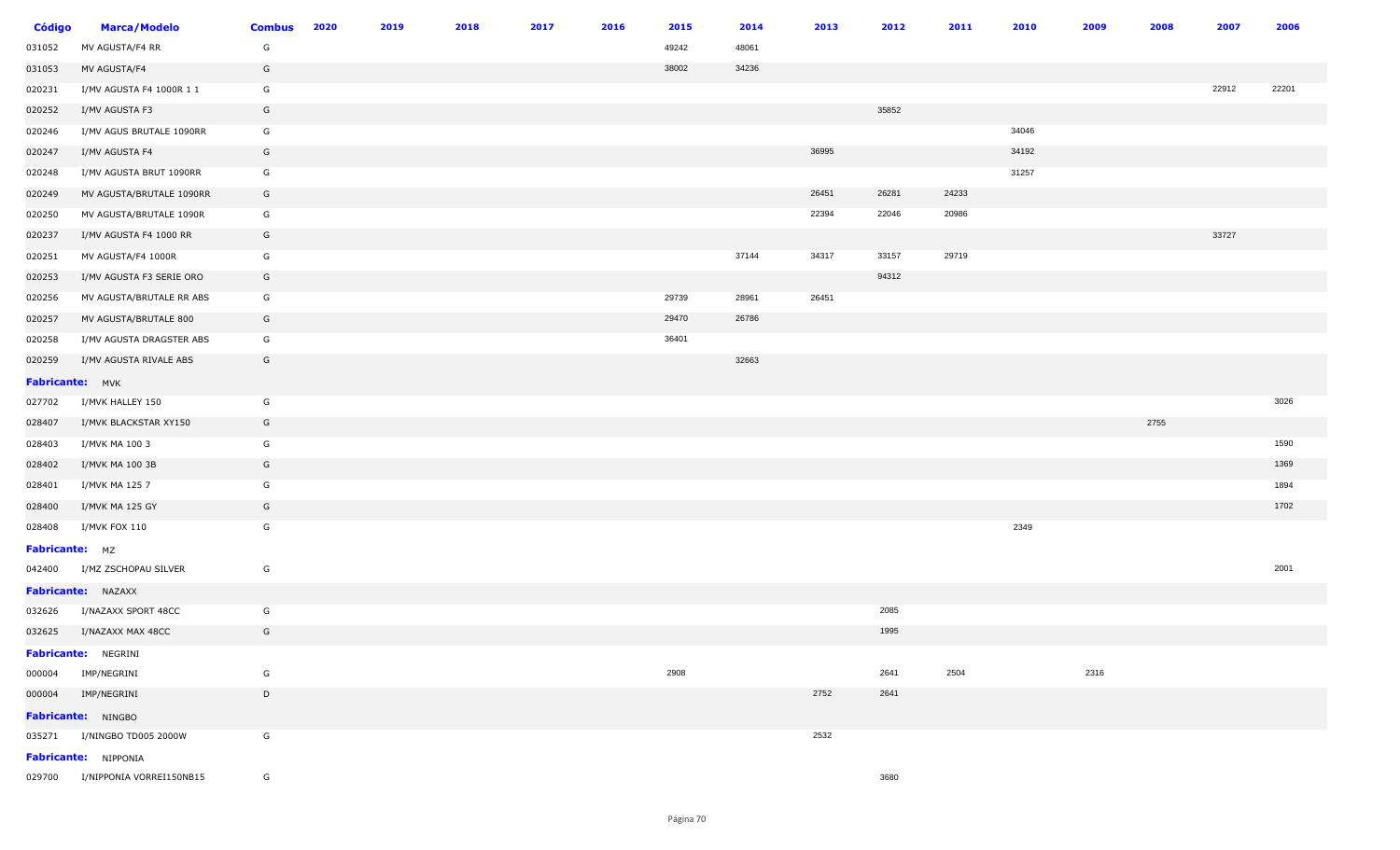| <b>Código</b> | <b>Marca/Modelo</b>        | <b>Combus</b> | 2020 | 2019 | 2018 | 2017 | 2016  | 2015  | 2014  | 2013 | 2012  | 2011  | 2010  | 2009  | 2008  | 2007  | 2006  |
|---------------|----------------------------|---------------|------|------|------|------|-------|-------|-------|------|-------|-------|-------|-------|-------|-------|-------|
|               | <b>Fabricante: NORTON</b>  |               |      |      |      |      |       |       |       |      |       |       |       |       |       |       |       |
| 007000        | I/NORTON DOMINATOR SS      | G             |      |      |      |      |       | 25182 |       |      |       |       |       |       |       |       |       |
|               | <b>Fabricante: OKINAWA</b> |               |      |      |      |      |       |       |       |      |       |       |       |       |       |       |       |
| 031635        | I/OKINAWA PRAISE           | G             |      |      | 4030 |      |       |       |       |      |       |       |       |       |       |       |       |
|               | Fabricante: PANYU          |               |      |      |      |      |       |       |       |      |       |       |       |       |       |       |       |
| 036703        | I/PANYU KAZUKI KZ 200-GY   | G             |      |      |      |      |       |       |       |      |       |       |       |       | 2555  |       |       |
| 036709        | I/PANYU BR125 19           | G             |      |      |      |      |       |       |       |      |       |       | 3528  |       |       |       |       |
| 036719        | I/PANYU FYM 100            | G             |      |      |      |      |       |       |       |      |       |       |       | 1775  |       |       |       |
| 036718        | I/PANYU FYM 250            | G             |      |      |      |      |       |       |       |      |       |       |       |       | 3856  |       |       |
| 036721        | I/PANYU MOTORINO 150LT     | G             |      | 9477 | 8240 |      | 6986  |       |       |      |       |       |       |       |       |       |       |
| 036708        | I/PANYU SACHS MADASS 125   | G             |      |      |      |      |       |       |       |      |       |       | 4204  |       |       |       |       |
| 036707        | I/PANYU BR150 2C           | G             |      |      |      |      |       |       |       |      |       |       | 2410  | 2158  |       |       |       |
| 036706        | I/PANYU BR125 2C           | G             |      |      |      |      |       |       |       |      |       |       |       | 2791  |       |       |       |
| 036704        | I/PANYU BR200 ZH           | G             |      |      |      |      |       |       |       |      |       |       | 5089  |       |       |       |       |
| 036702        | I/PANYU KAZUKI KZ 150-GY   | G             |      |      |      |      |       |       |       |      |       |       |       |       | 2295  |       |       |
| 036701        | I/PANYU KAZUKI KZ 110-7A   | G             |      |      |      |      |       |       |       |      |       |       |       |       |       | 2187  |       |
| 036700        | I/PANYU KAZUKI KZ 125-5    | G             |      |      |      |      |       |       |       |      |       |       |       |       |       | 3427  |       |
| 036705        | I/PANYU BR110 19           | G             |      |      |      |      |       |       |       |      |       |       |       | 1643  |       |       |       |
|               | Fabricante: PIAGGIO        |               |      |      |      |      |       |       |       |      |       |       |       |       |       |       |       |
| 007223        | I/PIAGGIO LTB              | G             |      |      |      |      |       |       |       |      |       |       |       |       | 6828  | 6171  |       |
| 007246        | I/PIAGGIO BV TOURING 350   | G             |      |      |      |      |       |       | 22913 |      |       |       |       |       |       |       |       |
| 007244        | I/PIAGGIO VESPA LX 125     | G             |      |      |      |      |       |       |       |      |       |       | 8508  |       |       |       |       |
| 007217        | I/PIAGGIO BV B 500         | G             |      |      |      |      |       |       |       |      |       |       |       |       | 12419 | 10474 |       |
| 007243        | I/PIAGGIO MP3 500 SPORT    | G             |      |      |      |      |       |       |       |      | 23081 |       |       |       |       |       |       |
| 007218        | I/PIAGGIO BV B 250         | G             |      |      |      |      |       |       |       |      |       |       |       |       | 13713 | 11090 |       |
| 007214        | I/PIAGGIO BEVERLY 500      | G             |      |      |      |      |       |       |       |      |       |       |       |       |       |       | 11697 |
| 007220        | I/PIAGGIO MPB              | G             |      |      |      |      |       |       |       |      |       |       |       |       |       | 16971 |       |
| 007221        | I/PIAGGIO LIBERTY S 200    | G             |      |      |      |      |       |       |       |      |       |       |       |       |       | 4802  |       |
| 007242        | I/PIAGGIO BEVERLY 350 S    | G             |      |      |      |      |       |       |       |      | 21387 |       |       |       |       |       |       |
| 007226        | I/PIAGGIO MP3 500          | G             |      |      |      |      |       |       |       |      |       | 24819 | 23904 | 23318 | 22436 |       |       |
| 007237        | I/PIAGGIO MP3 300          | G             |      |      |      |      |       |       |       |      |       | 21661 |       |       |       |       |       |
| 007247        | I/PIAGGIO MP3 300LT SP     | G             |      |      |      |      | 25334 |       |       |      |       |       |       |       |       |       |       |
| 007212        | I/PIAGGIO BEVERLY 250      | G             |      |      |      |      |       |       |       |      |       |       |       |       |       | 7802  | 7381  |
| 007250        | I/PIAGGIO MP3 300YBLT      | G             |      |      |      |      | 24746 |       |       |      |       |       |       |       |       |       |       |
| 007233        | I/PIAGGIO BEVERLY 500 C    | G             |      |      |      |      |       |       |       |      |       |       | 13609 | 12931 |       |       |       |
| 007232        | I/PIAGGIO BEVERLY 300 T    | G             |      |      |      |      |       |       |       |      |       | 14492 | 13432 | 12120 |       |       |       |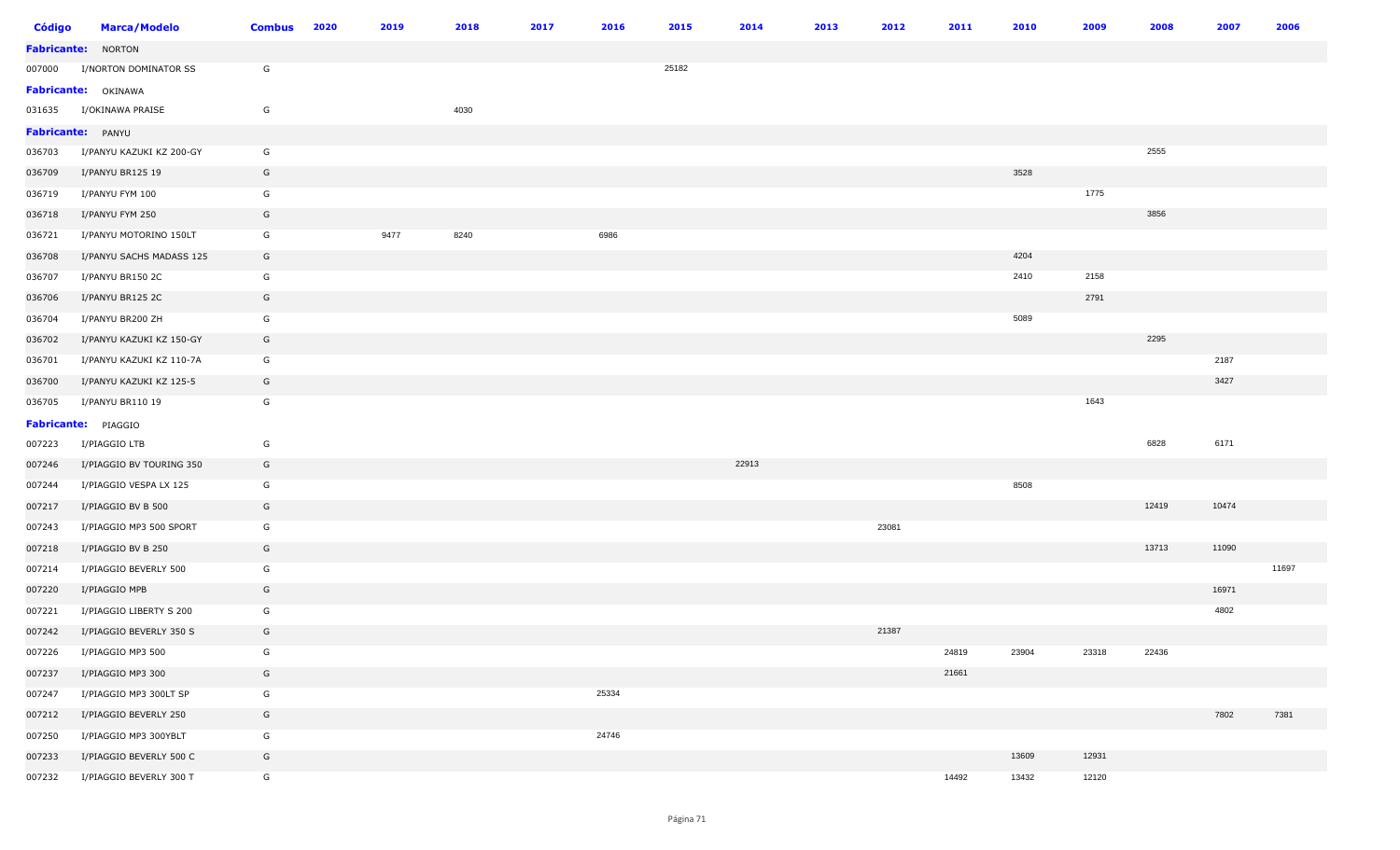| <b>Código</b> | <b>Marca/Modelo</b>       | <b>Combus</b> | 2020 | 2019  | 2018  | 2017  | 2016  | 2015 | 2014 | 2013  | 2012  | 2011  | 2010  | 2009  | 2008 | 2007 | 2006 |
|---------------|---------------------------|---------------|------|-------|-------|-------|-------|------|------|-------|-------|-------|-------|-------|------|------|------|
| 007231        | I/PIAGGIO MP3 400         | G             |      |       |       |       |       |      |      |       |       |       |       | 19267 |      |      |      |
| 007230        | I/PIAGGIO MP3 250         | G             |      |       |       |       |       |      |      |       |       |       |       | 17464 |      |      |      |
| 007241        | I/PIAGGIO MP3 500BUSINES  | G             |      |       |       |       |       |      |      |       | 21199 |       |       |       |      |      |      |
| 017937        | I/PIAGGIO APRILIA SRRACE  | G             |      |       |       | 13448 |       |      |      |       |       |       |       |       |      |      |      |
| 007239        | I/PIAGGIO MP3 300YOURBAN  | G             |      |       |       |       |       |      |      |       | 15324 |       |       |       |      |      |      |
| 008912        | I/PIAGGIO VESPA 946       | G             |      |       |       |       | 54431 |      |      |       |       |       |       |       |      |      |      |
| 008909        | I/PIAGGIO VESPA GTS 300S  | G             |      |       |       |       |       |      |      |       | 24149 |       |       |       |      |      |      |
| 008908        | I/PIAGGIO APRILIA RSV4-F  | G             |      |       |       |       |       |      |      | 60113 |       |       |       |       |      |      |      |
| 017930        | I/PIAGGIO APRILIA RSV4-R  | G             |      |       |       |       |       |      |      | 58796 | 55996 | 54319 | 47740 |       |      |      |      |
| 007248        | I/PIAGGIO MP3 300LT BUSI  | G             |      |       |       |       | 26482 |      |      |       |       |       |       |       |      |      |      |
| 017933        | I/PIAGGIO APRILIA SRV850  | G             |      |       |       |       |       |      |      |       | 32586 |       |       |       |      |      |      |
| 007256        | I/PIAGGIO LIBERTY IG150S  | G             |      |       |       |       | 14444 |      |      |       |       |       |       |       |      |      |      |
| 017938        | I/PIAGGIO APRILIA SR      | G             |      |       |       | 13252 |       |      |      |       |       |       |       |       |      |      |      |
| 017939        | I/PIAGGIO APRILIA SRCARB  | G             |      | 17729 |       |       |       |      |      |       |       |       |       |       |      |      |      |
| 007263        | I/PIAGGIO MP3 350 SPORT   | G             |      |       | 29536 |       |       |      |      |       |       |       |       |       |      |      |      |
| 007249        | I/PIAGGIO MP3 300YBLT SP  | G             |      |       |       |       | 25545 |      |      |       |       |       |       |       |      |      |      |
| 007258        | I/PIAGGIO MEDLEY 150 ABS  | G             |      |       |       |       | 13793 |      |      |       |       |       |       |       |      |      |      |
| 007252        | I/PIAGGIO BEVERLY 300IE   | G             |      |       |       |       | 20864 |      |      |       |       |       |       |       |      |      |      |
|               | Fabricante: PIONNER       |               |      |       |       |       |       |      |      |       |       |       |       |       |      |      |      |
| 019528        | I/PIONEER XF250ZHF        | G             |      |       |       |       |       |      |      |       |       | 6671  |       |       |      |      |      |
| 019527        | I/PIONEER XF250ZHF BAU    | G             |      |       |       |       |       |      |      |       |       | 6368  |       |       |      |      |      |
|               | <b>Fabricante:</b> PRANCE |               |      |       |       |       |       |      |      |       |       |       |       |       |      |      |      |
| 032635        | I/PRANCE NAZAXX SPORT     | G             |      |       |       |       |       |      |      |       | 2081  |       |       |       |      |      |      |
| 032634        | I/PRANCE NAZAXX MAX 48CC  | G             |      |       |       |       |       |      |      | 2340  | 2022  |       |       |       |      |      |      |
|               | Fabricante: QIANJIANG     |               |      |       |       |       |       |      |      |       |       |       |       |       |      |      |      |
| 026111        | I/QIANJIANG QJ150 18      | G             |      |       |       |       |       |      |      |       |       |       |       |       | 3844 |      |      |
| 026120        | I/QIANJIANG SDWOUTLOOK    | G             |      |       |       |       |       |      |      |       |       | 5603  |       |       |      |      |      |
| 026116        | I/QIANJIANG SDW OUTLOOK   | G             |      |       |       |       |       |      |      |       |       | 5607  |       |       |      |      |      |
| 026119        | I/QIANJIANG SUNDOWN 150   | G             |      |       |       |       |       |      |      |       |       | 4005  |       |       |      |      |      |
| 026107        | I/QIANJIANG QJ250 3       | G             |      |       |       |       |       |      |      |       |       |       |       |       |      |      | 5391 |
| 026110        | I/QIANJIANG QJ110 9       | G             |      |       |       |       |       |      |      |       |       |       |       |       | 1928 |      |      |
|               | Fabricante: QINGQI        |               |      |       |       |       |       |      |      |       |       |       |       |       |      |      |      |
| 019525        | I/QINGQI PEGASSI BR3 150  | G             |      |       |       |       |       |      |      |       |       |       |       | 5559  |      |      |      |
| 019526        | I/QINGQI SUNDOWN HAWK     | G             |      |       |       |       |       |      |      |       |       | 3141  |       | 2670  |      |      |      |
|               | Fabricante: QUADRO        |               |      |       |       |       |       |      |      |       |       |       |       |       |      |      |      |
|               | 005500 I/QUADRO 350D      | G             |      |       |       |       |       |      |      |       | 10204 |       |       |       |      |      |      |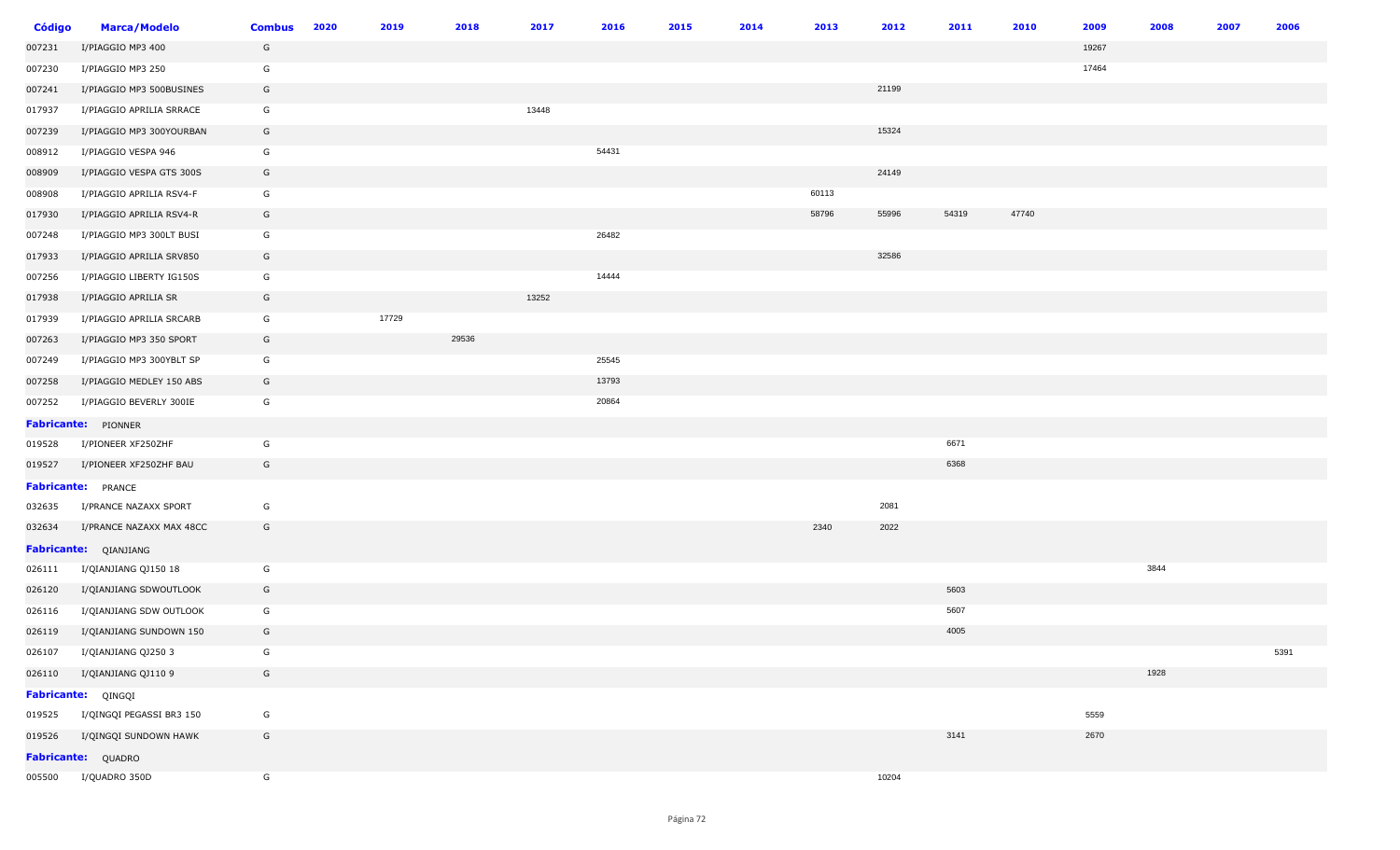| <b>Código</b>           | <b>Marca/Modelo</b>          | <b>Combus</b> | 2020  | 2019  | 2018  | 2017  | 2016  | 2015  | 2014  | 2013  | 2012  | 2011  | 2010  | 2009  | 2008  | 2007 | 2006  |
|-------------------------|------------------------------|---------------|-------|-------|-------|-------|-------|-------|-------|-------|-------|-------|-------|-------|-------|------|-------|
|                         | <b>Fabricante:</b> RAINHA    |               |       |       |       |       |       |       |       |       |       |       |       |       |       |      |       |
| 007800                  | RAINHA/RTSPORT V01           | G             |       |       | 17711 | 16452 | 15461 |       | 14340 | 12873 |       |       | 10676 |       |       |      |       |
| <b>Fabricante:</b> RATO |                              |               |       |       |       |       |       |       |       |       |       |       |       |       |       |      |       |
| 036714                  | I/RATO BRAVAX BR250 D1       | G             |       |       |       |       |       |       |       |       |       | 5100  |       |       |       |      |       |
| 036715                  | I/RATO BRAVAX BR150 S1       | G             |       |       |       |       |       |       |       |       | 4467  | 4353  |       |       |       |      |       |
| 036713                  | I/RATO BRAVAX BR150 D6       | G             |       |       |       |       |       |       |       |       | 2451  | 2196  |       |       |       |      |       |
|                         | Fabricante: RENAULT          |               |       |       |       |       |       |       |       |       |       |       |       |       |       |      |       |
| 041600                  | I/RENAULT TWIZY INTENSE      | G             |       | 47230 | 41709 | 41548 | 39269 | 36988 | 32050 |       |       |       |       |       |       |      | 15074 |
| 041601                  | I/RENAULT TWIZY CARGO        | G             |       |       |       | 56674 |       |       |       |       |       |       |       |       |       |      |       |
| 041602                  | I/RENAULT TWIZY              | G             |       |       |       | 44450 |       |       |       |       |       |       |       |       |       |      |       |
|                         | Fabricante: RIGUET           |               |       |       |       |       |       |       |       |       |       |       |       |       |       |      |       |
| 031700                  | RIGUET/TRC 01                | G             | 37506 | 29823 | 28814 | 25569 | 25296 | 25175 | 21079 | 20484 | 20177 | 17824 | 16124 | 13235 | 10631 | 8193 | 7421  |
|                         | Fabricante: ROYAL            |               |       |       |       |       |       |       |       |       |       |       |       |       |       |      |       |
| 019707                  | I/ROYAL ENFIELD INT 650      | G             | 22913 | 19718 | 14916 |       |       |       |       |       |       |       |       |       |       |      |       |
| 019706                  | I/ROYAL ENFIELD HIMALAYA     | G             | 17296 | 16104 | 15103 | 14866 |       |       |       |       |       |       |       |       |       |      |       |
| 019705                  | I/ROYAL ENFIELD CGT 535      | G             |       | 20931 | 20832 | 18899 | 16757 |       |       |       |       |       |       |       |       |      |       |
| 019704                  | I/ROYAL ENFIELD BLT C500     | G             | 19593 | 17746 | 16968 | 16625 | 15958 |       |       |       |       |       |       |       |       |      |       |
| 019703                  | I/ROYAL ENFIELD BLT 500      | G             |       | 17593 | 16856 | 16140 | 15191 |       |       |       |       |       |       |       |       |      |       |
| 019702                  | I/ROYAL ENFIELD BULLETEL     | G             |       |       |       |       |       |       |       |       |       |       | 26479 |       |       |      |       |
| 019708                  | I/ROYAL ENFIELD CGT 650      | G             | 23440 | 23352 | 21257 |       |       |       |       |       |       |       |       |       |       |      |       |
| 019701                  | I/ROYAL ENFIELD CLCHROME     | G             |       |       |       |       |       |       |       |       | 13537 |       |       |       |       |      |       |
| 019700                  | I/ROYAL ENFIELD CLASSIC      | G             |       |       |       |       |       |       |       |       | 17700 |       | 15085 |       |       |      |       |
| <b>Fabricante:</b> RTR  |                              |               |       |       |       |       |       |       |       |       |       |       |       |       |       |      |       |
| 033201                  | I/RTR 150 APACHE             | G             |       |       |       |       |       |       |       |       |       |       | 2402  | 2172  |       |      |       |
|                         | <b>Fabricante:</b> RUNNER    |               |       |       |       |       |       |       |       |       |       |       |       |       |       |      |       |
| 032114                  | I/RUNNER LP50 B 50CC         | G             |       |       |       |       |       |       |       |       | 2238  |       |       |       |       |      |       |
| 032115                  | I/RUNNER LP50 A 50CC         | G             |       |       |       |       |       |       |       |       | 2232  |       |       |       |       |      |       |
|                         | Fabricante: SACHS            |               |       |       |       |       |       |       |       |       |       |       |       |       |       |      |       |
|                         | 039400 I/SACHS MADASS 125    | G             |       |       |       |       |       |       |       |       | 5135  |       | 4771  |       |       |      |       |
|                         | <b>Fabricante:</b> SACIN     |               |       |       |       |       |       |       |       |       |       |       |       |       |       |      |       |
|                         | 042500 I/SACIN DROP DAX      | G             |       |       | 9193  |       |       |       |       |       |       |       |       |       |       |      |       |
|                         | 042501 I/SACIN DROP T-REX    | G             |       |       | 9210  |       |       |       |       |       |       |       |       |       |       |      |       |
|                         | <b>Fabricante:</b> SAHARA    |               |       |       |       |       |       |       |       |       |       |       |       |       |       |      |       |
|                         | 030730 I/SAHARA WINNER JL125 | G             |       |       |       |       |       |       |       |       |       |       |       |       |       | 2323 |       |
|                         | <b>Fabricante:</b> SANY      |               |       |       |       |       |       |       |       |       |       |       |       |       |       |      |       |
|                         | 036211 I/SANYA SY150-16      | G             |       |       |       | 6193  |       |       |       |       |       |       |       |       |       |      |       |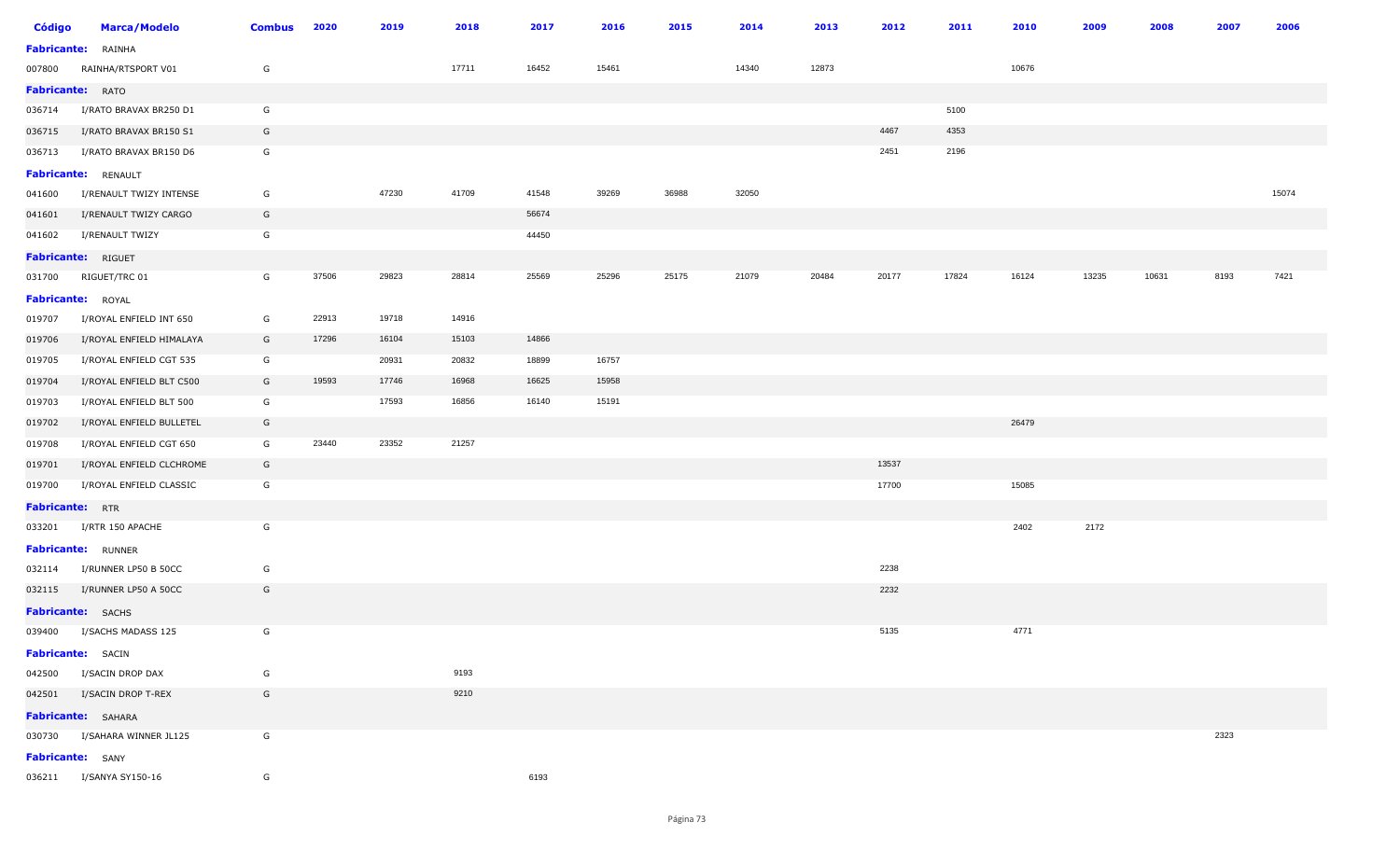| Código             | <b>Marca/Modelo</b>         | <b>Combus</b> | 2020 | 2019 | 2018 | 2017 | 2016 | 2015 | 2014 | 2013 | 2012 | 2011 | 2010 | 2009 | 2008 | 2007 | 2006 |
|--------------------|-----------------------------|---------------|------|------|------|------|------|------|------|------|------|------|------|------|------|------|------|
| <b>Fabricante:</b> | SANYOU                      |               |      |      |      |      |      |      |      |      |      |      |      |      |      |      |      |
| 033305             | I/SANYOU MOTOR Z S1000      | G             |      |      |      |      |      |      |      |      |      |      |      | 2948 |      |      |      |
| 033302             | I/SANYOU XGW V1500 W        | G             |      |      |      |      |      |      |      |      |      |      |      | 2632 | 2389 |      |      |
| 033300             | I/SANYOU B09-22             | G             |      |      |      |      |      |      |      |      |      |      |      | 1719 | 1363 |      |      |
| 033301             | I/SANYOU B10 800W           | G             |      |      |      |      |      |      |      |      |      |      |      |      | 2906 | 2745 |      |
|                    | <b>Fabricante:</b> SENKE    |               |      |      |      |      |      |      |      |      |      |      |      |      |      |      |      |
| 035264             | I/SENKE Z MOTOS ZSK50 ST    | G             |      |      |      | 2596 | 2509 | 2403 | 2314 | 2065 | 1880 | 1731 |      |      |      |      |      |
|                    | Fabricante: SHANDONG        |               |      |      |      |      |      |      |      |      |      |      |      |      |      |      |      |
| 035402             | I/SHANDONG LANDUN LD1P50    | G             |      |      |      |      |      |      |      |      |      |      |      |      |      |      | 3648 |
| 035403             | I/SHANDONG LANDUN LX450S    | G             |      |      |      |      |      |      |      |      |      |      |      | 6126 |      |      |      |
| 035405             | I/SHANDONG LANDUM 250       | G             |      |      |      |      |      |      |      |      | 6364 |      |      |      |      |      |      |
| 035404             | I/SHANDONG LANDUN AWT015    | G             |      |      |      |      |      |      |      |      |      |      |      | 3919 |      |      |      |
|                    | <b>Fabricante:</b> SHINERAY |               |      |      |      |      |      |      |      |      |      |      |      |      |      |      |      |
| 030704             | I/SHINERAY XY 150 5         | G             |      |      |      |      | 4274 | 3951 | 3628 | 3318 | 3203 | 3012 | 2575 | 2363 | 2161 | 1987 | 1958 |
| 030703             | I/SHINERAY XY 250 5         | G             |      | 8464 |      | 7755 | 7189 | 6904 | 6261 | 5838 | 5722 | 5397 | 5225 | 5096 | 4582 | 4182 | 3391 |
| 030707             | I/SHINERAY XY 110 V         | D             |      |      |      |      |      |      |      |      |      |      |      |      | 1632 |      |      |
| 030702             | I/SHINERAY XY 125 14        | G             |      |      |      |      |      | 2185 | 2136 | 2070 | 2013 | 1916 | 1822 |      | 1677 | 1589 | 1472 |
| 030701             | I/SHINERAY XY 125           | G             |      |      |      |      |      |      | 2349 |      |      | 1878 | 1763 | 1701 |      |      |      |
| 030705             | I/SHINERAY XY 125 5         | G             |      |      |      |      |      |      | 2518 | 2285 | 2212 |      |      |      |      |      |      |
| 030706             | I/SHINERAY XY 110 VES       | G             |      |      |      |      |      |      |      |      |      |      |      | 1815 |      |      |      |
| 030714             | I/SHINERAY MVK XY125 1      | G             |      |      |      |      |      |      | 2322 | 2216 |      | 2019 |      |      | 1763 | 1618 |      |
| 030721             | I/SHINERAY BOGUSSI W110     | G             |      |      |      |      |      |      |      |      |      |      | 1681 |      |      | 1366 |      |
| 030720             | I/SHINERAY BOGUSSI M150     | G             |      |      |      |      |      |      |      |      |      |      |      |      |      | 1845 |      |
| 030719             | I/SHINERAY WINER 125        | G             |      |      |      |      |      |      |      |      |      |      |      |      |      | 1501 |      |
| 030718             | I/SHINERAY OMOTO HTB1106    | G             |      |      |      |      |      |      | 2750 | 2556 |      |      |      |      |      | 1360 |      |
| 030717             | I/SHINERAY XY 50 Q          | G             |      |      |      | 2664 | 2524 | 2353 | 2162 | 1984 | 1845 | 1655 | 1470 | 1352 | 1301 | 1063 | 1030 |
| 030717             | I/SHINERAY XY 50 Q          | D             |      |      |      |      |      |      |      |      | 1924 |      |      |      |      |      |      |
| 030709             | I/SHINERAY XY 200 5         | G             |      |      |      |      |      |      |      |      | 3733 | 3377 | 3185 | 3084 | 2788 | 2428 | 2296 |
| 030715             | I/SHINERAY MVK XY150 3      | G             |      |      |      |      |      |      | 3830 | 3698 | 3358 |      |      |      |      | 2717 |      |
| 030707             | I/SHINERAY XY 110 V         | G             |      |      |      |      |      |      | 2317 | 2236 | 2223 | 1924 | 1741 | 1645 | 1551 | 1462 |      |
| 030713             | I/SHINERAY MVK XY200 1      | G             |      |      |      |      |      |      |      |      |      |      |      |      | 2943 | 2568 | 2305 |
| 030712             | I/SHINERAY MVK XY150 2      | G             |      |      |      |      |      |      |      |      |      | 2485 | 2234 | 2083 | 2073 | 1954 |      |
| 030711             | I/SHINERAY MVK XY110 2      | G             |      |      |      |      |      |      | 2140 | 1961 | 1801 | 1761 | 1704 |      | 1624 | 1397 | 1331 |
| 030725             | I/SHINERAY XY200ZH          | G             |      |      |      |      |      |      | 2734 | 2442 | 2281 | 2005 | 1967 |      |      |      |      |
| 030710             | I/SHINERAY MVK XY150 1      | G             |      |      |      |      |      |      |      |      |      | 2057 | 1956 |      | 1772 | 1596 | 1484 |
| 030700             | I/SHINERAY XY 150 ZH        | G             |      |      |      |      |      |      | 5445 | 5125 |      |      | 4261 | 3948 | 3545 | 3311 | 3046 |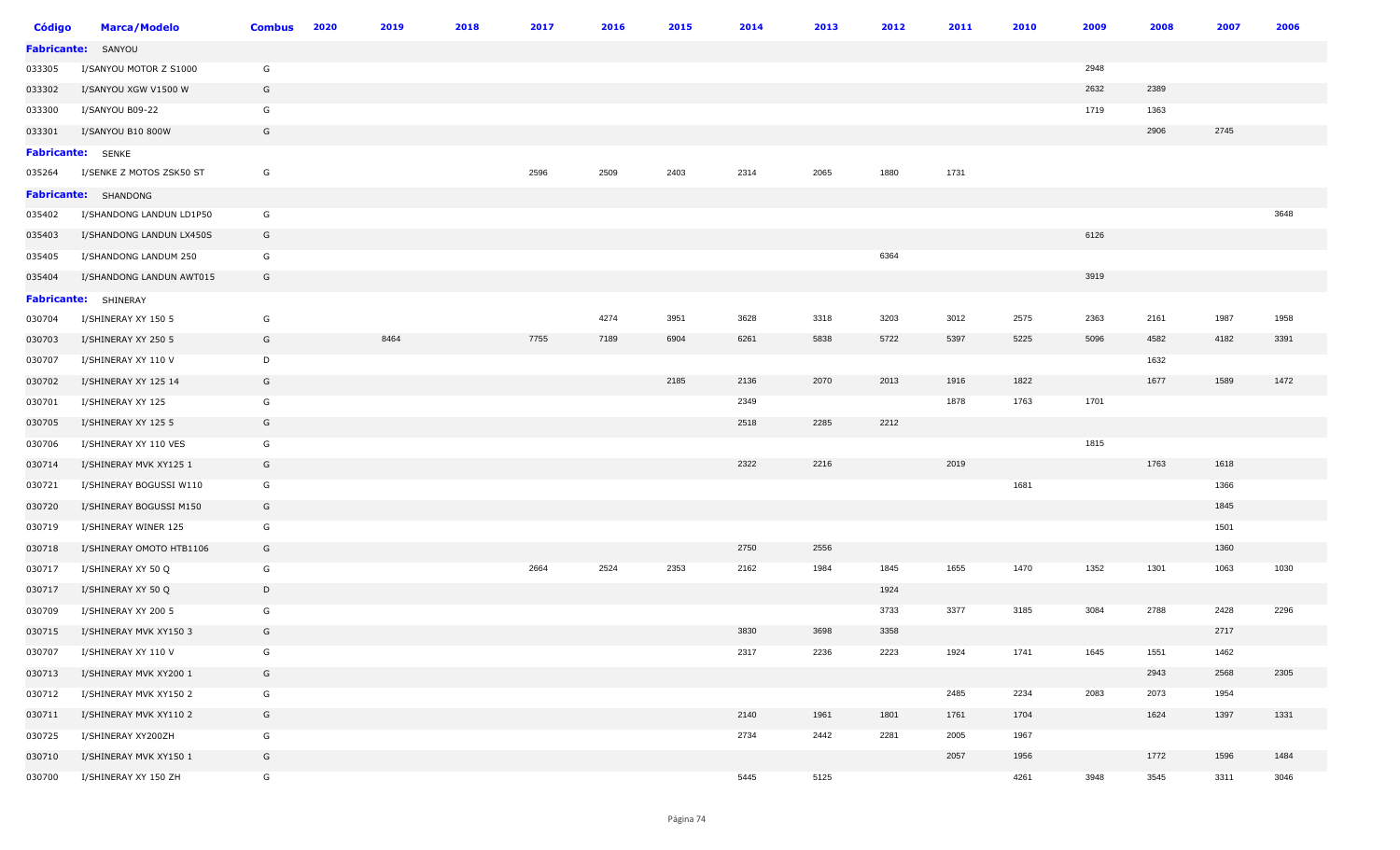| Código | <b>Marca/Modelo</b>         | <b>Combus</b> | 2020 | 2019  | 2018 | 2017 | 2016 | 2015 | 2014 | 2013 | 2012 | 2011 | 2010 | 2009 | 2008 | 2007 | 2006 |
|--------|-----------------------------|---------------|------|-------|------|------|------|------|------|------|------|------|------|------|------|------|------|
| 030708 | I/SHINERAY XY 150 GY        | G             |      |       |      | 4100 | 3892 | 3648 | 3341 | 3067 | 2701 | 2639 | 2446 | 2205 | 2014 | 1843 | 1794 |
| 030716 | I/SHINERAY XY 200 III       | G             |      |       |      |      |      |      |      |      |      |      |      | 3500 | 3227 | 2764 |      |
| 030743 | SHINERAY/XY125-6A           | G             | 5585 | 5254  |      | 5074 | 4801 | 4048 |      |      |      |      |      |      |      |      |      |
| 030723 | I/SHINERAY XY 50 Q 2        | D             |      |       |      |      |      |      | 2205 |      |      |      |      |      |      |      |      |
| 030723 | I/SHINERAY XY 50 Q 2        | G             | 3092 |       | 2742 | 2673 | 2576 | 2309 | 2119 | 1946 | 1794 | 1701 | 1486 | 1372 | 1269 | 1162 |      |
| 030746 | I/SHINERAY GALLEON 50 PL    | G             |      | 3290  |      |      |      |      |      |      |      |      |      |      |      |      |      |
| 030742 | SHINERAY/XY150GY-6A         | G             |      | 5402  | 5236 | 4920 | 4778 | 4003 |      |      |      |      |      |      |      |      |      |
| 030741 | SHINERAY/XY150-8            | G             | 5272 | 4933  | 4742 | 4586 | 4278 | 3649 |      |      |      |      |      |      |      |      |      |
| 030740 | SHINERAY/XY250-6B           | G             |      |       | 8062 | 7169 | 6814 | 6232 | 5776 |      |      |      |      |      |      |      |      |
| 030738 | I/SHINERAY XY150-8          | G             |      |       |      |      |      | 3887 | 3549 |      |      |      |      |      |      |      |      |
| 030737 | I/SHINERAY XY250-6B         | G             |      |       |      |      |      | 6183 |      |      |      |      |      |      |      |      |      |
| 030736 | I/SHINERAY XY150GY-6A       | G             |      |       | 5262 |      |      |      |      |      |      |      |      |      |      |      |      |
| 030726 | I/SHINERAY XY125-14A        | G             |      |       |      |      | 4280 | 3693 | 3495 | 2989 |      |      |      |      |      |      |      |
| 030747 | I/SHINERAY GALLEON 50       | G             |      | 3201  |      |      |      |      |      |      |      |      |      |      |      |      |      |
| 030724 | I/SHINERAY XY250-5A         | G             |      |       |      |      |      |      |      | 6894 | 6783 |      |      |      |      |      |      |
| 030735 | I/SHINERAY XY125-6A         | G             |      | 5198  |      |      |      | 4347 |      |      |      |      |      |      |      |      |      |
| 030727 | I/SHINERAY XY200-5A         | G             |      |       |      |      |      | 6456 | 6234 | 5873 | 5672 | 5320 | 5110 | 5065 | 4923 | 4785 |      |
| 030728 | I/SHINERAY XY50Q PHOENIX    | G             |      |       | 3390 | 3262 | 3024 | 2852 | 2595 | 2282 | 2169 | 2005 | 1989 | 1971 |      |      |      |
| 030732 | SHINERAY/50Q                | G             | 4622 | 4486  | 4291 | 4039 | 3448 | 3057 | 2895 | 2840 | 2542 | 2413 | 2354 | 2245 | 2125 |      |      |
| 030733 | I/SHINERAY MVK XY 110       | G             |      |       |      |      |      |      |      |      |      | 1680 | 1654 |      |      |      |      |
| 030734 | I/SHINERAY MVK XY 1102      | G             |      |       |      |      |      |      |      |      |      |      | 1824 |      |      |      |      |
|        | Fabricante: SHUANGQING      |               |      |       |      |      |      |      |      |      |      |      |      |      |      |      |      |
| 035253 | I/SHUANGQING ROCKET 150     | G             |      |       |      |      |      |      |      |      | 4446 |      |      |      |      |      |      |
| 035277 | I/SHUANGQING SQ150GY A      | G             |      |       |      |      |      |      |      |      | 3658 |      |      |      |      |      |      |
|        | Fabricante: SICHUAN         |               |      |       |      |      |      |      |      |      |      |      |      |      |      |      |      |
| 030001 | I/SICHUAN TOP 50            | G             |      |       |      |      |      | 2533 |      |      |      |      |      |      |      |      |      |
|        | Fabricante: SINSKI          |               |      |       |      |      |      |      |      |      |      |      |      |      |      |      |      |
| 027408 | I/SINSKI E-MAX 90S          | G             |      |       |      |      |      |      |      |      |      |      |      | 3109 |      |      |      |
| 027406 | I/SINSKI XSJ 150T-11C       | G             |      |       |      |      |      |      |      |      |      |      |      |      |      |      | 3055 |
| 027402 | I/SINSKI XSJ 125-6A         | G             |      |       |      |      |      |      |      |      |      |      |      |      |      |      | 1822 |
| 027403 | I/SINSKI XSJ 150T-5         | G             |      |       |      |      |      |      |      |      |      |      |      |      |      |      | 2279 |
| 027401 | I/SINSKI XSJ 110-10F        | G             |      |       |      |      |      |      |      |      |      |      |      |      |      |      | 1225 |
| 027404 | I/SINSKI XSJ 125-3          | G             |      |       |      |      |      |      |      |      |      |      |      |      |      |      | 2681 |
| 027405 | I/SINSKI XSJ 150T-11B       | G             |      |       |      |      |      |      |      |      |      |      |      |      |      |      | 3010 |
|        | <b>Fabricante:</b> SIRISTAR |               |      |       |      |      |      |      |      |      |      |      |      |      |      |      |      |
| 043501 | I/SIRISTAR SRS3 01          | G             |      | 11913 |      |      |      |      |      |      |      |      |      |      |      |      |      |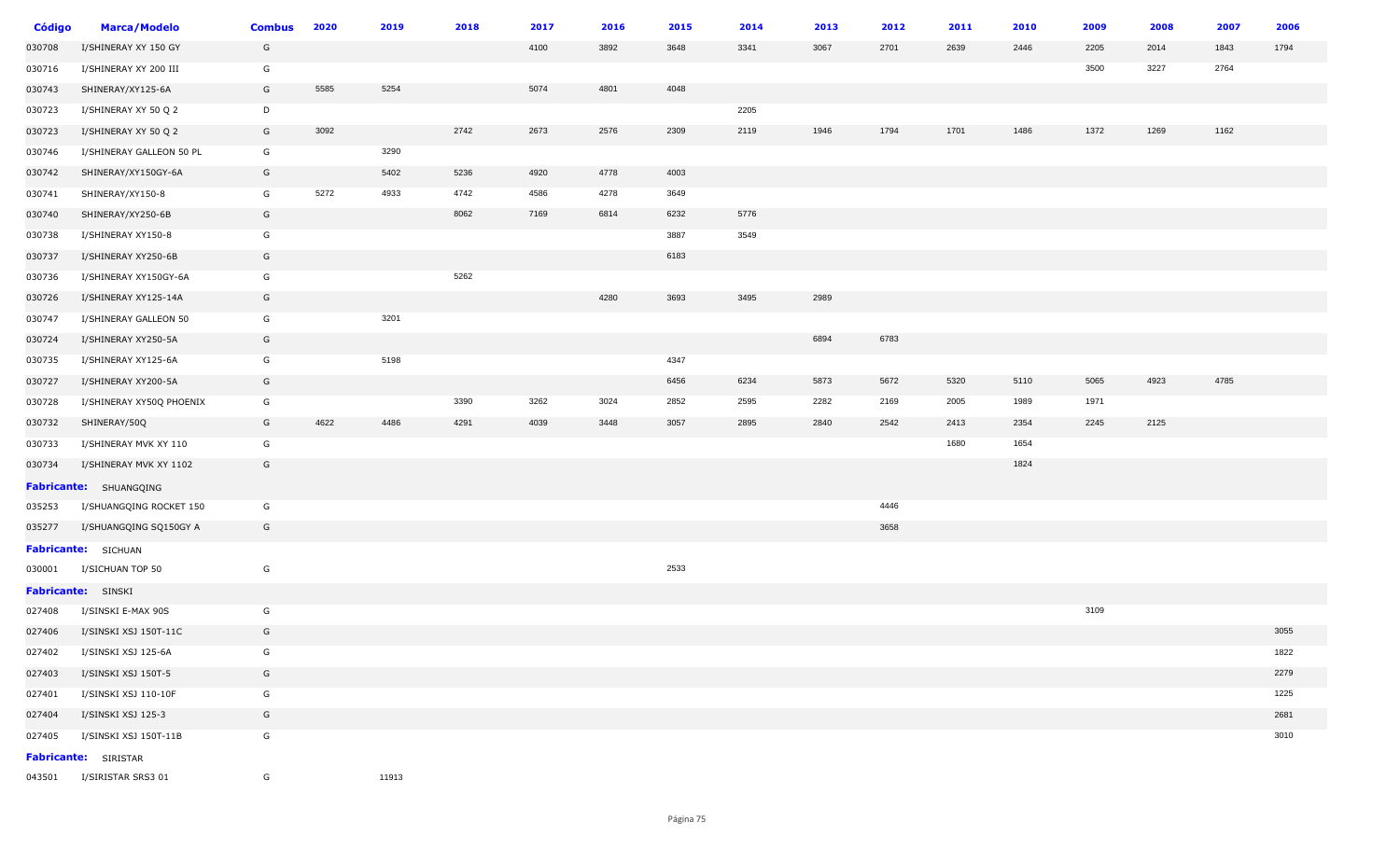| <b>Código</b>          | <b>Marca/Modelo</b>      | <b>Combus</b> | 2020 | 2019 | 2018 | 2017 | 2016 | 2015 | 2014 | 2013 | 2012 | 2011 | 2010 | 2009 | 2008 | 2007 | 2006 |
|------------------------|--------------------------|---------------|------|------|------|------|------|------|------|------|------|------|------|------|------|------|------|
|                        | Fabricante: SKYGO        |               |      |      |      |      |      |      |      |      |      |      |      |      |      |      |      |
| 028004                 | I/SKYGO SG 200 111       | G             |      |      |      |      |      |      |      |      |      |      |      |      | 2742 |      |      |
| 028003                 | I/SKYGO SG 150 GY-3A     | G             |      |      |      |      |      |      |      |      |      |      |      |      |      | 2200 |      |
| 028001                 | I/SKYGO SG 200 GY-5      | G             |      |      |      |      |      |      |      |      |      |      |      |      |      | 2586 |      |
| 028005                 | I/SKYGO SG 150-14        | G             |      |      |      |      |      |      |      |      |      |      |      |      |      | 2322 |      |
| 028002                 | I/SKYGO SG 200 GY-2      | G             |      |      |      |      |      |      |      |      |      |      |      |      | 2757 |      |      |
| <b>Fabricante:</b> SMX |                          |               |      |      |      |      |      |      |      |      |      |      |      |      |      |      |      |
| 038302                 | I/SMX WY48Q-2B 2014      | G             |      |      |      |      |      |      | 1856 |      |      |      |      |      |      |      |      |
|                        | <b>Fabricante:</b> SONIK |               |      |      |      |      |      |      |      |      |      |      |      |      |      |      |      |
| 034403                 | I/SONIK EAGLE KING 150CC | G             |      |      |      |      |      |      |      |      |      | 2627 |      |      |      |      |      |
| 034400                 | I/SONIK YAI YH 150 2A    | G             |      |      |      |      |      |      |      |      |      |      |      |      | 1939 |      |      |
| 034402                 | I/SONIK WIKKI YH 125 2A  | G             |      |      |      |      |      |      |      |      |      |      |      |      | 1731 |      |      |
| 034404                 | I/SONIK MOTOR FREWIND    | G             |      |      |      |      |      |      |      | 1983 | 1878 |      |      |      |      |      |      |
| 034405                 | I/SONIK STRADA 800       | G             |      |      |      |      |      |      |      | 2928 |      |      |      |      |      |      |      |
| 034406                 | I/SONIK EAGLEKING ELETRI | G             |      |      |      |      |      |      |      | 3565 |      |      |      |      |      |      |      |
| 034401                 | I/SONIK SIRIK YH 125 3C  | G             |      |      |      |      |      |      |      |      |      |      |      |      | 2067 |      |      |
|                        | Fabricante: SOUSA        |               |      |      |      |      |      |      |      |      |      |      |      |      |      |      |      |
| 039705                 | SOUSA/AS 50-7            | G             | 5074 | 4865 | 4765 | 4666 | 4523 | 4178 |      |      |      |      |      |      |      |      |      |
| 039700                 | SOUSA/AS 110             | G             | 5812 | 5600 | 5136 | 4827 | 4678 | 4174 | 3846 |      |      |      |      |      |      |      |      |
| 039701                 | SOUSA/AS 150 STREET      | G             | 5536 | 5039 | 4994 | 4687 | 4418 | 4028 | 3645 |      |      |      |      |      |      |      |      |
| 039703                 | SOUSA/CR 150 CROSS       | G             | 6834 | 6512 | 5215 | 5107 | 5028 | 4674 | 4610 |      |      |      |      |      |      |      |      |
| 039704                 | SOUZA/TR 150 ZH3         | G             | 6833 | 6242 | 5936 | 5270 | 5116 | 4980 | 4940 |      |      |      |      |      |      |      |      |
| 039707                 | SOUSA/TRE 48V            | G             |      | 3421 |      |      |      |      |      |      |      |      |      |      |      |      |      |
| 039706                 | SOUSA/SOUSABIKE ELETRICA | G             |      | 1992 | 1837 |      |      |      |      |      |      |      |      |      |      |      |      |
|                        | Fabricante: SUKIDA       |               |      |      |      |      |      |      |      |      |      |      |      |      |      |      |      |
| 036204                 | I/SUKIDA SK150 9 STREET  | G             |      |      |      |      |      |      |      | 5501 | 5305 |      |      |      |      |      |      |
| 036205                 | I/SUKIDA ALIEN SK 150T14 | G             |      |      |      |      |      |      |      |      |      |      |      |      |      | 2337 |      |
|                        | Fabricante: SUMMIT       |               |      |      |      |      |      |      |      |      |      |      |      |      |      |      |      |
| 021807                 | I/NEWSUMMIT WEISHI WS E4 | G             |      | 3226 |      |      |      |      |      |      |      |      |      |      |      |      |      |
| 021805                 | I/SUMMIT KANUI BIX       | G             |      |      |      |      |      |      | 2411 |      |      |      |      |      |      |      |      |
| 021804                 | I/SUMMIT ZF50-8 49CC     | G             |      |      |      |      |      |      |      |      | 1911 |      |      |      |      |      |      |
| 021803                 | I/SUMMIT ZF110-8 49CC    | G             |      |      |      |      |      | 3367 |      |      | 2895 | 2798 |      |      |      |      |      |
| 021806                 | I/SUMMIT KANUI BIXMAIS   | G             |      |      |      |      |      | 2732 | 2411 |      |      |      |      |      |      |      |      |
|                        | Fabricante: SUNDOWN      |               |      |      |      |      |      |      |      |      |      |      |      |      |      |      |      |
| 027910                 | SUNDOWN/BLADE 250        | G             |      |      |      |      |      |      |      |      |      |      |      |      | 5445 | 5040 | 4434 |
| 027907                 | SUNDOWN/FUTURE 125       | G             |      |      |      |      |      | 3869 |      | 3223 | 2873 | 2815 | 2561 | 2503 | 2181 | 2083 | 1992 |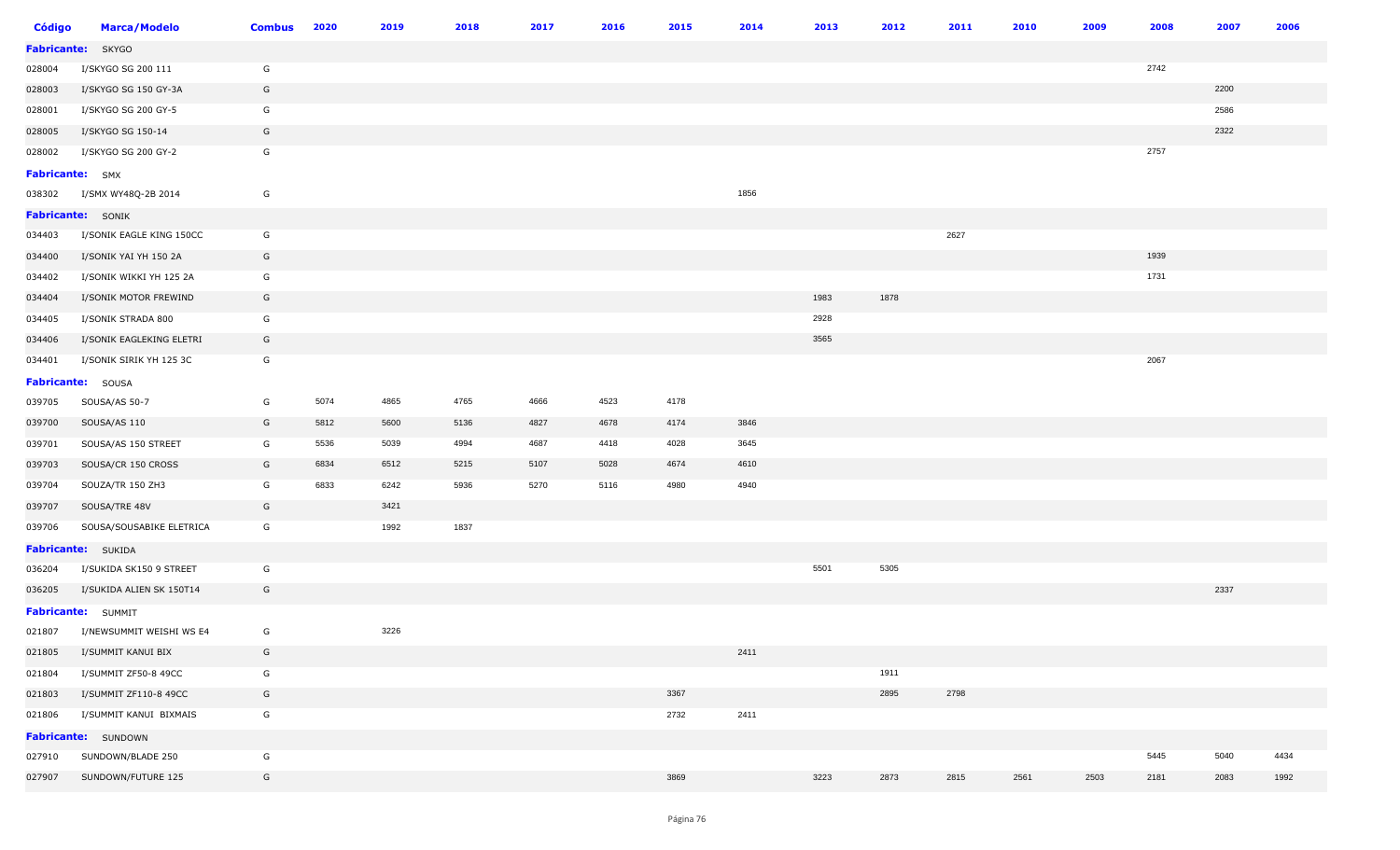| <b>Código</b> | <b>Marca/Modelo</b>       | <b>Combus</b> | 2020 | 2019  | 2018  | 2017  | 2016  | 2015 | 2014 | 2013 | 2012 | 2011 | 2010 | 2009 | 2008 | 2007 | 2006 |
|---------------|---------------------------|---------------|------|-------|-------|-------|-------|------|------|------|------|------|------|------|------|------|------|
| 027924        | I/SUNDOWN V-BLADE 250CC   | G             |      |       |       |       |       |      |      |      |      | 6950 |      |      |      |      |      |
| 027923        | I/SUNDOWN OUTLOOK 150     | G             |      |       |       |       |       |      |      |      | 3744 | 3417 | 3232 |      |      |      |      |
| 027920        | SUNDOWN/STX MOTARD 125    | G             |      |       |       |       |       |      |      |      |      |      |      | 3343 |      |      |      |
| 027919        | SUNDOWN/STX 125           | G             |      |       |       |       |       |      |      |      |      |      |      | 2918 |      |      |      |
| 027918        | SUNDOWN/MAX TRIMOTO BA    | G             |      |       |       |       |       |      |      |      |      | 4313 | 4161 |      | 3137 |      |      |
| 027916        | SUNDOWN/HUNTER 100        | G             |      |       |       |       |       |      |      | 2304 | 2087 |      | 1686 |      | 1269 | 1171 | 1141 |
| 027914        | SUNDOWN/VBLADE 250        | G             |      |       |       |       |       |      |      |      |      |      |      |      | 5469 | 5040 | 4341 |
| 027917        | SUNDOWN/MAX TRIMOTO CA    | G             |      |       |       |       |       |      |      |      |      | 4341 | 4092 |      | 3758 |      |      |
| 027912        | SUNDOWN/STX MOTARD 200    | G             |      |       |       |       |       |      |      |      |      |      |      |      | 2797 | 2416 | 2231 |
| 027900        | SUNDOWN/WEB 100           | D             |      |       |       |       |       |      | 2700 |      |      |      |      |      |      |      |      |
| 027909        | SUNDOWN/HUNTER 90         | G             |      |       |       |       |       |      |      |      |      |      |      |      | 1268 | 1215 | 1123 |
| 027908        | SUNDOWN/WEB 100 EVO       | G             |      |       |       |       |       |      |      |      | 2979 | 2327 | 2194 | 1997 | 1596 | 1584 | 1497 |
| 027906        | SUNDOWN/HAWK 150          | G             |      |       |       |       |       |      |      |      |      |      |      |      | 2709 |      |      |
| 027905        | SUNDOWN/HUNTER 125 SE     | G             |      |       |       |       |       |      |      | 2538 |      | 2179 |      | 1691 | 1439 | 1372 | 1340 |
| 027904        | SUNDOWN/MAX 125 SED       | G             |      |       |       |       |       | 3319 |      | 2957 | 2526 | 2347 | 2193 | 1988 | 1749 | 1561 | 1442 |
| 027903        | SUNDOWN/MAX 125 SE        | G             |      |       |       |       |       |      | 3181 | 2904 | 2538 | 2286 | 2212 | 1775 | 1522 | 1405 | 1309 |
| 027902        | SUNDOWN/FIFTY 50 C        | G             |      |       |       |       |       |      |      |      |      |      |      |      | 1559 |      |      |
| 027901        | SUNDOWN/FIFTY 50          | D             |      |       |       |       |       |      | 2329 |      |      |      |      |      |      |      |      |
| 027900        | SUNDOWN/WEB 100           | G             |      |       |       |       |       | 3119 | 2700 | 2576 | 2496 |      | 2040 | 1738 | 1580 | 1558 | 1367 |
| 027913        | SUNDOWN/STX 200           | G             |      |       |       |       |       |      |      |      |      |      |      |      | 2774 | 2526 | 2240 |
| 027909        | SUNDOWN/HUNTER 90         | D             |      |       |       |       |       |      | 2331 |      |      |      |      |      |      |      |      |
|               | Fabricante: SUNHOU        |               |      |       |       |       |       |      |      |      |      |      |      |      |      |      |      |
| 034503        | I/SUNHOU ELECTRO TRIEB17  | G             |      |       |       | 3531  |       |      |      |      |      |      |      |      |      |      |      |
| 034500        | I/SUNHOU 250 4            | G             |      |       |       |       |       |      |      |      |      |      |      |      |      | 3983 |      |
| 034502        | I/SUNHOU M-ONNDA MG150    | G             |      |       |       |       |       |      |      |      |      |      | 2594 |      |      |      |      |
|               | <b>Fabricante:</b> SUNRA  |               |      |       |       |       |       |      |      |      |      |      |      |      |      |      |      |
| 000404        | I/SUNRA HAWK              | G             |      |       | 9388  |       |       |      |      |      |      |      |      |      |      |      |      |
|               | Fabricante: SUNSHINE      |               |      |       |       |       |       |      |      |      |      |      |      |      |      |      |      |
| 035287        | I/SUNSHINE SX150GY 12     | G             |      |       |       |       |       |      | 3001 |      |      |      |      |      |      |      |      |
| 035286        | I/SUNSHINE SX150 16C      | G             |      |       |       |       |       |      | 2994 |      |      |      |      |      |      |      |      |
| 035288        | I/SUNSHINE SX250GY 12     | G             |      |       |       |       |       |      | 3259 |      |      |      |      |      |      |      |      |
| 035290        | I/SUNSHINE SX200GY 12     | G             |      |       |       |       |       |      | 3076 |      |      |      |      |      |      |      |      |
| 035292        | I/SUNSHINE SX110 2B       | G             |      |       |       |       |       |      | 2780 |      |      |      |      |      |      |      |      |
| 035285        | I/SUNSHINE SX125 16C      | G             |      |       |       |       |       |      | 2865 |      |      |      |      |      |      |      |      |
|               | <b>Fabricante: SUZUKI</b> |               |      |       |       |       |       |      |      |      |      |      |      |      |      |      |      |
| 020740        | JTA-SUZUKI/SV650A         | G             |      | 21995 | 21658 | 20767 | 20214 |      |      |      |      |      |      |      |      |      |      |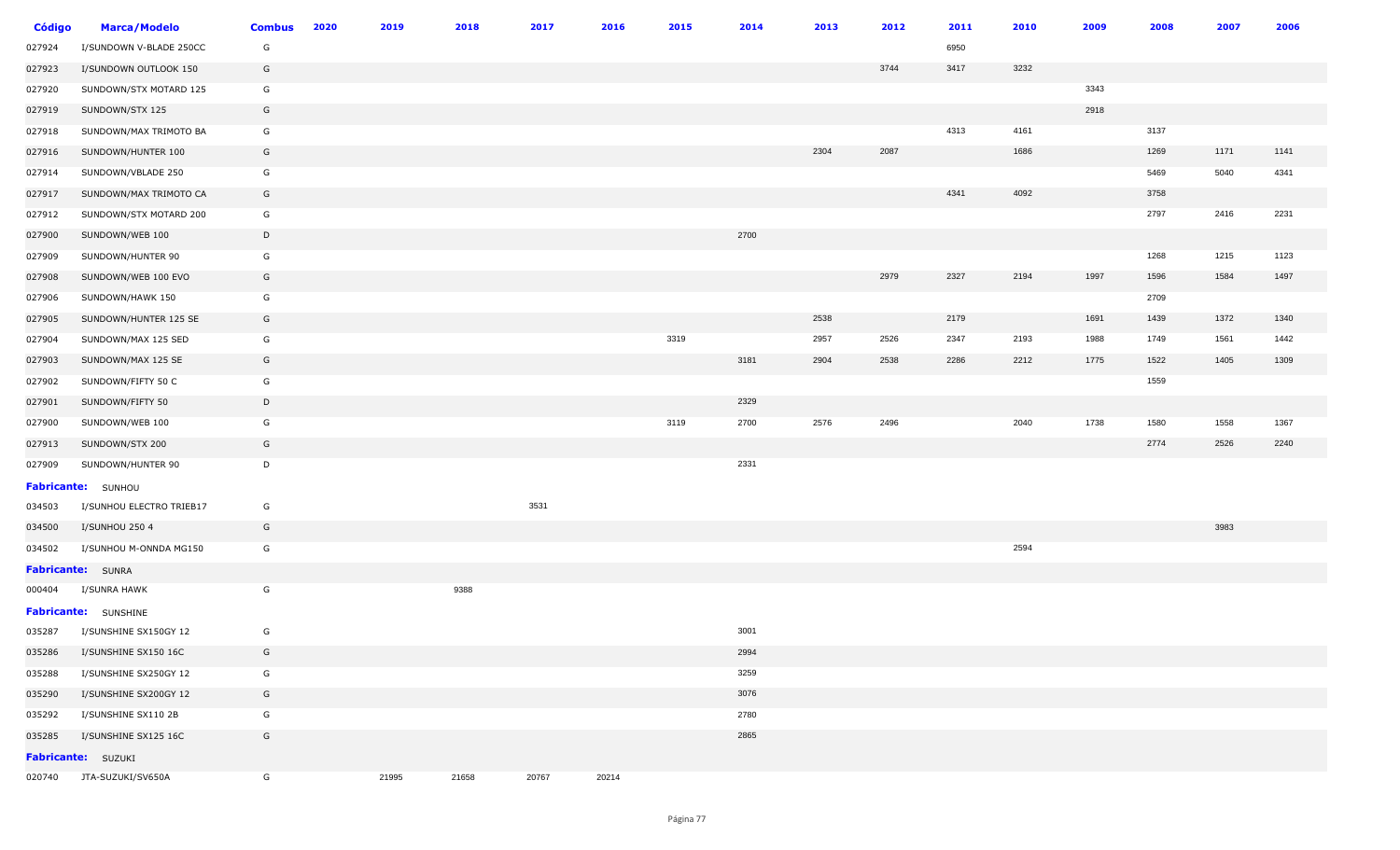| <b>Código</b> | <b>Marca/Modelo</b>      | <b>Combus</b> | 2020  | 2019  | 2018  | 2017  | 2016  | 2015  | 2014  | 2013  | 2012  | 2011 | 2010 | 2009  | 2008  | 2007 | 2006 |
|---------------|--------------------------|---------------|-------|-------|-------|-------|-------|-------|-------|-------|-------|------|------|-------|-------|------|------|
| 020732        | JTA-SUZUKI/GSX-R1000 ABS | G             |       |       |       |       |       | 40465 |       |       |       |      |      |       |       |      |      |
| 020733        | JTA-SUZUKI/GSX S1000A    | G             | 43937 | 41337 | 39210 | 37286 | 35040 | 33543 |       |       |       |      |      |       |       |      |      |
| 020734        | JTA-SUZUKI/GSX S1000FA   | G             |       | 40994 | 39017 | 36411 | 32751 | 32535 |       |       |       |      |      |       |       |      |      |
| 020735        | JTA-SUZUKI/VSTROM1000 AD | G             | 50818 | 50308 |       |       |       |       |       |       |       |      |      |       |       |      |      |
| 020736        | JTA-SUZUKI/V-STROM650 XT | G             | 35292 | 33781 | 30642 |       | 26747 | 26387 |       |       |       |      |      |       |       |      |      |
| 020715        | JTA-SUZUKI/VSTROM650     | G             |       | 31146 |       | 27649 |       | 24479 | 22555 | 22211 | 21107 |      |      |       |       |      |      |
| 020738        | JTA-SUZUKI/V-STROM650 AD | G             | 40833 |       |       |       |       |       |       |       |       |      |      |       |       |      |      |
| 020729        | JTA-SUZUKI/BLVM1800R     | G             |       |       |       | 41358 | 39873 | 38104 | 36450 |       |       |      |      |       |       |      |      |
| 020741        | JTA-SUZUKI/GSX-R1000 A   | G             |       | 64113 | 55688 | 55465 |       |       |       |       |       |      |      |       |       |      |      |
| 020742        | JTA-SUZUKI/GSX-R1000 RA  | G             |       | 60621 | 55603 |       |       |       |       |       |       |      |      |       |       |      |      |
| 020743        | JTA-SUZUKI GSX-S750 AZ   | G             | 35412 | 34349 | 30480 | 27375 |       |       |       |       |       |      |      |       |       |      |      |
| 020744        | JTA-SUZUKI/VSTROM1000 XT | G             | 46035 | 43045 | 39088 | 38217 |       |       |       |       |       |      |      |       |       |      |      |
| 020745        | JTA-SUZUKI/GSX-R1000 RAZ | G             |       | 57530 | 54791 | 53686 |       |       |       |       |       |      |      |       |       |      |      |
| 020737        | JTA-SUZUKI/V-STROM650 A  | G             |       |       | 30043 | 28227 | 26198 | 24961 |       |       |       |      |      |       |       |      |      |
| 020730        | JTA-SUZUKI/GSX1300R AZ   | G             |       |       |       |       | 43646 | 40093 | 39289 |       |       |      |      |       |       |      |      |
| 020728        | JTA-SUZUKI/GSX1300RA     | G             |       | 52161 | 48053 | 47513 | 44269 | 39431 | 39046 | 34610 |       |      |      |       |       |      |      |
| 020727        | JTA-SUZUKI/BLVM1800R BZS | G             |       |       | 46139 | 42900 |       | 40412 | 37671 |       |       |      |      |       |       |      |      |
| 020726        | JTA-SUZUKI/BLVM1800R S   | G             |       |       |       |       | 40375 | 39228 |       |       |       |      |      |       |       |      |      |
| 020725        | JTA-SUZUKI/INAZUMA       | G             |       |       |       |       | 10963 | 10206 | 9484  |       | 8653  |      |      |       |       |      |      |
| 020724        | JTA-SUZUKI/BLVM1800R Z   | G             |       |       |       |       |       | 39228 | 35862 |       |       |      |      |       |       |      |      |
| 020723        | JTA-SUZUKI/BLVM1800R BZ  | G             |       |       | 46039 | 42650 |       | 39228 | 36804 |       |       |      |      |       |       |      |      |
| 020722        | JTA-SUZUKI/BLVM1800R ZS  | G             |       |       |       |       |       | 39228 |       |       |       |      |      |       |       |      |      |
| 020721        | JTA-SUZUKI/VSTROM1000A   | G             |       |       |       |       |       | 31890 | 29653 |       |       |      |      |       |       |      |      |
| 020720        | I/SUZUKI GLADIUS         | G             |       |       |       |       |       |       |       |       | 17968 |      |      |       |       |      |      |
| 020719        | I/SUZUKI GSXR1000        | G             |       |       |       |       |       |       |       |       | 34746 |      |      |       |       |      |      |
| 020718        | I/SUZUKI GSXR750         | G             |       |       |       |       |       |       |       |       | 30904 |      |      |       |       |      |      |
| 020717        | I/SUZUKI GSX1250FA       | G             |       |       |       |       |       |       |       |       | 24923 |      |      |       |       |      |      |
| 020716        | JTA-SUZUKI/GSX1250FA     | G             |       |       |       |       |       | 25361 | 25077 | 23592 |       |      |      |       |       |      |      |
| 020731        | I/SUZUKI BLVM1800R       | G             |       |       |       |       |       |       | 38205 | 36051 |       |      |      |       |       |      |      |
| 007359        | I/SUZUKI GSX1300RA       | G             |       |       |       |       |       | 48452 |       |       |       |      |      |       |       |      |      |
| 020746        | JTA-SUZUKI/GSX-S1000 AZ  | G             | 43937 | 41139 | 38693 |       |       |       |       |       |       |      |      |       |       |      |      |
| 007353        | I/SUZUKI DRZ 400S        | G             |       |       |       |       |       |       |       |       | 13645 |      |      |       |       |      |      |
| 007354        | I/SUZUKI VSTROM650A      | G             |       |       |       |       |       |       | 24976 |       | 20763 |      |      |       |       |      |      |
| 007355        | I/SUZUKI GSR750A         | G             |       |       |       |       |       |       |       |       | 23580 |      |      |       |       |      |      |
| 007356        | I/SUZUKI VSTROM1000A     | G             |       |       |       |       |       |       | 29717 | 29021 |       |      |      |       |       |      |      |
| 007350        | I/SUZUKI DR650 SE        | G             |       |       |       |       |       |       |       |       |       |      |      | 16783 | 15952 |      |      |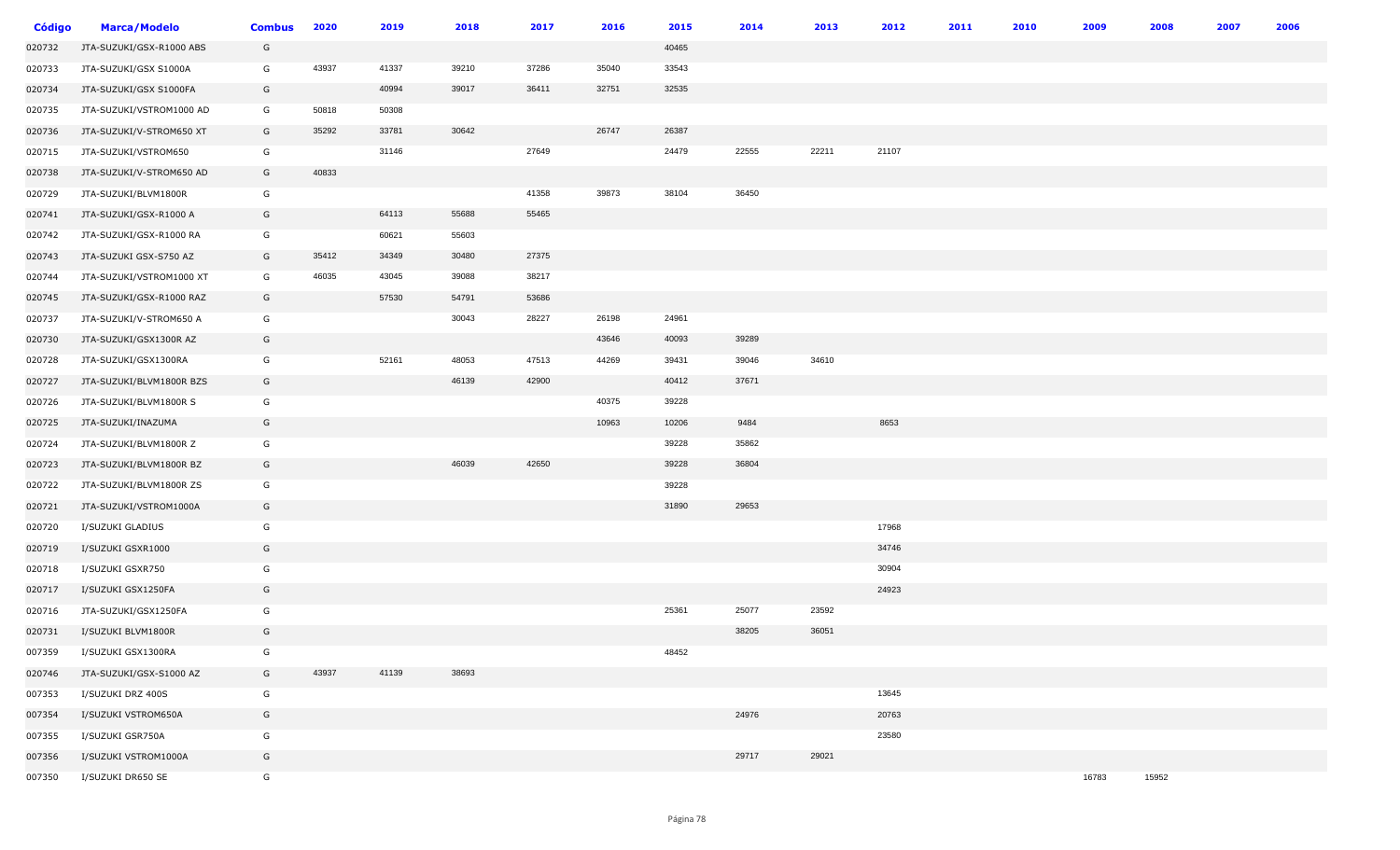| <b>Código</b> | <b>Marca/Modelo</b>      | <b>Combus</b> | 2020 | 2019 | 2018  | 2017  | 2016  | 2015  | 2014  | 2013  | 2012  | 2011  | 2010 | 2009  | 2008  | 2007  | 2006  |
|---------------|--------------------------|---------------|------|------|-------|-------|-------|-------|-------|-------|-------|-------|------|-------|-------|-------|-------|
| 007358        | I/SUZUKI GSXS1000FA      | G             |      |      |       |       |       | 35417 |       |       |       |       |      |       |       |       |       |
| 007346        | I/SUZUKI BOULEVARD M109R | G             |      |      |       |       |       |       |       |       |       | 26060 |      | 22639 | 20638 | 19830 |       |
| 007360        | I/SUZUKI GSX-S1000A      | G             |      |      |       |       |       | 35251 |       |       |       |       |      |       |       |       |       |
| 007362        | I/SUZUKI EN125E          | G             |      |      |       |       |       |       |       |       |       | 3093  | 2945 |       |       |       |       |
| 007363        | I/SUZUKI GIXXER          | G             |      |      |       |       |       |       | 4504  |       |       |       |      |       |       |       |       |
| 007366        | I/SUZUKI GD110           | G             |      |      |       |       |       |       |       |       |       |       | 2663 |       |       |       |       |
| 007375        | I/SUZUKI INTRUDER 150    | G             |      |      |       |       |       |       |       |       |       |       | 3386 |       |       |       |       |
| 007376        | I/SUZUKI M50 BOUL VZ800  | G             |      |      |       |       |       |       |       |       |       |       |      |       |       |       | 15336 |
| 007357        | I/SUZUKI BURGMAN 650EX   | G             |      |      |       | 34995 |       |       | 26498 |       |       |       |      |       |       |       |       |
| 007334        | I/SUZUKI AN650 BURGMAN   | G             |      |      |       |       |       |       |       |       |       |       |      |       |       |       | 6709  |
| 007342        | I/SUZUKI BURGMAN 650     | G             |      |      |       |       |       |       |       |       |       |       |      |       |       | 11537 |       |
| 007307        | I/SUZUKI GSXR 750        | G             |      |      |       |       |       |       |       |       |       | 28138 |      | 25521 | 23295 | 22383 | 20314 |
| 007320        | I/SUZUKI GSXR 600        | G             |      |      |       |       |       |       |       | 15580 |       | 10955 |      |       | 9052  |       |       |
| 007321        | IMP/SUZUKI VS800GLW      | D             |      |      |       |       |       |       |       | 22703 |       |       |      |       |       |       |       |
| 007327        | I/SUZUKI GSX 1300 R      | G             |      |      |       |       |       |       |       | 34992 |       |       |      |       | 21731 | 21100 |       |
| 007351        | I/SUZUKI DL1000 VSTROM   | G             |      |      |       |       |       |       |       |       |       | 26446 |      |       | 20768 |       |       |
| 007333        | I/SUZUKI GSXR 1000       | G             |      |      |       |       |       |       |       |       | 33370 | 30764 |      | 27509 | 24806 | 23104 | 21369 |
| 018317        | I/SUZUKI BANDIT 1250     | G             |      |      |       |       |       |       |       |       |       |       |      |       | 16559 |       |       |
| 007336        | I/SUZUKI BURGMAN 650 EXE | G             |      |      |       |       |       |       |       |       |       |       |      |       | 12384 | 11162 | 10354 |
| 007339        | I/SUZUKI GSX 1300 RZK6   | G             |      |      |       |       |       |       |       |       |       |       |      |       |       |       | 23671 |
| 007340        | I/SUZUKI GSX750F         | G             |      |      |       |       |       |       |       |       |       |       |      |       |       |       | 13967 |
| 007341        | I/SUZUKI DL 650          | G             |      |      |       |       |       |       |       |       | 20706 |       |      |       |       | 12786 | 12566 |
| 007343        | I/SUZUKI B-KING          | G             |      |      |       |       |       |       |       |       |       |       |      |       | 22714 | 20345 |       |
| 007345        | I/SUZUKI GSXR 1300       | G             |      |      |       |       |       |       |       |       |       |       |      |       | 22430 | 21716 |       |
| 007330        | I/SUZUKI BURGMAN 400     | G             |      |      |       |       |       |       |       |       |       | 14453 |      |       | 10096 | 9089  |       |
| 018406        | JTA-SUZUKI/GSR750        | G             |      |      |       |       | 29120 | 26683 | 25426 | 24151 |       |       |      |       |       |       |       |
| 018407        | JTA-SUZUKI/GS120         | G             |      |      |       |       | 3523  | 3208  | 2996  | 2925  | 2882  | 2753  |      |       |       |       |       |
| 018408        | JTA-SUZUKI/GSR750 ZA     | G             |      |      |       |       | 29120 | 26683 | 25426 |       |       |       |      |       |       |       |       |
| 018409        | JTA-SUZUKI/V-STROM650 XT | G             |      |      |       | 28159 | 27023 | 25979 |       |       |       |       |      |       |       |       |       |
| 018410        | JTA-SUZUKI/BURGMAN I     | G             |      |      | 6787  | 6293  | 5943  | 5685  |       |       |       |       |      |       |       |       |       |
| 000012        | IMP/SUZUKI K-100         | D             |      |      | 7949  |       |       |       |       |       |       |       |      |       |       |       |       |
| 018412        | JTA-SUZUKI/VSTROM1000 A  | G             |      |      | 37319 | 34764 | 32091 | 31611 |       |       |       |       |      |       |       |       |       |
| 000012        | IMP/SUZUKI K-100         | G             |      |      |       |       |       |       |       | 4489  |       |       |      |       |       |       |       |
| 018405        | JTA-SUZUKI/GSR750A       | G             |      |      |       |       |       | 26683 | 25426 | 24410 | 23473 |       |      |       |       |       |       |
| 000011        | IMP/SUZUKI VS 800 GL     | $\mathsf{D}$  |      |      |       |       |       |       |       | 21476 |       |       |      |       |       |       |       |
| 018411        | JTA-SUZUKI/BURGMAN 650EX | G             |      |      | 36396 | 33859 | 32149 | 25732 | 24673 |       |       |       |      |       |       |       |       |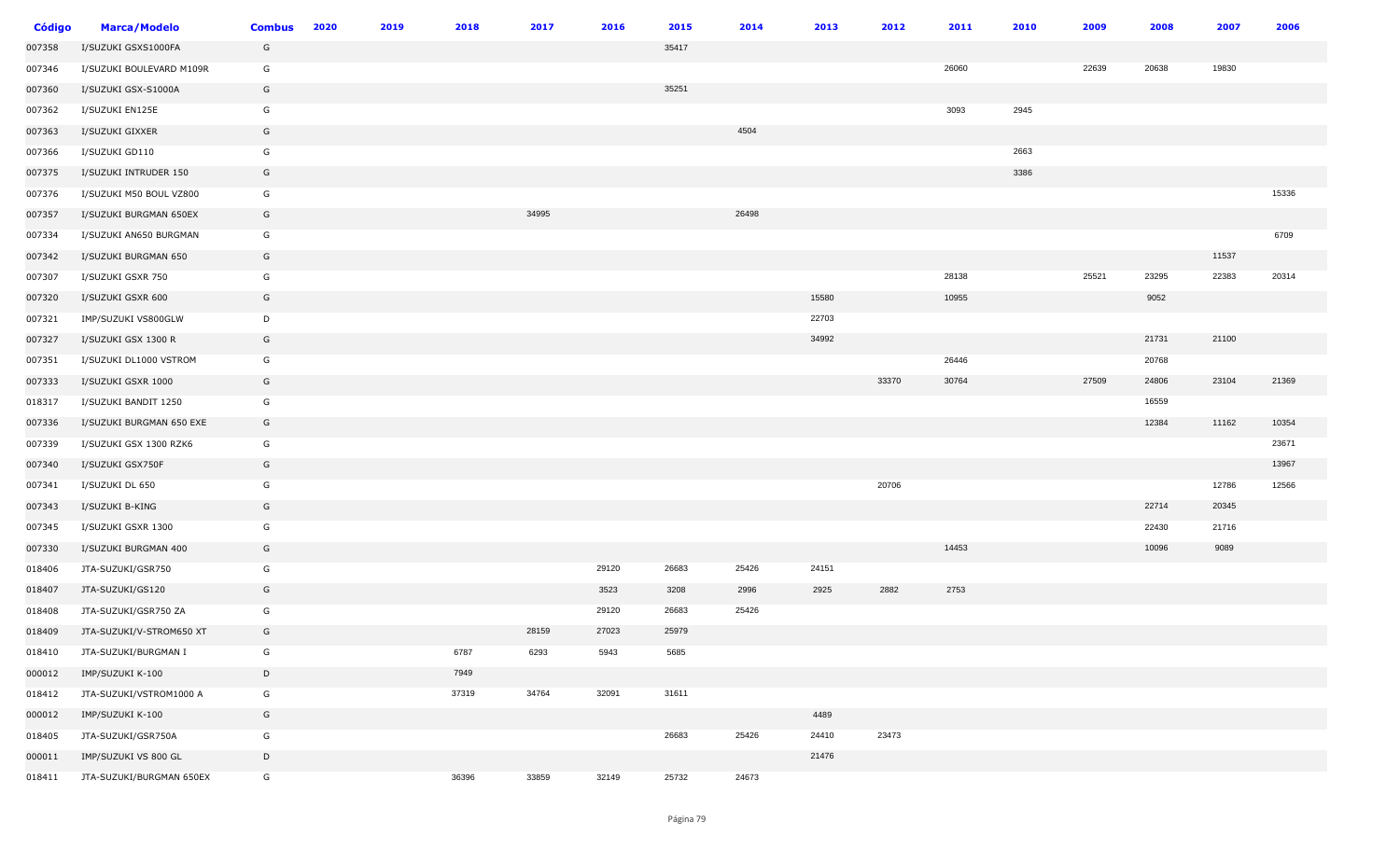| <b>Código</b>    | <b>Marca/Modelo</b>             | <b>Combus</b> | 2020 | 2019  | 2018  | 2017  | 2016 | 2015  | 2014 | 2013 | 2012 | 2011  | 2010 | 2009  | 2008  | 2007 | 2006 |
|------------------|---------------------------------|---------------|------|-------|-------|-------|------|-------|------|------|------|-------|------|-------|-------|------|------|
| 007344           | I/SUZUKI GSX1300R HAYABU        | G             |      |       |       |       |      |       |      |      |      | 31471 |      | 29047 | 21975 |      |      |
| 040201           | I/SUZUKI VANVAN 200             | G             |      |       |       | 12426 |      |       |      |      |      |       |      |       |       |      |      |
| 040200           | I/SUZUKI INAZUMA                | G             |      |       |       |       |      | 10360 |      | 8844 |      |       |      |       |       |      |      |
| Fabricante: SWM  |                                 |               |      |       |       |       |      |       |      |      |      |       |      |       |       |      |      |
| 042601           | I/SWM RS500R                    | G             |      | 30842 | 29629 | 26875 |      |       |      |      |      |       |      |       |       |      |      |
| 042600           | I/SWM SUPERDUAL T               | G             |      |       | 29671 |       |      |       |      |      |      |       |      |       |       |      |      |
| 042603           | I/SWM SUPERDUAL X               | G             |      |       | 28859 |       |      |       |      |      |      |       |      |       |       |      |      |
| 042605           | I/SWM RS300R                    | G             |      | 28197 | 27205 |       |      |       |      |      |      |       |      |       |       |      |      |
| Fabricante: TANK |                                 |               |      |       |       |       |      |       |      |      |      |       |      |       |       |      |      |
| 037306           | I/TANK TK150-7                  | G             |      |       |       |       |      |       |      |      |      |       |      |       |       | 3209 |      |
| 037307           | I/TANK TK200GS-5                | G             |      |       |       |       |      |       |      |      |      |       |      |       |       | 4962 |      |
| 037301           | I/TANK TK250-R3                 | G             |      |       |       |       |      |       |      |      |      |       |      |       |       | 2749 |      |
| 037305           | I/TANK TK150-7B                 | G             |      |       |       |       |      |       |      |      |      |       |      |       |       | 3604 |      |
| 037300           | I/TANK TK150-2                  | G             |      |       |       |       |      |       |      |      |      |       |      |       |       | 2832 |      |
| 037302           | I/TANK TK250-14A                | G             |      |       |       |       |      |       |      |      |      |       |      |       |       | 3218 |      |
| 037303           | I/TANK TK150-8                  | G             |      |       |       |       |      |       |      |      |      |       |      |       |       | 2832 |      |
| 037304           | I/TANK TK150T-12                | G             |      |       |       |       |      |       |      |      |      |       |      |       |       | 2800 |      |
| Fabricante: TAYO |                                 |               |      |       |       |       |      |       |      |      |      |       |      |       |       |      |      |
| 038100           | I/TAYO KYNRO KN150              | G             |      |       |       |       |      |       |      |      |      | 2726  | 2614 |       | 2306  |      |      |
| 038108           | I/TAYO HANNA 150 URBANA         | G             |      |       |       |       |      |       |      |      |      |       |      | 2228  |       |      |      |
| 038110           | I/TAYO HJ 150 3A                | G             |      |       |       |       |      |       |      |      |      | 2875  | 2724 |       |       |      |      |
| 038111           | I/TAYO ZONTES ZT125-3A          | G             |      |       |       |       |      |       |      |      |      | 2695  |      |       |       |      |      |
| 038112           | I/TAYO ZONTES ZT125-5A          | G             |      |       |       |       |      |       |      |      |      | 2831  |      |       |       |      |      |
| 038109           | I/TAYO HJ 150 3B                | G             |      |       |       |       |      |       |      |      |      | 2618  | 2210 |       |       |      |      |
|                  | Fabricante: TIANHENG            |               |      |       |       |       |      |       |      |      |      |       |      |       |       |      |      |
| 032203           | I/TIANHENG KAHENA 125TOP        | G             |      |       |       |       |      |       |      |      |      |       |      |       | 2113  | 2055 |      |
| 032204           | I/TIANHENG KAHENA 250D T        | G             |      |       |       |       |      |       |      |      |      |       |      |       | 4787  |      |      |
| 032202           | I/TIANHENG KAHENA 125K T        | G             |      |       |       |       |      |       |      |      |      |       |      |       | 2081  | 2019 |      |
| 032205           | I/TIANHENG KAHENA 250DUA        | G             |      |       |       |       |      |       |      |      |      |       |      |       | 5740  |      |      |
|                  | <b>Fabricante:</b> TIANJING     |               |      |       |       |       |      |       |      |      |      |       |      |       |       |      |      |
|                  | 019507 TIANJING/HUNTY CARGO 125 | G             |      |       |       |       |      |       |      |      |      |       |      |       |       |      | 1250 |
|                  | 019521 TIANJING/MOTOCARG LRV200 | G             |      |       |       |       |      |       | 7610 | 6989 | 6763 | 6693  | 5863 | 5781  | 5440  | 5173 | 4738 |
| Fabricante: TIME |                                 |               |      |       |       |       |      |       |      |      |      |       |      |       |       |      |      |
|                  | 030330 I/TIME TOP HR-2          | G             |      |       | 5581  |       |      |       |      |      |      |       |      |       |       |      |      |
| Fabricante: TM   |                                 |               |      |       |       |       |      |       |      |      |      |       |      |       |       |      |      |
|                  | 011403 I/TM CUSTOM SPITFIRE SIN | G             |      |       |       |       |      |       |      |      |      |       |      | 29394 |       |      |      |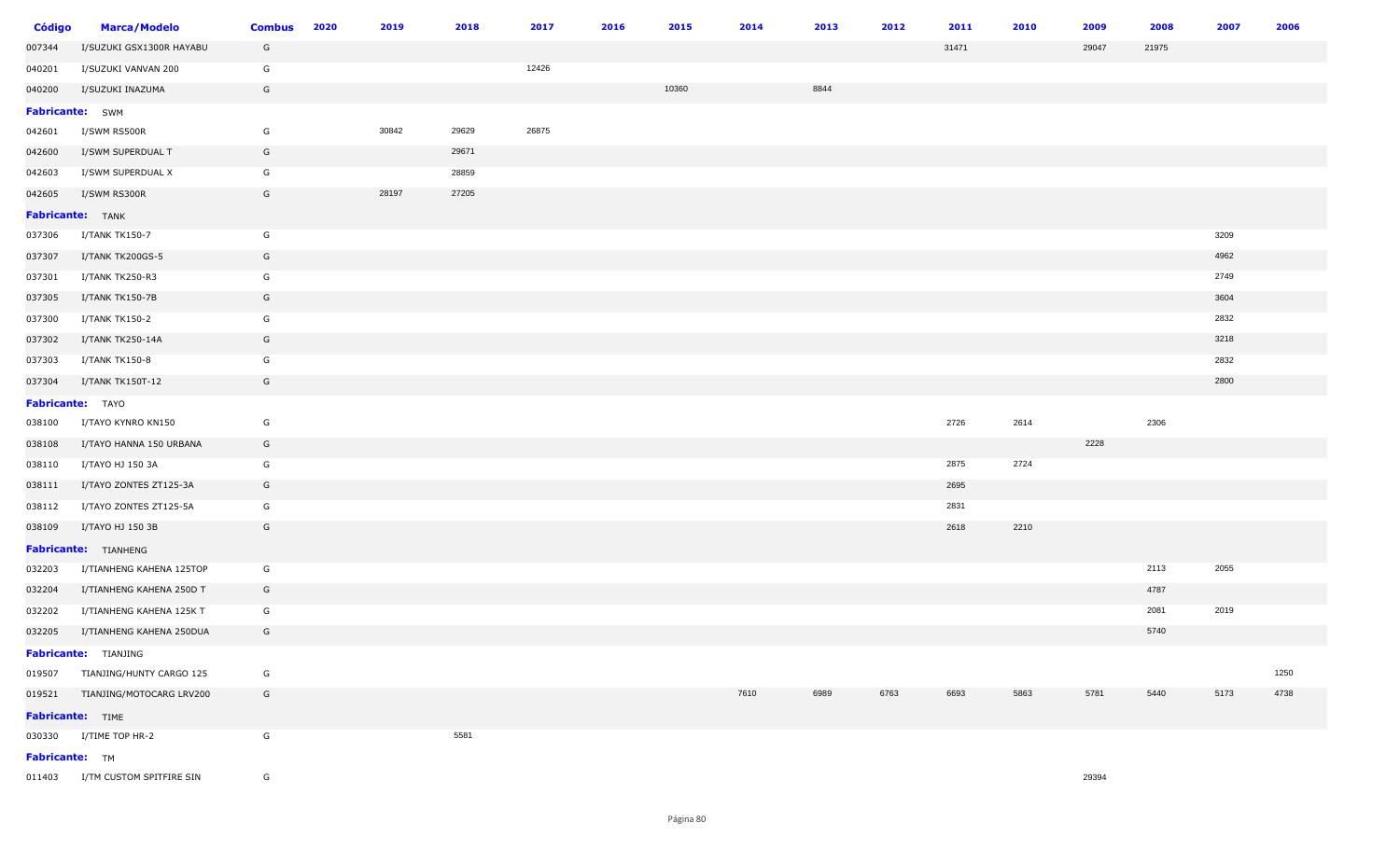| <b>Código</b> | <b>Marca/Modelo</b>       | <b>Combus</b> | 2020  | 2019  | 2018  | 2017  | 2016  | 2015 | 2014 | 2013 | 2012 | 2011 | 2010 | 2009 | 2008 | 2007 | 2006 |
|---------------|---------------------------|---------------|-------|-------|-------|-------|-------|------|------|------|------|------|------|------|------|------|------|
|               | <b>Fabricante:</b> TOYOTA |               |       |       |       |       |       |      |      |      |      |      |      |      |      |      |      |
| 041702        | JTZ/CHOPPER R             | G             |       |       |       | 4367  |       |      |      |      |      |      |      |      |      |      |      |
| 041719        | JTZ/AK550I                | G             | 48055 |       |       |       |       |      |      |      |      |      |      |      |      |      |      |
| 041715        | JTZ/DK150S FI             | G             | 7262  | 7093  | 6865  | 6646  | 6419  | 6189 | 5959 | 5757 | 5566 | 5372 | 5162 | 4903 |      |      |      |
| 041714        | JTZ/LINDY R               | G             |       |       | 5232  |       |       |      |      |      |      |      |      |      |      |      |      |
| 041713        | JTZ/AGILITY 16 200 ABS    | G             |       | 9847  |       |       |       |      |      |      |      |      |      |      |      |      |      |
| 041710        | JTZ/DK150C                | G             |       |       | 5842  |       |       |      |      |      |      |      |      |      |      |      |      |
| 041709        | JTZ/CHOPPER RH            | G             | 6174  | 5980  | 5846  |       |       |      |      |      |      |      |      |      |      |      |      |
| 041708        | JTZ/CHOPPER RL            | G             | 6962  | 5934  | 5632  |       |       |      |      |      |      |      |      |      |      |      |      |
| 041707        | JTZ/DK150                 | G             | 6577  | 6371  | 5892  | 5579  |       |      |      |      |      |      |      |      |      |      |      |
| 041706        | JTZ/CHOPPER RC            | G             |       | 6294  | 5821  | 4615  |       |      |      |      |      |      |      |      |      |      |      |
| 041705        | JTZ/LINDY Q               | G             | 6263  |       | 5401  | 4517  |       |      |      |      |      |      |      |      |      |      |      |
| 041703        | JTZ/LINDY 125             | G             | 6633  | 6442  | 5735  | 4888  | 4619  |      |      |      |      |      |      |      |      |      |      |
| 041701        | JTZ/PEOPLE GT300          | G             | 13663 | 13149 |       | 12336 | 12011 |      |      |      |      |      |      |      |      |      |      |
| 041700        | JTZ/DOWNTOWN 300          | G             | 20190 | 17497 | 16381 | 14605 |       |      |      |      |      |      |      |      |      |      |      |
| 041704        | JTZ/NEX                   | G             |       |       | 4820  | 4138  | 4034  |      |      |      |      |      |      |      |      |      |      |
|               | <b>Fabricante:</b> TRAXX  |               |       |       |       |       |       |      |      |      |      |      |      |      |      |      |      |
| 019439        | TRAXX/JL125-9             | G             |       |       |       | 3922  | 3500  | 3040 | 3009 | 2994 | 2828 | 2606 | 2587 |      |      |      |      |
| 019411        | I/TRAXX JH125 G           | G             |       |       |       |       |       |      |      |      |      |      |      |      |      | 2264 | 1987 |
| 019441        | I/TRAXX JL50Q 8           | G             |       |       |       |       |       |      |      |      | 2179 |      |      |      |      |      |      |
| 019414        | I/TRAXX JL110 8           | G             |       |       |       |       |       |      |      |      |      |      |      | 1534 | 1496 | 1485 | 1420 |
| 019442        | MOTO TRAXX/JL50Q-8        | G             |       |       |       |       | 2723  | 2622 | 2453 | 2252 | 2017 | 2002 |      |      |      |      |      |
| 019431        | TRAXX/JL110 8             | G             |       |       |       |       |       |      |      |      |      |      | 1703 | 1621 | 1510 |      |      |
| 019426        | TRAXX/JH125 L             | G             |       |       |       |       |       |      |      |      | 2817 | 2570 | 2430 | 2157 | 2108 |      |      |
| 019413        | I/TRAXX JH125 L           | G             |       |       |       |       |       |      |      |      |      |      |      | 2425 | 2356 | 2239 | 2046 |
| 019447        | TRAXX/JH150GY-5           | G             |       |       |       |       | 4666  | 4253 |      |      |      |      |      |      |      |      |      |
| 019436        | TRAXX/JH125F              | G             |       |       |       |       | 3464  | 3270 | 3167 | 3124 | 3061 | 2909 |      |      |      |      |      |
| 019448        | TRAXX/JH250-8             | G             |       |       |       |       | 6933  | 5545 | 5403 |      |      |      |      |      |      |      |      |
| 019446        | TRAXX/JH150-7             | G             |       |       |       |       | 4355  | 4092 |      |      |      |      |      |      |      |      |      |
| 019421        | TRAXX/JL50 Q2             | G             |       |       |       |       | 2611  | 2337 | 2101 | 2019 | 2000 | 1889 | 1763 | 1521 | 1487 | 1380 | 1324 |
| 019445        | TRAXX/JH250GY 5A          | G             |       |       |       |       | 6346  | 5688 | 5581 |      |      |      |      |      |      |      |      |
| 019444        | TRAXX/JL50Q-9             | G             |       |       |       | 4245  | 3789  | 2941 | 2698 | 2478 |      |      |      |      |      |      |      |
| 019416        | I/TRAXX JL110 11          | G             |       |       |       |       |       |      |      |      |      |      |      |      |      |      | 1760 |
| 019415        | I/TRAXX JL50Q 2           | G             |       |       |       |       |       |      |      |      |      |      |      | 1520 | 1488 | 1412 | 1266 |
| 019425        | TRAXX/JH125 35A           | G             |       |       |       |       |       |      |      |      | 2276 | 2013 |      | 1795 | 1643 |      |      |
|               | Fabricante: TRIUMPH       |               |       |       |       |       |       |      |      |      |      |      |      |      |      |      |      |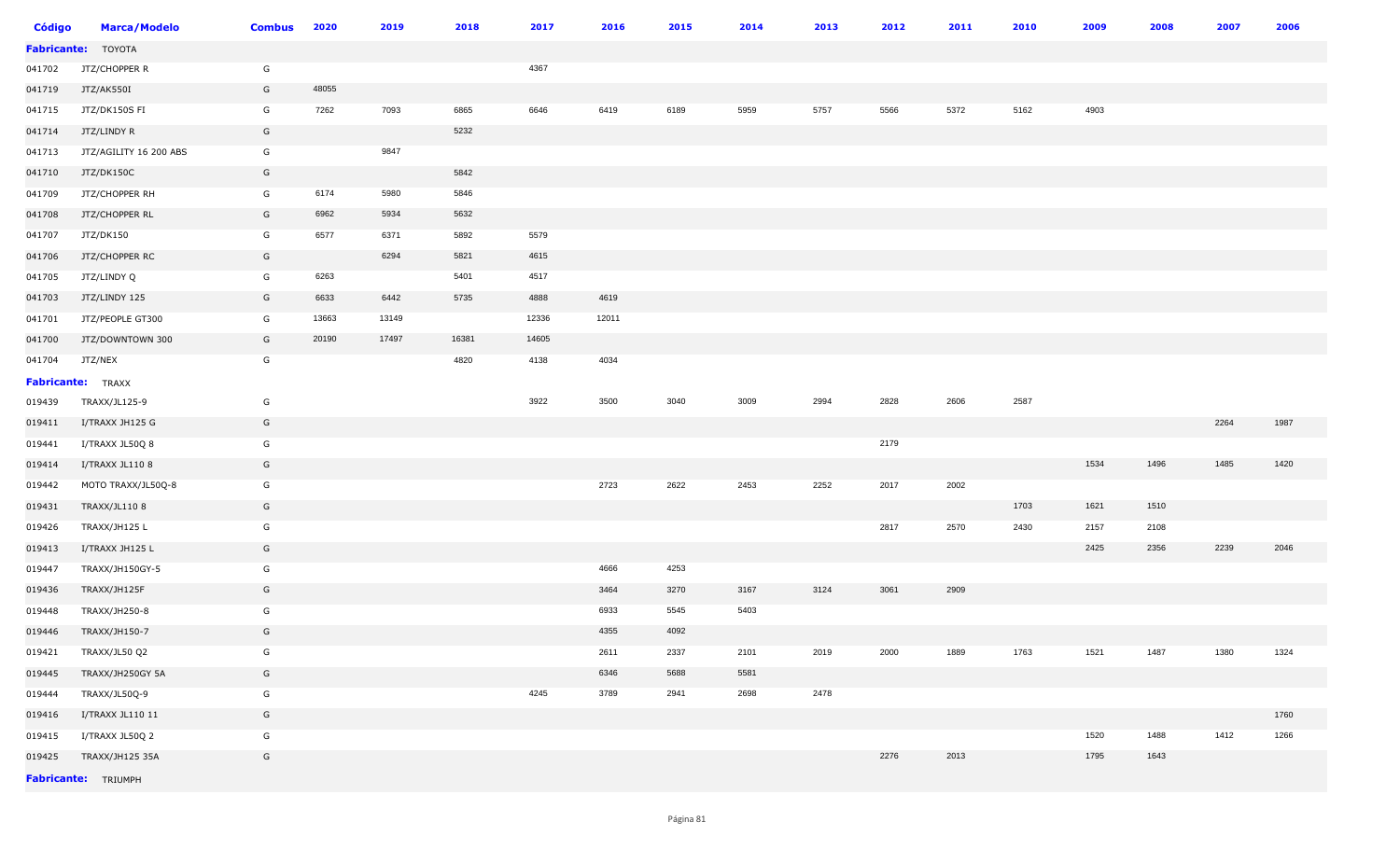| <b>Código</b> | <b>Marca/Modelo</b>       | <b>Combus</b> | 2020  | 2019  | 2018  | 2017  | 2016  | 2015  | 2014  | 2013  | 2012 | 2011  | 2010 | 2009  | 2008  | 2007  | 2006  |
|---------------|---------------------------|---------------|-------|-------|-------|-------|-------|-------|-------|-------|------|-------|------|-------|-------|-------|-------|
| 031060        | TRIUMPH/TIGER 1200 XCA    | G             | 71887 | 70799 | 66417 |       |       |       |       |       |      |       |      |       |       |       |       |
| 015023        | I/TRIUMPH BONNEVILLE      | G             |       |       |       |       |       |       |       |       |      |       |      | 17157 |       | 16562 | 15662 |
| 031063        | TRIUMPH/BONNEVILLE T100B  | G             | 34929 | 32300 | 31022 |       |       |       |       |       |      |       |      |       |       |       |       |
| 015016        | I/TRIUMPH DAYTONA 955I    | G             |       |       |       |       |       |       |       |       |      |       |      |       |       |       | 14748 |
| 015017        | IMP/TRIUMPH SPRINT ST     | G             |       |       |       |       |       |       |       |       |      |       |      |       |       |       | 15002 |
| 031062        | TRIUMPH/TIGER 1200 XCX    | G             | 60314 | 57929 | 55817 |       |       |       |       |       |      |       |      |       |       |       |       |
| 015019        | I/TRIUMPH SPEED TRIPLE    | G             |       |       |       |       |       |       |       |       |      |       |      |       |       |       | 19367 |
| 015025        | I/TRIUMPH BONEVILLE T100  | G             |       |       |       |       |       |       |       |       |      | 18505 |      |       | 16824 |       |       |
| 015026        | I/TRIUMPH TIGER           | G             |       |       |       |       |       |       |       |       |      |       |      |       |       |       | 17328 |
| 031056        | TRIUMPH/TIGER 800 XR      | G             |       | 35854 | 34441 |       |       |       |       |       |      |       |      |       |       |       |       |
| 031061        | TRIUMPH/TIGER 1200 XR     | G             | 49714 | 48681 | 48532 |       |       |       |       |       |      |       |      |       |       |       |       |
| 031059        | TRIUMPH/TIGER 800 XCX     | G             | 42865 | 41811 | 40043 |       |       | 32362 |       |       |      |       |      |       |       |       |       |
| 031058        | TRIUMPH/TIGER 800 XRXLRH  | G             | 41291 | 39732 | 39208 |       |       |       |       |       |      |       |      |       |       |       |       |
| 031057        | TRIUMPH/TIGER 800 XCA     | G             | 47175 | 46232 | 45619 |       |       |       |       |       |      |       |      |       |       |       |       |
| 015061        | TRIUMPH/TIGER EXPLORER    | G             |       |       |       |       | 37573 | 34986 | 34205 | 32637 |      |       |      |       |       |       |       |
| 015065        | I/TRIUMPH TROPHY          | G             |       |       |       |       |       |       | 46074 | 45249 |      |       |      |       |       |       |       |
| 015062        | TRIUMPH/STREET TRIPLE AB  | G             |       |       |       | 26175 | 24122 | 21571 | 20870 | 19380 |      |       |      |       |       |       |       |
| 015067        | TRIUMPH/DAYTONA 675R      | G             |       |       |       |       | 36915 | 32564 | 31569 | 29874 |      |       |      |       |       |       |       |
| 015028        | I/TRIUMPH ROCKET III      | G             |       |       |       |       |       |       |       |       |      | 46771 |      | 43750 | 41323 | 39150 | 36834 |
| 015099        | IMP/TRIUMPH               | G             |       |       |       |       |       |       |       |       |      |       |      |       |       |       | 16385 |
| 015078        | TRIUMPH/TIGER XRX         | G             |       |       | 38865 | 34593 | 33570 | 32152 |       |       |      |       |      |       |       |       |       |
| 015087        | TRIUMPH/TIGER EXPL XCA    | G             |       |       | 63080 | 55795 | 52856 |       |       |       |      |       |      |       |       |       |       |
| 015088        | TRIUMPH/TIGER EXPL XCX    | D             |       |       | 55090 |       |       |       |       |       |      |       |      |       |       |       |       |
| 015088        | TRIUMPH/TIGER EXPL XCX    | G             |       |       |       | 49117 | 46162 |       |       |       |      |       |      |       |       |       |       |
| 015090        | TRIUMPH/TIGER EXPL XR     | G             |       |       |       | 44458 | 42874 |       |       |       |      |       |      |       |       |       |       |
| 015089        | TRIUMPH/THRUXTON R        | D             |       |       | 46477 |       |       |       |       |       |      |       |      |       |       |       |       |
| 015086        | I/TRIUMPH BONNEVILLE T120 | G             |       |       | 36333 | 32118 | 29984 |       |       |       |      |       |      |       |       |       |       |
| 015090        | TRIUMPH/TIGER EXPL XR     | D             |       |       | 46428 |       |       |       |       |       |      |       |      |       |       |       |       |
| 015086        | I/TRIUMPH BONNEVILLE T120 | D             |       |       | 36333 |       |       |       |       |       |      |       |      |       |       |       |       |
| 015014        | IMP/TRIUMPH TRIDENT 750   | D             |       |       |       | 34988 |       |       |       |       |      |       |      |       |       |       |       |
| 015098        | TRIUMPH/TIGER 800 XRX     | G             | 41139 | 39846 | 38935 |       |       | 32605 |       |       |      |       |      |       |       |       |       |
| 015097        | TRIUMPH/TIGER 800 XRT     | G             | 46838 | 44608 | 43738 |       |       |       |       |       |      |       |      |       |       |       |       |
| 015096        | I/TRIUMPH BONNEV T100 SE  | G             |       |       |       |       | 27910 |       |       |       |      |       |      |       |       |       |       |
| 015095        | TRIUMPH/BOBBER            | G             |       |       | 38197 | 35456 |       |       |       |       |      |       |      |       |       |       |       |
| 015094        | TRIUMPH/STREET TRIPLE RS  | G             | 41702 | 40841 | 38773 | 35123 |       |       |       |       |      |       |      |       |       |       |       |
| 015093        | TRIUMPH/STREET TRIPLE S   | G             |       | 33995 | 31212 | 27383 |       |       |       |       |      |       |      |       |       |       |       |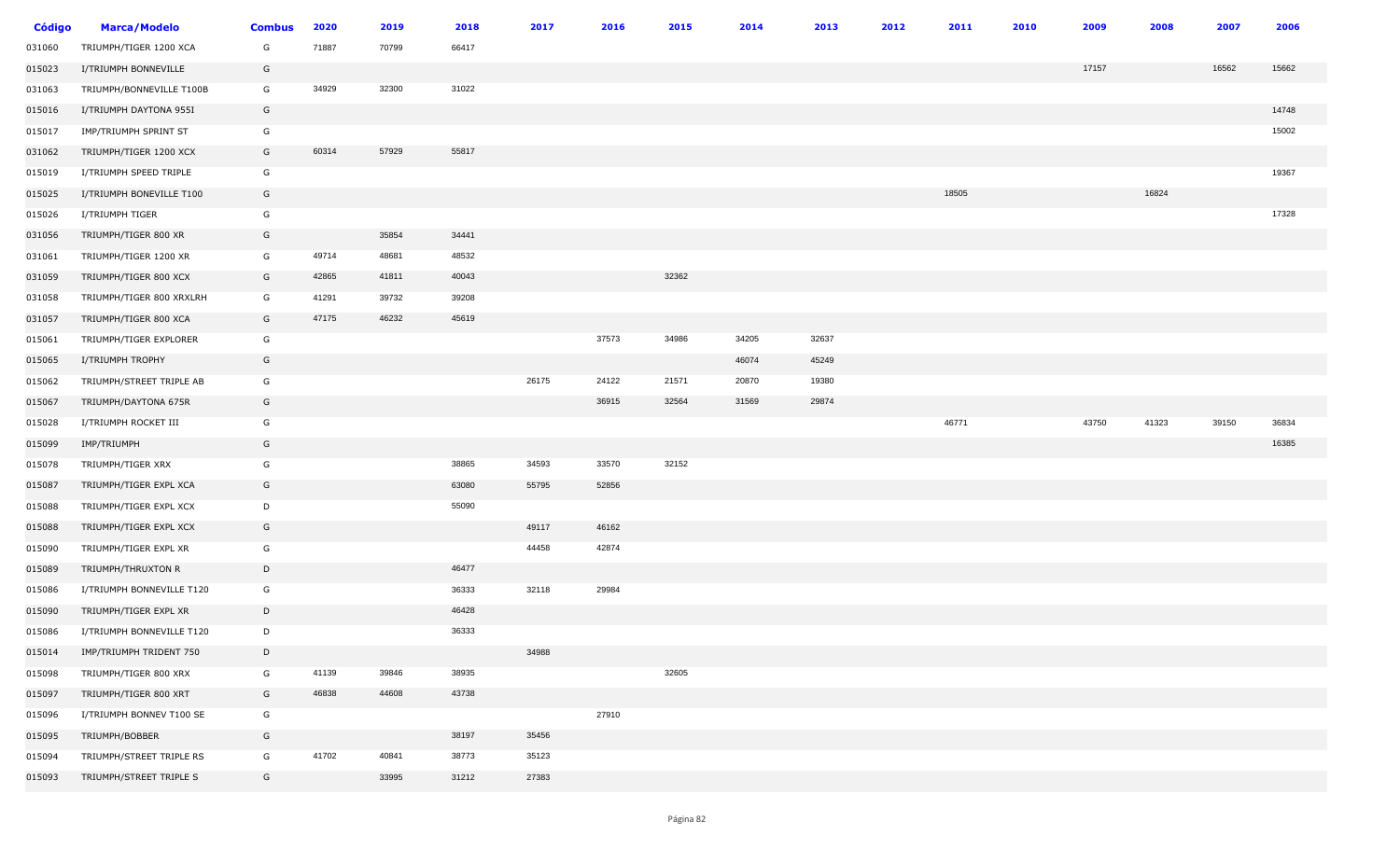| <b>Código</b> | <b>Marca/Modelo</b>      | <b>Combus</b> | 2020  | 2019  | 2018  | 2017  | 2016  | 2015  | 2014  | 2013  | 2012 | 2011  | 2010 | 2009  | 2008  | 2007  | 2006  |
|---------------|--------------------------|---------------|-------|-------|-------|-------|-------|-------|-------|-------|------|-------|------|-------|-------|-------|-------|
| 015089        | TRIUMPH/THRUXTON R       | G             | 48090 | 47539 | 46477 | 44967 | 41441 |       |       |       |      |       |      |       |       |       |       |
| 015079        | TRIUMPH/TIGER XCA        | G             |       |       | 44454 | 40969 | 37353 | 36555 |       |       |      |       |      |       |       |       |       |
| 015069        | TRIUMPH/STREET TRIPLE RA | G             |       |       |       | 28384 | 27364 | 24733 | 23368 | 22022 |      |       |      |       |       |       |       |
| 015070        | I/TRIUMPH THRUXTON       | G             |       |       |       |       |       |       |       | 21668 |      |       |      |       |       |       |       |
| 015072        | I/TRIUMPH THUNDERBIRD CO | G             |       |       |       |       |       | 36059 | 34340 |       |      |       |      |       |       |       |       |
| 015073        | I/TRIUMPH TIGER SPORT    | G             |       |       |       |       |       |       |       | 27856 |      |       |      |       |       |       |       |
| 015075        | TRIUMPH/TIGER SPORT      | G             |       |       | 42804 | 38949 | 32425 | 30493 | 28896 | 27695 |      |       |      |       |       |       |       |
| 015076        | TRIUMPH/THRUXTON         | G             |       |       |       |       |       | 23658 | 22734 |       |      |       |      |       |       |       |       |
| 015087        | TRIUMPH/TIGER EXPL XCA   | D             |       |       | 63073 |       |       |       |       |       |      |       |      |       |       |       |       |
| 015029        | I/TRIUMPH SPEED T 1050   | G             |       |       |       |       |       |       |       |       |      |       |      |       |       |       | 17329 |
| 015068        | I/TRIUMPH TIGER EXPL XC  | G             |       |       |       |       |       |       |       | 40549 |      |       |      |       |       |       |       |
| 015064        | TRIUMPH/DAYTONA 675RABS  | G             |       |       |       |       |       |       |       | 30155 |      |       |      |       |       |       |       |
| 015080        | TRIUMPH/TIGER XC         | G             |       |       |       |       |       | 29755 |       |       |      |       |      |       |       |       |       |
| 015081        | TRIUMPH/TIGER XRXL       | G             |       |       | 38457 | 34329 | 33895 | 32445 |       |       |      |       |      |       |       |       |       |
| 015082        | TRIUMPH/TIGER XR         | G             |       |       | 34989 | 33890 | 31221 | 28643 |       |       |      |       |      |       |       |       |       |
| 015083        | TRIUMPH/STREET TWIN 900  | G             |       | 32616 | 29710 | 27608 | 26418 |       |       |       |      |       |      |       |       |       |       |
| 015084        | TRIUMPH/SPEED TRIPLE R   | G             |       |       |       | 39348 | 37566 |       |       |       |      |       |      |       |       |       |       |
| 015085        | TRIUMPH/BONNEVILLE T120B | G             | 40710 | 39378 | 36169 | 34458 | 31344 |       |       |       |      |       |      |       |       |       |       |
| 015077        | TRIUMPH/TIGER XCX        | G             |       |       | 39676 | 36693 | 35904 | 33113 |       |       |      |       |      |       |       |       |       |
| 015047        | I/TRIUMPH TIGER1050ABSSE | G             |       |       |       |       |       |       |       |       |      |       |      | 24745 |       |       |       |
| 031066        | TRIUMPH/STREET TWIN      | G             | 33263 | 31887 |       |       |       |       |       |       |      |       |      |       |       |       |       |
| 015066        | TRIUMPH/DAYTONA 675      | G             |       |       |       |       |       | 28705 | 26884 |       |      |       |      |       |       |       |       |
| 031068        | TRIUMPH/STREET SCRAMBLER | G             | 36894 | 36445 | 33101 | 31720 |       |       |       |       |      |       |      |       |       |       |       |
| 015091        | TRIUMPH/STREET CUP       | G             |       |       | 30625 | 28480 |       |       |       |       |      |       |      |       |       |       |       |
| 031070        | TRIUMPH/SCRAMBLER 1200XE | G             | 49752 | 48666 |       |       |       |       |       |       |      |       |      |       |       |       |       |
| 031069        | TRIUMPH/SCRAMBLER 1200XC | G             | 46477 | 45787 |       |       |       |       |       |       |      |       |      |       |       |       |       |
| 015092        | TRIUMPH/STREET SCRAMBLER | G             |       | 36624 | 33101 | 31720 |       |       |       |       |      |       |      |       |       |       |       |
| 015041        | I/TRIUMPH SPEED T 1050   | G             |       |       |       |       |       |       |       |       |      | 22474 |      | 20552 |       |       |       |
| 015042        | I/TRIUMPH ROCKET III TRG | G             |       |       |       |       |       |       |       |       |      |       |      |       | 37499 |       |       |
| 015043        | I/TRIUMPH SPR ST 1050ABS | G             |       |       |       |       |       |       |       |       |      |       |      | 22398 |       |       |       |
| 015044        | I/TRIUMPH BONNEVILLET100 | G             |       |       |       |       |       |       |       |       |      |       |      | 17436 |       | 16562 |       |
| 031064        | TRIUMPH/BOBBER BLACK     | G             | 41146 | 40750 |       |       |       |       |       |       |      |       |      |       |       |       |       |
| 015046        | I/TRIUMPH DAYTONA 675 SE | G             |       |       |       |       |       |       |       |       |      |       |      | 24170 |       |       |       |
| 031065        | TRIUMPH/BONNEVILLE T120A | G             |       | 42376 |       |       |       |       |       |       |      |       |      |       |       |       |       |
| 015048        | I/TRIUMPH SPEED T 1050SE | G             |       |       |       |       |       |       |       |       |      |       |      | 23929 |       |       |       |
| 015049        | I/TRIUMPH TIGER 800 XC   | G             |       |       |       |       |       |       | 27319 |       |      |       |      |       |       |       |       |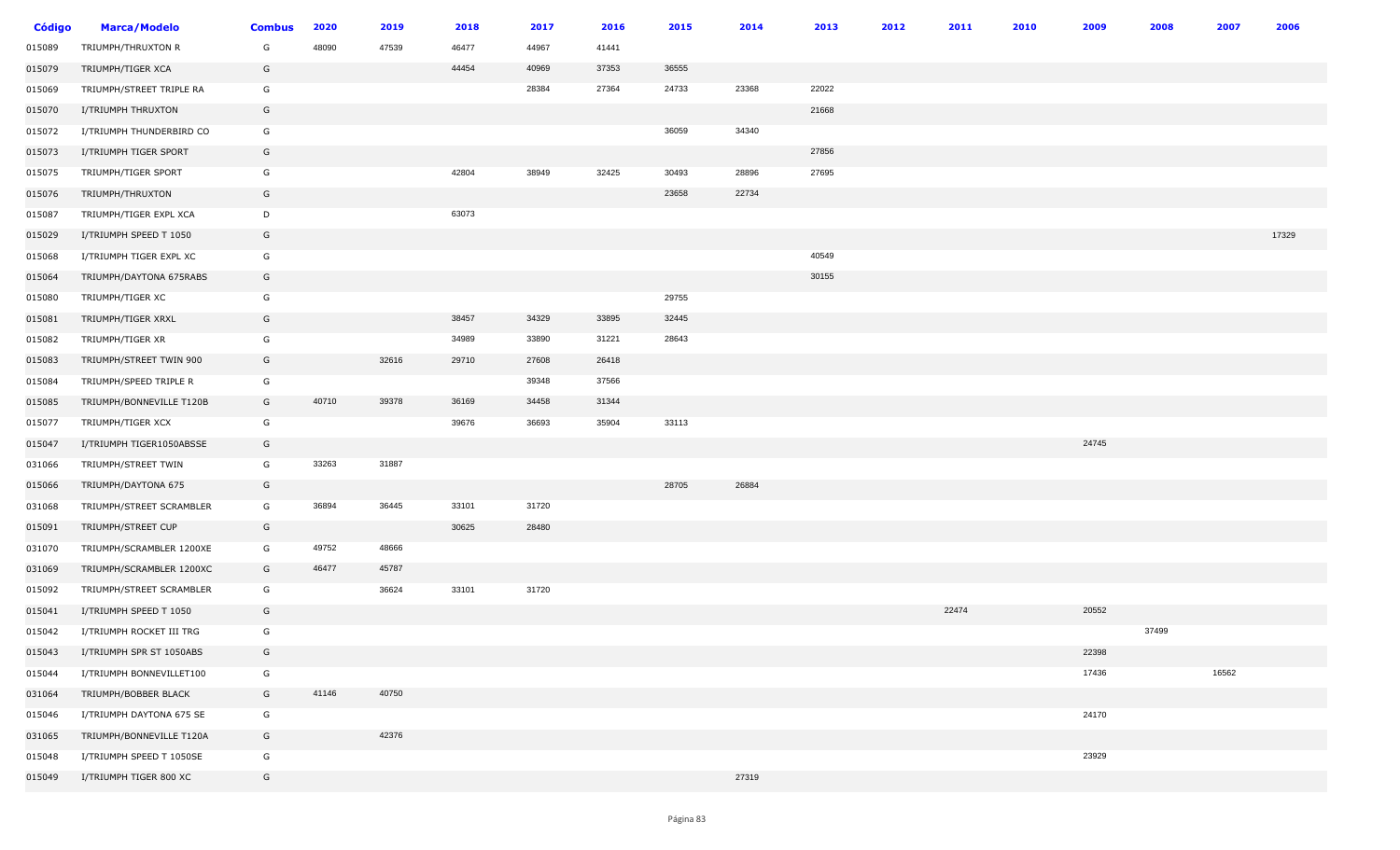| <b>Código</b>          | <b>Marca/Modelo</b>             | <b>Combus</b> | 2020  | 2019  | 2018 | 2017 | 2016  | 2015  | 2014  | 2013  | 2012  | 2011  | 2010  | 2009  | 2008  | 2007  | 2006  |
|------------------------|---------------------------------|---------------|-------|-------|------|------|-------|-------|-------|-------|-------|-------|-------|-------|-------|-------|-------|
| 015052                 | I/TRIUMPH THUNDERBIRD ST        | G             |       |       |      |      |       | 33833 | 32904 | 29591 | 28434 |       |       |       |       |       |       |
| 015053                 | I/TRIUMPH TIGER EXPLORER        | G             |       |       |      |      |       |       | 34625 | 32412 | 29694 |       |       |       |       |       |       |
| 015054                 | I/TRIUMPH ROCKETIII ROAD        | G             |       |       |      |      | 51901 | 47694 | 47338 | 44998 | 41016 | 39228 |       |       |       |       |       |
| 015055                 | TRIUMPH/SPEED TRIPLE            | G             |       |       |      |      |       | 28630 | 27486 | 25546 | 24222 |       |       |       |       |       |       |
| 015056                 | TRIUMPH/TIGER 800XC             | G             |       |       |      |      |       | 27452 | 27041 | 26286 | 24250 |       |       |       |       |       |       |
| 015057                 | TRIUMPH/BONNEVILLE T100         | G             |       |       |      |      | 24498 | 23548 | 23048 | 22544 | 20616 |       |       |       |       |       |       |
| 015058                 | I/TRIUMPH DAYTONA R             | G             |       |       |      |      |       |       |       |       | 28992 |       |       |       |       |       |       |
| 015059                 | TRIUMPH/TIGER 800               | G             |       |       |      |      |       | 27059 | 25779 | 24147 |       |       |       |       |       |       |       |
| 015060                 | TRIUMPH/TIGER EXPLOR XC         | G             |       |       |      |      |       | 40175 | 39854 | 37968 |       |       |       |       |       |       |       |
| 015045                 | I/TRIUMPH TIGER 1050 ABS        | G             |       |       |      |      |       |       |       |       |       |       |       | 21089 |       |       |       |
| 015031                 | I/TRIUMPH SCRAMBLER             | G             |       |       |      |      |       |       |       |       |       |       |       | 21958 |       |       | 16597 |
| 015033                 | I/TRIUMPH THRUXTON 900          | G             |       |       |      |      |       |       |       |       |       |       | 22818 |       |       | 17121 | 17007 |
| 031073                 | TRIUMPH/ROCKET 3 R              | G             | 72736 |       |      |      |       |       |       |       |       |       |       |       |       |       |       |
| 015032                 | I/TRIUMPH DAYTONA 675           | G             |       |       |      |      |       |       |       | 23275 |       |       |       | 20798 |       |       | 16074 |
| 000005                 | IMP/TRIUMPH THUNDERB. 900       | D             |       |       |      |      |       |       |       | 29520 | 25848 |       |       |       |       |       |       |
| 015030                 | I/TRIUMPH SPRINT ST 1050        | G             |       |       |      |      |       |       |       |       |       |       |       |       |       | 16904 | 15129 |
| 000005                 | IMP/TRIUMPH THUNDERB. 900       | G             |       |       |      |      |       |       |       | 35103 | 32018 | 27107 | 25583 |       |       |       |       |
| 031071                 | TRIUMPH/TIGER 1200 DES          | G             | 78174 |       |      |      |       |       |       |       |       |       |       |       |       |       |       |
| 015037                 | I/TRIUMPH ROCKET III CL         | G             |       |       |      |      |       |       |       |       |       |       |       |       | 37405 | 32823 |       |
| 015038                 | I/TRIUMPH STREET TRIPLE         | G             |       |       |      |      |       |       |       | 28925 |       |       |       | 15569 |       | 13287 |       |
| 031072                 | TRIUMPH/TIGER 1200 ALP          | G             | 73550 |       |      |      |       |       |       |       |       |       |       |       |       |       |       |
| 031067                 | TRIUMPH/SPEED TWIN              | G             | 39702 | 38805 |      |      |       |       |       |       |       |       |       |       |       |       |       |
| 015034                 | I/TRIUMPH ROCKETIII CLAS        | G             |       |       |      |      |       |       |       |       |       |       |       |       |       |       | 29406 |
| 060005                 | TRIUMPH/TIGER 900 GT LHR        | G             | 46105 |       |      |      |       |       |       |       |       |       |       |       |       |       |       |
| 060004                 | TRIUMPH/TIGER 900 RALLY         | G             | 48226 |       |      |      |       |       |       |       |       |       |       |       |       |       |       |
| 060003                 | TRIUMPH/TIGER 900 RALLYP        | G             | 51553 |       |      |      |       |       |       |       |       |       |       |       |       |       |       |
| 060002                 | TRIUMPH/TIGER 900               | G             | 42130 |       |      |      |       |       |       |       |       |       |       |       |       |       |       |
| 060001                 | TRIUMPH/TIGER 900 GT PRO        | G             | 50262 |       |      |      |       |       |       |       |       |       |       |       |       |       |       |
| 060000                 | TRIUMPH/TIGER 900 GT            | G             | 45702 |       |      |      |       |       |       |       |       |       |       |       |       |       |       |
|                        | Fabricante: TRIWAY              |               |       |       |      |      |       |       |       |       |       |       |       |       |       |       |       |
|                        | 027200 TRIWAY/AGUIA L           | G             |       |       |      |      | 5126  |       |       |       |       |       |       | 1532  | 1292  | 1232  | 1168  |
|                        | Fabricante: <b>TTOP</b>         |               |       |       |      |      |       |       |       |       |       |       |       |       |       |       |       |
|                        | 042700 I/TTOP ELET TRIC SYD-CO6 | G             |       | 7292  |      | 5997 |       |       |       |       |       |       |       |       |       |       |       |
| <b>Fabricante:</b> TVS |                                 |               |       |       |      |      |       |       |       |       |       |       |       |       |       |       |       |
|                        | 033200 I/TVS APACHE RTR160      | G             |       |       |      |      |       |       |       |       |       |       |       |       |       | 3624  |       |
|                        | <b>Fabricante:</b> TWIN MOTORS  |               |       |       |      |      |       |       |       |       |       |       |       |       |       |       |       |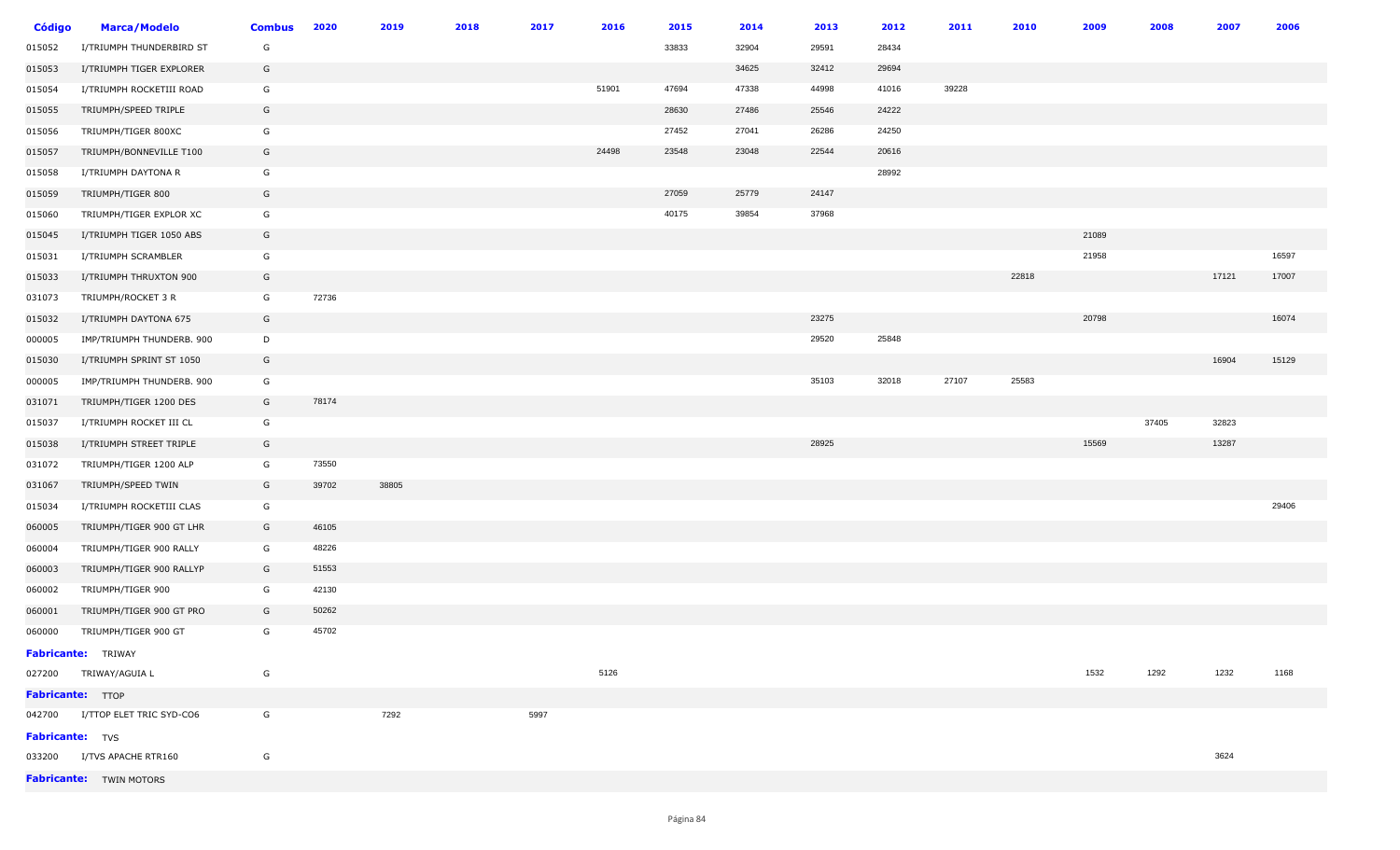| <b>Código</b> | <b>Marca/Modelo</b>      | <b>Combus</b> | 2020  | 2019  | 2018  | 2017  | 2016  | 2015 | 2014 | 2013 | 2012  | 2011  | 2010 | 2009 | 2008  | 2007  | 2006  |
|---------------|--------------------------|---------------|-------|-------|-------|-------|-------|------|------|------|-------|-------|------|------|-------|-------|-------|
| 031619        | I/TWIN MOTORS RB250CHASE | G             |       |       |       |       |       |      |      |      | 7303  |       |      |      |       |       |       |
| 031620        | I/TWIN MOTORS RB150 FAST | G             |       |       |       |       |       |      |      |      | 3640  |       |      |      |       |       |       |
| 031618        | I/TWIN MOTORS RB200 ROAD | G             |       |       |       |       |       |      |      |      | 4324  |       |      |      |       |       |       |
|               | Fabricante: URAL ZAM     |               |       |       |       |       |       |      |      |      |       |       |      |      |       |       |       |
| 090003        | I/URAL RETRO 750         | G             |       |       |       |       |       |      |      |      | 21236 |       |      |      |       |       |       |
|               | <b>Fabricante:</b> VENTO |               |       |       |       |       |       |      |      |      |       |       |      |      |       |       |       |
| 030402        | I/VENTO V THUNDER XL     | G             |       |       |       |       |       |      |      | 6547 | 6232  | 5785  | 5516 | 5065 |       |       | 4305  |
| 030403        | I/VENTO TRITON LI 150    | G             |       |       |       |       |       |      |      |      |       |       | 3268 |      |       |       |       |
| 030404        | I/VENTO REBELLIAN 250    | G             |       |       |       |       |       |      |      | 6778 |       | 6044  |      |      |       |       |       |
|               | <b>Fabricante:</b> VESPA |               |       |       |       |       |       |      |      |      |       |       |      |      |       |       |       |
| 007211        | I/VESPA GTS 250          | G             |       |       |       |       |       |      |      |      |       | 17267 |      |      |       | 11085 | 10512 |
| 007213        | I/VESPA LX 150           | G             |       |       |       |       |       |      |      |      | 9624  | 9477  | 8596 | 7658 |       |       | 6443  |
| 007215        | I/VESPA LX B             | G             |       |       |       |       |       |      |      |      |       |       |      |      | 6960  |       | 5599  |
| 007216        | I/VESPA GT SB            | G             |       |       |       |       |       |      |      |      |       |       |      |      | 14251 | 11528 | 11418 |
| 007227        | I/VESPA LXV 150          | G             |       |       |       |       |       |      |      |      |       |       |      |      | 8238  |       |       |
| 007271        | I/VESPA VXL CLASSIC      | G             | 18396 | 15976 |       |       |       |      |      |      |       |       |      |      |       |       |       |
| 007219        | I/VESPA GT 60            | G             |       |       |       |       |       |      |      |      |       |       |      |      |       |       | 9594  |
| 007251        | I/VESPA GTS 300 IE ABS   | G             |       |       |       |       | 28606 |      |      |      |       |       |      |      |       |       |       |
| 007270        | I/VESPA ZX SUPERPRIME    | G             |       | 15512 |       |       |       |      |      |      |       |       |      |      |       |       |       |
| 007269        | I/VESPA ZX URBANCLUB     | G             |       | 14102 |       |       |       |      |      |      |       |       |      |      |       |       |       |
| 007268        | I/VESPA ZX NOTTE         | G             |       | 15754 |       |       |       |      |      |      |       |       |      |      |       |       |       |
| 007265        | I/VESPA CLASSIC VXL 150  | G             |       |       | 13993 | 12011 |       |      |      |      |       |       |      |      |       |       |       |
| 007261        | I/VESPA SXL CLASSIC ESP  | G             |       | 17549 |       | 17339 |       |      |      |      |       |       |      |      |       |       |       |
| 007260        | I/VESPA CLASSIC PRIMAVE  | G             |       | 19751 | 19601 |       | 17754 |      |      |      |       |       |      |      |       |       |       |
| 007259        | I/VESPA SPRINT 150 SPORT | G             |       |       |       |       | 18929 |      |      |      |       |       |      |      |       |       |       |
| 008916        | I/VESPA ELEGANTE ED.ESP  | G             |       |       |       | 16035 |       |      |      |      |       |       |      |      |       |       |       |
| 008913        | I/VESPA PRIM150SERIE ESP | G             |       |       |       | 25361 | 21722 |      |      |      |       |       |      |      |       |       |       |
| 007257        | I/VESPA VXL CLASSIC ESP  | G             |       |       | 14636 | 12812 |       |      |      |      |       |       |      |      |       |       |       |
| 007255        | I/VESPA GTS 300 S.SPORT  | G             |       |       |       |       | 31435 |      |      |      |       |       |      |      |       |       |       |
| 007222        | I/VESPA GTB              | G             |       |       |       |       |       |      |      |      |       |       |      |      |       | 10073 |       |
| 007253        | I/VESPA PRIMAVERA 125    | G             |       |       |       |       | 17046 |      |      |      |       |       |      |      |       |       |       |
| 007225        | I/VESPA GTS 300          | G             |       |       |       |       |       |      |      |      | 22303 |       |      |      | 12831 |       |       |
| 007245        | I/VESPA LX125            | G             |       |       |       |       |       |      |      |      |       |       |      |      |       |       | 5313  |
| 007240        | I/VESPA GTS 300 TOURING  | G             |       |       |       |       | 31972 |      |      |      | 22477 |       |      |      |       |       |       |
| 007238        | I/VESPA GTS 300 SUPER    | G             |       |       |       |       | 30623 |      |      |      | 22163 |       |      |      |       |       |       |
| 007236        | I/VESPA GTV 300          | G             |       |       |       |       |       |      |      |      | 17554 | 16328 |      |      |       |       |       |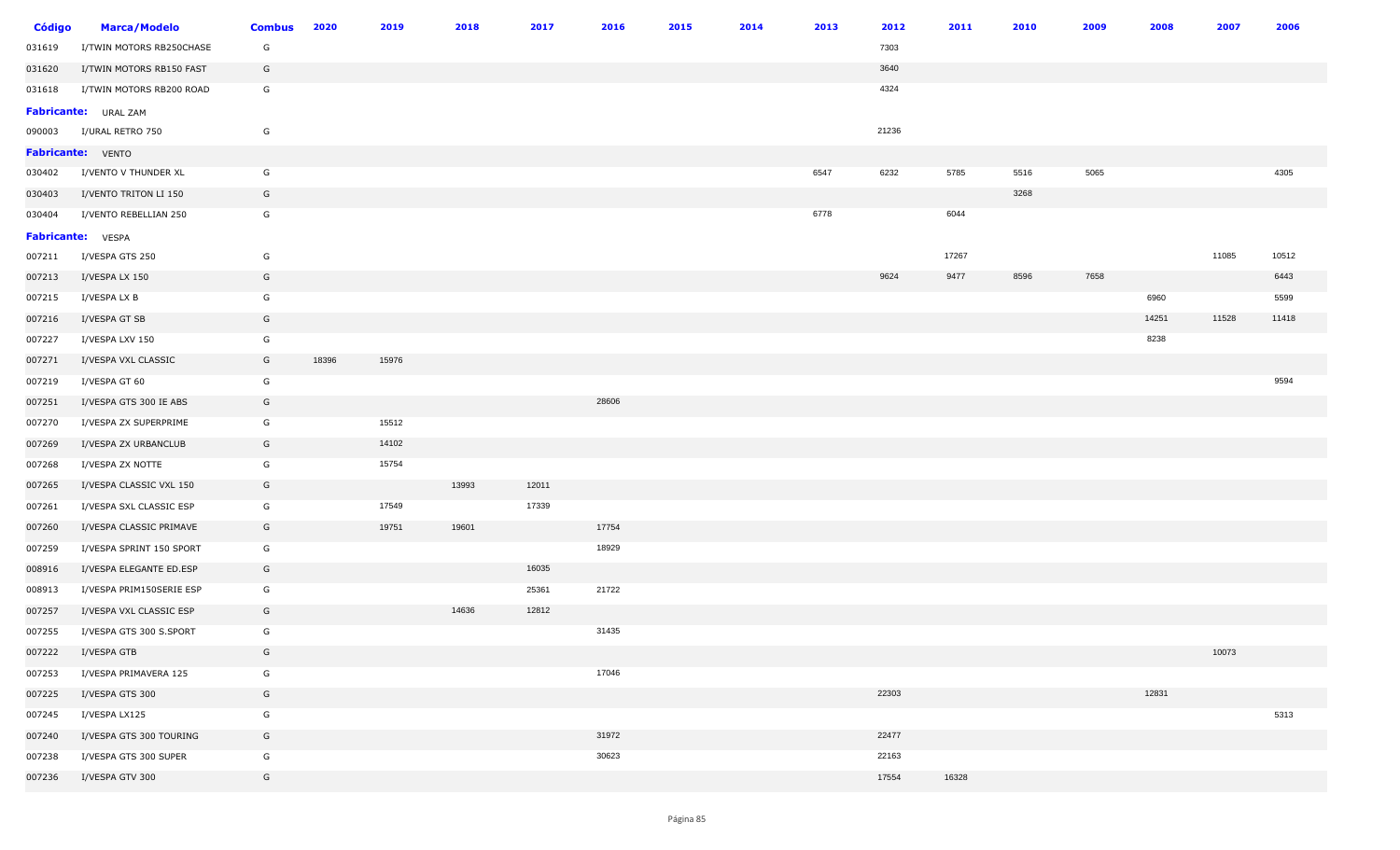| <b>Código</b>    | <b>Marca/Modelo</b>      | <b>Combus</b> | 2020  | 2019  | 2018 | 2017  | 2016  | 2015 | 2014 | 2013 | 2012 | 2011  | 2010  | 2009  | 2008 | 2007 | 2006 |
|------------------|--------------------------|---------------|-------|-------|------|-------|-------|------|------|------|------|-------|-------|-------|------|------|------|
| 007229           | I/VESPA GTB 250          | G             |       |       |      |       |       |      |      |      |      |       |       | 15051 |      |      |      |
| 007228           | I/VESPA GTV 250          | G             |       |       |      |       |       |      |      |      |      |       | 16414 | 15605 |      |      |      |
| 007254           | I/VESPA 946 150 ARMANI   | G             |       |       |      |       | 54201 |      |      |      |      |       |       |       |      |      |      |
| 047911           | I / VESPA GTS300IE       | G             |       |       |      | 29743 |       |      |      |      |      |       |       |       |      |      |      |
|                  | Fabricante: VICTORY      |               |       |       |      |       |       |      |      |      |      |       |       |       |      |      |      |
| 029604           | I/VICTORY VISION 8 BALL  | G             |       |       |      |       |       |      |      |      |      | 35081 |       |       |      |      |      |
| 029603           | I/VICTORY JACKPOT CRUISE | G             |       |       |      |       |       |      |      |      |      |       | 31731 |       |      |      |      |
| 029602           | I/VICTORY HAMMER S       | G             |       |       |      |       |       |      |      |      |      |       | 27473 |       |      |      |      |
| 029601           | I/VICTORY VISION ARLEN N | G             |       |       |      |       |       |      |      |      |      |       | 30612 |       |      |      |      |
| 029600           | I/VICTORY HIGH BALL CRUI | G             |       |       |      |       |       |      |      |      |      | 26214 |       |       |      |      |      |
| Fabricante: VMAG |                          |               |       |       |      |       |       |      |      |      |      |       |       |       |      |      |      |
| 036000           | I/VMAG VM200XL 200CC     | G             |       |       |      |       |       |      |      |      |      |       |       |       |      | 5549 |      |
|                  | Fabricante: VMOTO        |               |       |       |      |       |       |      |      |      |      |       |       |       |      |      |      |
| 028529           | I/VMOTO E-MAX 120        | G             |       |       |      |       |       |      |      |      | 3233 |       |       |       |      |      |      |
| 028539           | I/VMOTO SUPER SOCO CUX   | G             | 13111 |       |      |       |       |      |      |      |      |       |       |       |      |      |      |
| 028542           | I/VMOTO SUPER SOCO CU    | G             |       | 11913 |      |       |       |      |      |      |      |       |       |       |      |      |      |
| 028541           | I/VMOTO SUPER SOCO TSX   | G             | 18820 |       |      |       |       |      |      |      |      |       |       |       |      |      |      |
| 028534           | I/VMOTO SUPER SOCO TC    | G             | 17295 | 15065 |      |       |       |      |      |      |      |       |       |       |      |      |      |
| 028533           | I/VMOTO E-MAX 120D       | G             |       |       |      |       |       | 3780 | 3617 |      |      |       |       |       |      |      |      |
|                  | <b>Fabricante:</b> VYRUS |               |       |       |      |       |       |      |      |      |      |       |       |       |      |      |      |
| 001007           | I/VYRUS 987 C3 4V        | G             |       |       |      |       |       |      |      |      |      | 47676 |       |       |      |      |      |
|                  | Fabricante: WANGYE       |               |       |       |      |       |       |      |      |      |      |       |       |       |      |      |      |
| 036601           | I/WANGYE KENOS WY150T-3  | G             |       |       |      |       |       |      |      |      |      |       |       |       |      | 2858 |      |
| 036602           | I/WANGYE KENOS WY150T-3C | G             |       |       |      |       |       |      |      |      |      |       |       |       |      | 2926 |      |
| 036606           | I/WANGYE KENOS WY150     | G             |       |       |      |       |       |      |      |      |      |       |       |       |      | 2006 |      |
| 036608           | I/WANGYE KENOS WY150-6B  | G             |       |       |      |       |       |      |      |      |      |       |       |       | 2947 | 2172 |      |
| 036603           | I/WANGYE KENOS WY150T-8  | G             |       |       |      |       |       |      |      |      |      |       |       |       |      | 2697 |      |
| 036610           | I/WANGYE KENOS SB150     | G             |       |       |      |       |       |      |      |      |      |       |       |       |      | 2936 |      |
| 036604           | WANGYE KENOS WY125 5     | G             |       |       |      |       |       |      |      |      |      |       |       |       |      | 2079 |      |
| 036609           | I/WANGYE KENOS WY250-7   | G             |       |       |      |       |       |      |      |      |      |       |       |       |      | 4874 |      |
| 036600           | I/WANGYE KENOS WY250T-2  | G             |       |       |      |       |       |      |      |      |      |       |       |       |      | 4677 |      |
| 036615           | I/WANGYE MOTORINO 50T    | G             |       |       |      |       |       |      | 2868 |      |      |       |       |       |      |      |      |
| 036612           | I/WANGYE VINTAGE IR150T  | G             |       |       |      |       |       |      |      |      | 4266 | 4078  | 3881  | 3664  | 3231 |      |      |
| 036611           | I/WANGYE MATRIX IR150T 3 | G             |       |       |      |       |       |      |      |      |      | 3151  | 3104  |       | 2694 |      |      |
| 036607           | I/WANGYE KENOS WY150-5M  | G             |       |       |      |       |       |      |      |      |      |       |       |       | 2469 | 2057 |      |

**Fabricante:** WANGYU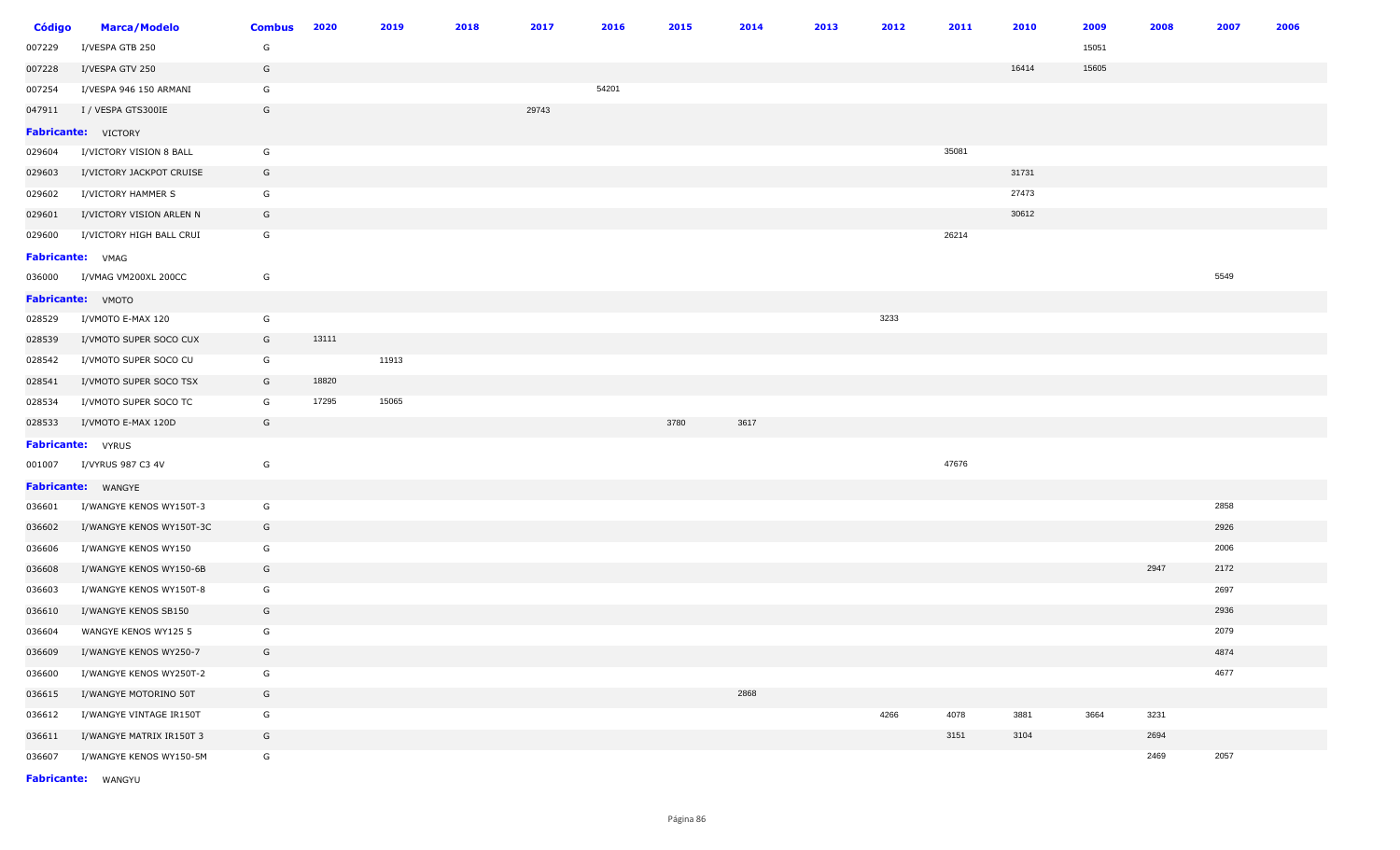| <b>Código</b>    | <b>Marca/Modelo</b>             | <b>Combus</b> | 2020 | 2019 | 2018 | 2017 | 2016 | 2015 | 2014 | 2013 | 2012 | 2011 | 2010 | 2009 | 2008 | 2007 | 2006 |
|------------------|---------------------------------|---------------|------|------|------|------|------|------|------|------|------|------|------|------|------|------|------|
| 036614           | I/WANGYE MOTORINO 150T67        | G             |      | 5029 | 4697 | 4558 | 4414 |      | 4178 | 3988 |      |      |      |      |      |      |      |
|                  | Fabricante: WANHU               |               |      |      |      |      |      |      |      |      |      |      |      |      |      |      |      |
| 005301           | I/WANHU GSM 125CC               | G             |      |      |      |      |      |      |      |      |      | 2649 |      |      |      |      |      |
| 005311           | I/WANHU HAYDEN RIO              | G             |      |      |      |      |      |      | 2893 |      |      |      |      |      |      |      |      |
| 005312           | I/WANHU HAYDEN COPA             | G             |      |      |      |      |      |      | 2955 |      |      |      |      |      |      |      |      |
|                  | <b>Fabricante:</b> WANJIN       |               |      |      |      |      |      |      |      |      |      |      |      |      |      |      |      |
|                  | 025700 I/WANJIN PEGASSI BR3 EVO | G             |      |      |      |      |      |      |      |      |      |      |      | 6549 |      |      |      |
|                  | Fabricante: WAZN                |               |      |      |      |      |      |      |      |      |      |      |      |      |      |      |      |
| 043102           | I/WAZN MOTORS 1056              | G             |      |      | 4911 |      |      |      |      |      |      |      |      |      |      |      |      |
| 043110           | I/WAZN MOTORS 1087              | G             |      |      | 5163 |      |      |      |      |      |      |      |      |      |      |      |      |
| 043106           | I/WAZN MOTORS 1085              | G             |      |      | 5491 |      |      |      |      |      |      |      |      |      |      |      |      |
| 043101           | I/WAZN MOTORS 1078              | G             |      |      | 4812 |      |      |      |      |      |      |      |      |      |      |      |      |
| 043103           | I/WAZN MOTORS 1088              | G             |      |      | 5272 |      |      |      |      |      |      |      |      |      |      |      |      |
| Fabricante: WIND |                                 |               |      |      |      |      |      |      |      |      |      |      |      |      |      |      |      |
| 031500           | WIND/XR50                       | G             |      |      |      |      | 3269 |      |      |      |      |      |      |      |      |      |      |
|                  | Fabricante: WINNER              |               |      |      |      |      |      |      |      |      |      |      |      |      |      |      |      |
|                  | 030731 I/WINNER FAIR 110        | G             |      |      |      | 3172 |      | 2828 |      |      |      |      |      | 2468 |      |      |      |
|                  | <b>Fabricante:</b> WONJAN       |               |      |      |      |      |      |      |      |      |      |      |      |      |      |      |      |
| 035265           | I/WONJAN WJ50E2 XIZ50 SB        | G             |      |      |      |      |      |      | 6165 | 5759 |      |      |      |      |      |      |      |
| 035252           | I/WONJAN WJ50 CINQ. SB          | G             |      |      |      |      |      |      |      |      | 2335 |      |      |      |      |      |      |
| 035251           | I/WONJAN WJ50-1.2 XIZ SB        | G             |      |      |      |      |      |      |      |      | 2384 |      |      |      |      |      |      |
| 035298           | I/WONJAN WAVE Y                 | G             |      |      | 2781 | 2667 | 2579 |      |      |      |      |      |      |      |      |      |      |
| 035247           | I/WONJAN WJ50-1 XIZ50 SB        | G             |      |      |      |      |      |      |      |      | 2137 | 1889 |      |      |      |      |      |
| 035291           | I/WONJAN SUPERBIKE 50CC         | G             |      |      |      |      |      | 2995 | 2543 |      |      |      |      |      |      |      |      |
| 035289           | I/WONJAN SUPERBIKE XIZ50        | G             |      |      |      |      |      | 3131 | 2983 |      |      |      |      |      |      |      |      |
| 047910           | I/WONJAN TOP Y                  | G             |      |      | 2852 | 2717 |      |      |      |      |      |      |      |      |      |      |      |
| 035284           | I/WONJAN WJ50III CINQUEN        | G             |      |      |      |      |      |      |      | 2171 |      |      |      |      |      |      |      |
| 035283           | I/WONJAN ASAKA SD200ZH 3        | G             |      |      |      |      |      |      |      | 5363 |      |      |      |      |      |      |      |
| 035281           | I/WONJAN WJ150GY-V XIZTR        | G             |      |      |      |      |      |      |      | 3662 | 3241 |      |      |      |      |      |      |
| 035274           | I/WONJAN WJ50E2 XIZ250SB        | G             |      |      |      |      |      |      |      | 6029 |      |      |      |      |      |      |      |
| 035273           | I/WONJAN WJ200R XIZ200R         | G             |      |      |      |      |      |      |      | 5042 |      | 4156 |      |      |      |      |      |
| 035269           | I/WONJAN WJ50E XIZ 50SB         | G             |      |      |      |      |      |      | 2027 | 1742 |      |      |      |      |      |      |      |
| Fabricante: WUXI |                                 |               |      |      |      |      |      |      |      |      |      |      |      |      |      |      |      |
| 031646           | I/WUXI K2000V                   | G             |      | 3489 |      |      |      |      |      |      |      |      |      |      |      |      |      |
| 031636           | I/WUXI K4000S                   | G             |      | 3819 |      |      |      |      |      |      |      |      |      |      |      |      |      |
| 031615           | I/WUXI CMT200ZH 200C            | G             |      |      |      |      |      |      |      |      |      |      | 2040 |      |      |      |      |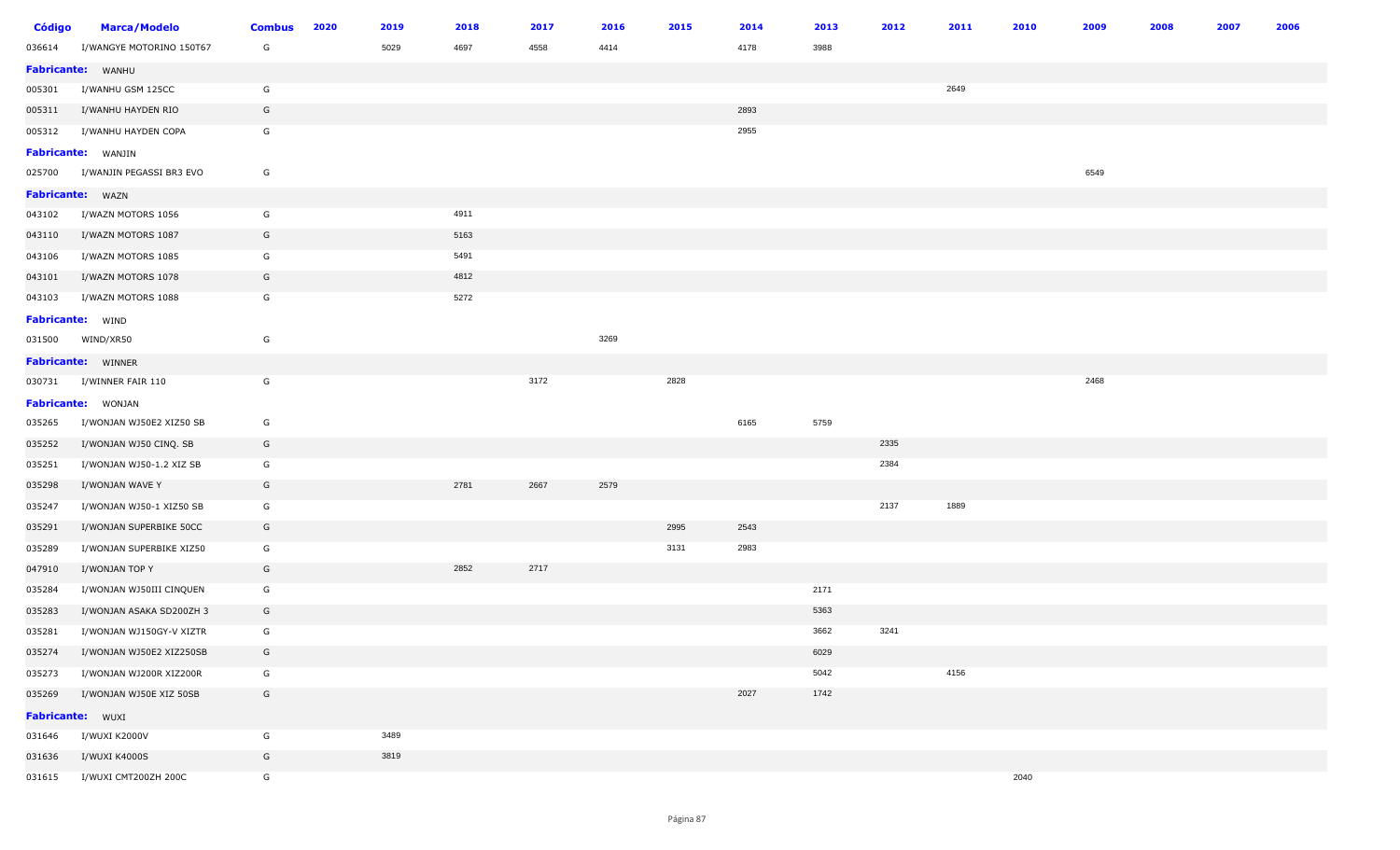| <b>Código</b>      | <b>Marca/Modelo</b>         | <b>Combus</b> | 2020 | 2019 | 2018 | 2017 | 2016 | 2015 | 2014 | 2013 | 2012 | 2011 | 2010 | 2009 | 2008 | 2007 | 2006 |
|--------------------|-----------------------------|---------------|------|------|------|------|------|------|------|------|------|------|------|------|------|------|------|
| <b>Fabricante:</b> | WUYANG                      |               |      |      |      |      |      |      |      |      |      |      |      |      |      |      |      |
| 031106             | I/WUYANG BIRELLIBW125 12    | D             |      |      |      |      |      |      | 3434 |      |      |      |      |      |      |      |      |
| 031102             | I/WUYANG WY 125 ESD         | G             |      |      |      |      |      |      |      |      | 2155 | 1994 | 1948 | 1864 | 1725 | 1473 | 1364 |
| 031116             | I/WUYANG WY50QT 3           | G             |      |      |      |      |      |      |      |      |      | 1472 | 1465 |      |      |      |      |
| 031106             | I/WUYANG BIRELLIBW125 12    | G             |      |      |      |      |      |      |      |      |      |      |      |      | 1869 |      |      |
| 031115             | I/WUYANG WY50QT 2           | D             |      |      |      |      |      |      |      |      |      | 1610 |      |      |      |      |      |
| 031114             | I/WUYANG WY200ZH            | G             |      |      |      |      |      | 7192 | 7104 | 7010 | 6613 | 5839 | 5598 |      |      |      |      |
| 031105             | I/WUYANG WY250 7            | G             |      |      |      |      |      |      |      |      |      |      |      |      |      | 4034 |      |
| 031115             | I/WUYANG WY50QT 2           | G             |      |      |      |      |      | 2308 | 2120 | 1947 | 1780 | 1612 | 1530 | 1476 | 1436 |      |      |
| 031119             | I/WUYANG CARGO EB02         | G             |      |      |      |      |      |      |      |      | 1906 | 1805 |      |      |      |      |      |
| 031101             | I/WUYANG WY 125 ESD PLUS    | G             |      |      |      |      |      |      |      |      |      | 1690 | 1583 | 1455 | 1385 |      |      |
| 031103             | I/WUYANG WY 150 EX          | G             |      |      |      |      |      |      |      |      |      | 2248 | 2175 | 2094 | 1915 | 1745 |      |
| 031110             | I/WUYANG WY125T 21          | G             |      |      |      |      |      |      |      |      |      |      |      |      | 1701 |      |      |
| 031111             | I/WUYANG WY125 24E          | G             |      |      |      |      |      |      | 3245 |      |      |      |      |      |      |      |      |
| 034004             | I/WUYANG PHOENIXX           | G             |      |      |      |      |      |      |      | 2758 |      |      |      |      |      |      |      |
| 031104             | I/WUYANG WY125 12           | G             |      |      |      |      |      |      |      |      |      | 2173 |      |      | 1588 | 1394 |      |
| 031100             | I/WUYANG WY 125 EX          | G             |      |      |      |      |      |      |      |      |      |      | 2638 |      |      |      |      |
| 031118             | I/WUYANG CARGO EB01         | G             |      |      |      |      |      |      |      | 2119 |      | 1805 |      |      |      |      |      |
| 031107             | I/WUYANG BIRELLIBW125CUB    | G             |      |      |      |      |      |      | 3272 |      |      |      |      |      |      |      |      |
| 031117             | I/WUYANG WY48Q-2            | G             |      |      |      |      |      | 1951 | 1859 | 1770 | 1666 | 1580 | 1528 | 1498 |      |      |      |
| 031120             | I/WUYANG CARGO EB04         | G             |      |      |      | 8877 |      |      |      |      |      |      |      |      |      |      |      |
| 040758             | I/WUYANG CARGO EB03         | G             |      |      |      | 8619 |      |      |      |      |      |      |      |      |      |      |      |
|                    | Fabricante: XGJAO           |               |      |      |      |      |      |      |      |      |      |      |      |      |      |      |      |
| 028007             | I/XGJAO XGJ250 21           | G             |      |      |      |      |      |      |      | 6913 |      |      |      |      |      |      |      |
| 028009             | I/XGJAO BULL RACER B31      | G             |      |      |      |      |      | 5803 |      |      |      |      |      |      |      |      |      |
| 028008             | I/XGJAO XGJ250 21A          | G             |      |      |      |      |      |      |      | 6913 |      |      |      |      |      |      |      |
|                    | <b>Fabricante: XIASHING</b> |               |      |      |      |      |      |      |      |      |      |      |      |      |      |      |      |
| 007705             | I/XIASHING MOTORINO 150C    | G             |      |      |      |      |      | 6497 |      |      |      |      |      |      |      |      |      |
| 007703             | I/XIASHING NORTHSTR AX12    | G             |      |      |      |      |      |      |      |      |      |      | 3032 |      |      |      |      |
|                    | Fabricante: XINGYUE         |               |      |      |      |      |      |      |      |      |      |      |      |      |      |      |      |
| 037102             | I/XINGYUE XY260T-4          | G             |      |      |      |      |      |      |      |      |      |      |      |      |      | 5427 |      |
| 037103             | I/XINGYUE XY150             | G             |      |      |      |      |      |      |      |      |      |      |      |      |      | 2713 |      |
| 037104             | I/XINGYUE XY150T-7          | G             |      |      |      |      |      |      |      |      |      |      |      |      |      | 1948 |      |
| 037101             | I/XINGYUE XY250GY           | G             |      |      |      |      |      |      |      |      |      |      |      |      |      | 3936 |      |
| 037101             | I/XINGYUE XY250GY           | D             |      |      |      |      |      |      |      | 4811 |      |      |      |      |      |      |      |
| 037100             | I/XINGYUE XY 150 ZK         | G             |      |      |      |      |      |      |      |      |      |      |      |      | 2391 | 2228 |      |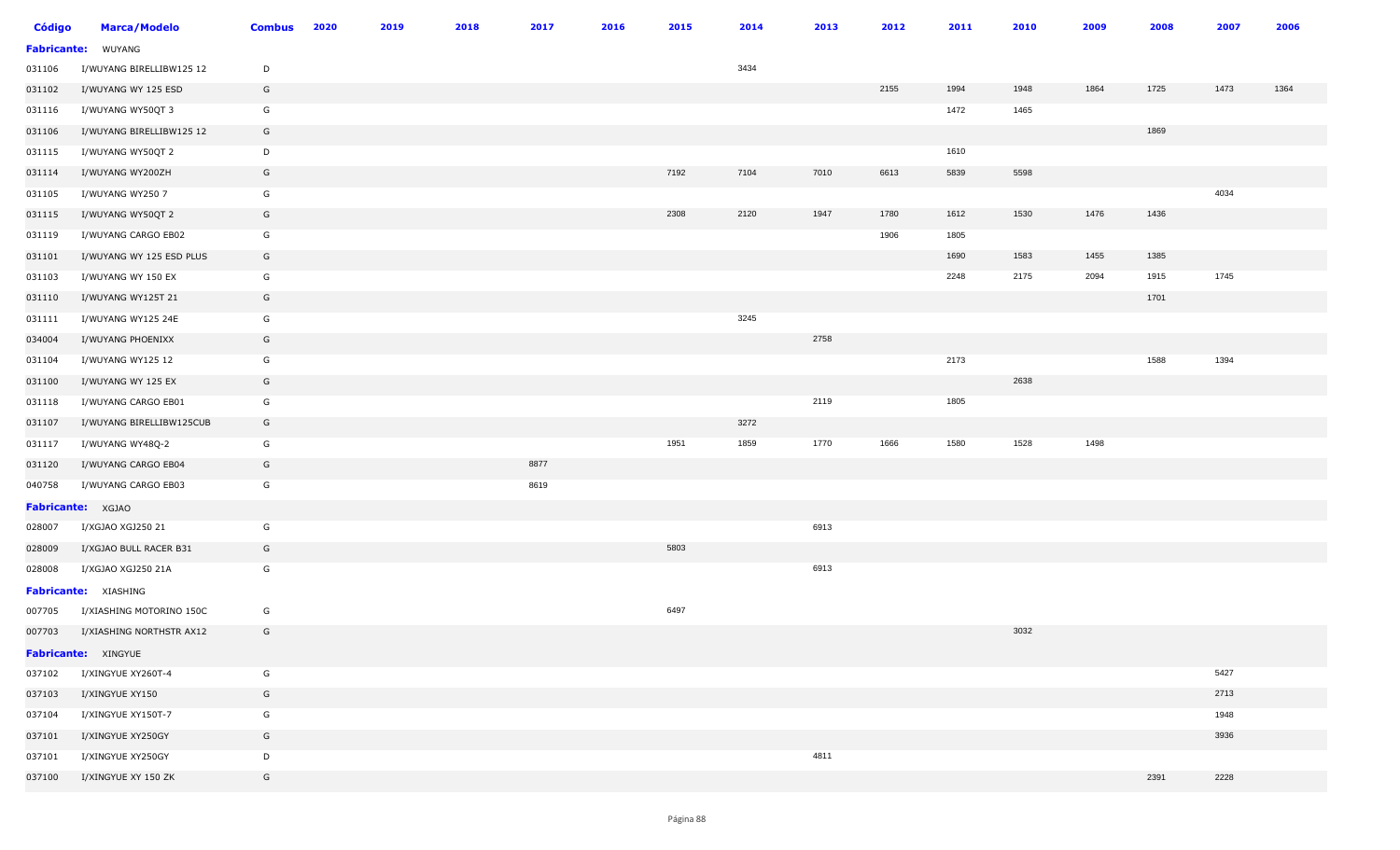| <b>Código</b>      | <b>Marca/Modelo</b>       | <b>Combus</b> | 2020  | 2019  | 2018  | 2017  | 2016 | 2015  | 2014 | 2013 | 2012 | 2011 | 2010 | 2009 | 2008  | 2007  | 2006 |
|--------------------|---------------------------|---------------|-------|-------|-------|-------|------|-------|------|------|------|------|------|------|-------|-------|------|
| <b>Fabricante:</b> | XINLING                   |               |       |       |       |       |      |       |      |      |      |      |      |      |       |       |      |
| 031617             | I/XINLING BULL RACY 125   | G             |       |       |       |       |      |       |      | 2467 | 2349 |      |      |      |       |       |      |
| 031626             | I/XINLING VINCI ELECTRO   | G             |       |       |       |       |      | 2020  |      |      |      |      |      |      |       |       |      |
| 031625             | I/XINLING BULL KRC F5     | G             | 6723  | 6482  | 5911  | 5513  |      | 4480  | 3920 |      |      |      |      |      |       |       |      |
| 031624             | I/XINLING BULL RACE GTX   | G             |       |       |       |       |      | 8571  | 7705 |      |      |      |      |      |       |       |      |
| 031623             | I/XINLING KHRISMA50       | G             | 5796  |       |       |       |      |       |      |      |      |      |      |      |       |       |      |
| 031616             | I/XINLING BULL GS 125     | G             |       |       |       |       |      |       |      | 2281 | 2173 |      |      |      |       |       |      |
| 031621             | I/XINLING BULL RACE GTS   | G             |       |       |       |       |      |       |      | 7259 |      |      |      |      |       |       |      |
| 031606             | I/XINLING XL200 ZH        | G             |       |       |       |       |      |       |      |      |      |      |      |      |       | 3724  |      |
| 031613             | I/XINLING SPIRIT 50       | G             | 3530  | 2283  |       |       |      | 2018  | 1850 | 1763 | 1534 | 1462 | 1457 | 1429 | 1339  |       |      |
| 031612             | I/XINLING MIURA 125       | G             |       |       |       |       |      | 3612  | 3212 | 2943 |      |      |      |      |       |       |      |
| 031611             | I/XINLING NG XL200ZH-D    | G             |       |       |       |       |      |       |      |      |      |      | 4908 |      |       |       |      |
| 031610             | I/XINLING TXM 50QT-B      | G             |       |       |       |       |      |       |      |      |      | 1893 | 1825 |      |       |       |      |
| 031609             | I/XINLING TXM 50QT-A      | G             |       |       |       |       |      |       |      |      |      |      |      | 1473 |       |       |      |
| 031608             | I/XINLING XL200ZH 5       | G             |       |       |       |       |      |       |      |      |      |      |      | 6363 |       |       |      |
| 031622             | I/XINLING BULL RACE GTR   | G             |       |       |       |       |      | 8019  | 7783 | 7192 |      |      |      |      |       |       |      |
|                    | <b>Fabricante: XINRI</b>  |               |       |       |       |       |      |       |      |      |      |      |      |      |       |       |      |
| 031649             | I/XINRI MINIMAX CICLO WAY | G             |       | 8876  |       |       |      |       |      |      |      |      |      |      |       |       |      |
|                    | Fabricante: YADEA         |               |       |       |       |       |      |       |      |      |      |      |      |      |       |       |      |
| 040501             | I/YADEA BULL EKO CITY     | G             |       |       |       |       |      | 6497  |      |      |      |      |      |      |       |       |      |
| 040502             | I/YADEA BULL EKO HUNTER   | G             |       |       |       |       |      | 3524  |      |      |      |      |      |      |       |       |      |
| 040500             | I/YADEA BULL EKO SPORT    | G             |       |       |       |       |      | 3524  |      |      |      |      |      |      |       |       |      |
|                    | Fabricante: YAMAHA        |               |       |       |       |       |      |       |      |      |      |      |      |      |       |       |      |
| 010602             | YAMAHA/YBR 125ED          | G             |       |       |       |       |      |       |      |      |      |      |      |      | 3050  | 2719  | 2611 |
| 024706             | YAMAHA/NEO 125            | G             | 7994  | 7523  | 7225  | 6530  | 6457 |       |      |      |      |      |      |      |       |       |      |
| 009999             | YAMAHA/RD 75              | G             |       |       |       |       |      |       |      | 3137 |      |      |      |      |       |       |      |
| 007659             | I/YAMAHA FAZER FZ6 NHG    | G             |       |       |       |       |      |       |      |      |      |      |      |      | 17061 | 15890 |      |
| 010603             | YAMAHA/JPC TRICICLO       | G             |       |       |       |       |      |       |      |      |      | 6358 |      |      | 5346  | 4680  |      |
| 010604             | YAMAHA/LANDER XTZ250      | D             |       |       |       |       |      |       |      |      |      | 8445 |      |      |       |       |      |
| 002650             | YAMAHA/FAZ250 TRITECNO F  | G             |       |       |       |       |      |       |      |      | 6909 | 6710 |      |      |       |       |      |
| 010604             | YAMAHA/LANDER XTZ250      | G             | 15768 | 14819 | 13677 | 12794 |      | 10756 | 9709 | 9300 | 8864 | 8202 | 7188 | 6476 | 6268  | 5591  | 5354 |
| 010605             | YAMAHA/FUSCO CARGO YBRF   | G             |       |       |       |       |      |       |      | 7996 | 6982 | 6746 |      |      |       | 4649  |      |
| 010606             | YAMAHA/FUSCO CARGO YBRA   | G             |       |       |       |       | 6070 | 5642  | 5589 | 5244 | 4779 | 4722 | 4212 | 4056 | 4000  | 3800  |      |
| 009999             | YAMAHA/RD 75              | $\mathsf{D}$  |       |       | 7998  |       |      |       |      |      |      |      |      |      |       |       |      |
| 010609             | YAMAHA/XTZ250 LANDER LE   | G             | 17297 |       |       |       |      |       |      |      |      |      |      |      |       |       |      |
| 009651             | YAMAHA/FZ25 FAZER LE      | G             | 16384 |       |       |       |      |       |      |      |      |      |      |      |       |       |      |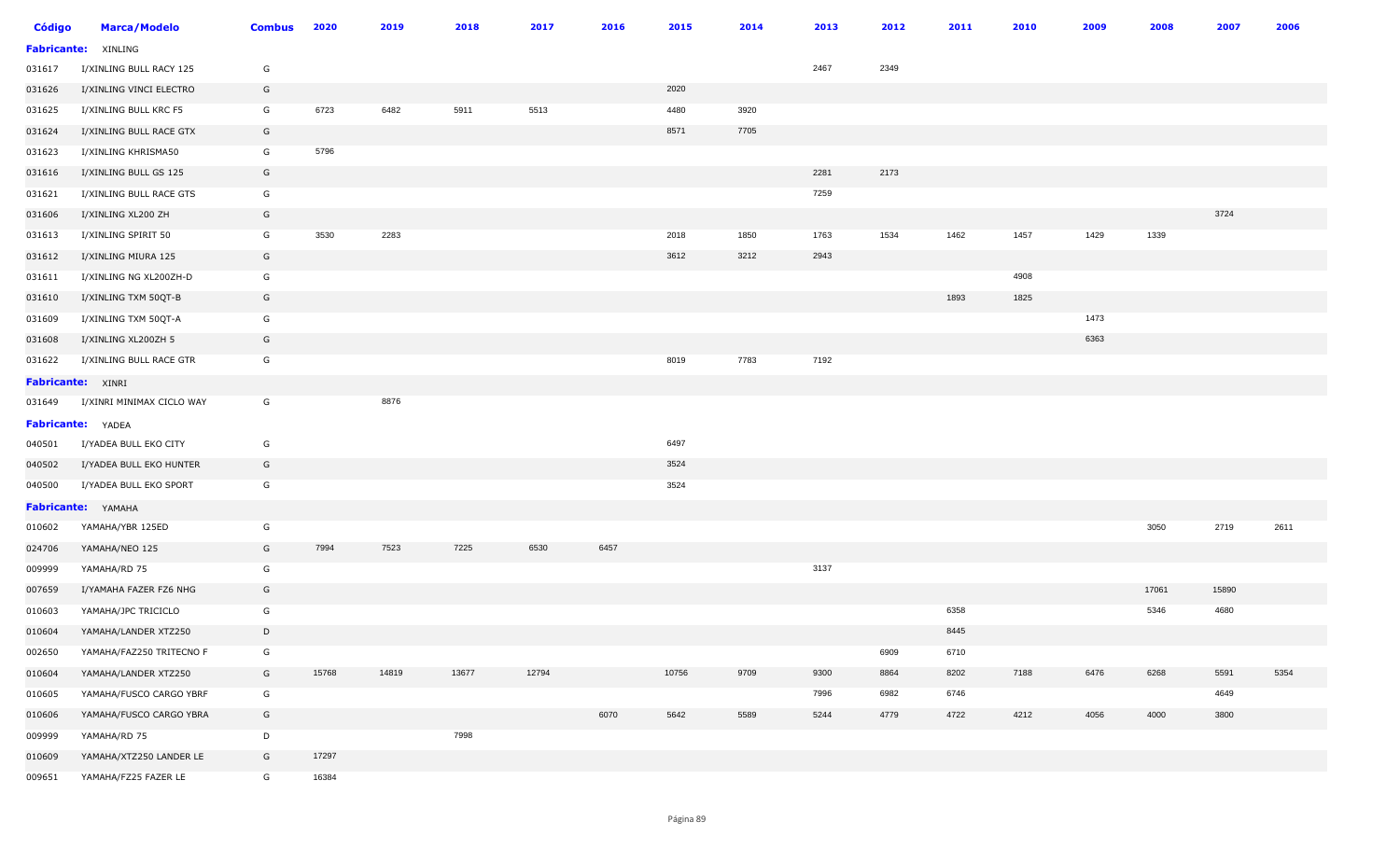| <b>Código</b> | <b>Marca/Modelo</b>      | <b>Combus</b> | 2020  | 2019  | 2018  | 2017  | 2016  | 2015  | 2014  | 2013  | 2012  | 2011  | 2010  | 2009  | 2008  | 2007 | 2006  |
|---------------|--------------------------|---------------|-------|-------|-------|-------|-------|-------|-------|-------|-------|-------|-------|-------|-------|------|-------|
| 024705        | YAMAHA/T115 CRYPTON ED   | G             |       | 4522  |       |       |       | 4019  | 3952  | 3405  | 3227  | 3011  | 2794  | 2452  |       |      |       |
| 024704        | YAMAHA/T115 CRYPTON K    | G             |       |       |       |       |       | 3805  | 3491  | 2888  | 2828  | 2632  | 2399  | 2184  |       |      |       |
| 024703        | YAMAHA/NEO AT115         | G             |       |       |       |       |       |       |       |       | 4832  | 4600  | 4199  | 3718  | 3402  | 2904 | 2472  |
| 024702        | YAMAHA/CRYPTON T105E     | G             |       |       |       |       |       |       |       |       |       |       | 2365  |       |       | 2124 |       |
| 023303        | YAMAHA/XVS950A MIDN.STAR | G             |       |       |       |       | 26578 | 26340 | 25868 | 23643 | 23107 | 22255 | 18954 | 17294 |       |      |       |
| 023502        | YAMAHA/XTZ 125K          | G             |       |       |       |       |       |       | 4858  | 4709  | 4495  | 4276  | 3664  | 3351  | 3172  | 3064 | 2827  |
| 023503        | YAMAHA/XTZ 125E          | G             |       |       |       |       |       | 6263  | 5903  | 5173  | 4961  | 4485  | 4235  | 3791  | 3440  | 3213 | 3107  |
| 023505        | YAMAHA/XTZ 125KC         | G             |       |       |       |       |       |       |       | 4668  | 4488  |       |       |       |       |      |       |
| 010607        | YAMAHA/XTZ250 LANDER     | G             | 15768 | 14626 | 13639 | 12536 | 12320 | 11065 |       |       |       |       |       |       |       |      |       |
| 009634        | YAMAHA/YBR150 FACTOR E   | G             |       |       | 7599  | 6683  | 6041  | 5139  |       |       |       |       |       |       |       |      |       |
| 009623        | YAMAHA/YBR125 FACTOR K1P | G             |       |       |       |       |       |       | 3964  | 3823  |       |       |       |       |       |      |       |
| 009624        | YAMAHA/YBR125 FACTOR E P | G             |       |       |       |       |       |       |       | 4538  |       |       |       |       |       |      |       |
| 009626        | YAMAHA/YBR125 FACTOR K   | G             |       |       |       |       |       |       | 4180  | 3932  | 3746  |       |       |       |       |      |       |
| 009627        | YAMAHA/YBR125 FACTOR ED  | G             |       |       |       |       |       | 5284  | 4995  | 4211  | 4061  |       |       |       |       |      |       |
| 009628        | YAMAHA/YBR125 FACTOR E   | G             |       |       |       |       |       | 4682  | 4474  | 4223  | 3899  |       |       |       |       |      |       |
| 009629        | YAMAHA/YBR125 FACTOR LE  | G             |       |       |       |       |       |       |       | 4211  |       |       |       |       |       |      |       |
| 009630        | YAMAHA/XJ6 N ABS         | G             |       |       | 29912 | 27967 | 25729 | 24884 | 23392 | 21597 |       |       |       |       |       |      |       |
| 009631        | YAMAHA/XJ6 F ABS         | G             |       |       |       |       | 26261 | 24751 | 22815 | 22208 |       |       |       |       |       |      |       |
| 010602        | YAMAHA/YBR 125ED         | D             |       |       |       |       |       |       |       |       |       |       |       |       |       |      | 2865  |
| 009633        | YAMAHA/YZF R3            | G             |       | 19722 |       | 17296 | 16425 | 15116 |       |       |       |       |       |       |       |      |       |
| 009623        | YAMAHA/YBR125 FACTOR K1P | D             |       |       | 6726  |       |       |       |       |       |       |       |       |       |       |      |       |
| 009635        | YAMAHA/YZF R3 ABS        | G             | 21985 | 20015 | 19146 | 17558 | 16851 | 15777 |       |       |       |       |       |       |       |      |       |
| 009636        | YAMAHA/YBR150 FACTOR ED  | G             | 8447  | 7936  | 7583  | 7084  | 6194  | 5380  |       |       |       |       |       |       |       |      |       |
| 009637        | YAMAHA/MT03 ABS          | G             | 19718 | 18457 | 17761 | 16313 | 15820 | 15747 |       |       |       |       |       |       |       |      |       |
| 009638        | YAMAHA/MT03              | G             |       |       |       | 15352 | 14892 | 14443 |       |       |       |       |       |       |       |      |       |
| 009639        | YAMAHA/YBR125I FACTOR ED | G             | 8260  | 7604  | 7061  | 6357  | 5580  | 5372  |       |       |       |       |       |       |       |      |       |
| 009641        | YAMAHA/YBR150 FACTOR PRO | G             | 8464  |       |       |       |       |       |       |       |       |       |       |       |       |      |       |
| 009642        | YAMAHA/YZF R3 MONSTER    | G             | 21985 | 20109 |       |       |       |       |       |       |       |       |       |       |       |      |       |
| 009650        | YAMAHA/XMAX              | G             | 19940 | 19388 |       |       |       |       |       |       |       |       |       |       |       |      |       |
| 009632        | YAMAHA/MT09 ABS          | G             | 41293 | 39415 | 35307 | 33705 | 30095 | 27633 | 26905 |       |       |       |       |       |       |      |       |
| 007616        | I/YAMAHA YZF 1000        | G             |       |       |       |       |       |       |       |       |       |       |       |       |       |      | 25519 |
| 007665        | I/YAMAHA MIDNIGHT WAR    | G             |       |       |       |       |       |       |       |       |       |       |       |       | 15606 |      |       |
| 013808        | I/YAMAHA XT1200Z STENERE | G             |       |       |       |       |       |       |       | 35387 | 34009 | 31409 | 30842 |       |       |      |       |
| 026511        | YAMAHA/YS150 FAZER PRO   | G             |       |       |       | 11844 |       |       |       |       |       |       |       |       |       |      |       |
| 026510        | YAMAHA/XT660Z TENERE ABS | G             |       |       |       |       | 26283 | 24150 | 23128 |       |       |       |       |       |       |      |       |
| 026509        | YAMAHA/YS150 FAZER SED   | G             | 9857  | 9348  | 8581  | 8579  | 7439  | 6136  | 6003  | 5631  |       |       |       |       |       |      |       |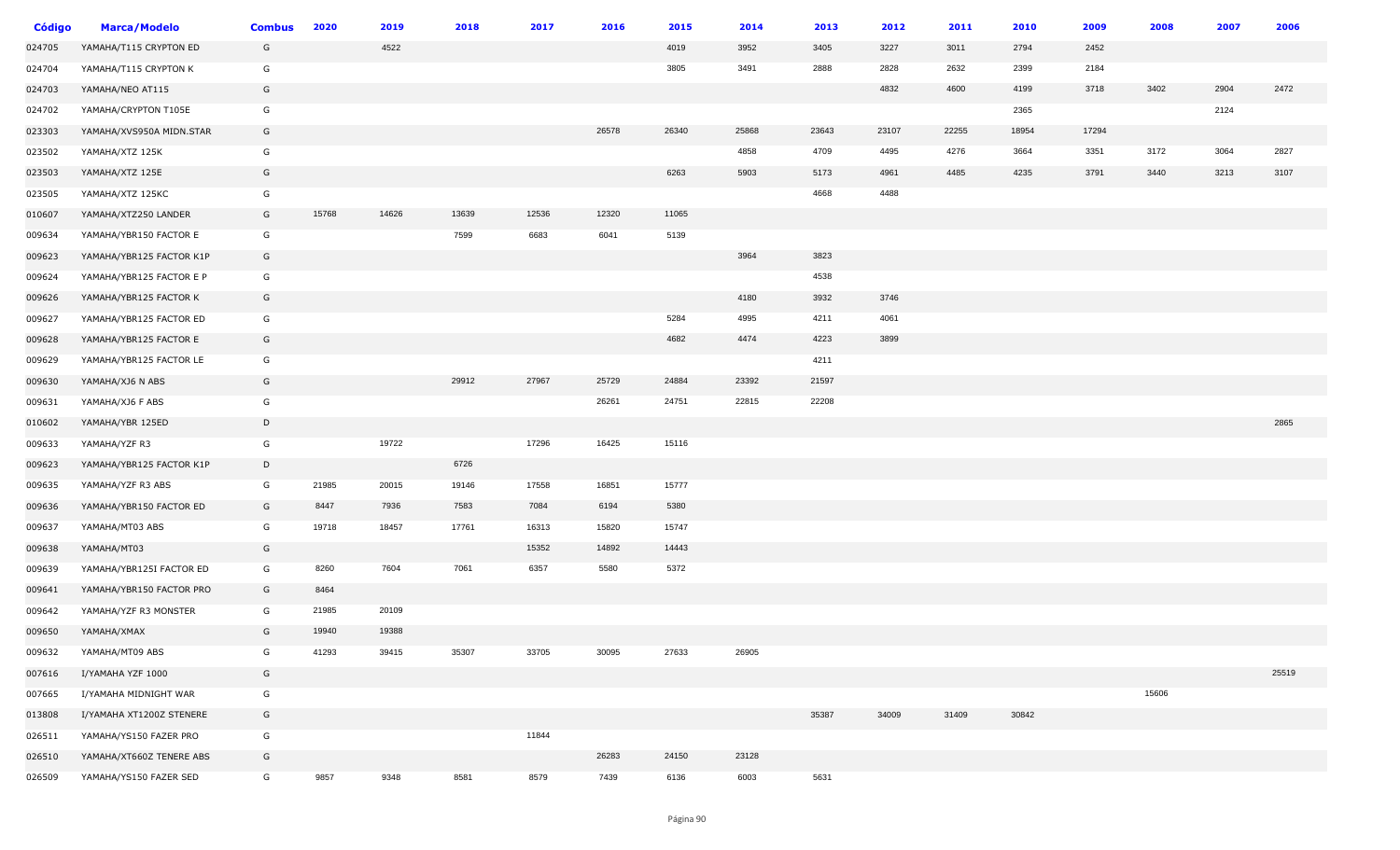| <b>Código</b> | <b>Marca/Modelo</b>      | <b>Combus</b> | 2020  | 2019  | 2018  | 2017  | 2016  | 2015  | 2014  | 2013  | 2012  | 2011  | 2010  | 2009  | 2008  | 2007  | 2006  |
|---------------|--------------------------|---------------|-------|-------|-------|-------|-------|-------|-------|-------|-------|-------|-------|-------|-------|-------|-------|
| 026508        | YAMAHA/YS150 FAZER ED    | G             |       |       |       |       |       | 6079  | 5929  | 5726  |       |       |       |       |       |       |       |
| 026507        | YAMAHA/FAZ250 TRITECNO F | G             |       |       |       |       |       |       |       |       | 7023  |       |       |       |       |       |       |
| 026506        | YAMAHA/FZ6 FAZER N HG    | G             |       |       |       |       |       |       |       |       |       |       |       | 17480 | 16531 |       |       |
| 013806        | YAMAHA/XT660Z TENERE     | G             |       |       |       |       |       | 24348 | 20446 | 18888 | 17755 | 16703 | 15643 |       |       |       |       |
| 026504        | YAMAHA/XTZ 250X          | G             |       |       |       |       |       |       |       |       |       |       | 7721  | 6803  | 6297  | 6097  |       |
| 013805        | YAMAHA/XTZ250 TENERE     | G             |       |       | 14452 | 13768 | 12876 | 11109 | 10300 | 9695  | 9033  | 8791  | 8464  |       |       |       |       |
| 026502        | YAMAHA/FAZER YS250       | G             |       |       |       |       |       | 9144  | 8575  | 8091  | 7263  | 6701  | 6145  | 5328  | 5280  | 4955  | 4563  |
| 013810        | YAMAHA/XT1200Z STENERE D | G             | 57485 | 54220 | 53212 |       | 44302 | 43279 | 38221 |       |       |       |       |       |       |       |       |
| 013811        | YAMAHA/XTZ150 CROSSER E  | G             |       |       | 8821  | 8574  | 7780  | 7292  | 6256  | 6200  |       |       |       |       |       |       |       |
| 013812        | YAMAHA/XTZ150 CROSSER ED | G             |       |       |       | 9203  | 7694  | 7495  | 7125  | 6989  |       |       |       |       |       |       |       |
| 013813        | YAMAHA/XTZ150 CROSSER S  | G             | 11678 | 10980 | 10315 | 9574  |       |       |       |       |       |       |       |       |       |       |       |
| 007658        | I/YAMAHA FAZER FZ6 SHG   | G             |       |       |       |       |       |       |       |       |       |       |       |       | 17057 | 15892 | 15052 |
| 013814        | YAMAHA/XTZ150 CROSSER Z  | G             | 12016 | 11615 | 10775 | 9926  |       |       |       |       |       |       |       |       |       |       |       |
| 007663        | I/YAMAHA T MAX           | G             |       |       |       |       |       |       |       |       |       | 22602 |       | 20252 |       | 16812 | 14669 |
| 026505        | YAMAHA/FZ6 FAZER S HG    | G             |       |       |       |       |       |       |       |       |       |       |       | 17241 | 16955 |       |       |
| 007643        | I/YAMAHA FZ1             | G             |       |       |       |       |       |       |       |       |       | 18882 | 17438 | 15652 | 14227 | 13997 | 13354 |
| 007615        | I/YAMAHA YZF 600         | G             |       |       |       |       |       |       |       |       |       |       |       |       |       | 24803 |       |
| 007613        | I/YAMAHA VMAX            | G             |       |       |       |       |       | 60890 |       | 55231 | 53420 | 50096 | 44948 | 41534 | 38973 | 38031 |       |
| 007664        | I/YAMAHA YZF R6XB        | G             |       |       |       |       |       |       |       |       |       |       |       |       | 25897 |       |       |
| 009621        | YAMAHA/YBR125 FACTOR K1  | G             |       |       |       |       |       | 4503  | 4180  | 3932  | 3746  |       |       |       |       |       |       |
| 013204        | IMP/YAMAHA FZR 1000      | G             |       |       |       |       |       |       |       |       |       |       |       |       | 23740 |       |       |
| 013804        | YAMAHA/XT 660R           | G             |       |       |       | 26931 | 24306 | 22511 | 21126 | 19780 | 19583 | 17702 | 16885 | 16407 | 14792 | 14192 | 12983 |
| 007631        | I/YAMAHA YZF R1          | G             |       |       |       |       |       |       | 38150 | 37761 | 34669 | 33545 | 32478 | 31296 | 27974 | 25322 | 23521 |
| 007637        | I/YAMAHA VSTAR 1100      | G             |       |       |       |       |       |       |       |       |       |       |       |       |       | 24565 |       |
| 013807        | I/YAMAHA SUPERTENERE1200 | G             |       |       |       |       |       |       |       |       |       |       | 32066 |       |       |       |       |
| 007642        | I/YAMAHA TDM TWIN 900    | G             |       |       |       |       |       |       |       |       |       |       |       |       | 18550 | 17165 | 16869 |
| 013809        | YAMAHA/XT1200Z STENERE   | G             |       |       |       |       | 41018 | 40068 | 37162 |       |       |       |       |       |       |       |       |
| 007644        | YAMAHA/DRAG STAR XVS 650 | G             |       |       |       |       |       |       |       |       |       |       |       |       | 14576 | 14340 | 14018 |
| 007648        | I/YAMAHA YZF R1          | G             |       |       |       |       | 85766 |       |       | 38439 | 33985 | 32161 | 32107 | 30487 | 26851 | 24885 | 23419 |
| 007649        | I/YAMAHA FAZER FZ6 S     | G             |       |       |       |       |       |       |       |       |       |       |       |       |       |       | 13437 |
| 007651        | I/YAMAHA YZF R6          | G             |       |       |       |       |       |       |       | 38199 | 33346 | 29687 | 28317 | 26718 | 25247 | 24523 | 22546 |
| 007652        | I/YAMAHA MT 01           | G             |       |       |       |       |       |       |       |       |       |       |       |       | 25302 | 23410 | 21567 |
| 007653        | I/YAMAHA WARRIOR         | G             |       |       |       |       |       |       |       |       |       |       |       |       | 35316 |       |       |
| 007656        | I/YAMAHA FZ1 FZS10VS     | G             |       |       |       |       |       |       |       |       |       |       |       |       |       |       | 21761 |
| 007657        | I/YAMAHA YZF R1 SPV      | G             |       |       |       |       |       |       |       |       |       |       |       |       |       |       | 24891 |
| 007641        | I/YAMAHA FJR 1300        | G             |       |       |       |       |       |       |       |       |       |       |       |       | 27581 | 26917 |       |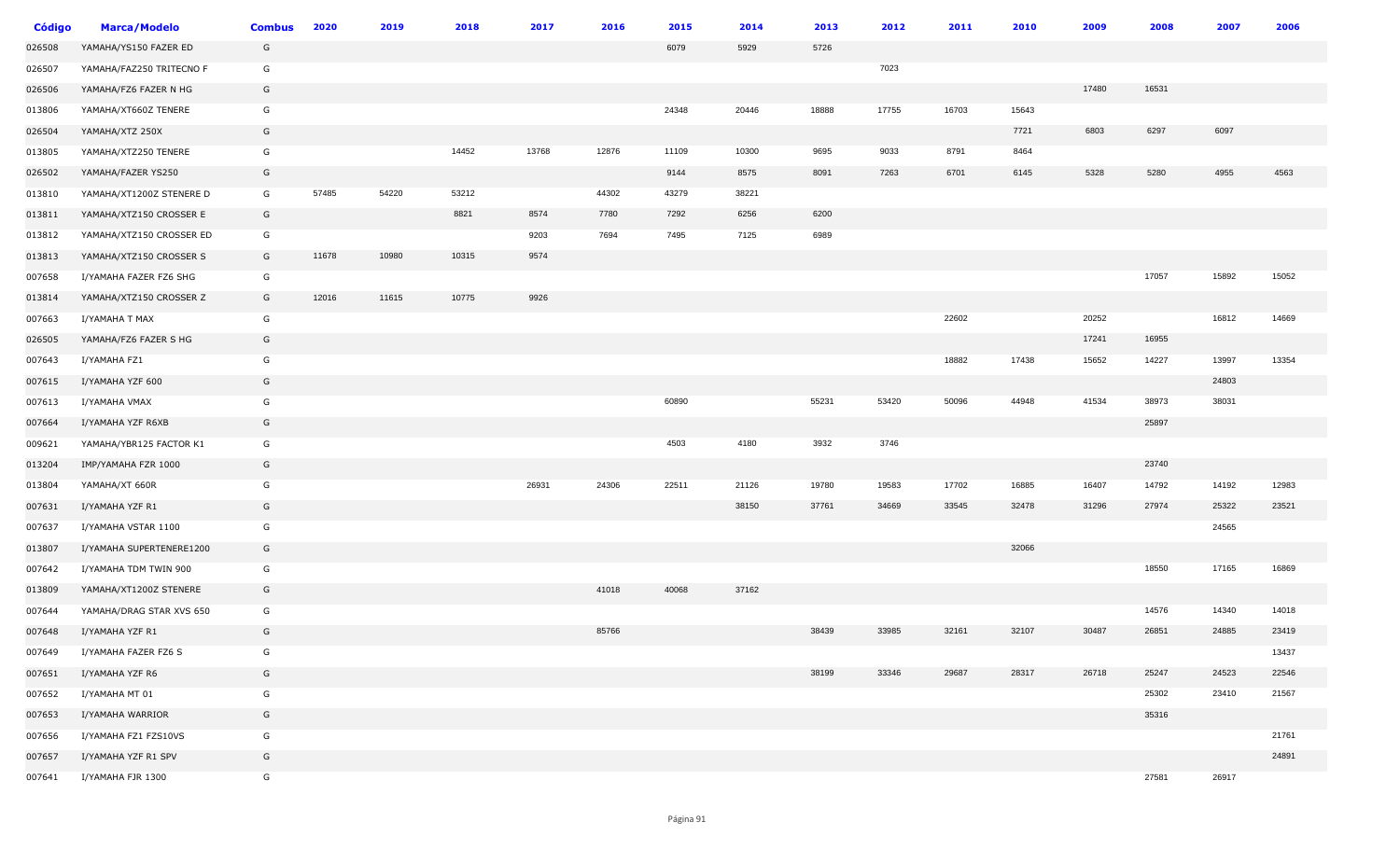| <b>Código</b> | <b>Marca/Modelo</b>      | <b>Combus</b> | 2020  | 2019  | 2018  | 2017  | 2016   | 2015  | 2014  | 2013  | 2012  | 2011  | 2010  | 2009  | 2008  | 2007  | 2006  |
|---------------|--------------------------|---------------|-------|-------|-------|-------|--------|-------|-------|-------|-------|-------|-------|-------|-------|-------|-------|
| 009612        | YAMAHA/FACTOR YBR125 ED  | G             |       |       |       |       |        |       |       | 4428  | 4056  | 3926  | 3761  | 3338  | 3112  |       |       |
| 007694        | YAMAHA/FZ25 FAZER        | G             | 14655 | 14194 | 13632 | 11866 |        |       |       |       |       |       |       |       |       |       |       |
| 014303        | I/YAMAHA YZF R6          | G             |       |       |       |       |        |       | 38586 |       | 29604 | 27295 | 26779 | 26718 | 24278 | 22862 | 21612 |
| 009199        | YAMAHA/125               | D             |       |       | 6968  |       |        |       |       |       |       |       |       |       |       |       |       |
| 009605        | YAMAHA/YBR 125K          | G             |       |       |       |       |        |       |       |       |       |       |       | 3006  | 2805  | 2458  | 2307  |
| 009606        | YAMAHA/YBR 125E          | G             |       |       |       |       |        |       |       |       |       |       |       |       | 2771  | 2755  | 2545  |
| 009607        | YAMAHA/BRAZCAR CARGO 150 | G             |       |       |       |       |        | 11472 | 10320 | 7411  | 6873  |       |       | 6340  | 6198  | 5251  | 5074  |
| 007666        | I/YAMAHA FAZER FZ1       | G             |       |       |       |       |        |       |       |       |       |       |       | 29150 |       |       |       |
| 009609        | YAMAHA/XTZ 125XK         | G             |       |       | 5175  | 4856  | 4758   | 4672  | 4538  | 4332  |       | 4163  | 3906  | 3410  | 3373  | 3082  |       |
| 007692        | YAMAHA/MT09 TRACER       | G             | 48090 | 43464 | 40397 | 38263 | 36333  | 32317 |       |       |       |       |       |       |       |       |       |
| 009611        | YAMAHA/FACTOR YBR125 K   | G             |       |       |       |       |        |       |       | 3922  | 3746  | 3453  | 3303  | 2996  | 2791  |       |       |
| 009608        | YAMAHA/MT-03             | G             |       |       |       |       |        |       |       |       |       |       |       |       | 12864 | 11857 |       |
| 009613        | YAMAHA/FACTOR YBR125 E   | D             |       |       |       |       |        |       |       |       |       |       | 3573  |       |       |       |       |
| 009613        | YAMAHA/FACTOR YBR125 E   | G             |       |       |       |       |        | 4804  | 4547  | 4223  | 3899  | 3662  | 3314  | 2925  | 2828  |       |       |
| 009614        | YAMAHA/BRAZCAR CARGO 160 | G             |       |       |       |       |        |       |       | 9666  |       | 6942  |       |       |       | 4770  |       |
| 030803        | YAMAHA/YBR FUCAM ADV 129 | G             |       |       |       |       |        |       |       |       |       |       |       |       | 6894  | 6744  |       |
| 009615        | YAMAHA/XJ6 N             | G             |       |       |       |       |        | 24807 | 23155 | 20969 | 19924 | 18440 | 16671 | 14979 |       |       |       |
| 009616        | YAMAHA/XJ6 F             | G             |       |       |       |       |        | 24172 | 23251 | 21636 | 20500 | 19005 | 17070 | 15966 |       |       |       |
| 009618        | YAMAHA/YBR 125 SOLMAK CA | G             |       |       |       |       |        | 7318  | 6954  | 6033  | 5782  | 5657  | 5166  | 5018  |       | 4568  | 4474  |
| 009619        | YAMAHA/YBR 125 SOLMAK CF | G             |       |       |       |       |        |       |       | 4034  | 3830  | 3662  |       |       |       |       |       |
| 009620        | YAMAHA/FACTOR PR YBR125K | G             |       |       |       |       |        | 4598  |       | 3932  |       | 3455  | 3308  | 2971  | 2883  |       |       |
| 026503        | YAMAHA/FAZER YS250 LE    | G             |       |       |       |       |        |       |       | 8192  |       |       | 6274  | 5408  | 5272  | 5058  |       |
| 007679        | YAMAHA/FAZER250 BLUEFLEX | G             |       |       |       | 11038 | 9647   | 8708  | 8165  | 7705  | 6916  | 6415  |       |       |       |       |       |
| 009610        | YAMAHA/XTZ 125XE         | G             |       |       |       |       |        | 6182  | 5346  | 5173  | 4807  | 4553  | 4226  | 3899  | 3652  | 3245  |       |
| 007670        | I/YAMAHA WR 250 R        | G             |       |       |       |       |        |       |       |       |       |       | 16158 |       |       |       |       |
| 007691        | I/YAMAHA YZF R1 M        | G             |       |       |       |       | 121809 |       |       |       |       |       |       |       |       |       |       |
| 007669        | I/YAMAHA YZF R1 LE       | G             |       |       |       |       |        |       |       |       |       |       | 32174 | 31930 |       |       |       |
| 007671        | I/YAMAHA FZ6 R           | G             |       |       |       |       |        |       |       |       |       |       |       | 18267 |       |       |       |
| 007673        | I/YAMAHA FZS 10ZB        | G             |       |       |       |       |        |       |       |       |       |       | 29172 |       |       |       |       |
| 007674        | I/YAMAHA FZ8             | G             |       |       |       |       |        |       |       |       | 30856 | 28174 |       |       |       |       |       |
| 007676        | I/YAMAHA WR 250X         | G             |       |       |       |       |        |       |       |       |       |       |       |       | 12780 |       |       |
| 007678        | I/YAMAHA XTZ 12BL        | G             |       |       |       |       |        |       |       |       | 5007  |       |       |       |       |       |       |
| 007680        | I/YAMAHA YZFR1 WGPANNIED | G             |       |       |       |       |        |       |       | 37314 |       | 32264 |       |       | 27454 |       |       |
| 007681        | I/YAMAHA FZ8 SPORT       | G             |       |       |       |       |        |       |       |       |       | 25461 |       |       |       |       |       |
| 007682        | I/YAMAHA YZFR6 WGPANNIED | G             |       |       |       |       |        |       |       |       | 33951 |       |       |       | 28774 |       |       |
| 007683        | I/YAMAHA XP530 T-MAX     | G             |       |       |       |       |        |       |       |       | 41824 |       |       |       |       |       |       |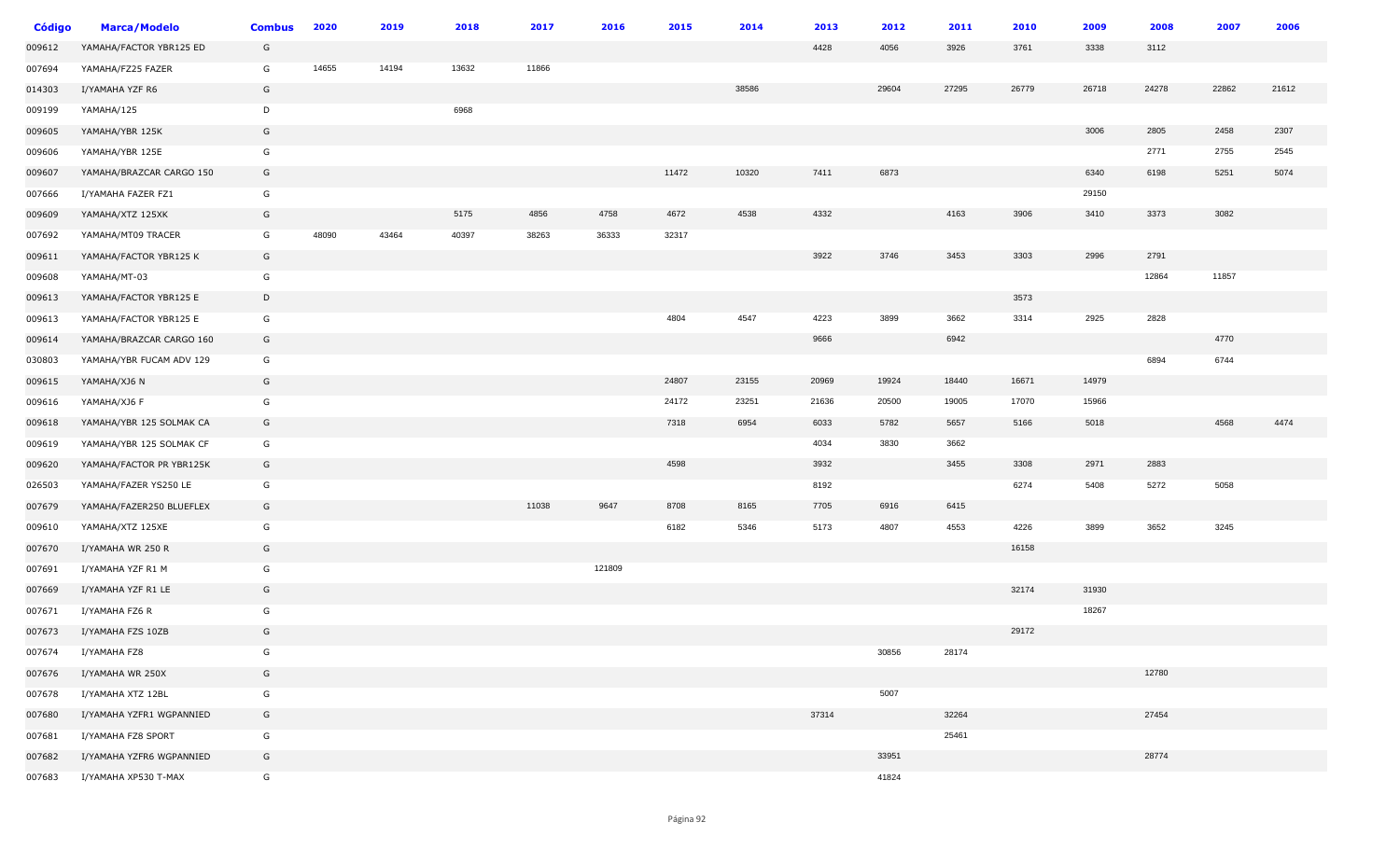| <b>Código</b> | <b>Marca/Modelo</b>         | <b>Combus</b> | 2020  | 2019  | 2018  | 2017  | 2016  | 2015  | 2014  | 2013  | 2012 | 2011 | 2010  | 2009  | 2008 | 2007 | 2006 |
|---------------|-----------------------------|---------------|-------|-------|-------|-------|-------|-------|-------|-------|------|------|-------|-------|------|------|------|
| 007684        | I/YAMAHA T MAX 530          | G             |       |       |       |       |       |       |       | 30703 |      |      |       |       |      |      |      |
| 007685        | I/YAMAHA TMAX ABS           | G             |       |       |       |       | 38986 | 34574 | 31840 | 31478 |      |      |       |       |      |      |      |
| 007688        | YAMAHA/MT07                 | G             |       |       |       |       | 23991 | 20754 | 19309 |       |      |      |       |       |      |      |      |
| 007689        | YAMAHA/MT07 ABS             | G             | 32167 | 30917 | 28299 | 26031 | 25039 | 22424 | 19962 |       |      |      |       |       |      |      |      |
| 007667        | I/YAMAHA VMAX VMX17         | G             |       |       |       |       |       |       |       | 46250 |      |      |       | 43673 |      |      |      |
| 007690        | I/YAMAHA BOLT RSPEC         | G             |       |       |       |       |       | 31131 |       |       |      |      |       |       |      |      |      |
| 007668        | I/YAMAHA VMAX 1700          | G             |       |       |       |       |       |       |       |       |      |      | 36068 | 34945 |      |      |      |
| 040802        | YAMAHA/NMAX 160             | G             | 12298 |       |       |       |       |       |       |       |      |      |       |       |      |      |      |
| 040800        | YAMAHA/NMAX                 | G             | 11892 | 11438 | 10345 | 9515  | 8163  |       |       |       |      |      |       |       |      |      |      |
| 040801        | YAMAHA/NMAX LE              | G             | 13400 |       |       |       |       |       |       |       |      |      |       |       |      |      |      |
|               | Fabricante: YAMASAKI        |               |       |       |       |       |       |       |       |       |      |      |       |       |      |      |      |
| 021405        | I/YAMASAKI STREET ROAD B    | G             |       |       |       |       |       |       |       |       | 2650 |      |       |       |      |      |      |
| 021410        | I/YAMASAKI SPORT RD BIKE    | G             |       |       |       |       |       |       | 3203  |       | 2492 |      |       |       |      |      |      |
| 021411        | I/YAMASAKI SPORT BIKE       | G             |       |       |       |       |       |       | 3203  |       |      |      |       |       |      |      |      |
| 021404        | I/YAMASAKI 49CC STREET B    | G             |       |       |       |       |       |       |       |       | 3156 |      |       |       |      |      |      |
| 021408        | I/YAMASAKI DIRT RD BIKE     | G             |       |       |       |       |       |       | 1770  |       | 1767 |      |       |       |      |      |      |
| 021406        | I/YAMASAKI 49CC SPORT B     | G             |       |       |       |       |       |       | 1876  |       |      |      |       |       |      |      |      |
| 021409        | I/YAMASAKI DIRT BIKE        | G             |       |       |       |       |       |       | 1668  |       |      |      |       |       |      |      |      |
| 021407        | I/YAMASAKI SPORT ROAD B     | G             |       |       |       |       |       |       | 1857  |       |      |      |       |       |      |      |      |
|               | <b>Fabricante:</b> YAMAZUKY |               |       |       |       |       |       |       |       |       |      |      |       |       |      |      |      |
| 026900        | I/YAMAZUKY BIZ 125CC        | G             |       |       |       |       |       |       |       |       |      |      |       |       |      | 2634 |      |
|               | Fabricante: YINGANG         |               |       |       |       |       |       |       |       |       |      |      |       |       |      |      |      |
| 032615        | I/YINGANG YG110-9BII        | G             |       |       |       |       |       |       |       |       |      |      |       |       | 2628 |      |      |
| 032629        | I/YINGANG NAZAXX MAX        | G             |       |       |       | 3742  | 3245  | 2999  | 2891  | 2641  | 2535 | 2433 | 2286  |       | 2105 |      |      |
| 032630        | I/YINGANG NAZAXX SPORT      | G             |       | 5911  |       |       | 5512  |       |       | 4446  | 4190 | 3818 | 3667  |       |      |      |      |
| 032631        | I/YINGANG PROTORK HD200     | G             |       |       |       |       |       |       |       |       | 7406 |      |       |       |      |      |      |
| 032636        | I/YINGANG SD200GY 10A       | G             |       |       |       |       |       |       |       |       | 3133 |      |       |       |      |      |      |
| 032637        | I/YINGANG BUGGIE SD200 Z    | G             |       |       |       |       |       |       |       | 3882  | 3198 |      |       |       |      |      |      |
| 032638        | I/YINGANG NAZAXX FREE       | G             |       | 4472  | 4375  | 3680  | 3176  | 2935  | 2819  | 2641  |      |      |       |       |      |      |      |
| 032643        | I/YINGANG JET 50            | G             |       |       |       |       |       | 3813  |       |       |      |      |       |       |      |      |      |
| 032644        | I/YINGANG YG JET 50         | G             |       |       |       |       |       | 3686  |       |       |      |      |       |       |      |      |      |
| 032633        | I/YINGANG US1 1NEW          | G             |       |       |       |       |       |       |       |       | 2107 |      |       |       |      |      |      |
| 032604        | I/YINGANG YG150T-15         | G             |       |       |       |       |       |       |       |       |      |      |       |       |      | 3642 | 3350 |
| 032600        | I/YINGANG YG50QT-3          | G             |       |       |       |       |       |       |       |       |      |      |       |       | 1149 |      | 1053 |
| 032617        | I/YINGANG US1 5             | G             |       |       |       |       |       |       |       |       |      |      |       |       | 2814 |      |      |
| 032603        | I/YINGANG YG110-C           | G             |       |       |       |       |       |       |       |       |      |      |       |       | 2822 | 2567 |      |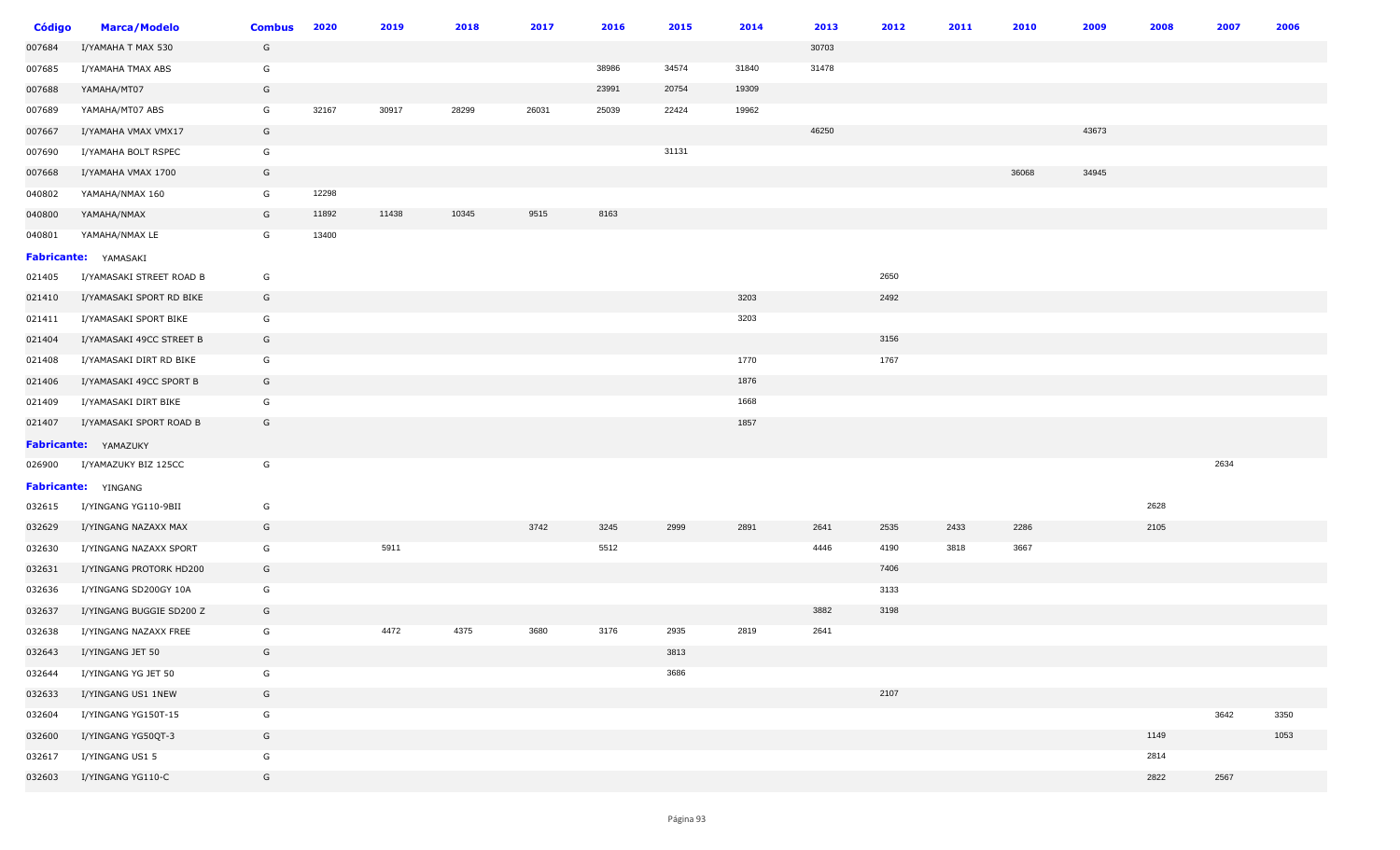| <b>Código</b> | <b>Marca/Modelo</b>      | <b>Combus</b> | 2020 | 2019 | 2018 | 2017 | 2016 | 2015 | 2014 | 2013 | 2012 | 2011 | 2010 | 2009 | 2008 | 2007 | 2006 |
|---------------|--------------------------|---------------|------|------|------|------|------|------|------|------|------|------|------|------|------|------|------|
| 032624        | I/YINGANG PROTORK HD200  | G             |      |      |      |      |      |      |      |      | 1688 | 1527 |      |      |      |      |      |
| 032605        | I/YINGANG YG125 2C       | G             |      |      |      |      |      |      |      |      |      |      |      |      |      | 2147 |      |
| 032606        | I/YINGANG YG110 2        | G             |      |      |      |      |      |      |      |      |      |      |      |      |      | 2432 |      |
| 032607        | I/YINGANG YG150 5        | G             |      |      |      |      |      |      |      |      |      |      |      |      |      | 2220 |      |
| 032608        | I/YINGANG YG125 16       | G             |      |      |      |      |      |      |      |      |      |      |      |      |      | 2424 |      |
| 032609        | I/YINGANG YG125 C        | G             |      |      |      |      |      |      |      |      |      |      |      |      |      | 2237 |      |
| 032610        | I/YINGANG YG250 GY       | G             |      |      |      |      |      |      |      |      |      |      |      |      |      | 4859 |      |
| 032611        | I/YINGANG YG48 Q         | G             |      |      |      |      |      |      |      |      |      |      |      |      |      | 1107 |      |
| 032612        | I/YINGANG US1 2          | G             |      |      |      |      |      |      |      |      | 2223 |      |      |      | 1735 | 1555 |      |
| 032613        | I/YINGANG US1 4          | G             |      |      |      |      |      |      |      |      |      |      |      |      | 1460 | 1338 |      |
| 032616        | I/YINGANG US1 3          | G             |      |      |      |      |      |      |      |      |      |      |      |      | 2128 |      |      |
| 032621        | I/YINGANG US1 1          | G             |      |      |      |      |      |      |      |      | 2043 | 1834 | 1758 |      | 1482 |      |      |
| 032619        | I/YINGANG US1 7          | G             |      |      |      |      |      |      |      |      |      |      |      |      | 1789 |      |      |
| 032622        | I/YINGANG YG50QT         | G             |      |      |      |      |      |      |      |      |      |      | 1467 | 1430 |      |      |      |
| 032618        | I/YINGANG US1 6          | G             |      |      |      |      |      |      |      |      |      |      |      |      | 2850 |      |      |
| 032623        | I/YINGANG PROTORK HD200P | G             |      |      |      |      |      |      |      |      | 2317 | 2144 |      |      |      |      |      |
| 032614        | I/YINGANG YG200-9        | G             |      |      |      |      |      |      | 5774 |      |      |      |      |      | 3712 |      |      |
| 032601        | I/YINGANG YG125-20       | G             |      |      |      |      |      |      |      |      |      |      |      |      |      | 2251 |      |
| 032620        | I/YINGANG US1 1A         | G             |      |      |      |      |      |      |      |      |      |      |      |      | 2369 |      |      |
|               | <b>Fabricante:</b> YINHE |               |      |      |      |      |      |      |      |      |      |      |      |      |      |      |      |
| 036712        | I/YINHE BRAVAX BVX20     | G             |      |      |      |      |      |      |      |      |      |      | 3693 |      |      |      |      |
| 038300        | I/YINHE MRX 230 SUPERMOT | G             |      |      |      |      |      |      |      |      |      |      |      |      | 5685 |      |      |
|               | Fabricante: YINXIANG     |               |      |      |      |      |      |      |      |      |      |      |      |      |      |      |      |
| 030311        | I/YINXIANG BRAVAX AX200  | G             |      |      |      |      |      |      |      | 5200 | 4775 | 4506 | 3991 |      |      |      |      |
| 030303        | I/YINXIANG ATV250 V      | G             |      |      |      |      |      |      |      |      |      |      |      |      | 7311 |      |      |
| 030305        | I/YINXIANG IROS ACTION   | G             |      |      |      |      |      |      |      |      |      | 1836 | 1592 |      | 1370 |      |      |
| 030307        | I/YINXIANG IROS ONE      | G             |      |      |      |      |      |      |      | 3894 | 3313 | 3070 | 2755 | 2480 | 2418 |      |      |
| 030309        | I/YINXIANG YX200 C6      | G             |      |      |      |      |      |      |      |      |      |      | 2405 |      |      |      |      |
| 030304        | I/YINXIANG IROS MOVING   | G             |      |      |      |      |      |      |      | 4025 | 3633 | 3444 | 3104 |      | 2837 |      |      |
| 030312        | I/YINXIANG BRAVAX BVX150 | G             |      |      |      |      |      |      |      | 2868 | 2635 | 2441 | 2309 |      |      |      |      |
| 030315        | I/YINXIANG BRAVAX 130JE  | G             |      |      |      |      |      |      |      | 2766 | 2673 |      |      |      |      |      |      |
| 030317        | I/YINXIANG YX50K3 RBRAVO | G             |      |      |      |      |      |      | 2700 | 2234 |      |      |      |      |      |      |      |
| 030318        | I/YINXIANG YX50CFC RBRAV | G             |      |      |      |      |      |      |      | 2228 |      |      |      |      |      |      |      |
| 030319        | I/YINXIANG YX50CN RBRAVO | G             |      |      |      |      |      |      |      | 2286 |      |      |      |      |      |      |      |
| 030320        | I/YINXIANG RCL TOP 50    | G             |      |      |      |      |      |      |      | 2228 |      |      |      |      |      |      |      |
| 030321        | I/YINXIANG RCL TOP 125   | G             |      |      |      |      |      |      |      | 2453 |      |      |      |      |      |      |      |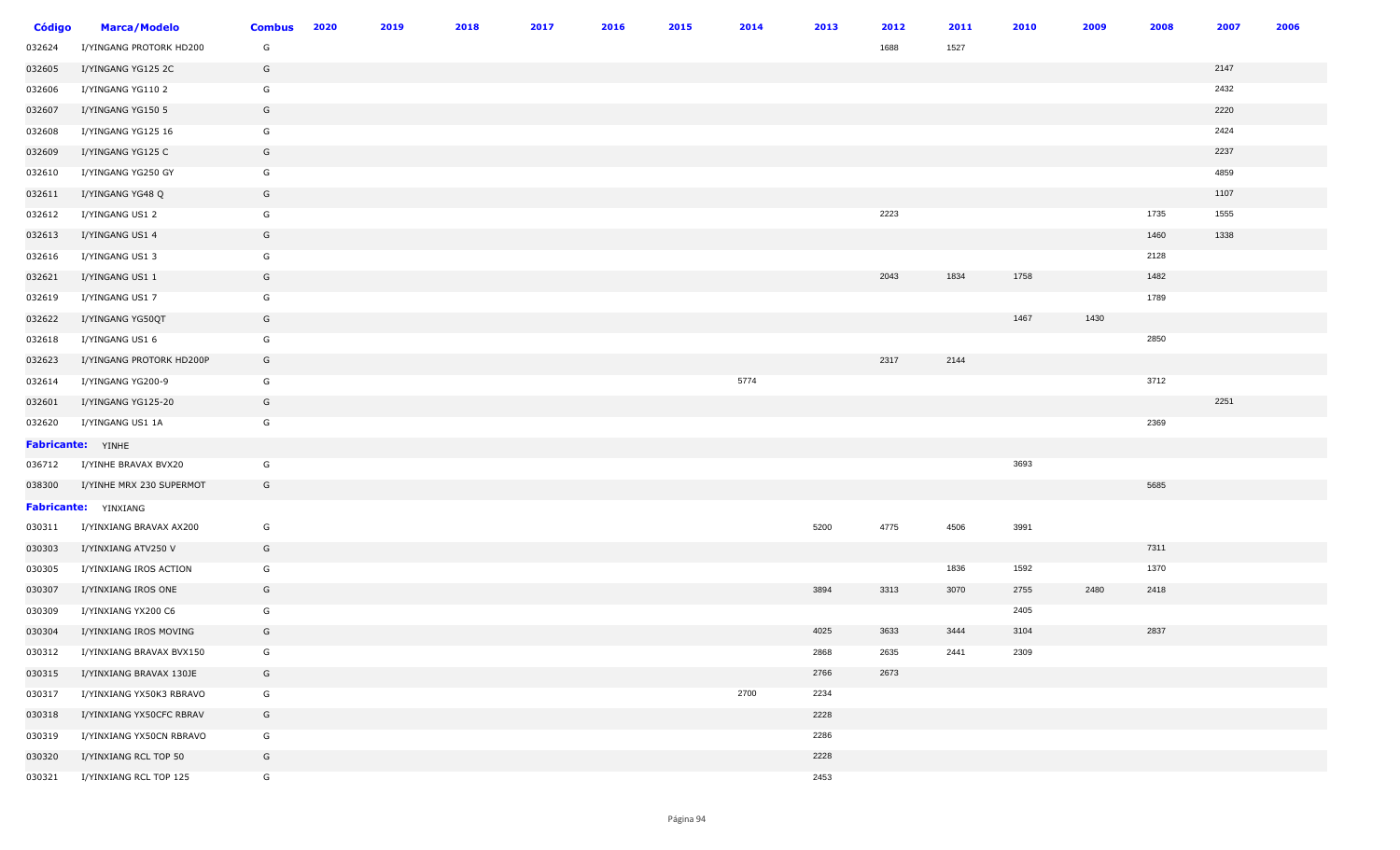| <b>Código</b>    | <b>Marca/Modelo</b>            | <b>Combus</b> | 2020 | 2019 | 2018 | 2017 | 2016  | 2015 | 2014 | 2013 | 2012  | 2011  | 2010  | 2009 | 2008 | 2007 | 2006 |
|------------------|--------------------------------|---------------|------|------|------|------|-------|------|------|------|-------|-------|-------|------|------|------|------|
| 030325           | I/YINXIANG RIVER 200           | G             |      |      |      |      |       | 2262 |      |      |       |       |       |      |      |      |      |
| 030326           | I/YINXIANG UAU                 | G             |      |      |      |      |       |      | 2241 |      |       |       |       |      |      |      |      |
| 030329           | I/YINXIANG RBRAVO 50CC         | G             |      |      |      |      |       | 3087 |      |      |       |       |       |      |      |      |      |
| 030308           | I/YINXIANG YX150 C6            | G             |      |      |      |      |       |      |      |      |       |       |       | 2622 |      |      |      |
| 030307           | I/YINXIANG IROS ONE            | $\mathsf{D}$  |      |      |      |      |       |      |      |      |       | 3146  |       |      |      |      |      |
| 032639           | I/YINXIANG NAZAXX CLASSI       | G             |      |      |      |      |       |      | 2891 |      |       |       |       |      |      |      |      |
| 032640           | I/YINXIANG NAZAXX ZOOM         | G             |      | 3515 |      |      |       |      | 2891 |      |       |       |       |      |      |      |      |
| Fabricante: YUAN |                                |               |      |      |      |      |       |      |      |      |       |       |       |      |      |      |      |
| 038105           | I/YUAN KYNRO KN150 SPORT       | G             |      |      |      |      |       |      |      |      |       |       |       |      | 2913 |      |      |
| 038104           | I/YUAN KYNRO KN150 TRAIL       | G             |      |      |      |      |       |      |      |      |       |       |       |      | 2516 |      |      |
| 038103           | I/YUAN KYNRO KN125 C           | G             |      |      |      |      |       |      |      |      |       |       |       |      | 2423 |      |      |
|                  | <b>Fabricante:</b> YUEJIN      |               |      |      |      |      |       |      |      |      |       |       |       |      |      |      |      |
| 002015           | I/YUEJIN GENOVA STREET         | G             |      |      | 7474 |      |       |      |      |      |       |       |       |      |      |      |      |
| 002016           | I/YUEJIN NAPOLI STREET         | E             |      |      | 8654 |      |       |      |      |      |       |       |       |      |      |      |      |
| 002015           | I/YUEJIN GENOVA STREET         | E             |      |      | 7474 |      |       |      |      |      |       |       |       |      |      |      |      |
| 020160           | I/YUEJIN NAPOLI STREET         | G             |      |      | 8654 |      |       |      |      |      |       |       |       |      |      |      |      |
| 002016           | I/YUEJIN NAPOLI STREET         | G             |      |      | 8654 |      |       |      |      |      |       |       |       |      |      |      |      |
|                  | Fabricante: YURJIN             |               |      |      |      |      |       |      |      |      |       |       |       |      |      |      |      |
|                  | 002014 I/YURJIN MARANELLO STR  | G             |      |      | 4363 |      |       |      |      |      |       |       |       |      |      |      |      |
|                  | Fabricante: ZANELLA            |               |      |      |      |      |       |      |      |      |       |       |       |      |      |      |      |
|                  | 007908 I/ZANELLA EXCLUSIVE 150 | G             |      |      |      |      |       |      | 7151 |      |       |       |       |      |      |      |      |
| Fabricante: ZERO |                                |               |      |      |      |      |       |      |      |      |       |       |       |      |      |      |      |
| 039004           | I/ZERO S ZF9                   | G             |      |      |      |      |       |      |      |      | 24178 |       |       |      |      |      |      |
| 039001           | I/ZERO ZERO DS                 | G             |      |      |      |      |       |      |      |      |       |       | 24196 |      |      |      |      |
| 039003           | I/ZERO RS ZF9                  | G             |      |      |      |      |       |      |      |      | 26391 |       |       |      |      |      |      |
| 039000           | I/ZERO ZERO S                  | G             |      |      |      |      | 36786 |      |      |      | 24664 | 24434 | 21317 |      |      |      |      |
| 039006           | I/ZERO DS DUAL                 | G             |      |      |      |      |       |      |      |      |       |       | 24303 |      |      |      |      |
| 039005           | I/ZERO MOTORCYCLES DS          | G             |      |      |      |      |       |      |      |      | 24079 |       | 22323 |      |      |      |      |
|                  | Fabricante: ZHEJIANG           |               |      |      |      |      |       |      |      |      |       |       |       |      |      |      |      |
| 035604           | I/ZHEJIANG XY 200 T6           | G             |      |      |      |      |       |      |      |      |       |       |       | 3728 |      |      |      |
| 035600           | I/ZHEJIANG YB 150T-15          | G             |      |      |      |      |       |      |      |      |       |       |       |      | 3893 | 3271 |      |
| 035601           | I/ZHEJIANG CHOPPER COBRA       | G             |      |      |      |      |       |      |      |      |       |       |       |      |      | 5793 |      |
| 035602           | I/ZHEJIANG B09                 | G             |      |      |      |      |       |      |      |      |       |       |       |      | 2352 |      |      |
| 035605           | I/ZHEJIANG XY 150 TJ           | G             |      |      |      |      |       |      |      |      |       |       |       | 2142 |      |      |      |
| 035616           | I/ZHEJIANG SUNDAY ATV250       | G             |      |      |      |      |       |      |      | 4870 |       |       |       |      |      |      |      |
| 035603           | I/ZHEJIANG KENT POWER150       | G             |      |      |      |      |       |      |      |      |       |       |       | 2091 |      |      |      |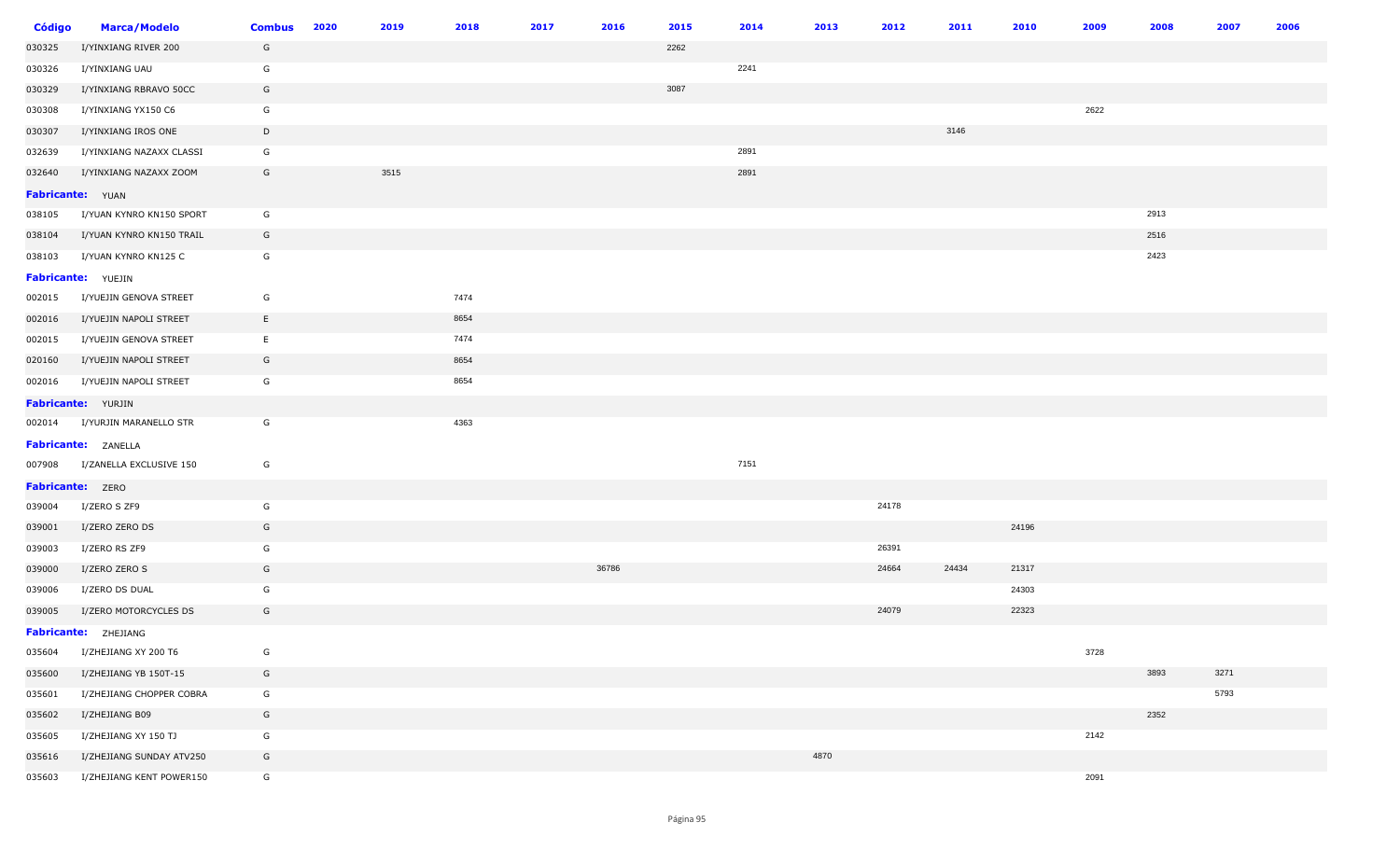| <b>Código</b> | <b>Marca/Modelo</b>       | <b>Combus</b> | 2020 | 2019 | 2018 | 2017 | 2016 | 2015 | 2014 | 2013 | 2012 | 2011 | 2010 | 2009 | 2008<br>2007 | 2006 |
|---------------|---------------------------|---------------|------|------|------|------|------|------|------|------|------|------|------|------|--------------|------|
| 038805        | I/ZHEJIANG CP50QT-32      | G             |      |      |      |      |      |      |      | 4125 |      | 3674 |      |      |              |      |
|               | Fabricante: ZHENGLONG     |               |      |      |      |      |      |      |      |      |      |      |      |      |              |      |
| 034300        | I/ZHENGLONG ZLMC 03       | G             |      |      |      |      |      |      |      |      |      |      |      |      | 1610         |      |
|               | <b>Fabricante: ZHIWEI</b> |               |      |      |      |      |      |      |      |      |      |      |      |      |              |      |
| 033500        | I/ZHIWEI KELT BELLE       | G             |      |      |      |      |      |      |      |      |      |      |      |      | 1504         |      |
|               | Fabricante: ZHONGNENG     |               |      |      |      |      |      |      |      |      |      |      |      |      |              |      |
| 011500        | I/ZHONGNENG ZN151T-F      | G             |      |      |      |      |      |      |      |      |      | 4603 | 4284 | 4055 |              |      |
| 011508        | I/ZHONGNENG ZN0SP 49CC    | G             |      |      |      |      |      |      |      |      |      |      | 2177 |      |              |      |
| 011509        | I/ZHONGNENG VOLTI 8000 W  | G             |      |      |      |      |      |      |      | 4882 |      |      |      |      |              |      |
| 011501        | I/ZHONGNENG F22 50CC      | G             |      |      |      |      |      |      |      |      |      |      |      | 2248 |              |      |
| 011502        | I/ZHONGNENG NSTAR 150TF   | G             |      |      |      |      |      |      |      |      |      | 2898 |      | 2796 |              |      |
| 011503        | I/ZHONGNENG ZN50QT-32     | G             |      |      |      |      |      |      | 3501 | 3384 | 2984 | 2938 | 2579 | 2484 |              |      |
| 011504        | I/ZHONGNENG NORTHS 151TF  | G             |      |      |      |      |      |      |      |      |      | 4141 | 3941 |      |              |      |
| 011505        | I/ZHONGNENG ZN 150T-F     | G             |      |      |      |      |      |      |      |      |      | 2624 |      |      |              |      |
| 011507        | I/ZHONGNENG AUGURI SR150  | G             |      |      |      |      |      |      |      |      |      | 4136 |      |      |              |      |
| 011708        | I/ZHONGXING WIND E-RETRO  | G             |      |      |      |      | 9191 |      |      |      |      |      |      |      |              |      |
| 011707        | I/ZHONGXING WIND E-COMFO  | G             |      |      |      |      | 9249 |      |      |      |      |      |      |      |              |      |
| 011506        | I/ZHONGNENG AUGURI SS50   | G             |      |      |      |      |      | 3904 | 3620 | 3554 | 3423 | 3415 | 3107 | 3086 |              |      |
| 011510        | I/ZHONGNENG MOTORINO F8   | G             |      |      |      |      |      |      |      | 4222 |      |      |      |      |              |      |
| 011710        | I/ZHONGXING WIND E-TEC    | G             |      |      |      |      | 9164 |      |      |      |      |      |      |      |              |      |
| 011709        | I/ZHONGXING WIND E-SPORT  | G             |      |      |      |      | 9382 |      |      |      |      |      |      |      |              |      |
| 011511        | I/ZHONGENG VOLTI UF4      | G             |      |      |      |      |      |      |      | 3612 |      |      |      |      |              |      |
|               | Fabricante: ZHONGXING     |               |      |      |      |      |      |      |      |      |      |      |      |      |              |      |
| 011706        | I/ZONGXING WIND E-FLEX    | G             |      |      |      |      | 3133 |      |      |      |      |      |      |      |              |      |
| 011705        | I/ZHONGXING K3            | G             |      |      |      |      | 3107 |      |      |      |      |      |      |      |              |      |
| 011700        | I/ZHONGXING ZX 125-7      | G             |      |      |      |      |      |      |      |      |      |      |      |      | 3299         |      |
|               | Fabricante: ZHONGYU       |               |      |      |      |      |      |      |      |      |      |      |      |      |              |      |
| 030206        | I/ZHONGYU FOREST 150      | G             |      |      |      |      |      |      |      |      |      |      |      |      |              | 2508 |
| 030204        | I/ZHONGYU ZY 125 T11      | G             |      |      |      |      |      |      |      | 4383 |      |      |      |      |              |      |
|               | Fabricante: ZONGSHEN      |               |      |      |      |      |      |      |      |      |      |      |      |      |              |      |
| 028523        | I/ZONGSHEN WIN 125        | G             |      |      |      |      |      |      |      |      |      | 2929 |      |      |              |      |
| 028513        | I/ZONGSHEN ZS110-60       | G             |      |      |      |      |      |      |      |      |      |      |      | 2047 | 1785         |      |
| 028531        | I/ZONGSHEN REV 250 POPIN  | G             |      |      |      |      |      |      |      | 5296 |      |      |      |      |              |      |
| 028518        | I/ZONGSHEN ZS150T-80 A    | G             |      |      |      |      |      |      |      |      |      |      |      | 3208 |              |      |
| 028514        | I/ZONGSHEN ZS150GY-10     | G             |      |      |      |      |      |      |      |      |      |      |      | 2452 |              |      |
| 028532        | I/ZONGSHEN JUNIOR 50      | G             |      |      |      |      |      |      |      | 2021 |      |      |      |      |              |      |